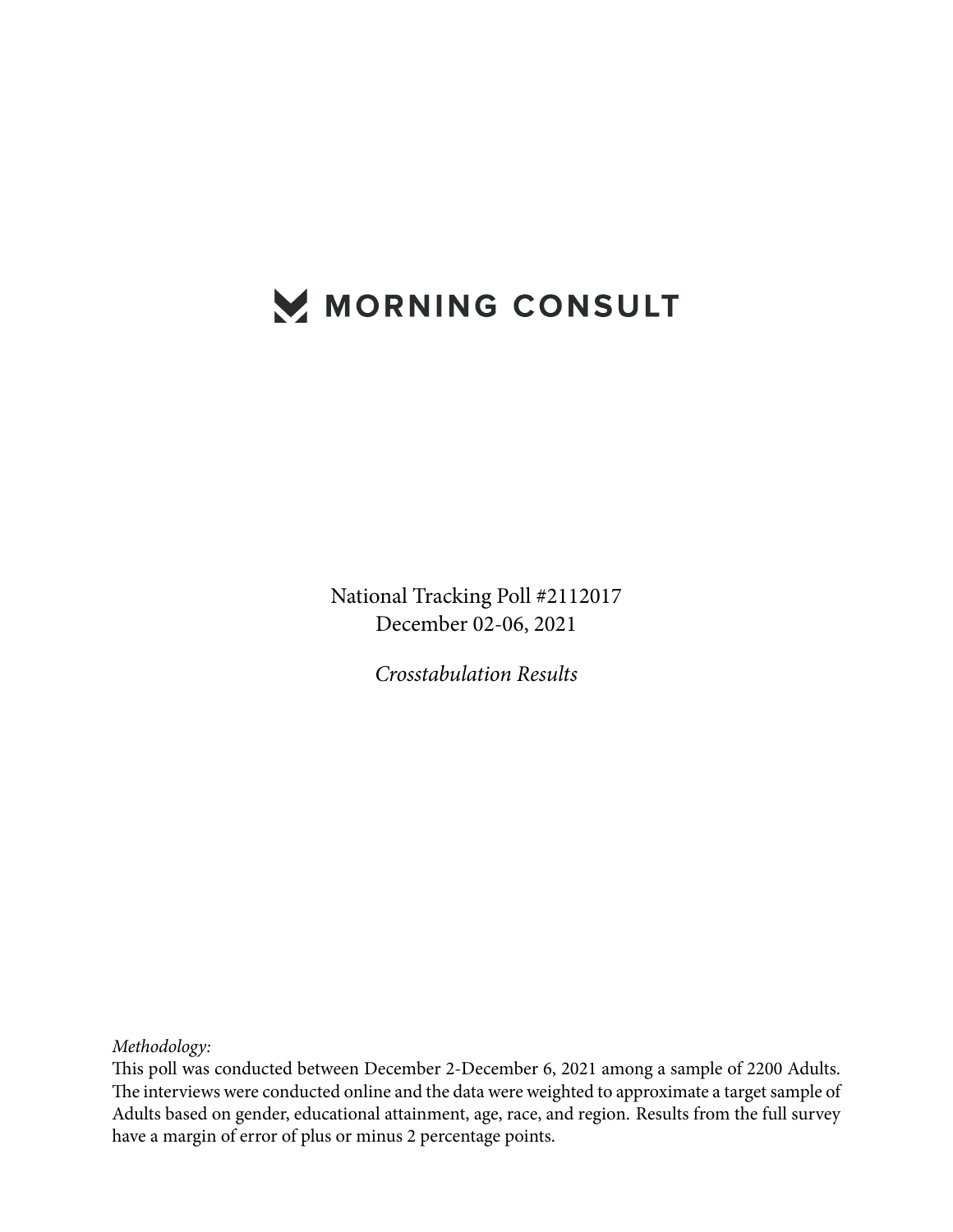## **Table Index**

| $\mathbf{1}$   | Table MCHE1_1: How easy or difficult do you think it is to access the following health care                                                                                                                          | 6  |
|----------------|----------------------------------------------------------------------------------------------------------------------------------------------------------------------------------------------------------------------|----|
| 2              | Table MCHE1_2: How easy or difficult do you think it is to access the following health care<br>services near where you live? Reproductive health care services                                                       | 10 |
| 3              | Table MCHE1_3: How easy or difficult do you think it is to access the following health care                                                                                                                          | 14 |
| $\overline{4}$ | Table MCHE1_4: How easy or difficult do you think it is to access the following health care                                                                                                                          | 18 |
| 5              | Table MCHE1_5: How easy or difficult do you think it is to access the following health care<br>services near where you live? Long-term health care services<br>.                                                     | 22 |
| 6              | Table MCHE1_6: How easy or difficult do you think it is to access the following health care                                                                                                                          | 26 |
| 7              | Table MCHE2_1: Do you think it is easier or harder to obtain the following health care ser-<br>vices near where you live today compared to five years ago? Abortion care services                                    | 30 |
| 8              | Table MCHE2_2: Do you think it is easier or harder to obtain the following health care ser-<br>vices near where you live today compared to five years ago? Reproductive health care services                         | 34 |
| 9              | Table MCHE2_3: Do you think it is easier or harder to obtain the following health care ser-<br>vices near where you live today compared to five years ago? Primary health care services                              | 38 |
| 10             | Table MCHE2_4: Do you think it is easier or harder to obtain the following health care ser-<br>vices near where you live today compared to five years ago? Emergency health care services .                          | 42 |
| 11             | Table MCHE2_5: Do you think it is easier or harder to obtain the following health care ser-<br>vices near where you live today compared to five years ago? Long-term health care services                            | 46 |
| 12             | Table MCHE2_6: Do you think it is easier or harder to obtain the following health care ser-<br>vices near where you live today compared to five years ago? Mental health care services                               | 50 |
| 13             | Table MCHE3: Do you currently have a provider for reproductive health care services, family<br>planning services, or birth control? $\ldots \ldots \ldots \ldots \ldots \ldots \ldots \ldots \ldots \ldots \ldots$   | 54 |
| 14             | Table MCHE4: Where do you currently access reproductive health care services, family plan-<br>ning services, or birth control? $\ldots \ldots \ldots \ldots \ldots \ldots \ldots \ldots \ldots \ldots \ldots \ldots$ | 58 |
| 15             | Table MCHE5: Thinking about your own experience accessing abortion or reproductive health<br>care services, how easy or difficult was it for you to get the care you needed?                                         | 61 |
| 16             | Table MCHE6_1NET: And why was it difficult for you to access reproductive health care<br>services, family planning services, or birth control? Please select all that apply. Costs                                   | 64 |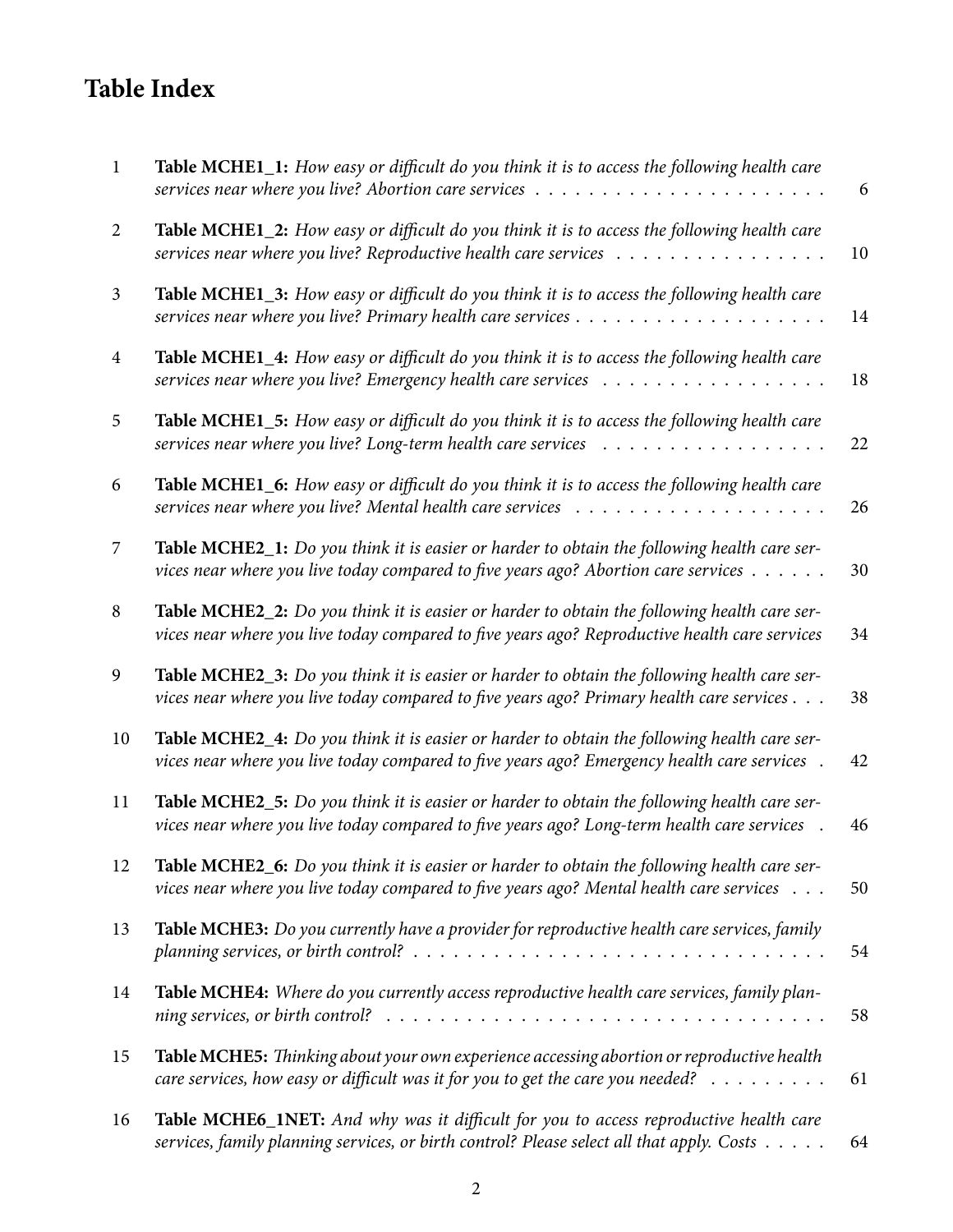| 17 | Table MCHE6_2NET: And why was it difficult for you to access reproductive health care<br>services, family planning services, or birth control? Please select all that apply. Limited access<br>to care where I live                                                                                                     | 65 |
|----|-------------------------------------------------------------------------------------------------------------------------------------------------------------------------------------------------------------------------------------------------------------------------------------------------------------------------|----|
|    |                                                                                                                                                                                                                                                                                                                         |    |
| 18 | Table MCHE6_3NET: And why was it difficult for you to access reproductive health care<br>services, family planning services, or birth control? Please select all that apply. Lack of insurance 66                                                                                                                       |    |
| 19 | Table MCHE6_4NET: And why was it difficult for you to access reproductive health care<br>services, family planning services, or birth control? Please select all that apply. Lack of infor-<br>mation on how to access care $\dots \dots \dots \dots \dots \dots \dots \dots \dots \dots \dots \dots \dots \dots \dots$ | 67 |
| 20 | Table MCHE6_5NET: And why was it difficult for you to access reproductive health care<br>services, family planning services, or birth control? Please select all that apply. Restrictions on<br>abortion services in my state, like waiting periods or limits on medication abortion                                    | 68 |
| 21 | Table MCHE6_6NET: And why was it difficult for you to access reproductive health care<br>services, family planning services, or birth control? Please select all that apply. Religious or                                                                                                                               | 69 |
| 22 | Table MCHE6_7NET: And why was it difficult for you to access reproductive health care<br>services, family planning services, or birth control? Please select all that apply. Fear of health                                                                                                                             | 70 |
| 23 | Table MCHE6_8NET: And why was it difficult for you to access reproductive health care<br>services, family planning services, or birth control? Please select all that apply. Lack of time<br>off from work or other responsibilities                                                                                    | 71 |
| 24 | Table MCHE6_9NET: And why was it difficult for you to access reproductive health care<br>services, family planning services, or birth control? Please select all that apply. Other, please                                                                                                                              | 72 |
| 25 | Table MCHE7: Which of the following statements is closest to your opinion, even if neither is                                                                                                                                                                                                                           | 73 |
| 26 | Table MCHE8: Which of the following statements is closest to your opinion, even if neither is                                                                                                                                                                                                                           | 77 |
| 27 | Table MCHE9_1: Do you support or oppose each of the following health care policies? Ban-<br>ning abortions six-weeks into pregnancy $\dots \dots \dots \dots \dots \dots \dots \dots \dots \dots \dots \dots \dots$                                                                                                     | 81 |
| 28 | <b>Table MCHE9_2:</b> Do you support or oppose each of the following health care policies? Ban-<br>ning abortions 15 weeks into pregnancy $\ldots \ldots \ldots \ldots \ldots \ldots \ldots \ldots \ldots \ldots \ldots$                                                                                                | 85 |
| 29 | Table MCHE9_3: Do you support or oppose each of the following health care policies? Ban-<br>ning abortions after fetal viability, generally considered to be between 23 to 24 weeks of preg-<br>nancy, at which point the fetus could survive outside the womb $\dots \dots \dots \dots \dots \dots$                    | 89 |
| 30 | Table MCHE9_4: Do you support or oppose each of the following health care policies? Re-<br>quiring patients under 18 to receive consent from their parents before receiving an abortion.                                                                                                                                | 93 |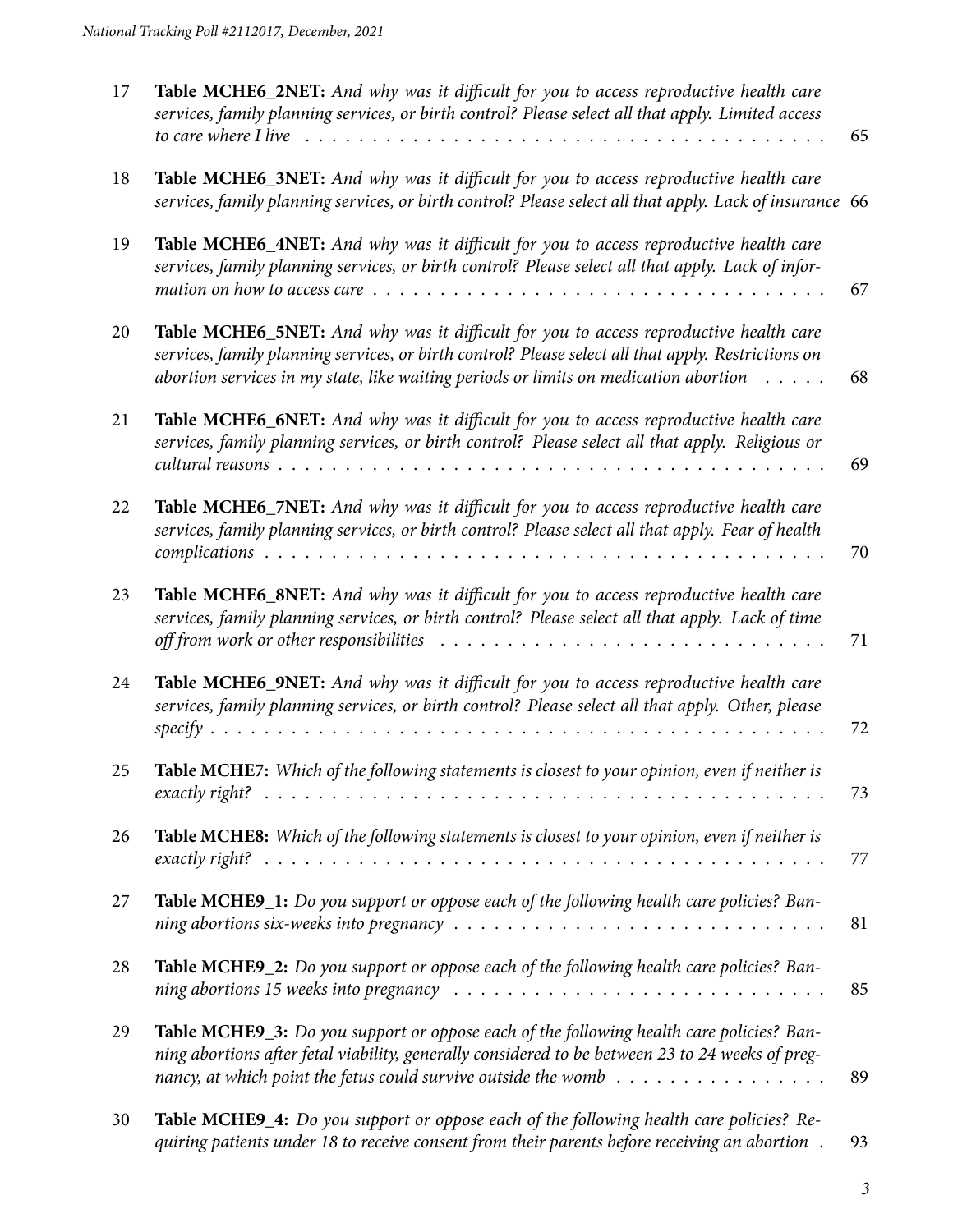| 31 | Table MCHE9_5: Do you support or oppose each of the following health care policies? Re-<br>quiring patients seeking an abortion to wait 24+ hours after their first consultation with their                                                                                                         | 97  |
|----|-----------------------------------------------------------------------------------------------------------------------------------------------------------------------------------------------------------------------------------------------------------------------------------------------------|-----|
| 32 | Table MCHE9_6: Do you support or oppose each of the following health care policies? Re-<br>quiring patients seeking an abortion to undergo counseling before receiving an abortion                                                                                                                  | 101 |
| 33 | Table MCHE9_7: Do you support or oppose each of the following health care policies? Re-<br>quiring patients seeking an abortion to undergo an ultrasound before receiving an abortion.                                                                                                              | 105 |
| 34 | Table MCHE9_8: Do you support or oppose each of the following health care policies? Re-                                                                                                                                                                                                             | 109 |
| 35 | Table MCHE9_9: Do you support or oppose each of the following health care policies? Al-<br>lowing patients seeking an abortion to access medication abortion via telehealth, rather than<br>requiring an in-person doctor's visit                                                                   | 113 |
| 36 | Table MCHE9_10: Do you support or oppose each of the following health care policies? Re-<br>stricting private insurance coverage of abortions $\ldots \ldots \ldots \ldots \ldots \ldots \ldots \ldots$                                                                                             | 117 |
| 37 | Table MCHE9_11: Do you support or oppose each of the following health care policies? Al-<br>lowing state Medicaid funds to pay for all or most abortions that are considered medically                                                                                                              | 121 |
| 38 | Table MCHE10: Would you support or oppose the U.S. Supreme Court overturning Roe v.<br>Wade, the 1973 legal decision that established the constitutional right to abortion? $\dots \dots$                                                                                                           | 125 |
| 39 | Table MCHE11_1: How concerned are you, if at all, about the following issues if the U.S.<br>Supreme Court allows states to further restrict abortion access? Myself or someone I know<br>being unable to access safe abortion services if needed $\ldots \ldots \ldots \ldots \ldots \ldots \ldots$ | 129 |
| 40 | Table MCHE11_2: How concerned are you, if at all, about the following issues if the U.S.<br>Supreme Court allows states to further restrict abortion access? Myself or someone I know not<br>having the freedom to make their own future family planning decisions                                  | 133 |
| 41 | Table MCHE11_3: How concerned are you, if at all, about the following issues if the U.S.<br>Supreme Court allows states to further restrict abortion access? Myself or someone I know not<br>being able to access reproductive health care services because of limited providers where I live       | 137 |
| 42 | Table MCHE11_4: How concerned are you, if at all, about the following issues if the U.S.<br>Supreme Court allows states to further restrict abortion access? Myself or someone I know not<br>being able to access abortion care services because of limited providers where I live                  | 141 |
| 43 | Table MCHE12: If abortion access was limited or eliminated in your current state, would you 145                                                                                                                                                                                                     |     |
| 44 | <b>Table MCHE13:</b> Do you think abortion should be $\ldots \ldots \ldots \ldots \ldots \ldots \ldots$                                                                                                                                                                                             | 149 |
| 45 | Table MCHEdem1_1: Have you or someone in your household ever accessed the following<br>health care services? Abortion care services                                                                                                                                                                 | 153 |
| 46 | Table MCHEdem1_2: Have you or someone in your household ever accessed the following                                                                                                                                                                                                                 | 157 |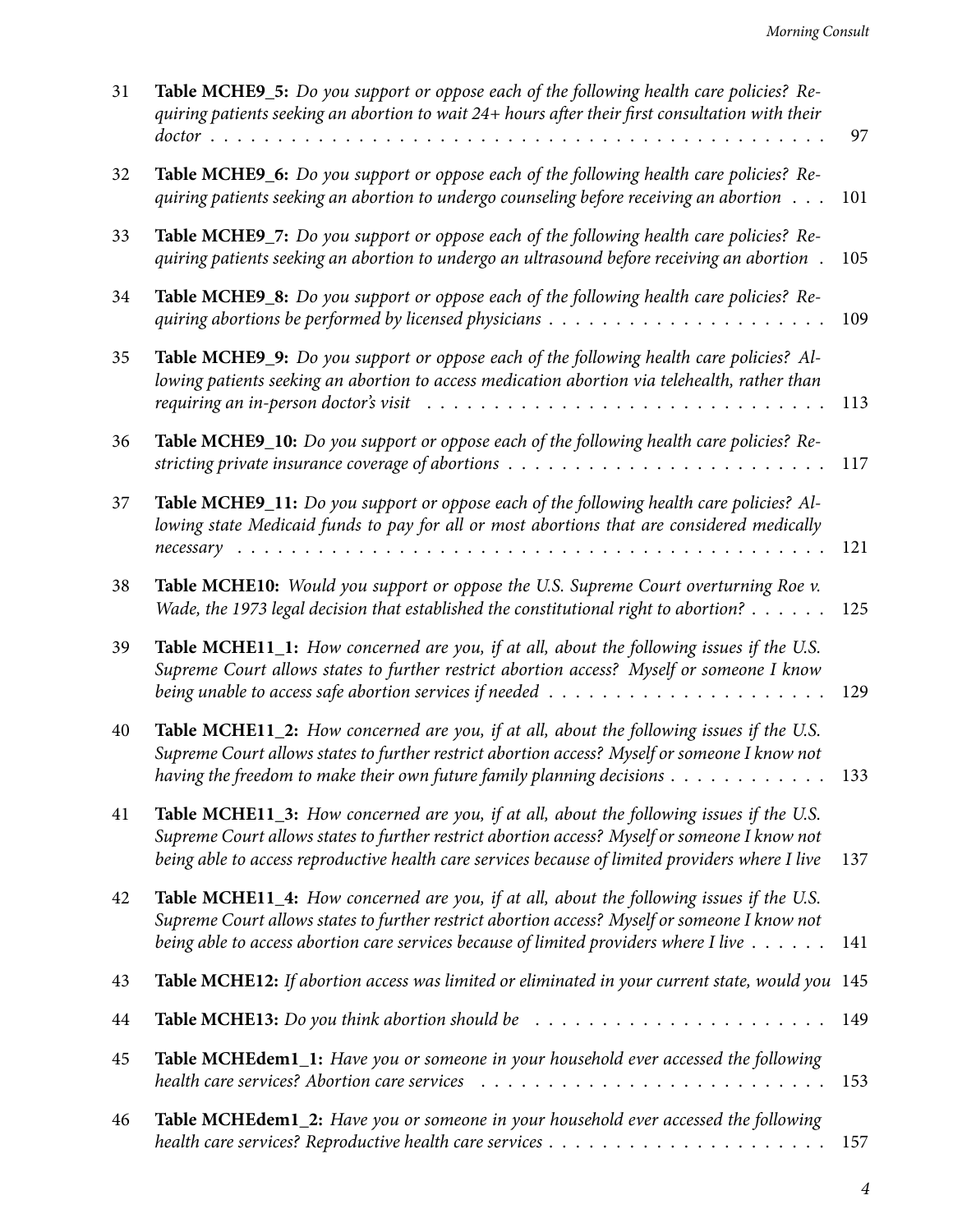| 47 | Table MCHEdem1_3: Have you or someone in your household ever accessed the following |  |
|----|-------------------------------------------------------------------------------------|--|
| 48 | Table MCHEdem1_4: Have you or someone in your household ever accessed the following |  |
| 49 | Table MCHEdem1_5: Have you or someone in your household ever accessed the following |  |
| 50 | Table MCHEdem1_6: Have you or someone in your household ever accessed the following |  |
| 51 | Summary Statistics of Survey Respondent Demographics 177                            |  |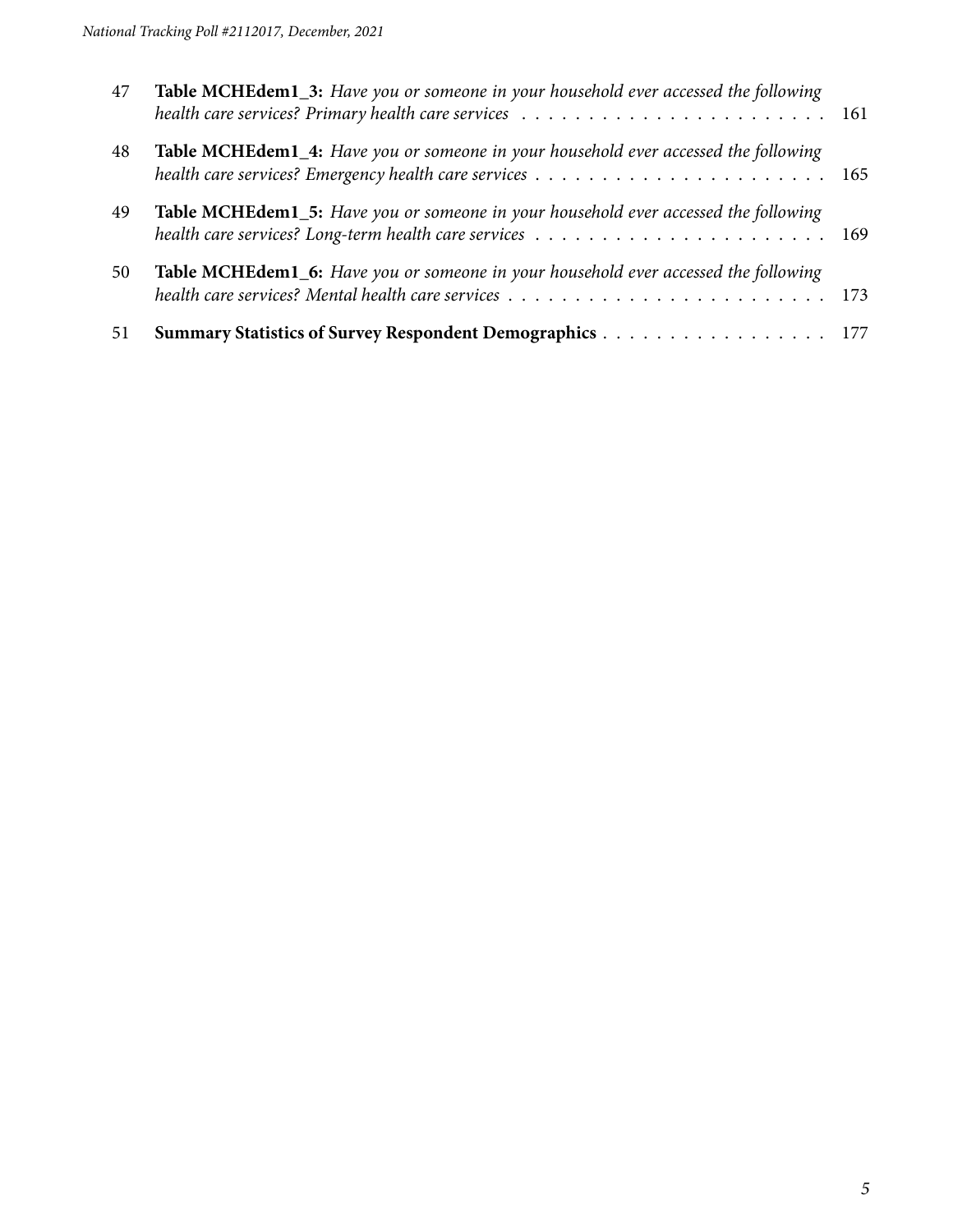## **Crosstabulation Results by Respondent Demographics**

Table MCHE1\_1: How easy or difficult do you think it is to access the following health care services near where you live? *Abortion care services*

<span id="page-5-0"></span>

|                          |        |           |        | Somewhat      | Don't know/ |           |        |                |        |            |      |
|--------------------------|--------|-----------|--------|---------------|-------------|-----------|--------|----------------|--------|------------|------|
| Demographic              |        | Very easy |        | Somewhat easy |             | difficult |        | Very difficult |        | No opinion |      |
| Adults                   | 15%    | (329)     | 15\%   | (325)         | $12\%$      | (263)     | $8\%$  | (166)          | $51\%$ | (1116)     | 2200 |
| Gender: Male             | 17%    | (179)     | 18%    | (192)         | 13%         | (138)     | $6\%$  | (66)           | 46%    | (488)      | 1062 |
| Gender: Female           | 13\%   | (150)     | $12\%$ | (133)         | $11\%$      | (125)     | $9\%$  | (101)          | 55\%   | (629)      | 1138 |
| Age: 18-34               | $16\%$ | (105)     | 18%    | (119)         | $21\%$      | (134)     | $9\%$  | (61)           | 36%    | (235)      | 655  |
| Age: 35-44               | 19%    | (68)      | 18%    | (64)          | 10%         | (37)      | 10%    | (35)           | 43\%   | (153)      | 358  |
| Age: 45-64               | 13%    | (101)     | $11\%$ | (83)          | $9\%$       | (70)      | 7%     | (49)           | 60%    | (448)      | 751  |
| Age: 65+                 | 13\%   | (55)      | 13%    | (58)          | $5\%$       | (22)      | $5\%$  | (21)           | 64\%   | (281)      | 436  |
| GenZers: 1997-2012       | $9\%$  | (18)      | $16\%$ | (32)          | 23\%        | (46)      | $8\%$  | (16)           | 44%    | (87)       | 200  |
| Millennials: 1981-1996   | 19%    | (127)     | 20%    | (133)         | 16%         | (111)     | $10\%$ | (68)           | 35%    | (241)      | 680  |
| GenXers: 1965-1980       | 17%    | (94)      | $11\%$ | (63)          | 10%         | (56)      | $7\%$  | (41)           | 54\%   | (304)      | 558  |
| Baby Boomers: 1946-1964  | $12\%$ | (80)      | $13\%$ | (85)          | 7%          | (47)      | $6\%$  | (38)           | 62%    | (402)      | 653  |
| PID: Dem (no lean)       | 18%    | (166)     | 18%    | (164)         | 15%         | (140)     | $7\%$  | (65)           | 42%    | (387)      | 922  |
| PID: Ind (no lean)       | 10%    | (66)      | 15\%   | (93)          | $11\%$      | (73)      | $9\%$  | (57)           | 55\%   | (348)      | 638  |
| PID: Rep (no lean)       | $15\%$ | (97)      | $11\%$ | (68)          | $8\%$       | (50)      | $7\%$  | (44)           | 60%    | (381)      | 641  |
| PID/Gender: Dem Men      | 20%    | (89)      | 21%    | (95)          | 16%         | (71)      | $5\%$  | (24)           | 38\%   | (169)      | 448  |
| PID/Gender: Dem Women    | 16%    | (76)      | $15\%$ | (69)          | 14\%        | (69)      | $9\%$  | (42)           | 46\%   | (218)      | 474  |
| PID/Gender: Ind Men      | $11\%$ | (37)      | 18%    | (59)          | 12%         | (41)      | $7\%$  | (23)           | 51\%   | (167)      | 326  |
| PID/Gender: Ind Women    | 10%    | (30)      | $11\%$ | (34)          | $10\%$      | (32)      | $11\%$ | (34)           | $58\%$ | (181)      | 312  |
| PID/Gender: Rep Men      | 18%    | (53)      | 13\%   | (38)          | $9\%$       | (26)      | 7%     | (19)           | 53%    | (152)      | 288  |
| PID/Gender: Rep Women    | 13%    | (44)      | $8\%$  | (30)          | $7\%$       | (24)      | $7\%$  | (25)           | 65\%   | (230)      | 353  |
| Ideo: Liberal (1-3)      | 17%    | (107)     | $17\%$ | (106)         | 17%         | (108)     | $11\%$ | (67)           | 38\%   | (239)      | 627  |
| Ideo: Moderate (4)       | 13%    | (100)     | 17%    | (128)         | $12\%$      | (90)      | $5\%$  | (36)           | 53%    | (403)      | 757  |
| Ideo: Conservative (5-7) | 17%    | (114)     | 12\%   | (83)          | $8\%$       | (57)      | $8\%$  | (51)           | 55%    | (369)      | 675  |
| Educ: < College          | $14\%$ | (212)     | 12\%   | (183)         | $11\%$      | (169)     | $8\%$  | (116)          | 55%    | (832)      | 1512 |
| Educ: Bachelors degree   | 17%    | (77)      | 20%    | (90)          | $14\%$      | (62)      | $7\%$  | (33)           | 41\%   | (182)      | 444  |
| Educ: Post-grad          | 17%    | (41)      | $21\%$ | (52)          | 13%         | (31)      | $7\%$  | (18)           | 42\%   | (102)      | 244  |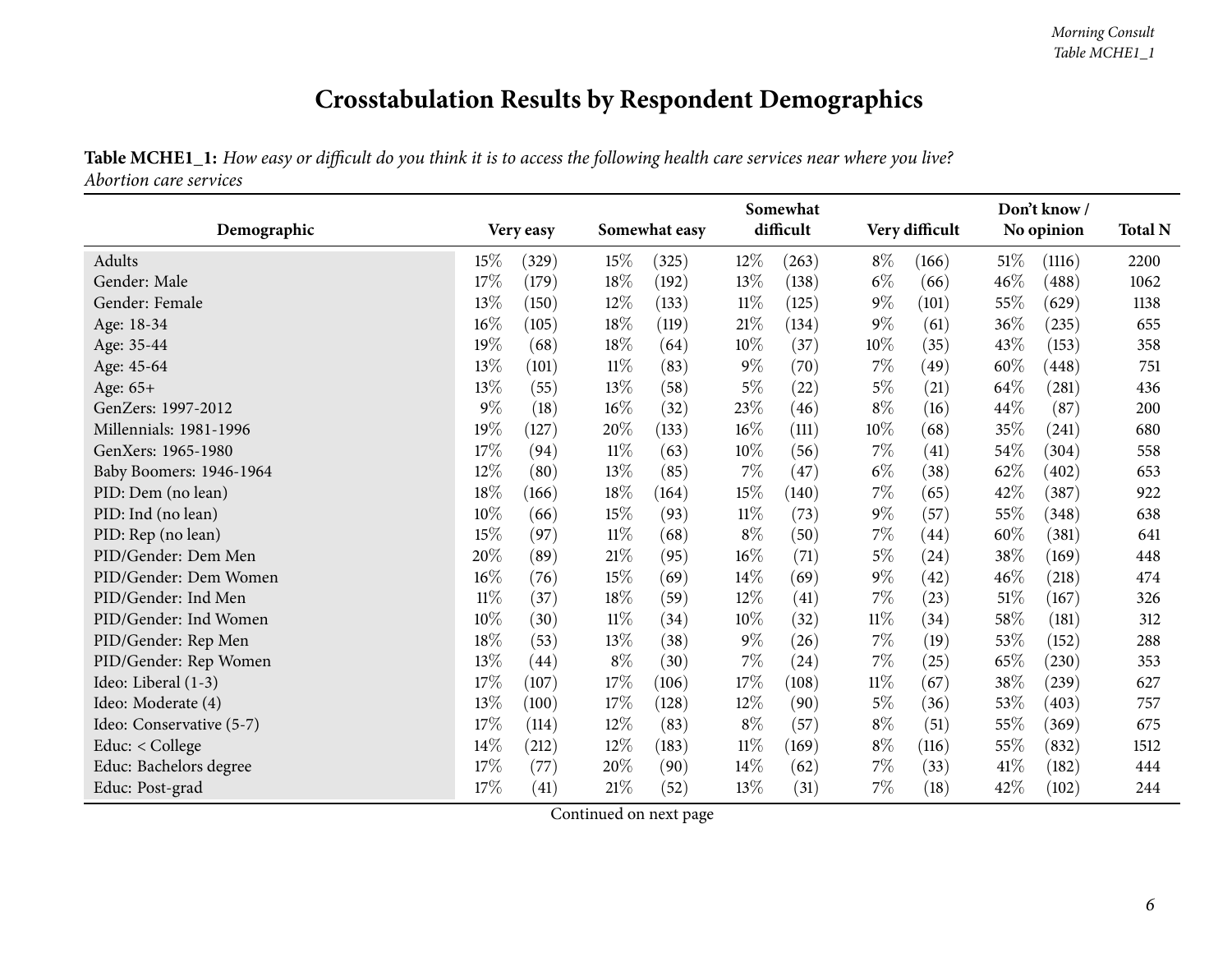#### *National Tracking Poll #2112017, December, <sup>2021</sup> Table MCHE1\_1*

### Table MCHE1\_1: How easy or difficult do you think it is to access the following health care services near where you live? *Abortion care services*

|                                   |        |           |        |               |           | Somewhat |        |                |        |            |      |
|-----------------------------------|--------|-----------|--------|---------------|-----------|----------|--------|----------------|--------|------------|------|
| Demographic                       |        | Very easy |        | Somewhat easy | difficult |          |        | Very difficult |        | No opinion |      |
| Adults                            | 15%    | (329)     | 15%    | (325)         | $12\%$    | (263)    | $8\%$  | (166)          | $51\%$ | (1116)     | 2200 |
| Income: Under 50k                 | 13%    | (154)     | 12%    | (141)         | $11\%$    | (133)    | $8\%$  | (100)          | 57%    | (691)      | 1218 |
| Income: 50k-100k                  | 15%    | (101)     | 17%    | (112)         | 13\%      | (88)     | $8\%$  | (55)           | 46\%   | (299)      | 656  |
| Income: 100k+                     | 23%    | (74)      | 22%    | (72)          | 13%       | (42)     | $4\%$  | (12)           | 39%    | (126)      | 326  |
| Ethnicity: White                  | 14%    | (245)     | 15%    | (260)         | $12\%$    | (202)    | $8\%$  | (137)          | 51%    | (878)      | 1722 |
| Ethnicity: Hispanic               | 19%    | (68)      | 13%    | (44)          | 16%       | (56)     | $9\%$  | (33)           | 43%    | (149)      | 349  |
| Ethnicity: Black                  | 21%    | (58)      | 16%    | (45)          | 13%       | (37)     | $6\%$  | (17)           | 43%    | (117)      | 274  |
| Ethnicity: Other                  | $13\%$ | (26)      | 10%    | (20)          | 12%       | (24)     | $6\%$  | (13)           | 59%    | (121)      | 204  |
| All Christian                     | 16%    | (164)     | 14%    | (141)         | $11\%$    | (115)    | $6\%$  | (65)           | 53%    | (542)      | 1026 |
| All Non-Christian                 | 28%    | (35)      | 19%    | (25)          | 12%       | (15)     | $4\%$  | (6)            | 37%    | (46)       | 127  |
| Atheist                           | 15%    | (16)      | 17%    | (18)          | 16%       | (17)     | $11\%$ | (12)           | 42%    | (45)       | 107  |
| Agnostic/Nothing in particular    | 12%    | (66)      | 16%    | (93)          | 12%       | (70)     | $9\%$  | (49)           | 51%    | (289)      | 567  |
| Something Else                    | 13%    | (49)      | 13%    | (48)          | 12%       | (46)     | $9\%$  | (35)           | 52%    | (195)      | 373  |
| Religious Non-Protestant/Catholic | 26%    | (37)      | 19%    | (28)          | 11%       | (16)     | $5\%$  | (7)            | 39%    | (57)       | 144  |
| Evangelical                       | 18%    | (108)     | 13%    | (79)          | $11\%$    | (66)     | $8\%$  | (46)           | 50%    | (305)      | 604  |
| Non-Evangelical                   | 13%    | (98)      | 13%    | (102)         | 12%       | (91)     | 7%     | (52)           | 55%    | (415)      | 759  |
| Community: Urban                  | 21%    | (148)     | 17%    | (122)         | 14%       | (98)     | $7\%$  | (51)           | 40%    | (284)      | 704  |
| Community: Suburban               | 14%    | (129)     | 16%    | (156)         | $11\%$    | (108)    | $6\%$  | (61)           | 52%    | (497)      | 951  |
| Community: Rural                  | 10%    | (53)      | 9%     | (47)          | 10%       | (57)     | 10%    | (54)           | 61%    | (335)      | 546  |
| Employ: Private Sector            | 19%    | (141)     | 18%    | (135)         | 13%       | (96)     | $9\%$  | (66)           | 41\%   | (303)      | 742  |
| Employ: Government                | 15%    | (19)      | 20%    | (25)          | 18%       | (23)     | 7%     | (9)            | 39%    | (48)       | 122  |
| Employ: Self-Employed             | 18%    | (33)      | 16%    | (30)          | 14%       | (26)     | $7\%$  | (13)           | 45%    | (83)       | 186  |
| Employ: Homemaker                 | $9\%$  | (14)      | $9\%$  | (15)          | $12\%$    | (19)     | 12%    | (19)           | 57%    | (88)       | 154  |
| Employ: Student                   | $16\%$ | (11)      | 10%    | (7)           | 24%       | (17)     | $8\%$  | (6)            | 43%    | (30)       | 71   |
| Employ: Retired                   | 13%    | (65)      | 13%    | (66)          | $6\%$     | (30)     | $5\%$  | (23)           | 63%    | (317)      | 501  |
| Employ: Unemployed                | $12\%$ | (33)      | 13%    | (36)          | 14%       | (38)     | $7\%$  | (20)           | 54%    | (152)      | 279  |
| Employ: Other                     | 10%    | (14)      | $8\%$  | (11)          | 10%       | (14)     | $7\%$  | (10)           | 66%    | (95)       | 144  |
| Military HH: Yes                  | 18%    | (61)      | 10%    | (34)          | 11%       | (39)     | $8\%$  | (29)           | 53%    | (184)      | 348  |
| Military HH: No                   | 14%    | (268)     | $16\%$ | (291)         | $12\%$    | (224)    | $7\%$  | (137)          | 50%    | (932)      | 1852 |
| RD/WT: Right Direction            | 19%    | (183)     | 18%    | (173)         | 14%       | (130)    | $6\%$  | (57)           | 42%    | (400)      | 942  |
| RD/WT: Wrong Track                | 12%    | (147)     | 12%    | (152)         | $11\%$    | (133)    | $9\%$  | (110)          | 57%    | (716)      | 1258 |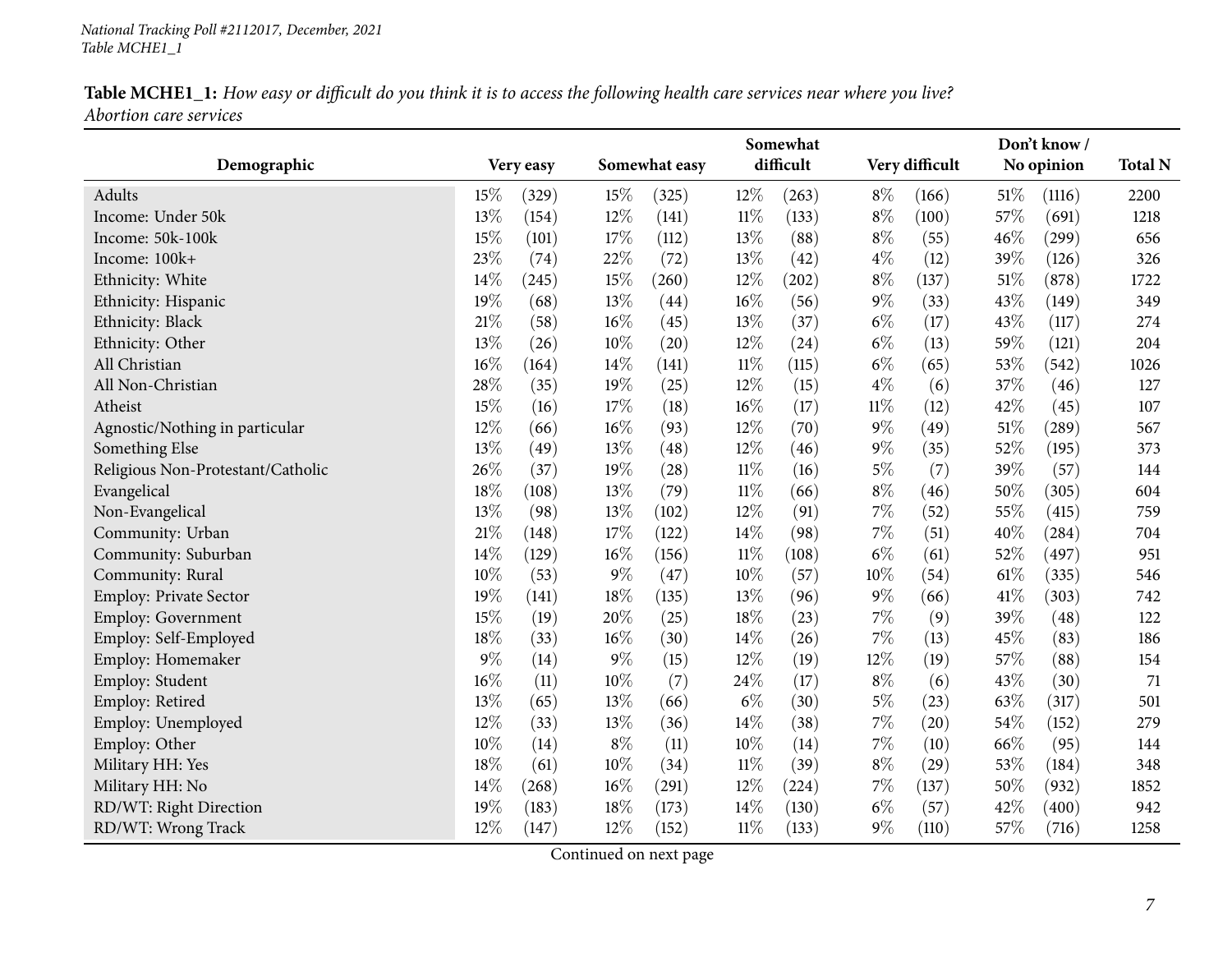|                                      |        |           |        |               |           | Somewhat |                | Don't know / |            |        |                |  |  |
|--------------------------------------|--------|-----------|--------|---------------|-----------|----------|----------------|--------------|------------|--------|----------------|--|--|
| Demographic                          |        | Very easy |        | Somewhat easy | difficult |          | Very difficult |              | No opinion |        | <b>Total N</b> |  |  |
| Adults                               | 15%    | (329)     | 15%    | (325)         | $12\%$    | (263)    | $8\%$          | (166)        | 51\%       | (1116) | 2200           |  |  |
| Biden Job Approve                    | 17%    | (189)     | 17%    | (189)         | 14%       | (157)    | 7%             | (73)         | 45%        | (502)  | 1110           |  |  |
| Biden Job Disapprove                 | 13%    | (136)     | 13%    | (132)         | 10%       | (102)    | $9\%$          | (88)         | 55%        | (561)  | 1019           |  |  |
| Biden Job Strongly Approve           | 22%    | (130)     | 17%    | (100)         | 13%       | (72)     | 7%             | (40)         | 41\%       | (235)  | 577            |  |  |
| Biden Job Somewhat Approve           | $11\%$ | (59)      | 17%    | (90)          | 16%       | (85)     | $6\%$          | (33)         | 50%        | (267)  | 534            |  |  |
| Biden Job Somewhat Disapprove        | 9%     | (26)      | 14%    | (41)          | 16%       | (49)     | $11\%$         | (33)         | 50%        | (152)  | 301            |  |  |
| <b>Biden Job Strongly Disapprove</b> | 15%    | (110)     | 13%    | (91)          | $7\%$     | (53)     | $8\%$          | (55)         | 57%        | (409)  | 718            |  |  |
| Favorable of Biden                   | 17%    | (190)     | $18\%$ | (194)         | $14\%$    | (154)    | $7\%$          | (73)         | 44%        | (487)  | 1099           |  |  |
| Unfavorable of Biden                 | 13%    | (131)     | 12%    | (124)         | 10%       | (98)     | $9\%$          | (86)         | 56%        | (563)  | 1002           |  |  |
| Very Favorable of Biden              | 22%    | (129)     | 18%    | (107)         | 13%       | (81)     | $6\%$          | (38)         | 41\%       | (245)  | 600            |  |  |
| Somewhat Favorable of Biden          | 12%    | (61)      | 18%    | (87)          | 15%       | (73)     | 7%             | (35)         | 49%        | (242)  | 499            |  |  |
| Somewhat Unfavorable of Biden        | 7%     | (18)      | 14\%   | (33)          | 16%       | (39)     | 11%            | (27)         | 52%        | (128)  | 245            |  |  |
| Very Unfavorable of Biden            | 15%    | (113)     | 12%    | (91)          | $8\%$     | (59)     | $8\%$          | (59)         | 57%        | (435)  | 757            |  |  |
| #1 Issue: Economy                    | 16%    | (138)     | 15%    | (130)         | 13%       | (111)    | $6\%$          | (55)         | 49%        | (419)  | 852            |  |  |
| #1 Issue: Security                   | 19%    | (54)      | 12%    | (35)          | 12%       | (34)     | $5\%$          | (14)         | 52%        | (149)  | 284            |  |  |
| #1 Issue: Health Care                | 14%    | (38)      | 15%    | (40)          | 14%       | (39)     | 12%            | (32)         | 45%        | (125)  | 275            |  |  |
| #1 Issue: Medicare / Social Security | $6\%$  | (18)      | 13%    | (37)          | $6\%$     | (16)     | $5\%$          | (14)         | 70%        | (197)  | 282            |  |  |
| #1 Issue: Women's Issues             | 19%    | (27)      | 25%    | (36)          | 14%       | (21)     | 14%            | (21)         | 28%        | (40)   | 144            |  |  |
| #1 Issue: Education                  | 12%    | (13)      | 12%    | (13)          | 15%       | (17)     | $8\%$          | (8)          | 53%        | (58)   | 109            |  |  |
| #1 Issue: Energy                     | 18%    | (27)      | 15%    | (22)          | 12%       | (18)     | $9\%$          | (13)         | 45%        | (66)   | 147            |  |  |
| #1 Issue: Other                      | 14%    | (15)      | $11\%$ | (12)          | 9%        | (9)      | $8\%$          | (9)          | 58%        | (62)   | 107            |  |  |
| 2020 Vote: Joe Biden                 | 17%    | (184)     | 17%    | (179)         | $14\%$    | (150)    | $8\%$          | (82)         | 44%        | (473)  | 1068           |  |  |
| 2020 Vote: Donald Trump              | 16%    | (120)     | 12%    | (88)          | $9\%$     | (67)     | 7%             | (53)         | 55%        | (399)  | 726            |  |  |
| 2020 Vote: Other                     | $6\%$  | (3)       | 21%    | (11)          | $11\%$    | (6)      | $8\%$          | (5)          | 54%        | (30)   | 55             |  |  |
| 2020 Vote: Didn't Vote               | $6\%$  | (23)      | 13%    | (46)          | $11\%$    | (40)     | $8\%$          | (27)         | 61%        | (214)  | 350            |  |  |
| 2018 House Vote: Democrat            | 17%    | (135)     | 19%    | (152)         | 12%       | (98)     | 7%             | (57)         | 45%        | (361)  | 803            |  |  |
| 2018 House Vote: Republican          | 16%    | (91)      | $11\%$ | (63)          | 7%        | (38)     | $7\%$          | (40)         | 59%        | (333)  | 564            |  |  |
| 2016 Vote: Hillary Clinton           | 17%    | (125)     | 19%    | (135)         | 13%       | (91)     | $7\%$          | (53)         | 44%        | (319)  | 723            |  |  |
| 2016 Vote: Donald Trump              | 18%    | (119)     | 12%    | (83)          | $8\%$     | (53)     | $8\%$          | (51)         | 55%        | (374)  | 681            |  |  |
| 2016 Vote: Other                     | 12%    | (11)      | 16%    | (15)          | $8\%$     | (7)      | $8\%$          | (7)          | 57%        | (54)   | 95             |  |  |
| 2016 Vote: Didn't Vote               | $11\%$ | (74)      | 13%    | (91)          | 16%       | (111)    | $8\%$          | (54)         | 53%        | (369)  | 699            |  |  |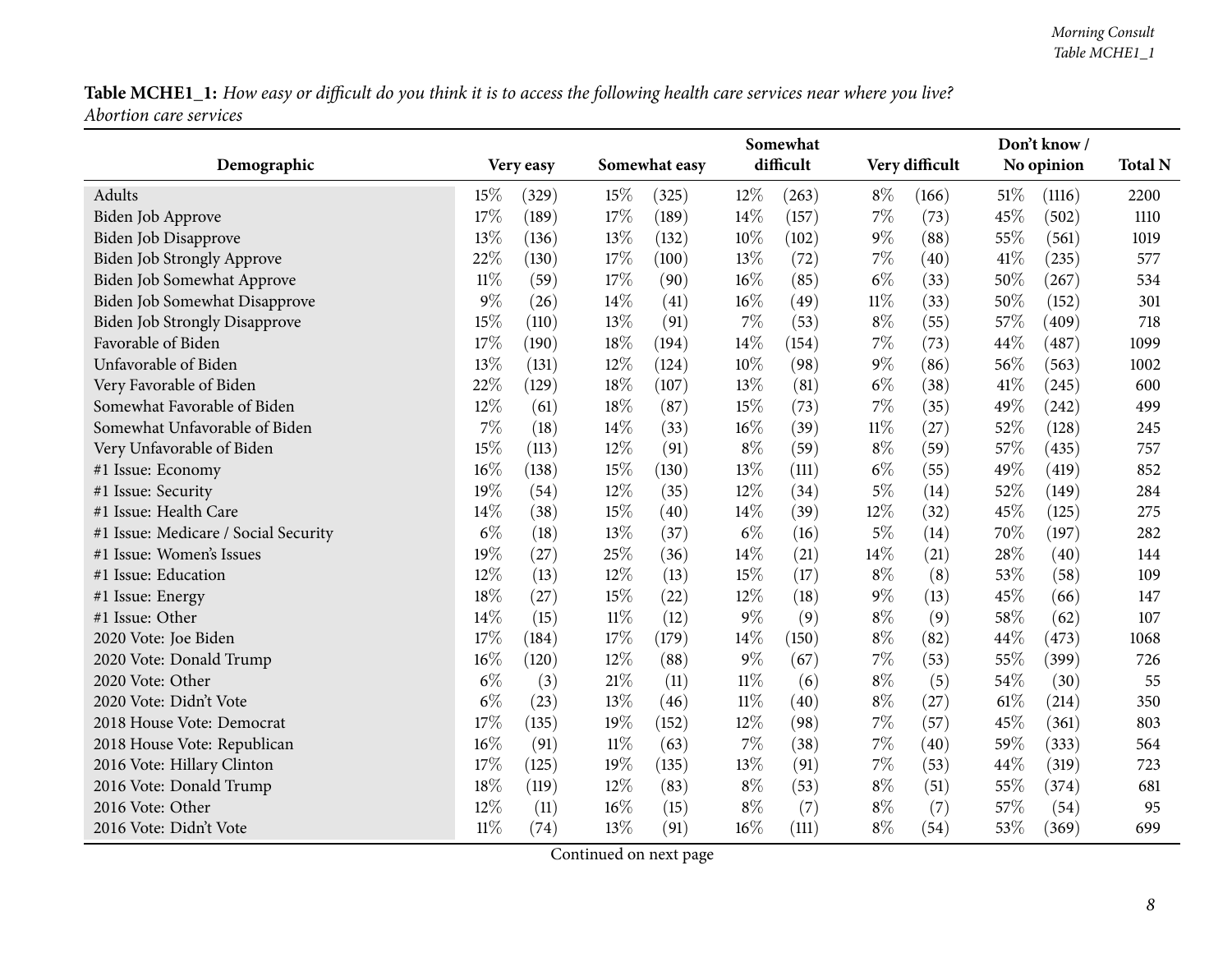|                               | Table MCHE1_1: How easy or difficult do you think it is to access the following health care services near where you live? |
|-------------------------------|---------------------------------------------------------------------------------------------------------------------------|
| <i>Abortion care services</i> |                                                                                                                           |

|                                                  |        |            |        |               |        |                    | Somewhat |                |        |                     |      |  |  |  |
|--------------------------------------------------|--------|------------|--------|---------------|--------|--------------------|----------|----------------|--------|---------------------|------|--|--|--|
| Demographic                                      |        | Very easy  |        | Somewhat easy |        | difficult          |          | Very difficult |        | No opinion          |      |  |  |  |
| Adults                                           | 15%    | (329)      | 15%    | (325)         | $12\%$ | (263)              | $8\%$    | (166)          | 51\%   | (1116)              | 2200 |  |  |  |
| Voted in 2014: Yes                               | 17%    | $^{(214)}$ | $16\%$ | (198)         | $10\%$ | (123)              | 7%       | (84)           | $51\%$ | (644)               | 1263 |  |  |  |
| Voted in 2014: No                                | $12\%$ | (115)      | $14\%$ | (127)         | $15\%$ | (140)              | $9\%$    | (82)           | $50\%$ | (472)               | 937  |  |  |  |
| 4-Region: Northeast                              | 20%    | (80)       | 15%    | (59)          | $8\%$  | (31)               | $6\%$    | (22)           | 51\%   | $\left( 201\right)$ | 394  |  |  |  |
| 4-Region: Midwest                                | 13\%   | (60)       | 13\%   | (60)          | $15\%$ | (68)               | $8\%$    | (35)           | 52\%   | $\left( 239\right)$ | 462  |  |  |  |
| 4-Region: South                                  | $14\%$ | (112)      | $14\%$ | (116)         | $13\%$ | (106)              | $10\%$   | (79)           | $50\%$ | (412)               | 824  |  |  |  |
| 4-Region: West                                   | 15%    | (77)       | 17%    | (90)          | $11\%$ | (57)               | $6\%$    | (30)           | $51\%$ | (265)               | 520  |  |  |  |
| Women of Reproductive Age                        | $16\%$ | (92)       | 13%    | (75)          | $15\%$ | (87)               | 11%      | (62)           | 45%    | (259)               | 576  |  |  |  |
| Women Who Have Needed Abortion Services          | 32%    | (38)       | 21%    | (25)          | $13\%$ | (16)               | 15%      | (19)           | $19\%$ | (23)                | 121  |  |  |  |
| Mothers                                          | $16\%$ | (53)       | $16\%$ | (50)          | $11\%$ | (37)               | $10\%$   | (31)           | 47\%   | (151)               | 322  |  |  |  |
| Fathers                                          | 24%    | (78)       | 23%    | (74)          | 18\%   | (58)               | $8\%$    | (25)           | 27%    | (86)                | 321  |  |  |  |
| Insured                                          | $16\%$ | (309)      | 15%    | $^{'}290)$    | $11\%$ | $^{(221)}$         | $7\%$    | (136)          | $51\%$ | (994)               | 1950 |  |  |  |
| Uninsured                                        | $8\%$  | (20)       | $14\%$ | (35)          | 17%    | (42)               | $12\%$   | (30)           | 49\%   | (123)               | 250  |  |  |  |
| Federal Government Responsible for Abortion Laws | $16\%$ | (125)      | $18\%$ | (139)         | $16\%$ | (124)              | $10\%$   | (77)           | $40\%$ | (309)               | 773  |  |  |  |
| State Governments Responsible for Abortion Laws  | 19%    | (151)      | 17%    | (131)         | $11\%$ | (87)               | 7%       | (58)           | $46\%$ | (364)               | 791  |  |  |  |
| Abortion Should be Legal                         | $16\%$ | (192)      | 17%    | (203)         | $14\%$ | (170)              | $10\%$   | (114)          | $44\%$ | (523)               | 1201 |  |  |  |
| Abortion Should be Illegal                       | $16\%$ | (122)      | $14\%$ | (106)         | $9\%$  | $\left( 71\right)$ | 5%       | (42)           | $55\%$ | (422)               | 762  |  |  |  |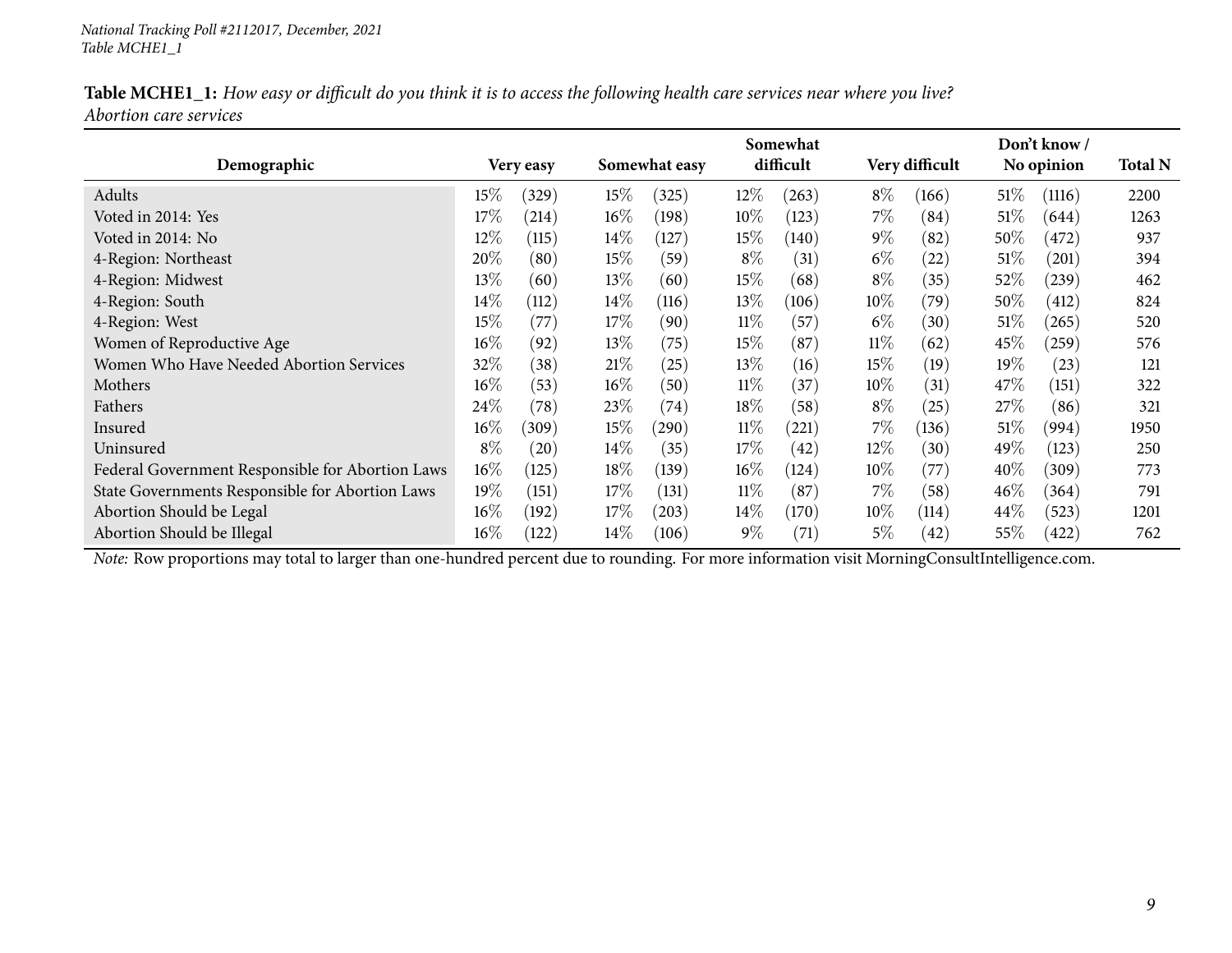<span id="page-9-0"></span>

|                          |           |       |               | Somewhat | Don't know / |           |       |                |      |            |      |
|--------------------------|-----------|-------|---------------|----------|--------------|-----------|-------|----------------|------|------------|------|
| Demographic              | Very easy |       | Somewhat easy |          |              | difficult |       | Very difficult |      | No opinion |      |
| Adults                   | 23%       | (504) | 26%           | (575)    | $9\%$        | (201)     | $4\%$ | (82)           | 38%  | (838)      | 2200 |
| Gender: Male             | 24%       | (251) | 27%           | (283)    | $9\%$        | (93)      | $3\%$ | (35)           | 38%  | (400)      | 1062 |
| Gender: Female           | 22%       | (253) | 26%           | (292)    | $9\%$        | (108)     | $4\%$ | (47)           | 39%  | (438)      | 1138 |
| Age: 18-34               | 21%       | (137) | 33%           | (214)    | 15%          | (96)      | $5\%$ | (35)           | 26\% | (173)      | 655  |
| Age: 35-44               | 27%       | (96)  | 28%           | (99)     | 10%          | (35)      | $6\%$ | (23)           | 29%  | (104)      | 358  |
| Age: 45-64               | 24%       | (182) | $22\%$        | (166)    | 7%           | (50)      | $3\%$ | (20)           | 44%  | (334)      | 751  |
| Age: 65+                 | 20%       | (89)  | 22%           | (97)     | $5\%$        | (21)      | $1\%$ | (4)            | 52%  | (226)      | 436  |
| GenZers: 1997-2012       | 16%       | (32)  | $31\%$        | (62)     | 13%          | (25)      | $6\%$ | (12)           | 35%  | (69)       | 200  |
| Millennials: 1981-1996   | 24%       | (165) | 32%           | (217)    | 14%          | (93)      | $5\%$ | (36)           | 25%  | (169)      | 680  |
| GenXers: 1965-1980       | 28%       | (154) | $21\%$        | (118)    | $8\%$        | (43)      | $4\%$ | (22)           | 39%  | (220)      | 558  |
| Baby Boomers: 1946-1964  | 21%       | (134) | 25%           | (160)    | $6\%$        | (37)      | $2\%$ | (12)           | 47%  | (310)      | 653  |
| PID: Dem (no lean)       | 27%       | (246) | 28%           | (261)    | 10%          | (91)      | $4\%$ | (35)           | 31%  | (289)      | 922  |
| PID: Ind (no lean)       | 19%       | (118) | 27%           | (169)    | $8\%$        | (50)      | $4\%$ | (26)           | 43%  | (274)      | 638  |
| PID: Rep (no lean)       | 22%       | (139) | 23%           | (145)    | $9\%$        | (60)      | $3\%$ | (20)           | 43%  | (276)      | 641  |
| PID/Gender: Dem Men      | 26%       | (118) | 29%           | (128)    | 10%          | (43)      | $3\%$ | (15)           | 32%  | (143)      | 448  |
| PID/Gender: Dem Women    | 27%       | (128) | 28%           | (133)    | 10%          | (47)      | $4\%$ | (20)           | 31%  | (145)      | 474  |
| PID/Gender: Ind Men      | 20%       | (65)  | 27%           | (88)     | 7%           | (22)      | $4\%$ | (14)           | 42\% | (137)      | 326  |
| PID/Gender: Ind Women    | 17%       | (54)  | 26%           | (81)     | 9%           | (29)      | $4\%$ | (12)           | 44%  | (136)      | 312  |
| PID/Gender: Rep Men      | 24%       | (69)  | $23\%$        | (66)     | 10%          | (28)      | $2\%$ | (6)            | 41\% | (119)      | 288  |
| PID/Gender: Rep Women    | 20%       | (71)  | 22%           | (79)     | $9\%$        | (32)      | $4\%$ | (15)           | 44%  | (157)      | 353  |
| Ideo: Liberal (1-3)      | 25%       | (159) | $31\%$        | (197)    | 13%          | (79)      | $5\%$ | (30)           | 26%  | (162)      | 627  |
| Ideo: Moderate (4)       | 22%       | (169) | 27%           | (201)    | $8\%$        | (60)      | $3\%$ | (22)           | 40%  | (305)      | 757  |
| Ideo: Conservative (5-7) | 24%       | (163) | 24\%          | (160)    | $7\%$        | (50)      | $4\%$ | (25)           | 41\% | (277)      | 675  |
| Educ: < College          | 20%       | (301) | 24\%          | (360)    | $9\%$        | (142)     | $4\%$ | (56)           | 43%  | (654)      | 1512 |
| Educ: Bachelors degree   | 26%       | (116) | 32%           | (144)    | 10%          | (45)      | $3\%$ | (15)           | 28%  | (123)      | 444  |
| Educ: Post-grad          | 35%       | (86)  | 29%           | (72)     | $6\%$        | (15)      | $5\%$ | (11)           | 25%  | (61)       | 244  |
| Income: Under 50k        | 19%       | (227) | 24%           | (287)    | $9\%$        | (111)     | $4\%$ | (51)           | 45%  | (544)      | 1218 |
| Income: 50k-100k         | 22%       | (147) | $31\%$        | (204)    | 10%          | (69)      | $4\%$ | (24)           | 32%  | (213)      | 656  |
| Income: 100k+            | 40%       | (130) | 26\%          | (84)     | $7\%$        | (22)      | $2\%$ | (7)            | 25%  | (82)       | 326  |
| Ethnicity: White         | 23%       | (392) | 27%           | (466)    | $9\%$        | (159)     | $4\%$ | (64)           | 37%  | (641)      | 1722 |
| Ethnicity: Hispanic      | 23%       | (81)  | 27%           | (94)     | 14%          | (47)      | $3\%$ | (10)           | 33%  | (116)      | 349  |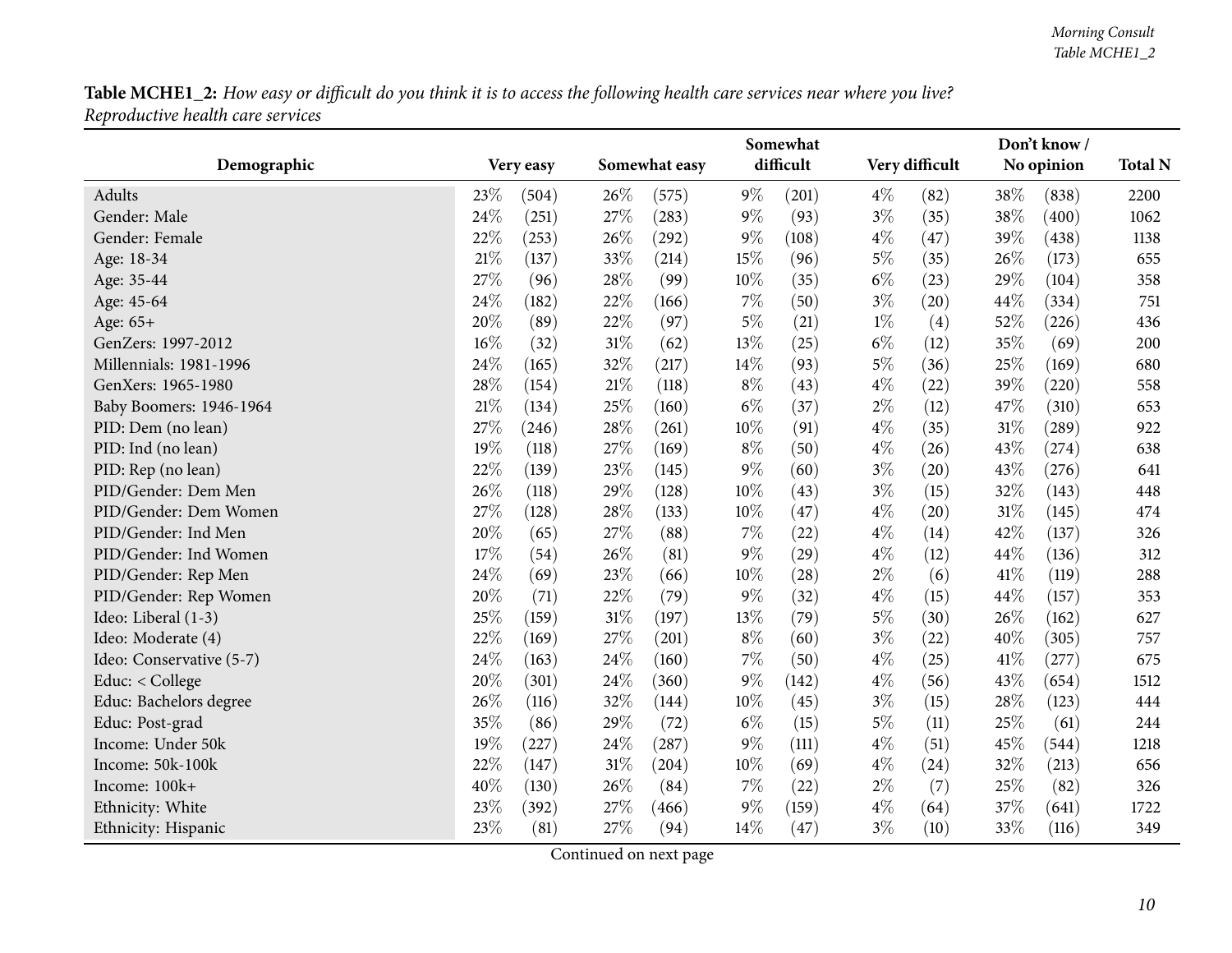|                                   |        |           |      |               |        | Somewhat  | Don't know/    |                    |            |       |                |  |  |
|-----------------------------------|--------|-----------|------|---------------|--------|-----------|----------------|--------------------|------------|-------|----------------|--|--|
| Demographic                       |        | Very easy |      | Somewhat easy |        | difficult | Very difficult |                    | No opinion |       | <b>Total N</b> |  |  |
| Adults                            | 23%    | (504)     | 26\% | (575)         | $9\%$  | (201)     | $4\%$          | (82)               | 38%        | (838) | 2200           |  |  |
| Ethnicity: Black                  | 26%    | (71)      | 26%  | (71)          | $8\%$  | (23)      | $5\%$          | (13)               | 35%        | (96)  | 274            |  |  |
| Ethnicity: Other                  | 20%    | (40)      | 19%  | (39)          | $9\%$  | (19)      | $2\%$          | (4)                | 50%        | (102) | 204            |  |  |
| All Christian                     | 24%    | (250)     | 27%  | (278)         | $8\%$  | (79)      | $3\%$          | (26)               | 38%        | (393) | 1026           |  |  |
| All Non-Christian                 | 31%    | (40)      | 28%  | (36)          | 10%    | (12)      | $6\%$          | (8)                | 24\%       | (31)  | 127            |  |  |
| Atheist                           | 24%    | (26)      | 27%  | (29)          | 15%    | (16)      | $2\%$          | (3)                | 32%        | (34)  | 107            |  |  |
| Agnostic/Nothing in particular    | 20%    | (111)     | 26%  | (147)         | $11\%$ | (62)      | $5\%$          | (29)               | 39%        | (219) | 567            |  |  |
| Something Else                    | 21%    | (77)      | 23%  | (86)          | $8\%$  | (31)      | $4\%$          | (17)               | 43%        | (162) | 373            |  |  |
| Religious Non-Protestant/Catholic | 29%    | (43)      | 26%  | (37)          | 10%    | (15)      | $6\%$          | (9)                | 29%        | (41)  | 144            |  |  |
| Evangelical                       | 25%    | (151)     | 26\% | (159)         | $8\%$  | (50)      | $3\%$          | $\left( 20\right)$ | 37%        | (224) | 604            |  |  |
| Non-Evangelical                   | 23%    | (171)     | 26%  | (194)         | $7\%$  | (55)      | $3\%$          | (21)               | 42%        | (317) | 759            |  |  |
| Community: Urban                  | $28\%$ | (196)     | 27%  | (187)         | $9\%$  | (66)      | $5\%$          | (35)               | 31\%       | (221) | 704            |  |  |
| Community: Suburban               | 22%    | (206)     | 28\% | (264)         | $9\%$  | (81)      | $3\%$          | $\left( 24\right)$ | 39%        | (375) | 951            |  |  |
| Community: Rural                  | 19%    | (102)     | 23%  | (125)         | 10%    | (54)      | $4\%$          | (23)               | 44%        | (242) | 546            |  |  |
| <b>Employ: Private Sector</b>     | 27%    | (202)     | 29%  | (214)         | 10%    | (74)      | $4\%$          | $\left( 29\right)$ | 30%        | (223) | 742            |  |  |
| <b>Employ: Government</b>         | 24%    | (29)      | 33%  | (41)          | 12%    | (15)      | 7%             | (8)                | 24%        | (29)  | 122            |  |  |
| Employ: Self-Employed             | 27%    | (50)      | 27%  | (51)          | $11\%$ | (20)      | $3\%$          | (6)                | $31\%$     | (58)  | 186            |  |  |
| Employ: Homemaker                 | 19%    | (30)      | 24%  | (36)          | 14%    | (22)      | $7\%$          | (10)               | 36%        | (56)  | 154            |  |  |
| Employ: Student                   | 14%    | (10)      | 27%  | (19)          | 17%    | (12)      | $7\%$          | (5)                | 35%        | (25)  | 71             |  |  |
| Employ: Retired                   | 23%    | (113)     | 20%  | (102)         | $5\%$  | (23)      | $1\%$          | (7)                | 51\%       | (256) | 501            |  |  |
| Employ: Unemployed                | 13%    | (37)      | 28%  | (78)          | $8\%$  | (21)      | $6\%$          | (15)               | 46\%       | (127) | 279            |  |  |
| Employ: Other                     | 22%    | (31)      | 24%  | (34)          | $10\%$ | (14)      |                | (1)                | 44\%       | (64)  | 144            |  |  |
| Military HH: Yes                  | 25%    | (88)      | 20%  | (69)          | $9\%$  | (32)      | $3\%$          | (12)               | 43%        | (148) | 348            |  |  |
| Military HH: No                   | 22%    | (416)     | 27%  | (507)         | $9\%$  | (170)     | $4\%$          | (70)               | 37%        | (690) | 1852           |  |  |
| RD/WT: Right Direction            | 29%    | (269)     | 28%  | (263)         | 9%     | (83)      | $3\%$          | (29)               | 32%        | (299) | 942            |  |  |
| RD/WT: Wrong Track                | 19%    | (235)     | 25%  | (313)         | $9\%$  | (118)     | $4\%$          | (53)               | 43%        | (539) | 1258           |  |  |
| Biden Job Approve                 | 26%    | (292)     | 28%  | (307)         | $9\%$  | (104)     | $3\%$          | (32)               | 34%        | (376) | 1110           |  |  |
| Biden Job Disapprove              | 20%    | (205)     | 26%  | (264)         | $9\%$  | (91)      | $4\%$          | (46)               | 41\%       | (414) | 1019           |  |  |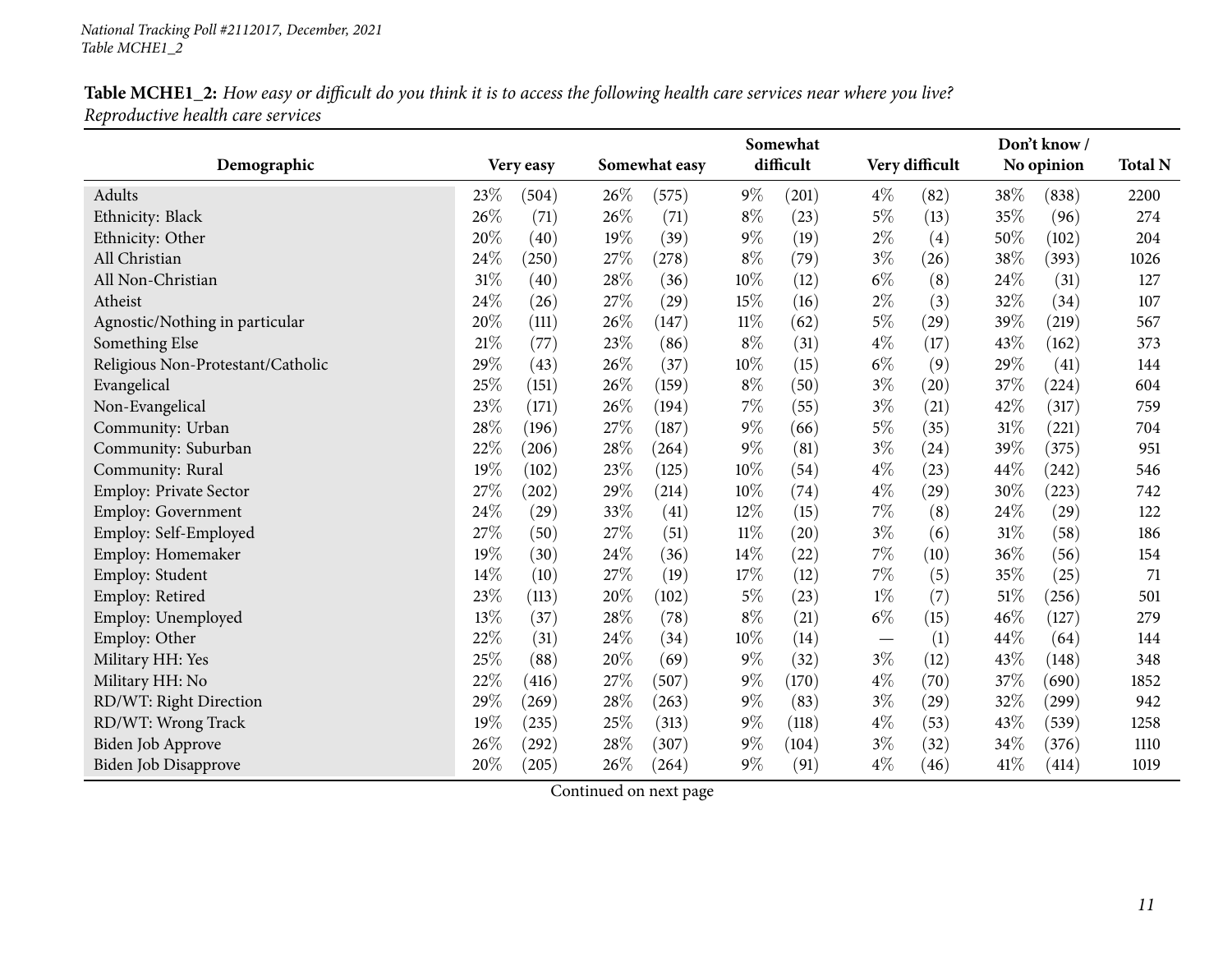|                                      |     |           |        |               |        | Somewhat  |       |                |      |            |      |
|--------------------------------------|-----|-----------|--------|---------------|--------|-----------|-------|----------------|------|------------|------|
| Demographic                          |     | Very easy |        | Somewhat easy |        | difficult |       | Very difficult |      | No opinion |      |
| Adults                               | 23% | (504)     | 26%    | (575)         | $9\%$  | (201)     | $4\%$ | (82)           | 38%  | (838)      | 2200 |
| <b>Biden Job Strongly Approve</b>    | 33% | (192)     | 26%    | (150)         | $8\%$  | (48)      | $2\%$ | (13)           | 30%  | (173)      | 577  |
| Biden Job Somewhat Approve           | 19% | (100)     | 29%    | (156)         | 10%    | (55)      | $3\%$ | (19)           | 38%  | (204)      | 534  |
| <b>Biden Job Somewhat Disapprove</b> | 14% | (41)      | 30%    | (91)          | 14%    | (43)      | $7\%$ | (20)           | 35%  | (107)      | 301  |
| <b>Biden Job Strongly Disapprove</b> | 23% | (164)     | 24\%   | (173)         | $7\%$  | (48)      | $4\%$ | (26)           | 43%  | (307)      | 718  |
| Favorable of Biden                   | 27% | (297)     | 29%    | (320)         | $9\%$  | (95)      | $3\%$ | (34)           | 32%  | (353)      | 1099 |
| Unfavorable of Biden                 | 20% | (199)     | $25\%$ | (247)         | 10%    | (96)      | $4\%$ | (43)           | 42%  | (417)      | 1002 |
| Very Favorable of Biden              | 33% | (197)     | 28%    | (165)         | $7\%$  | (42)      | $3\%$ | (18)           | 30%  | (177)      | 600  |
| Somewhat Favorable of Biden          | 20% | (99)      | 31%    | (155)         | $11\%$ | (53)      | $3\%$ | (16)           | 35%  | (176)      | 499  |
| Somewhat Unfavorable of Biden        | 13% | (31)      | 30%    | (73)          | 15%    | (37)      | $6\%$ | (14)           | 37%  | (90)       | 245  |
| Very Unfavorable of Biden            | 22% | (168)     | 23%    | (174)         | $8\%$  | (59)      | $4\%$ | (29)           | 43%  | (327)      | 757  |
| #1 Issue: Economy                    | 22% | (189)     | 28%    | (239)         | $9\%$  | (77)      | $5\%$ | (40)           | 36%  | (308)      | 852  |
| #1 Issue: Security                   | 22% | (64)      | 23%    | (65)          | 12%    | (33)      | $2\%$ | (6)            | 41\% | (116)      | 284  |
| #1 Issue: Health Care                | 24% | (66)      | 25%    | (68)          | 12%    | (32)      | $4\%$ | (10)           | 36%  | (99)       | 275  |
| #1 Issue: Medicare / Social Security | 18% | (52)      | 23%    | (64)          | $5\%$  | (15)      | $3\%$ | (8)            | 51%  | (143)      | 282  |
| #1 Issue: Women's Issues             | 32% | (46)      | 33%    | (48)          | $8\%$  | (12)      | $6\%$ | (8)            | 21%  | (31)       | 144  |
| #1 Issue: Education                  | 20% | (22)      | 26%    | (28)          | 12%    | (13)      | $2\%$ | (2)            | 39%  | (43)       | 109  |
| #1 Issue: Energy                     | 27% | (39)      | 28%    | (41)          | $8\%$  | (12)      | $4\%$ | (6)            | 33%  | (48)       | 147  |
| #1 Issue: Other                      | 25% | (26)      | 21%    | (22)          | 7%     | (7)       | $1\%$ | (1)            | 47%  | (50)       | 107  |
| 2020 Vote: Joe Biden                 | 27% | (286)     | 28%    | (301)         | 10%    | (103)     | $4\%$ | (39)           | 32%  | (340)      | 1068 |
| 2020 Vote: Donald Trump              | 22% | (163)     | 25\%   | (181)         | $8\%$  | (59)      | $3\%$ | (25)           | 41\% | (299)      | 726  |
| 2020 Vote: Other                     | 26% | (14)      | 35%    | (19)          | $6\%$  | (3)       | $2\%$ | (1)            | 30%  | (17)       | 55   |
| 2020 Vote: Didn't Vote               | 12% | (41)      | 21%    | (74)          | 10%    | (36)      | $5\%$ | (17)           | 52%  | (182)      | 350  |
| 2018 House Vote: Democrat            | 28% | (224)     | 28%    | (222)         | $8\%$  | (67)      | $3\%$ | (24)           | 33%  | (267)      | 803  |
| 2018 House Vote: Republican          | 23% | (128)     | 23%    | (129)         | $7\%$  | (41)      | $4\%$ | (20)           | 44%  | (246)      | 564  |
| 2016 Vote: Hillary Clinton           | 27% | (196)     | 27%    | (195)         | $9\%$  | (67)      | $3\%$ | (20)           | 34%  | (244)      | 723  |
| 2016 Vote: Donald Trump              | 25% | (170)     | 23%    | (158)         | 7%     | (48)      | $4\%$ | (29)           | 41\% | (276)      | 681  |
| 2016 Vote: Other                     | 28% | (27)      | 27%    | (26)          | 10%    | (9)       | $2\%$ | (2)            | 33%  | (31)       | 95   |
| 2016 Vote: Didn't Vote               | 16% | (110)     | 28\%   | (196)         | 11%    | (76)      | $4\%$ | (30)           | 41\% | (287)      | 699  |
| Voted in 2014: Yes                   | 26% | (334)     | 25%    | (321)         | $8\%$  | (100)     | $3\%$ | (36)           | 37%  | (473)      | 1263 |
| Voted in 2014: No                    | 18% | (170)     | 27%    | (255)         | $11\%$ | (102)     | $5\%$ | (45)           | 39%  | (365)      | 937  |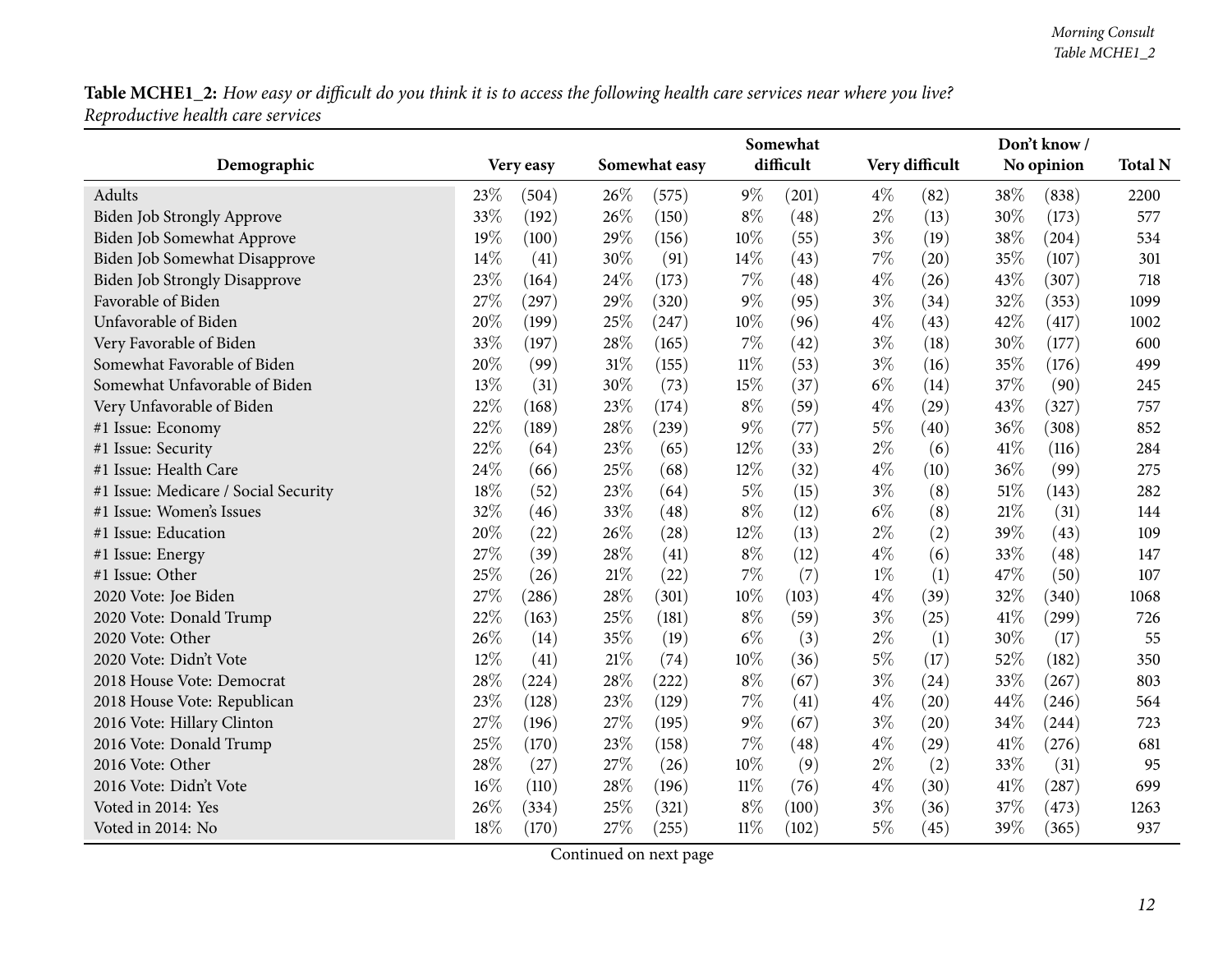| Table MCHE1_2: How easy or difficult do you think it is to access the following health care services near where you live? |  |
|---------------------------------------------------------------------------------------------------------------------------|--|
| Reproductive health care services                                                                                         |  |

|                                                  |         |              | Somewhat |               |        |                    |       | Don't know/       |        |            |      |  |
|--------------------------------------------------|---------|--------------|----------|---------------|--------|--------------------|-------|-------------------|--------|------------|------|--|
| Demographic                                      |         | Very easy    |          | Somewhat easy |        | difficult          |       | Very difficult    |        | No opinion |      |  |
| Adults                                           | $23\%$  | (504)        | $26\%$   | (575)         | $9\%$  | 201                | $4\%$ | (82)              | 38\%   | (838)      | 2200 |  |
| 4-Region: Northeast                              | 27%     | (108)        | 28\%     | (109)         | $6\%$  | (24)               | $3\%$ | (13)              | $36\%$ | (140)      | 394  |  |
| 4-Region: Midwest                                | $25\%$  | (113)        | 24%      | (110)         | $9\%$  | $\left(41\right)$  | $4\%$ | (20)              | 39\%   | (179)      | 462  |  |
| 4-Region: South                                  | 19 $\%$ | (156)        | 27\%     | $^{(219)}$    | $11\%$ | (94)               | 5%    | (40)              | $38\%$ | (315)      | 824  |  |
| 4-Region: West                                   | $24\%$  | 127          | 27\%     | (138)         | $8\%$  | (42)               | $2\%$ | (9)               | $39\%$ | (204)      | 520  |  |
| Women of Reproductive Age                        | 24\%    | (140)        | 26\%     | (151)         | $13\%$ | $\left( 74\right)$ | $6\%$ | (34)              | $31\%$ | (177)      | 576  |  |
| Women Who Have Needed Abortion Services          | $37\%$  | (45)         | 20%      | (24)          | $12\%$ | (14)               | $8\%$ | (10)              | 22\%   | (27)       | 121  |  |
| Mothers                                          | 28\%    | (89`         | 28\%     | (90)          | $13\%$ | (41)               | $4\%$ | (14)              | 27\%   | (88)       | 322  |  |
| Fathers                                          | $33\%$  | (105)        | 33\%     | (108)         | $10\%$ | (32)               | $4\%$ | (14)              | $20\%$ | (63)       | 321  |  |
| Insured                                          | $24\%$  | (473)        | $26\%$   | (512)         | $8\%$  | (162)              | $3\%$ | (65)              | 38\%   | (738)      | 1950 |  |
| Uninsured                                        | 12%     | $30^{\circ}$ | 25\%     | (64)          | $16\%$ | (39)               | 7%    | (17)              | $40\%$ | (100)      | 250  |  |
| Federal Government Responsible for Abortion Laws | 26\%    | (201)        | 29%      | $^{'}227$     | $11\%$ | (85)               | $4\%$ | $\left(31\right)$ | 30%    | (230)      | 773  |  |
| State Governments Responsible for Abortion Laws  | $27\%$  | (212)        | 27%      | (216)         | $10\%$ | (80)               | $4\%$ | (30)              | 32%    | (252)      | 791  |  |
| Abortion Should be Legal                         | $24\%$  | $^{'}287$    | 27%      | (329)         | $11\%$ | (133)              | $4\%$ | (54)              | 33\%   | (399)      | 1201 |  |
| Abortion Should be Illegal                       | $25\%$  | (188)        | 27%      | (208)         | $7\%$  | (54)               | $3\%$ | (22)              | $38\%$ | $^{(290)}$ | 762  |  |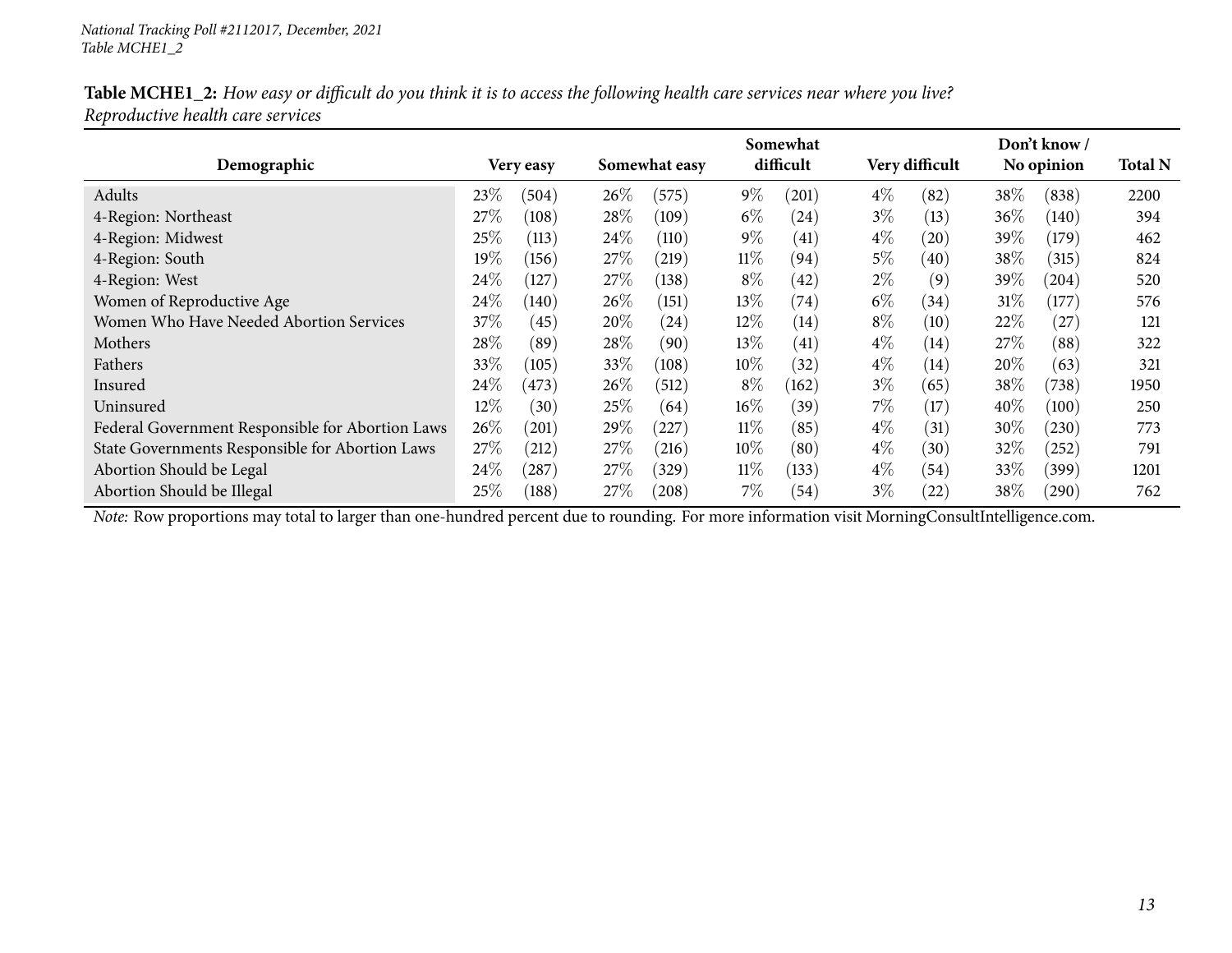<span id="page-13-0"></span>

|                          |                |                 | Somewhat       |                | Don't know /   |                |  |
|--------------------------|----------------|-----------------|----------------|----------------|----------------|----------------|--|
| Demographic              | Very easy      | Somewhat easy   | difficult      | Very difficult | No opinion     | <b>Total N</b> |  |
| Adults                   | 48\%<br>(1067) | 30%<br>(655)    | $9\%$<br>(192) | $3\%$<br>(66)  | 10%<br>(221)   | 2200           |  |
| Gender: Male             | 50%<br>(535)   | 29%<br>(308)    | $9\%$<br>(100) | $3\%$<br>(34)  | $8\%$<br>(86)  | 1062           |  |
| Gender: Female           | 47%<br>(532)   | $31\%$<br>(347) | $8\%$<br>(91)  | $3\%$<br>(32)  | 12%<br>(135)   | 1138           |  |
| Age: 18-34               | 38%<br>(249)   | $31\%$<br>(203) | 14%<br>(91)    | $4\%$<br>(28)  | 13%<br>(83)    | 655            |  |
| Age: 35-44               | 40%<br>(142)   | 33%<br>(119)    | 10%<br>(36)    | $6\%$<br>(21)  | $11\%$<br>(39) | 358            |  |
| Age: 45-64               | 52%<br>(394)   | 29%<br>(216)    | 7%<br>(49)     | $2\%$<br>(13)  | 11%<br>(79)    | 751            |  |
| Age: 65+                 | 65%<br>(281)   | 27%<br>(117)    | $3\%$<br>(15)  | $1\%$<br>(3)   | $5\%$<br>(20)  | 436            |  |
| GenZers: 1997-2012       | 34%<br>(67)    | 31%<br>(63)     | 14%<br>(29)    | $5\%$<br>(10)  | 16%<br>(31)    | 200            |  |
| Millennials: 1981-1996   | 40%<br>(273)   | 32%<br>(217)    | 13%<br>(87)    | $5\%$<br>(31)  | 11%<br>(72)    | 680            |  |
| GenXers: 1965-1980       | 48%<br>(269)   | 27%<br>(153)    | $8\%$<br>(43)  | $3\%$<br>(19)  | 13\%<br>(74)   | 558            |  |
| Baby Boomers: 1946-1964  | 58%<br>(382)   | 30%<br>(193)    | $5\%$<br>(32)  | $1\%$<br>(5)   | $6\%$<br>(40)  | 653            |  |
| PID: Dem (no lean)       | 51%<br>(465)   | 31%<br>(282)    | $9\%$<br>(80)  | $3\%$<br>(24)  | $8\%$<br>(70)  | 922            |  |
| PID: Ind (no lean)       | 42%<br>(268)   | $31\%$<br>(201) | 10%<br>(65)    | $4\%$<br>(24)  | 12%<br>(80)    | 638            |  |
| PID: Rep (no lean)       | 52%<br>(333)   | 27%<br>(172)    | 7%<br>(47)     | $3\%$<br>(17)  | $11\%$<br>(71) | 641            |  |
| PID/Gender: Dem Men      | 50%<br>(223)   | 30%<br>(137)    | 12%<br>(52)    | $3\%$<br>(13)  | $5\%$<br>(23)  | 448            |  |
| PID/Gender: Dem Women    | 51%<br>(242)   | 31%<br>(145)    | $6\%$<br>(28)  | $2\%$<br>(11)  | 10%<br>(48)    | 474            |  |
| PID/Gender: Ind Men      | 49%<br>(158)   | 27%<br>(89)     | $9\%$<br>(31)  | $4\%$<br>(12)  | $11\%$<br>(37) | 326            |  |
| PID/Gender: Ind Women    | 35%<br>(110)   | 36%<br>(112)    | $11\%$<br>(34) | $4\%$<br>(12)  | 14%<br>(43)    | 312            |  |
| PID/Gender: Rep Men      | 53%<br>(153)   | 29%<br>(82)     | $6\%$<br>(18)  | $3\%$<br>(9)   | $9\%$<br>(26)  | 288            |  |
| PID/Gender: Rep Women    | 51%<br>(180)   | $25\%$<br>(90)  | $8\%$<br>(29)  | $2\%$<br>(9)   | 13%<br>(45)    | 353            |  |
| Ideo: Liberal (1-3)      | 50%<br>(314)   | 31%<br>(194)    | $9\%$<br>(59)  | $4\%$<br>(22)  | $6\%$<br>(38)  | 627            |  |
| Ideo: Moderate (4)       | 47%<br>(355)   | 33%<br>(253)    | $8\%$<br>(57)  | $2\%$<br>(18)  | 10%<br>(74)    | 757            |  |
| Ideo: Conservative (5-7) | 54%<br>(364)   | 26%<br>(173)    | $9\%$<br>(59)  | $3\%$<br>(20)  | $9\%$<br>(59)  | 675            |  |
| Educ: < College          | 46%<br>(696)   | 30%<br>(451)    | $9\%$<br>(133) | $3\%$<br>(49)  | 12%<br>(183)   | 1512           |  |
| Educ: Bachelors degree   | 50%<br>(224)   | 34%<br>(151)    | $9\%$<br>(39)  | $2\%$<br>(7)   | $5\%$<br>(23)  | 444            |  |
| Educ: Post-grad          | 60%<br>(147)   | 22%<br>(54)     | $8\%$<br>(20)  | $4\%$<br>(9)   | $6\%$<br>(15)  | 244            |  |
| Income: Under 50k        | 43%<br>(520)   | $31\%$<br>(372) | $9\%$<br>(110) | $4\%$<br>(45)  | 14%<br>(171)   | 1218           |  |
| Income: 50k-100k         | 54%<br>(353)   | 29%<br>(189)    | $10\%$<br>(62) | $2\%$<br>(16)  | $5\%$<br>(35)  | 656            |  |
| Income: 100k+            | 59%<br>(194)   | 29%<br>(94)     | $6\%$<br>(19)  | $1\%$<br>(4)   | $5\%$<br>(15)  | 326            |  |
| Ethnicity: White         | 49%<br>(842)   | $31\%$<br>(533) | $9\%$<br>(149) | $3\%$<br>(51)  | $8\%$<br>(146) | 1722           |  |
| Ethnicity: Hispanic      | 42%<br>(146)   | 28%<br>(97)     | 13%<br>(46)    | $6\%$<br>(21)  | $11\%$<br>(39) | 349            |  |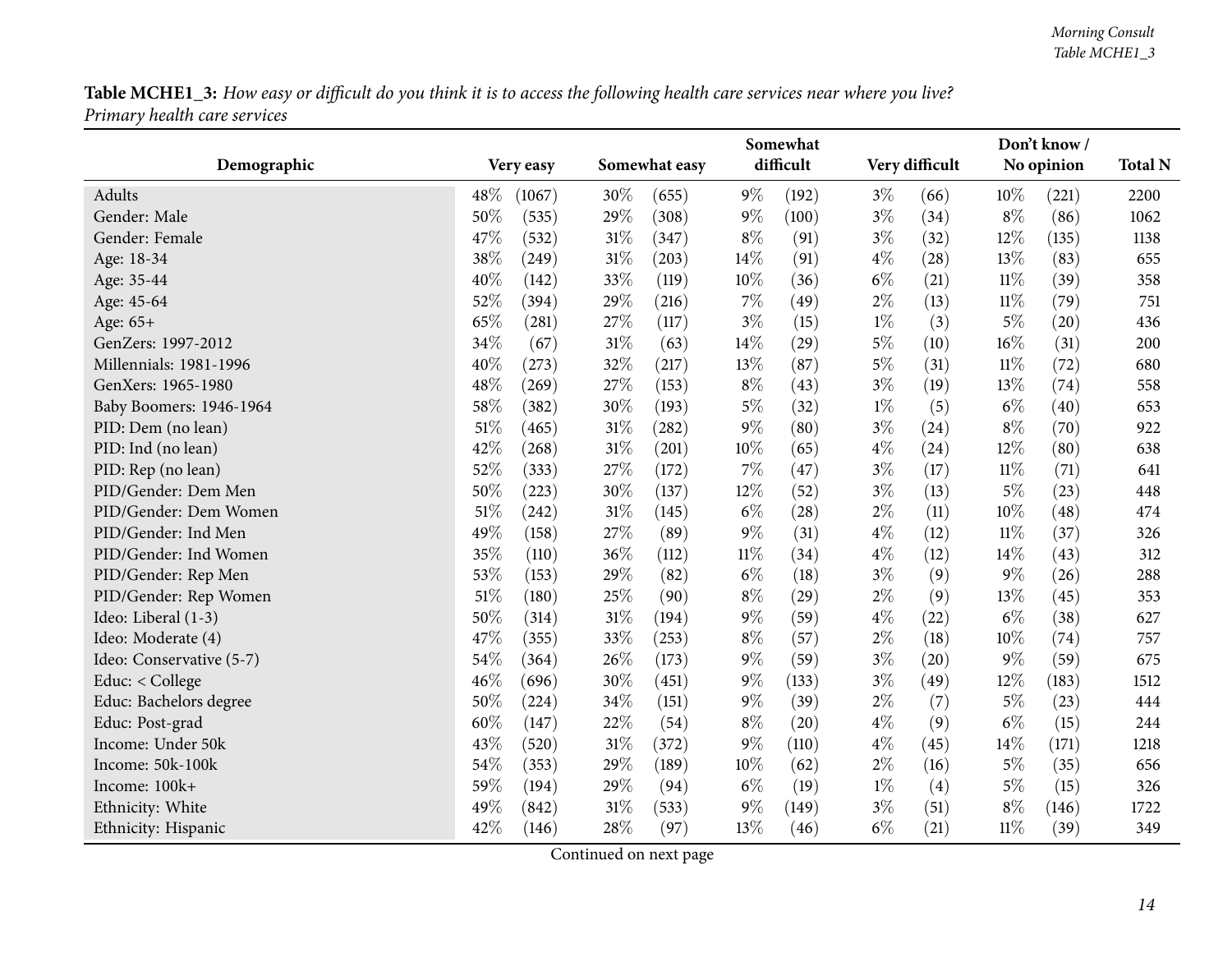|                                   |                  |                 | Somewhat |           |                                   | Don't know/    |        |            |      |
|-----------------------------------|------------------|-----------------|----------|-----------|-----------------------------------|----------------|--------|------------|------|
| Demographic                       | <b>Very easy</b> | Somewhat easy   |          | difficult |                                   | Very difficult |        | No opinion |      |
| Adults                            | 48\%<br>(1067)   | $30\%$<br>(655) | $9\%$    | (192)     | $3\%$                             | (66)           | $10\%$ | (221)      | 2200 |
| Ethnicity: Black                  | 50%<br>(138)     | 28%<br>(76)     | $5\%$    | (14)      | $4\%$                             | (10)           | 13%    | (36)       | 274  |
| Ethnicity: Other                  | 42%<br>(86)      | 23%<br>(46)     | 14\%     | (28)      | $2\%$                             | (4)            | 19%    | (39)       | 204  |
| All Christian                     | 53%<br>(545)     | 30%<br>(307)    | $8\%$    | (80)      | $2\%$                             | (22)           | 7%     | (73)       | 1026 |
| All Non-Christian                 | 51%<br>(65)      | 26%<br>(33)     | 10%      | (13)      | $3\%$                             | (4)            | $10\%$ | (12)       | 127  |
| Atheist                           | 49%<br>(52)      | 39%<br>(42)     | $8\%$    | (9)       | $\overbrace{\phantom{123221111}}$ | (0)            | $4\%$  | (4)        | 107  |
| Agnostic/Nothing in particular    | 42%<br>(241)     | 29%<br>(164)    | $11\%$   | (63)      | $5\%$                             | (27)           | 13%    | (71)       | 567  |
| Something Else                    | 44%<br>(164)     | 29%<br>(109)    | $7\%$    | (27)      | $3\%$                             | (13)           | 16%    | (60)       | 373  |
| Religious Non-Protestant/Catholic | 52%<br>(75)      | 25%<br>(36)     | 10%      | (14)      | $3\%$                             | (4)            | 10%    | (14)       | 144  |
| Evangelical                       | 48%<br>(292)     | 29%<br>(176)    | $9\%$    | (54)      | $2\%$                             | (11)           | $12\%$ | (71)       | 604  |
| Non-Evangelical                   | 53%<br>(399)     | 30%<br>(227)    | $7\%$    | (50)      | $3\%$                             | (23)           | $8\%$  | (61)       | 759  |
| Community: Urban                  | 49%<br>(343)     | 30%<br>(214)    | $9\%$    | (60)      | $4\%$                             | (25)           | $9\%$  | (61)       | 704  |
| Community: Suburban               | 51%<br>(482)     | 30%<br>(286)    | $7\%$    | (70)      | $3\%$                             | (26)           | $9\%$  | (86)       | 951  |
| Community: Rural                  | 44%<br>(242)     | 28%<br>(155)    | $11\%$   | (61)      | $3\%$                             | (14)           | 13%    | (73)       | 546  |
| <b>Employ: Private Sector</b>     | 47%<br>(352)     | 32%<br>(240)    | $9\%$    | (69)      | $4\%$                             | (28)           | 7%     | (52)       | 742  |
| <b>Employ: Government</b>         | 46%<br>(57)      | 38%<br>(47)     | $5\%$    | (6)       | $5\%$                             | (6)            | $5\%$  | (7)        | 122  |
| Employ: Self-Employed             | 44%<br>(81)      | 29%<br>(54)     | 15%      | (28)      | $3\%$                             | (6)            | $9\%$  | (17)       | 186  |
| Employ: Homemaker                 | 43%<br>(66)      | 32%<br>(49)     | $9\%$    | (14)      | $3\%$                             | (5)            | 13%    | (20)       | 154  |
| Employ: Student                   | 45%<br>(32)      | 18%<br>(13)     | 15%      | (11)      | $6\%$                             | (4)            | 15%    | (11)       | 71   |
| Employ: Retired                   | 64%<br>(319)     | 26%<br>(129)    | $4\%$    | (18)      | $1\%$                             | (3)            | $6\%$  | (31)       | 501  |
| Employ: Unemployed                | 34%<br>(95)      | 28%<br>(78)     | 13%      | (36)      | $4\%$                             | (11)           | 22%    | (60)       | 279  |
| Employ: Other                     | 45%<br>(65)      | 31%<br>(45)     | $6\%$    | (9)       | $2\%$                             | (3)            | 16%    | (23)       | 144  |
| Military HH: Yes                  | 58%<br>(201)     | 25%<br>(88)     | $8\%$    | (29)      | $3\%$                             | (12)           | $5\%$  | (18)       | 348  |
| Military HH: No                   | 47%<br>(866)     | 31%<br>(567)    | $9\%$    | (162)     | $3\%$                             | (54)           | $11\%$ | (203)      | 1852 |
| RD/WT: Right Direction            | 51%<br>(484)     | 30%<br>(281)    | $9\%$    | (85)      | $2\%$                             | (17)           | $8\%$  | (74)       | 942  |
| RD/WT: Wrong Track                | 46%<br>(583)     | 30%<br>(374)    | $8\%$    | (106)     | $4\%$                             | (48)           | 12%    | (146)      | 1258 |
| <b>Biden Job Approve</b>          | 50%<br>(560)     | 31%<br>(344)    | $8\%$    | (89)      | $2\%$                             | (21)           | $9\%$  | (96)       | 1110 |
| <b>Biden Job Disapprove</b>       | 48%<br>(493)     | 29%<br>(295)    | 10%      | (97)      | $4\%$                             | (41)           | $9\%$  | (93)       | 1019 |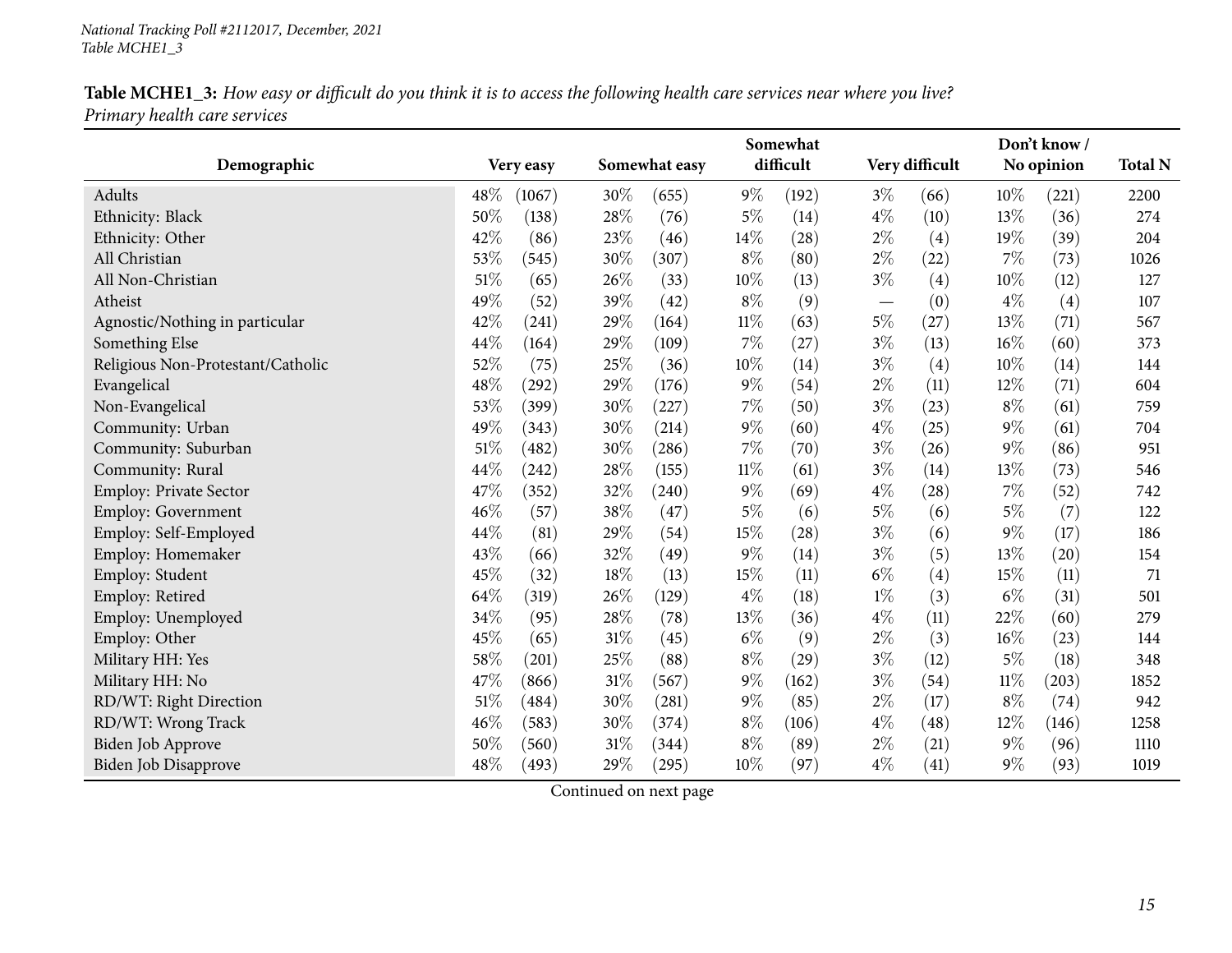|                                      |               | Somewhat |               |        |           |       |                |        | Don't know / |      |  |
|--------------------------------------|---------------|----------|---------------|--------|-----------|-------|----------------|--------|--------------|------|--|
| Demographic                          | Very easy     |          | Somewhat easy |        | difficult |       | Very difficult |        | No opinion   |      |  |
| Adults                               | 48%<br>(1067) | 30%      | (655)         | $9\%$  | (192)     | $3\%$ | (66)           | $10\%$ | (221)        | 2200 |  |
| Biden Job Strongly Approve           | 56%<br>(325)  | 26%      | (150)         | $8\%$  | (44)      | $2\%$ | (13)           | $8\%$  | (45)         | 577  |  |
| Biden Job Somewhat Approve           | 44%<br>(236)  | 36%      | (194)         | $9\%$  | (46)      | $1\%$ | (7)            | 10%    | (51)         | 534  |  |
| Biden Job Somewhat Disapprove        | 40%<br>(121)  | 36%      | (108)         | $11\%$ | (35)      | $6\%$ | (19)           | $6\%$  | (19)         | 301  |  |
| <b>Biden Job Strongly Disapprove</b> | 52%<br>(372)  | 26%      | (187)         | $9\%$  | (62)      | $3\%$ | (23)           | 10%    | (74)         | 718  |  |
| Favorable of Biden                   | 51%<br>(565)  | 32%      | (349)         | $8\%$  | (83)      | $2\%$ | (20)           | 7%     | (82)         | 1099 |  |
| Unfavorable of Biden                 | 48%<br>(482)  | 28%      | (277)         | $10\%$ | (102)     | $4\%$ | (41)           | 10%    | (99)         | 1002 |  |
| Very Favorable of Biden              | 54%<br>(325)  | 29%      | (171)         | 7%     | (40)      | $2\%$ | (13)           | 9%     | (51)         | 600  |  |
| Somewhat Favorable of Biden          | 48\%<br>(240) | 36%      | (178)         | $9\%$  | (43)      | $1\%$ | (7)            | $6\%$  | (31)         | 499  |  |
| Somewhat Unfavorable of Biden        | 41\%<br>(100) | 33%      | (80)          | 13%    | (32)      | $5\%$ | (12)           | $9\%$  | (21)         | 245  |  |
| Very Unfavorable of Biden            | 50%<br>(382)  | 26%      | (196)         | $9\%$  | (71)      | $4\%$ | (29)           | 10%    | (78)         | 757  |  |
| #1 Issue: Economy                    | 49%<br>(421)  | 30%      | (252)         | $8\%$  | (69)      | $4\%$ | (31)           | $9\%$  | (79)         | 852  |  |
| #1 Issue: Security                   | 50%<br>(142)  | 30%      | (84)          | $9\%$  | (24)      | $3\%$ | (9)            | $8\%$  | (24)         | 284  |  |
| #1 Issue: Health Care                | 39%<br>(109)  | 33%      | (92)          | $11\%$ | (31)      | $4\%$ | (11)           | 12%    | (33)         | 275  |  |
| #1 Issue: Medicare / Social Security | 57%<br>(160)  | 29%      | (81)          | $5\%$  | (14)      | $1\%$ | (3)            | $8\%$  | (24)         | 282  |  |
| #1 Issue: Women's Issues             | 51%<br>(73)   | 29%      | (42)          | $8\%$  | (11)      | $4\%$ | (6)            | $8\%$  | (12)         | 144  |  |
| #1 Issue: Education                  | 35%<br>(38)   | 29%      | (31)          | 17%    | (19)      | $2\%$ | (3)            | 17%    | (19)         | 109  |  |
| #1 Issue: Energy                     | 53%<br>(78)   | 24%      | (35)          | 12%    | (17)      |       | (1)            | $11\%$ | (17)         | 147  |  |
| #1 Issue: Other                      | 43%<br>(46)   | 36%      | (38)          | $6\%$  | (7)       | $2\%$ | (2)            | 13%    | (14)         | 107  |  |
| 2020 Vote: Joe Biden                 | 52%<br>(554)  | 32%      | (340)         | $8\%$  | (82)      | $2\%$ | (23)           | $6\%$  | (68)         | 1068 |  |
| 2020 Vote: Donald Trump              | 52%<br>(378)  | 27%      | (196)         | $8\%$  | (61)      | $3\%$ | (25)           | 9%     | (65)         | 726  |  |
| 2020 Vote: Other                     | 43%<br>(23)   | 34%      | (19)          | $6\%$  | (3)       | $6\%$ | (4)            | $11\%$ | (6)          | 55   |  |
| 2020 Vote: Didn't Vote               | 32%<br>(112)  | 28%      | (99)          | 13%    | (45)      | $4\%$ | (14)           | 23%    | (80)         | 350  |  |
| 2018 House Vote: Democrat            | 53%<br>(424)  | 31%      | (252)         | 7%     | (55)      | $2\%$ | (18)           | $7\%$  | (54)         | 803  |  |
| 2018 House Vote: Republican          | 55%<br>(313)  | 27%      | (150)         | 7%     | (39)      | $3\%$ | (19)           | $8\%$  | (43)         | 564  |  |
| 2016 Vote: Hillary Clinton           | 51%<br>(366)  | 34%      | (247)         | $6\%$  | (46)      | $3\%$ | (19)           | $6\%$  | (46)         | 723  |  |
| 2016 Vote: Donald Trump              | 57%<br>(388)  | 26%      | (176)         | 7%     | (47)      | $3\%$ | (22)           | $7\%$  | (48)         | 681  |  |
| 2016 Vote: Other                     | 56%<br>(53)   | 26%      | (24)          | $5\%$  | (5)       | $4\%$ | (4)            | $9\%$  | (8)          | 95   |  |
| 2016 Vote: Didn't Vote               | 37%<br>(259)  | 30%      | (207)         | 13\%   | (93)      | $3\%$ | (21)           | 17%    | (119)        | 699  |  |
| Voted in 2014: Yes                   | 55%<br>(694)  | 30%      | (374)         | $6\%$  | (81)      | $2\%$ | (29)           | 7%     | (85)         | 1263 |  |
| Voted in 2014: No                    | 40%<br>(373)  | 30%      | (281)         | 12%    | (111)     | $4\%$ | (37)           | 14%    | (136)        | 937  |  |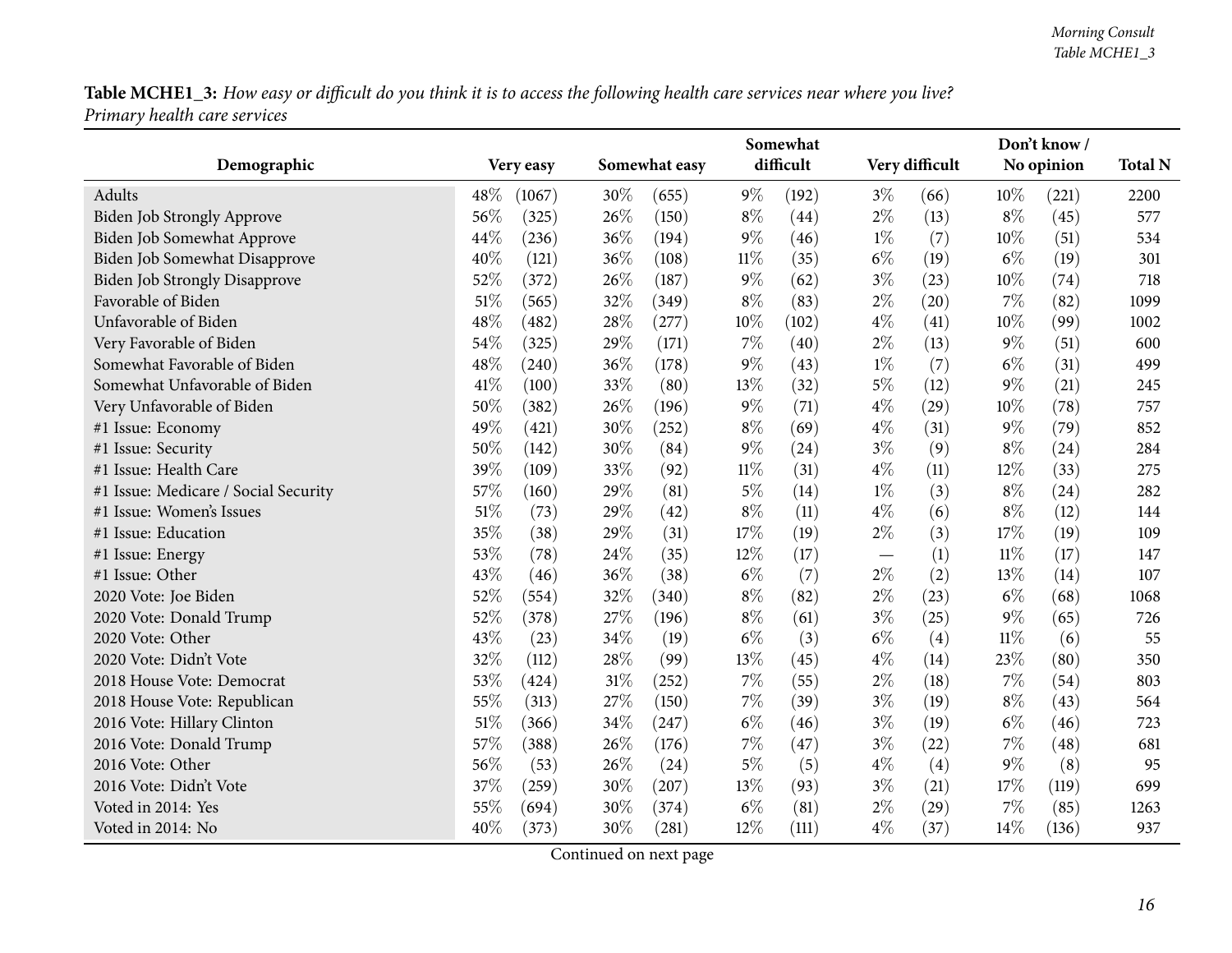|                              | Table MCHE1_3: How easy or difficult do you think it is to access the following health care services near where you live? |
|------------------------------|---------------------------------------------------------------------------------------------------------------------------|
| Primary health care services |                                                                                                                           |

|                                                  |                  |                 | Somewhat        |                | Don't know/                 |                |
|--------------------------------------------------|------------------|-----------------|-----------------|----------------|-----------------------------|----------------|
| Demographic                                      | Very easy        | Somewhat easy   | difficult       | Very difficult | No opinion                  | <b>Total N</b> |
| Adults                                           | $48\%$<br>(1067) | $30\%$<br>(655) | $9\%$<br>(192)  | $3\%$<br>(66)  | $10\%$<br>(221)             | 2200           |
| 4-Region: Northeast                              | $54\%$<br>(212)  | 28%<br>(111)    | $4\%$<br>(17)   | $3\%$<br>(14)  | $10\%$<br>(39)              | 394            |
| 4-Region: Midwest                                | $49\%$<br>(225)  | 32%<br>(149)    | $7\%$<br>(34)   | $2\%$<br>(11)  | $9\%$<br>(44)               | 462            |
| 4-Region: South                                  | 44\%<br>(365)    | 30\%<br>(247)   | $10\%$<br>(83)  | $4\%$<br>(36)  | $11\%$<br>(93)              | 824            |
| 4-Region: West                                   | 51%<br>(265)     | 28\%<br>(148)   | $11\%$<br>(58)  | $1\%$<br>(5)   | $9\%$<br>(45)               | 520            |
| Women of Reproductive Age                        | 38\%<br>(222)    | $30\%$<br>(173) | $11\%$<br>(65)  | $5\%$<br>(29)  | $15\%$<br>(88)              | 576            |
| Women Who Have Needed Abortion Services          | 53%<br>(64)      | 29%<br>(35)     | $12\%$<br>(14)  | $2\%$<br>(2)   | $4\%$<br>(5)                | 121            |
| Mothers                                          | 40%<br>(130)     | 33\%<br>(105)   | $11\%$<br>(36)  | $3\%$<br>(11)  | $12\%$<br>(40)              | 322            |
| Fathers                                          | 47\%<br>(152)    | 29%<br>(95)     | $15\%$<br>(48)  | $4\%$<br>(12)  | $5\%$<br>(15)               | 321            |
| Insured                                          | $51\%$<br>(997   | $31\%$<br>(597) | $7\%$<br>(145)  | $2\%$<br>(47)  | $8\%$<br>(165)              | 1950           |
| Uninsured                                        | 28\%<br>(70)     | 23%<br>(58)     | 19 $\%$<br>(47) | 7%<br>(19)     | 22%<br>(56)                 | 250            |
| Federal Government Responsible for Abortion Laws | 51%<br>(393)     | 32%<br>(251)    | $10\%$<br>(75)  | $3\%$<br>(26)  | $4\%$<br>(28)               | 773            |
| State Governments Responsible for Abortion Laws  | $53\%$<br>(418)  | $30\%$<br>(240) | $8\%$<br>(66)   | $3\%$<br>(21)  | $6\%$<br>(46)               | 791            |
| Abortion Should be Legal                         | $50\%$<br>(606)  | 32\%<br>(390)   | $9\%$<br>(103)  | $3\%$<br>(36)  | $6\%$<br>(67)               | 1201           |
| Abortion Should be Illegal                       | $51\%$<br>(391)  | 28\%<br>(210)   | $9\%$<br>(67)   | $3\%$<br>(24)  | $9\%$<br>$\left( 70\right)$ | 762            |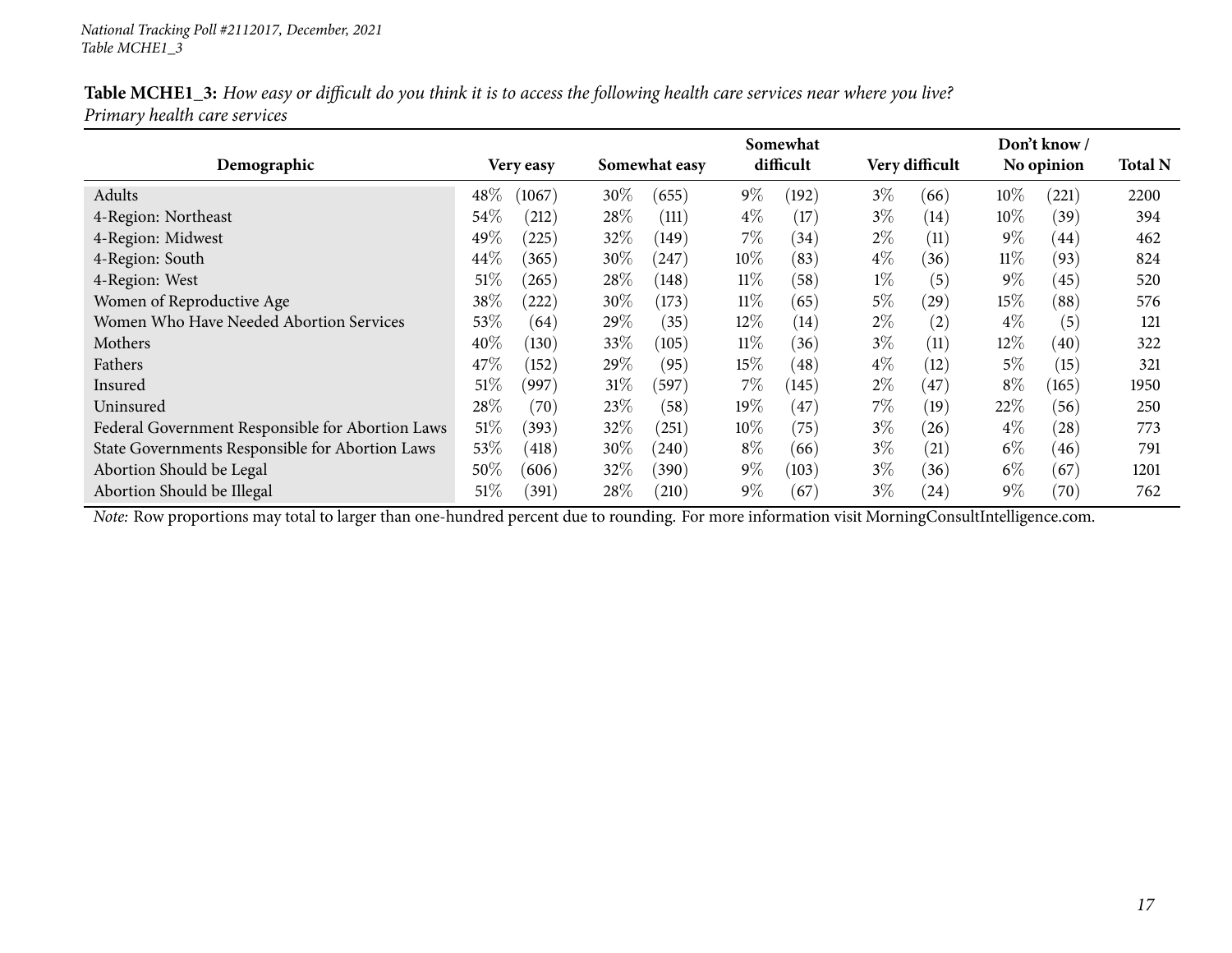<span id="page-17-0"></span>

|                          |                |                 | Somewhat       |                             | Don't know /    |                |  |
|--------------------------|----------------|-----------------|----------------|-----------------------------|-----------------|----------------|--|
| Demographic              | Very easy      | Somewhat easy   | difficult      | Very difficult              | No opinion      | <b>Total N</b> |  |
| Adults                   | 45%<br>(982)   | $31\%$<br>(673) | $9\%$<br>(203) | $2\%$<br>(55)               | $13\%$<br>(287) | 2200           |  |
| Gender: Male             | 46%<br>(491)   | 30%<br>(316)    | 10%<br>(105)   | $2\%$<br>(22)               | 12%<br>(128)    | 1062           |  |
| Gender: Female           | 43%<br>(492)   | 31%<br>(356)    | $9\%$<br>(99)  | $3\%$<br>(33)               | 14%<br>(159)    | 1138           |  |
| Age: 18-34               | 34%<br>(224)   | 33%<br>(215)    | 14%<br>(93)    | $4\%$<br>(27)               | 15%<br>(96)     | 655            |  |
| Age: 35-44               | 38%<br>(137)   | 29%<br>(105)    | 12%<br>(44)    | $4\%$<br>(14)               | 16%<br>(58)     | 358            |  |
| Age: 45-64               | 49%<br>(371)   | 30%<br>(222)    | $6\%$<br>(46)  | $1\%$<br>(11)               | 14%<br>(102)    | 751            |  |
| Age: 65+                 | 57\%<br>(250)  | 30%<br>(131)    | $5\%$<br>(20)  | $1\%$<br>(3)                | 7%<br>(32)      | 436            |  |
| GenZers: 1997-2012       | $28\%$<br>(57) | $31\%$<br>(62)  | $18\%$<br>(37) | $6\%$<br>(12)               | 16%<br>(32)     | 200            |  |
| Millennials: 1981-1996   | 38%<br>(256)   | 32%<br>(221)    | 13%<br>(86)    | $4\%$<br>(24)               | 13%<br>(92)     | 680            |  |
| GenXers: 1965-1980       | 45%<br>(251)   | 29%<br>(164)    | 7%<br>(37)     | $2\%$<br>(10)               | 17%<br>(96)     | 558            |  |
| Baby Boomers: 1946-1964  | 54%<br>(350)   | 30%<br>(197)    | $6\%$<br>(40)  | $1\%$<br>(8)                | $9\%$<br>(59)   | 653            |  |
| PID: Dem (no lean)       | 44\%<br>(407)  | 34\%<br>(312)   | 10%<br>(92)    | $2\%$<br>(17)               | 10%<br>(94)     | 922            |  |
| PID: Ind (no lean)       | 41\%<br>(261)  | 30%<br>(194)    | $9\%$<br>(60)  | $3\%$<br>(20)               | 16%<br>(103)    | 638            |  |
| PID: Rep (no lean)       | 49%<br>(314)   | 26\%<br>(167)   | $8\%$<br>(52)  | $3\%$<br>(18)               | 14%<br>(90)     | 641            |  |
| PID/Gender: Dem Men      | 43%<br>(193)   | 35%<br>(157)    | $11\%$<br>(50) | $2\%$<br>(8)                | 9%<br>(40)      | 448            |  |
| PID/Gender: Dem Women    | 45%<br>(214)   | 33%<br>(155)    | $9\%$<br>(41)  | $2\%$<br>(10)               | $11\%$<br>(54)  | 474            |  |
| PID/Gender: Ind Men      | 46%<br>(149)   | 28%<br>(91)     | 10%<br>(32)    | $2\%$<br>(7)                | 15%<br>(47)     | 326            |  |
| PID/Gender: Ind Women    | 36%<br>(112)   | 33%<br>(103)    | $9\%$<br>(27)  | $4\%$<br>(13)               | 18%<br>(56)     | 312            |  |
| PID/Gender: Rep Men      | 52%<br>(149)   | 24%<br>(68)     | $8\%$<br>(22)  | $3\%$<br>(7)                | 14\%<br>(41)    | 288            |  |
| PID/Gender: Rep Women    | 47%<br>(165)   | 28%<br>(98)     | $9\%$<br>(30)  | $3\%$<br>(10)               | 14%<br>(49)     | 353            |  |
| Ideo: Liberal (1-3)      | 45%<br>(284)   | 34\%<br>(215)   | 11%<br>(67)    | $3\%$<br>(17)               | 7%<br>(44)      | 627            |  |
| Ideo: Moderate (4)       | 44%<br>(333)   | 32%<br>(242)    | $9\%$<br>(70)  | $2\%$<br>(15)               | 13%<br>(97)     | 757            |  |
| Ideo: Conservative (5-7) | 50%<br>(338)   | 26%<br>(173)    | $8\%$<br>(51)  | $3\%$<br>(18)               | 14%<br>(94)     | 675            |  |
| Educ: < College          | 42%<br>(642)   | 30%<br>(451)    | 10%<br>(148)   | $3\%$<br>(41)               | 15%<br>(229)    | 1512           |  |
| Educ: Bachelors degree   | 49%<br>(217)   | 32%<br>(142)    | $9\%$<br>(40)  | $1\%$<br>(7)                | 9%<br>(39)      | 444            |  |
| Educ: Post-grad          | 50%<br>(123)   | 33%<br>(79)     | $6\%$<br>(15)  | $3\%$<br>(7)                | $8\%$<br>(19)   | 244            |  |
| Income: Under 50k        | 40%<br>(488)   | 31%<br>(377)    | 10%<br>(120)   | $2\%$<br>$\left( 29\right)$ | 17%<br>(205)    | 1218           |  |
| Income: 50k-100k         | 48%<br>(318)   | 30%<br>(199)    | 10%<br>(63)    | $3\%$<br>(21)               | $8\%$<br>(55)   | 656            |  |
| Income: 100k+            | 54%<br>(176)   | 30%<br>(97)     | $6\%$<br>(21)  | $1\%$<br>(5)                | $8\%$<br>(27)   | 326            |  |
| Ethnicity: White         | 46%<br>(784)   | 31%<br>(539)    | $8\%$<br>(144) | $3\%$<br>(45)               | 12%<br>(210)    | 1722           |  |
| Ethnicity: Hispanic      | 32%<br>(112)   | 31%<br>(108)    | 19%<br>(65)    | $3\%$<br>(9)                | 16%<br>(54)     | 349            |  |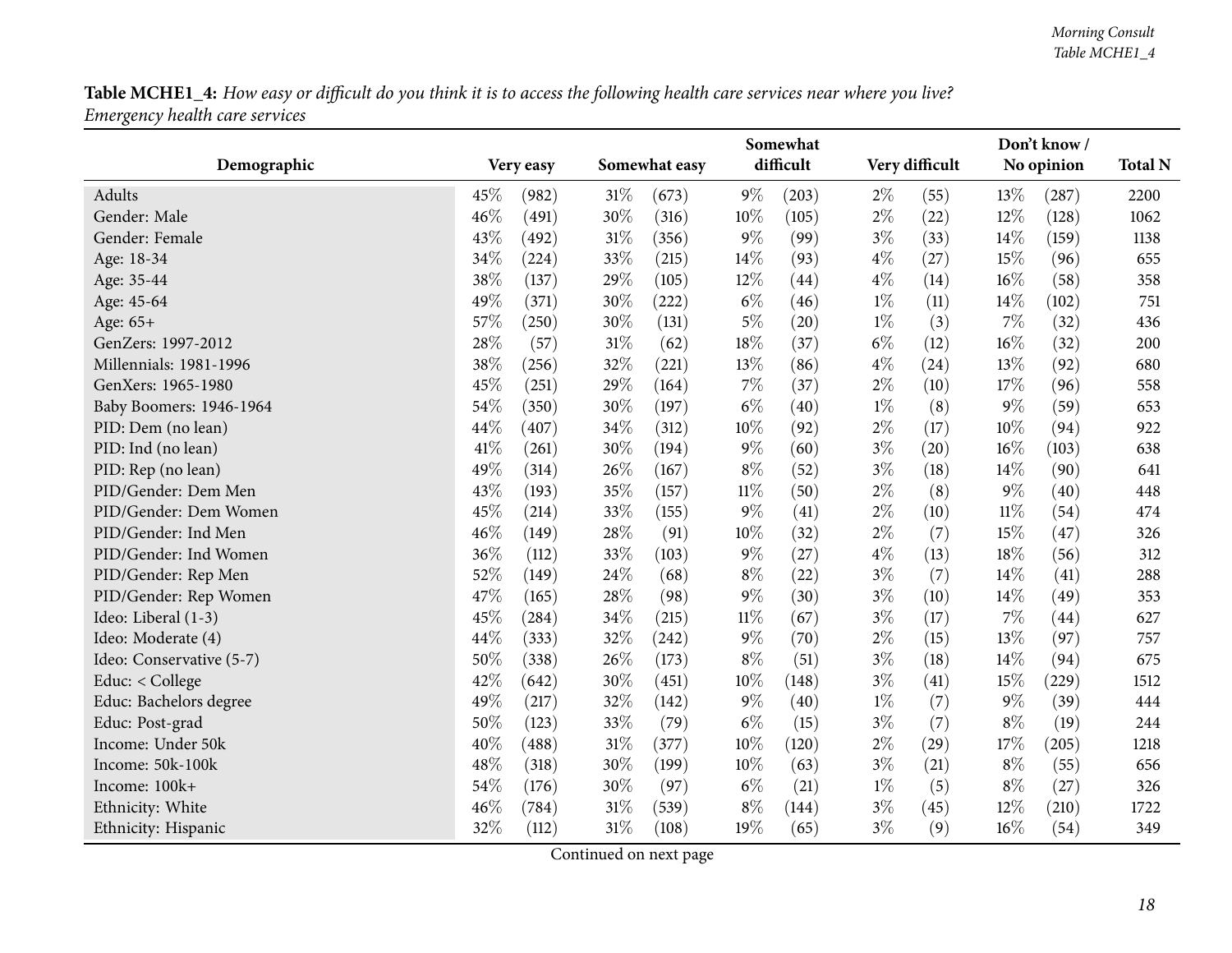|                                   |                 |        | Somewhat      |        |           |       |                | Don't know/ |            |      |
|-----------------------------------|-----------------|--------|---------------|--------|-----------|-------|----------------|-------------|------------|------|
| Demographic                       | Very easy       |        | Somewhat easy |        | difficult |       | Very difficult |             | No opinion |      |
| Adults                            | $45\%$<br>(982) | $31\%$ | (673)         | $9\%$  | (203)     | $2\%$ | (55)           | $13\%$      | (287)      | 2200 |
| Ethnicity: Black                  | 48%<br>(132)    | 28%    | (76)          | $8\%$  | (21)      | $2\%$ | (7)            | 14%         | (39)       | 274  |
| Ethnicity: Other                  | $32\%$<br>(66)  | $29\%$ | (58)          | 19%    | (39)      | $1\%$ | (3)            | 19%         | (38)       | 204  |
| All Christian                     | 49%<br>(501)    | 32%    | (325)         | $8\%$  | (78)      | $2\%$ | (16)           | 10%         | (107)      | 1026 |
| All Non-Christian                 | 47%<br>(60)     | 28%    | (36)          | $11\%$ | (13)      | $3\%$ | (4)            | $11\%$      | (14)       | 127  |
| Atheist                           | 42%<br>(44)     | 38%    | (41)          | $11\%$ | (11)      | $1\%$ | (1)            | $9\%$       | (10)       | 107  |
| Agnostic/Nothing in particular    | 39%<br>(224)    | 31%    | (179)         | 10%    | (59)      | $4\%$ | (20)           | 15%         | (86)       | 567  |
| Something Else                    | 41\%<br>(153)   | 25%    | (93)          | $11\%$ | (42)      | $4\%$ | (14)           | 19%         | (71)       | 373  |
| Religious Non-Protestant/Catholic | 45%<br>(65)     | 30%    | (43)          | $11\%$ | (16)      | $4\%$ | (5)            | $11\%$      | (15)       | 144  |
| Evangelical                       | 46%<br>(278)    | 29%    | (176)         | $9\%$  | (56)      | $2\%$ | (10)           | 14%         | (83)       | 604  |
| Non-Evangelical                   | 48%<br>(363)    | 30%    | (225)         | $8\%$  | (61)      | $2\%$ | (18)           | 12%         | (92)       | 759  |
| Community: Urban                  | 46%<br>(321)    | 32%    | (223)         | $9\%$  | (63)      | $3\%$ | (19)           | 11%         | (78)       | 704  |
| Community: Suburban               | 47%<br>(447)    | 31%    | (296)         | $8\%$  | (75)      | $2\%$ | (18)           | 12%         | (114)      | 951  |
| Community: Rural                  | 39%<br>(214)    | 28%    | (154)         | 12%    | (66)      | $3\%$ | (18)           | 17%         | (95)       | 546  |
| <b>Employ: Private Sector</b>     | 44%<br>(325)    | 34\%   | (249)         | 10%    | (71)      | $3\%$ | (23)           | 10%         | (75)       | 742  |
| <b>Employ: Government</b>         | 44%<br>(53)     | 26%    | (32)          | 14%    | (18)      | $6\%$ | (7)            | 10%         | (12)       | 122  |
| Employ: Self-Employed             | 44%<br>(81)     | 28%    | (51)          | 10%    | (19)      | $2\%$ | (4)            | 16%         | (30)       | 186  |
| Employ: Homemaker                 | 40%<br>(62)     | 31%    | (48)          | 12%    | (18)      | $3\%$ | (4)            | 14%         | (21)       | 154  |
| Employ: Student                   | 39%<br>(28)     | 36\%   | (25)          | $11\%$ | (8)       | $2\%$ | (2)            | 12%         | (8)        | 71   |
| Employ: Retired                   | 57%<br>(284)    | 27%    | (137)         | $6\%$  | (28)      | $1\%$ | (4)            | $9\%$       | (48)       | 501  |
| Employ: Unemployed                | 30%<br>(85)     | 34%    | (94)          | $8\%$  | (21)      | $4\%$ | (10)           | 25%         | (69)       | 279  |
| Employ: Other                     | 44%<br>(64)     | 25%    | (35)          | 15%    | (21)      | $1\%$ | (1)            | 16%         | (23)       | 144  |
| Military HH: Yes                  | 54%<br>(186)    | 25%    | (86)          | 7%     | (24)      | $4\%$ | (14)           | 11%         | (37)       | 348  |
| Military HH: No                   | 43%<br>(796)    | 32%    | (586)         | 10%    | (179)     | $2\%$ | (41)           | 14%         | (250)      | 1852 |
| RD/WT: Right Direction            | 48%<br>(452)    | 32%    | (301)         | $8\%$  | (79)      | $1\%$ | (13)           | 10%         | (97)       | 942  |
| RD/WT: Wrong Track                | 42%<br>(530)    | 30%    | (371)         | 10%    | (124)     | $3\%$ | (42)           | 15%         | (190)      | 1258 |
| <b>Biden Job Approve</b>          | 46%<br>(514)    | 32%    | (359)         | $9\%$  | (105)     | $1\%$ | (14)           | $11\%$      | (119)      | 1110 |
| <b>Biden Job Disapprove</b>       | 45%<br>(458)    | 29%    | (298)         | 9%     | (92)      | $4\%$ | (36)           | 13%         | (134)      | 1019 |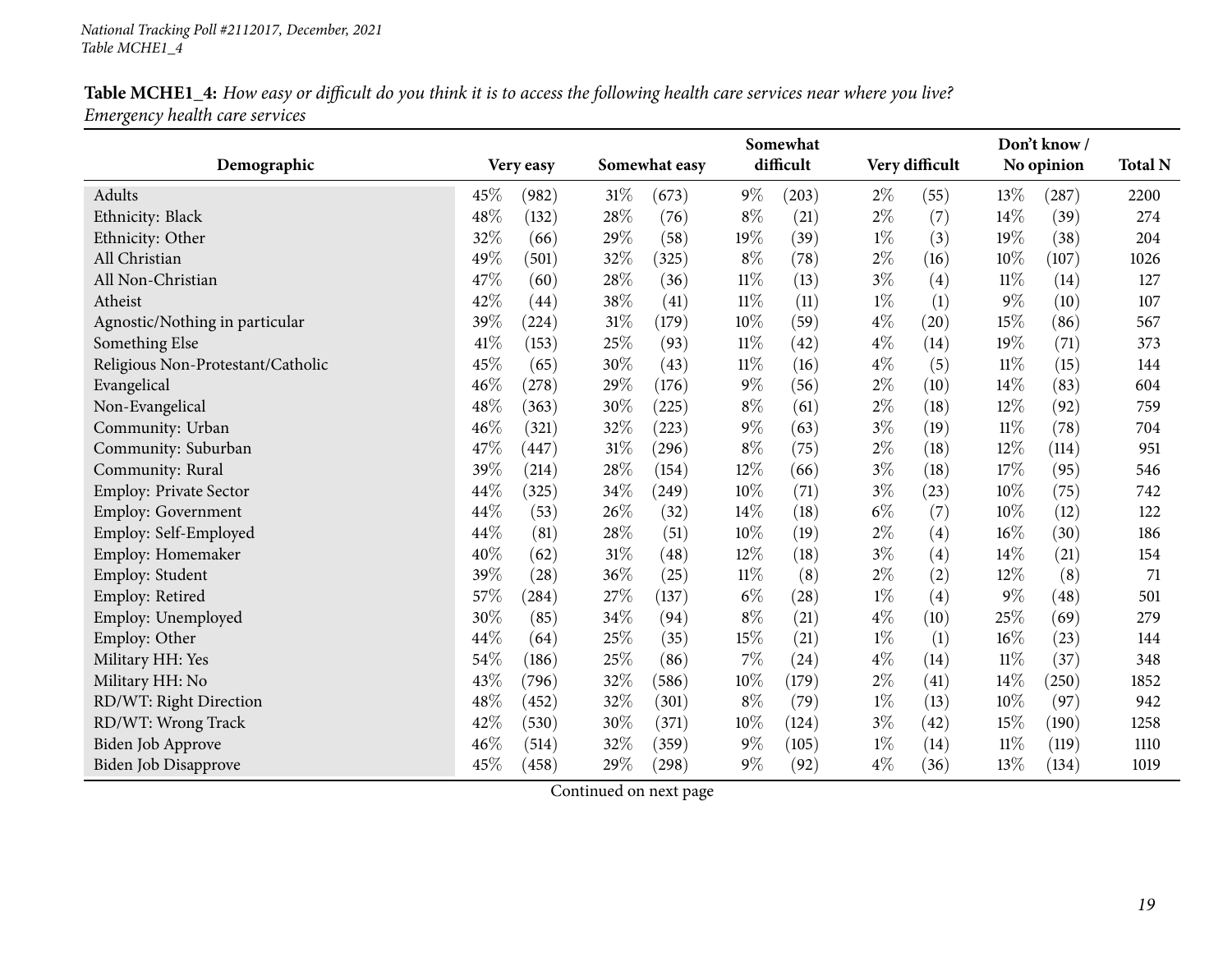|                                      |      |           | Somewhat |               |        |           |       |                | Don't know / |            |      |
|--------------------------------------|------|-----------|----------|---------------|--------|-----------|-------|----------------|--------------|------------|------|
| Demographic                          |      | Very easy |          | Somewhat easy |        | difficult |       | Very difficult |              | No opinion |      |
| Adults                               | 45%  | (982)     | 31%      | (673)         | $9\%$  | (203)     | $2\%$ | (55)           | 13\%         | (287)      | 2200 |
| Biden Job Strongly Approve           | 53%  | (306)     | 28%      | (164)         | 7%     | (40)      | $1\%$ | (7)            | $11\%$       | (61)       | 577  |
| Biden Job Somewhat Approve           | 39%  | (208)     | 37%      | (196)         | $12\%$ | (65)      | $1\%$ | (7)            | $11\%$       | (58)       | 534  |
| Biden Job Somewhat Disapprove        | 36%  | (109)     | 34\%     | (102)         | 13\%   | (40)      | $3\%$ | (8)            | 14%          | (42)       | 301  |
| <b>Biden Job Strongly Disapprove</b> | 49%  | (349)     | 27%      | (196)         | 7%     | (52)      | $4\%$ | (28)           | 13%          | (92)       | 718  |
| Favorable of Biden                   | 47%  | (517)     | 33%      | (365)         | $9\%$  | (96)      | $1\%$ | (16)           | 10%          | (105)      | 1099 |
| Unfavorable of Biden                 | 44%  | (443)     | 29%      | (288)         | 10%    | (98)      | $3\%$ | (34)           | 14%          | (139)      | 1002 |
| Very Favorable of Biden              | 52%  | (312)     | 30%      | (178)         | $6\%$  | (39)      | $2\%$ | (10)           | 10%          | (62)       | 600  |
| Somewhat Favorable of Biden          | 41\% | (205)     | 37%      | (187)         | $12\%$ | (58)      | $1\%$ | (6)            | 9%           | (43)       | 499  |
| Somewhat Unfavorable of Biden        | 39%  | (95)      | 33%      | (80)          | 15%    | (36)      | $3\%$ | (7)            | $11\%$       | (27)       | 245  |
| Very Unfavorable of Biden            | 46%  | (348)     | 27%      | (208)         | $8\%$  | (62)      | $3\%$ | (26)           | 15%          | (112)      | 757  |
| #1 Issue: Economy                    | 45%  | (381)     | 32%      | (272)         | $8\%$  | (67)      | $2\%$ | (21)           | 13%          | (112)      | 852  |
| #1 Issue: Security                   | 45%  | (129)     | 28\%     | (80)          | 10%    | (29)      | $5\%$ | (13)           | 11%          | (32)       | 284  |
| #1 Issue: Health Care                | 39%  | (108)     | 33%      | (91)          | 13%    | (35)      | $1\%$ | (4)            | 14%          | (37)       | 275  |
| #1 Issue: Medicare / Social Security | 52%  | (146)     | 28%      | (80)          | $8\%$  | (23)      | $2\%$ | (5)            | 10%          | (28)       | 282  |
| #1 Issue: Women's Issues             | 44%  | (63)      | 27%      | (39)          | 12%    | (17)      | $4\%$ | (6)            | 14%          | (20)       | 144  |
| #1 Issue: Education                  | 33%  | (36)      | 31%      | (33)          | 15%    | (16)      | $1\%$ | (1)            | $21\%$       | (22)       | 109  |
| #1 Issue: Energy                     | 49%  | (72)      | 32%      | (47)          | $8\%$  | (12)      |       | (1)            | $11\%$       | (16)       | 147  |
| #1 Issue: Other                      | 45%  | (48)      | 29%      | (31)          | $5\%$  | (5)       | $3\%$ | (4)            | 18%          | (19)       | 107  |
| 2020 Vote: Joe Biden                 | 47%  | (500)     | 34%      | (358)         | $9\%$  | (96)      | $2\%$ | (17)           | 9%           | (96)       | 1068 |
| 2020 Vote: Donald Trump              | 50%  | (364)     | 27%      | (193)         | $8\%$  | (58)      | $3\%$ | (23)           | 12%          | (89)       | 726  |
| 2020 Vote: Other                     | 33%  | (18)      | 41%      | (23)          | 7%     | (4)       | $5\%$ | (3)            | 13%          | (7)        | 55   |
| 2020 Vote: Didn't Vote               | 29%  | (100)     | 28%      | (99)          | 13%    | (44)      | $3\%$ | (12)           | 27%          | (95)       | 350  |
| 2018 House Vote: Democrat            | 49%  | (391)     | 33%      | (263)         | $8\%$  | (62)      | $2\%$ | (14)           | 9%           | (72)       | 803  |
| 2018 House Vote: Republican          | 52%  | (291)     | 27%      | (155)         | $7\%$  | (40)      | $2\%$ | (12)           | 12%          | (67)       | 564  |
| 2016 Vote: Hillary Clinton           | 48%  | (343)     | 33%      | (240)         | $8\%$  | (55)      | $2\%$ | (14)           | 10%          | (71)       | 723  |
| 2016 Vote: Donald Trump              | 51%  | (350)     | 27%      | (185)         | $8\%$  | (53)      | $2\%$ | (14)           | 12%          | (80)       | 681  |
| 2016 Vote: Other                     | 51%  | (48)      | 29%      | (28)          | 7%     | (7)       | $3\%$ | (3)            | 10%          | (9)        | 95   |
| 2016 Vote: Didn't Vote               | 34%  | (240)     | 31%      | (220)         | 13%    | (89)      | $3\%$ | (24)           | 18%          | (127)      | 699  |
| Voted in 2014: Yes                   | 52%  | (654)     | 29%      | (369)         | $7\%$  | (95)      | $2\%$ | (20)           | 10%          | (125)      | 1263 |
| Voted in 2014: No                    | 35%  | (328)     | 32%      | (304)         | 12%    | (109)     | $4\%$ | (35)           | 17%          | (162)      | 937  |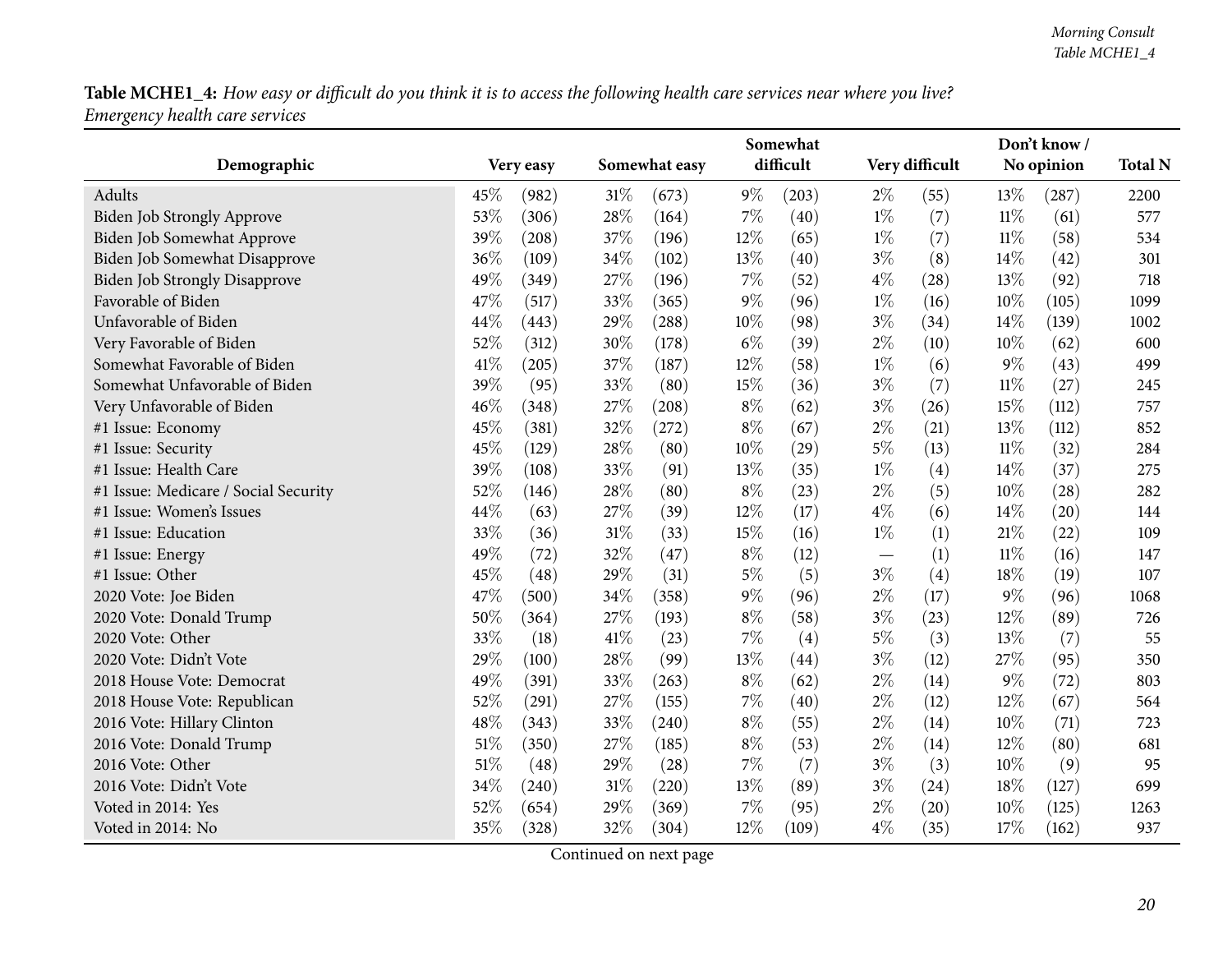|                                                  |        |           |        | Somewhat      |        |           |       |                   | Don't know / |            |      |
|--------------------------------------------------|--------|-----------|--------|---------------|--------|-----------|-------|-------------------|--------------|------------|------|
| Demographic                                      |        | Very easy |        | Somewhat easy |        | difficult |       | Very difficult    |              | No opinion |      |
| Adults                                           | 45%    | (982)     | 31%    | (673)         | $9\%$  | (203)     | $2\%$ | (55)              | 13%          | $^{'}287$  | 2200 |
| 4-Region: Northeast                              | $48\%$ | (189)     | 33\%   | (131)         | $6\%$  | (22)      | $1\%$ | (6)               | $12\%$       | (46)       | 394  |
| 4-Region: Midwest                                | 48\%   | (222)     | 27\%   | (125)         | $9\%$  | (39`      | $3\%$ | (13)              | 14%          | (63)       | 462  |
| 4-Region: South                                  | 41\%   | (338)     | 32%    | (261)         | $10\%$ | (83)      | $3\%$ | $\left(28\right)$ | $14\%$       | (113)      | 824  |
| 4-Region: West                                   | 45%    | (233)     | $30\%$ | (155)         | $11\%$ | (59)      | $2\%$ | (8)               | $13\%$       | (65)       | 520  |
| Women of Reproductive Age                        | 37%    | (215)     | 28\%   | (164)         | $12\%$ | (72)      | $5\%$ | (27)              | 17%          | (99)       | 576  |
| Women Who Have Needed Abortion Services          | $54\%$ | (66)      | 26%    | (31)          | $12\%$ | (14)      | $3\%$ | $\left( 4\right)$ | 5%           | (6)        | 121  |
| Mothers                                          | 42\%   | (135)     | $30\%$ | (97)          | $10\%$ | (33)      | $3\%$ | (8)               | $15\%$       | (48)       | 322  |
| Fathers                                          | 42\%   | (136)     | 37%    | (119)         | $11\%$ | (35)      | $2\%$ | (5)               | $8\%$        | (26)       | 321  |
| Insured                                          | 47\%   | (923)     | $30\%$ | (589)         | $9\%$  | (171)     | $2\%$ | (39)              | $12\%$       | (228)      | 1950 |
| Uninsured                                        | $24\%$ | (59)      | $34\%$ | (84)          | $13\%$ | (32)      | $6\%$ | (16)              | $24\%$       | (59)       | 250  |
| Federal Government Responsible for Abortion Laws | 48\%   | (369)     | 33%    | (256)         | $10\%$ | (80)      | $3\%$ | (23)              | $6\%$        | (46)       | 773  |
| State Governments Responsible for Abortion Laws  | 49\%   | (386)     | 32%    | (256)         | $10\%$ | (80)      | $2\%$ | (15)              | 7%           | (54)       | 791  |
| Abortion Should be Legal                         | 47\%   | (562)     | 34\%   | (402)         | $9\%$  | (110)     | $3\%$ | (30)              | $8\%$        | (97)       | 1201 |
| Abortion Should be Illegal                       | $46\%$ | (351)     | 29%    | $^{(219)}$    | $10\%$ | (78)      | $3\%$ | (21)              | $12\%$       | (94)       | 762  |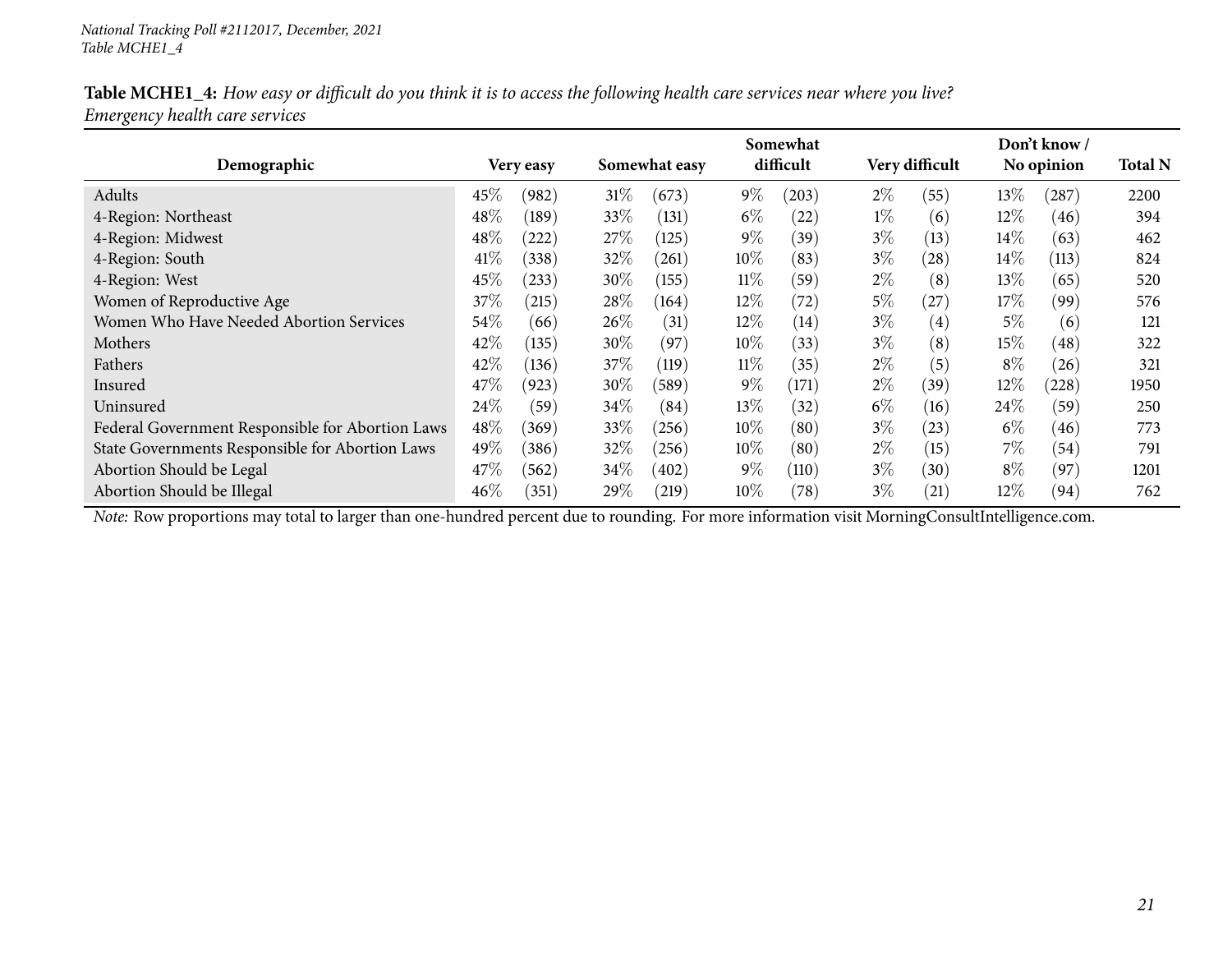<span id="page-21-0"></span>

|                          |                 |      | Somewhat      |        |           |       | Don't know /       |      |            |      |  |  |
|--------------------------|-----------------|------|---------------|--------|-----------|-------|--------------------|------|------------|------|--|--|
| Demographic              | Very easy       |      | Somewhat easy |        | difficult |       | Very difficult     |      | No opinion |      |  |  |
| Adults                   | 24\%<br>(518)   | 27\% | (597)         | 15%    | (323)     | $5\%$ | (110)              | 30%  | (651)      | 2200 |  |  |
| Gender: Male             | 28%<br>(294)    | 28%  | (296)         | 16%    | (165)     | $5\%$ | (55)               | 24%  | (252)      | 1062 |  |  |
| Gender: Female           | 20%<br>(224)    | 26%  | (301)         | 14%    | (158)     | $5\%$ | (55)               | 35%  | (400)      | 1138 |  |  |
| Age: 18-34               | 23%<br>(148)    | 27%  | (176)         | 19%    | (126)     | $7\%$ | $\left( 44\right)$ | 25%  | (162)      | 655  |  |  |
| Age: 35-44               | 26%<br>(91)     | 27%  | (95)          | 16%    | (59)      | $6\%$ | (23)               | 25%  | (89)       | 358  |  |  |
| Age: 45-64               | 23%<br>(173)    | 26%  | (194)         | 12%    | (92)      | $4\%$ | (30)               | 35%  | (261)      | 751  |  |  |
| Age: 65+                 | 24%<br>(107)    | 30%  | (131)         | 11%    | (46)      | $3\%$ | (13)               | 32%  | (139)      | 436  |  |  |
| GenZers: 1997-2012       | 18%<br>(35)     | 27%  | (54)          | 22%    | (44)      | $6\%$ | (12)               | 27%  | (55)       | 200  |  |  |
| Millennials: 1981-1996   | 25%<br>(170)    | 27%  | (181)         | 19%    | (127)     | $7\%$ | $\left( 44\right)$ | 23%  | (157)      | 680  |  |  |
| GenXers: 1965-1980       | 26%<br>(143)    | 26%  | (143)         | $11\%$ | (61)      | $5\%$ | (30)               | 33%  | (182)      | 558  |  |  |
| Baby Boomers: 1946-1964  | 21%<br>(137)    | 29%  | (186)         | 13%    | (83)      | $3\%$ | (23)               | 34%  | (224)      | 653  |  |  |
| PID: Dem (no lean)       | 27%<br>(248)    | 27\% | (253)         | 16%    | (147)     | $4\%$ | (39)               | 25%  | (234)      | 922  |  |  |
| PID: Ind (no lean)       | 19%<br>(122)    | 27%  | (171)         | 14%    | (87)      | $6\%$ | (37)               | 35%  | (221)      | 638  |  |  |
| PID: Rep (no lean)       | 23%<br>(148)    | 27\% | (173)         | 14%    | (90)      | $5\%$ | (34)               | 31%  | (196)      | 641  |  |  |
| PID/Gender: Dem Men      | $31\%$<br>(138) | 27%  | (121)         | 17%    | (78)      | $5\%$ | (21)               | 20%  | (89)       | 448  |  |  |
| PID/Gender: Dem Women    | 23%<br>(110)    | 28%  | (132)         | 14%    | (69)      | $4\%$ | (18)               | 31%  | (145)      | 474  |  |  |
| PID/Gender: Ind Men      | 23%<br>(76)     | 29%  | (95)          | 14%    | (44)      | $5\%$ | (17)               | 29%  | (93)       | 326  |  |  |
| PID/Gender: Ind Women    | 15%<br>(46)     | 24%  | (75)          | 14%    | (43)      | $6\%$ | $\left( 20\right)$ | 41\% | (128)      | 312  |  |  |
| PID/Gender: Rep Men      | 28%<br>(80)     | 27%  | (79)          | 15%    | (43)      | $6\%$ | (17)               | 24%  | (70)       | 288  |  |  |
| PID/Gender: Rep Women    | 19%<br>(68)     | 27%  | (94)          | 13%    | (47)      | $5\%$ | (17)               | 36%  | (126)      | 353  |  |  |
| Ideo: Liberal (1-3)      | 24%<br>(152)    | 28%  | (173)         | 17%    | (105)     | $7\%$ | (44)               | 24%  | (152)      | 627  |  |  |
| Ideo: Moderate (4)       | 24%<br>(182)    | 28\% | (210)         | 15%    | (113)     | $4\%$ | (29)               | 29%  | (223)      | 757  |  |  |
| Ideo: Conservative (5-7) | 25%<br>(171)    | 28%  | (187)         | 13%    | (88)      | $5\%$ | (33)               | 29%  | (196)      | 675  |  |  |
| Educ: < College          | 23%<br>(345)    | 25%  | (373)         | 15%    | (227)     | $4\%$ | (68)               | 33%  | (500)      | 1512 |  |  |
| Educ: Bachelors degree   | 23%<br>(103)    | 33%  | (146)         | 14\%   | (64)      | $6\%$ | (28)               | 23%  | (103)      | 444  |  |  |
| Educ: Post-grad          | 29%<br>(70)     | 32%  | (78)          | 14%    | (33)      | $6\%$ | (15)               | 20%  | (49)       | 244  |  |  |
| Income: Under 50k        | $21\%$<br>(254) | 25%  | (303)         | 15%    | (179)     | $5\%$ | (57)               | 35%  | (425)      | 1218 |  |  |
| Income: 50k-100k         | 23%<br>(151)    | 30%  | (200)         | 16%    | (105)     | $6\%$ | (39)               | 25%  | (161)      | 656  |  |  |
| Income: 100k+            | 35%<br>(114)    | 29%  | (94)          | 12%    | (39)      | $4\%$ | (14)               | 20%  | (66)       | 326  |  |  |
| Ethnicity: White         | 22%<br>(386)    | 28%  | (487)         | 15%    | (261)     | $5\%$ | (89)               | 29%  | (499)      | 1722 |  |  |
| Ethnicity: Hispanic      | 24%<br>(83)     | 23%  | (80)          | 22%    | (76)      | $5\%$ | (18)               | 27%  | (93)       | 349  |  |  |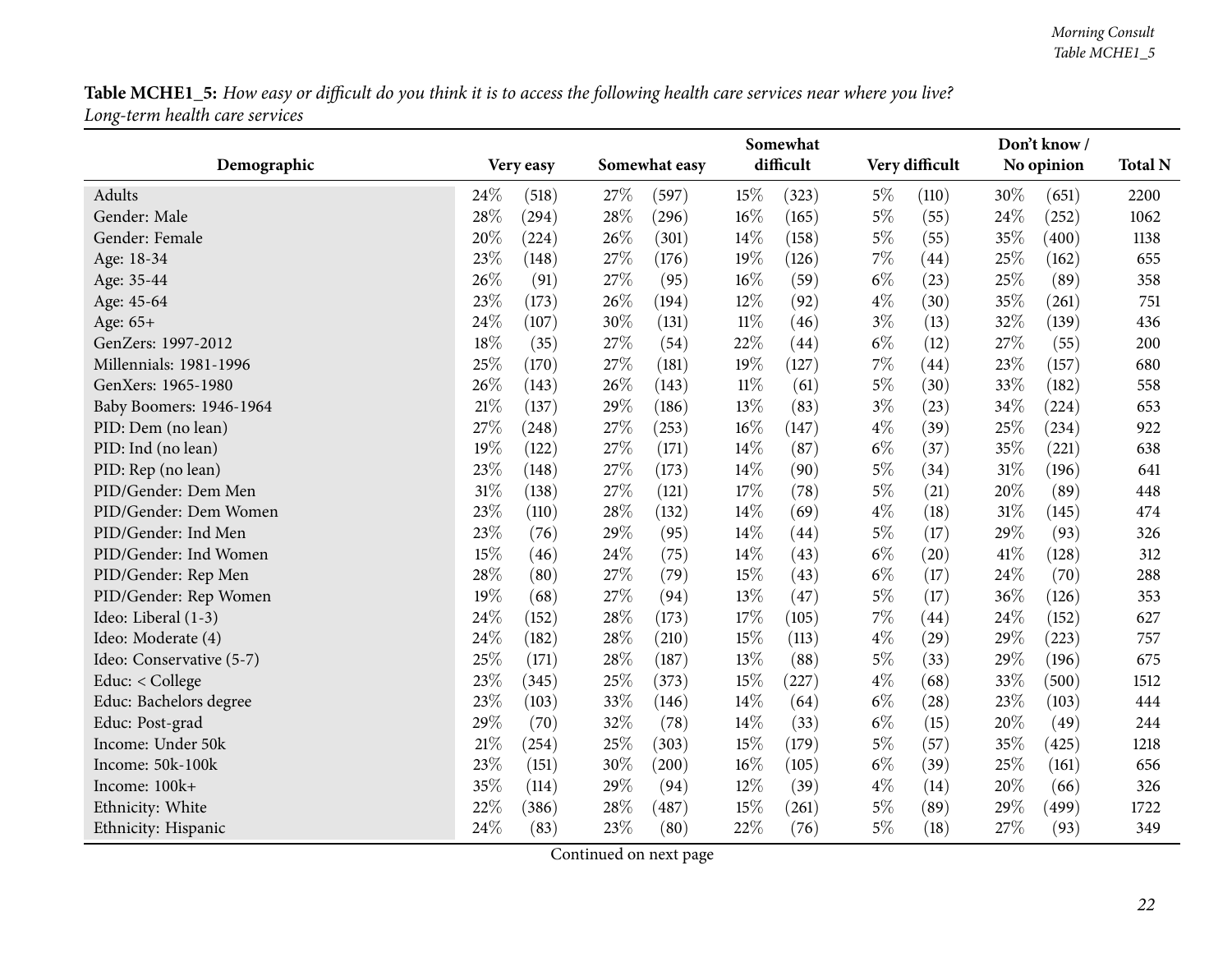|                                   | Somewhat        | Don't know/     |                 |                |                 |                |  |
|-----------------------------------|-----------------|-----------------|-----------------|----------------|-----------------|----------------|--|
| Demographic                       | Very easy       | Somewhat easy   | difficult       | Very difficult | No opinion      | <b>Total N</b> |  |
| Adults                            | 24\%<br>(518)   | 27%<br>(597)    | $15\%$<br>(323) | $5\%$<br>(110) | $30\%$<br>(651) | 2200           |  |
| Ethnicity: Black                  | 32%<br>(87)     | 23%<br>(64)     | $11\%$<br>(30)  | $5\%$<br>(13)  | 29%<br>(81)     | 274            |  |
| Ethnicity: Other                  | 22%<br>(45)     | 23%<br>(46)     | $16\%$<br>(33)  | $4\%$<br>(8)   | 35%<br>(72)     | 204            |  |
| All Christian                     | $25\%$<br>(257) | 28\%<br>(291)   | $14\%$<br>(149) | $5\%$<br>(53)  | 27%<br>(277)    | 1026           |  |
| All Non-Christian                 | 26%<br>(33)     | 28%<br>(36)     | 20%<br>(25)     | $5\%$<br>(7)   | 20%<br>(26)     | 127            |  |
| Atheist                           | 22%<br>(24)     | 25%<br>(27)     | 21%<br>(23)     | $3\%$<br>(3)   | 28%<br>(30)     | 107            |  |
| Agnostic/Nothing in particular    | 20%<br>(112)    | 29%<br>(163)    | 13%<br>(72)     | $5\%$<br>(29)  | 33%<br>(190)    | 567            |  |
| Something Else                    | 25%<br>(92)     | 22%<br>(80)     | 14%<br>(54)     | $5\%$<br>(18)  | 35%<br>(129)    | 373            |  |
| Religious Non-Protestant/Catholic | 24%<br>(35)     | 28%<br>(41)     | 19%<br>(28)     | $6\%$<br>(9)   | 22%<br>(31)     | 144            |  |
| Evangelical                       | 27%<br>(163)    | 26%<br>(156)    | 15%<br>(91)     | $5\%$<br>(29)  | 27%<br>(164)    | 604            |  |
| Non-Evangelical                   | 24%<br>(179)    | $27\%$<br>(202) | 14\%<br>(105)   | $5\%$<br>(40)  | $31\%$<br>(234) | 759            |  |
| Community: Urban                  | 27%<br>(192)    | 26%<br>(185)    | 16%<br>(116)    | $6\%$<br>(44)  | 24%<br>(167)    | 704            |  |
| Community: Suburban               | 23%<br>(217)    | 28%<br>(268)    | 13\%<br>(125)   | $4\%$<br>(40)  | 32%<br>(300)    | 951            |  |
| Community: Rural                  | 20%<br>(109)    | 26%<br>(144)    | 15%<br>(83)     | $5\%$<br>(26)  | 34%<br>(185)    | 546            |  |
| <b>Employ: Private Sector</b>     | 27%<br>(198)    | 29%<br>(215)    | 15%<br>(112)    | $6\%$<br>(44)  | 23%<br>(173)    | 742            |  |
| <b>Employ: Government</b>         | $21\%$<br>(26)  | 32%<br>(40)     | 17%<br>(20)     | $9\%$<br>(11)  | 21%<br>(26)     | 122            |  |
| Employ: Self-Employed             | 23%<br>(43)     | 25%<br>(47)     | $16\%$<br>(31)  | $5\%$<br>(9)   | $31\%$<br>(57)  | 186            |  |
| Employ: Homemaker                 | $15\%$<br>(24)  | 24%<br>(37)     | 21%<br>(32)     | $6\%$<br>(10)  | 34\%<br>(52)    | 154            |  |
| Employ: Student                   | 27%<br>(19)     | 18%<br>(12)     | 22%<br>(16)     | $9\%$<br>(6)   | 25%<br>(17)     | 71             |  |
| Employ: Retired                   | 26%<br>(130)    | 28%<br>(141)    | $9\%$<br>(47)   | $3\%$<br>(13)  | 34%<br>(171)    | 501            |  |
| Employ: Unemployed                | 18%<br>(49)     | 24%<br>(67)     | 15%<br>(42)     | $6\%$<br>(16)  | 38%<br>(106)    | 279            |  |
| Employ: Other                     | 21%<br>(30)     | 27%<br>(39)     | 17%<br>(24)     | $1\%$<br>(2)   | 34%<br>(50)     | 144            |  |
| Military HH: Yes                  | 26%<br>(91)     | 29%<br>(100)    | 10%<br>(34)     | 7%<br>(25)     | 28%<br>(98)     | 348            |  |
| Military HH: No                   | 23%<br>(427)    | 27%<br>(497)    | 16%<br>(289)    | $5\%$<br>(85)  | 30%<br>(554)    | 1852           |  |
| RD/WT: Right Direction            | 29%<br>(271)    | 28%<br>(266)    | 14%<br>(127)    | $4\%$<br>(37)  | 26%<br>(240)    | 942            |  |
| RD/WT: Wrong Track                | 20%<br>(247)    | 26%<br>(331)    | 16%<br>(196)    | $6\%$<br>(73)  | 33%<br>(411)    | 1258           |  |
| <b>Biden Job Approve</b>          | 27%<br>(295)    | 28%<br>(307)    | 15%<br>(163)    | $4\%$<br>(41)  | 27%<br>(304)    | 1110           |  |
| Biden Job Disapprove              | 21%<br>(219)    | 28\%<br>(281)   | 15%<br>(152)    | $6\%$<br>(62)  | 30%<br>(305)    | 1019           |  |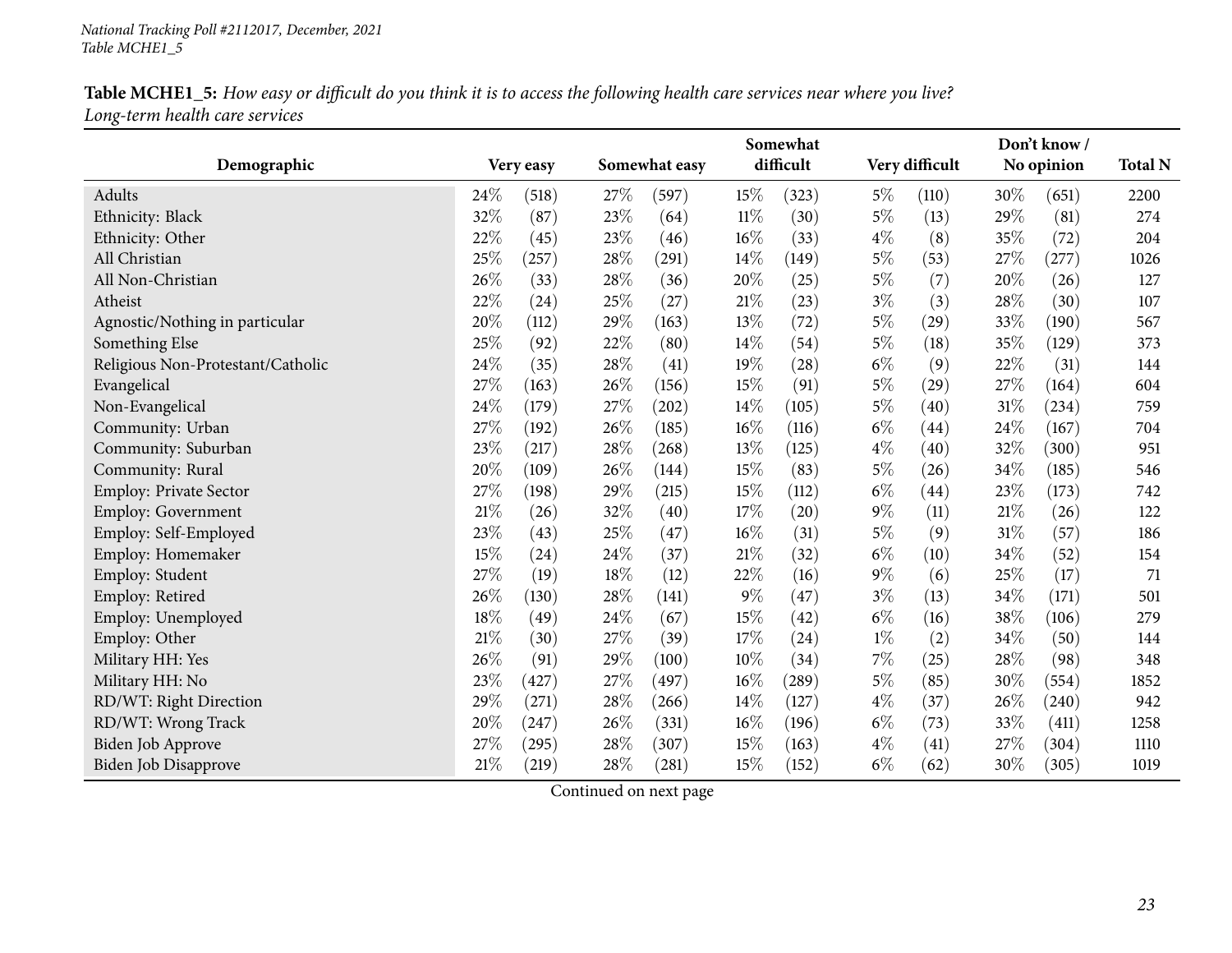|                                      | Don't know /<br>Somewhat |           |        |               |        |           |       |                |      |            |                |
|--------------------------------------|--------------------------|-----------|--------|---------------|--------|-----------|-------|----------------|------|------------|----------------|
| Demographic                          |                          | Very easy |        | Somewhat easy |        | difficult |       | Very difficult |      | No opinion | <b>Total N</b> |
| Adults                               | 24%                      | (518)     | 27\%   | (597)         | 15%    | (323)     | $5\%$ | (110)          | 30%  | (651)      | 2200           |
| <b>Biden Job Strongly Approve</b>    | 35%                      | (203)     | 25%    | (144)         | $11\%$ | (63)      | $4\%$ | (26)           | 25%  | (142)      | 577            |
| Biden Job Somewhat Approve           | 17%                      | (93)      | $31\%$ | (163)         | 19%    | (100)     | $3\%$ | (16)           | 30%  | (162)      | 534            |
| <b>Biden Job Somewhat Disapprove</b> | 16%                      | (49)      | 28%    | (85)          | 21%    | (62)      | $6\%$ | (17)           | 30%  | (89)       | 301            |
| <b>Biden Job Strongly Disapprove</b> | 24\%                     | (170)     | 27\%   | (197)         | 13%    | (90)      | $6\%$ | (45)           | 30%  | (216)      | 718            |
| Favorable of Biden                   | 27%                      | (298)     | 29%    | (315)         | 15%    | (165)     | $4\%$ | (39)           | 26%  | (282)      | 1099           |
| Unfavorable of Biden                 | 21%                      | (210)     | 26%    | (265)         | 15%    | (149)     | 7%    | (66)           | 31%  | (312)      | 1002           |
| Very Favorable of Biden              | $34\%$                   | (206)     | 25%    | (150)         | 12%    | (72)      | $4\%$ | (27)           | 24%  | (144)      | 600            |
| Somewhat Favorable of Biden          | 18%                      | (92)      | 33%    | (165)         | 19%    | (93)      | $2\%$ | (12)           | 28%  | (138)      | 499            |
| Somewhat Unfavorable of Biden        | 16%                      | (40)      | 27%    | (65)          | 21%    | (51)      | $6\%$ | (15)           | 30%  | (74)       | 245            |
| Very Unfavorable of Biden            | 22%                      | (170)     | 26%    | (200)         | 13%    | (98)      | $7\%$ | (51)           | 31%  | (238)      | 757            |
| #1 Issue: Economy                    | 26%                      | (221)     | 27%    | (230)         | 14%    | (119)     | $6\%$ | (54)           | 27%  | (228)      | 852            |
| #1 Issue: Security                   | 24%                      | (68)      | 27%    | (75)          | 17%    | (48)      | $4\%$ | (11)           | 29%  | (82)       | 284            |
| #1 Issue: Health Care                | 23%                      | (63)      | 27%    | (74)          | 19%    | (52)      | $5\%$ | (13)           | 27%  | (74)       | 275            |
| #1 Issue: Medicare / Social Security | 21%                      | (60)      | 26%    | (74)          | 13%    | (37)      | $2\%$ | (7)            | 37%  | (104)      | 282            |
| #1 Issue: Women's Issues             | 21%                      | (30)      | 28%    | (40)          | 14%    | (21)      | $6\%$ | (9)            | 31%  | (44)       | 144            |
| #1 Issue: Education                  | 17%                      | (18)      | $31\%$ | (34)          | $8\%$  | (9)       | $4\%$ | (5)            | 40%  | (43)       | 109            |
| #1 Issue: Energy                     | 24%                      | (35)      | 34\%   | (50)          | 16%    | (23)      | $3\%$ | (4)            | 24%  | (35)       | 147            |
| #1 Issue: Other                      | 22%                      | (23)      | $18\%$ | (19)          | 14\%   | (15)      | $7\%$ | (8)            | 38%  | (41)       | 107            |
| 2020 Vote: Joe Biden                 | 26%                      | (281)     | 28%    | (303)         | $16\%$ | (166)     | $4\%$ | (39)           | 26%  | (279)      | 1068           |
| 2020 Vote: Donald Trump              | 24%                      | (174)     | 27\%   | (197)         | 14%    | (100)     | $6\%$ | (41)           | 29%  | (214)      | 726            |
| 2020 Vote: Other                     | 16%                      | (9)       | 34%    | (19)          | $11\%$ | (6)       | $9\%$ | (5)            | 30%  | (17)       | 55             |
| 2020 Vote: Didn't Vote               | 16%                      | (55)      | 22%    | (77)          | 15%    | (51)      | 7%    | (25)           | 41\% | (142)      | 350            |
| 2018 House Vote: Democrat            | 27%                      | (216)     | 28%    | (226)         | 14%    | (114)     | $5\%$ | (36)           | 26%  | (211)      | 803            |
| 2018 House Vote: Republican          | 24%                      | (137)     | 29%    | (163)         | 12%    | (69)      | $5\%$ | (30)           | 29%  | (166)      | 564            |
| 2016 Vote: Hillary Clinton           | 26%                      | (189)     | 28%    | (201)         | 13%    | (97)      | $5\%$ | (34)           | 28%  | (201)      | 723            |
| 2016 Vote: Donald Trump              | 25%                      | (173)     | 28%    | (188)         | 13%    | (88)      | $5\%$ | (36)           | 29%  | (197)      | 681            |
| 2016 Vote: Other                     | 26%                      | (25)      | 28%    | (26)          | 15%    | (15)      | $4\%$ | (4)            | 26%  | (25)       | 95             |
| 2016 Vote: Didn't Vote               | 19%                      | (130)     | 26\%   | (180)         | 18%    | (124)     | $5\%$ | (37)           | 33%  | (228)      | 699            |
| Voted in 2014: Yes                   | 26%                      | (327)     | 29%    | (360)         | 13%    | (167)     | $5\%$ | (58)           | 28%  | (350)      | 1263           |
| Voted in 2014: No                    | 20%                      | (191)     | 25%    | (237)         | 17%    | (156)     | $6\%$ | (52)           | 32%  | (301)      | 937            |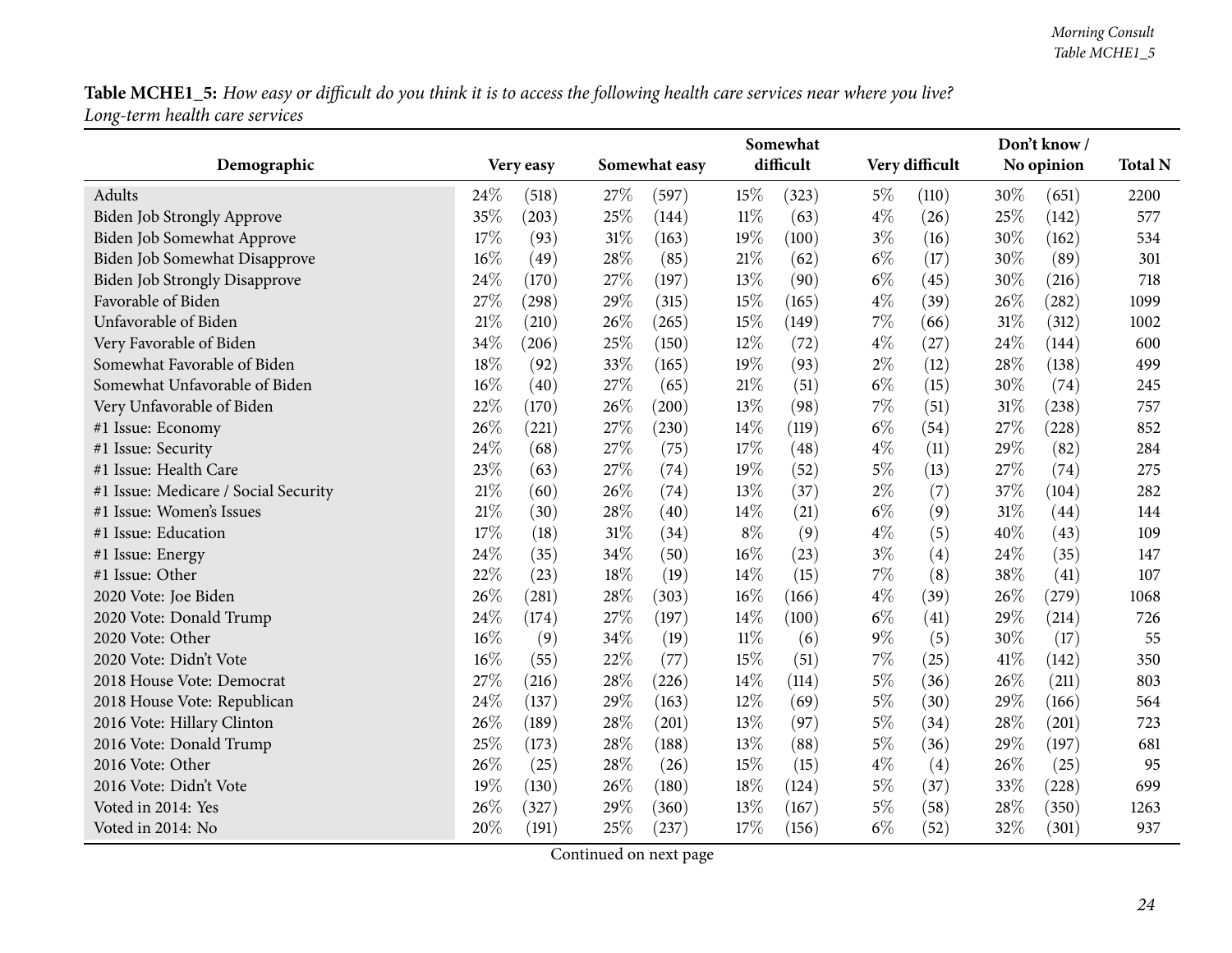|                                                  |        |                | Somewhat |               |        |           |       | Don't know /   |        |            |                |
|--------------------------------------------------|--------|----------------|----------|---------------|--------|-----------|-------|----------------|--------|------------|----------------|
| Demographic                                      |        | Very easy      |          | Somewhat easy |        | difficult |       | Very difficult |        | No opinion | <b>Total N</b> |
| Adults                                           | 24%    | (518)          | 27%      | (597)         | $15\%$ | (323)     | $5\%$ | (110)          | 30\%   | (651)      | 2200           |
| 4-Region: Northeast                              | 28\%   | (110)          | 26%      | (101)         | $13\%$ | (52)      | $4\%$ | (18)           | $29\%$ | (113)      | 394            |
| 4-Region: Midwest                                | 25\%   | (118)          | 27%      | (126)         | $13\%$ | (59`      | $5\%$ | (23)           | 30%    | (137)      | 462            |
| 4-Region: South                                  | 22%    | $^{\prime}181$ | 26%      | (216)         | 17%    | (137)     | $6\%$ | (50)           | 29\%   | (241)      | 824            |
| 4-Region: West                                   | 21%    | (109)          | $30\%$   | (155)         | $15\%$ | (75)      | $4\%$ | (20)           | 31%    | (160)      | 520            |
| Women of Reproductive Age                        | 21%    | 121            | 24\%     | (140)         | $15\%$ | (88)      | $6\%$ | (37)           | 33\%   | (190)      | 576            |
| Women Who Have Needed Abortion Services          | 32\%   | (38)           | 21%      | (26)          | $15\%$ | (18)      | $4\%$ | (5)            | 28%    | (33)       | 121            |
| Mothers                                          | $19\%$ | (60)           | 25%      | (79)          | 17%    | (55)      | $6\%$ | (19)           | 34\%   | (108)      | 322            |
| Fathers                                          | 33%    | (105)          | $30\%$   | (97)          | $17\%$ | (54)      | $6\%$ | (19)           | $14\%$ | (45)       | 321            |
| Insured                                          | $25\%$ | (485)          | 28\%     | (538)         | $14\%$ | (276)     | $5\%$ | (95)           | $29\%$ | (556)      | 1950           |
| Uninsured                                        | 13\%   | (33)           | 24\%     | (59`          | $19\%$ | (47       | $6\%$ | (15)           | 38\%   | (95)       | 250            |
| Federal Government Responsible for Abortion Laws | 24\%   | (185)          | $30\%$   | (233)         | $17\%$ | (132)     | $6\%$ | (43)           | 23\%   | (180)      | 773            |
| State Governments Responsible for Abortion Laws  | 27%    | (216)          | 29%      | (230)         | $15\%$ | (118)     | $6\%$ | (46)           | 23%    | (180)      | 791            |
| Abortion Should be Legal                         | 24\%   | (289)          | 27%      | (323)         | $17\%$ | (205)     | $5\%$ | (57            | 27%    | (326)      | 1201           |
| Abortion Should be Illegal                       | $25\%$ | (190)          | $30\%$   | (225)         | $13\%$ | (100)     | $6\%$ | (43)           | 27%    | (204)      | 762            |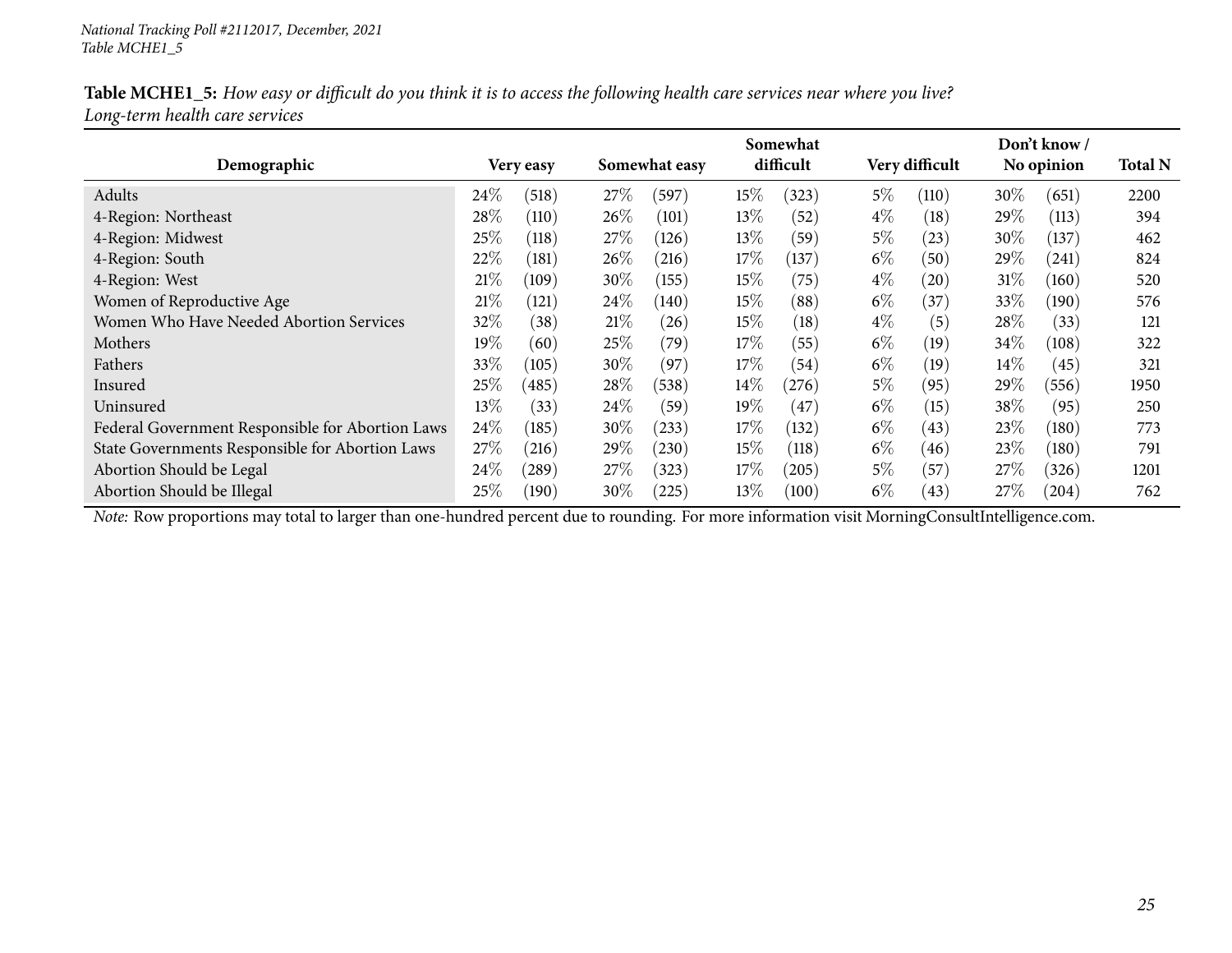<span id="page-25-0"></span>

|                          | Don't know /<br>Somewhat |       |        |               |        |           |       |                    |      |            |                |
|--------------------------|--------------------------|-------|--------|---------------|--------|-----------|-------|--------------------|------|------------|----------------|
| Demographic              | Very easy                |       |        | Somewhat easy |        | difficult |       | Very difficult     |      | No opinion | <b>Total N</b> |
| Adults                   | 24%                      | (531) | 29%    | (642)         | 15%    | (329)     | $6\%$ | (140)              | 25%  | (558)      | 2200           |
| Gender: Male             | 25%                      | (268) | 31%    | (325)         | 15%    | (154)     | $5\%$ | (53)               | 25%  | (260)      | 1062           |
| Gender: Female           | 23%                      | (263) | 28%    | (317)         | 15%    | (174)     | $8\%$ | (86)               | 26\% | (298)      | 1138           |
| Age: 18-34               | 22%                      | (145) | 29%    | (191)         | $21\%$ | (140)     | $9\%$ | (57)               | 19%  | (122)      | 655            |
| Age: 35-44               | 30%                      | (109) | 30%    | (107)         | 13%    | (46)      | $6\%$ | (22)               | 21\% | (74)       | 358            |
| Age: 45-64               | 23%                      | (175) | 28\%   | (210)         | $14\%$ | (104)     | 7%    | (49)               | 28%  | (214)      | 751            |
| Age: 65+                 | 24%                      | (103) | 31%    | (134)         | $9\%$  | (39)      | $3\%$ | (12)               | 34%  | (148)      | 436            |
| GenZers: 1997-2012       | 17%                      | (34)  | 29%    | (57)          | 25%    | (49)      | 10%   | (20)               | 19%  | (39)       | 200            |
| Millennials: 1981-1996   | $26\%$                   | (174) | 30%    | (207)         | 18%    | (125)     | $7\%$ | (50)               | 18%  | (124)      | 680            |
| GenXers: 1965-1980       | 28\%                     | (154) | 25%    | (137)         | 13\%   | (71)      | $8\%$ | (42)               | 27%  | (153)      | 558            |
| Baby Boomers: 1946-1964  | 22%                      | (145) | 32%    | (208)         | 12%    | (79)      | $4\%$ | (24)               | 30%  | (197)      | 653            |
| PID: Dem (no lean)       | 27%                      | (248) | 33%    | (301)         | 15%    | (140)     | $6\%$ | (59)               | 19%  | (173)      | 922            |
| PID: Ind (no lean)       | 19%                      | (121) | 29%    | (184)         | 17%    | (106)     | $6\%$ | (39)               | 29%  | (188)      | 638            |
| PID: Rep (no lean)       | 25%                      | (162) | 24\%   | (157)         | 13%    | (83)      | $7\%$ | $\left( 42\right)$ | 31%  | (197)      | 641            |
| PID/Gender: Dem Men      | 25%                      | (114) | 34%    | (154)         | $16\%$ | (70)      | $6\%$ | (28)               | 18%  | (81)       | 448            |
| PID/Gender: Dem Women    | 28%                      | (134) | 31%    | (148)         | 15%    | (70)      | $6\%$ | (31)               | 19%  | (92)       | 474            |
| PID/Gender: Ind Men      | 22%                      | (72)  | 29%    | (96)          | 15%    | (50)      | $4\%$ | (13)               | 29%  | (95)       | 326            |
| PID/Gender: Ind Women    | 16%                      | (49)  | 28%    | (88)          | 18%    | (56)      | $8\%$ | (26)               | 30%  | (93)       | 312            |
| PID/Gender: Rep Men      | 28%                      | (82)  | 26%    | (76)          | $12\%$ | (34)      | $4\%$ | (12)               | 29%  | (84)       | 288            |
| PID/Gender: Rep Women    | 23%                      | (80)  | 23%    | (81)          | 14%    | (49)      | $8\%$ | (30)               | 32%  | (113)      | 353            |
| Ideo: Liberal (1-3)      | 28%                      | (172) | 32%    | (199)         | 19%    | (116)     | $8\%$ | (48)               | 15%  | (92)       | 627            |
| Ideo: Moderate (4)       | 23%                      | (171) | 32%    | (244)         | 15%    | (116)     | $5\%$ | (36)               | 25%  | (190)      | 757            |
| Ideo: Conservative (5-7) | 26%                      | (173) | 25%    | (169)         | 12%    | (81)      | 7%    | (50)               | 30%  | (201)      | 675            |
| Educ: < College          | 23%                      | (352) | 27%    | (409)         | 14\%   | (212)     | $7\%$ | (105)              | 29%  | (434)      | 1512           |
| Educ: Bachelors degree   | 24%                      | (108) | 35%    | (157)         | 17%    | (77)      | $4\%$ | (18)               | 19%  | (84)       | 444            |
| Educ: Post-grad          | 29%                      | (72)  | $31\%$ | (76)          | $16\%$ | (40)      | $7\%$ | (17)               | 16%  | (40)       | 244            |
| Income: Under 50k        | 22%                      | (269) | 27%    | (331)         | 14%    | (172)     | $7\%$ | (89)               | 29%  | (357)      | 1218           |
| Income: 50k-100k         | 24%                      | (157) | 32%    | (209)         | 18%    | (118)     | $5\%$ | (31)               | 21%  | (141)      | 656            |
| Income: 100k+            | 32%                      | (105) | $31\%$ | (102)         | 12%    | (39)      | $6\%$ | (19)               | 19%  | (61)       | 326            |
| Ethnicity: White         | 24%                      | (418) | 30%    | (522)         | 15%    | (260)     | $6\%$ | (107)              | 24\% | (414)      | 1722           |
| Ethnicity: Hispanic      | 26%                      | (92)  | 24%    | (84)          | 18%    | (64)      | $8\%$ | (27)               | 23%  | (82)       | 349            |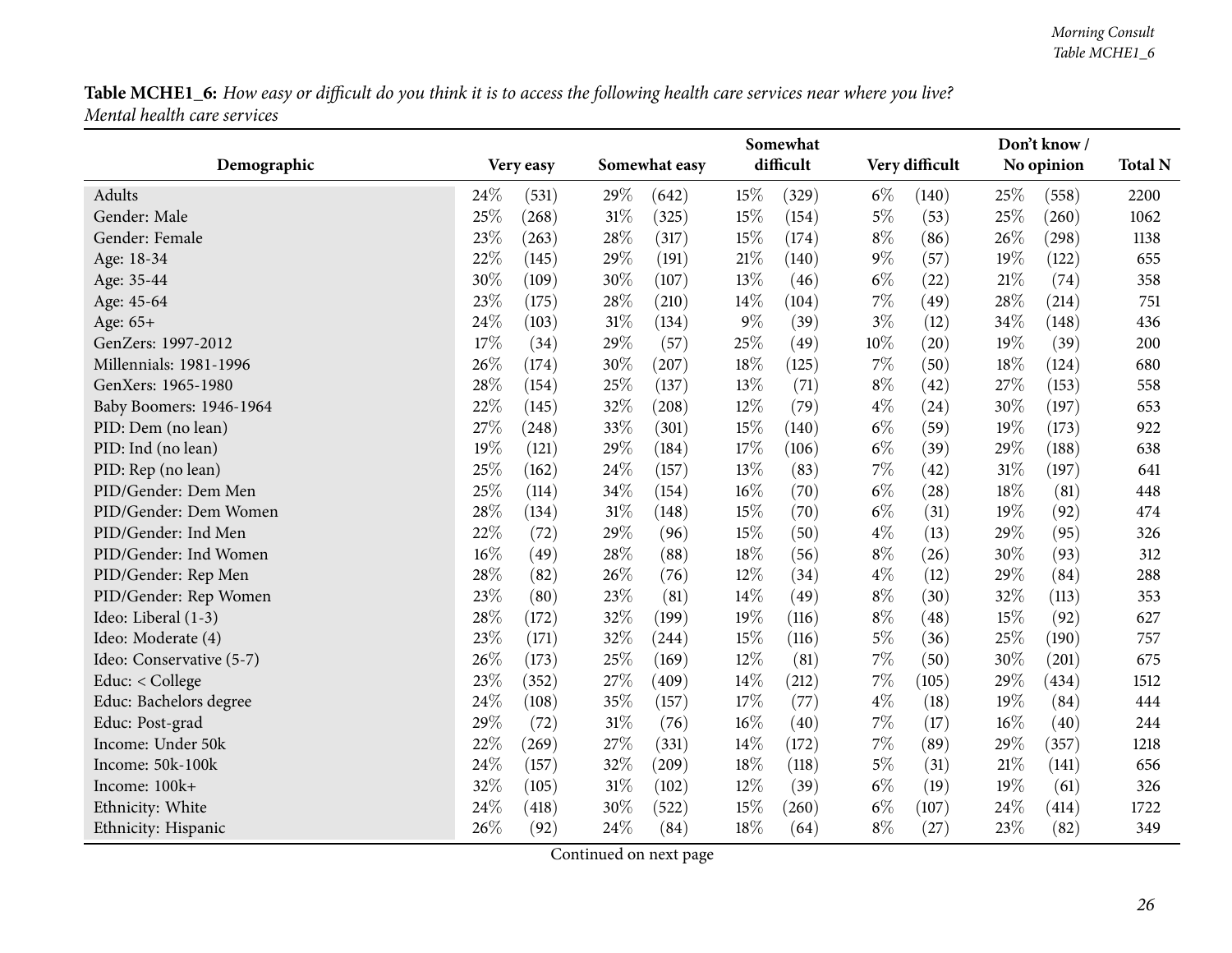|                                   |                 |                | Somewhat        | Don't know /                |               |                |  |  |
|-----------------------------------|-----------------|----------------|-----------------|-----------------------------|---------------|----------------|--|--|
| Demographic                       | Very easy       | Somewhat easy  | difficult       | Very difficult              | No opinion    | <b>Total N</b> |  |  |
| Adults                            | 24%<br>(531)    | 29%<br>(642)   | 15%<br>(329)    | $6\%$<br>(140)              | 25\%<br>(558) | 2200           |  |  |
| Ethnicity: Black                  | 27%<br>(73)     | 30%<br>(83)    | 13%<br>(35)     | $6\%$<br>(17)               | 24%<br>(67)   | 274            |  |  |
| Ethnicity: Other                  | 20%<br>(40)     | 18%<br>(37)    | 17%<br>(34)     | $8\%$<br>(16)               | 38%<br>(77)   | 204            |  |  |
| All Christian                     | 24%<br>(247)    | 31%<br>(316)   | 15%<br>(155)    | $6\%$<br>(58)               | 25%<br>(252)  | 1026           |  |  |
| All Non-Christian                 | 24%<br>(31)     | $38\%$<br>(48) | 13%<br>(17)     | $3\%$<br>(4)                | 21%<br>(27)   | 127            |  |  |
| Atheist                           | 23%<br>(25)     | 23%<br>(25)    | 23%<br>(25)     | $9\%$<br>(10)               | 21%<br>(23)   | 107            |  |  |
| Agnostic/Nothing in particular    | 24%<br>(134)    | 29%<br>(165)   | 15%<br>(87)     | 7%<br>(41)                  | 25%<br>(140)  | 567            |  |  |
| Something Else                    | 25%<br>(95)     | 24%<br>(89)    | 12%<br>(46)     | 7%<br>(27)                  | 31%<br>(117)  | 373            |  |  |
| Religious Non-Protestant/Catholic | 23%<br>(34)     | 38%<br>(55)    | 14%<br>(20)     | $4\%$<br>(6)                | 21%<br>(30)   | 144            |  |  |
| Evangelical                       | 25%<br>(152)    | 29%<br>(176)   | 13\%<br>(79)    | $5\%$<br>(33)               | 27%<br>(163)  | 604            |  |  |
| Non-Evangelical                   | 24%<br>(182)    | 28%<br>(215)   | 15%<br>(116)    | $7\%$<br>(49)               | 26%<br>(197)  | 759            |  |  |
| Community: Urban                  | 30%<br>(209)    | 30%<br>(212)   | $14\%$<br>(97)  | $6\%$<br>(41)               | 21%<br>(145)  | 704            |  |  |
| Community: Suburban               | 23%<br>(221)    | 28%<br>(268)   | $16\%$<br>(153) | $6\%$<br>(54)               | 27%<br>(255)  | 951            |  |  |
| Community: Rural                  | 19%<br>(102)    | 30%<br>(162)   | 15%<br>(80)     | $8\%$<br>$\left( 44\right)$ | 29%<br>(158)  | 546            |  |  |
| Employ: Private Sector            | 26%<br>(190)    | 32%<br>(235)   | 15%<br>(115)    | $8\%$<br>(58)               | 19%<br>(144)  | 742            |  |  |
| Employ: Government                | 28%<br>(34)     | 27%<br>(32)    | 22%<br>(27)     | 7%<br>(8)                   | 17%<br>(20)   | 122            |  |  |
| Employ: Self-Employed             | 26%<br>(49)     | 27%<br>(51)    | 16%<br>(31)     | $4\%$<br>(8)                | 26%<br>(47)   | 186            |  |  |
| Employ: Homemaker                 | 20%<br>(31)     | 33%<br>(51)    | 19%<br>(29)     | 7%<br>(11)                  | 21%<br>(32)   | 154            |  |  |
| Employ: Student                   | 17%<br>(12)     | 31%<br>(22)    | 27%<br>(19)     | 10%<br>(7)                  | 14%<br>(10)   | 71             |  |  |
| Employ: Retired                   | $24\%$<br>(121) | 29%<br>(146)   | 10%<br>(51)     | $2\%$<br>(10)               | 34%<br>(172)  | 501            |  |  |
| Employ: Unemployed                | 20%<br>(56)     | 24%<br>(68)    | 15%<br>(41)     | 10%<br>(29)                 | 31%<br>(86)   | 279            |  |  |
| Employ: Other                     | 26%<br>(38)     | 25%<br>(37)    | 12%<br>(17)     | 5%<br>(7)                   | 31%<br>(45)   | 144            |  |  |
| Military HH: Yes                  | 27%<br>(95)     | 31%<br>(106)   | 13%<br>(45)     | $6\%$<br>(21)               | 23%<br>(80)   | 348            |  |  |
| Military HH: No                   | 24%<br>(436)    | 29%<br>(536)   | 15%<br>(284)    | $6\%$<br>(119)              | 26%<br>(478)  | 1852           |  |  |
| RD/WT: Right Direction            | 29%<br>(275)    | 32%<br>(306)   | 14%<br>(136)    | $4\%$<br>(40)               | 20%<br>(186)  | 942            |  |  |
| RD/WT: Wrong Track                | 20%<br>(257)    | 27%<br>(336)   | 15%<br>(193)    | $8\%$<br>(100)              | 30%<br>(372)  | 1258           |  |  |
| Biden Job Approve                 | 27%<br>(301)    | 32%<br>(354)   | 15%<br>(171)    | $5\%$<br>(52)               | 21%<br>(232)  | 1110           |  |  |
| <b>Biden Job Disapprove</b>       | 22%<br>(224)    | 27%<br>(280)   | 15%<br>(150)    | $8\%$<br>(82)               | 28%<br>(284)  | 1019           |  |  |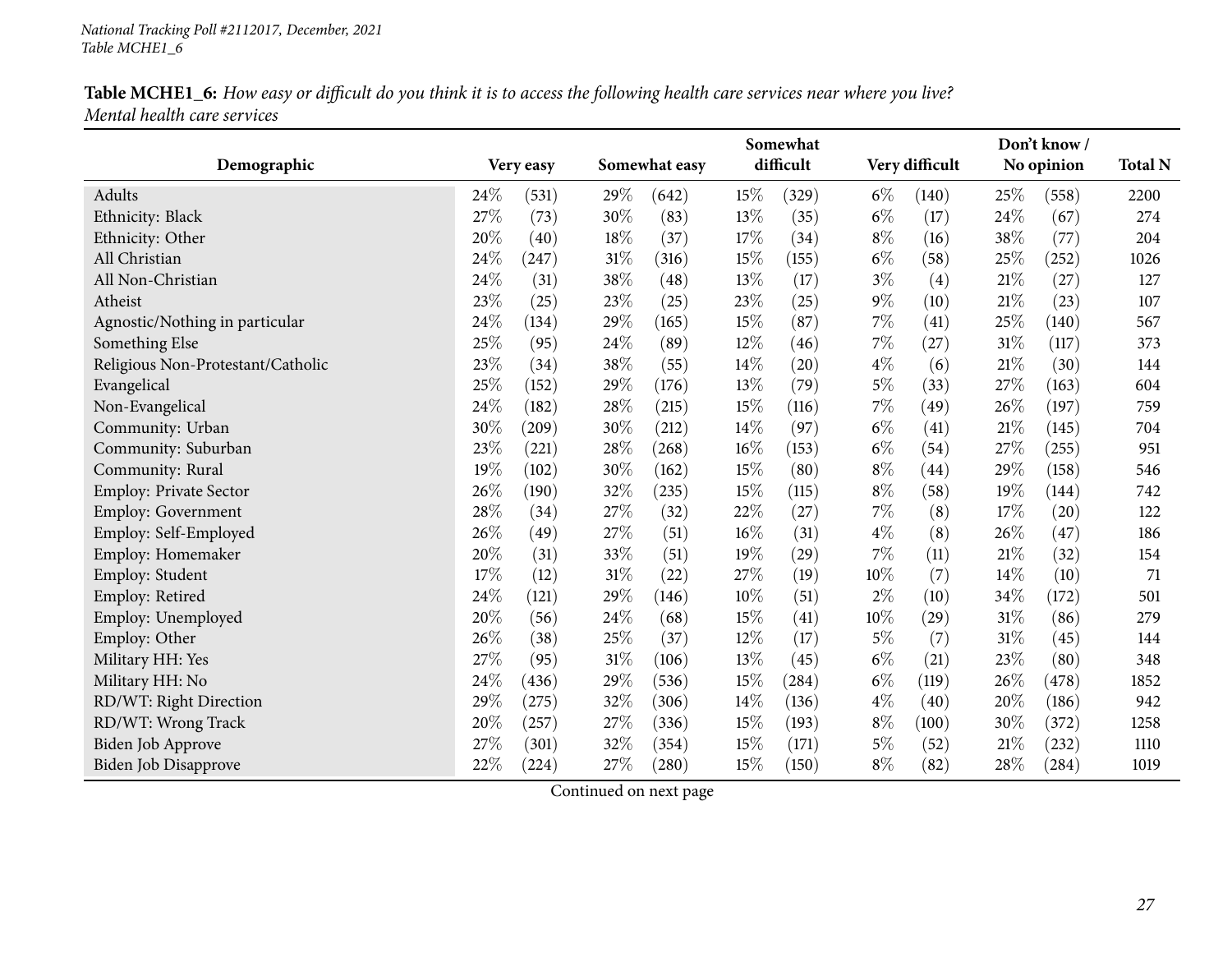|                                      | Don't know /<br>Somewhat |      |               |        |           |        |                |      |            |                |
|--------------------------------------|--------------------------|------|---------------|--------|-----------|--------|----------------|------|------------|----------------|
| Demographic                          | Very easy                |      | Somewhat easy |        | difficult |        | Very difficult |      | No opinion | <b>Total N</b> |
| Adults                               | 24\%<br>(531)            | 29%  | (642)         | 15%    | (329)     | $6\%$  | (140)          | 25%  | (558)      | 2200           |
| Biden Job Strongly Approve           | 34%<br>(194)             | 29%  | (169)         | 12%    | (72)      | $5\%$  | (30)           | 19%  | (112)      | 577            |
| Biden Job Somewhat Approve           | 20%<br>(107)             | 35%  | (185)         | 19%    | (99)      | $4\%$  | (22)           | 22%  | (120)      | 534            |
| Biden Job Somewhat Disapprove        | 15%<br>(46)              | 33%  | (98)          | 22%    | (66)      | $11\%$ | (34)           | 19%  | (58)       | 301            |
| <b>Biden Job Strongly Disapprove</b> | 25%<br>(178)             | 25%  | (182)         | 12%    | (84)      | 7%     | (48)           | 31%  | (226)      | 718            |
| Favorable of Biden                   | 28\%<br>(307)            | 33%  | (361)         | 15%    | (160)     | 5%     | (50)           | 20%  | (222)      | 1099           |
| Unfavorable of Biden                 | 21%<br>(211)             | 27%  | (268)         | 16%    | (157)     | $8\%$  | (81)           | 28%  | (285)      | 1002           |
| Very Favorable of Biden              | 33%<br>(197)             | 29%  | (175)         | 13\%   | (78)      | $4\%$  | (25)           | 21%  | (125)      | 600            |
| Somewhat Favorable of Biden          | 22%<br>(110)             | 37%  | (186)         | 16%    | (82)      | $5\%$  | (24)           | 19%  | (97)       | 499            |
| Somewhat Unfavorable of Biden        | 12%<br>(28)              | 36%  | (89)          | 20%    | (49)      | 12%    | (28)           | 21%  | (51)       | 245            |
| Very Unfavorable of Biden            | 24%<br>(183)             | 24\% | (179)         | 14%    | (108)     | 7%     | (53)           | 31%  | (234)      | 757            |
| #1 Issue: Economy                    | 26%<br>(225)             | 30%  | (255)         | 15%    | (128)     | 7%     | (56)           | 22%  | (189)      | 852            |
| #1 Issue: Security                   | 23%<br>(64)              | 26%  | (73)          | 16%    | (45)      | $5\%$  | (14)           | 31%  | (87)       | 284            |
| #1 Issue: Health Care                | 21%<br>(58)              | 29%  | (81)          | 15%    | (43)      | $8\%$  | (22)           | 26%  | (72)       | 275            |
| #1 Issue: Medicare / Social Security | 23%<br>(65)              | 26%  | (73)          | $11\%$ | (32)      | $6\%$  | (16)           | 34%  | (95)       | 282            |
| #1 Issue: Women's Issues             | 26%<br>(38)              | 32%  | (47)          | 19%    | (28)      | 7%     | (10)           | 15%  | (21)       | 144            |
| #1 Issue: Education                  | 22%<br>(24)              | 27%  | (29)          | 15%    | (16)      | $8\%$  | (9)            | 28%  | (30)       | 109            |
| #1 Issue: Energy                     | 29%<br>(42)              | 34%  | (50)          | $11\%$ | (17)      | $4\%$  | (7)            | 21%  | (31)       | 147            |
| #1 Issue: Other                      | 15%<br>(16)              | 31%  | (33)          | 19%    | (20)      | $5\%$  | (5)            | 30%  | (32)       | 107            |
| 2020 Vote: Joe Biden                 | 26%<br>(283)             | 33%  | (354)         | 16%    | (169)     | $6\%$  | (64)           | 19%  | (198)      | 1068           |
| 2020 Vote: Donald Trump              | 25%<br>(185)             | 27%  | (195)         | 13%    | (95)      | 7%     | (49)           | 28%  | (203)      | 726            |
| 2020 Vote: Other                     | 13%<br>(7)               | 32%  | (17)          | 23%    | (13)      | $11\%$ | (6)            | 22%  | (12)       | 55             |
| 2020 Vote: Didn't Vote               | 16%<br>(57)              | 21%  | (75)          | 15%    | (52)      | $6\%$  | (21)           | 41\% | (145)      | 350            |
| 2018 House Vote: Democrat            | 25%<br>(203)             | 32%  | (255)         | 16%    | (130)     | $6\%$  | (52)           | 20%  | (163)      | 803            |
| 2018 House Vote: Republican          | 24%<br>(135)             | 29%  | (164)         | 12%    | (67)      | $6\%$  | (31)           | 30%  | (167)      | 564            |
| 2016 Vote: Hillary Clinton           | $25\%$<br>(180)          | 32%  | (231)         | 16%    | (118)     | $6\%$  | (42)           | 21%  | (151)      | 723            |
| 2016 Vote: Donald Trump              | 27%<br>(183)             | 27%  | (184)         | 13%    | (88)      | $5\%$  | (37)           | 28%  | (189)      | 681            |
| 2016 Vote: Other                     | 29%<br>(28)              | 33%  | (31)          | 13%    | (12)      | $6\%$  | (5)            | 20%  | (19)       | 95             |
| 2016 Vote: Didn't Vote               | 20%<br>(140)             | 28%  | (194)         | 16%    | (111)     | $8\%$  | (55)           | 29%  | (199)      | 699            |
| Voted in 2014: Yes                   | 25%<br>(320)             | 31%  | (393)         | 13%    | (170)     | $6\%$  | (73)           | 24%  | (306)      | 1263           |
| Voted in 2014: No                    | 23%<br>(211)             | 27\% | (249)         | 17%    | (159)     | 7%     | (66)           | 27%  | (252)      | 937            |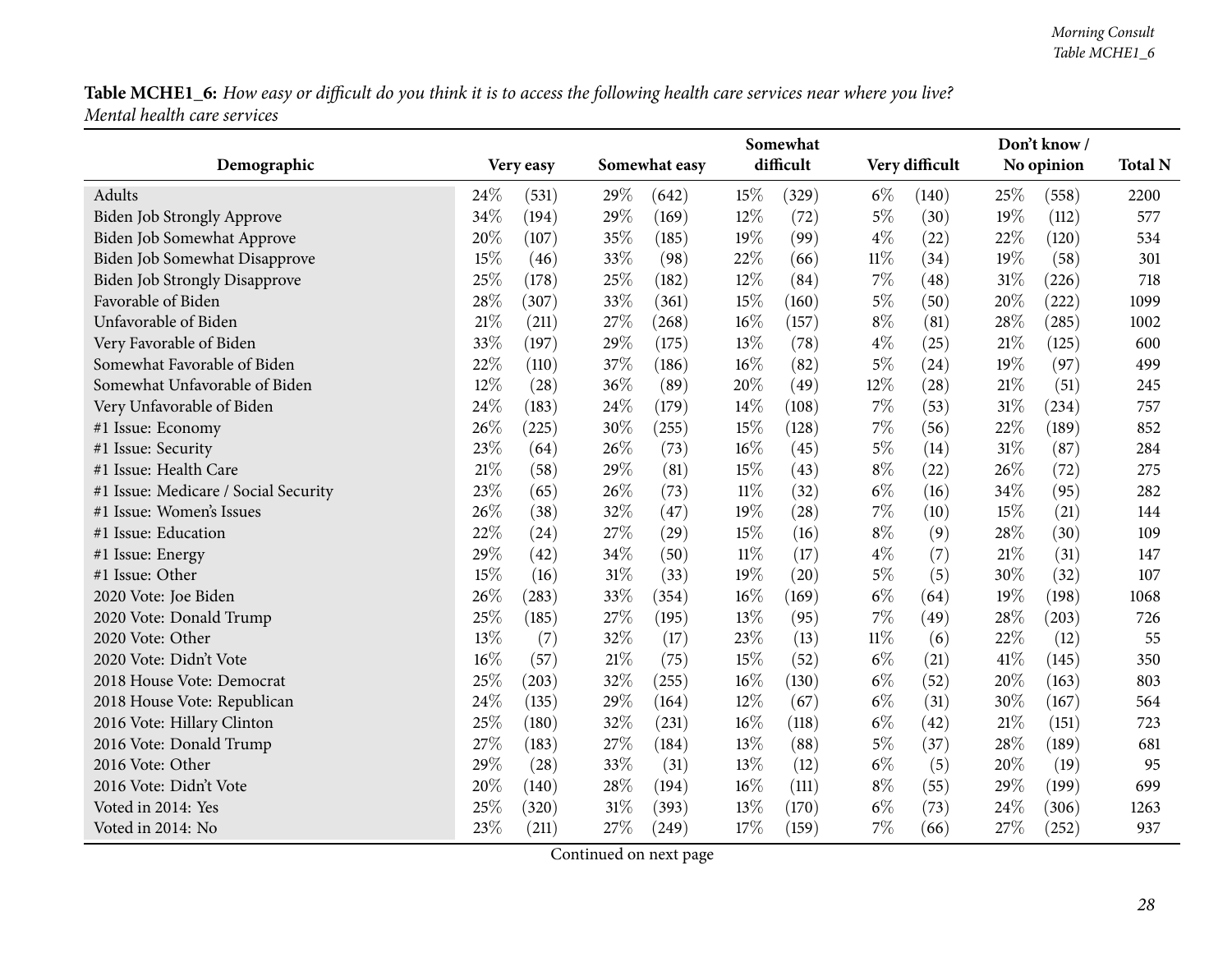|                             | Table MCHE1_6: How easy or difficult do you think it is to access the following health care services near where you live? |
|-----------------------------|---------------------------------------------------------------------------------------------------------------------------|
| Mental health care services |                                                                                                                           |

|                                                  |        |               | Somewhat |               |         |           |        | Don't know/    |        |            |                |
|--------------------------------------------------|--------|---------------|----------|---------------|---------|-----------|--------|----------------|--------|------------|----------------|
| Demographic                                      |        | Very easy     |          | Somewhat easy |         | difficult |        | Very difficult |        | No opinion | <b>Total N</b> |
| Adults                                           | $24\%$ | (531)         | 29\%     | (642)         | $15\%$  | (329)     | $6\%$  | (140)          | 25%    | (558)      | 2200           |
| 4-Region: Northeast                              | 30%    | (119)         | 30%      | (117)         | $13\%$  | (53)      | $4\%$  | (16)           | 23\%   | (89)       | 394            |
| 4-Region: Midwest                                | $23\%$ | (106)         | 32%      | (148)         | $14\%$  | (66)      | 7%     | (33)           | 23%    | (109)      | 462            |
| 4-Region: South                                  | 21%    | (176)         | 27\%     | (224)         | $16\%$  | (133)     | $8\%$  | (63)           | 28\%   | (228)      | 824            |
| 4-Region: West                                   | $25\%$ | (130)         | 29\%     | (153)         | $15\%$  | (77)      | 5%     | (27)           | $26\%$ | (133)      | 520            |
| Women of Reproductive Age                        | $25\%$ | (146)         | 25%      | (142)         | $17\%$  | (99)      | $10\%$ | (59)           | 23\%   | (131)      | 576            |
| Women Who Have Needed Abortion Services          | $30\%$ | (36)          | $26\%$   | (31)          | 21%     | (25)      | $10\%$ | (12)           | $13\%$ | (16)       | 121            |
| Mothers                                          | 26%    | (84)          | 28\%     | (89)          | $17\%$  | (54)      | $8\%$  | (27)           | 21%    | (67)       | 322            |
| Fathers                                          | 29\%   | (92)          | 38\%     | (121)         | $15\%$  | (48)      | 5%     | (17)           | $14\%$ | (44)       | 321            |
| Insured                                          | $25\%$ | (492)         | $30\%$   | (580)         | $15\%$  | (287)     | $6\%$  | (113)          | 25%    | (478)      | 1950           |
| Uninsured                                        | $16\%$ | $^{\prime}39$ | 25%      | (62)          | $17\%$  | (42)      | $11\%$ | (27)           | 32%    | (80)       | 250            |
| Federal Government Responsible for Abortion Laws | 25\%   | (196)         | $31\%$   | (242)         | 19 $\%$ | (149)     | $8\%$  | (60)           | $16\%$ | (127)      | 773            |
| State Governments Responsible for Abortion Laws  | 28%    | (218)         | 31%      | (249)         | $13\%$  | (105)     | 7%     | (52)           | 21\%   | (166)      | 791            |
| Abortion Should be Legal                         | $25\%$ | (303)         | $30\%$   | (364)         | $18\%$  | (220)     | 7%     | (83)           | $19\%$ | (231)      | 1201           |
| Abortion Should be Illegal                       | $25\%$ | (189)         | 31%      | (233)         | $11\%$  | (87)      | 7%     | (50)           | 27%    | (202)      | 762            |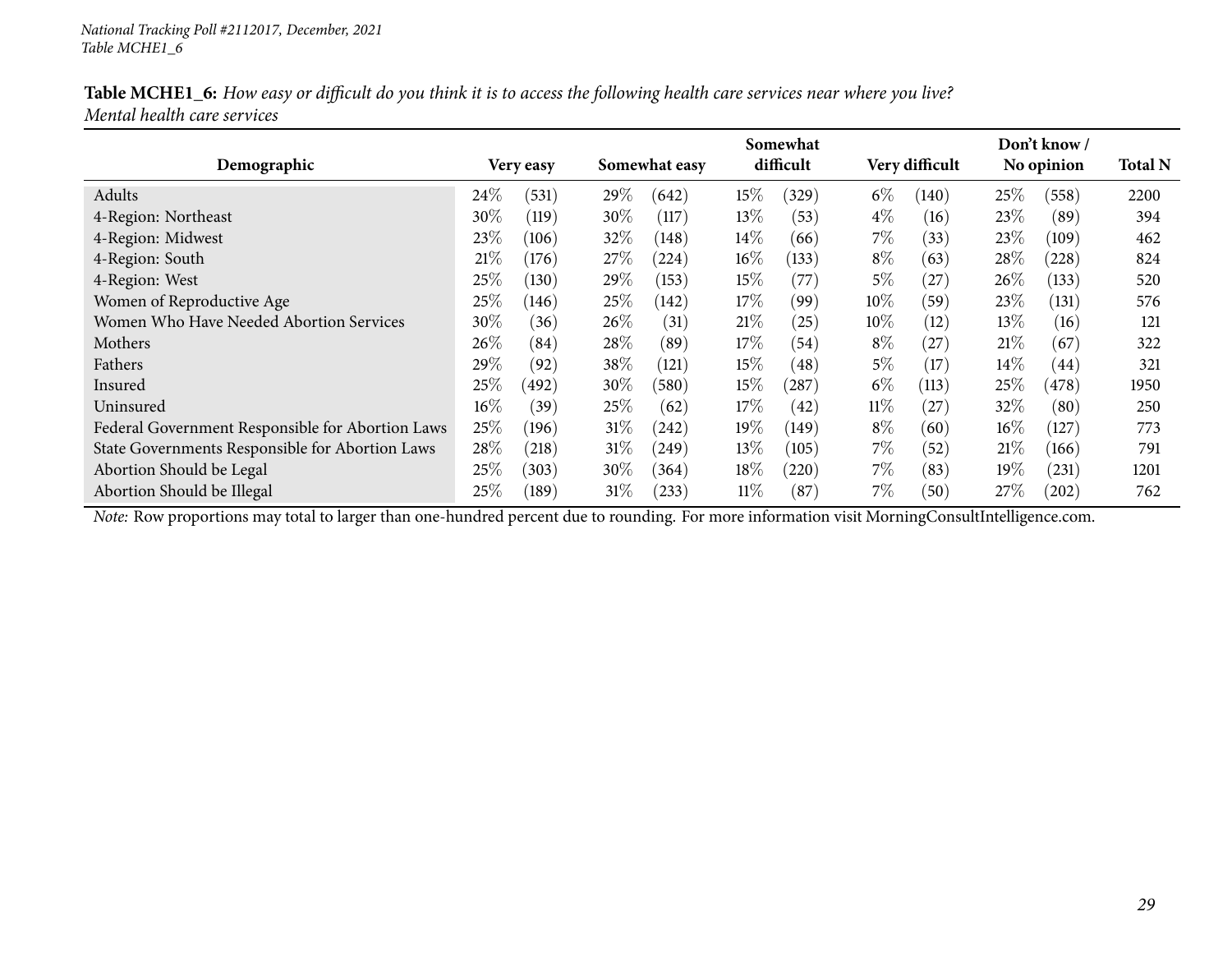Table MCHE2\_1: Do you think it is easier or harder to obtain the following health care services near where you live today compared to five years ago? *Abortion care services*

<span id="page-29-0"></span>

|                          |                 |                 |                            | Somewhat       |                |                 |                |  |
|--------------------------|-----------------|-----------------|----------------------------|----------------|----------------|-----------------|----------------|--|
|                          | Much easier     | Somewhat        |                            | easier five    | Much easier    | Don't know /    |                |  |
| Demographic              | today           | easier today    | No difference              | years ago      | five years ago | No opinion      | <b>Total N</b> |  |
| Adults                   | $9\%$<br>(197)  | $9\%$<br>(203)  | 28\%<br>(624)              | $6\%$<br>(141) | $7\%$<br>(158) | $40\%$<br>(875) | 2200           |  |
| Gender: Male             | $11\%$<br>(114) | 12%<br>(131)    | 30%<br>(319)               | $6\%$<br>(68)  | $7\%$<br>(72)  | 34\%<br>(358)   | 1062           |  |
| Gender: Female           | 7%<br>(83)      | $6\%$<br>(72)   | 27%<br>(306)               | $6\%$<br>(73)  | $8\%$<br>(87)  | 45%<br>(517)    | 1138           |  |
| Age: 18-34               | 13%<br>(88)     | 14%<br>(91)     | 31%<br>(206)               | $8\%$<br>(55)  | $8\%$<br>(54)  | 25%<br>(161)    | 655            |  |
| Age: 35-44               | $11\%$<br>(40)  | 15%<br>(54)     | 28%<br>(101)               | $6\%$<br>(21)  | 7%<br>(24)     | 33%<br>(117)    | 358            |  |
| Age: 45-64               | 7%<br>(50)      | $5\%$<br>(36)   | 26%<br>(199)               | $6\%$<br>(44)  | $8\%$<br>(61)  | 48%<br>(361)    | 751            |  |
| Age: 65+                 | $4\%$<br>(19)   | $5\%$<br>(22)   | 27%<br>(119)               | $5\%$<br>(22)  | $4\%$<br>(19)  | 54\%<br>(236)   | 436            |  |
| GenZers: 1997-2012       | $9\%$<br>(17)   | 15%<br>(30)     | 31%<br>(62)                | $9\%$<br>(17)  | $8\%$<br>(15)  | 29%<br>(58)     | 200            |  |
| Millennials: 1981-1996   | 15%<br>(103)    | 14%<br>(96)     | 30%<br>(207)               | $8\%$<br>(53)  | $8\%$<br>(55)  | 24%<br>(165)    | 680            |  |
| GenXers: 1965-1980       | $8\%$<br>(44)   | 7%<br>(40)      | 27%<br>(150)               | $6\%$<br>(34)  | $8\%$<br>(43)  | 44\%<br>(247)   | 558            |  |
| Baby Boomers: 1946-1964  | 5%<br>(29)      | $5\%$<br>(32)   | 27%<br>(176)               | $6\%$<br>(37)  | $6\%$<br>(42)  | 52%<br>(337)    | 653            |  |
| PID: Dem (no lean)       | $11\%$<br>(104) | $11\%$<br>(101) | 28%<br>$\left( 259\right)$ | $8\%$<br>(75)  | $8\%$<br>(77)  | 33%<br>(306)    | 922            |  |
| PID: Ind (no lean)       | $6\%$<br>(41)   | $9\%$<br>(54)   | 28%<br>(182)               | $6\%$<br>(37)  | $8\%$<br>(49)  | 43%<br>(275)    | 638            |  |
| PID: Rep (no lean)       | $8\%$<br>(53)   | 7%<br>(48)      | 29%<br>(184)               | $5\%$<br>(29)  | $5\%$<br>(33)  | 46\%<br>(295)   | 641            |  |
| PID/Gender: Dem Men      | 14%<br>(64)     | 16%<br>(70)     | 27%<br>(119)               | $9\%$<br>(39)  | $7\%$<br>(31)  | 28%<br>(125)    | 448            |  |
| PID/Gender: Dem Women    | $8\%$<br>(40)   | 7%<br>(31)      | 30%<br>(140)               | $8\%$<br>(36)  | 10%<br>(45)    | 38%<br>(181)    | 474            |  |
| PID/Gender: Ind Men      | $8\%$<br>(25)   | 12%<br>(39)     | 30%<br>(99)                | $6\%$<br>(18)  | $8\%$<br>(26)  | 36%<br>(119)    | 326            |  |
| PID/Gender: Ind Women    | $5\%$<br>(16)   | $5\%$<br>(15)   | 26%<br>(82)                | $6\%$<br>(18)  | $7\%$<br>(23)  | 50%<br>(156)    | 312            |  |
| PID/Gender: Rep Men      | 9%<br>(26)      | $8\%$<br>(23)   | 35%<br>(100)               | $4\%$<br>(10)  | $5\%$<br>(14)  | 40%<br>(114)    | 288            |  |
| PID/Gender: Rep Women    | $8\%$<br>(27)   | 7%<br>(25)      | 24%<br>(84)                | $5\%$<br>(19)  | $5\%$<br>(18)  | 51%<br>(180)    | 353            |  |
| Ideo: Liberal (1-3)      | $9\%$<br>(59)   | $9\%$<br>(59)   | 29%<br>(179)               | $10\%$<br>(60) | $11\%$<br>(66) | 33%<br>(204)    | 627            |  |
| Ideo: Moderate (4)       | $8\%$<br>(60)   | $11\%$<br>(83)  | 30%<br>(228)               | 7%<br>(53)     | $6\%$<br>(45)  | 38%<br>(288)    | 757            |  |
| Ideo: Conservative (5-7) | $11\%$<br>(71)  | 7%<br>(46)      | 28%<br>(190)               | $3\%$<br>(24)  | $6\%$<br>(44)  | 44\%<br>(300)   | 675            |  |
| Educ: < College          | $8\%$<br>(128)  | 7%<br>(110)     | 28%<br>(426)               | $5\%$<br>(82)  | 7%<br>(109)    | 43%<br>(657)    | 1512           |  |
| Educ: Bachelors degree   | $9\%$<br>(38)   | 14%<br>(61)     | 29%<br>(131)               | 7%<br>(33)     | $7\%$<br>(32)  | 34%<br>(149)    | 444            |  |
| Educ: Post-grad          | 13%<br>(31)     | 13%<br>(32)     | 28%<br>(67)                | $11\%$<br>(26) | 7%<br>(18)     | 28%<br>(69)     | 244            |  |
| Income: Under 50k        | $7\%$<br>(88)   | 7%<br>(91)      | 27%<br>(328)               | $5\%$<br>(65)  | $8\%$<br>(93)  | 45%<br>(553)    | 1218           |  |
| Income: 50k-100k         | 10%<br>(65)     | 11%<br>(71)     | 30%<br>(197)               | $8\%$<br>(54)  | $6\%$<br>(40)  | 35%<br>(229)    | 656            |  |
| Income: 100k+            | 14%<br>(45)     | 13%<br>(41)     | 30%<br>(99)                | 7%<br>(22)     | $8\%$<br>(25)  | 29%<br>(94)     | 326            |  |
| Ethnicity: White         | $8\%$<br>(138)  | $9\%$<br>(156)  | 29\%<br>(494)              | 7%<br>(116)    | $7\%$<br>(113) | 41\%<br>(705)   | 1722           |  |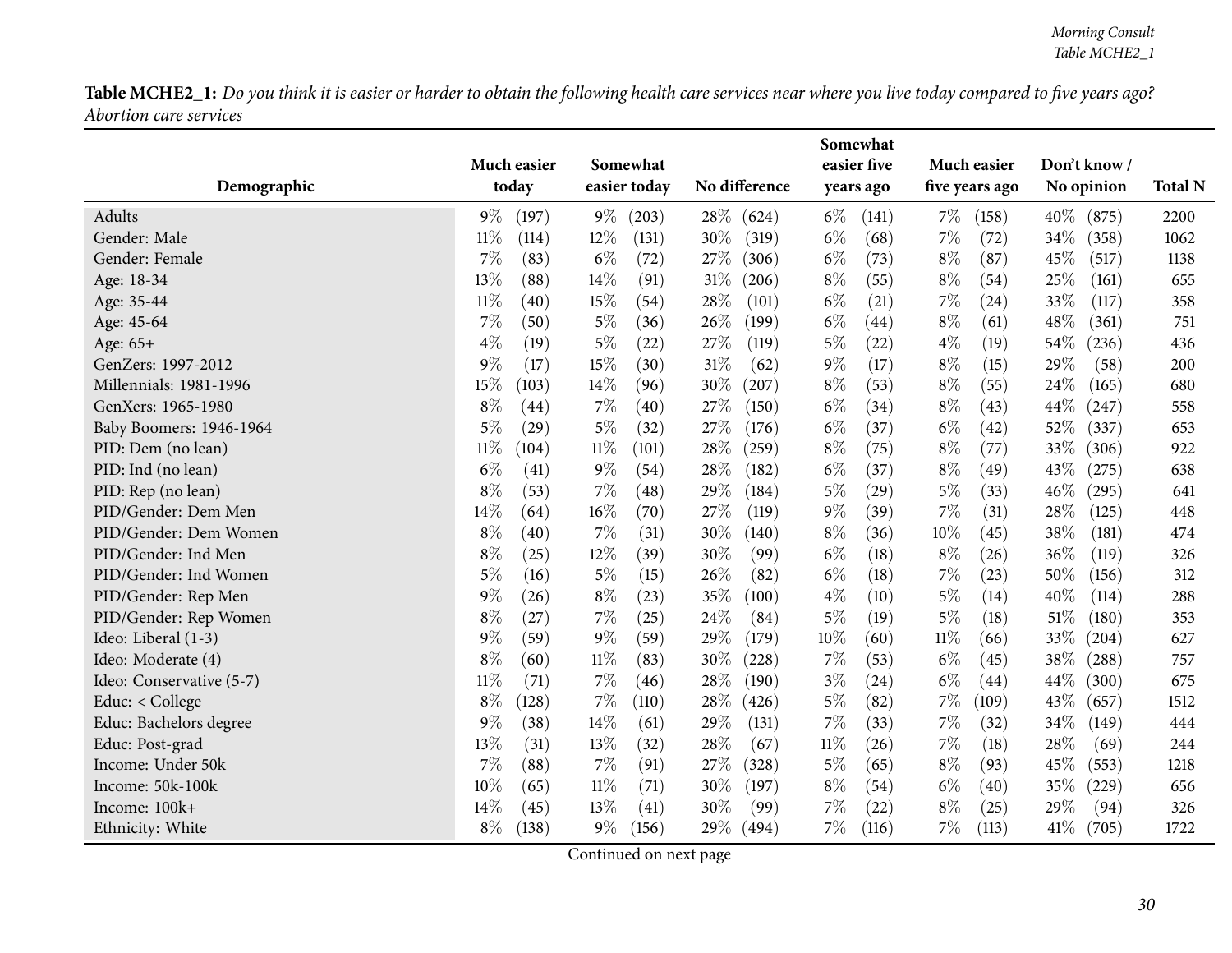Table MCHE2\_1: Do you think it is easier or harder to obtain the following health care services near where you live today compared to five years ago? *Abortion care services*

|                                   |                 |                 |               | Somewhat       |                |                 |                |
|-----------------------------------|-----------------|-----------------|---------------|----------------|----------------|-----------------|----------------|
|                                   | Much easier     | Somewhat        |               | easier five    | Much easier    | Don't know/     |                |
| Demographic                       | today           | easier today    | No difference | years ago      | five years ago | No opinion      | <b>Total N</b> |
| Adults                            | $9\%$<br>(197)  | $9\%$<br>(203)  | 28\%<br>(624) | $6\%$<br>(141) | $7\%$<br>(158) | 40%<br>(875)    | 2200           |
| Ethnicity: Hispanic               | $9\%$<br>(32)   | $10\%$<br>(35)  | 33%<br>(117)  | $6\%$<br>(20)  | $11\%$<br>(39) | $31\%$<br>(107) | 349            |
| Ethnicity: Black                  | 15%<br>(42)     | 10%<br>(27)     | 30%<br>(83)   | $6\%$<br>(16)  | $9\%$<br>(23)  | 31%<br>(84)     | 274            |
| Ethnicity: Other                  | $9\%$<br>(18)   | 10%<br>(20)     | 23%<br>(48)   | $5\%$<br>(10)  | 11%<br>(22)    | 42%<br>(87)     | 204            |
| All Christian                     | 10%<br>(100)    | $9\%$<br>(92)   | 29%<br>(301)  | $5\%$<br>(55)  | 7%<br>(74)     | 39%<br>(404)    | 1026           |
| All Non-Christian                 | 16%<br>(21)     | 19%<br>(23)     | 22%<br>(28)   | $8\%$<br>(10)  | $6\%$<br>(8)   | 29%<br>(36)     | 127            |
| Atheist                           | $6\%$<br>(6)    | $10\%$<br>(10)  | 31%<br>(33)   | 10%<br>(10)    | $9\%$<br>(9)   | 35%<br>(38)     | 107            |
| Agnostic/Nothing in particular    | $6\%$<br>(33)   | $9\%$<br>(52)   | 29%<br>(167)  | 7%<br>(42)     | 7%<br>(38)     | 41\%<br>(234)   | 567            |
| Something Else                    | 10%<br>(37)     | $7\%$<br>(25)   | 25%<br>(95)   | $6\%$<br>(24)  | $8\%$<br>(29)  | 44%<br>(163)    | 373            |
| Religious Non-Protestant/Catholic | 14%<br>(21)     | $16\%$<br>(23)  | 22%<br>(32)   | $8\%$<br>(11)  | $7\%$<br>(10)  | 32%<br>(46)     | 144            |
| Evangelical                       | $11\%$<br>(69)  | 10%<br>(62)     | 26\%<br>(159) | $4\%$<br>(24)  | $6\%$<br>(37)  | 42%<br>(252)    | 604            |
| Non-Evangelical                   | $8\%$<br>(65)   | 7%<br>(54)      | 30%<br>(228)  | 7%<br>(51)     | $8\%$<br>(61)  | 40%<br>(301)    | 759            |
| Community: Urban                  | 15%<br>(103)    | 13%<br>(89)     | 27\%<br>(187) | 7%<br>(46)     | $8\%$<br>(53)  | 32%<br>(226)    | 704            |
| Community: Suburban               | $6\%$<br>(61)   | $9\%$<br>(85)   | 30%<br>(286)  | 7%<br>(65)     | 7%<br>(68)     | 41\%<br>(386)   | 951            |
| Community: Rural                  | $6\%$<br>(34)   | 5%<br>(29)      | 28%<br>(151)  | $5\%$<br>(30)  | 7%<br>(38)     | 48%<br>(263)    | 546            |
| Employ: Private Sector            | $11\%$<br>(80)  | 14%<br>(101)    | 30%<br>(225)  | 7%<br>(52)     | 7%<br>(56)     | 31%<br>(228)    | 742            |
| Employ: Government                | 10%<br>(12)     | $11\%$<br>(13)  | 38%<br>(47)   | 7%<br>(8)      | $3\%$<br>(4)   | 31%<br>(38)     | 122            |
| Employ: Self-Employed             | 13%<br>(25)     | $9\%$<br>(17)   | 26%<br>(47)   | 10%<br>(18)    | $9\%$<br>(17)  | 33%<br>(61)     | 186            |
| Employ: Homemaker                 | 12%<br>(19)     | $9\%$<br>(13)   | 19%<br>(29)   | $6\%$<br>(9)   | 13%<br>(21)    | 41%<br>(63)     | 154            |
| Employ: Student                   | 14%<br>(10)     | 14\%<br>(10)    | 30%<br>(21)   | $9\%$<br>(6)   | 10%<br>(7)     | 24%<br>(17)     | 71             |
| Employ: Retired                   | $5\%$<br>(26)   | $5\%$<br>(24)   | 26%<br>(133)  | $4\%$<br>(18)  | $4\%$<br>(22)  | 56\%<br>(279)   | 501            |
| Employ: Unemployed                | $4\%$<br>(11)   | $6\%$<br>(18)   | 28%<br>(78)   | 7%<br>(20)     | $8\%$<br>(24)  | 46%<br>(129)    | 279            |
| Employ: Other                     | $9\%$<br>(13)   | $5\%$<br>(7)    | 31%<br>(44)   | 7%<br>(10)     | $6\%$<br>(9)   | 42%<br>(61)     | 144            |
| Military HH: Yes                  | $8\%$<br>(28)   | $6\%$<br>(22)   | 25%<br>(86)   | 7%<br>(25)     | 10%<br>(34)    | 44%<br>(154)    | 348            |
| Military HH: No                   | $9\%$<br>(170)  | $10\%$<br>(181) | 29%<br>(538)  | $6\%$<br>(116) | 7%<br>(124)    | 39%<br>(722)    | 1852           |
| RD/WT: Right Direction            | 12%<br>(115)    | 12%<br>(109)    | 29%<br>(272)  | $9\%$<br>(81)  | $8\%$<br>(79)  | 30%<br>(286)    | 942            |
| RD/WT: Wrong Track                | $7\%$<br>(82)   | $8\%$<br>(94)   | 28\%<br>(353) | $5\%$<br>(60)  | $6\%$<br>(79)  | 47%<br>(590)    | 1258           |
| Biden Job Approve                 | $11\%$<br>(120) | 10%<br>(114)    | 28%<br>(309)  | $8\%$<br>(94)  | $8\%$<br>(87)  | 35%<br>(386)    | 1110           |
| Biden Job Disapprove              | $7\%$<br>(75)   | $9\%$<br>(88)   | 29\%<br>(299) | $4\%$<br>(45)  | 7%<br>(67)     | $44\%$<br>(445) | 1019           |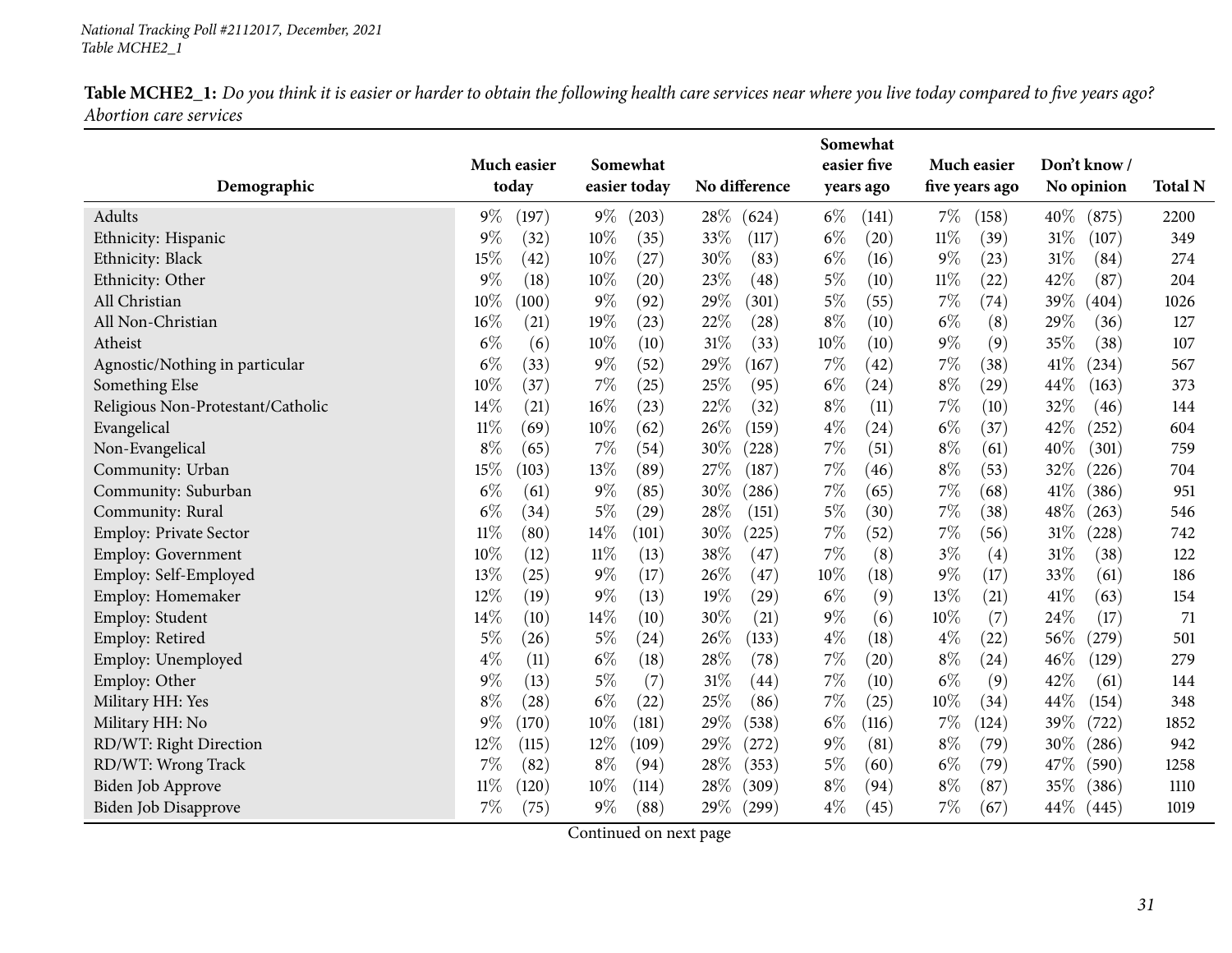Table MCHE2\_1: Do you think it is easier or harder to obtain the following health care services near where you live today compared to five years ago? *Abortion care services*

|                                      | Much easier |       |        | Somewhat     |        |               |       | easier five |        | Much easier    |        | Don't know/ |                |
|--------------------------------------|-------------|-------|--------|--------------|--------|---------------|-------|-------------|--------|----------------|--------|-------------|----------------|
| Demographic                          | today       |       |        | easier today |        | No difference |       | years ago   |        | five years ago |        | No opinion  | <b>Total N</b> |
| Adults                               | 9%          | (197) | $9\%$  | (203)        | 28\%   | (624)         | $6\%$ | (141)       | $7\%$  | (158)          | $40\%$ | (875)       | 2200           |
| Biden Job Strongly Approve           | 16%         | (92)  | $9\%$  | (53)         | 30%    | (175)         | $7\%$ | (42)        | 7%     | (39)           | $31\%$ | (177)       | 577            |
| Biden Job Somewhat Approve           | $5\%$       | (28)  | 11%    | (61)         | 25%    | (134)         | 10%   | (52)        | $9\%$  | (49)           | 39%    | (209)       | 534            |
| Biden Job Somewhat Disapprove        | 5%          | (14)  | 14%    | (42)         | 26%    | (78)          | 7%    | (22)        | $9\%$  | (26)           | 39%    | (119)       | 301            |
| <b>Biden Job Strongly Disapprove</b> | $8\%$       | (60)  | 7%     | (47)         | 31%    | (221)         | $3\%$ | (23)        | $6\%$  | (41)           | 45%    | (326)       | 718            |
| Favorable of Biden                   | 11%         | (123) | 10%    | (113)        | 28%    | (311)         | $9\%$ | (94)        | $8\%$  | (86)           | 34\%   | (372)       | 1099           |
| Unfavorable of Biden                 | 7%          | (70)  | $8\%$  | (85)         | 29%    | (291)         | $4\%$ | (42)        | 7%     | (68)           | 45%    | (447)       | 1002           |
| Very Favorable of Biden              | 15%         | (90)  | $9\%$  | (56)         | 31%    | (188)         | 7%    | (43)        | $8\%$  | (48)           | 29%    | (176)       | 600            |
| Somewhat Favorable of Biden          | 7%          | (34)  | 12%    | (58)         | 25%    | (123)         | 10%   | (52)        | $8\%$  | (38)           | 39%    | (195)       | 499            |
| Somewhat Unfavorable of Biden        | $3\%$       | (8)   | 13%    | (33)         | 24%    | (60)          | $7\%$ | (17)        | $9\%$  | (23)           | 43%    | (104)       | 245            |
| Very Unfavorable of Biden            | 8%          | (61)  | 7%     | (52)         | 31%    | (231)         | $3\%$ | (25)        | $6\%$  | (44)           | 45%    | (343)       | 757            |
| #1 Issue: Economy                    | 10%         | (88)  | 10%    | (84)         | 28%    | (242)         | 7%    | (63)        | 7%     | (59)           | 37%    | (316)       | 852            |
| #1 Issue: Security                   | $11\%$      | (31)  | $8\%$  | (21)         | 30%    | (84)          | $4\%$ | (11)        | $5\%$  | (13)           | 43%    | (123)       | 284            |
| #1 Issue: Health Care                | 10%         | (28)  | 7%     | (20)         | 33%    | (92)          | 7%    | (20)        | $8\%$  | (21)           | 34%    | (94)        | 275            |
| #1 Issue: Medicare / Social Security | $3\%$       | (8)   | $9\%$  | (25)         | 24%    | (66)          | $6\%$ | (16)        | $4\%$  | (11)           | 55%    | (155)       | 282            |
| #1 Issue: Women's Issues             | 14%         | (21)  | $9\%$  | (12)         | 28%    | (40)          | $8\%$ | (11)        | 15%    | (22)           | 26%    | (37)        | 144            |
| #1 Issue: Education                  | $8\%$       | (8)   | 10%    | (11)         | 28%    | (30)          | $6\%$ | (7)         | 7%     | (7)            | 42%    | (45)        | 109            |
| #1 Issue: Energy                     | $4\%$       | (6)   | 15%    | (22)         | 28%    | (41)          | $5\%$ | (7)         | $10\%$ | (15)           | 38%    | (55)        | 147            |
| #1 Issue: Other                      | 7%          | (7)   | $8\%$  | (8)          | 27%    | (28)          | $5\%$ | (5)         | $8\%$  | (9)            | 46%    | (49)        | 107            |
| 2020 Vote: Joe Biden                 | 10%         | (108) | 10%    | (104)        | 29%    | (309)         | $8\%$ | (89)        | $9\%$  | (91)           | 34\%   | (366)       | 1068           |
| 2020 Vote: Donald Trump              | 9%          | (68)  | $8\%$  | (58)         | 30%    | (217)         | $4\%$ | (32)        | $6\%$  | (42)           | 43%    | (311)       | 726            |
| 2020 Vote: Other                     | $3\%$       | (1)   | $6\%$  | (3)          | 27%    | (15)          | $6\%$ | (3)         | $10\%$ | (6)            | 48%    | (26)        | 55             |
| 2020 Vote: Didn't Vote               | $6\%$       | (20)  | $11\%$ | (38)         | 24%    | (83)          | 5%    | (17)        | $6\%$  | (20)           | 49%    | (172)       | 350            |
| 2018 House Vote: Democrat            | $11\%$      | (88)  | 10%    | (76)         | 30%    | (241)         | $8\%$ | (60)        | $9\%$  | (69)           | 33%    | (269)       | 803            |
| 2018 House Vote: Republican          | $8\%$       | (47)  | $6\%$  | (31)         | 31%    | (176)         | $4\%$ | (24)        | $4\%$  | (23)           | 46%    | (262)       | 564            |
| 2016 Vote: Hillary Clinton           | $11\%$      | (76)  | $9\%$  | (65)         | 31%    | (224)         | $6\%$ | (46)        | $8\%$  | (56)           | 35%    | (255)       | 723            |
| 2016 Vote: Donald Trump              | 10%         | (68)  | $7\%$  | (48)         | $31\%$ | (209)         | $4\%$ | (30)        | $6\%$  | (40)           | 42\%   | (287)       | 681            |
| 2016 Vote: Other                     | $4\%$       | (3)   | 5%     | (5)          | 31%    | (29)          | 7%    | (7)         | 9%     | (8)            | 45%    | (43)        | 95             |
| 2016 Vote: Didn't Vote               | 7%          | (49)  | 12%    | (85)         | 23%    | (161)         | $8\%$ | (58)        | $8\%$  | (54)           | 42%    | (291)       | 699            |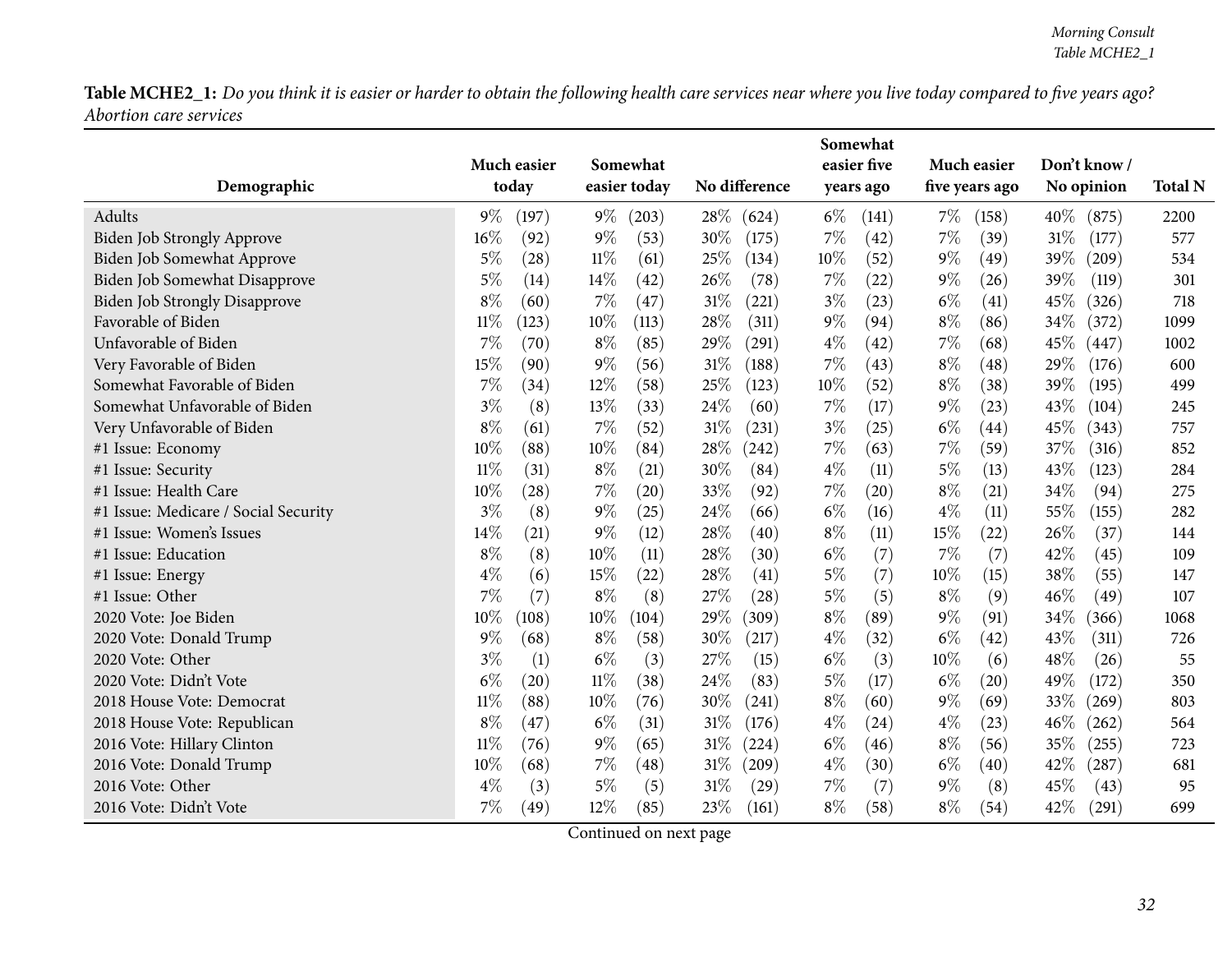| Table MCHE2_1: Do you think it is easier or harder to obtain the following health care services near where you live today compared to five years ago? |  |  |
|-------------------------------------------------------------------------------------------------------------------------------------------------------|--|--|
| <i>Abortion care services</i>                                                                                                                         |  |  |

|                                                  |                 |                 |                 | Somewhat       |                             |                             |                |
|--------------------------------------------------|-----------------|-----------------|-----------------|----------------|-----------------------------|-----------------------------|----------------|
|                                                  | Much easier     | Somewhat        |                 | easier five    | Much easier                 | Don't know /                |                |
| Demographic                                      | today           | easier today    | No difference   | years ago      | five years ago              | No opinion                  | <b>Total N</b> |
| Adults                                           | $9\%$<br>(197)  | $9\%$<br>(203)  | $28\%$<br>(624) | $6\%$<br>(141) | 7%<br>(158)                 | $40\%$<br>(875)             | 2200           |
| Voted in 2014: Yes                               | $10\%$<br>(129) | $8\%$<br>(100)  | $29\%$<br>(370) | $6\%$<br>(71)  | $6\%$<br>(81)               | $40\%$<br>(511)             | 1263           |
| Voted in 2014: No                                | 7%<br>(69)      | $11\%$<br>(103) | 27\%<br>(254)   | $8\%$<br>(70)  | $8\%$<br>(77)               | 39%<br>(364)                | 937            |
| 4-Region: Northeast                              | $11\%$<br>(45)  | $11\%$<br>(42)  | $26\%$<br>(104) | $5\%$<br>(19)  | 7%<br>(26)                  | $40\%$<br>(158)             | 394            |
| 4-Region: Midwest                                | $8\%$<br>(36)   | $9\%$<br>(42)   | 28\%<br>(129)   | $7\%$<br>(35)  | 7%<br>(33)                  | $41\%$<br>(187)             | 462            |
| 4-Region: South                                  | $9\%$<br>(76)   | $9\%$<br>(73)   | 29\%<br>(237)   | $7\%$<br>(60)  | $8\%$<br>(67)               | 38\%<br>(311)               | 824            |
| 4-Region: West                                   | $8\%$<br>(40)   | $9\%$<br>(46)   | $30\%$<br>(154) | $5\%$<br>(27)  | $6\%$<br>(33)               | $42\%$<br>(219)             | 520            |
| Women of Reproductive Age                        | 10%<br>(60)     | $8\%$<br>(45)   | 31%<br>(177)    | $7\%$<br>(43)  | $9\%$<br>(50)               | 35\%<br>$\left( 201\right)$ | 576            |
| Women Who Have Needed Abortion Services          | $16\%$<br>(20)  | $10\%$<br>(12)  | 27%<br>(32)     | $13\%$<br>(15) | $11\%$<br>(13)              | 23\%<br>(28)                | 121            |
| Mothers                                          | 12%<br>(38)     | $9\%$<br>(31)   | $29\%$<br>(93)  | $7\%$<br>(21)  | $10\%$<br>(32)              | 33\%<br>(108)               | 322            |
| Fathers                                          | 19%<br>(60)     | 21%<br>(67      | 24\%<br>(77)    | $9\%$<br>(29)  | $8\%$<br>(24)               | $20\%$<br>(64)              | 321            |
| Insured                                          | $10\%$<br>(186) | $9\%$<br>(183)  | 28\%<br>(543)   | $6\%$<br>(124) | 7%<br>(136)                 | $40\%$<br>(778)             | 1950           |
| Uninsured                                        | 5%<br>(12)      | $8\%$<br>(20)   | $32\%$<br>(81)  | $7\%$<br>(17)  | $9\%$<br>$\left( 22\right)$ | $39\%$<br>(97)              | 250            |
| Federal Government Responsible for Abortion Laws | $10\%$<br>(76)  | $11\%$<br>(88)  | 30\%<br>(231)   | $9\%$<br>(69)  | $9\%$<br>(70)               | $31\%$<br>(240)             | 773            |
| State Governments Responsible for Abortion Laws  | $11\%$<br>(89)  | $11\%$<br>(89)  | 30\%<br>(236)   | $6\%$<br>(51)  | $8\%$<br>(63)               | $33\%$<br>(264)             | 791            |
| Abortion Should be Legal                         | $9\%$<br>(114)  | $10\%$<br>(120) | $29\%$<br>(343) | $8\%$<br>(94)  | $9\%$<br>(108)              | $35\%$<br>(421)             | 1201           |
| Abortion Should be Illegal                       | $10\%$<br>(79)  | $8\%$<br>(63)   | $27\%$<br>(209) | $6\%$<br>(44)  | $6\%$<br>(44)               | $42\%$<br>(323)             | 762            |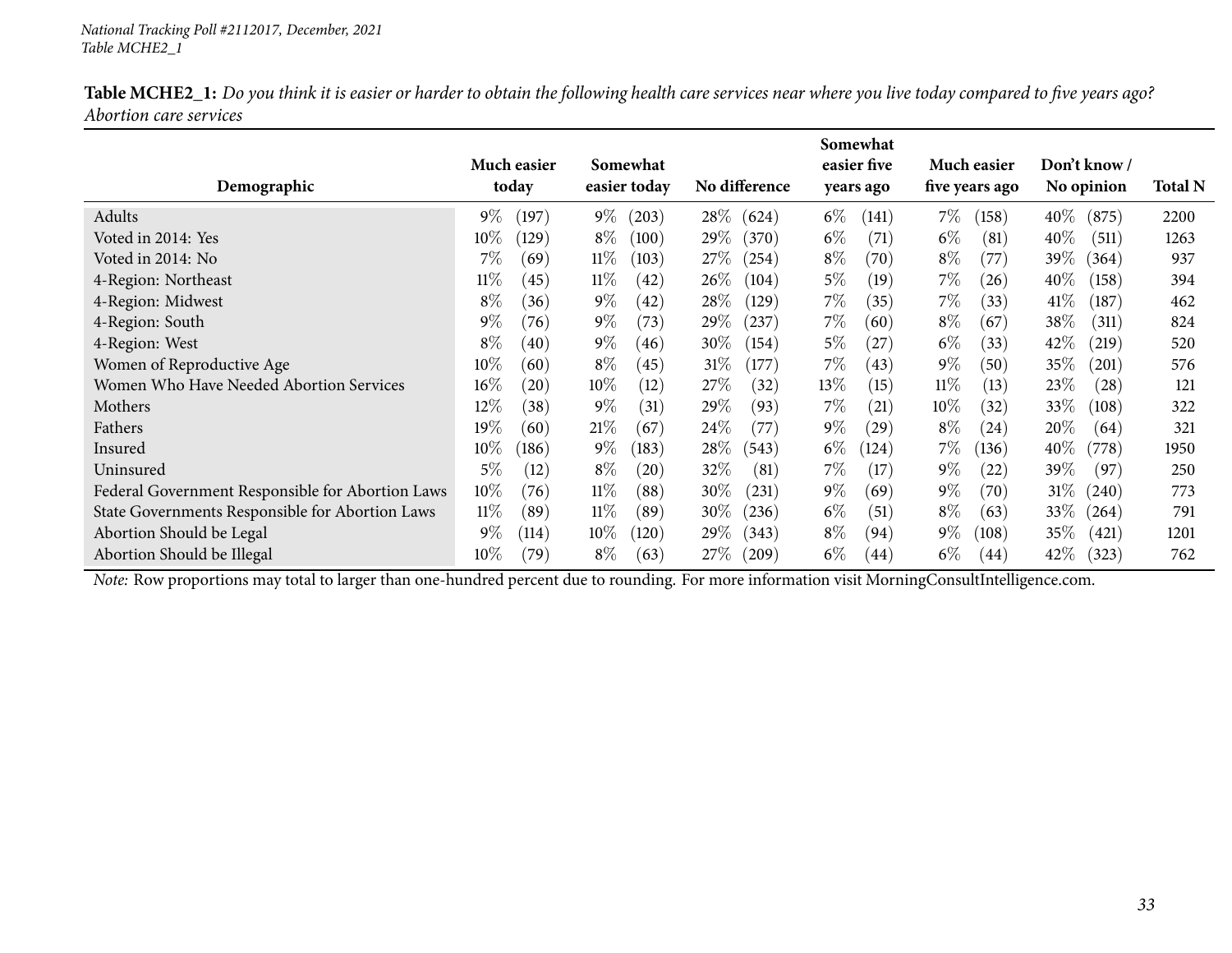Table MCHE2\_2: Do you think it is easier or harder to obtain the following health care services near where you live today compared to five years ago? *Reproductive health care services*

<span id="page-33-0"></span>

|                          | Much easier<br>today | Somewhat        | No difference   | Somewhat<br>easier five | Much easier    | Don't know /  | <b>Total N</b> |
|--------------------------|----------------------|-----------------|-----------------|-------------------------|----------------|---------------|----------------|
| Demographic              |                      | easier today    |                 | years ago               | five years ago | No opinion    |                |
| Adults                   | $11\%$<br>(234)      | $13\%$<br>(292) | 32%<br>(708)    | $6\%$<br>(140)          | $5\%$<br>(106) | 33\%<br>(720) | 2200           |
| Gender: Male             | 12%<br>(131)         | 15%<br>(162)    | 30%<br>(321)    | 7%<br>(77)              | 5%<br>(49)     | 30%<br>(322)  | 1062           |
| Gender: Female           | $9\%$<br>(102)       | $11\%$<br>(130) | 34%<br>(387)    | $6\%$<br>(63)           | $5\%$<br>(57)  | 35%<br>(398)  | 1138           |
| Age: 18-34               | 14%<br>(89)          | 19%<br>(126)    | 31%<br>(202)    | $9\%$<br>(58)           | $7\%$<br>(47)  | 20%<br>(133)  | 655            |
| Age: 35-44               | 15%<br>(52)          | 17%<br>(60)     | $31\%$<br>(109) | $6\%$<br>(22)           | $6\%$<br>(21)  | 26%<br>(93)   | 358            |
| Age: 45-64               | 9%<br>(66)           | $9\%$<br>(68)   | 34%<br>(254)    | $5\%$<br>(38)           | $3\%$<br>(26)  | 40%<br>(299)  | 751            |
| Age: 65+                 | $6\%$<br>(26)        | $9\%$<br>(38)   | 33%<br>(143)    | $5\%$<br>(22)           | $3\%$<br>(12)  | 45%<br>(196)  | 436            |
| GenZers: 1997-2012       | 7%<br>(14)           | 20%<br>(40)     | 32%<br>(64)     | 12%<br>(24)             | $4\%$<br>(9)   | 25%<br>(49)   | 200            |
| Millennials: 1981-1996   | 17%<br>(113)         | 19%<br>(127)    | 29%<br>(199)    | $7\%$<br>(50)           | $8\%$<br>(55)  | 20%<br>(135)  | 680            |
| GenXers: 1965-1980       | $10\%$<br>(55)       | 10%<br>(58)     | 37%<br>(205)    | $5\%$<br>(28)           | $4\%$<br>(21)  | 34%<br>(190)  | 558            |
| Baby Boomers: 1946-1964  | 7%<br>(43)           | $9\%$<br>(61)   | 31%<br>(202)    | $5\%$<br>(36)           | $3\%$<br>(19)  | 45%<br>(291)  | 653            |
| PID: Dem (no lean)       | 15%<br>(134)         | 15%<br>(141)    | 31%<br>(285)    | $7\%$<br>(68)           | $5\%$<br>(49)  | 27\%<br>(245) | 922            |
| PID: Ind (no lean)       | $6\%$<br>(41)        | 13%<br>(86)     | 32%<br>(206)    | $6\%$<br>(38)           | $6\%$<br>(39)  | 36\%<br>(228) | 638            |
| PID: Rep (no lean)       | 9%<br>(59)           | 10%<br>(66)     | 34%<br>(217)    | $5\%$<br>(35)           | $3\%$<br>(18)  | 39%<br>(247)  | 641            |
| PID/Gender: Dem Men      | 18%<br>(80)          | 18%<br>(81)     | 27%<br>(119)    | $8\%$<br>(36)           | $5\%$<br>(23)  | 24%<br>(109)  | 448            |
| PID/Gender: Dem Women    | $11\%$<br>(54)       | 13%<br>(60)     | 35%<br>(166)    | $7\%$<br>(32)           | $6\%$<br>(27)  | 29%<br>(136)  | 474            |
| PID/Gender: Ind Men      | $7\%$<br>(23)        | 16%<br>(53)     | 32%<br>(104)    | 7%<br>(22)              | $6\%$<br>(20)  | 32%<br>(105)  | 326            |
| PID/Gender: Ind Women    | $6\%$<br>(18)        | $11\%$<br>(33)  | 33%<br>(103)    | $5\%$<br>(16)           | $6\%$<br>(19)  | 39%<br>(123)  | 312            |
| PID/Gender: Rep Men      | 10%<br>(28)          | 10%<br>(28)     | 34%<br>(97)     | 7%<br>(19)              | $2\%$<br>(6)   | 37%<br>(108)  | 288            |
| PID/Gender: Rep Women    | $9\%$<br>(31)        | $11\%$<br>(37)  | 34%<br>(119)    | $4\%$<br>(15)           | $3\%$<br>(11)  | 39%<br>(139)  | 353            |
| Ideo: Liberal (1-3)      | 12%<br>(74)          | 17%<br>(104)    | 31%<br>(195)    | $9\%$<br>(56)           | $7\%$<br>(44)  | 25%<br>(154)  | 627            |
| Ideo: Moderate (4)       | $11\%$<br>(82)       | 14%<br>(108)    | 33%<br>(251)    | $6\%$<br>(46)           | $4\%$<br>(30)  | 32%<br>(240)  | 757            |
| Ideo: Conservative (5-7) | $11\%$<br>(72)       | 9%<br>(63)      | 34%<br>(232)    | $5\%$<br>(34)           | $4\%$<br>(25)  | 37%<br>(249)  | 675            |
| Educ: < College          | 10%<br>(153)         | $11\%$<br>(170) | 31%<br>(469)    | $6\%$<br>(92)           | $4\%$<br>(66)  | 37%<br>(563)  | 1512           |
| Educ: Bachelors degree   | 9%<br>(41)           | 19%<br>(86)     | 36%<br>(158)    | $6\%$<br>(27)           | $5\%$<br>(23)  | 25%<br>(110)  | 444            |
| Educ: Post-grad          | 16%<br>(40)          | 15%<br>(36)     | 34%<br>(82)     | $9\%$<br>(22)           | $7\%$<br>(18)  | 19%<br>(47)   | 244            |
| Income: Under 50k        | $8\%$<br>(102)       | 12%<br>(148)    | 31%<br>(373)    | $6\%$<br>(73)           | $5\%$<br>(61)  | 38%<br>(461)  | 1218           |
| Income: 50k-100k         | $11\%$<br>(73)       | 15%<br>(96)     | 35%<br>(231)    | $6\%$<br>(42)           | $5\%$<br>(30)  | 28%<br>(183)  | 656            |
| Income: 100k+            | 18%<br>(58)          | 15%<br>(48)     | 32%<br>(105)    | $8\%$<br>(25)           | $5\%$<br>(15)  | 23%<br>(75)   | 326            |
| Ethnicity: White         | $10\%$<br>(169)      | 13%<br>(227)    | 33%<br>(570)    | 7%<br>(115)             | $4\%$<br>(75)  | 33\%<br>(566) | 1722           |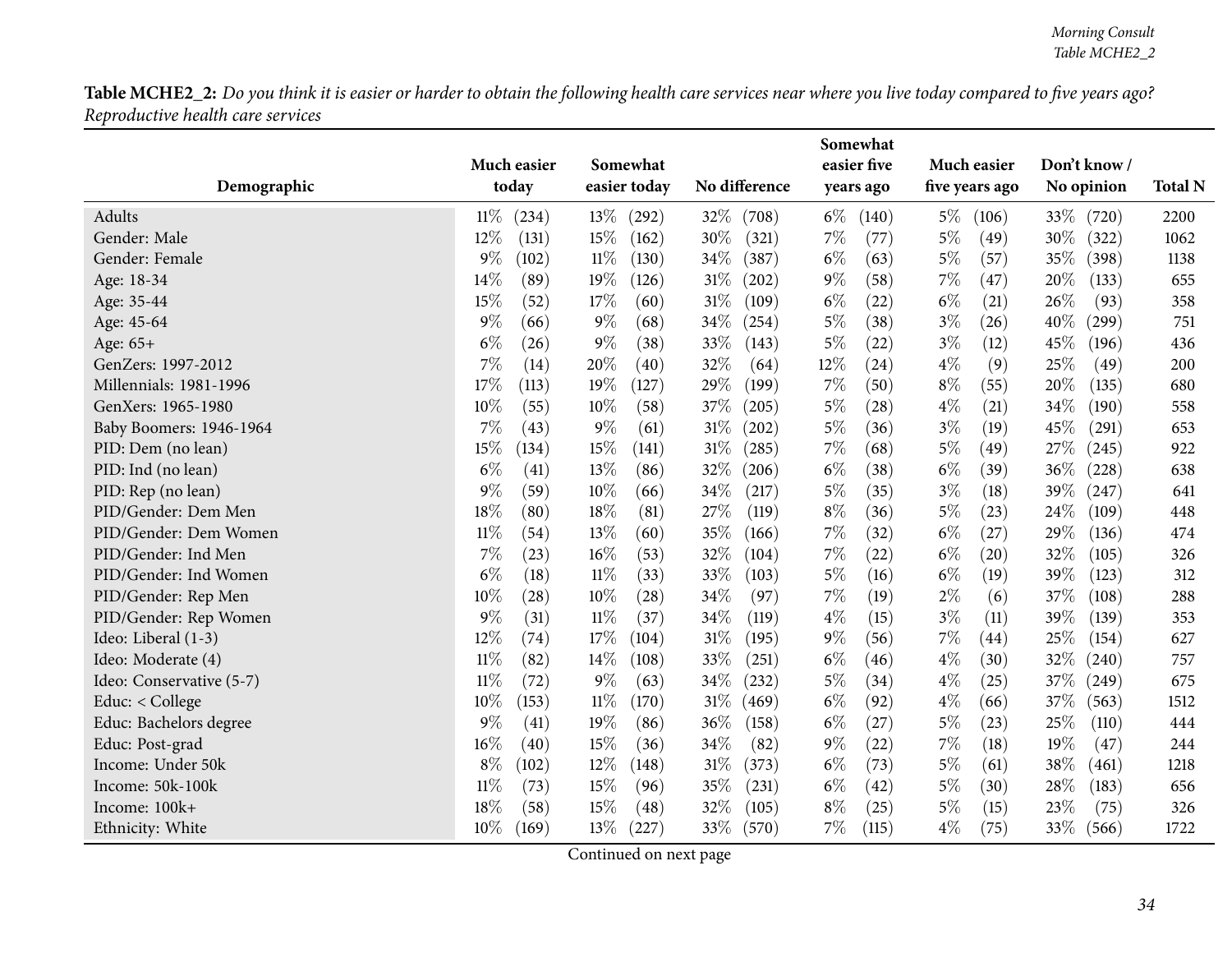Table MCHE2\_2: Do you think it is easier or harder to obtain the following health care services near where you live today compared to five years ago? *Reproductive health care services*

|                                   |                      |                 |               | Somewhat       |                |                 |                |
|-----------------------------------|----------------------|-----------------|---------------|----------------|----------------|-----------------|----------------|
|                                   | Much easier          | Somewhat        |               | easier five    | Much easier    | Don't know /    |                |
| Demographic                       | today                | easier today    | No difference | years ago      | five years ago | No opinion      | <b>Total N</b> |
| Adults                            | 11%<br>(234)         | $13\%$<br>(292) | 32\%<br>(708) | $6\%$<br>(140) | $5\%$<br>(106) | 33\%<br>(720)   | 2200           |
| Ethnicity: Hispanic               | 9%<br>(30)           | $16\%$<br>(56)  | 34%<br>(119)  | $8\%$<br>(30)  | $6\%$<br>(20)  | 27\%<br>(94)    | 349            |
| Ethnicity: Black                  | 17%<br>(47)          | 14%<br>(38)     | 30%<br>(82)   | $5\%$<br>(13)  | $6\%$<br>(17)  | 28%<br>(77)     | 274            |
| Ethnicity: Other                  | 9%<br>(17)           | 14%<br>(28)     | 28%<br>(56)   | $6\%$<br>(13)  | 7%<br>(14)     | 37%<br>(76)     | 204            |
| All Christian                     | 12%<br>(127)         | 13%<br>(129)    | 34%<br>(352)  | $5\%$<br>(48)  | $5\%$<br>(50)  | 31%<br>(321)    | 1026           |
| All Non-Christian                 | 17%<br>(22)          | 17%<br>(21)     | 30%<br>(38)   | $3\%$<br>(4)   | $6\%$<br>(8)   | 27%<br>(34)     | 127            |
| Atheist                           | 9%<br>(9)            | $11\%$<br>(11)  | 42%<br>(45)   | $8\%$<br>(9)   | $4\%$<br>(4)   | 27%<br>(28)     | 107            |
| Agnostic/Nothing in particular    | 7%<br>(39)           | 14%<br>(81)     | 31%<br>(174)  | $8\%$<br>(46)  | $5\%$<br>(27)  | 35%<br>(200)    | 567            |
| Something Else                    | 10%<br>(37)          | 13%<br>(50)     | 27%<br>(99)   | $9\%$<br>(34)  | $4\%$<br>(16)  | 37%<br>(136)    | 373            |
| Religious Non-Protestant/Catholic | 16%<br>(23)          | 16%<br>(23)     | 30%<br>(43)   | $3\%$<br>(5)   | 7%<br>(9)      | 29%<br>(41)     | 144            |
| Evangelical                       | 14%<br>(86)          | 13%<br>(80)     | 30%<br>(181)  | $6\%$<br>(37)  | $4\%$<br>(25)  | 32%<br>(193)    | 604            |
| Non-Evangelical                   | 9%<br>(72)           | 12%<br>(93)     | 34%<br>(260)  | $6\%$<br>(42)  | $5\%$<br>(37)  | 34%<br>(256)    | 759            |
| Community: Urban                  | $16\%$<br>(113)      | 14%<br>(98)     | 27%<br>(191)  | $8\%$<br>(53)  | 7%<br>(49)     | $28\%$<br>(200) | 704            |
| Community: Suburban               | $8\%$<br>(79)        | 13%<br>(127)    | 36%<br>(344)  | 7%<br>(62)     | $3\%$<br>(30)  | 32%<br>(308)    | 951            |
| Community: Rural                  | $8\%$<br>(42)        | 12%<br>(67)     | 32%<br>(173)  | $5\%$<br>(25)  | $5\%$<br>(27)  | 39%<br>(212)    | 546            |
| Employ: Private Sector            | 13%<br>(97)          | 17%<br>(130)    | 33%<br>(242)  | $8\%$<br>(56)  | $6\%$<br>(43)  | 23%<br>(173)    | 742            |
| Employ: Government                | 10%<br>(12)          | $9\%$<br>(11)   | 43%<br>(53)   | $9\%$<br>(11)  | $4\%$<br>(5)   | 24%<br>(30)     | 122            |
| Employ: Self-Employed             | $11\%$<br>(20)       | 13%<br>(23)     | 34%<br>(62)   | $4\%$<br>(8)   | 10%<br>(18)    | 29%<br>(54)     | 186            |
| Employ: Homemaker                 | $11\%$<br>(17)       | 14%<br>(21)     | 39%<br>(60)   | $3\%$<br>(5)   | $3\%$<br>(5)   | 30%<br>(46)     | 154            |
| Employ: Student                   | 14%<br>(10)          | 22%<br>(15)     | 21%<br>(15)   | 19%<br>(13)    | $6\%$<br>(4)   | 19%<br>(14)     | 71             |
| Employ: Retired                   | $8\%$<br>(40)        | $8\%$<br>(39)   | 32%<br>(158)  | $4\%$<br>(18)  | $3\%$<br>(14)  | 46%<br>(232)    | 501            |
| Employ: Unemployed                | $6\%$<br>(16)        | 12%<br>(34)     | 27%<br>(76)   | $6\%$<br>(17)  | $5\%$<br>(13)  | 44%<br>(123)    | 279            |
| Employ: Other                     | 15%<br>(22)          | 13%<br>(19)     | 30%<br>(43)   | $8\%$<br>(12)  | $1\%$<br>(2)   | 33%<br>(47)     | 144            |
| Military HH: Yes                  | 10%<br>(35)          | $11\%$<br>(39)  | 29%<br>(100)  | $5\%$<br>(17)  | $5\%$<br>(19)  | 40%<br>(138)    | 348            |
| Military HH: No                   | $11\%$<br>$^{'}199)$ | 14%<br>(253)    | 33%<br>(609)  | 7%<br>(123)    | $5\%$<br>(87)  | $31\%$<br>(582) | 1852           |
| RD/WT: Right Direction            | 14%<br>(135)         | 16%<br>(152)    | 32%<br>(299)  | 7%<br>(65)     | $6\%$<br>(53)  | 25%<br>(239)    | 942            |
| RD/WT: Wrong Track                | $8\%$<br>(99)        | $11\%$<br>(140) | 33\%<br>(409) | $6\%$<br>(75)  | $4\%$<br>(53)  | 38%<br>(481)    | 1258           |
| Biden Job Approve                 | 14%<br>(153)         | 15%<br>(168)    | 32%<br>(353)  | $6\%$<br>(68)  | $5\%$<br>(56)  | 28%<br>(313)    | 1110           |
| Biden Job Disapprove              | $8\%$<br>(78)        | $12\%$<br>(121) | 33\%<br>(338) | $7\%$<br>(66)  | $5\%$<br>(48)  | 36\%<br>(369)   | 1019           |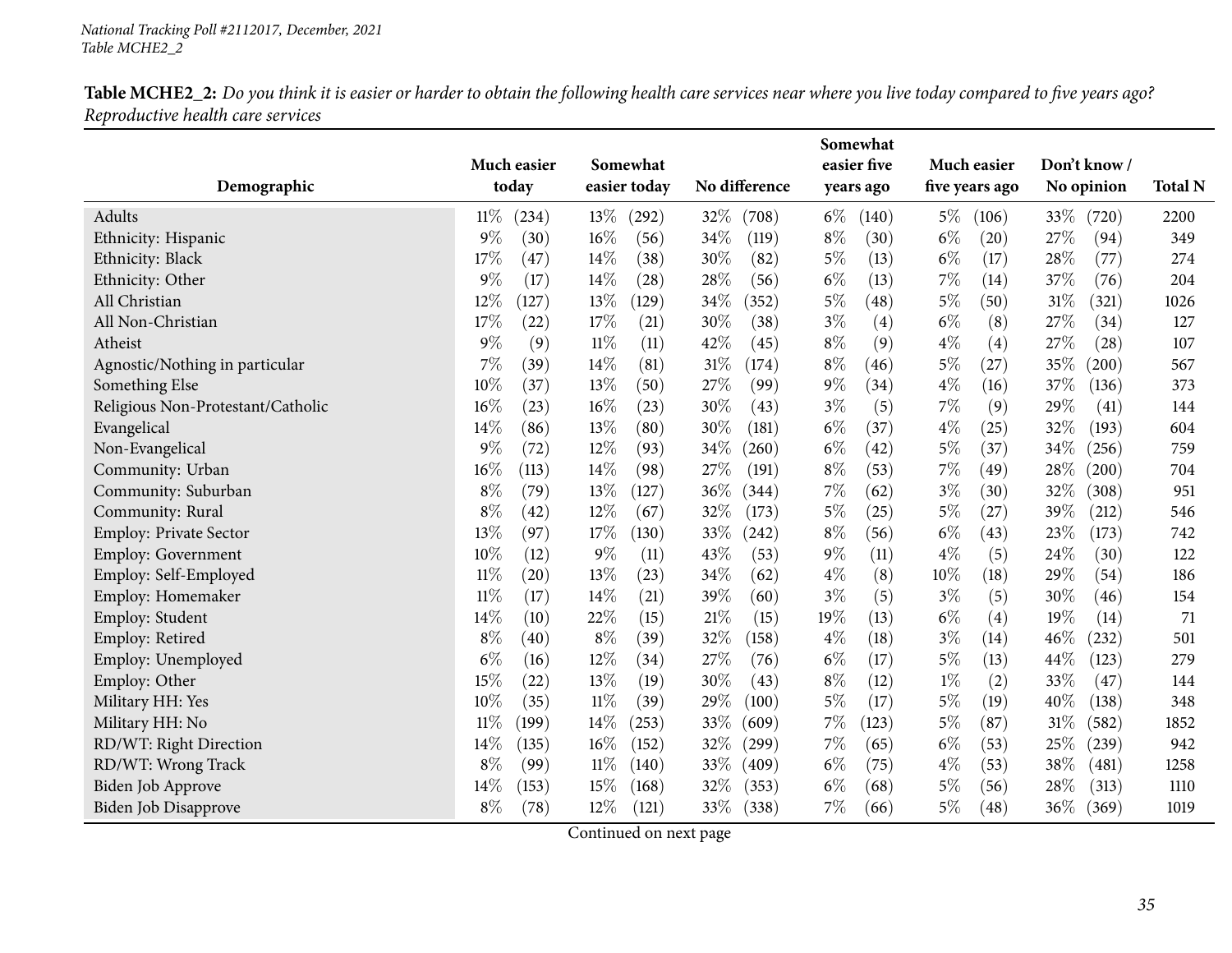Table MCHE2\_2: Do you think it is easier or harder to obtain the following health care services near where you live today compared to five years ago? *Reproductive health care services*

|                                      |                 |                 |               | Somewhat       |                |               |                |
|--------------------------------------|-----------------|-----------------|---------------|----------------|----------------|---------------|----------------|
|                                      | Much easier     | Somewhat        |               | easier five    | Much easier    | Don't know/   |                |
| Demographic                          | today           | easier today    | No difference | years ago      | five years ago | No opinion    | <b>Total N</b> |
| <b>Adults</b>                        | $11\%$<br>(234) | $13\%$<br>(292) | 32\%<br>(708) | $6\%$<br>(140) | $5\%$<br>(106) | 33\% (720)    | 2200           |
| Biden Job Strongly Approve           | 19%<br>(111)    | 15%<br>(85)     | 31%<br>(179)  | $7\%$<br>(38)  | $4\%$<br>(25)  | 24\%<br>(140) | 577            |
| Biden Job Somewhat Approve           | $8\%$<br>(42)   | 16%<br>(83)     | 33\%<br>(174) | $6\%$<br>(30)  | $6\%$<br>(31)  | 32%<br>(173)  | 534            |
| Biden Job Somewhat Disapprove        | $6\%$<br>(19)   | 19%<br>(56)     | 26%<br>(79)   | $11\%$<br>(33) | 7%<br>(20)     | 31%<br>(95)   | 301            |
| <b>Biden Job Strongly Disapprove</b> | $8\%$<br>(58)   | $9\%$<br>(64)   | 36%<br>(259)  | $5\%$<br>(34)  | $4\%$<br>(28)  | 38%<br>(274)  | 718            |
| Favorable of Biden                   | 14%<br>(158)    | 15%<br>(167)    | 32%<br>(350)  | 7%<br>(72)     | $5\%$<br>(56)  | 27%<br>(296)  | 1099           |
| Unfavorable of Biden                 | 7%<br>(74)      | 12%<br>(116)    | 33%<br>(335)  | $6\%$<br>(59)  | $5\%$<br>(46)  | 37%<br>(373)  | 1002           |
| Very Favorable of Biden              | 19%<br>(111)    | 16%<br>(95)     | 31%<br>(184)  | 7%<br>(42)     | $5\%$<br>(30)  | 23%<br>(137)  | 600            |
| Somewhat Favorable of Biden          | 9%<br>(47)      | 14%<br>(72)     | 33%<br>(166)  | $6\%$<br>(30)  | $5\%$<br>(26)  | 32%<br>(158)  | 499            |
| Somewhat Unfavorable of Biden        | $6\%$<br>(16)   | 17%<br>(41)     | 27%<br>(65)   | 10%<br>(25)    | 7%<br>(16)     | 34%<br>(83)   | 245            |
| Very Unfavorable of Biden            | $8\%$<br>(58)   | 10%<br>(75)     | 36%<br>(270)  | $4\%$<br>(34)  | $4\%$<br>(29)  | 38%<br>(290)  | 757            |
| #1 Issue: Economy                    | 12%<br>(101)    | 14%<br>(117)    | 34%<br>(290)  | $6\%$<br>(50)  | $5\%$<br>(42)  | 30%<br>(253)  | 852            |
| #1 Issue: Security                   | 12%<br>(34)     | 10%<br>(29)     | 32%<br>(92)   | $6\%$<br>(16)  | $4\%$<br>(12)  | 35%<br>(100)  | 284            |
| #1 Issue: Health Care                | 10%<br>(29)     | 19%<br>(52)     | 29%<br>(80)   | $8\%$<br>(22)  | $4\%$<br>(10)  | 30%<br>(83)   | 275            |
| #1 Issue: Medicare / Social Security | 7%<br>(19)      | 10%<br>(29)     | 27%<br>(76)   | $5\%$<br>(15)  | $4\%$<br>(11)  | 46%<br>(130)  | 282            |
| #1 Issue: Women's Issues             | 13%<br>(18)     | 12%<br>(18)     | 37%<br>(53)   | 10%<br>(15)    | $9\%$<br>(13)  | 19%<br>(27)   | 144            |
| #1 Issue: Education                  | $11\%$<br>(12)  | 11%<br>(11)     | 38%<br>(41)   | $6\%$<br>(6)   | $1\%$<br>(1)   | 33%<br>(36)   | 109            |
| #1 Issue: Energy                     | 9%<br>(13)      | 19%<br>(28)     | 27%<br>(39)   | 5%<br>(7)      | $9\%$<br>(13)  | 33%<br>(48)   | 147            |
| #1 Issue: Other                      | $8\%$<br>(8)    | 7%<br>(8)       | 33%<br>(36)   | $9\%$<br>(9)   | $3\%$<br>(4)   | 39%<br>(42)   | 107            |
| 2020 Vote: Joe Biden                 | 14%<br>(148)    | 15%<br>(155)    | 33%<br>(348)  | 7%<br>(75)     | $6\%$<br>(60)  | 26%<br>(281)  | 1068           |
| 2020 Vote: Donald Trump              | $8\%$<br>(60)   | $11\%$<br>(80)  | 36\%<br>(260) | $5\%$<br>(39)  | $4\%$<br>(26)  | 36%<br>(260)  | 726            |
| 2020 Vote: Other                     | $4\%$<br>(2)    | 10%<br>(6)      | 30%<br>(17)   | $2\%$<br>(1)   | 13%<br>(7)     | 40%<br>(22)   | 55             |
| 2020 Vote: Didn't Vote               | 7%<br>(24)      | 14%<br>(50)     | 24%<br>(84)   | 7%<br>(24)     | $4\%$<br>(12)  | 44%<br>(155)  | 350            |
| 2018 House Vote: Democrat            | 14%<br>(116)    | 15%<br>(117)    | 33%<br>(264)  | $6\%$<br>(49)  | $6\%$<br>(45)  | 26%<br>(213)  | 803            |
| 2018 House Vote: Republican          | $8\%$<br>(47)   | 9%<br>(50)      | 37%<br>(207)  | 5%<br>(28)     | $3\%$<br>(18)  | 38%<br>(214)  | 564            |
| 2016 Vote: Hillary Clinton           | 15%<br>(105)    | 14\%<br>(102)   | 33%<br>(242)  | $6\%$<br>(43)  | $5\%$<br>(39)  | 27%<br>(193)  | 723            |
| 2016 Vote: Donald Trump              | 10%<br>(67)     | 10%<br>(65)     | 36\%<br>(248) | $5\%$<br>(37)  | $3\%$<br>(20)  | 36%<br>(244)  | 681            |
| 2016 Vote: Other                     | 7%<br>(7)       | 12%<br>(11)     | 32%<br>(30)   | 7%<br>(7)      | $8\%$<br>(8)   | 33%<br>(31)   | 95             |
| 2016 Vote: Didn't Vote               | $8\%$<br>(54)   | $16\%$<br>(114) | 27\%<br>(188) | $8\%$<br>(53)  | $6\%$<br>(39)  | 36%<br>(251)  | 699            |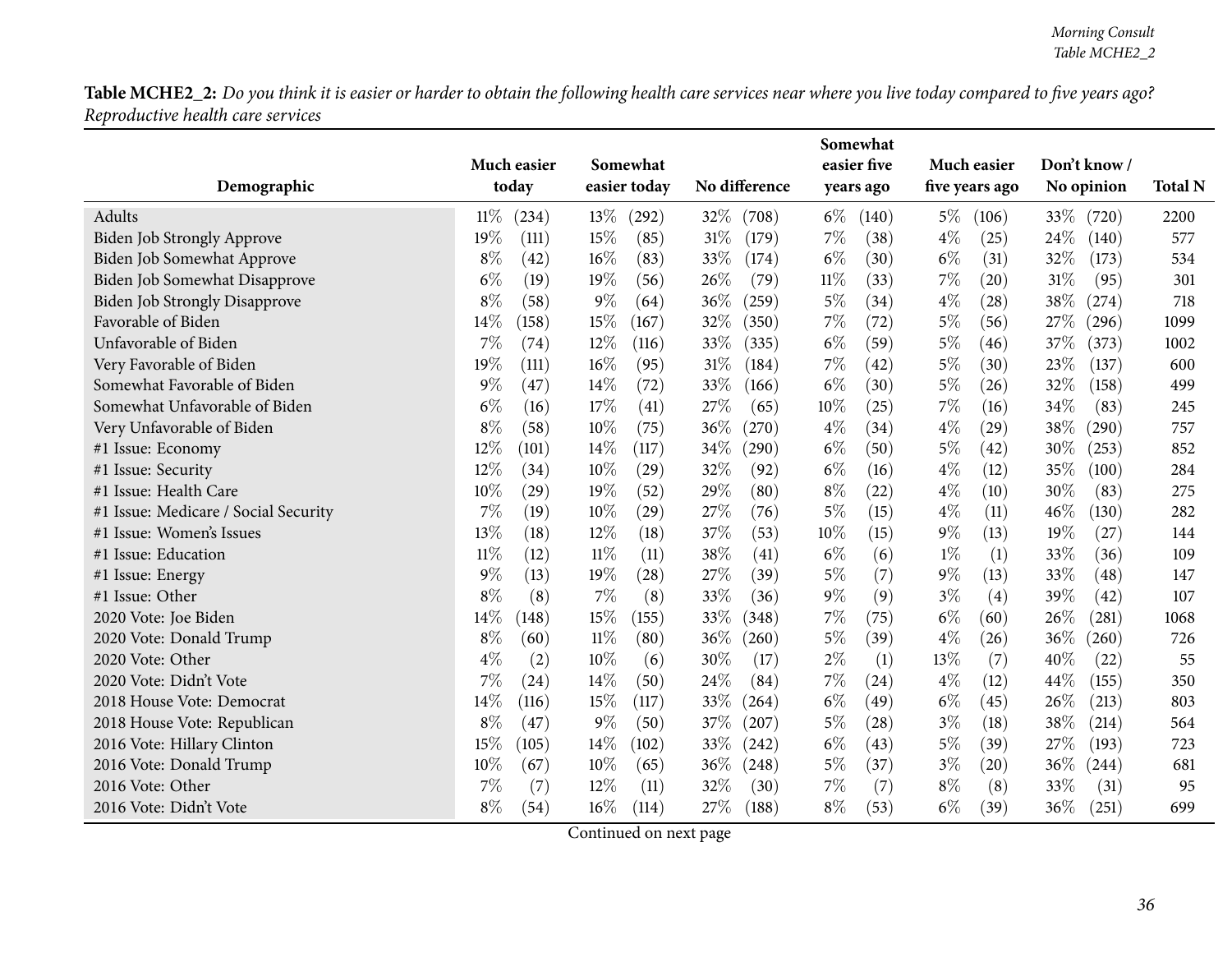| Table MCHE2_2: Do you think it is easier or harder to obtain the following health care services near where you live today compared to five years ago? |  |
|-------------------------------------------------------------------------------------------------------------------------------------------------------|--|
| Reproductive health care services                                                                                                                     |  |

|                                                  |                 |                 |                             | Somewhat       |                             |                 |                |
|--------------------------------------------------|-----------------|-----------------|-----------------------------|----------------|-----------------------------|-----------------|----------------|
|                                                  | Much easier     | Somewhat        |                             | easier five    | Much easier                 | Don't know /    |                |
| Demographic                                      | today           | easier today    | No difference               | years ago      | five years ago              | No opinion      | <b>Total N</b> |
| Adults                                           | $11\%$<br>(234) | $13\%$<br>(292) | 32\%<br>$\left( 708\right)$ | $6\%$<br>(140) | $5\%$<br>(106)              | 33\%<br>(720)   | 2200           |
| Voted in 2014: Yes                               | $13\%$<br>(162) | $12\%$<br>(149) | $34\%$<br>(424)             | $6\%$<br>(71)  | $4\%$<br>(55)               | $32\%$<br>(402) | 1263           |
| Voted in 2014: No                                | $8\%$<br>(72)   | $15\%$<br>(144) | $30\%$<br>(284)             | 7%<br>(69)     | $5\%$<br>(51)               | $34\%$<br>(318) | 937            |
| 4-Region: Northeast                              | $14\%$<br>(56)  | $13\%$<br>(53)  | 31%<br>(122)                | $6\%$<br>(23)  | $5\%$<br>(19)               | 31%<br>(120)    | 394            |
| 4-Region: Midwest                                | $10\%$<br>(47)  | $12\%$<br>(56)  | 33\%<br>(153)               | $6\%$<br>(28)  | $5\%$<br>(23)               | 34\%<br>(156)   | 462            |
| 4-Region: South                                  | $9\%$<br>(76)   | $15\%$<br>(122) | 33\%<br>(270)               | 7%<br>(60)     | $4\%$<br>(36)               | 32%<br>(260)    | 824            |
| 4-Region: West                                   | $11\%$<br>(55)  | $12\%$<br>(61)  | 31%<br>(163)                | $5\%$<br>(29)  | $6\%$<br>$\left( 29\right)$ | 35%<br>(184)    | 520            |
| Women of Reproductive Age                        | $11\%$<br>(66)  | $15\%$<br>(84)  | $36\%$<br>(208)             | $6\%$<br>(34)  | $6\%$<br>(37)               | $25\%$<br>(147) | 576            |
| Women Who Have Needed Abortion Services          | $21\%$<br>(26)  | $13\%$<br>(15)  | $33\%$<br>(40)              | $4\%$<br>(5)   | $5\%$<br>(6)                | 24\%<br>(29)    | 121            |
| Mothers                                          | 12%<br>(39)     | $15\%$<br>(48)  | 39\%<br>(126)               | $5\%$<br>(17)  | $5\%$<br>(16)               | 24\%<br>(76)    | 322            |
| Fathers                                          | $21\%$<br>(69)  | $22\%$<br>(70)  | $24\%$<br>(79`              | $10\%$<br>(31) | $8\%$<br>(24)               | $15\%$<br>(49)  | 321            |
| Insured                                          | $11\%$<br>(219) | $13\%$<br>(258) | $32\%$<br>(627)             | $6\%$<br>(122) | $5\%$<br>(95)               | $32\%$<br>(629) | 1950           |
| Uninsured                                        | $6\%$<br>(15)   | $14\%$<br>(34)  | 32\%<br>(81)                | $7\%$<br>(18)  | $4\%$<br>(11)               | 36%<br>(91)     | 250            |
| Federal Government Responsible for Abortion Laws | $10\%$<br>(79)  | $16\%$<br>(124) | 35%<br>(274)                | $7\%$<br>(51)  | $6\%$<br>(50)               | 25\%<br>(196)   | 773            |
| State Governments Responsible for Abortion Laws  | $15\%$<br>(116) | $15\%$<br>(118) | $31\%$<br>(247)             | $7\%$<br>(55)  | $5\%$<br>(43)               | 27\%<br>(211)   | 791            |
| Abortion Should be Legal                         | 12%<br>(138)    | $15\%$<br>(185) | $31\%$<br>(378)             | 7%<br>(86)     | $6\%$<br>(72)               | 28\%<br>(342)   | 1201           |
| Abortion Should be Illegal                       | $11\%$<br>(85)  | $12\%$<br>(94)  | $33\%$<br>(254)             | $6\%$<br>(43)  | $4\%$<br>(32)               | $33\%$<br>(255) | 762            |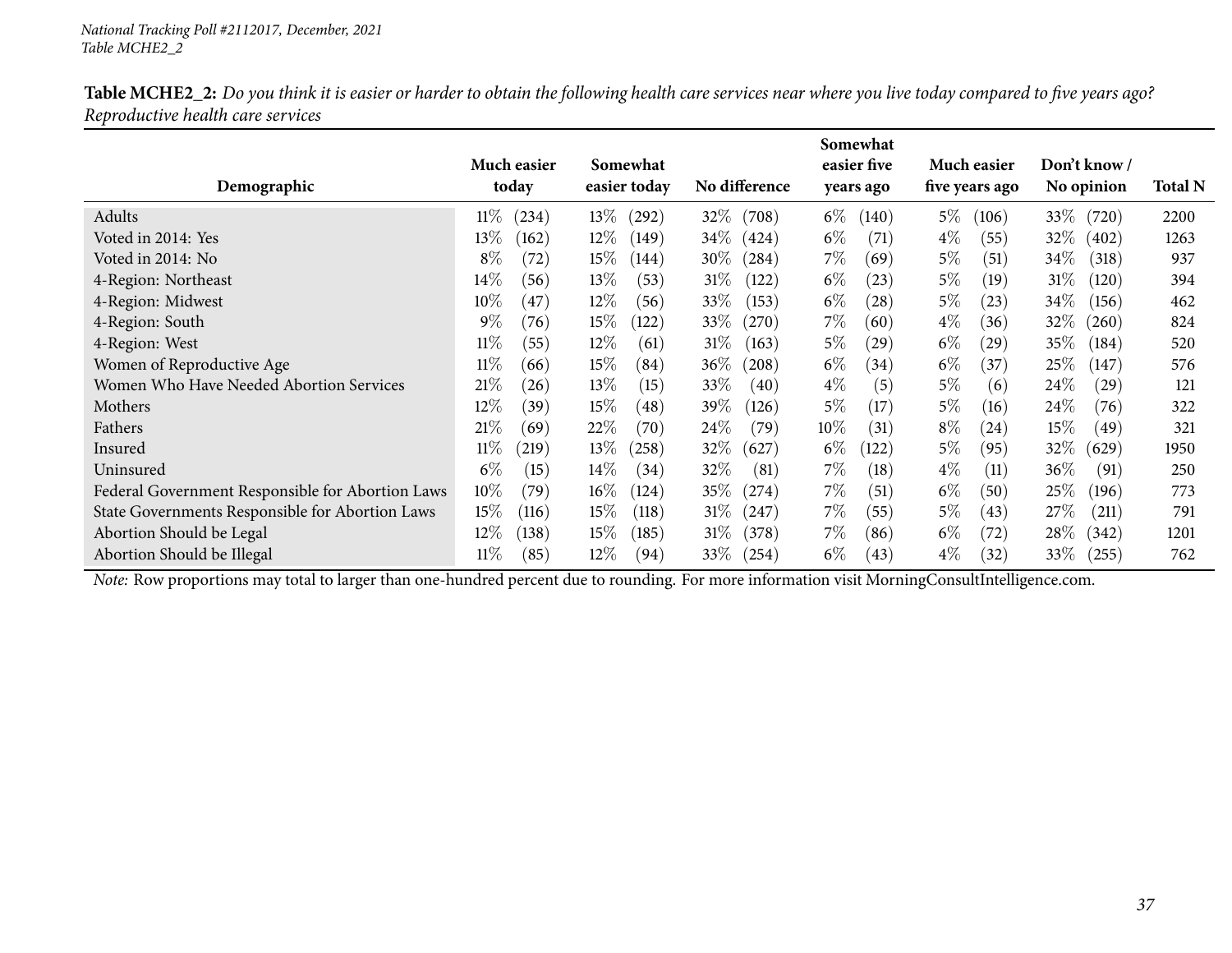|                          |                 |                 |               | Somewhat        |                |                 |                |
|--------------------------|-----------------|-----------------|---------------|-----------------|----------------|-----------------|----------------|
|                          | Much easier     | Somewhat        |               | easier five     | Much easier    | Don't know/     |                |
| Demographic              | today           | easier today    | No difference | years ago       | five years ago | No opinion      | <b>Total N</b> |
| Adults                   | 17\%<br>(367)   | $16\%$<br>(352) | 39%<br>(855)  | $9\%$<br>(193)  | $7\%$<br>(148) | 13\%<br>(285)   | 2200           |
| Gender: Male             | 19%<br>(197)    | 19%<br>(197)    | 37%<br>(398)  | $8\%$<br>(90)   | $6\%$<br>(62)  | $11\%$<br>(118) | 1062           |
| Gender: Female           | 15%<br>(170)    | $14\%$<br>(155) | 40%<br>(457)  | $9\%$<br>(103)  | $8\%$<br>(86)  | 15\%<br>(166)   | 1138           |
| Age: 18-34               | 17%<br>(113)    | 20%<br>(128)    | 32%<br>(211)  | $8\%$<br>(51)   | $8\%$<br>(54)  | 15%<br>(98)     | 655            |
| Age: 35-44               | 18%<br>(64)     | 18%<br>(66)     | 31%<br>(109)  | $11\%$<br>(40)  | $8\%$<br>(29)  | 14\%<br>(49)    | 358            |
| Age: 45-64               | 16%<br>(121)    | 12%<br>(90)     | 43%<br>(322)  | 10%<br>(73)     | $6\%$<br>(43)  | 13%<br>(101)    | 751            |
| Age: 65+                 | 16%<br>(68)     | 16%<br>(68)     | 49%<br>(212)  | 7%<br>(29)      | $5\%$<br>(22)  | $9\%$<br>(37)   | 436            |
| GenZers: 1997-2012       | 10%<br>(19)     | 18%<br>(35)     | 38%<br>(77)   | 7%<br>(14)      | $8\%$<br>(17)  | 19%<br>(38)     | 200            |
| Millennials: 1981-1996   | 20%<br>(137)    | 20%<br>(133)    | 30%<br>(204)  | 10%<br>(66)     | $8\%$<br>(56)  | 12%<br>(83)     | 680            |
| GenXers: 1965-1980       | 16%<br>(92)     | 15%<br>(81)     | 37%<br>(207)  | $9\%$<br>(53)   | $7\%$<br>(39)  | 15%<br>(85)     | 558            |
| Baby Boomers: 1946-1964  | 15%<br>(99)     | 14%<br>(89)     | 47%<br>(308)  | $8\%$<br>(55)   | $5\%$<br>(31)  | $11\%$<br>(70)  | 653            |
| PID: Dem (no lean)       | 21%<br>(198)    | 19%<br>(173)    | 34%<br>(309)  | $11\%$<br>(100) | $6\%$<br>(57)  | $9\%$<br>(85)   | 922            |
| PID: Ind (no lean)       | 10%<br>(61)     | 14%<br>(91)     | 42%<br>(270)  | $8\%$<br>(48)   | $8\%$<br>(50)  | 18%<br>(118)    | 638            |
| PID: Rep (no lean)       | 17%<br>(108)    | 14%<br>(88)     | 43%<br>(276)  | 7%<br>(46)      | $6\%$<br>(41)  | 13%<br>(82)     | 641            |
| PID/Gender: Dem Men      | 25%<br>(113)    | 21\%<br>(95)    | 30%<br>(133)  | $11\%$<br>(50)  | $6\%$<br>(27)  | 7%<br>(30)      | 448            |
| PID/Gender: Dem Women    | 18%<br>(86)     | 16%<br>(78)     | 37%<br>(176)  | $10\%$<br>(50)  | $6\%$<br>(30)  | 12%<br>(55)     | 474            |
| PID/Gender: Ind Men      | $11\%$<br>(37)  | 17%<br>(54)     | 41\%<br>(135) | $7\%$<br>(23)   | $7\%$<br>(21)  | 17%<br>(56)     | 326            |
| PID/Gender: Ind Women    | $7\%$<br>(23)   | 12%<br>(37)     | 43\%<br>(135) | $8\%$<br>(25)   | $9\%$<br>(29)  | 20%<br>(62)     | 312            |
| PID/Gender: Rep Men      | 16%<br>(47)     | 17%<br>(48)     | 45%<br>(130)  | $6\%$<br>(17)   | $5\%$<br>(13)  | $11\%$<br>(33)  | 288            |
| PID/Gender: Rep Women    | 17%<br>(61)     | $11\%$<br>(40)  | 41\%<br>(146) | $8\%$<br>(28)   | $8\%$<br>(27)  | 14\%<br>(49)    | 353            |
| Ideo: Liberal (1-3)      | 19%<br>(118)    | $17\%$<br>(107) | 37%<br>(233)  | $11\%$<br>(70)  | $6\%$<br>(40)  | $9\%$<br>(59)   | 627            |
| Ideo: Moderate (4)       | 15%<br>(112)    | 20%<br>(151)    | 37%<br>(282)  | $8\%$<br>(64)   | 7%<br>(52)     | 13%<br>(95)     | 757            |
| Ideo: Conservative (5-7) | 19%<br>(125)    | 12%<br>(82)     | 43%<br>(291)  | 7%<br>(47)      | $7\%$<br>(50)  | 12%<br>(79)     | 675            |
| Educ: < College          | $16\%$<br>(249) | 14%<br>(217)    | 39%<br>(586)  | $8\%$<br>(128)  | 7%<br>(99)     | 15%<br>(232)    | 1512           |
| Educ: Bachelors degree   | $16\%$<br>(70)  | 21%<br>(94)     | 40%<br>(178)  | $8\%$<br>(35)   | $6\%$<br>(27)  | $9\%$<br>(39)   | 444            |
| Educ: Post-grad          | 20%<br>(48)     | 17%<br>(41)     | 37%<br>(90)   | 12%<br>(30)     | $9\%$<br>(22)  | $6\%$<br>(14)   | 244            |
| Income: Under 50k        | 15%<br>(184)    | 15%<br>(180)    | 37%<br>(454)  | $9\%$<br>(109)  | $7\%$<br>(84)  | 17%<br>(206)    | 1218           |
| Income: 50k-100k         | 18%<br>(119)    | 17\%<br>(112)   | 41\%<br>(272) | $9\%$<br>(60)   | $7\%$<br>(44)  | $8\%$<br>(50)   | 656            |
| Income: 100k+            | 19%<br>(63)     | 19%<br>(61)     | 40%<br>(129)  | $8\%$<br>(24)   | $6\%$<br>(20)  | $9\%$<br>(28)   | 326            |
| Ethnicity: White         | $16\%$<br>(267) | $16\%$<br>(268) | 41%<br>(704)  | $9\%$<br>(156)  | $7\%$<br>(114) | 12\%<br>(212)   | 1722           |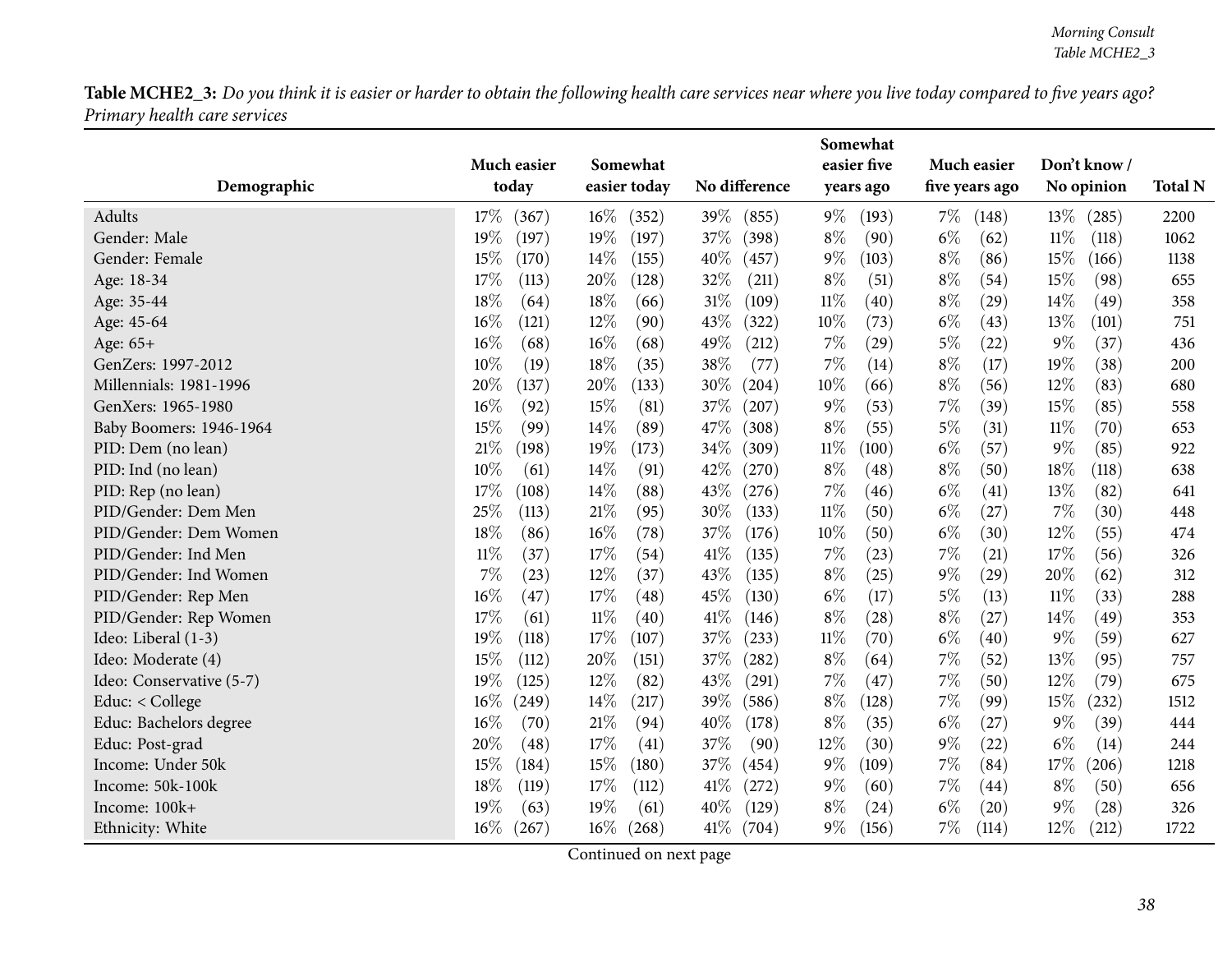|                                   |               |                 |                 | Somewhat       |                |                |                |
|-----------------------------------|---------------|-----------------|-----------------|----------------|----------------|----------------|----------------|
|                                   | Much easier   | Somewhat        |                 | easier five    | Much easier    | Don't know /   |                |
| Demographic                       | today         | easier today    | No difference   | years ago      | five years ago | No opinion     | <b>Total N</b> |
| Adults                            | 17%<br>(367)  | $16\%$<br>(352) | 39%<br>(855)    | $9\%$<br>(193) | $7\%$<br>(148) | 13%<br>(285)   | 2200           |
| Ethnicity: Hispanic               | 15%<br>(53)   | 17%<br>(59)     | 38%<br>(132)    | $9\%$<br>(31)  | $8\%$<br>(27)  | 14%<br>(47)    | 349            |
| Ethnicity: Black                  | 25%<br>(67)   | 18%<br>(48)     | 29%<br>(78)     | 7%<br>(20)     | 7%<br>(18)     | 15%<br>(42)    | 274            |
| Ethnicity: Other                  | 16%<br>(32)   | 18%<br>(36)     | 36%<br>(73)     | $8\%$<br>(17)  | $8\%$<br>(16)  | 15%<br>(30)    | 204            |
| All Christian                     | 19%<br>(191)  | 15%<br>(150)    | 42%<br>(431)    | $8\%$<br>(83)  | 7%<br>(73)     | 10%<br>(98)    | 1026           |
| All Non-Christian                 | 20%<br>(26)   | 23\%<br>(29)    | 29%<br>(36)     | 13%<br>(16)    | $4\%$<br>(5)   | 12%<br>(15)    | 127            |
| Atheist                           | 10%<br>(11)   | 25%<br>(27)     | 43%<br>(46)     | 7%<br>(8)      | $5\%$<br>(5)   | 10%<br>(10)    | 107            |
| Agnostic/Nothing in particular    | 14%<br>(80)   | 16%<br>(90)     | 37%<br>(212)    | 10%<br>(55)    | $6\%$<br>(32)  | 18%<br>(99)    | 567            |
| Something Else                    | 16%<br>(60)   | 15%<br>(57)     | 35%<br>(130)    | $8\%$<br>(31)  | $9\%$<br>(32)  | 17%<br>(62)    | 373            |
| Religious Non-Protestant/Catholic | 19%<br>(27)   | 22%<br>(31)     | 32%<br>(46)     | 12%<br>(17)    | $4\%$<br>(6)   | 12%<br>(17)    | 144            |
| Evangelical                       | 21%<br>(128)  | 16%<br>(94)     | 35%<br>(209)    | $8\%$<br>(50)  | $8\%$<br>(47)  | 12%<br>(74)    | 604            |
| Non-Evangelical                   | 16%<br>(119)  | 14\%<br>(106)   | 44%<br>(337)    | $8\%$<br>(63)  | 7%<br>(51)     | $11\%$<br>(84) | 759            |
| Community: Urban                  | 22%<br>(154)  | $18\%$<br>(127) | 31%<br>(215)    | 9%<br>(64)     | $8\%$<br>(55)  | 13%<br>(89)    | 704            |
| Community: Suburban               | 15%<br>(140)  | 16%<br>(150)    | 44%<br>(415)    | $8\%$<br>(78)  | $6\%$<br>(56)  | 12%<br>(112)   | 951            |
| Community: Rural                  | 13%<br>(73)   | 14%<br>(75)     | 41\%<br>(225)   | 9%<br>(51)     | 7%<br>(38)     | 15%<br>(84)    | 546            |
| <b>Employ: Private Sector</b>     | 20%<br>(146)  | 18%<br>(135)    | 36%<br>(265)    | 9%<br>(69)     | 7%<br>(55)     | $10\%$<br>(73) | 742            |
| <b>Employ: Government</b>         | 11%<br>(13)   | 18%<br>(22)     | 44%<br>(53)     | $8\%$<br>(9)   | $5\%$<br>(6)   | 15%<br>(18)    | 122            |
| Employ: Self-Employed             | 17%<br>(31)   | 12%<br>(23)     | 38%<br>(71)     | 10%<br>(18)    | 10%<br>(18)    | 14%<br>(25)    | 186            |
| Employ: Homemaker                 | 13%<br>(20)   | 15%<br>(22)     | 40%<br>(62)     | $9\%$<br>(13)  | $6\%$<br>(9)   | 18%<br>(27)    | 154            |
| Employ: Student                   | $11\%$<br>(8) | 18%<br>(13)     | 34%<br>(24)     | 10%<br>(7)     | 10%<br>(7)     | 17%<br>(12)    | 71             |
| Employ: Retired                   | 17%<br>(86)   | 14%<br>(70)     | 48%<br>(241)    | $6\%$<br>(30)  | $5\%$<br>(27)  | 10%<br>(48)    | 501            |
| Employ: Unemployed                | 13%<br>(37)   | 14%<br>(40)     | 31%<br>(87)     | 10%<br>(29)    | $8\%$<br>(21)  | 23%<br>(66)    | 279            |
| Employ: Other                     | 18%<br>(26)   | 19%<br>(28)     | 36%<br>(52)     | 12%<br>(18)    | $3\%$<br>(4)   | $11\%$<br>(16) | 144            |
| Military HH: Yes                  | 17%<br>(60)   | $16\%$<br>(56)  | 42%<br>(145)    | $8\%$<br>(28)  | $6\%$<br>(22)  | 10%<br>(36)    | 348            |
| Military HH: No                   | 17%<br>(306)  | $16\%$<br>(296) | 38%<br>(710)    | $9\%$<br>(165) | $7\%$<br>(126) | 13%<br>(249)   | 1852           |
| RD/WT: Right Direction            | 20%<br>(189)  | $19\%$<br>(179) | 34\%<br>(324)   | 10%<br>(92)    | 7%<br>(63)     | 10%<br>(94)    | 942            |
| RD/WT: Wrong Track                | 14%<br>(177)  | 14\%<br>(173)   | 42%<br>(531)    | $8\%$<br>(101) | 7%<br>(85)     | 15%<br>(190)   | 1258           |
| Biden Job Approve                 | 20%<br>(225)  | 18%<br>(196)    | 36\%<br>(397)   | $9\%$<br>(105) | $6\%$<br>(64)  | 11%<br>(123)   | 1110           |
| Biden Job Disapprove              | 14%<br>(139)  | 15%<br>(154)    | $42\%$<br>(430) | $8\%$<br>(84)  | $8\%$<br>(78)  | 13%<br>(135)   | 1019           |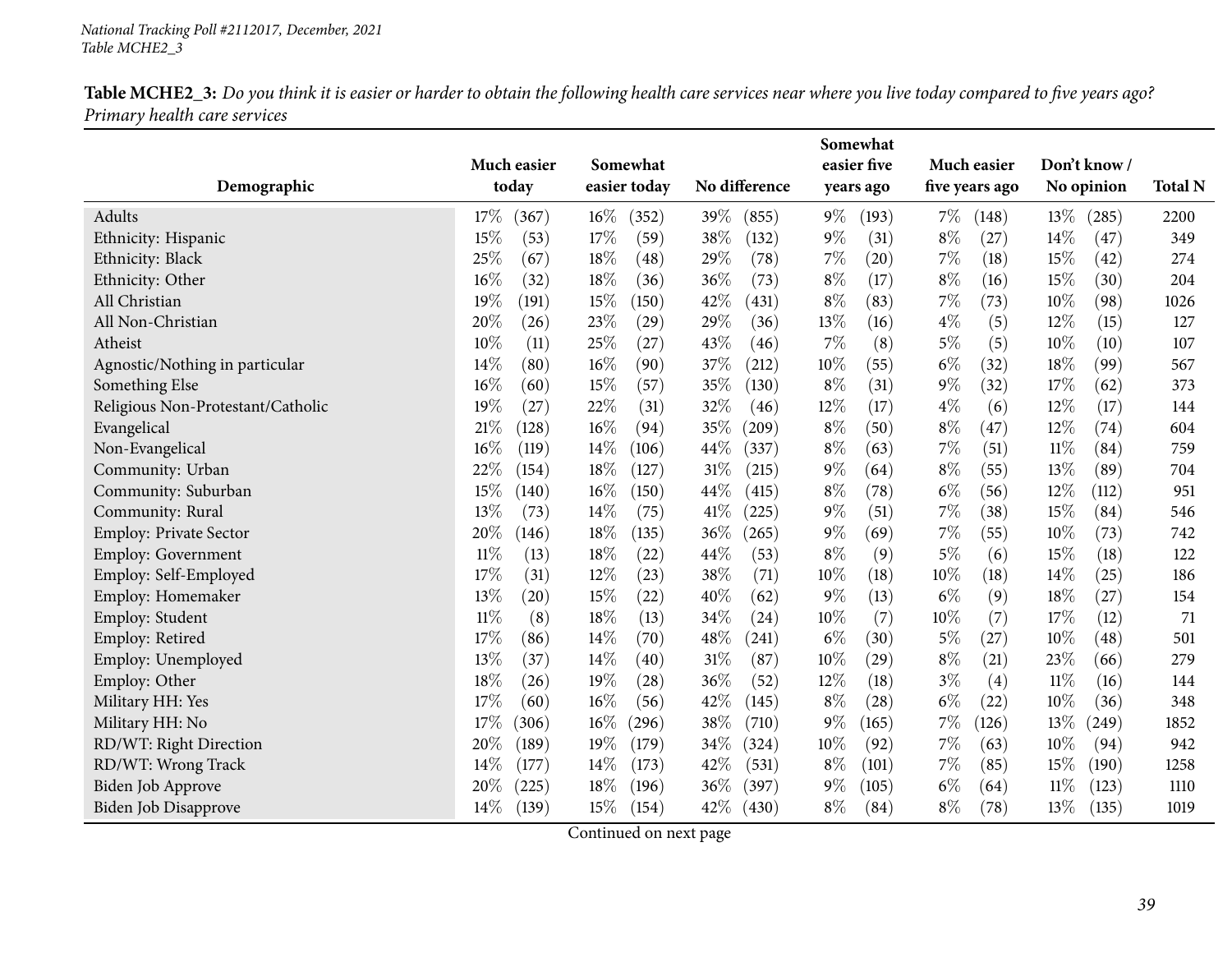|                                      |                   |                 |               | Somewhat       |                |                 |                |
|--------------------------------------|-------------------|-----------------|---------------|----------------|----------------|-----------------|----------------|
|                                      | Much easier       | Somewhat        |               | easier five    | Much easier    | Don't know/     |                |
| Demographic                          | today             | easier today    | No difference | years ago      | five years ago | No opinion      | <b>Total N</b> |
| Adults                               | 17%<br>(367)      | $16\%$<br>(352) | 39%<br>(855)  | $9\%$<br>(193) | $7\%$<br>(148) | $13\%$<br>(285) | 2200           |
| Biden Job Strongly Approve           | 26%<br>(149)      | $16\%$<br>(93)  | 34%<br>(195)  | 10%<br>(56)    | $6\%$<br>(33)  | $9\%$<br>(51)   | 577            |
| Biden Job Somewhat Approve           | 14%<br>(76)       | 19%<br>(103)    | 38%<br>(202)  | $9\%$<br>(49)  | $6\%$<br>(31)  | 14%<br>(73)     | 534            |
| Biden Job Somewhat Disapprove        | 10%<br>(30)       | 21\%<br>(62)    | 35%<br>(104)  | 10%<br>(31)    | 9%<br>(26)     | 16%<br>(48)     | 301            |
| <b>Biden Job Strongly Disapprove</b> | 15%<br>(108)      | 13%<br>(92)     | 45%<br>(326)  | 7%<br>(53)     | 7%<br>(52)     | 12%<br>(87)     | 718            |
| Favorable of Biden                   | 21%<br>$^{(228)}$ | 18%<br>(203)    | 35%<br>(390)  | 10%<br>(105)   | $6\%$<br>(62)  | 10%<br>(111)    | 1099           |
| Unfavorable of Biden                 | 13%<br>(135)      | 14%<br>(141)    | 43\%<br>(430) | $8\%$<br>(83)  | 7%<br>(73)     | 14%<br>(140)    | 1002           |
| Very Favorable of Biden              | 26%<br>(153)      | 18%<br>(107)    | 32%<br>(190)  | $9\%$<br>(56)  | $6\%$<br>(37)  | $9\%$<br>(56)   | 600            |
| Somewhat Favorable of Biden          | 15%<br>(75)       | 19%<br>(96)     | 40%<br>(200)  | 10%<br>(49)    | $5\%$<br>(25)  | $11\%$<br>(55)  | 499            |
| Somewhat Unfavorable of Biden        | 9%<br>(23)        | 16%<br>(39)     | 39%<br>(96)   | 10%<br>(25)    | $9\%$<br>(21)  | 17%<br>(42)     | 245            |
| Very Unfavorable of Biden            | 15%<br>(112)      | 13%<br>(102)    | 44%<br>(334)  | $8\%$<br>(58)  | 7%<br>(52)     | 13%<br>(98)     | 757            |
| #1 Issue: Economy                    | 18%<br>(153)      | 15%<br>(130)    | 39%<br>(334)  | $8\%$<br>(69)  | 7%<br>(58)     | 13%<br>(108)    | 852            |
| #1 Issue: Security                   | 16%<br>(46)       | 18%<br>(51)     | 44\%<br>(125) | $6\%$<br>(17)  | 7%<br>(20)     | $9\%$<br>(25)   | 284            |
| #1 Issue: Health Care                | 19%<br>(54)       | 17%<br>(47)     | 34%<br>(95)   | $11\%$<br>(31) | $6\%$<br>(17)  | 12%<br>(32)     | 275            |
| #1 Issue: Medicare / Social Security | 17%<br>(49)       | 12%<br>(35)     | 42%<br>(119)  | $8\%$<br>(23)  | $6\%$<br>(16)  | 14%<br>(39)     | 282            |
| #1 Issue: Women's Issues             | 16%<br>(23)       | 15%<br>(21)     | 36%<br>(51)   | 10%<br>(14)    | $9\%$<br>(13)  | 14\%<br>(21)    | 144            |
| #1 Issue: Education                  | $11\%$<br>(12)    | 17%<br>(19)     | 32%<br>(35)   | 15%<br>(17)    | 9%<br>(10)     | 16%<br>(17)     | 109            |
| #1 Issue: Energy                     | 10%<br>(15)       | 23%<br>(34)     | 35%<br>(51)   | 7%<br>(10)     | 7%<br>(10)     | 18%<br>(27)     | 147            |
| #1 Issue: Other                      | 14%<br>(15)       | 14\%<br>(15)    | 42%<br>(45)   | 12%<br>(12)    | $3\%$<br>(3)   | 15%<br>(16)     | 107            |
| 2020 Vote: Joe Biden                 | 20%<br>(213)      | 17%<br>(186)    | 38%<br>(401)  | $9\%$<br>(98)  | $6\%$<br>(69)  | $9\%$<br>(100)  | 1068           |
| 2020 Vote: Donald Trump              | 16%<br>(113)      | 15%<br>(110)    | 45\%<br>(324) | $8\%$<br>(56)  | $6\%$<br>(45)  | $11\%$<br>(79)  | 726            |
| 2020 Vote: Other                     | $11\%$<br>(6)     | $11\%$<br>(6)   | 36%<br>(19)   | $3\%$<br>(2)   | 16%<br>(9)     | 23%<br>(12)     | 55             |
| 2020 Vote: Didn't Vote               | 10%<br>(34)       | 14%<br>(50)     | 32%<br>(110)  | $11\%$<br>(38) | $7\%$<br>(25)  | 27%<br>(93)     | 350            |
| 2018 House Vote: Democrat            | 21%<br>(171)      | 18%<br>(143)    | 38\%<br>(306) | $9\%$<br>(76)  | $6\%$<br>(48)  | 7%<br>(60)      | 803            |
| 2018 House Vote: Republican          | 15%<br>(86)       | 13%<br>(74)     | 45%<br>(254)  | 7%<br>(39)     | $8\%$<br>(43)  | 12%<br>(69)     | 564            |
| 2016 Vote: Hillary Clinton           | 21%<br>(148)      | 18%<br>(130)    | 37%<br>(270)  | $8\%$<br>(60)  | 7%<br>(50)     | $9\%$<br>(65)   | 723            |
| 2016 Vote: Donald Trump              | 17%<br>(116)      | 15%<br>(100)    | 44\%<br>(300) | $8\%$<br>(57)  | $7\%$<br>(45)  | $9\%$<br>(64)   | 681            |
| 2016 Vote: Other                     | 15%<br>(14)       | 13%<br>(12)     | 44%<br>(42)   | $6\%$<br>(6)   | $8\%$<br>(8)   | 13%<br>(13)     | 95             |
| 2016 Vote: Didn't Vote               | 13%<br>(88)       | 15%<br>(108)    | 35\%<br>(243) | 10%<br>(71)    | $6\%$<br>(45)  | 20%<br>(143)    | 699            |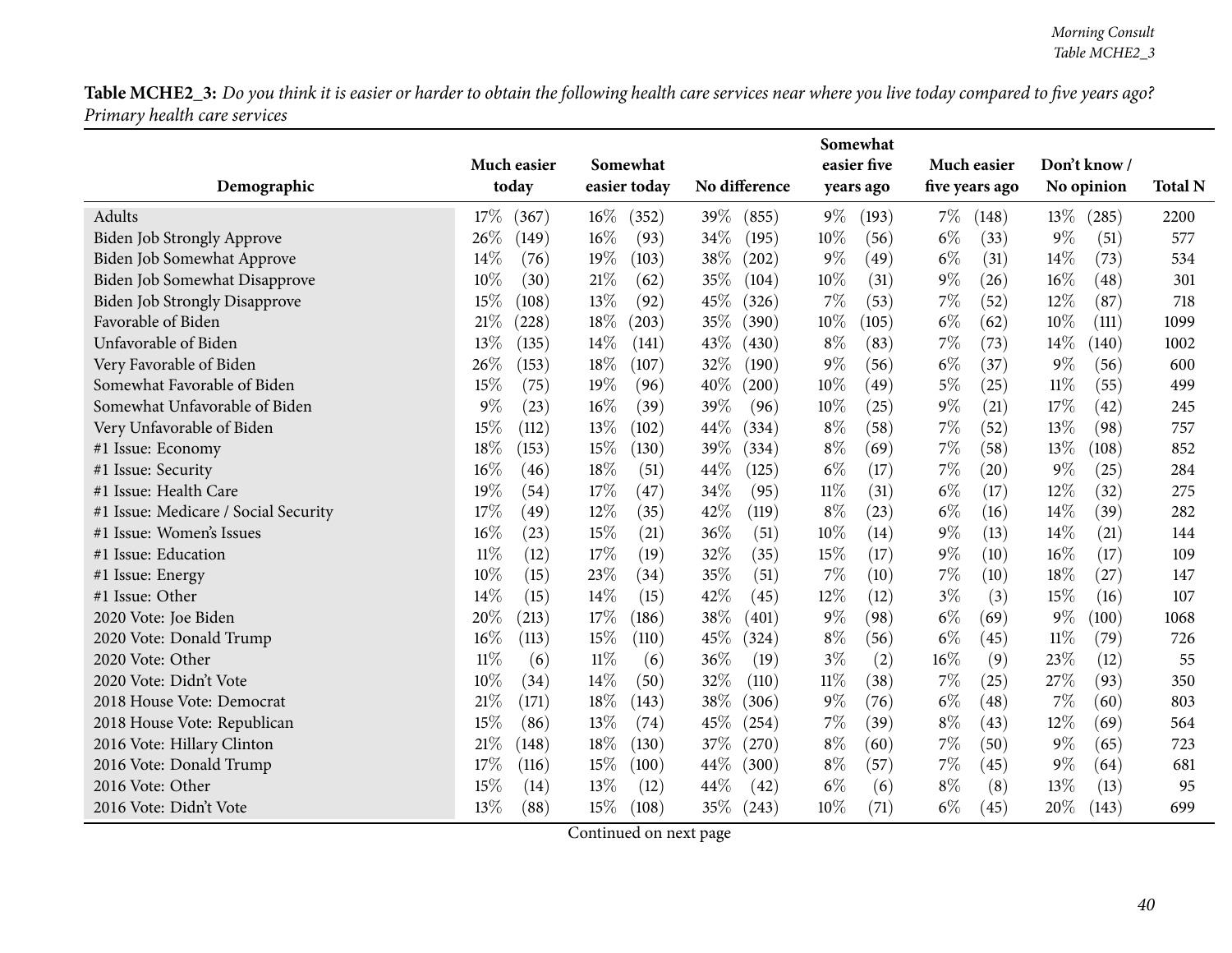| Table MCHE2_3: Do you think it is easier or harder to obtain the following health care services near where you live today compared to five years ago? |  |
|-------------------------------------------------------------------------------------------------------------------------------------------------------|--|
| Primary health care services                                                                                                                          |  |

|                                                  |                 |                 |                 | Somewhat       |                |                 |                |
|--------------------------------------------------|-----------------|-----------------|-----------------|----------------|----------------|-----------------|----------------|
|                                                  | Much easier     | Somewhat        |                 | easier five    | Much easier    | Don't know /    |                |
| Demographic                                      | today           | easier today    | No difference   | years ago      | five years ago | No opinion      | <b>Total N</b> |
| Adults                                           | 17%<br>(367)    | $16\%$<br>(352) | 39%<br>(855)    | $9\%$<br>(193) | 7%<br>(148)    | $13\%$<br>(285) | 2200           |
| Voted in 2014: Yes                               | $20\%$<br>(247) | $16\%$<br>(198) | $40\%$<br>(503) | $9\%$<br>(112) | $7\%$<br>(86)  | $9\%$<br>(117)  | 1263           |
| Voted in 2014: No                                | $13\%$<br>(120) | $16\%$<br>(154) | $38\%$<br>(352) | $9\%$<br>(81)  | $7\%$<br>(62)  | $18\%$<br>(168) | 937            |
| 4-Region: Northeast                              | 20%<br>(80)     | $16\%$<br>(62)  | 38\%<br>(151)   | $8\%$<br>(30)  | $7\%$<br>(27)  | $11\%$<br>(43)  | 394            |
| 4-Region: Midwest                                | 17%<br>(79)     | $14\%$<br>(63)  | 38\%<br>(174)   | $9\%$<br>(41)  | $8\%$<br>(37)  | 15\%<br>(68)    | 462            |
| 4-Region: South                                  | $16\%$<br>(131) | $16\%$<br>(136) | $39\%$<br>(322) | $9\%$<br>(75)  | $6\%$<br>(47)  | $14\%$<br>(113) | 824            |
| 4-Region: West                                   | $15\%$<br>(77)  | $18\%$<br>(92)  | $40\%$<br>(207) | $9\%$<br>(47   | $7\%$<br>(37)  | $12\%$<br>(60)  | 520            |
| Women of Reproductive Age                        | $16\%$<br>(90)  | $13\%$<br>(77)  | 37\%<br>(210)   | $9\%$<br>(50)  | $8\%$<br>(47)  | $18\%$<br>(103) | 576            |
| Women Who Have Needed Abortion Services          | 28\%<br>(34)    | $9\%$<br>(11)   | 35%<br>(42)     | $8\%$<br>(10)  | $7\%$<br>(9)   | 12\%<br>(14)    | 121            |
| Mothers                                          | 15%<br>(50)     | $17\%$<br>(53)  | $38\%$<br>(123) | $9\%$<br>(28)  | $7\%$<br>(23)  | $14\%$<br>(45)  | 322            |
| Fathers                                          | $26\%$<br>(85)  | 25%<br>(80)     | $22\%$<br>(70)  | $11\%$<br>(36) | $8\%$<br>(25)  | $8\%$<br>(26)   | 321            |
| Insured                                          | 18%<br>(350)    | $17\%$<br>(322) | $39\%$<br>(751) | $8\%$<br>(158) | $7\%$<br>(136) | 12%<br>(233)    | 1950           |
| Uninsured                                        | 7%<br>(17)      | $12\%$<br>(30)  | $41\%$<br>(103) | $14\%$<br>(35) | $5\%$<br>(12)  | 21\%<br>(52)    | 250            |
| Federal Government Responsible for Abortion Laws | 17\%<br>(131)   | $18\%$<br>(143) | 41%<br>(315)    | $10\%$<br>(75) | $7\%$<br>(52)  | $7\%$<br>(58)   | 773            |
| State Governments Responsible for Abortion Laws  | $19\%$<br>(154) | $16\%$<br>(129) | $38\%$<br>(304) | $9\%$<br>(75)  | $8\%$<br>(63)  | $8\%$<br>(66)   | 791            |
| Abortion Should be Legal                         | $18\%$<br>(212) | $18\%$<br>(220) | $39\%$<br>(465) | $9\%$<br>(110) | $6\%$<br>(76)  | $10\%$<br>(117) | 1201           |
| Abortion Should be Illegal                       | 18%<br>(137)    | $14\%$<br>(104) | $40\%$<br>(307) | $8\%$<br>(64)  | $8\%$<br>(61)  | 12%<br>(90)     | 762            |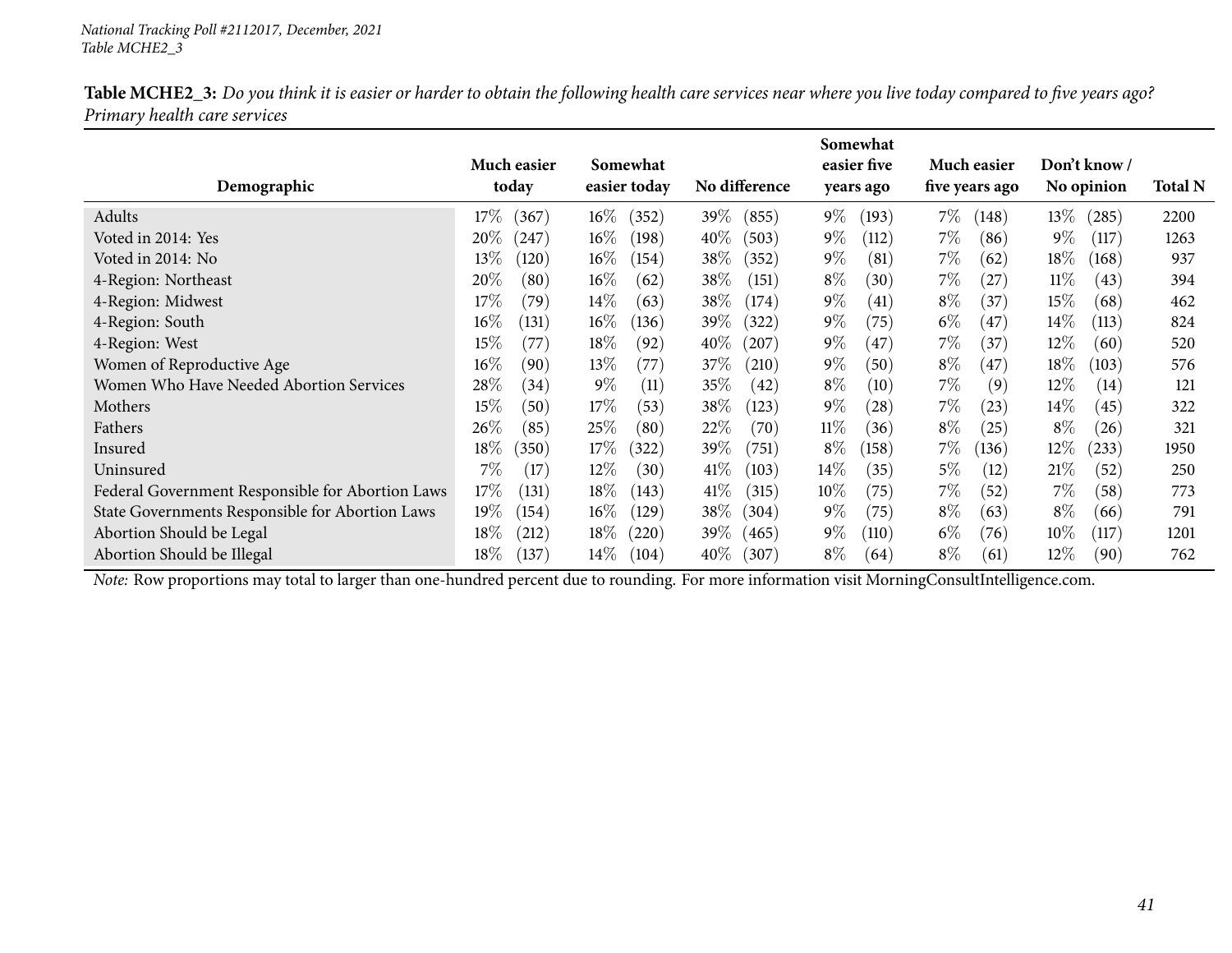|                          |                 |                 |               | Somewhat       |                |                 |                |
|--------------------------|-----------------|-----------------|---------------|----------------|----------------|-----------------|----------------|
|                          | Much easier     | Somewhat        |               | easier five    | Much easier    | Don't know/     |                |
| Demographic              | today           | easier today    | No difference | years ago      | five years ago | No opinion      | <b>Total N</b> |
| Adults                   | $16\%$<br>(349) | $15\%$<br>(327) | 40\%<br>(875) | $9\%$<br>(203) | $7\%$<br>(144) | $14\%$<br>(302) | 2200           |
| Gender: Male             | 17%<br>(177)    | $17\%$<br>(180) | 39%<br>(412)  | $9\%$<br>(99)  | $6\%$<br>(65)  | 12%<br>(129)    | 1062           |
| Gender: Female           | 15%<br>(172)    | 13%<br>(147)    | 41\%<br>(463) | $9\%$<br>(104) | $7\%$<br>(79)  | 15%<br>(173)    | 1138           |
| Age: 18-34               | 15%<br>(98)     | 18\%<br>(118)   | 33%<br>(218)  | $10\%$<br>(68) | $9\%$<br>(57)  | 15%<br>(96)     | 655            |
| Age: 35-44               | 17%<br>(60)     | 19%<br>(67)     | 34%<br>(121)  | $11\%$<br>(40) | $7\%$<br>(25)  | 13%<br>(45)     | 358            |
| Age: 45-64               | 16%<br>(120)    | $11\%$<br>(83)  | 42%<br>(316)  | $9\%$<br>(67)  | $6\%$<br>(45)  | 16%<br>(121)    | 751            |
| Age: 65+                 | 16%<br>(71)     | 14%<br>(60)     | 50%<br>(219)  | 7%<br>(29)     | $4\%$<br>(17)  | $9\%$<br>(40)   | 436            |
| GenZers: 1997-2012       | 12%<br>(24)     | 16%<br>(32)     | 38%<br>(75)   | $10\%$<br>(20) | $7\%$<br>(14)  | 18%<br>(35)     | 200            |
| Millennials: 1981-1996   | $16\%$<br>(112) | 19%<br>(131)    | 32%<br>(217)  | $11\%$<br>(78) | $8\%$<br>(56)  | 13%<br>(86)     | 680            |
| GenXers: 1965-1980       | 16%<br>(90)     | 13%<br>(74)     | 39%<br>(219)  | $8\%$<br>(43)  | $8\%$<br>(43)  | 16%<br>(88)     | 558            |
| Baby Boomers: 1946-1964  | 16%<br>(101)    | 12%<br>(78)     | 47%<br>(309)  | $9\%$<br>(58)  | $4\%$<br>(26)  | 12%<br>(81)     | 653            |
| PID: Dem (no lean)       | 19%<br>(173)    | 19%<br>(172)    | 36%<br>(335)  | $10\%$<br>(88) | $6\%$<br>(56)  | $11\%$<br>(99)  | 922            |
| PID: Ind (no lean)       | $11\%$<br>(70)  | 13%<br>(81)     | 42%<br>(266)  | $9\%$<br>(60)  | $8\%$<br>(50)  | 17%<br>(111)    | 638            |
| PID: Rep (no lean)       | 17%<br>(106)    | 12%<br>(75)     | 43%<br>(274)  | $9\%$<br>(56)  | $6\%$<br>(38)  | 14%<br>(92)     | 641            |
| PID/Gender: Dem Men      | 21%<br>(95)     | 21%<br>(95)     | 33%<br>(149)  | 11%<br>(47)    | $5\%$<br>(24)  | $8\%$<br>(37)   | 448            |
| PID/Gender: Dem Women    | 16%<br>(78)     | 16%<br>(76)     | 39%<br>(186)  | $9\%$<br>(40)  | 7%<br>(32)     | 13%<br>(61)     | 474            |
| PID/Gender: Ind Men      | 12%<br>(39)     | 16%<br>(53)     | 41\%<br>(134) | $8\%$<br>(26)  | $7\%$<br>(23)  | $16\%$<br>(51)  | 326            |
| PID/Gender: Ind Women    | $10\%$<br>(31)  | 9%<br>(28)      | 42%<br>(132)  | $11\%$<br>(34) | $9\%$<br>(27)  | 19%<br>(60)     | 312            |
| PID/Gender: Rep Men      | 15%<br>(44)     | $11\%$<br>(32)  | 45%<br>(129)  | $9\%$<br>(26)  | $6\%$<br>(18)  | 14%<br>(40)     | 288            |
| PID/Gender: Rep Women    | 18%<br>(63)     | 12%<br>(43)     | 41\%<br>(145) | $8\%$<br>(30)  | $6\%$<br>(20)  | 15%<br>(52)     | 353            |
| Ideo: Liberal (1-3)      | 16%<br>(103)    | 18%<br>(112)    | 40%<br>(249)  | 10%<br>(66)    | $6\%$<br>(38)  | $9\%$<br>(59)   | 627            |
| Ideo: Moderate (4)       | 16%<br>(123)    | 17\%<br>(130)   | 38%<br>(288)  | $10\%$<br>(76) | $5\%$<br>(42)  | 13%<br>(98)     | 757            |
| Ideo: Conservative (5-7) | 17%<br>(111)    | 10%<br>(68)     | 44%<br>(299)  | $8\%$<br>(51)  | $8\%$<br>(53)  | 14%<br>(92)     | 675            |
| Educ: < College          | $16\%$<br>(244) | 13%<br>(203)    | 39%<br>(594)  | $9\%$<br>(132) | $7\%$<br>(102) | 16%<br>(237)    | 1512           |
| Educ: Bachelors degree   | 13%<br>(60)     | 19%<br>(84)     | 42%<br>(185)  | $11\%$<br>(49) | $5\%$<br>(22)  | 10%<br>(44)     | 444            |
| Educ: Post-grad          | 19%<br>(45)     | 17%<br>(40)     | 39%<br>(96)   | $9\%$<br>(22)  | $8\%$<br>(20)  | $8\%$<br>(21)   | 244            |
| Income: Under 50k        | 14%<br>(175)    | 14%<br>(171)    | 38%<br>(469)  | $9\%$<br>(105) | $7\%$<br>(83)  | 18%<br>(215)    | 1218           |
| Income: 50k-100k         | 17%<br>(114)    | 15%<br>(100)    | 42%<br>(278)  | $10\%$<br>(67) | $6\%$<br>(41)  | $9\%$<br>(56)   | 656            |
| Income: 100k+            | 19%<br>(61)     | 17%<br>(57)     | 39%<br>(127)  | 10%<br>(31)    | $6\%$<br>(19)  | $9\%$<br>(31)   | 326            |
| Ethnicity: White         | 15\%<br>(256)   | 15%<br>(256)    | 42%<br>(724)  | $9\%$<br>(159) | $6\%$<br>(104) | $13\%$<br>(222) | 1722           |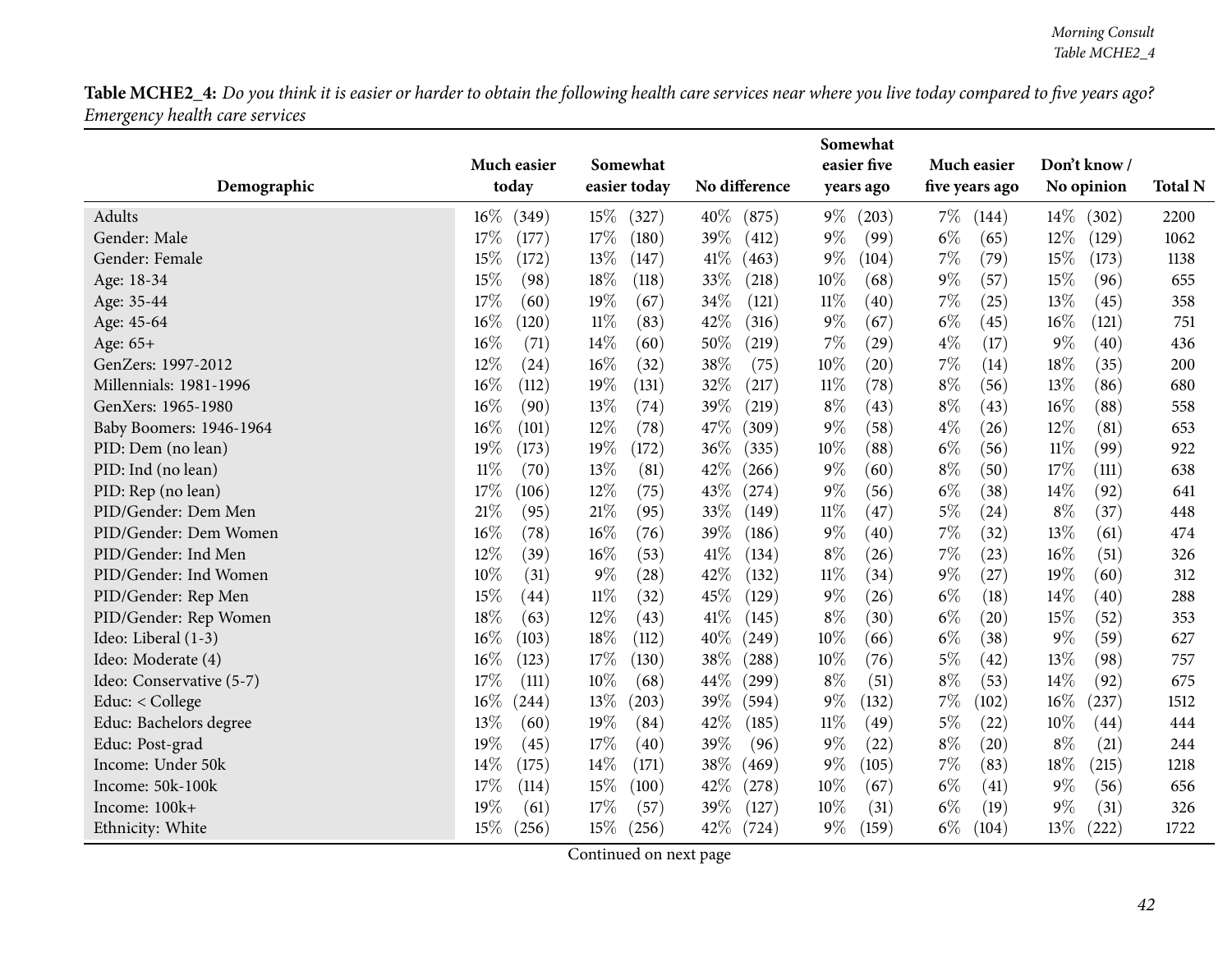|                                                  |                      |                          |                             | Somewhat                    |                               |                           |                |
|--------------------------------------------------|----------------------|--------------------------|-----------------------------|-----------------------------|-------------------------------|---------------------------|----------------|
| Demographic                                      | Much easier<br>today | Somewhat<br>easier today | No difference               | easier five<br>years ago    | Much easier<br>five years ago | Don't know/<br>No opinion | <b>Total N</b> |
| Adults                                           | $16\%$<br>(349)      | $15\%$<br>(327)          | 40%<br>(875)                | $9\%$<br>(203)              | $7\%$<br>(144)                | 14%<br>(302)              | 2200           |
| Ethnicity: Hispanic                              | 14%<br>(50)          | 14%<br>(48)              | 40%<br>(139)                | $11\%$<br>(39)              | $9\%$<br>(32)                 | 12%<br>(41)               | 349            |
| Ethnicity: Black                                 | 21%<br>(58)          | 17%<br>(46)              | 30%<br>(82)                 | $6\%$<br>(18)               | $9\%$<br>(26)                 | 17%<br>(46)               | 274            |
| Ethnicity: Other                                 | 17%<br>(35)          | 13%<br>(26)              | 34%<br>(69)                 | 13%<br>(26)                 | $7\%$<br>(14)                 | 17%<br>(34)               | 204            |
| All Christian                                    | 17%<br>(179)         | 14%<br>(142)             | 43%<br>(443)                | $9\%$<br>(87)               | 7%<br>(71)                    | 10%<br>(104)              | 1026           |
| All Non-Christian                                | 21%<br>(27)          | 16%<br>(20)              | 32%<br>(41)                 | 13%<br>(16)                 | $3\%$<br>(4)                  | 15%<br>(19)               | 127            |
| Atheist                                          | $8\%$<br>(8)         | 16%<br>(17)              | 43%<br>(46)                 | $11\%$<br>(12)              | 10%<br>(11)                   | 12%<br>(13)               | 107            |
|                                                  | 14%<br>(78)          | 15%<br>(87)              | 40%<br>(228)                | $9\%$<br>(48)               | $5\%$<br>(30)                 | 17%<br>(95)               | 567            |
| Agnostic/Nothing in particular<br>Something Else | 15%<br>(58)          | 16%<br>(61)              | 31%<br>(116)                | 11%<br>(39)                 | 7%<br>$\left( 28\right)$      | 19%<br>(71)               | 373            |
| Religious Non-Protestant/Catholic                | 21%<br>(30)          | 15%<br>(22)              | 33%<br>(48)                 | 12%<br>(17)                 | $4\%$<br>(6)                  | 14%<br>(21)               | 144            |
|                                                  | 20%<br>(118)         | $16\%$<br>(96)           | 35%<br>(213)                | $9\%$<br>(53)               | 7%<br>(39)                    | 14%<br>(84)               | 604            |
| Evangelical<br>Non-Evangelical                   | 15%<br>(112)         | 13%<br>(100)             | 44%<br>(334)                | $9\%$<br>(71)               | $7\%$<br>(55)                 | 12%<br>(88)               | 759            |
| Community: Urban                                 | 21%<br>(146)         | 16%<br>(110)             | 34\%<br>$\left( 239\right)$ | $9\%$<br>(61)               | $8\%$<br>(56)                 | 13%<br>(93)               | 704            |
| Community: Suburban                              | 14%<br>(132)         | 16%<br>(152)             | 44%<br>(414)                | 9%<br>(88)                  | $5\%$<br>(51)                 | 12%<br>(114)              | 951            |
| Community: Rural                                 | 13%<br>(71)          | 12%<br>(66)              | 41\%                        | 10%<br>(55)                 | 7%<br>(37)                    | 17%<br>(95)               | 546            |
| Employ: Private Sector                           | 17%                  | 18%                      | (222)<br>38%                | 10%<br>(76)                 | $7\%$<br>(51)                 | 10%<br>(76)               | 742            |
|                                                  | (124)<br>$11\%$      | (132)<br>18%             | $^{'}284)$<br>40%           | $11\%$                      | $9\%$                         | 12%                       | 122            |
| Employ: Government<br>Employ: Self-Employed      | (14)<br>14%<br>(27)  | (22)<br>12%              | (48)<br>41\%                | (13)<br>10%                 | (11)<br>$9\%$<br>(16)         | (14)<br>14%               | 186            |
|                                                  | 14%                  | (22)<br>15%              | (76)<br>36%                 | (19)<br>12%                 |                               | (27)                      |                |
| Employ: Homemaker                                | (21)<br>26%          | (23)<br>$9\%$            | (56)<br>36%                 | (19)<br>$8\%$               | $4\%$<br>(7)<br>7%            | 19%<br>(29)<br>14%        | 154<br>71      |
| Employ: Student                                  | (19)                 | (6)                      | (25)                        | (6)                         | (5)                           | (10)                      |                |
| Employ: Retired                                  | 17%<br>(86)          | 12%<br>(61)              | 48\%<br>(240)               | $6\%$<br>$\left( 29\right)$ | 5%<br>(25)                    | 12%<br>(60)               | 501            |
| Employ: Unemployed                               | $11\%$<br>(30)       | 13%<br>(37)              | 34%<br>(96)                 | 10%<br>(28)                 | 7%<br>(21)                    | 24%<br>(67)               | 279            |
| Employ: Other                                    | 20%<br>(29)          | 17%<br>(25)              | 34%<br>(49)                 | 10%<br>(14)                 | $6\%$<br>(8)                  | 13%<br>(19)               | 144            |
| Military HH: Yes                                 | 19%<br>(65)          | 14%<br>(49)              | 40%<br>(139)                | $8\%$<br>(27)               | $7\%$<br>(23)                 | 13%<br>(44)               | 348            |
| Military HH: No                                  | 15%<br>(284)         | 15%<br>(278)             | 40%<br>(736)                | $9\%$<br>(176)              | $6\%$<br>(120)                | 14%<br>(258)              | 1852           |
| RD/WT: Right Direction                           | 20%<br>(187)         | 18%<br>(169)             | 36%<br>(337)                | $9\%$<br>(88)               | $6\%$<br>(54)                 | $11\%$<br>(108)           | 942            |
| RD/WT: Wrong Track                               | 13%<br>(162)         | 13%<br>(158)             | 43%<br>(538)                | 9%<br>(115)                 | 7%<br>(90)                    | 15%<br>(194)              | 1258           |
| Biden Job Approve                                | 19%<br>(207)         | 18%<br>(198)             | 36\%<br>(403)               | 9%<br>(99)                  | $6\%$<br>(66)                 | 12%<br>(137)              | 1110           |
| Biden Job Disapprove                             | 14%<br>(140)         | $13\%$<br>(128)          | $44\%$<br>(445)             | $9\%$<br>(96)               | 7%<br>(75)                    | 13\%<br>(136)             | 1019           |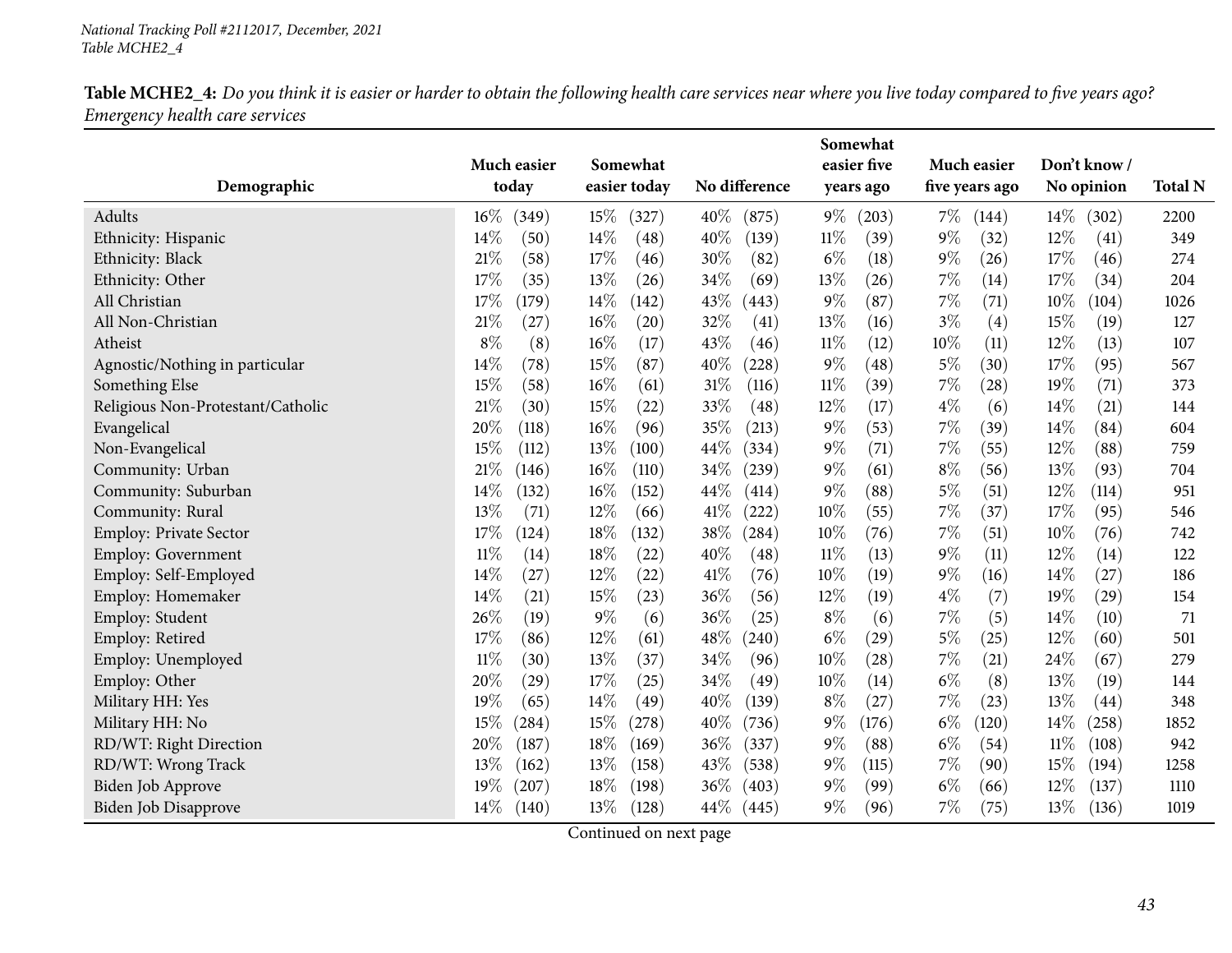|                                      |                |                 |               | Somewhat       |                |                 |                |
|--------------------------------------|----------------|-----------------|---------------|----------------|----------------|-----------------|----------------|
|                                      | Much easier    | Somewhat        |               | easier five    | Much easier    | Don't know/     |                |
| Demographic                          | today          | easier today    | No difference | years ago      | five years ago | No opinion      | <b>Total N</b> |
| Adults                               | 16%<br>(349)   | $15\%$<br>(327) | 40%<br>(875)  | $9\%$<br>(203) | $7\%$<br>(144) | $14\%$<br>(302) | 2200           |
| Biden Job Strongly Approve           | 24%<br>(138)   | 17\%<br>(98)    | 34%<br>(194)  | $9\%$<br>(50)  | $6\%$<br>(36)  | $11\%$<br>(62)  | 577            |
| Biden Job Somewhat Approve           | 13%<br>(70)    | 19%<br>(100)    | 39%<br>(209)  | $9\%$<br>(50)  | $6\%$<br>(30)  | 14\%<br>(75)    | 534            |
| Biden Job Somewhat Disapprove        | 12%<br>(36)    | 16%<br>(48)     | 36%<br>(109)  | 13%<br>(39)    | $9\%$<br>(27)  | 14%<br>(44)     | 301            |
| <b>Biden Job Strongly Disapprove</b> | 14%<br>(104)   | $11\%$<br>(80)  | 47%<br>(336)  | $8\%$<br>(57)  | 7%<br>(48)     | 13%<br>(92)     | 718            |
| Favorable of Biden                   | 19%<br>(210)   | 18\%<br>(203)   | 37\%<br>(405) | $9\%$<br>(97)  | $6\%$<br>(61)  | $11\%$<br>(124) | 1099           |
| Unfavorable of Biden                 | 13%<br>(135)   | 12%<br>(118)    | 44%<br>(436)  | 10%<br>(98)    | $8\%$<br>(77)  | 14%<br>(137)    | 1002           |
| Very Favorable of Biden              | 24%<br>(144)   | 16%<br>(98)     | 34%<br>(203)  | $8\%$<br>(46)  | $8\%$<br>(46)  | $11\%$<br>(64)  | 600            |
| Somewhat Favorable of Biden          | 13%<br>(66)    | 21%<br>(105)    | 40%<br>(202)  | 10%<br>(51)    | $3\%$<br>(15)  | 12%<br>(60)     | 499            |
| Somewhat Unfavorable of Biden        | $11\%$<br>(26) | 12%<br>(29)     | 38%<br>(94)   | 14%<br>(35)    | $8\%$<br>(21)  | 17%<br>(41)     | 245            |
| Very Unfavorable of Biden            | 14%<br>(109)   | 12%<br>(88)     | 45%<br>(343)  | $8\%$<br>(64)  | 7%<br>(56)     | 13%<br>(97)     | 757            |
| #1 Issue: Economy                    | 16%<br>(140)   | 13%<br>(115)    | 39%<br>(336)  | 10%<br>(89)    | 7%<br>(57)     | 13%<br>(114)    | 852            |
| #1 Issue: Security                   | 17%<br>(47)    | 14%<br>(40)     | 43%<br>(123)  | $8\%$<br>(22)  | 7%<br>(19)     | $11\%$<br>(32)  | 284            |
| #1 Issue: Health Care                | 18%<br>(51)    | 17%<br>(46)     | 39%<br>(107)  | $8\%$<br>(23)  | $5\%$<br>(15)  | 12%<br>(34)     | 275            |
| #1 Issue: Medicare / Social Security | $16\%$<br>(45) | 15%<br>(43)     | 38%<br>(107)  | $8\%$<br>(23)  | 7%<br>(18)     | 16%<br>(46)     | 282            |
| #1 Issue: Women's Issues             | 14%<br>(20)    | 18%<br>(26)     | 38%<br>(54)   | 10%<br>(14)    | $11\%$<br>(16) | 10%<br>(14)     | 144            |
| #1 Issue: Education                  | 14%<br>(15)    | 14%<br>(15)     | 36%<br>(39)   | $16\%$<br>(17) | $4\%$<br>(5)   | 17%<br>(18)     | 109            |
| #1 Issue: Energy                     | 12%<br>(18)    | 21%<br>(30)     | 43%<br>(63)   | $5\%$<br>(8)   | $5\%$<br>(7)   | 15%<br>(22)     | 147            |
| #1 Issue: Other                      | $12\%$<br>(13) | 12%<br>(13)     | 43%<br>(45)   | 7%<br>(7)      | (7)<br>$6\%$   | 20%<br>(21)     | 107            |
| 2020 Vote: Joe Biden                 | 18%<br>(197)   | 17%<br>(178)    | 38%<br>(411)  | 10%<br>(109)   | $6\%$<br>(62)  | 10%<br>(111)    | 1068           |
| 2020 Vote: Donald Trump              | 15%<br>(110)   | 13%<br>(92)     | 45\%<br>(327) | $9\%$<br>(63)  | $7\%$<br>(49)  | 12%<br>(86)     | 726            |
| 2020 Vote: Other                     | 9%<br>(5)      | $5\%$<br>(3)    | 44%<br>(24)   | $8\%$<br>(4)   | (7)<br>14\%    | 20%<br>(11)     | 55             |
| 2020 Vote: Didn't Vote               | $11\%$<br>(37) | 16%<br>(55)     | 32%<br>(113)  | 7%<br>(26)     | $7\%$<br>(26)  | 27%<br>(93)     | 350            |
| 2018 House Vote: Democrat            | 19%<br>(155)   | 16%<br>(132)    | 39%<br>(316)  | 10%<br>(80)    | $5\%$<br>(39)  | 10%<br>(81)     | 803            |
| 2018 House Vote: Republican          | $16\%$<br>(88) | $11\%$<br>(65)  | 47%<br>(264)  | 7%<br>(40)     | $6\%$<br>(36)  | 13%<br>(71)     | 564            |
| 2016 Vote: Hillary Clinton           | 19%<br>(136)   | 17%<br>(121)    | 39%<br>(283)  | $9\%$<br>(62)  | $6\%$<br>(41)  | $11\%$<br>(79)  | 723            |
| 2016 Vote: Donald Trump              | 16%<br>(111)   | 13%<br>(85)     | 45\%<br>(309) | $8\%$<br>(58)  | $7\%$<br>(45)  | $11\%$<br>(73)  | 681            |
| 2016 Vote: Other                     | 15%<br>(15)    | 10%<br>(10)     | 43%<br>(41)   | 11%<br>(10)    | 7%<br>(6)      | 13%<br>(13)     | 95             |
| 2016 Vote: Didn't Vote               | 12%<br>(87)    | 16%<br>(111)    | 34\%<br>(240) | $11\%$<br>(74) | 7%<br>(51)     | 20%<br>(137)    | 699            |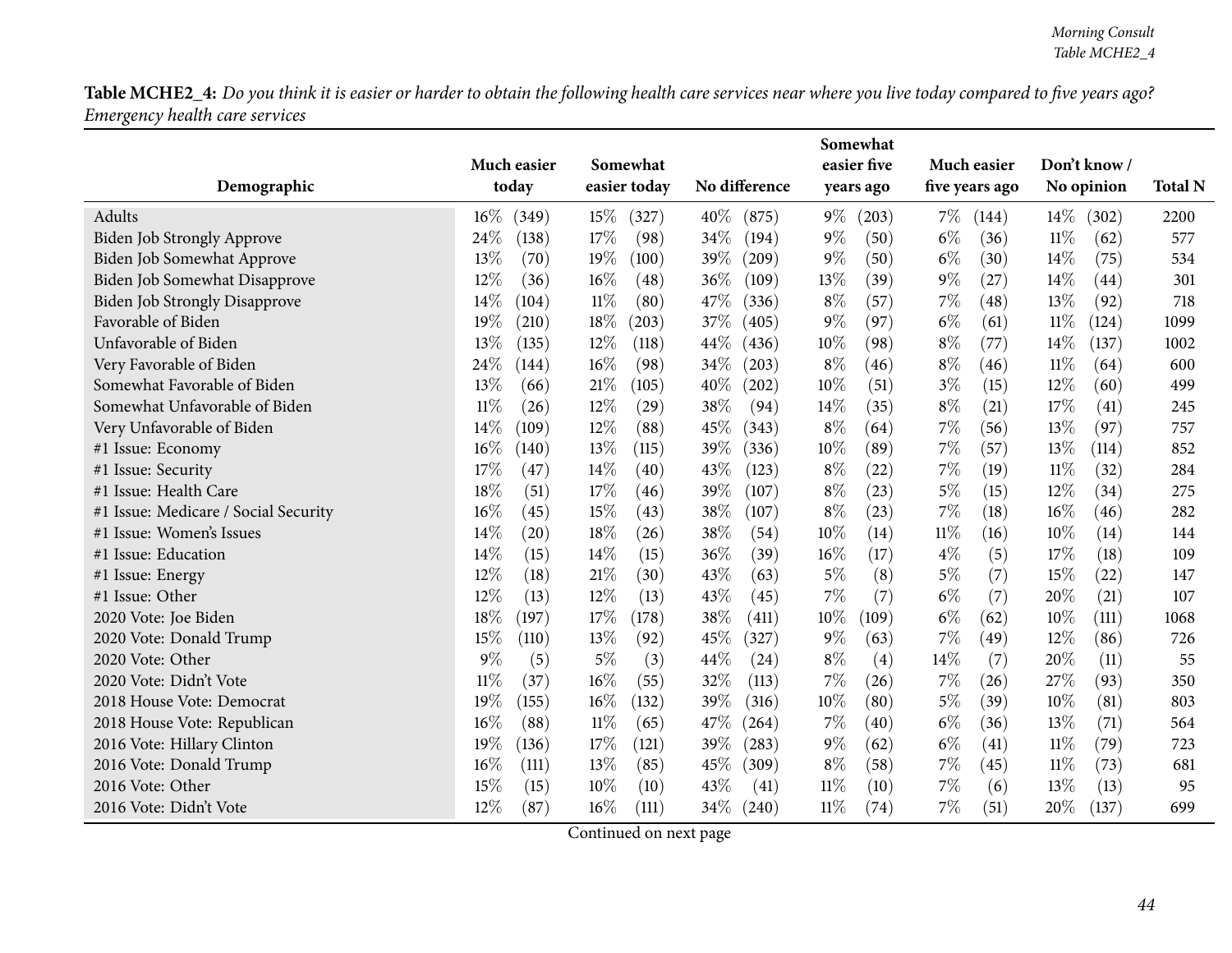| Table MCHE2_4: Do you think it is easier or harder to obtain the following health care services near where you live today compared to five years ago? |  |
|-------------------------------------------------------------------------------------------------------------------------------------------------------|--|
| Emergency health care services                                                                                                                        |  |

|                                                  |                 |                 |                 | Somewhat        |                |                 |                |
|--------------------------------------------------|-----------------|-----------------|-----------------|-----------------|----------------|-----------------|----------------|
|                                                  | Much easier     | Somewhat        |                 | easier five     | Much easier    | Don't know /    |                |
| Demographic                                      | today           | easier today    | No difference   | years ago       | five years ago | No opinion      | <b>Total N</b> |
| Adults                                           | $16\%$<br>(349) | $15\%$<br>(327) | $40\%$<br>(875) | $9\%$<br>(203)  | $7\%$<br>(144) | $14\%$<br>(302) | 2200           |
| Voted in 2014: Yes                               | $19\%$<br>(240) | $14\%$<br>(176) | $42\%$<br>(526) | $9\%$<br>(116)  | $5\%$<br>(66)  | $11\%$<br>(139) | 1263           |
| Voted in 2014: No                                | 12%<br>(109)    | $16\%$<br>(151) | $37\%$<br>(349) | $9\%$<br>(88)   | $8\%$<br>(78)  | 17\%<br>(163)   | 937            |
| 4-Region: Northeast                              | 20%<br>(79`     | $16\%$<br>(64)  | $39\%$<br>(155) | $7\%$<br>(29)   | $7\%$<br>(27)  | $10\%$<br>(39)  | 394            |
| 4-Region: Midwest                                | 15%<br>(68)     | $14\%$<br>(65)  | $39\%$<br>(180) | $9\%$<br>(43)   | $8\%$<br>(37)  | 15\%<br>(70)    | 462            |
| 4-Region: South                                  | $16\%$<br>(129) | $16\%$<br>(129) | $39\%$<br>(322) | $9\%$<br>(77)   | $5\%$<br>(44)  | 15%<br>(123)    | 824            |
| 4-Region: West                                   | $14\%$<br>(73)  | $13\%$<br>(69)  | $42\%$<br>(218) | $11\%$<br>(55)  | $7\%$<br>(35)  | $13\%$<br>(70)  | 520            |
| Women of Reproductive Age                        | 15%<br>(84)     | $13\%$<br>(77)  | 37%<br>(214)    | $10\%$<br>(57)  | $8\%$<br>(43)  | 17\%<br>(101)   | 576            |
| Women Who Have Needed Abortion Services          | 23\%<br>(28)    | $14\%$<br>(17)  | 38\%<br>(46)    | $9\%$<br>(11)   | $5\%$<br>(6)   | $11\%$<br>(13)  | 121            |
| Mothers                                          | 15%<br>(48)     | $14\%$<br>(46)  | $40\%$<br>(129) | $9\%$<br>(30)   | $7\%$<br>(24)  | $14\%$<br>(45)  | 322            |
| Fathers                                          | 24%<br>(76)     | 23\%<br>(75)    | 25\%<br>(81)    | $12\%$<br>(38)  | $8\%$<br>(25)  | $8\%$<br>(27)   | 321            |
| Insured                                          | $17\%$<br>(337) | $15\%$<br>(294) | $39\%$<br>(766) | $9\%$<br>(176)  | $7\%$<br>(128) | $13\%$<br>(249) | 1950           |
| Uninsured                                        | $5\%$<br>(13)   | $13\%$<br>(33)  | $44\%$<br>(109) | $11\%$<br>(27)  | $6\%$<br>(15)  | 21\%<br>(53)    | 250            |
| Federal Government Responsible for Abortion Laws | $16\%$<br>(120) | $17\%$<br>(133) | 42\%<br>(323)   | $11\%$<br>(86)  | $6\%$<br>(45)  | $8\%$<br>(66)   | 773            |
| State Governments Responsible for Abortion Laws  | 18%<br>(144)    | $16\%$<br>(126) | $40\%$<br>(315) | $10\%$<br>(81)  | $7\%$<br>(58)  | $8\%$<br>(67)   | 791            |
| Abortion Should be Legal                         | 17%<br>(208)    | $17\%$<br>(199) | $40\%$<br>(475) | $10\%$<br>(119) | $6\%$<br>(78)  | $10\%$<br>(122) | 1201           |
| Abortion Should be Illegal                       | $16\%$<br>(125) | $13\%$<br>(103) | $41\%$<br>(316) | $9\%$<br>(69)   | $7\%$<br>(54)  | 12%<br>(95)     | 762            |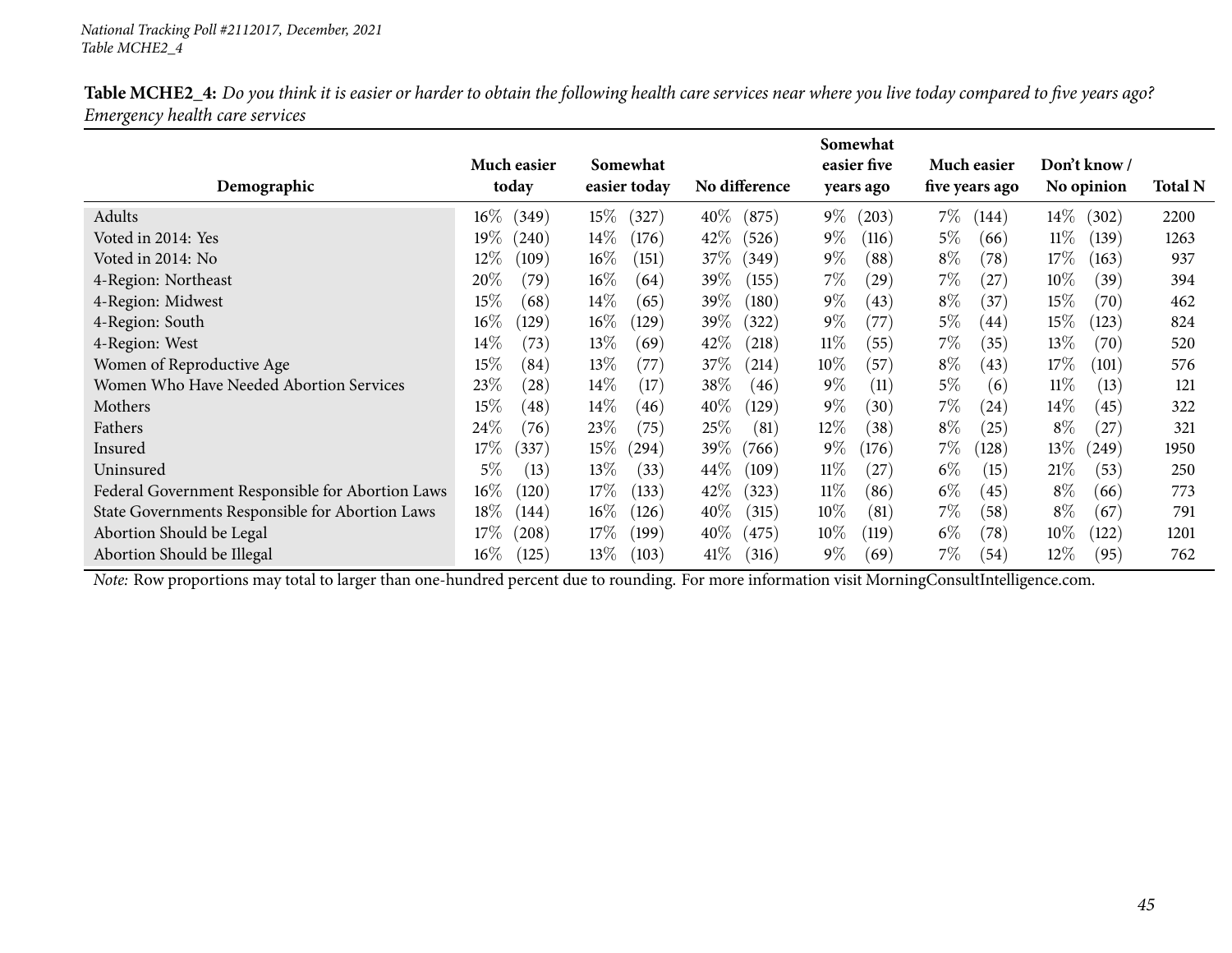|                          |                 |                 |                 | Somewhat        |                |                 |                |
|--------------------------|-----------------|-----------------|-----------------|-----------------|----------------|-----------------|----------------|
|                          | Much easier     | Somewhat        |                 | easier five     | Much easier    | Don't know/     |                |
| Demographic              | today           | easier today    | No difference   | years ago       | five years ago | No opinion      | <b>Total N</b> |
| Adults                   | 12\%<br>(269)   | $14\%$<br>(298) | 35\%<br>(770)   | $9\%$<br>(196)  | $6\%$<br>(121) | 25\%<br>(546)   | 2200           |
| Gender: Male             | 14%<br>(144)    | 17%<br>(178)    | 36%<br>(378)    | 10%<br>(108)    | $5\%$<br>(54)  | $19\%$<br>(200) | 1062           |
| Gender: Female           | $11\%$<br>(125) | 10%<br>(119)    | 34%<br>(392)    | $8\%$<br>(88)   | $6\%$<br>(68)  | $30\%$<br>(346) | 1138           |
| Age: 18-34               | 14%<br>(93)     | $16\%$<br>(103) | 33%<br>(218)    | $11\%$<br>(74)  | $7\%$<br>(45)  | 19%<br>(122)    | 655            |
| Age: 35-44               | 14%<br>(51)     | 16%<br>(58)     | $32\%$<br>(114) | $9\%$<br>(31)   | $8\%$<br>(28)  | $21\%$<br>(76)  | 358            |
| Age: 45-64               | $11\%$<br>(86)  | $11\%$<br>(80)  | 36%<br>(267)    | $8\%$<br>(59)   | $5\%$<br>(39)  | 29%<br>(220)    | 751            |
| Age: 65+                 | 9%<br>(40)      | 13%<br>(57)     | 39%<br>(172)    | 7%<br>(32)      | $2\%$<br>(10)  | 29%<br>(127)    | 436            |
| GenZers: 1997-2012       | $11\%$<br>(22)  | 15%<br>(30)     | 34%<br>(67)     | $16\%$<br>(32)  | $5\%$<br>(10)  | 19%<br>(39)     | 200            |
| Millennials: 1981-1996   | 15%<br>(105)    | 17%<br>(112)    | 33%<br>(224)    | $9\%$<br>(63)   | $7\%$<br>(51)  | 18%<br>(125)    | 680            |
| GenXers: 1965-1980       | 14%<br>(77)     | 12%<br>(66)     | 33%<br>(184)    | $6\%$<br>(35)   | $7\%$<br>(39)  | 28%<br>(156)    | 558            |
| Baby Boomers: 1946-1964  | $8\%$<br>(54)   | 12%<br>(75)     | 39%<br>(255)    | $9\%$<br>(58)   | $3\%$<br>(20)  | 29%<br>(191)    | 653            |
| PID: Dem (no lean)       | 16%<br>(149)    | 15%<br>(139)    | 33%<br>(303)    | $9\%$<br>(83)   | $6\%$<br>(51)  | $21\%$<br>(197) | 922            |
| PID: Ind (no lean)       | $8\%$<br>(50)   | 12%<br>(78)     | 37%<br>(233)    | $8\%$<br>(50)   | $6\%$<br>(38)  | $30\%$<br>(189) | 638            |
| PID: Rep (no lean)       | $11\%$<br>(69)  | 13%<br>(81)     | 37%<br>(234)    | $10\%$<br>(63)  | $5\%$<br>(32)  | 25%<br>(161)    | 641            |
| PID/Gender: Dem Men      | 20%<br>(88)     | 18%<br>(83)     | 31%<br>(139)    | 10%<br>(46)     | $5\%$<br>(23)  | $16\%$<br>(70)  | 448            |
| PID/Gender: Dem Women    | 13%<br>(62)     | 12%<br>(56)     | 35%<br>(164)    | $8\%$<br>(36)   | $6\%$<br>(29)  | 27%<br>(127)    | 474            |
| PID/Gender: Ind Men      | $8\%$<br>(26)   | 17%<br>(56)     | 37%<br>(121)    | $9\%$<br>(31)   | $6\%$<br>(19)  | 22%<br>(73)     | 326            |
| PID/Gender: Ind Women    | $8\%$<br>(24)   | 7%<br>(21)      | 36%<br>(113)    | $6\%$<br>(20)   | $6\%$<br>(19)  | 37%<br>(115)    | 312            |
| PID/Gender: Rep Men      | 10%<br>(30)     | 14%<br>(39)     | 41\%<br>(119)   | $11\%$<br>(31)  | $4\%$<br>(12)  | 20%<br>(57)     | 288            |
| PID/Gender: Rep Women    | $11\%$<br>(40)  | 12%<br>(42)     | 33%<br>(115)    | $9\%$<br>(32)   | $6\%$<br>(20)  | 29%<br>(104)    | 353            |
| Ideo: Liberal (1-3)      | 14%<br>(89)     | 12%<br>(76)     | 35%<br>(219)    | $11\%$<br>(67)  | $6\%$<br>(38)  | 22%<br>(137)    | 627            |
| Ideo: Moderate (4)       | 12%<br>(89)     | 17%<br>(125)    | 36%<br>(272)    | $8\%$<br>(64)   | $4\%$<br>(34)  | 23%<br>(173)    | 757            |
| Ideo: Conservative (5-7) | 12%<br>(84)     | 13%<br>(88)     | 36%<br>(241)    | $8\%$<br>(55)   | $7\%$<br>(45)  | 24\%<br>(162)   | 675            |
| Educ: < College          | 12%<br>(186)    | $11\%$<br>(172) | 34%<br>(515)    | $9\%$<br>(135)  | $6\%$<br>(85)  | 28%<br>(419)    | 1512           |
| Educ: Bachelors degree   | $11\%$<br>(47)  | 20%<br>(87)     | 39%<br>(173)    | $8\%$<br>(36)   | $4\%$<br>(17)  | 19%<br>(84)     | 444            |
| Educ: Post-grad          | 15%<br>(37)     | 16%<br>(39)     | 33%<br>(81)     | 10%<br>(25)     | $8\%$<br>(19)  | 18%<br>(44)     | 244            |
| Income: Under 50k        | $11\%$<br>(132) | $11\%$<br>(140) | 33%<br>(406)    | $10\%$<br>(116) | $6\%$<br>(68)  | 29%<br>(357)    | 1218           |
| Income: 50k-100k         | 12%<br>(77)     | 16%<br>(105)    | 37%<br>(246)    | $9\%$<br>(59)   | $6\%$<br>(37)  | 20%<br>(132)    | 656            |
| Income: 100k+            | 19%<br>(61)     | 16%<br>(53)     | 36%<br>(119)    | $6\%$<br>(21)   | $5\%$<br>(16)  | 18%<br>(57)     | 326            |
| Ethnicity: White         | $11\%$<br>(190) | 13\%<br>(229)   | 37%<br>(638)    | $8\%$<br>(145)  | $5\%$<br>(90)  | 25\%<br>(430)   | 1722           |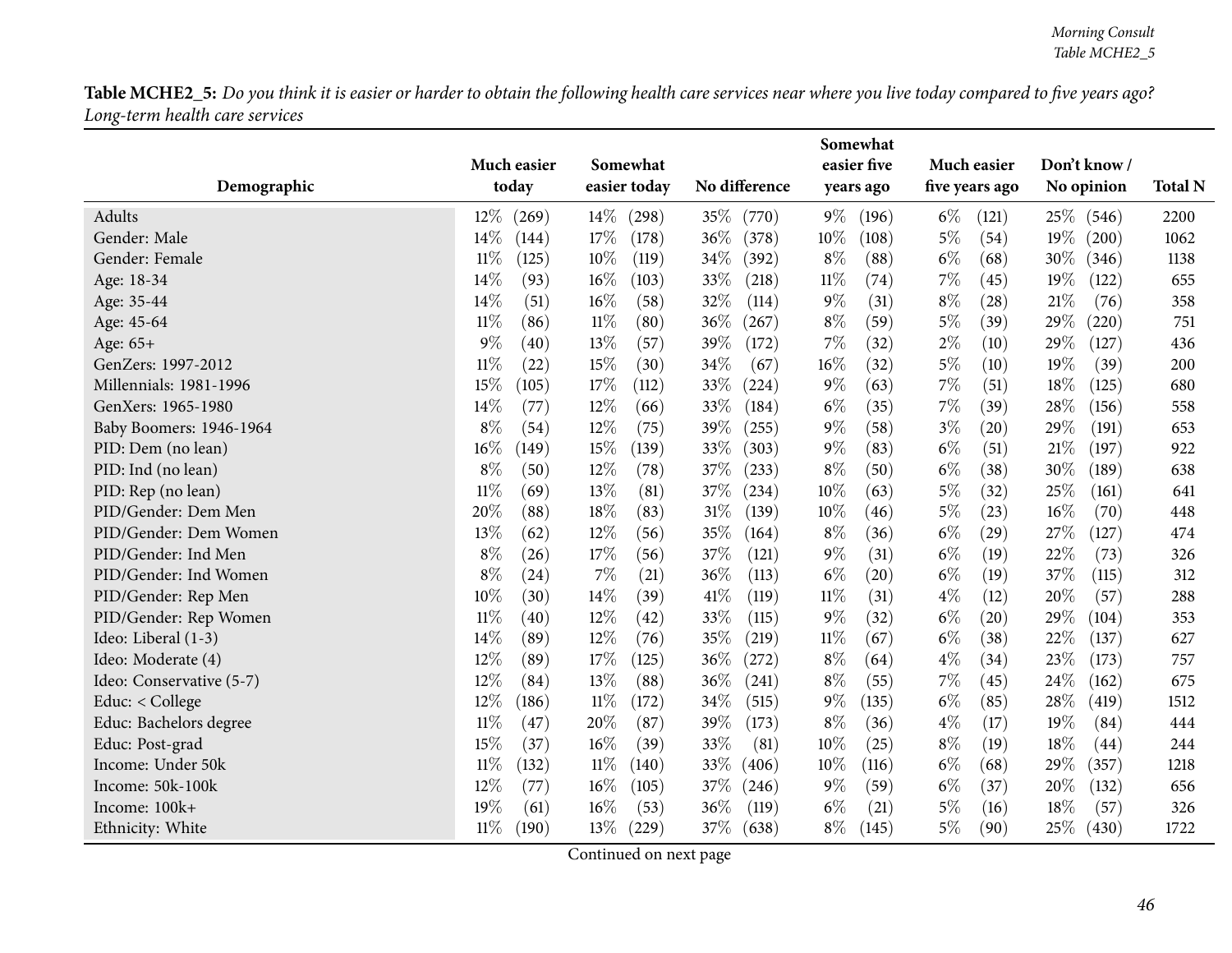|                                   |                      |                          |                 | Somewhat                 |                               |                           |                |
|-----------------------------------|----------------------|--------------------------|-----------------|--------------------------|-------------------------------|---------------------------|----------------|
| Demographic                       | Much easier<br>today | Somewhat<br>easier today | No difference   | easier five<br>years ago | Much easier<br>five years ago | Don't know/<br>No opinion | <b>Total N</b> |
| Adults                            | 12%<br>(269)         | 14\%<br>(298)            | 35%<br>(770)    | 9%<br>(196)              | $6\%$<br>(121)                | 25\%<br>(546)             | 2200           |
| Ethnicity: Hispanic               | 13%<br>(46)          | 13%<br>(45)              | 35%<br>(121)    | 14%<br>(49)              | 7%<br>(24)                    | 18%<br>(64)               | 349            |
| Ethnicity: Black                  | 19%<br>(52)          | 15%<br>(40)              | 24\%<br>(66)    | 11%<br>(30)              | $7\%$<br>(19)                 | 24%<br>(67)               | 274            |
| Ethnicity: Other                  | 13%<br>(26)          | 14%<br>(29)              | 33%<br>(66)     | 10%<br>(21)              | $6\%$<br>(12)                 | 24%<br>(49)               | 204            |
| All Christian                     | 14%<br>(143)         | 14%<br>(141)             | 37%<br>(379)    | $8\%$<br>(80)            | $6\%$<br>(59)                 | 22%<br>(224)              | 1026           |
| All Non-Christian                 | 17%<br>(21)          | $16\%$<br>(20)           | 32%<br>(41)     | 9%<br>(11)               | $6\%$<br>(8)                  | 20%<br>(26)               | 127            |
| Atheist                           | $7\%$<br>(8)         | 13%<br>(14)              | 44%<br>(47)     | 13%<br>(14)              | $4\%$<br>(4)                  | 19%<br>(20)               | 107            |
| Agnostic/Nothing in particular    | $8\%$<br>(44)        | 13%<br>(75)              | 35%<br>(197)    | 10%<br>(56)              | $4\%$<br>(22)                 | 31%<br>(173)              | 567            |
| Something Else                    | 14%<br>(53)          | 13%<br>(48)              | 28\%<br>(106)   | 9%<br>(35)               | $8\%$<br>(28)                 | 28%<br>(103)              | 373            |
| Religious Non-Protestant/Catholic | 17%<br>(24)          | 15%<br>(22)              | 33%<br>(48)     | $8\%$<br>(12)            | $7\%$<br>(10)                 | 20%<br>(30)               | 144            |
| Evangelical                       | 17%<br>(102)         | 13%<br>(77)              | 31%<br>(185)    | $9\%$<br>(55)            | $6\%$<br>(38)                 | 24%<br>(146)              | 604            |
| Non-Evangelical                   | 12%<br>(88)          | 14%<br>(108)             | 38%<br>(287)    | 7%<br>(55)               | $6\%$<br>(46)                 | 23%<br>(176)              | 759            |
| Community: Urban                  | 19%<br>(135)         | 14%<br>(96)              | $30\%$<br>(213) | $9\%$<br>(65)            | $8\%$<br>(53)                 | 20%<br>(141)              | 704            |
| Community: Suburban               | $9\%$<br>(83)        | 14%<br>(136)             | 37%<br>(352)    | 9%<br>(89)               | $4\%$<br>(42)                 | 26%<br>(248)              | 951            |
| Community: Rural                  | $9\%$<br>(51)        | 12%<br>(65)              | 38%<br>(205)    | $8\%$<br>(42)            | $5\%$<br>(27)                 | 29%<br>(156)              | 546            |
| Employ: Private Sector            | 14%<br>(107)         | 17%<br>(125)             | 33%<br>(248)    | 10%<br>(74)              | $6\%$<br>(44)                 | 19%<br>(144)              | 742            |
| Employ: Government                | $11\%$<br>(14)       | $13\%$<br>(15)           | 46%<br>(56)     | 7%<br>(8)                | $5\%$<br>(6)                  | 19%<br>(23)               | 122            |
| Employ: Self-Employed             | $12\%$<br>(22)       | $11\%$<br>(21)           | 37%<br>(68)     | $9\%$<br>(17)            | $11\%$<br>(20)                | $21\%$<br>(38)            | 186            |
| Employ: Homemaker                 | 12%<br>(19)          | 10%<br>(15)              | 35%<br>(54)     | 9%<br>(13)               | 5%<br>(8)                     | 30%<br>(47)               | 154            |
| Employ: Student                   | 16%<br>(12)          | $11\%$<br>(8)            | 27\%<br>(19)    | 17%<br>(12)              | $6\%$<br>(4)                  | 22%<br>(16)               | 71             |
| Employ: Retired                   | 10%<br>(49)          | 12%<br>(59)              | 39%<br>(196)    | $6\%$<br>(32)            | $3\%$<br>(15)                 | 30%<br>(149)              | 501            |
| Employ: Unemployed                | $9\%$<br>(24)        | 13%<br>(37)              | 31%<br>(88)     | $9\%$<br>(24)            | 7%<br>(18)                    | $31\%$<br>(88)            | 279            |
| Employ: Other                     | 15%<br>(22)          | 12%<br>(18)              | 29%<br>(41)     | 11%<br>(15)              | $4\%$<br>(6)                  | 29%<br>(42)               | 144            |
| Military HH: Yes                  | 12%<br>(43)          | 12%<br>(43)              | 36%<br>(126)    | 9%<br>(32)               | $6\%$<br>(22)                 | 24%<br>(82)               | 348            |
| Military HH: No                   | 12%<br>(226)         | 14\%<br>(254)            | 35%<br>(644)    | $9\%$<br>(164)           | $5\%$<br>(99)                 | 25%<br>(464)              | 1852           |
| RD/WT: Right Direction            | 18%<br>(165)         | 15%<br>(142)             | 34\%<br>(316)   | $9\%$<br>(85)            | 5%<br>(47)                    | 20%<br>(187)              | 942            |
| RD/WT: Wrong Track                | $8\%$<br>(104)       | 12%<br>(155)             | 36%<br>(454)    | $9\%$<br>(111)           | $6\%$<br>(74)                 | 29%<br>(360)              | 1258           |
| Biden Job Approve                 | $16\%$<br>(182)      | 14%<br>(161)             | 33%<br>(370)    | $8\%$<br>(94)            | $5\%$<br>(57)                 | 22%<br>(247)              | 1110           |
| <b>Biden Job Disapprove</b>       | $8\%$<br>(84)        | 13\%<br>(137)            | 38\%<br>(383)   | $9\%$<br>(93)            | $6\%$<br>(63)                 | 25%<br>(259)              | 1019           |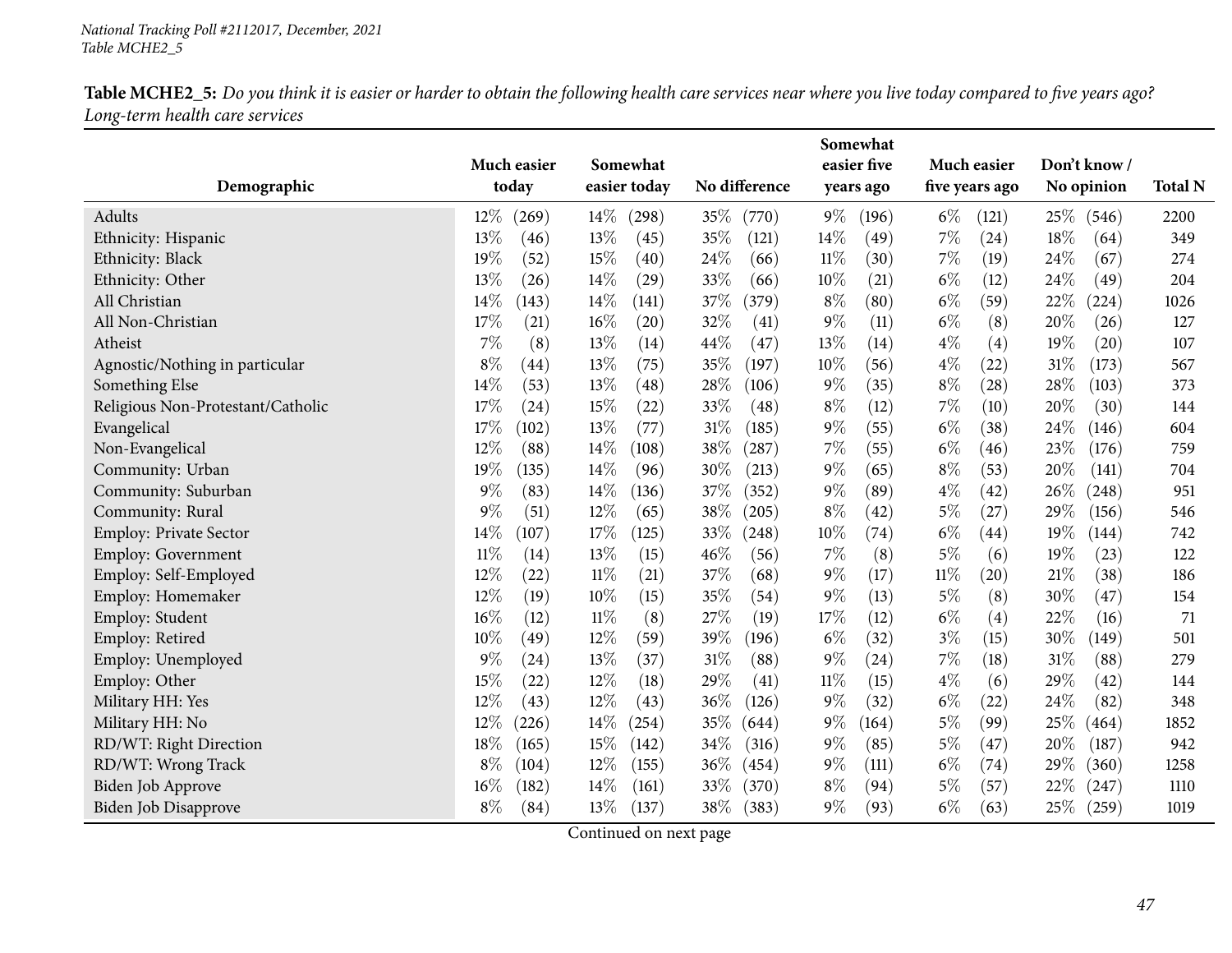|                                      |                 |                 |                            | Somewhat       |                |                |                |
|--------------------------------------|-----------------|-----------------|----------------------------|----------------|----------------|----------------|----------------|
|                                      | Much easier     | Somewhat        |                            | easier five    | Much easier    | Don't know/    |                |
| Demographic                          | today           | easier today    | No difference              | years ago      | five years ago | No opinion     | <b>Total N</b> |
| Adults                               | $12\%$<br>(269) | $14\%$<br>(298) | 35\%<br>(770)              | $9\%$<br>(196) | $6\%$<br>(121) | 25\%<br>(546)  | 2200           |
| Biden Job Strongly Approve           | 23%<br>(130)    | $12\%$<br>(70)  | 33%<br>(190)               | $7\%$<br>(41)  | $5\%$<br>(30)  | 20%<br>(116)   | 577            |
| Biden Job Somewhat Approve           | 10%<br>(52)     | 17%<br>(90)     | 34%<br>(181)               | 10%<br>(53)    | $5\%$<br>(26)  | 25%<br>(132)   | 534            |
| Biden Job Somewhat Disapprove        | $8\%$<br>(24)   | 17%<br>(50)     | 32%<br>(97)                | 12%<br>(36)    | $6\%$<br>(19)  | 25%<br>(76)    | 301            |
| <b>Biden Job Strongly Disapprove</b> | $8\%$<br>(60)   | 12%<br>(87)     | 40%<br>(286)               | $8\%$<br>(57)  | $6\%$<br>(44)  | 26%<br>(183)   | 718            |
| Favorable of Biden                   | 17%<br>(182)    | 15%<br>(165)    | 34%<br>(370)               | $9\%$<br>(98)  | $5\%$<br>(51)  | 21%<br>(234)   | 1099           |
| Unfavorable of Biden                 | $8\%$<br>(82)   | 13%<br>(131)    | 38%<br>(378)               | $9\%$<br>(87)  | $6\%$<br>(64)  | 26%<br>(260)   | 1002           |
| Very Favorable of Biden              | 22%<br>(129)    | 13%<br>(81)     | 31%<br>(189)               | $8\%$<br>(50)  | $6\%$<br>(35)  | 19%<br>(116)   | 600            |
| Somewhat Favorable of Biden          | $11\%$<br>(53)  | 17%<br>(84)     | 36%<br>(181)               | 10%<br>(48)    | $3\%$<br>(15)  | 24%<br>(118)   | 499            |
| Somewhat Unfavorable of Biden        | 7%<br>(18)      | 18%<br>(44)     | 32%<br>(79)                | 12%<br>(28)    | $6\%$<br>(15)  | 25%<br>(60)    | 245            |
| Very Unfavorable of Biden            | $8\%$<br>(63)   | $11\%$<br>(87)  | 40%<br>(300)               | $8\%$<br>(59)  | $6\%$<br>(48)  | 26%<br>(200)   | 757            |
| #1 Issue: Economy                    | 12%<br>(106)    | 14%<br>(122)    | 35%<br>(299)               | $9\%$<br>(75)  | $6\%$<br>(49)  | 24%<br>(202)   | 852            |
| #1 Issue: Security                   | 12%<br>(33)     | 15%<br>(43)     | 39%<br>(111)               | $8\%$<br>(21)  | $6\%$<br>(16)  | $21\%$<br>(59) | 284            |
| #1 Issue: Health Care                | 18%<br>(51)     | $11\%$<br>(30)  | 34%<br>(94)                | 10%<br>(28)    | 7%<br>(18)     | 20%<br>(55)    | 275            |
| #1 Issue: Medicare / Social Security | $11\%$<br>(30)  | 13%<br>(37)     | 29%<br>(83)                | $8\%$<br>(24)  | $4\%$<br>(11)  | 34%<br>(97)    | 282            |
| #1 Issue: Women's Issues             | 13%<br>(18)     | 14\%<br>(21)    | 31%<br>(44)                | $9\%$<br>(13)  | $10\%$<br>(14) | 24%<br>(34)    | 144            |
| #1 Issue: Education                  | $11\%$<br>(12)  | 12%<br>(13)     | 36%<br>(39)                | $9\%$<br>(9)   | $3\%$<br>(3)   | 30%<br>(32)    | 109            |
| #1 Issue: Energy                     | $8\%$<br>(12)   | 18%<br>(26)     | 36%<br>(52)                | $11\%$<br>(16) | $5\%$<br>(7)   | 23%<br>(34)    | 147            |
| #1 Issue: Other                      | 7%<br>(7)       | $5\%$<br>(6)    | 44%<br>(47)                | $9\%$<br>(10)  | $3\%$<br>(4)   | 31%<br>(33)    | 107            |
| 2020 Vote: Joe Biden                 | 16%<br>(172)    | 14%<br>(149)    | 34%<br>(365)               | $9\%$<br>(99)  | $5\%$<br>(53)  | 22%<br>(230)   | 1068           |
| 2020 Vote: Donald Trump              | 9%<br>(67)      | 13%<br>(95)     | 39%<br>(286)               | $9\%$<br>(64)  | $6\%$<br>(43)  | 24\%<br>(172)  | 726            |
| 2020 Vote: Other                     | $2\%$<br>(1)    | 9%<br>(5)       | 41\%<br>(22)               | $1\%$<br>(1)   | $11\%$<br>(6)  | 36%<br>(20)    | 55             |
| 2020 Vote: Didn't Vote               | 8%<br>(29)      | 14%<br>(49)     | 28%<br>(97)                | $9\%$<br>(32)  | $5\%$<br>(19)  | 35%<br>(124)   | 350            |
| 2018 House Vote: Democrat            | 16%<br>(128)    | 14\%<br>(113)   | 35%<br>$\left( 282\right)$ | $9\%$<br>(71)  | $4\%$<br>(33)  | 22%<br>(175)   | 803            |
| 2018 House Vote: Republican          | 10%<br>(55)     | 13%<br>(72)     | 39%<br>(221)               | $8\%$<br>(46)  | $5\%$<br>(29)  | 25%<br>(141)   | 564            |
| 2016 Vote: Hillary Clinton           | 16%<br>(112)    | 14%<br>(99)     | 34%<br>(243)               | $9\%$<br>(63)  | $4\%$<br>(32)  | 24%<br>(174)   | 723            |
| 2016 Vote: Donald Trump              | $11\%$<br>(76)  | 13%<br>(87)     | 41%<br>(279)               | $8\%$<br>(53)  | $5\%$<br>(35)  | 22%<br>(152)   | 681            |
| 2016 Vote: Other                     | 10%<br>(10)     | $11\%$<br>(11)  | 39%<br>(37)                | $5\%$<br>(4)   | 7%<br>(6)      | 28%<br>(26)    | 95             |
| 2016 Vote: Didn't Vote               | 10%<br>(70)     | 14\%<br>(101)   | 30\%<br>(209)              | $11\%$<br>(76) | $7\%$<br>(49)  | 28\%<br>(194)  | 699            |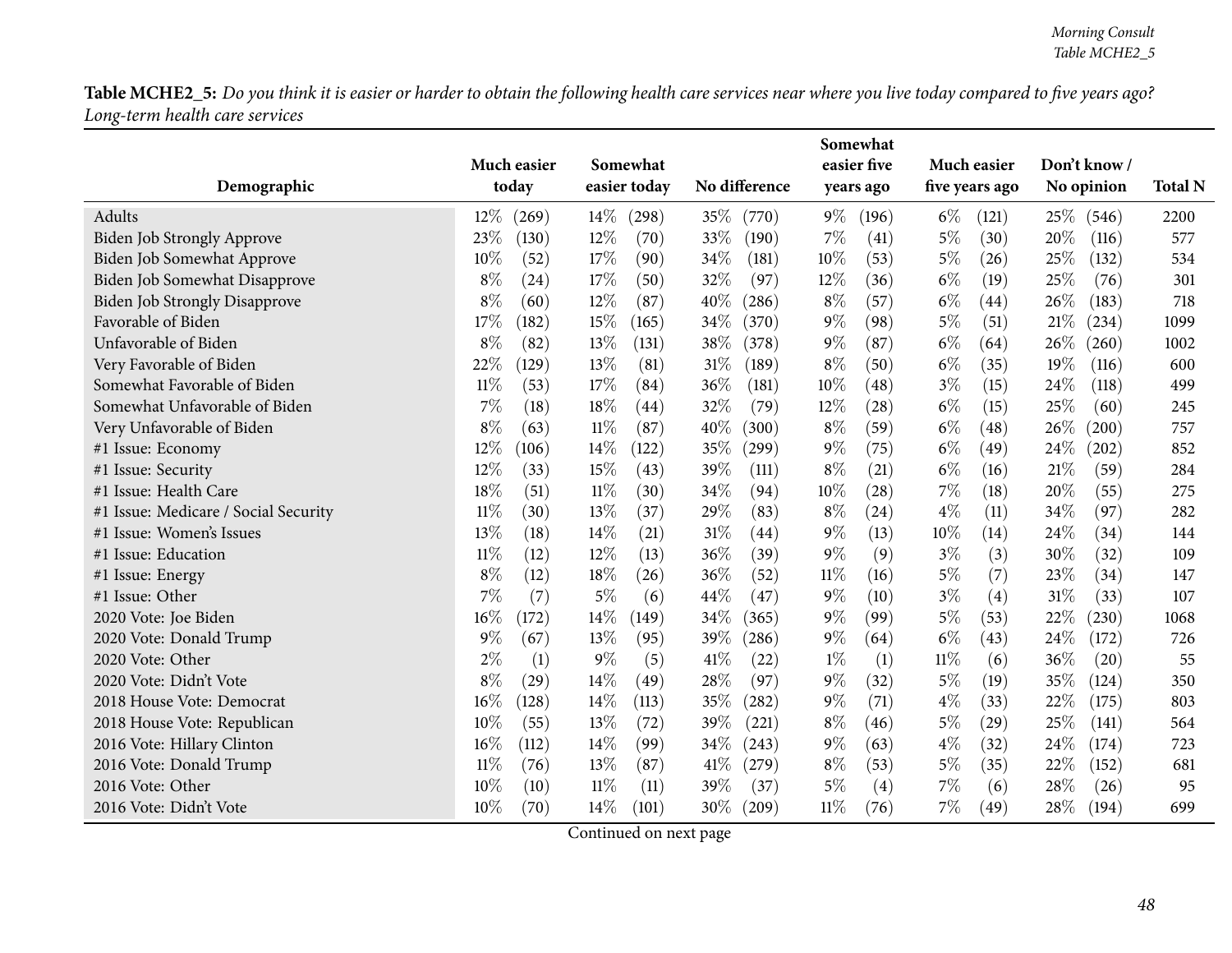| Table MCHE2_5: Do you think it is easier or harder to obtain the following health care services near where you live today compared to five years ago? |  |
|-------------------------------------------------------------------------------------------------------------------------------------------------------|--|
| Long-term health care services                                                                                                                        |  |

|                                                  |                            |                 |                 | Somewhat       |                |                 |                |
|--------------------------------------------------|----------------------------|-----------------|-----------------|----------------|----------------|-----------------|----------------|
|                                                  | Much easier                | Somewhat        |                 | easier five    | Much easier    | Don't know /    |                |
| Demographic                                      | today                      | easier today    | No difference   | years ago      | five years ago | No opinion      | <b>Total N</b> |
| Adults                                           | $12\%$<br>(269)            | $14\%$<br>(298) | $35\%$<br>(770) | $9\%$<br>(196) | $6\%$<br>(121) | $25\%$<br>(546) | 2200           |
| Voted in 2014: Yes                               | $14\%$<br>(181)            | $13\%$<br>(170) | 35\% (446)      | $9\%$<br>(113) | $4\%$<br>(54)  | $24\%$<br>(298) | 1263           |
| Voted in 2014: No                                | $9\%$<br>(88)              | $14\%$<br>(127) | $35\%$<br>(324) | $9\%$<br>(83)  | $7\%$<br>(67)  | 26\%<br>(248)   | 937            |
| 4-Region: Northeast                              | $17\%$<br>(68)             | $12\%$<br>(49)  | 33\%<br>(128)   | $7\%$<br>(27)  | $6\%$<br>(24)  | 25\%<br>(97)    | 394            |
| 4-Region: Midwest                                | $13\%$<br>(60)             | $11\%$<br>(50)  | 35%<br>(161)    | $8\%$<br>(36)  | $7\%$<br>(33)  | $26\%$<br>(122) | 462            |
| 4-Region: South                                  | $11\%$<br>(87)             | $14\%$<br>(117) | $36\%$<br>(296) | $10\%$<br>(87) | $4\%$<br>(37)  | 24\%<br>(201)   | 824            |
| 4-Region: West                                   | $11\%$<br>(55)             | $16\%$<br>(82)  | $36\%$<br>(185) | $9\%$<br>(45)  | $5\%$<br>(27)  | 24%<br>(126)    | 520            |
| Women of Reproductive Age                        | $13\%$<br>(73)             | $9\%$<br>(54)   | $35\%$<br>(200) | $9\%$<br>(50)  | $7\%$<br>(41)  | 27%<br>(158)    | 576            |
| Women Who Have Needed Abortion Services          | $20\%$<br>(25)             | $7\%$<br>(8)    | $34\%$<br>(41)  | $9\%$<br>(10)  | $4\%$<br>(5)   | $26\%$<br>(32)  | 121            |
| Mothers                                          | 13\%<br>$\left( 41\right)$ | $12\%$<br>(38)  | 35%<br>(111)    | $7\%$<br>(23)  | $8\%$<br>(25)  | $26\%$<br>(84)  | 322            |
| Fathers                                          | 24\%<br>(78)               | 21%<br>(67)     | $24\%$<br>(78)  | $12\%$<br>(40) | $8\%$<br>(25)  | $10\%$<br>(33)  | 321            |
| Insured                                          | $13\%$<br>(255)            | $14\%$<br>(267) | $35\%$<br>(680) | $8\%$<br>(164) | $6\%$<br>(112) | 24%<br>(471)    | 1950           |
| Uninsured                                        | $6\%$<br>(14)              | $12\%$<br>(30)  | $36\%$<br>(90)  | $13\%$<br>(31) | $4\%$<br>(10)  | $30\%$<br>(75)  | 250            |
| Federal Government Responsible for Abortion Laws | 13\%<br>(97)               | $14\%$<br>(109) | 40\%<br>(311)   | $8\%$<br>(66)  | $6\%$<br>(44)  | 19%<br>(146)    | 773            |
| State Governments Responsible for Abortion Laws  | 15\%<br>(115)              | $16\%$<br>(127) | 33\%<br>(262)   | $12\%$<br>(94) | $6\%$<br>(47)  | 18%<br>(145)    | 791            |
| Abortion Should be Legal                         | 14%<br>(163)               | $14\%$<br>(172) | $36\%$<br>(427) | $9\%$<br>(106) | $6\%$<br>(71)  | 22\%<br>(261)   | 1201           |
| Abortion Should be Illegal                       | $12\%$<br>(94)             | $14\%$<br>(106) | $35\%$<br>(264) | $9\%$<br>(71)  | $6\%$<br>(46)  | $24\%$<br>(181) | 762            |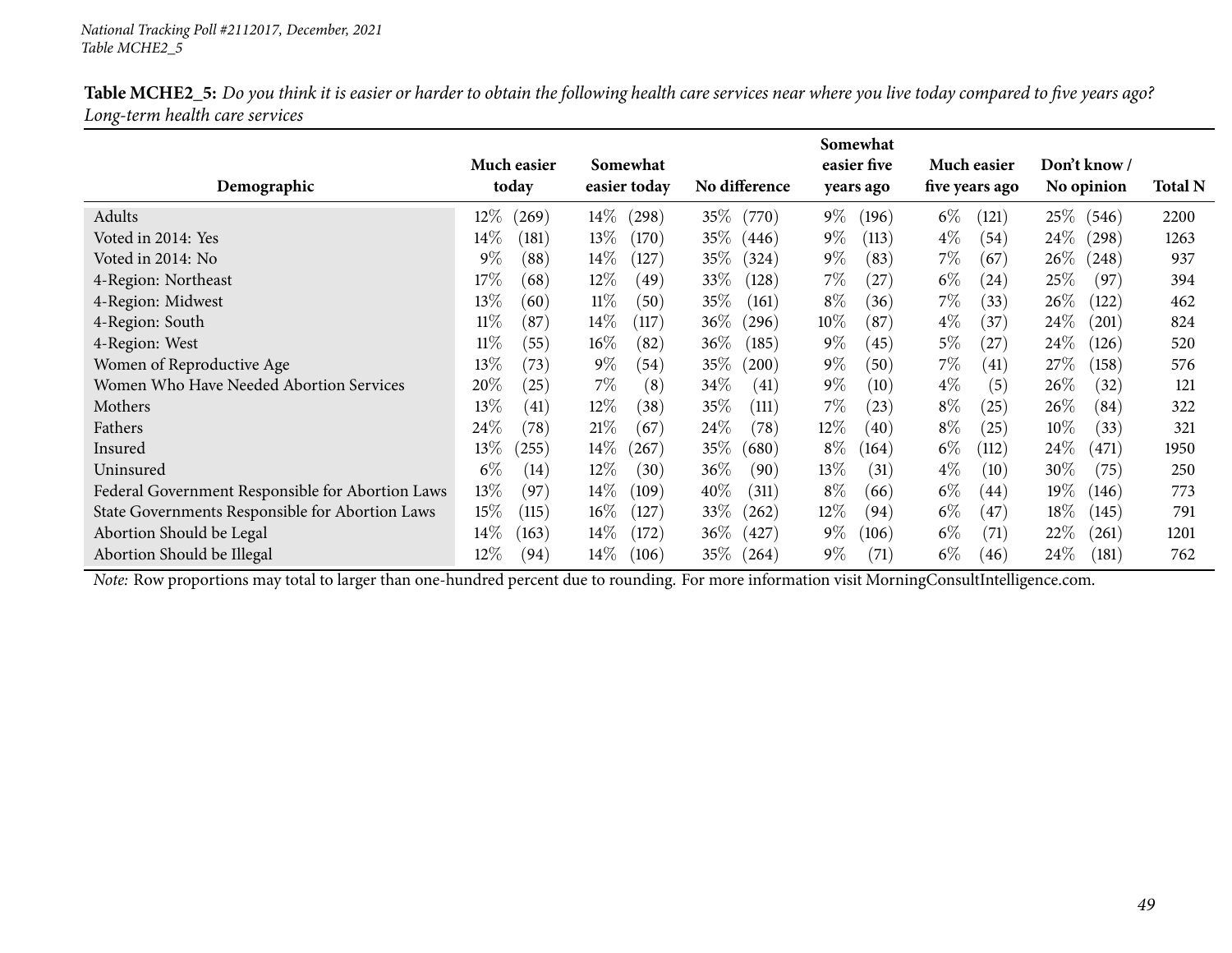|                          |                |                 |                 | Somewhat       |                |                |                |
|--------------------------|----------------|-----------------|-----------------|----------------|----------------|----------------|----------------|
|                          | Much easier    | Somewhat        |                 | easier five    | Much easier    | Don't know/    |                |
| Demographic              | today          | easier today    | No difference   | years ago      | five years ago | No opinion     | <b>Total N</b> |
| Adults                   | 15%<br>(321)   | $18\%$<br>(389) | 31%<br>(681)    | $8\%$<br>(170) | $6\%$<br>(143) | 23\%<br>(497)  | 2200           |
| Gender: Male             | 15%<br>(155)   | 20%<br>(214)    | $31\%$<br>(333) | $8\%$<br>(86)  | 7%<br>(72)     | 19%<br>(202)   | 1062           |
| Gender: Female           | 15%<br>(166)   | 15%<br>(175)    | 31%<br>(348)    | $7\%$<br>(83)  | $6\%$<br>(71)  | 26\%<br>(295)  | 1138           |
| Age: 18-34               | 17%<br>(115)   | $20\%$<br>(130) | 28%<br>(183)    | $11\%$<br>(72) | $8\%$<br>(55)  | 15%<br>(100)   | 655            |
| Age: 35-44               | 18%<br>(65)    | 21%<br>(76)     | $29\%$<br>(103) | $6\%$<br>(21)  | $9\%$<br>(34)  | $16\%$<br>(58) | 358            |
| Age: 45-64               | 13%<br>(99)    | 15%<br>(116)    | 32%<br>(240)    | 7%<br>(55)     | $6\%$<br>(44)  | 26%<br>(198)   | 751            |
| Age: 65+                 | 10%<br>(42)    | 15%<br>(67)     | 35%<br>(155)    | $5\%$<br>(22)  | $2\%$<br>(10)  | 32%<br>(140)   | 436            |
| GenZers: 1997-2012       | 14%<br>(28)    | 19%<br>(38)     | 29%<br>(58)     | 13\%<br>(26)   | $8\%$<br>(15)  | 17\%<br>(34)   | 200            |
| Millennials: 1981-1996   | 19%<br>(130)   | 21%<br>(144)    | 28%<br>(188)    | $9\%$<br>(62)  | $9\%$<br>(59)  | 14%<br>(98)    | 680            |
| GenXers: 1965-1980       | 15%<br>(81)    | 16%<br>(91)     | 30%<br>(167)    | $8\%$<br>(46)  | $8\%$<br>(45)  | 23%<br>(128)   | 558            |
| Baby Boomers: 1946-1964  | $11\%$<br>(73) | 15%<br>(100)    | 35%<br>(231)    | $5\%$<br>(32)  | $3\%$<br>(22)  | 30%<br>(195)   | 653            |
| PID: Dem (no lean)       | 17%<br>(159)   | $21\%$<br>(195) | 28%<br>(259)    | $9\%$<br>(79)  | $7\%$<br>(66)  | 18%<br>(163)   | 922            |
| PID: Ind (no lean)       | $11\%$<br>(71) | 14%<br>(89)     | 34%<br>(214)    | $7\%$<br>(47)  | $7\%$<br>(45)  | 27%<br>(172)   | 638            |
| PID: Rep (no lean)       | 14%<br>(91)    | 16%<br>(104)    | 32%<br>(208)    | $7\%$<br>(43)  | $5\%$<br>(32)  | 25%<br>(161)   | 641            |
| PID/Gender: Dem Men      | 19%<br>(83)    | 23%<br>(105)    | 27%<br>(123)    | $8\%$<br>(38)  | $7\%$<br>(33)  | 15%<br>(66)    | 448            |
| PID/Gender: Dem Women    | 16%<br>(76)    | 19%<br>(90)     | 29%<br>(136)    | $9\%$<br>(41)  | 7%<br>(33)     | 21%<br>(97)    | 474            |
| PID/Gender: Ind Men      | 10%<br>(34)    | 19%<br>(60)     | 32%<br>(103)    | $10\%$<br>(31) | $7\%$<br>(23)  | 23%<br>(74)    | 326            |
| PID/Gender: Ind Women    | 12%<br>(37)    | $9\%$<br>(29)   | 35%<br>(111)    | $5\%$<br>(16)  | $7\%$<br>(21)  | 32%<br>(98)    | 312            |
| PID/Gender: Rep Men      | 13%<br>(38)    | 17%<br>(48)     | 37%<br>(107)    | $6\%$<br>(17)  | $5\%$<br>(16)  | 22%<br>(62)    | 288            |
| PID/Gender: Rep Women    | 15%<br>(54)    | 16%<br>(56)     | 29%<br>(101)    | 7%<br>(26)     | $5\%$<br>(17)  | 28%<br>(99)    | 353            |
| Ideo: Liberal (1-3)      | 16%<br>(100)   | 20%<br>(128)    | 31%<br>(195)    | $9\%$<br>(57)  | $7\%$<br>(44)  | 16%<br>(102)   | 627            |
| Ideo: Moderate (4)       | 13%<br>(101)   | 19%<br>(146)    | 31%<br>(233)    | $8\%$<br>(59)  | $7\%$<br>(53)  | 22%<br>(165)   | 757            |
| Ideo: Conservative (5-7) | 15%<br>(101)   | 15%<br>(104)    | 33%<br>(223)    | 7%<br>(45)     | $6\%$<br>(39)  | 24\%<br>(164)  | 675            |
| Educ: < College          | 14%<br>(207)   | 15%<br>(234)    | 31%<br>(462)    | 7%<br>(113)    | 7%<br>(107)    | 26\%<br>(390)  | 1512           |
| Educ: Bachelors degree   | 17%<br>(75)    | 22%<br>(99)     | 31%<br>(138)    | $9\%$<br>(38)  | 5%<br>(21)     | 17%<br>(73)    | 444            |
| Educ: Post-grad          | 16%<br>(39)    | 23%<br>(56)     | 33%<br>(82)     | $8\%$<br>(19)  | $6\%$<br>(15)  | 14%<br>(34)    | 244            |
| Income: Under 50k        | 13%<br>(162)   | 15%<br>(186)    | 30%<br>(371)    | $7\%$<br>(91)  | $7\%$<br>(87)  | 26%<br>(321)   | 1218           |
| Income: 50k-100k         | 14%<br>(94)    | 20%<br>(134)    | 31%<br>(205)    | $8\%$<br>(55)  | $6\%$<br>(39)  | 20%<br>(129)   | 656            |
| Income: 100k+            | 20%<br>(65)    | 21%<br>(69)     | 32%<br>(105)    | 7%<br>(24)     | $5\%$<br>(16)  | 14%<br>(47)    | 326            |
| Ethnicity: White         | 13%<br>(225)   | 18\%<br>(302)   | 33%<br>(561)    | $8\%$<br>(138) | $6\%$<br>(108) | 23\%<br>(388)  | 1722           |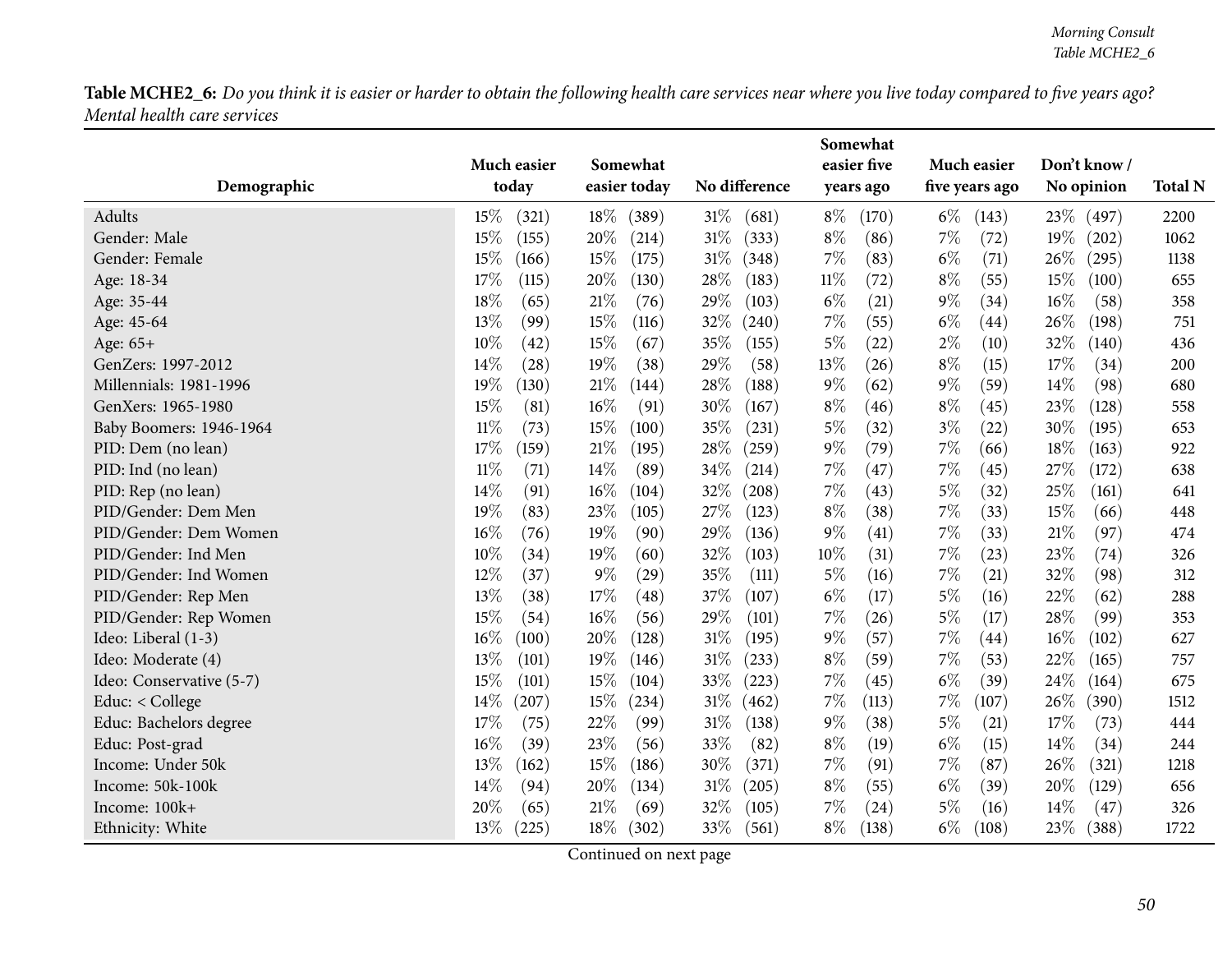|                                   |                      |                          |                           | Somewhat                 |                               |                           |                |
|-----------------------------------|----------------------|--------------------------|---------------------------|--------------------------|-------------------------------|---------------------------|----------------|
| Demographic                       | Much easier<br>today | Somewhat<br>easier today | No difference             | easier five<br>years ago | Much easier<br>five years ago | Don't know/<br>No opinion | <b>Total N</b> |
|                                   |                      |                          |                           |                          |                               |                           |                |
| Adults                            | 15%<br>(321)         | 18%<br>(389)             | 31%<br>(681)              | $8\%$<br>(170)           | $6\%$<br>(143)                | 23%<br>(497)              | 2200           |
| Ethnicity: Hispanic               | 14%<br>(48)          | 17%<br>(59)              | 28%<br>(98)               | $11\%$<br>(40)           | 12%<br>(43)                   | 17%<br>(61)               | 349            |
| Ethnicity: Black                  | 22%<br>(61)          | 18%<br>(49)              | 26\%<br>(73)              | $6\%$<br>(16)            | $8\%$<br>(21)                 | 20%<br>(54)               | 274            |
| Ethnicity: Other                  | 17%<br>(34)          | 19%<br>(38)              | 24%<br>(48)               | 7%<br>(15)               | 7%<br>(14)                    | 27%<br>(55)               | 204            |
| All Christian                     | 15%<br>(149)         | 18%<br>(183)             | 32%<br>(330)              | $8\%$<br>(79)            | $6\%$<br>(66)                 | 21%<br>(219)              | 1026           |
| All Non-Christian                 | 22%<br>(28)          | 19%<br>(24)              | 25%<br>(31)               | $6\%$<br>(8)             | $8\%$<br>(10)                 | 21%<br>(27)               | 127            |
| Atheist                           | $7\%$<br>(7)         | 25%<br>(27)              | 35%<br>(37)               | $9\%$<br>(9)             | 10%<br>(11)                   | 15%<br>(16)               | 107            |
| Agnostic/Nothing in particular    | 13%<br>(71)          | 16%<br>(93)              | 32%<br>(182)              | $8\%$<br>(48)            | $5\%$<br>(29)                 | 25%<br>(144)              | 567            |
| Something Else                    | 17%<br>(65)          | 17%<br>(63)              | 27%<br>(101)              | 7%<br>(26)               | $7\%$<br>(27)                 | 24%<br>(91)               | 373            |
| Religious Non-Protestant/Catholic | 21%<br>(30)          | 19%<br>(27)              | 25%<br>(36)               | 7%<br>(10)               | $8\%$<br>(11)                 | 21%<br>(30)               | 144            |
| Evangelical                       | 19%<br>(112)         | 20%<br>(118)             | 28%<br>(171)              | $6\%$<br>(36)            | $6\%$<br>(38)                 | $21\%$<br>(129)           | 604            |
| Non-Evangelical                   | 13%<br>(96)          | 16%<br>(121)             | 33%<br>(251)              | 9%<br>(65)               | $7\%$<br>(51)                 | 23%<br>(175)              | 759            |
| Community: Urban                  | 19%<br>(132)         | 19%<br>(136)             | 25%<br>(177)              | $8\%$<br>(58)            | $9\%$<br>(61)                 | 20%<br>(140)              | 704            |
| Community: Suburban               | 12%<br>(118)         | 19%<br>(182)             | 34%<br>(322)              | $8\%$<br>(72)            | $4\%$<br>(40)                 | 23%<br>(216)              | 951            |
| Community: Rural                  | 13%<br>(70)          | 13%<br>(71)              | 33%<br>(182)              | 7%<br>(40)               | $8\%$<br>(42)                 | 26%<br>(141)              | 546            |
| Employ: Private Sector            | 16%<br>(118)         | 23%<br>(170)             | 28%<br>(207)              | $9\%$<br>(66)            | 7%<br>(54)                    | 17%<br>(127)              | 742            |
| Employ: Government                | 14\%<br>(18)         | 17%<br>(20)              | 40%<br>(49)               | 13%<br>(16)              | $3\%$<br>(3)                  | 14\%<br>(17)              | 122            |
| Employ: Self-Employed             | 15%<br>(29)          | 14%<br>(26)              | 33%<br>(60)               | $9\%$<br>(16)            | 7%<br>(14)                    | 22%<br>(41)               | 186            |
| Employ: Homemaker                 | 17%<br>(26)          | 17%<br>(26)              | 29%<br>$\left( 44\right)$ | $5\%$<br>(7)             | $7\%$<br>(11)                 | 26%<br>(40)               | 154            |
| Employ: Student                   | 24%<br>(17)          | 19%<br>(13)              | 21%<br>(15)               | 10%<br>(7)               | $9\%$<br>(7)                  | 16%<br>(11)               | 71             |
| Employ: Retired                   | 12%<br>(58)          | 14%<br>(71)              | 36%<br>(181)              | $5\%$<br>(25)            | $3\%$<br>(16)                 | 30%<br>(150)              | 501            |
| Employ: Unemployed                | $11\%$<br>(32)       | 14%<br>(39)              | 29%<br>(81)               | $6\%$<br>(18)            | $9\%$<br>(26)                 | 30%<br>(83)               | 279            |
| Employ: Other                     | 16%<br>(23)          | 16%<br>(23)              | 31%<br>(44)               | 10%<br>(15)              | $8\%$<br>(12)                 | 19%<br>(27)               | 144            |
| Military HH: Yes                  | 15%<br>(53)          | 18%<br>(63)              | 31%<br>(107)              | $6\%$<br>(20)            | $6\%$<br>(21)                 | 24%<br>(84)               | 348            |
| Military HH: No                   | 14%<br>(267)         | 18%<br>(326)             | 31%<br>(575)              | $8\%$<br>(149)           | 7%<br>(122)                   | 22%<br>(413)              | 1852           |
| RD/WT: Right Direction            | 17%<br>(164)         | 21%<br>(197)             | 28\%<br>(267)             | 7%<br>(70)               | $8\%$<br>(76)                 | 18%<br>(168)              | 942            |
| RD/WT: Wrong Track                | 12%<br>(157)         | 15%<br>(192)             | 33%<br>(414)              | $8\%$<br>(100)           | $5\%$<br>(66)                 | 26%<br>(329)              | 1258           |
| Biden Job Approve                 | 17%<br>(190)         | 19%<br>$^{'}216)$        | 29%<br>(319)              | 7%<br>(82)               | $8\%$<br>(85)                 | 20%<br>(219)              | 1110           |
| <b>Biden Job Disapprove</b>       | 12%<br>(127)         | 17%<br>(171)             | 34\%<br>(347)             | $8\%$<br>(80)            | $5\%$<br>(55)                 | 23%<br>(239)              | 1019           |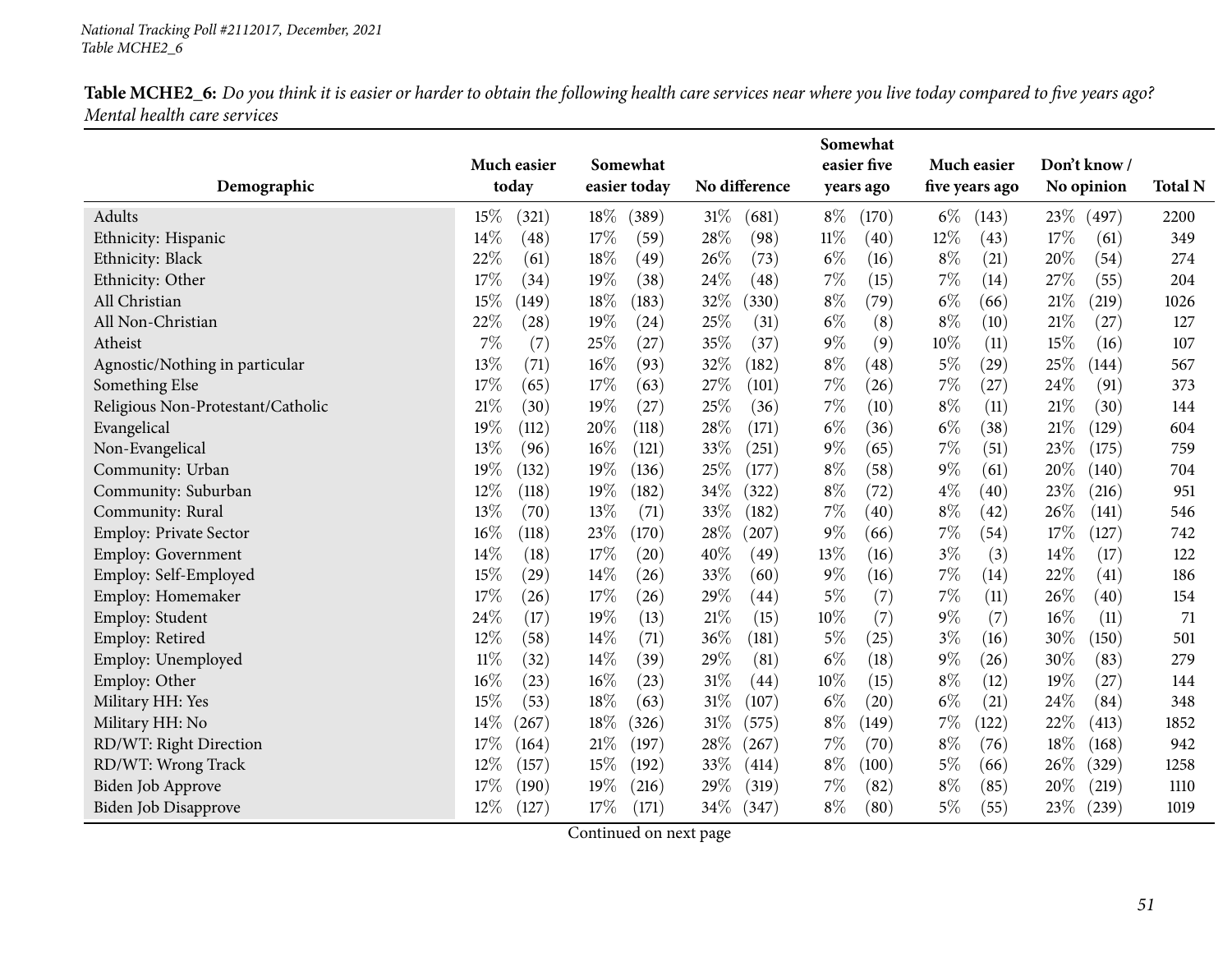|                                      |                |                 |                 | Somewhat       |                |                 |                |
|--------------------------------------|----------------|-----------------|-----------------|----------------|----------------|-----------------|----------------|
|                                      | Much easier    | Somewhat        |                 | easier five    | Much easier    | Don't know/     |                |
| Demographic                          | today          | easier today    | No difference   | years ago      | five years ago | No opinion      | <b>Total N</b> |
| Adults                               | 15%<br>(321)   | $18\%$<br>(389) | $31\%$<br>(681) | $8\%$<br>(170) | $6\%$<br>(143) | 23\%<br>(497)   | 2200           |
| Biden Job Strongly Approve           | 21%<br>(120)   | 19%<br>(111)    | 28%<br>(163)    | $7\%$<br>(42)  | 7%<br>(40)     | 17\%<br>(100)   | 577            |
| Biden Job Somewhat Approve           | 13%<br>(70)    | 20%<br>(105)    | 29%<br>(155)    | $8\%$<br>(40)  | $8\%$<br>(45)  | 22%<br>(119)    | 534            |
| Biden Job Somewhat Disapprove        | $11\%$<br>(34) | 24%<br>(73)     | 28%<br>(84)     | 12%<br>(35)    | 7%<br>(20)     | 18%<br>(55)     | 301            |
| Biden Job Strongly Disapprove        | 13%<br>(93)    | 14%<br>(98)     | 37%<br>(263)    | $6\%$<br>(45)  | $5\%$<br>(35)  | 26%<br>(184)    | 718            |
| Favorable of Biden                   | 18%<br>(192)   | 20%<br>(219)    | 29%<br>(319)    | $8\%$<br>(83)  | $7\%$<br>(79)  | 19%<br>(207)    | 1099           |
| Unfavorable of Biden                 | 12%<br>(122)   | 16%<br>(165)    | 34%<br>(341)    | $8\%$<br>(77)  | $6\%$<br>(57)  | 24\%<br>(240)   | 1002           |
| Very Favorable of Biden              | 20%<br>(122)   | 20%<br>(117)    | 27%<br>(165)    | $8\%$<br>(45)  | $8\%$<br>(46)  | 17\%<br>(105)   | 600            |
| Somewhat Favorable of Biden          | 14%<br>(71)    | 20%<br>(102)    | 31%<br>(154)    | $8\%$<br>(37)  | 7%<br>(33)     | 20%<br>(102)    | 499            |
| Somewhat Unfavorable of Biden        | $11\%$<br>(27) | 22%<br>(54)     | 31%<br>(76)     | 10%<br>(24)    | 7%<br>(18)     | 19%<br>(46)     | 245            |
| Very Unfavorable of Biden            | 13%<br>(95)    | 15%<br>(111)    | 35%<br>(265)    | 7%<br>(53)     | $5\%$<br>(39)  | 26%<br>(194)    | 757            |
| #1 Issue: Economy                    | 16%<br>(136)   | 17%<br>(145)    | 32%<br>(272)    | $8\%$<br>(64)  | 7%<br>(62)     | 20%<br>(173)    | 852            |
| #1 Issue: Security                   | 14%<br>(39)    | 17%<br>(48)     | 35%<br>(98)     | $8\%$<br>(22)  | $5\%$<br>(15)  | 22%<br>(62)     | 284            |
| #1 Issue: Health Care                | 18%<br>(48)    | 20%<br>(56)     | 30%<br>(82)     | $6\%$<br>(16)  | $6\%$<br>(16)  | 21%<br>(57)     | 275            |
| #1 Issue: Medicare / Social Security | $11\%$<br>(31) | 16%<br>(46)     | 30%<br>(84)     | $6\%$<br>(17)  | $6\%$<br>(17)  | 31%<br>(88)     | 282            |
| #1 Issue: Women's Issues             | 18%<br>(26)    | 21%<br>(31)     | 23%<br>(33)     | 14\%<br>(20)   | $8\%$<br>(11)  | 16%<br>(24)     | 144            |
| #1 Issue: Education                  | 10%<br>(11)    | 19%<br>(21)     | 27%<br>(29)     | $8\%$<br>(8)   | 12%<br>(13)    | 24%<br>(27)     | 109            |
| #1 Issue: Energy                     | 12%<br>(18)    | 21%<br>(31)     | 31%<br>(46)     | $6\%$<br>(9)   | $5\%$<br>(8)   | 23%<br>(34)     | 147            |
| #1 Issue: Other                      | 12%<br>(13)    | 10%<br>(11)     | 35%<br>(38)     | 12%<br>(12)    | $1\%$<br>(2)   | 30%<br>(32)     | 107            |
| 2020 Vote: Joe Biden                 | 17%<br>(181)   | 19%<br>(207)    | 31%<br>(327)    | $8\%$<br>(86)  | $7\%$<br>(75)  | $18\%$<br>(192) | 1068           |
| 2020 Vote: Donald Trump              | 13%<br>(91)    | 15%<br>(109)    | 35\%<br>(254)   | $8\%$<br>(58)  | $6\%$<br>(45)  | 23%<br>(170)    | 726            |
| 2020 Vote: Other                     | 8%<br>(4)      | 9%<br>(5)       | 34%<br>(19)     | 10%<br>(5)     | $11\%$<br>(6)  | 29%<br>(16)     | 55             |
| 2020 Vote: Didn't Vote               | 13%<br>(44)    | 20%<br>(69)     | 24%<br>(83)     | $6\%$<br>(20)  | $5\%$<br>(17)  | 34%<br>(117)    | 350            |
| 2018 House Vote: Democrat            | 16%<br>(127)   | 20%<br>(163)    | 31%<br>(248)    | $8\%$<br>(63)  | $7\%$<br>(53)  | 19%<br>(149)    | 803            |
| 2018 House Vote: Republican          | 13%<br>(73)    | 13%<br>(72)     | 36%<br>(204)    | $6\%$<br>(31)  | 7%<br>(38)     | 26%<br>(146)    | 564            |
| 2016 Vote: Hillary Clinton           | 16%<br>(115)   | 21%<br>(151)    | 31%<br>(221)    | 7%<br>(50)     | $6\%$<br>(46)  | 19%<br>(140)    | 723            |
| 2016 Vote: Donald Trump              | 13%<br>(91)    | 15%<br>(103)    | 36\%<br>(242)   | 7%<br>(48)     | $6\%$<br>(41)  | 23%<br>(156)    | 681            |
| 2016 Vote: Other                     | 13%<br>(13)    | 13%<br>(13)     | 42%<br>(40)     | 7%<br>(7)      | $8\%$<br>(7)   | 16%<br>(16)     | 95             |
| 2016 Vote: Didn't Vote               | 14%<br>(101)   | 17%<br>(122)    | 26\%<br>(178)   | $9\%$<br>(64)  | $7\%$<br>(49)  | 26%<br>(185)    | 699            |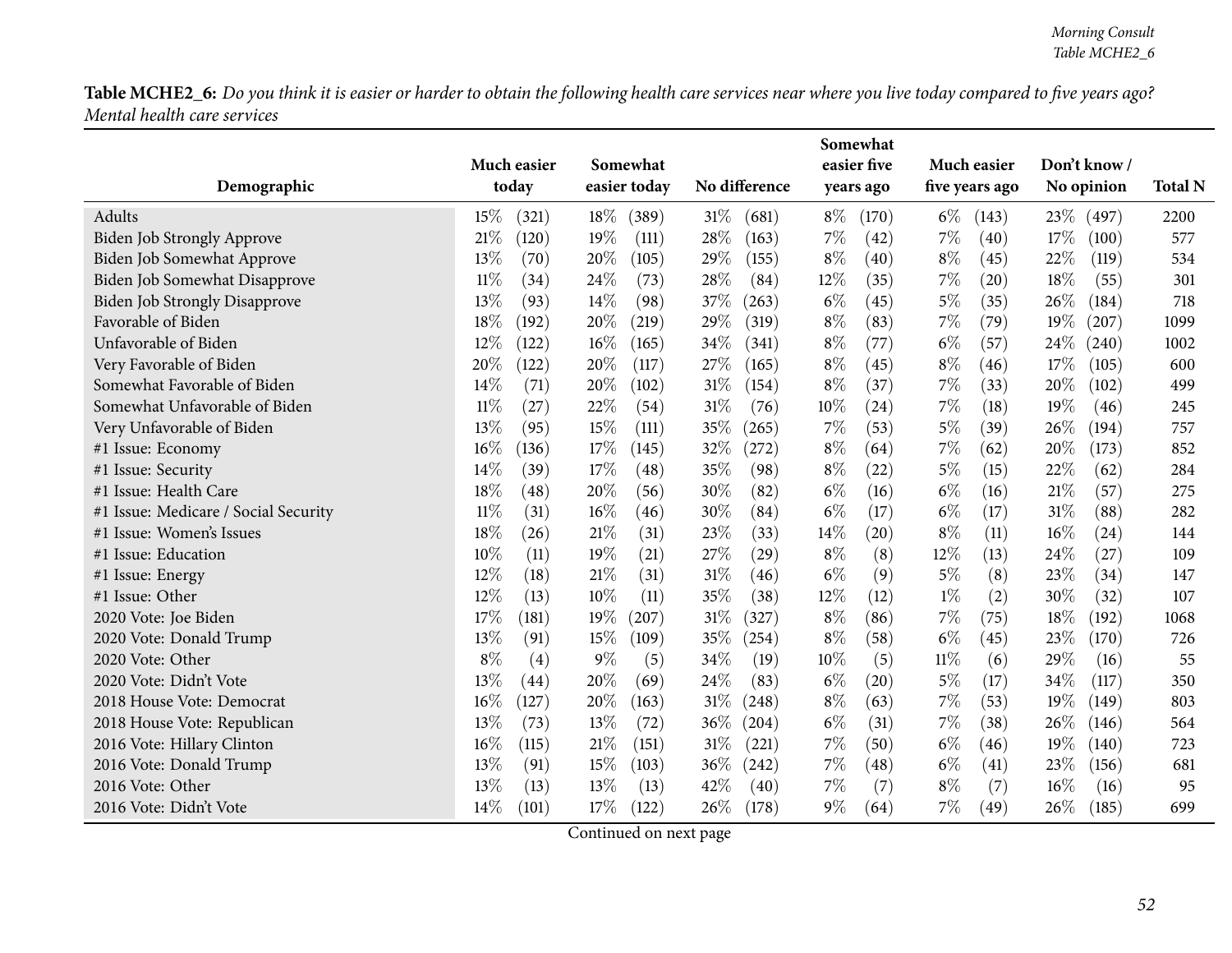|                                                  |                 |                 |                 | Somewhat       |                |                  |                |
|--------------------------------------------------|-----------------|-----------------|-----------------|----------------|----------------|------------------|----------------|
|                                                  | Much easier     | Somewhat        |                 | easier five    | Much easier    | Don't know /     |                |
| Demographic                                      | today           | easier today    | No difference   | years ago      | five years ago | No opinion       | <b>Total N</b> |
| Adults                                           | 15%<br>(321)    | $18\%$<br>(389) | $31\%$<br>(681) | $8\%$<br>(170) | $6\%$<br>(143) | 23\%<br>(497)    | 2200           |
| Voted in 2014: Yes                               | $15\%$<br>(194) | $18\%$<br>(226) | $31\%$<br>(392) | $7\%$<br>(90)  | $6\%$<br>(80)  | 22%<br>(281)     | 1263           |
| Voted in 2014: No                                | $14\%$<br>(127) | $17\%$<br>(163) | $31\%$<br>(290) | $9\%$<br>(80)  | $7\%$<br>(63)  | 23\%<br>(216)    | 937            |
| 4-Region: Northeast                              | $16\%$<br>(64)  | 18\%<br>(72)    | $30\%$<br>(118) | $7\%$<br>(29)  | $8\%$<br>(30)  | 20%<br>(80)      | 394            |
| 4-Region: Midwest                                | $16\%$<br>(75)  | $14\%$<br>(67)  | $32\%$<br>(148) | $6\%$<br>(29)  | $7\%$<br>(34)  | 24%<br>(111)     | 462            |
| 4-Region: South                                  | 13\%<br>(107)   | $19\%$<br>(160) | $32\%$<br>(262) | $8\%$<br>(65)  | $5\%$<br>(45)  | 22%<br>(184)     | 824            |
| 4-Region: West                                   | $14\%$<br>(74)  | $17\%$<br>(90)  | 29\%<br>(153)   | $9\%$<br>(47)  | $6\%$<br>(33)  | 23\%<br>(122)    | 520            |
| Women of Reproductive Age                        | $17\%$<br>(100) | $15\%$<br>(86)  | $31\%$<br>(178) | $9\%$<br>(53)  | $8\%$<br>(45)  | $20\%$<br>(114)  | 576            |
| Women Who Have Needed Abortion Services          | 21%<br>(25)     | 20%<br>(24)     | $30\%$<br>(36)  | $6\%$<br>(7)   | $6\%$<br>(8)   | $18\%$<br>(22)   | 121            |
| Mothers                                          | $16\%$<br>(50)  | 17%<br>(53)     | 32\%<br>(104)   | $8\%$<br>(24)  | $7\%$<br>(22)  | 21\%<br>(68)     | 322            |
| Fathers                                          | 23\%<br>(75)    | 25\%<br>(79`    | 23%<br>(73)     | $10\%$<br>(31) | $9\%$<br>(30)  | $10\%$<br>(32)   | 321            |
| Insured                                          | $15\%$<br>(300) | $18\%$<br>(347) | $31\%$<br>(598) | 7%<br>(143)    | 7%<br>(135)    | 22%<br>(426)     | 1950           |
| Uninsured                                        | $8\%$<br>(20)   | $17\%$<br>(42)  | 33\%<br>(83)    | $10\%$<br>(26) | $3\%$<br>(7)   | $28\%$<br>(71)   | 250            |
| Federal Government Responsible for Abortion Laws | 17\%<br>(134)   | $20\%$<br>(158) | $34\%$<br>(263) | $8\%$<br>(62)  | $6\%$<br>(44)  | $15\%$<br>(113)  | 773            |
| State Governments Responsible for Abortion Laws  | $15\%$<br>(120) | $20\%$<br>(156) | $30\%$<br>(239) | $8\%$<br>(65)  | $8\%$<br>(63)  | 19 $\%$<br>(147) | 791            |
| Abortion Should be Legal                         | $15\%$<br>(183) | $21\%$<br>(246) | $31\%$<br>(378) | $8\%$<br>(99)  | $6\%$<br>(72)  | 18%<br>(221)     | 1201           |
| Abortion Should be Illegal                       | $16\%$<br>(119) | $15\%$<br>(116) | $31\%$<br>(238) | 7%<br>(53)     | $8\%$<br>(63)  | 23\%<br>(172)    | 762            |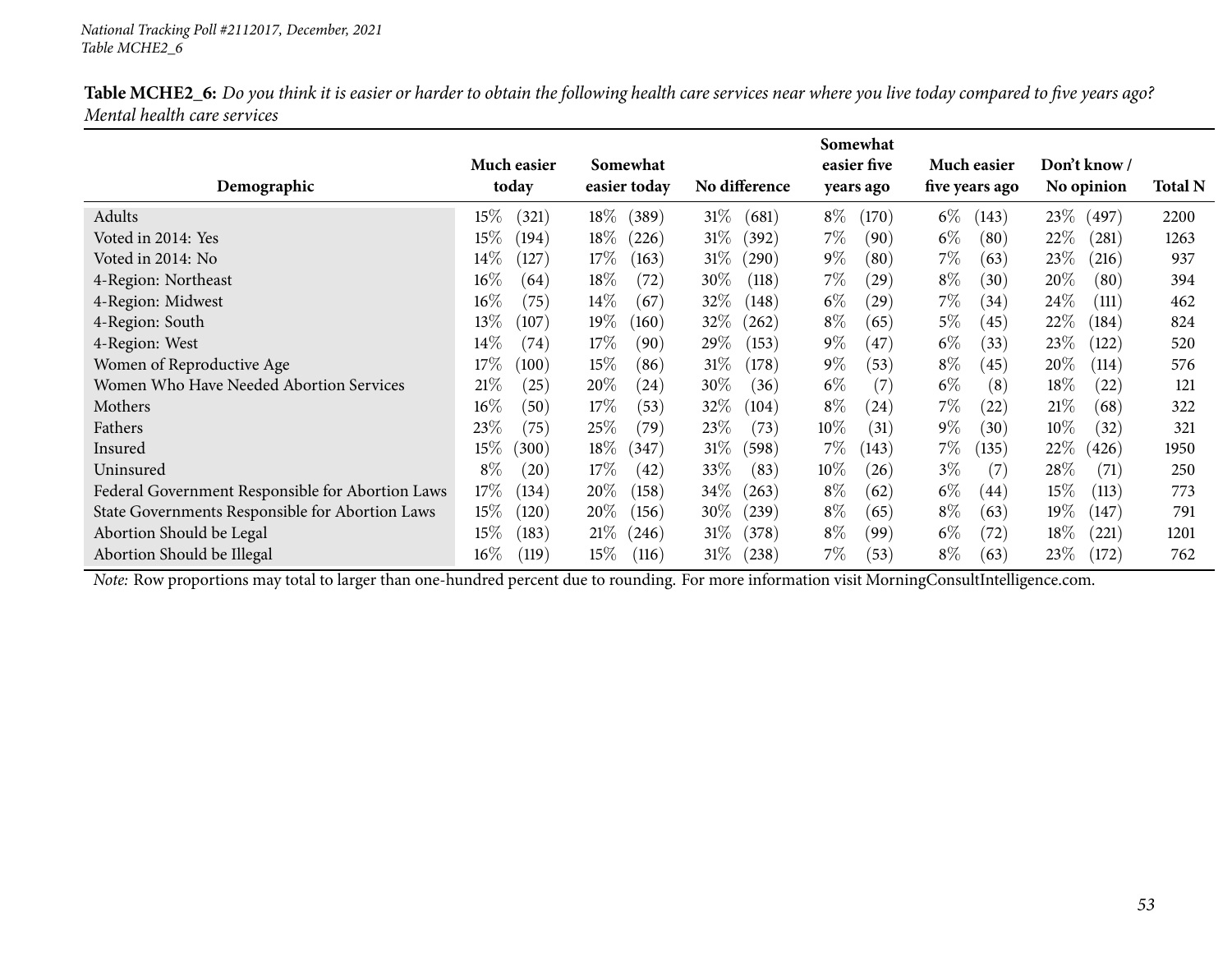*Morning Consult Table MCHE3*

| Demographic              |        | Yes   |        | N <sub>o</sub> | <b>Total N</b> |
|--------------------------|--------|-------|--------|----------------|----------------|
| Adults                   | 25%    | (558) | 75%    | (1642)         | 2200           |
| Gender: Male             | 20%    | (211) | $80\%$ | (850)          | 1062           |
| Gender: Female           | 30%    | (347) | 70%    | (792)          | 1138           |
| Age: 18-34               | 40%    | (265) | 60%    | (390)          | 655            |
| Age: 35-44               | 37%    | (134) | 63%    | (224)          | 358            |
| Age: 45-64               | 18%    | (133) | 82%    | (617)          | 751            |
| Age: 65+                 | $6\%$  | (26)  | 94%    | (410)          | 436            |
| GenZers: 1997-2012       | $31\%$ | (62)  | 69%    | (137)          | 200            |
| Millennials: 1981-1996   | 42%    | (286) | 58%    | (394)          | 680            |
| GenXers: 1965-1980       | $27\%$ | (149) | 73%    | (409)          | 558            |
| Baby Boomers: 1946-1964  | $9\%$  | (57)  | 91%    | (596)          | 653            |
| PID: Dem (no lean)       | 29%    | (271) | 71%    | (651)          | 922            |
| PID: Ind (no lean)       | 23%    | (146) | 77%    | (491)          | 638            |
| PID: Rep (no lean)       | 22%    | (141) | 78%    | (500)          | 641            |
| PID/Gender: Dem Men      | 24%    | (107) | 76%    | (340)          | 448            |
| PID/Gender: Dem Women    | 35%    | (163) | 65%    | (310)          | 474            |
| PID/Gender: Ind Men      | 16%    | (54)  | 84%    | (272)          | 326            |
| PID/Gender: Ind Women    | 30%    | (93)  | 70%    | (219)          | 312            |
| PID/Gender: Rep Men      | $17\%$ | (50)  | 83%    | (237)          | 288            |
| PID/Gender: Rep Women    | 26%    | (90)  | 74%    | (262)          | 353            |
| Ideo: Liberal (1-3)      | $31\%$ | (194) | 69%    | (433)          | 627            |
| Ideo: Moderate (4)       | 25%    | (192) | 75%    | (566)          | 757            |
| Ideo: Conservative (5-7) | 21%    | (140) | 79%    | (534)          | 675            |
| Educ: < College          | 22%    | (340) | 78%    | (1172)         | 1512           |
| Educ: Bachelors degree   | 30%    | (135) | 70%    | (309)          | 444            |
| Educ: Post-grad          | 34%    | (83)  | 66\%   | (161)          | 244            |
| Income: Under 50k        | 22%    | (265) | 78%    | (953)          | 1218           |
| Income: 50k-100k         | 26%    | (174) | 74%    | (482)          | 656            |
| Income: 100k+            | 37%    | (119) | 63%    | (206)          | 326            |
| Ethnicity: White         | 24%    | (419) | 76%    | (1303)         | 1722           |
| Ethnicity: Hispanic      | 32%    | (111) | 68\%   | (238)          | 349            |
| Ethnicity: Black         | 32%    | (87)  | 68\%   | (187)          | 274            |
| Ethnicity: Other         | 26%    | (52)  | 74%    | (152)          | 204            |

Table MCHE3: Do you currently have a provider for reproductive health care services, family planning services, or birth control?

l,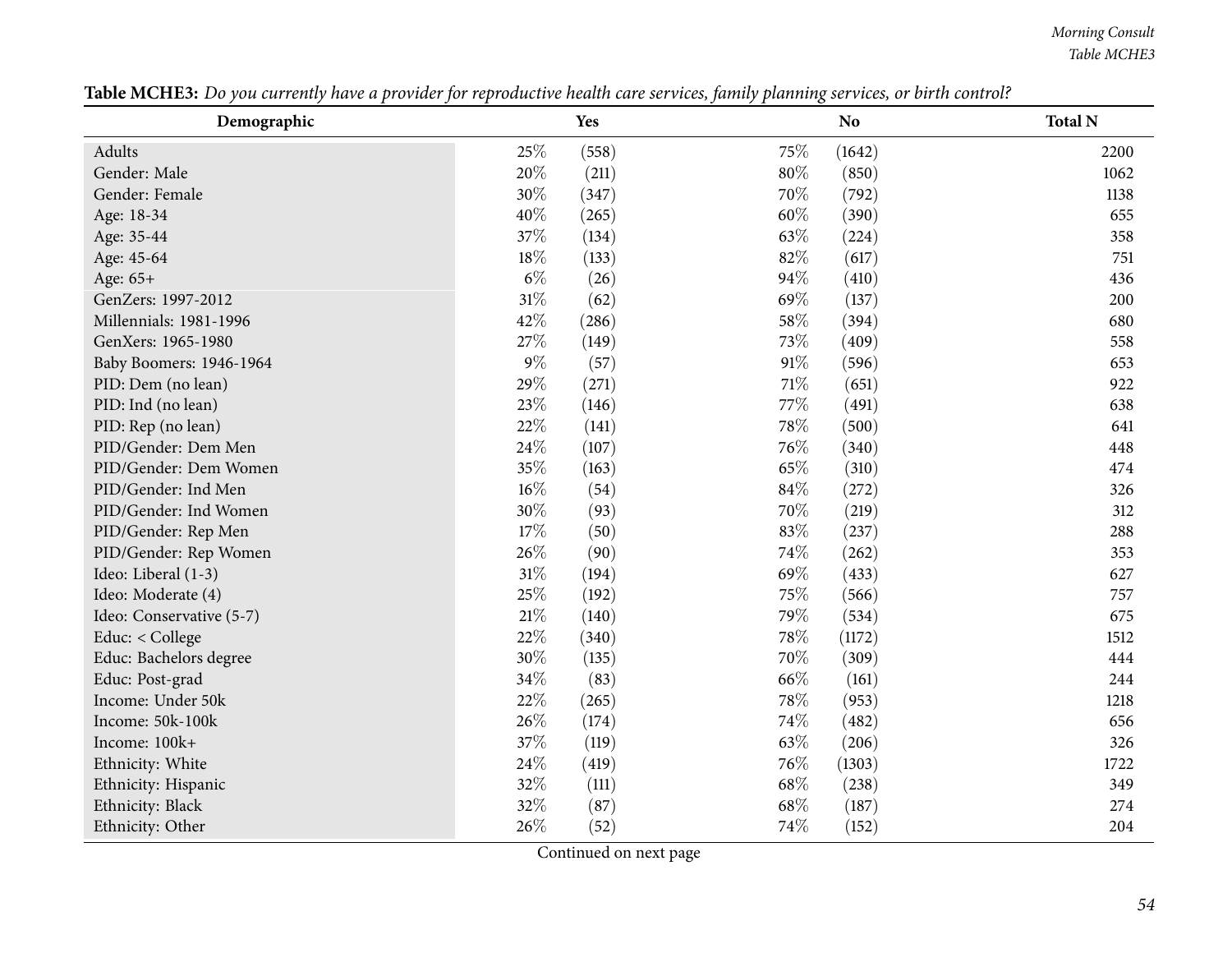Employ: Unemployed

RD/WT: Right Direction

RD/WT: Wrong Track

Favorable of Biden

Unfavorable of Biden

Military HH: No

| Demographic                       |       | Yes                |        | <b>No</b> | <b>Total N</b> |
|-----------------------------------|-------|--------------------|--------|-----------|----------------|
| Adults                            | 25\%  | (558)              | $75\%$ | (1642)    | 2200           |
| All Christian                     | 23\%  | (240)              | 77\%   | (786)     | 1026           |
| All Non-Christian                 | 30\%  | (38)               | 70\%   | (88)      | 127            |
| Atheist                           | 23\%  | (25)               | 77%    | (82)      | 107            |
| Agnostic/Nothing in particular    | 27\%  | (152)              | 73\%   | (415)     | 567            |
| Something Else                    | 27\%  | (102)              | 73\%   | (271)     | 373            |
| Religious Non-Protestant/Catholic | 30\%  | $\left( 44\right)$ | 70\%   | (101)     | 144            |
| Evangelical                       | 28\%  | (168)              | 72\%   | (436)     | 604            |
| Non-Evangelical                   | 21%   | (160)              | 79%    | (599)     | 759            |
| Community: Urban                  | 30\%  | (214)              | 70\%   | (490)     | 704            |
| Community: Suburban               | 24\%  | (225)              | 76\%   | (725)     | 951            |
| Community: Rural                  | 22\%  | (119)              | $78\%$ | (427)     | 546            |
| <b>Employ: Private Sector</b>     | 33\%  | (243)              | 67\%   | (500)     | 742            |
| <b>Employ: Government</b>         | 42\%  | (52)               | 58\%   | (70)      | 122            |
| Employ: Self-Employed             | 29%   | (54)               | 71\%   | (131)     | 186            |
| Employ: Homemaker                 | 33\%  | (51)               | 67%    | (103)     | 154            |
| Employ: Student                   | 33\%  | (23)               | 67\%   | (47)      | 71             |
| Employ: Retired                   | $8\%$ | (39)               | 92%    | (462)     | 501            |
|                                   |       |                    |        |           |                |

## Table MCHE3: Do you currently have a provider for reproductive health care services family planning services or hirth control?

Continued on next page

Employ: Other 19% (27)  $81\%$  (118)  $144$ 

Military HH: Yes 24%  $24\%$  (84)  $76\%$  (264)  $348$ 

Biden Job Approve 28% (314)  $28\%$  (314)  $72\%$  (797) 1110

Biden Job Strongly Approve  $30\%$  (173)  $70\%$  (404) 577<br>Biden Job Somewhat Approve  $26\%$  (141)  $74\%$  (393) 534

Biden Job Somewhat Disapprove 27% (80) 73% (221) 301<br>Biden Job Strongly Disapprove 21% (149) 79% (569) 718 Biden Job Strongly Disapprove 21% (149) 21% (149) 79% (569) 718<br>
Favorable of Biden 28% (303) 72% (796) 7099

Biden Job Disapprove 22% (229)  $78\%$  (790)<br>Biden Job Strongly Approve  $30\%$  (173)  $70\%$  (404)

Biden Job Somewhat Approve 26% (141) 74% (393)<br>Biden Job Somewhat Disapprove 27% (80) 73% (221)

d  $25\%$  (69)  $75\%$  (211)  $279$ 

n 29%  $(270)$  71%  $(672)$  942

**23**% (288)  $77\%$  (970)  $1258$ 

n 28% (303)  $(303)$  72% (796)  $(796)$ 

n 23% (230)  $77\%$  (773)  $1002$ 

 $26\%$  (474)  $74\%$  (1378) 1852

348

1019

577

301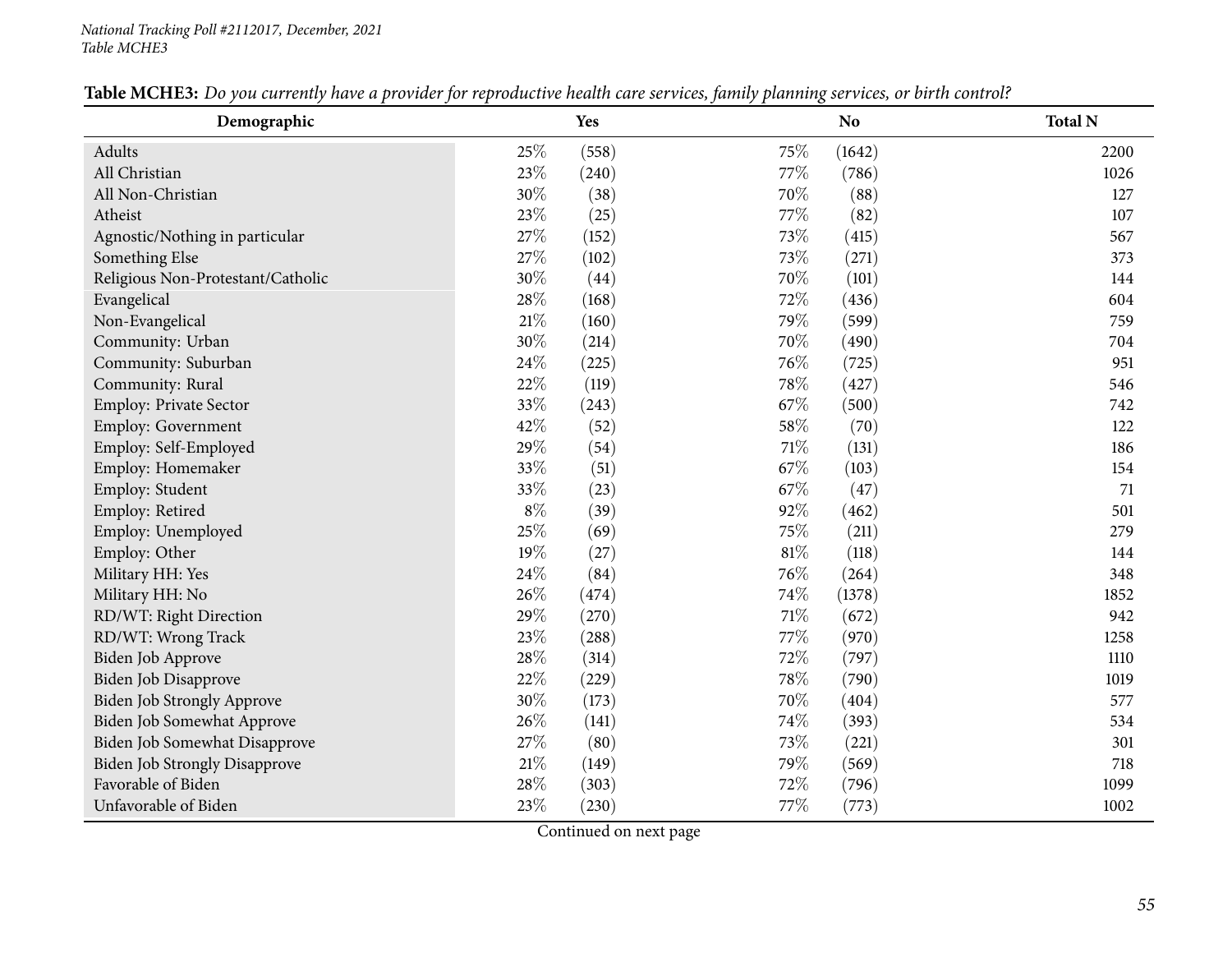*Morning Consult Table MCHE3*

| Demographic                             |      | Yes   |        | 0<br>N <sub>o</sub> | <b>Total N</b> |
|-----------------------------------------|------|-------|--------|---------------------|----------------|
| Adults                                  | 25%  | (558) | 75%    | (1642)              | 2200           |
| Very Favorable of Biden                 | 29%  | (173) | 71\%   | (427)               | 600            |
| Somewhat Favorable of Biden             | 26%  | (130) | 74%    | (369)               | 499            |
| Somewhat Unfavorable of Biden           | 26%  | (63)  | 74%    | (182)               | 245            |
| Very Unfavorable of Biden               | 22%  | (166) | 78%    | (591)               | 757            |
| #1 Issue: Economy                       | 28%  | (237) | 72%    | (615)               | 852            |
| #1 Issue: Security                      | 23%  | (65)  | 77\%   | (219)               | 284            |
| #1 Issue: Health Care                   | 33%  | (92)  | 67\%   | (184)               | 275            |
| #1 Issue: Medicare / Social Security    | 10%  | (27)  | 90%    | (254)               | 282            |
| #1 Issue: Women's Issues                | 37%  | (54)  | 63%    | (91)                | 144            |
| #1 Issue: Education                     | 29%  | (31)  | 71%    | (77)                | 109            |
| #1 Issue: Energy                        | 21\% | (32)  | 79%    | (115)               | 147            |
| #1 Issue: Other                         | 19%  | (20)  | 81%    | (87)                | 107            |
| 2020 Vote: Joe Biden                    | 29%  | (314) | 71%    | (753)               | 1068           |
| 2020 Vote: Donald Trump                 | 22%  | (160) | 78%    | (567)               | 726            |
| 2020 Vote: Other                        | 32%  | (17)  | 68%    | (37)                | 55             |
| 2020 Vote: Didn't Vote                  | 19%  | (66)  | 81%    | (283)               | 350            |
| 2018 House Vote: Democrat               | 29%  | (233) | $71\%$ | (570)               | 803            |
| 2018 House Vote: Republican             | 19%  | (109) | 81%    | (455)               | 564            |
| 2016 Vote: Hillary Clinton              | 27%  | (195) | 73%    | (528)               | 723            |
| 2016 Vote: Donald Trump                 | 22%  | (148) | 78%    | (534)               | 681            |
| 2016 Vote: Other                        | 29%  | (27)  | 71%    | (68)                | 95             |
| 2016 Vote: Didn't Vote                  | 27%  | (187) | 73%    | (512)               | 699            |
| Voted in 2014: Yes                      | 24%  | (307) | 76%    | (956)               | 1263           |
| Voted in 2014: No                       | 27%  | (251) | 73%    | (686)               | 937            |
| 4-Region: Northeast                     | 29%  | (116) | 71%    | (278)               | 394            |
| 4-Region: Midwest                       | 24\% | (110) | 76%    | (352)               | 462            |
| 4-Region: South                         | 24\% | (201) | 76%    | (623)               | 824            |
| 4-Region: West                          | 25%  | (131) | 75%    | (389)               | 520            |
| Women of Reproductive Age               | 46%  | (267) | 54%    | (309)               | 576            |
| Women Who Have Needed Abortion Services | 46%  | (55)  | 54%    | (65)                | 121            |
| Mothers                                 | 49%  | (157) | 51%    | (165)               | 322            |
| Fathers                                 | 39%  | (125) | 61\%   | (196)               | 321            |

Table MCHE3: Do you currently have a provider for reproductive health care services, family planning services, or birth control?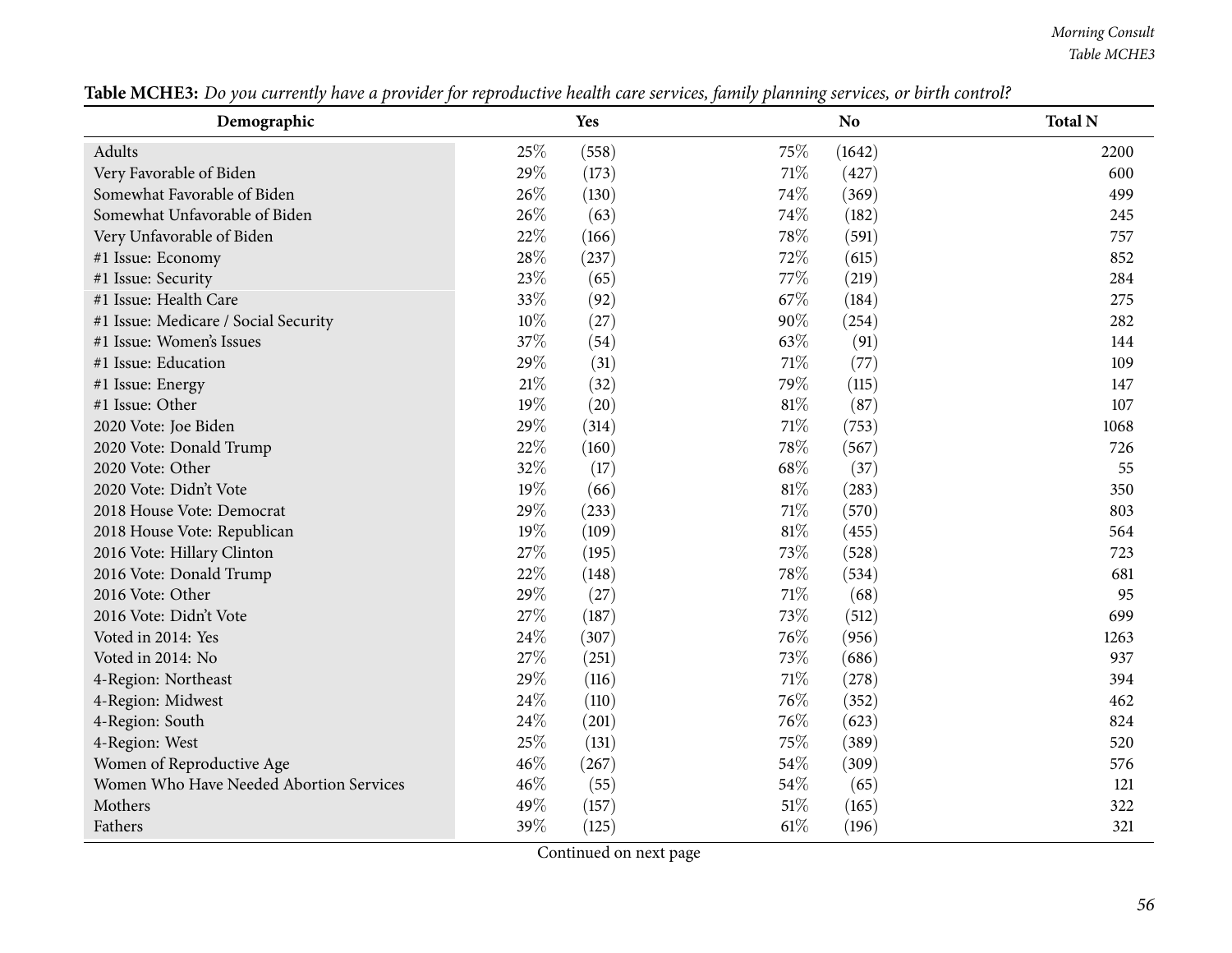| Demographic                                      |        | Yes   |        | No     | <b>Total N</b> |
|--------------------------------------------------|--------|-------|--------|--------|----------------|
| Adults                                           | 25%    | (558) | $75\%$ | (1642) | 2200           |
| Insured                                          | 26\%   | (515) | 74\%   | (1435) | 1950           |
| Uninsured                                        | $17\%$ | (43)  | 83\%   | (206)  | 250            |
| Federal Government Responsible for Abortion Laws | 27\%   | (205) | 73\%   | (568)  | 773            |
| State Governments Responsible for Abortion Laws  | 28%    | (218) | $72\%$ | (573)  | 791            |
| Abortion Should be Legal                         | 27%    | (322) | 73\%   | (879)  | 1201           |
| Abortion Should be Illegal                       | 24%    | (183) | 76\%   | (579)  | 762            |

## Table MCHE3: Do you currently have a provider for reproductive health care services, family planning services, or birth control?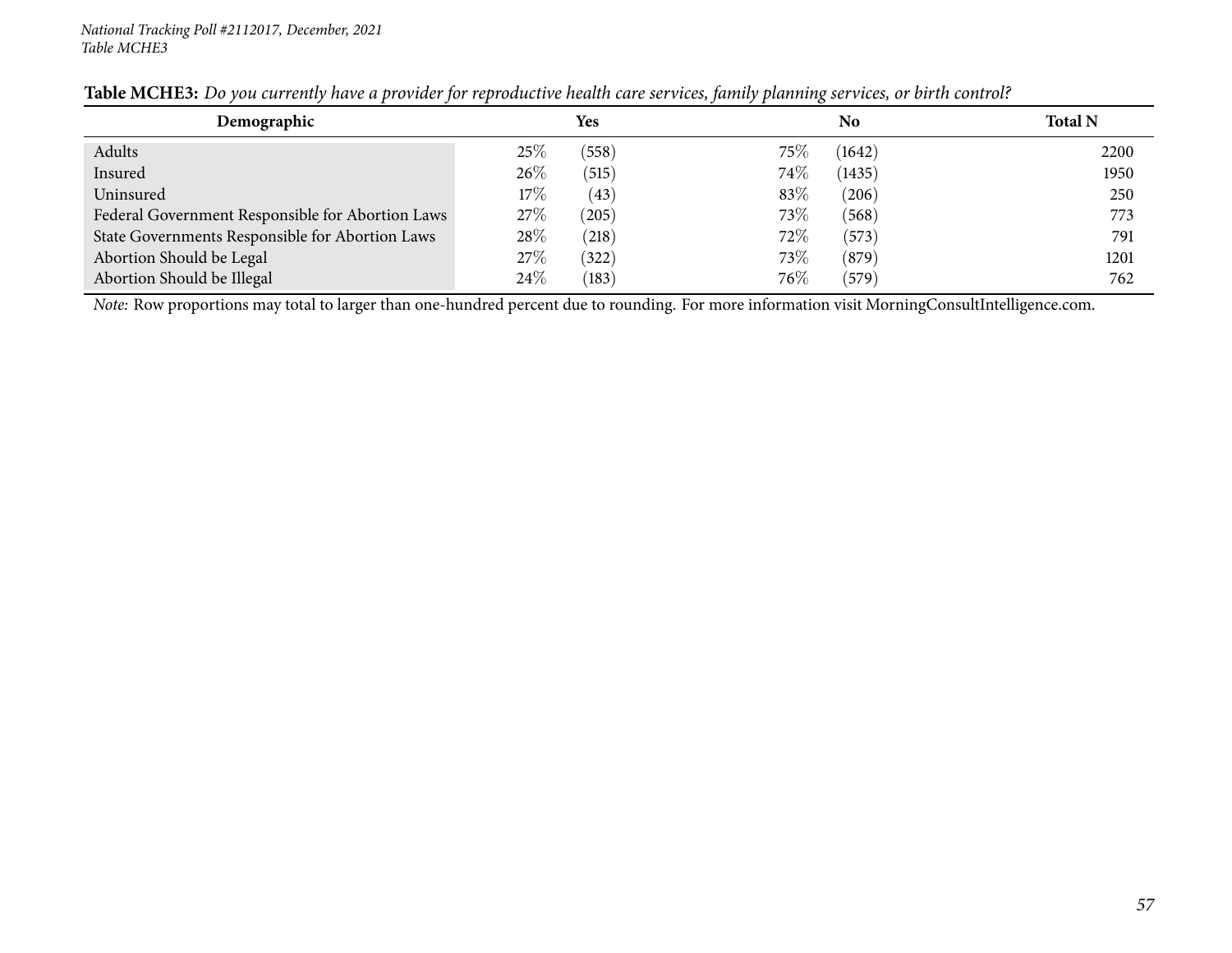*Morning Consult Table MCHE4*

Table MCHE4: Where do you currently access reproductive health care services, family planning services, or birth control?

| Demographic              |      | Office-based<br>OB/GYN<br>provider |        | Office-based<br>primary care<br>provider |        | A clinic that<br>provides free or<br>low-cost care |        | Telehealth or<br>online services<br>from a provider |       | Other, please<br>specify | <b>Total N</b> |
|--------------------------|------|------------------------------------|--------|------------------------------------------|--------|----------------------------------------------------|--------|-----------------------------------------------------|-------|--------------------------|----------------|
| Adults                   | 41\% | (228)                              | 29%    | (162)                                    | 18%    | (101)                                              | 10%    | (58)                                                | $2\%$ | (9)                      | 558            |
| Gender: Male             | 25%  | (54)                               | 31%    | (67)                                     | 22%    | (46)                                               | 18%    | (38)                                                | $3\%$ | (7)                      | 211            |
| Gender: Female           | 50%  | (174)                              | 28\%   | (95)                                     | 16%    | (55)                                               | $6\%$  | (20)                                                | $1\%$ | (3)                      | 347            |
| Age: 18-34               | 41%  | (109)                              | 24%    | (62)                                     | 23%    | (61)                                               | 10%    | (28)                                                | $2\%$ | (4)                      | 265            |
| Age: 35-44               | 39%  | (51)                               | 29%    | (38)                                     | 16%    | (21)                                               | 17%    | (22)                                                | $1\%$ | (1)                      | 134            |
| Age: 45-64               | 41\% | (55)                               | 39%    | (52)                                     | 12%    | (16)                                               | $6\%$  | (8)                                                 | $2\%$ | (3)                      | 133            |
| GenZers: 1997-2012       | 22%  | (14)                               | 26\%   | (16)                                     | 42%    | (26)                                               | $7\%$  | (4)                                                 | $3\%$ | (2)                      | 62             |
| Millennials: 1981-1996   | 45%  | (127)                              | 23%    | (67)                                     | 16%    | (46)                                               | 15%    | (43)                                                | $1\%$ | (3)                      | 286            |
| GenXers: 1965-1980       | 41%  | (62)                               | 36%    | (54)                                     | 16%    | (23)                                               | $7\%$  | (11)                                                |       | (0)                      | 149            |
| Baby Boomers: 1946-1964  | 44%  | (25)                               | 39%    | (22)                                     | $8\%$  | (5)                                                | $1\%$  | (1)                                                 | $8\%$ | (4)                      | 57             |
| PID: Dem (no lean)       | 35%  | (94)                               | 30%    | (81)                                     | 19%    | (53)                                               | 15%    | (41)                                                | $1\%$ | (3)                      | 271            |
| PID: Ind (no lean)       | 47%  | (69)                               | 27%    | (39)                                     | 19%    | (28)                                               | $5\%$  | (8)                                                 | $2\%$ | (3)                      | 146            |
| PID: Rep (no lean)       | 46%  | (65)                               | 30%    | (42)                                     | 14%    | (20)                                               | 7%     | (9)                                                 | $3\%$ | (4)                      | 141            |
| PID/Gender: Dem Men      | 19%  | (21)                               | $31\%$ | (33)                                     | 21%    | (22)                                               | 27%    | (29)                                                | $2\%$ | (2)                      | 107            |
| PID/Gender: Dem Women    | 45%  | (73)                               | 29%    | (48)                                     | 19%    | (30)                                               | $7\%$  | (12)                                                |       | (1)                      | 163            |
| PID/Gender: Ind Men      | 24%  | (13)                               | 39%    | (21)                                     | 29%    | (16)                                               | $6\%$  | (3)                                                 | $3\%$ | (1)                      | 54             |
| PID/Gender: Ind Women    | 60%  | (56)                               | 20%    | (18)                                     | 14%    | (13)                                               | $5\%$  | (5)                                                 | $1\%$ | (1)                      | 93             |
| PID/Gender: Rep Men      | 40%  | (20)                               | 25%    | (13)                                     | 16%    | (8)                                                | 12%    | (6)                                                 | $6\%$ | (3)                      | 50             |
| PID/Gender: Rep Women    | 50%  | (45)                               | 33%    | (30)                                     | 13%    | (12)                                               | $4\%$  | (3)                                                 | $1\%$ | (1)                      | 90             |
| Ideo: Liberal (1-3)      | 41%  | (79)                               | 24%    | (46)                                     | 17%    | (33)                                               | 17%    | (34)                                                | $1\%$ | (2)                      | 194            |
| Ideo: Moderate (4)       | 38%  | (73)                               | 30%    | (57)                                     | 20%    | (39)                                               | 10%    | (19)                                                | $2\%$ | (4)                      | 192            |
| Ideo: Conservative (5-7) | 42%  | (60)                               | 35%    | (50)                                     | 17%    | (23)                                               | $3\%$  | (5)                                                 | $2\%$ | (3)                      | 140            |
| Educ: < College          | 43%  | (147)                              | 28%    | (95)                                     | 23%    | (79)                                               | $4\%$  | (12)                                                | $2\%$ | (8)                      | 340            |
| Educ: Bachelors degree   | 38%  | (52)                               | 31%    | (42)                                     | 10%    | (14)                                               | 20%    | (27)                                                |       | (1)                      | 135            |
| Educ: Post-grad          | 35%  | (29)                               | 31%    | (26)                                     | 10%    | (8)                                                | 23%    | (19)                                                | $1\%$ | (1)                      | 83             |
| Income: Under 50k        | 42%  | (112)                              | 27\%   | (72)                                     | 23%    | (61)                                               | $5\%$  | (13)                                                | $2\%$ | (6)                      | 265            |
| Income: 50k-100k         | 41%  | (72)                               | 30%    | (51)                                     | $16\%$ | (29)                                               | $11\%$ | (19)                                                | $2\%$ | (3)                      | 174            |
| Income: 100k+            | 36%  | (43)                               | 32%    | (39)                                     | $9\%$  | (11)                                               | 22%    | (26)                                                | $1\%$ | (1)                      | 119            |
| Ethnicity: White         | 41%  | (170)                              | 32%    | (136)                                    | 14%    | (57)                                               | 12%    | (49)                                                | $2\%$ | (7)                      | 419            |
| Ethnicity: Hispanic      | 44%  | (49)                               | 18%    | (20)                                     | 31%    | (35)                                               | $6\%$  | (7)                                                 |       | (0)                      | 111            |
| Ethnicity: Black         | 35%  | (31)                               | 22%    | (19)                                     | 33%    | (29)                                               | $9\%$  | (8)                                                 | $1\%$ | (1)                      | 87             |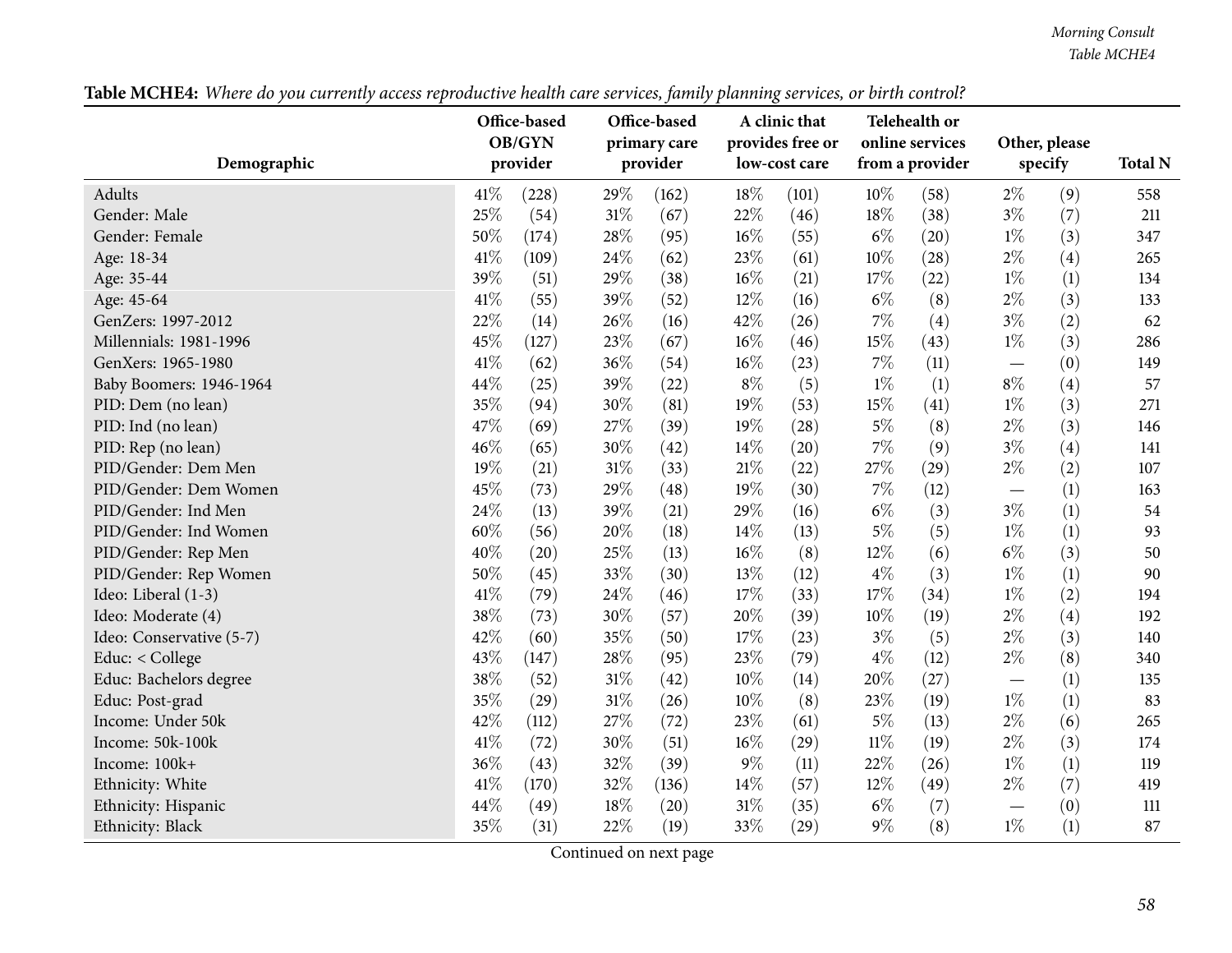## *National Tracking Poll #2112017, December, <sup>2021</sup> Table MCHE4*

| Table MCHE4: Where do you currently access reproductive health care services, family planning services, or birth control? |  |
|---------------------------------------------------------------------------------------------------------------------------|--|
|---------------------------------------------------------------------------------------------------------------------------|--|

| Demographic                          |      | Office-based<br>OB/GYN<br>provider |        | Office-based<br>primary care<br>provider |       | A clinic that<br>provides free or<br>low-cost care |        | Telehealth or<br>online services<br>from a provider |                                 | Other, please<br>specify | <b>Total N</b> |
|--------------------------------------|------|------------------------------------|--------|------------------------------------------|-------|----------------------------------------------------|--------|-----------------------------------------------------|---------------------------------|--------------------------|----------------|
|                                      |      |                                    |        |                                          |       |                                                    |        |                                                     |                                 |                          |                |
| Adults                               | 41\% | (228)                              | 29%    | (162)                                    | 18%   | (101)                                              | 10%    | (58)                                                | $2\%$                           | (9)                      | 558            |
| Ethnicity: Other                     | 51%  | (27)                               | 14\%   | (7)                                      | 30%   | (16)                                               | $2\%$  | (1)                                                 | $3\%$                           | (1)                      | 52             |
| All Christian                        | 38%  | (92)                               | 34%    | (81)                                     | 15%   | (37)                                               | 13%    | (30)                                                | $1\%$                           | (1)                      | 240            |
| Agnostic/Nothing in particular       | 42%  | (65)                               | 31%    | (47)                                     | 18%   | (27)                                               | $6\%$  | (10)                                                | $3\%$                           | (4)                      | 152            |
| Something Else                       | 48%  | (49)                               | 18%    | (19)                                     | 25%   | (25)                                               | $7\%$  | (7)                                                 | $2\%$                           | (2)                      | 102            |
| Evangelical                          | 42%  | (70)                               | 29%    | (49)                                     | 18%   | (30)                                               | $9\%$  | (16)                                                | $1\%$                           | (3)                      | 168            |
| Non-Evangelical                      | 43%  | (69)                               | 27%    | (43)                                     | 18%   | (29)                                               | 12%    | (19)                                                | $\qquad \qquad -$               | (1)                      | 160            |
| Community: Urban                     | 29%  | (62)                               | 29%    | (62)                                     | 23%   | (49)                                               | 18%    | (39)                                                | $1\%$                           | (2)                      | 214            |
| Community: Suburban                  | 50%  | (113)                              | 25%    | (56)                                     | 16%   | (35)                                               | $7\%$  | (16)                                                | $2\%$                           | (5)                      | 225            |
| Community: Rural                     | 44%  | (53)                               | 38%    | (45)                                     | 14%   | (17)                                               | $2\%$  | (3)                                                 | $2\%$                           | (2)                      | 119            |
| Employ: Private Sector               | 35%  | (85)                               | 35%    | (84)                                     | 14%   | (35)                                               | $16\%$ | (38)                                                | $\hspace{0.1mm}-\hspace{0.1mm}$ | (1)                      | 243            |
| Employ: Government                   | 40%  | (21)                               | 27%    | (14)                                     | 23%   | (12)                                               | $9\%$  | (4)                                                 | $1\%$                           | (1)                      | 52             |
| Employ: Self-Employed                | 25%  | (13)                               | 20%    | (11)                                     | 38%   | (21)                                               | 14\%   | (8)                                                 | $3\%$                           | (2)                      | 54             |
| Employ: Homemaker                    | 83%  | (42)                               | $11\%$ | (6)                                      | $2\%$ | (1)                                                | $3\%$  | (1)                                                 | $2\%$                           | (1)                      | 51             |
| Employ: Unemployed                   | 38%  | (26)                               | 30%    | (21)                                     | 24%   | (17)                                               | $5\%$  | (4)                                                 | $2\%$                           | (1)                      | 69             |
| Military HH: Yes                     | 32%  | (27)                               | 43%    | (36)                                     | 12%   | (10)                                               | 10%    | (8)                                                 | $4\%$                           | (3)                      | 84             |
| Military HH: No                      | 42%  | (201)                              | 27%    | (126)                                    | 19%   | (91)                                               | $11\%$ | (50)                                                | $1\%$                           | (6)                      | 474            |
| RD/WT: Right Direction               | 37%  | (100)                              | 26%    | (71)                                     | 18%   | (50)                                               | 17%    | (46)                                                | $1\%$                           | (2)                      | 270            |
| RD/WT: Wrong Track                   | 44%  | (127)                              | 31%    | (91)                                     | 18%   | (51)                                               | $4\%$  | (12)                                                | $2\%$                           | (7)                      | 288            |
| Biden Job Approve                    | 36%  | (114)                              | 29%    | (90)                                     | 19%   | (60)                                               | 15%    | (46)                                                | $2\%$                           | (5)                      | 314            |
| Biden Job Disapprove                 | 45%  | (103)                              | 30%    | (70)                                     | 17%   | (39)                                               | $5\%$  | (12)                                                | $2\%$                           | (5)                      | 229            |
| <b>Biden Job Strongly Approve</b>    | 31%  | (54)                               | 30%    | (53)                                     | 18%   | (31)                                               | 19%    | (33)                                                | $1\%$                           | (2)                      | 173            |
| Biden Job Somewhat Approve           | 43%  | (60)                               | 26%    | (37)                                     | 20%   | (28)                                               | $9\%$  | (13)                                                | $2\%$                           | (3)                      | 141            |
| Biden Job Somewhat Disapprove        | 50%  | (40)                               | 28%    | (22)                                     | 12%   | (10)                                               | 10%    | (8)                                                 | $\hspace{0.1mm}-\hspace{0.1mm}$ | (0)                      | 80             |
| <b>Biden Job Strongly Disapprove</b> | 42%  | (63)                               | 32%    | (47)                                     | 20%   | (29)                                               | $3\%$  | (4)                                                 | $3\%$                           | (5)                      | 149            |
| Favorable of Biden                   | 37%  | (112)                              | 29%    | (89)                                     | 17%   | (52)                                               | 15%    | (45)                                                | $2\%$                           | (5)                      | 303            |
| Unfavorable of Biden                 | 45%  | (102)                              | 28%    | (65)                                     | 20%   | (46)                                               | $5\%$  | (12)                                                | $2\%$                           | (5)                      | 230            |
| Very Favorable of Biden              | 34%  | (59)                               | $31\%$ | (53)                                     | 17%   | (29)                                               | $18\%$ | (31)                                                | $1\%$                           | (1)                      | 173            |
| Somewhat Favorable of Biden          | 41\% | (53)                               | 28%    | (36)                                     | 18%   | (24)                                               | $11\%$ | (14)                                                | $3\%$                           | (4)                      | 130            |
| Somewhat Unfavorable of Biden        | 44%  | (28)                               | 24%    | (15)                                     | 22%   | (14)                                               | $10\%$ | (6)                                                 |                                 | (0)                      | 63             |
| Very Unfavorable of Biden            | 45%  | (75)                               | 30%    | (49)                                     | 19%   | (32)                                               | $4\%$  | (6)                                                 | $3\%$                           | (5)                      | 166            |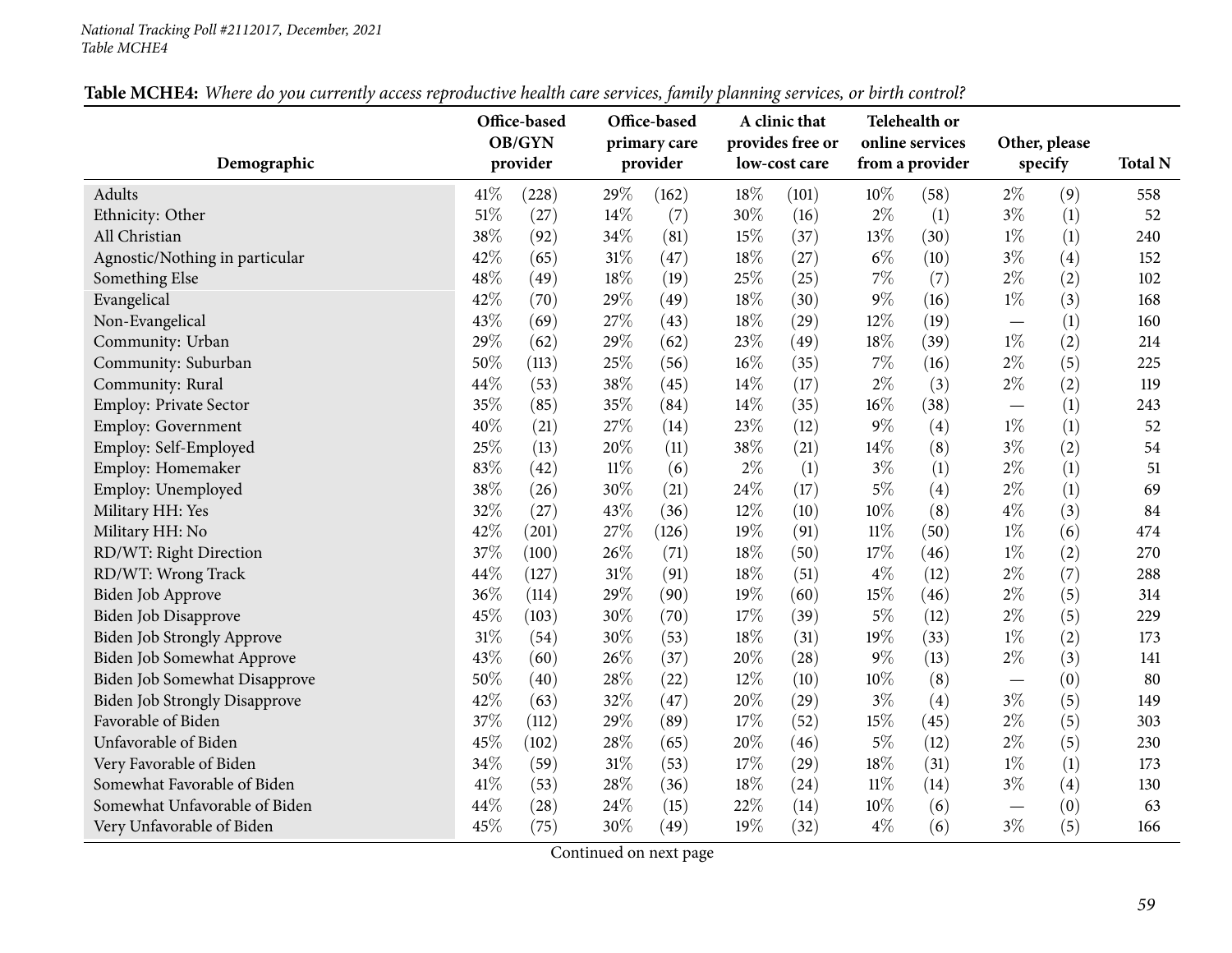*Morning Consult Table MCHE4*

Table MCHE4: Where do you currently access reproductive health care services, family planning services, or birth control?

| Demographic                                      |        | Office-based<br>OB/GYN<br>provider |     | Office-based<br>primary care<br>provider |        | A clinic that<br>provides free or<br>low-cost care |        | Telehealth or<br>online services<br>from a provider |                                   | Other, please<br>specify | <b>Total N</b> |
|--------------------------------------------------|--------|------------------------------------|-----|------------------------------------------|--------|----------------------------------------------------|--------|-----------------------------------------------------|-----------------------------------|--------------------------|----------------|
| Adults                                           | 41\%   | (228)                              | 29% | (162)                                    | 18\%   | (101)                                              | $10\%$ | (58)                                                | $2\%$                             | (9)                      | 558            |
| #1 Issue: Economy                                | 39%    | (92)                               | 29% | (68)                                     | 21%    | (50)                                               | 10%    | (23)                                                | $2\%$                             | (4)                      | 237            |
| #1 Issue: Security                               | 45%    | (30)                               | 35% | (23)                                     | 13\%   | (9)                                                | $5\%$  | (3)                                                 | $1\%$                             | (1)                      | 65             |
| #1 Issue: Health Care                            | 33%    | (31)                               | 33% | (30)                                     | 10%    | (9)                                                | 21%    | (20)                                                | $3\%$                             | (3)                      | 92             |
| #1 Issue: Women's Issues                         | 57%    | (30)                               | 21% | (11)                                     | 14\%   | (8)                                                | $9\%$  | (5)                                                 |                                   | (0)                      | 54             |
| 2020 Vote: Joe Biden                             | 37%    | (118)                              | 30% | (95)                                     | 18%    | (55)                                               | $14\%$ | (43)                                                | $1\%$                             | (3)                      | 314            |
| 2020 Vote: Donald Trump                          | 46%    | (74)                               | 29% | (46)                                     | 15%    | (24)                                               | $6\%$  | (10)                                                | $3\%$                             | (5)                      | 160            |
| 2020 Vote: Didn't Vote                           | 43%    | (28)                               | 23% | (16)                                     | 25%    | (17)                                               | $6\%$  | (4)                                                 | $2\%$                             | (1)                      | 66             |
| 2018 House Vote: Democrat                        | 38%    | (88)                               | 27% | (64)                                     | $19\%$ | (45)                                               | 14\%   | (33)                                                | $1\%$                             | (2)                      | 233            |
| 2018 House Vote: Republican                      | 45%    | (50)                               | 36% | (39)                                     | 7%     | (8)                                                | $8\%$  | (8)                                                 | $4\%$                             | (5)                      | 109            |
| 2016 Vote: Hillary Clinton                       | 39%    | (76)                               | 30% | (58)                                     | 16%    | (30)                                               | $16\%$ | (30)                                                |                                   | (0)                      | 195            |
| 2016 Vote: Donald Trump                          | 44%    | (66)                               | 32% | (47)                                     | $12\%$ | (18)                                               | $8\%$  | (12)                                                | $4\%$                             | (5)                      | 148            |
| 2016 Vote: Didn't Vote                           | 39%    | (72)                               | 25% | (48)                                     | 28%    | (52)                                               | 7%     | (12)                                                | $1\%$                             | (3)                      | 187            |
| Voted in 2014: Yes                               | $40\%$ | (124)                              | 31% | (97)                                     | 14\%   | (42)                                               | $13\%$ | (39)                                                | $2\%$                             | (5)                      | 307            |
| Voted in 2014: No                                | 41\%   | (104)                              | 26% | (65)                                     | 23%    | (59)                                               | $8\%$  | (20)                                                | $2\%$                             | (4)                      | 251            |
| 4-Region: Northeast                              | 46%    | (53)                               | 25% | (29)                                     | 10%    | (12)                                               | 18%    | (21)                                                | $1\%$                             | (1)                      | 116            |
| 4-Region: Midwest                                | 41%    | (46)                               | 30% | (34)                                     | 19%    | (20)                                               | 10%    | (11)                                                | $\overbrace{\phantom{123221111}}$ | (0)                      | 110            |
| 4-Region: South                                  | 41\%   | (82)                               | 31% | (61)                                     | 17%    | (35)                                               | $8\%$  | (17)                                                | $3\%$                             | (6)                      | 201            |
| 4-Region: West                                   | 36%    | (47)                               | 29% | (38)                                     | 26%    | (34)                                               | $7\%$  | (10)                                                | $2\%$                             | (2)                      | 131            |
| Women of Reproductive Age                        | 50%    | (134)                              | 25% | (66)                                     | 19%    | (50)                                               | $6\%$  | (16)                                                |                                   | (1)                      | 267            |
| Women Who Have Needed Abortion Services          | 52%    | (29)                               | 18% | (10)                                     | 21%    | (11)                                               | $8\%$  | (4)                                                 | $1\%$                             | (1)                      | 55             |
| Mothers                                          | 60%    | (94)                               | 20% | (31)                                     | 13%    | (20)                                               | $6\%$  | (10)                                                | $1\%$                             | (2)                      | 157            |
| Fathers                                          | 22%    | (28)                               | 27% | (34)                                     | 22%    | (27)                                               | 29%    | (36)                                                | $1\%$                             | (1)                      | 125            |
| Insured                                          | 41\%   | (213)                              | 30% | (154)                                    | 17%    | (85)                                               | 11%    | (55)                                                | $2\%$                             | (8)                      | 515            |
| Federal Government Responsible for Abortion Laws | 44%    | (91)                               | 31% | (65)                                     | 10%    | (20)                                               | 13%    | (27)                                                | $1\%$                             | (3)                      | 205            |
| State Governments Responsible for Abortion Laws  | 35%    | (77)                               | 28% | (61)                                     | 22%    | (49)                                               | 12%    | (27)                                                | $2\%$                             | (5)                      | 218            |
| Abortion Should be Legal                         | 46%    | (147)                              | 25% | (79)                                     | 17%    | (53)                                               | 12%    | (38)                                                | $1\%$                             | (5)                      | 322            |
| Abortion Should be Illegal                       | 35%    | (65)                               | 36% | (66)                                     | 17%    | (31)                                               | 10%    | (19)                                                | $1\%$                             | (3)                      | 183            |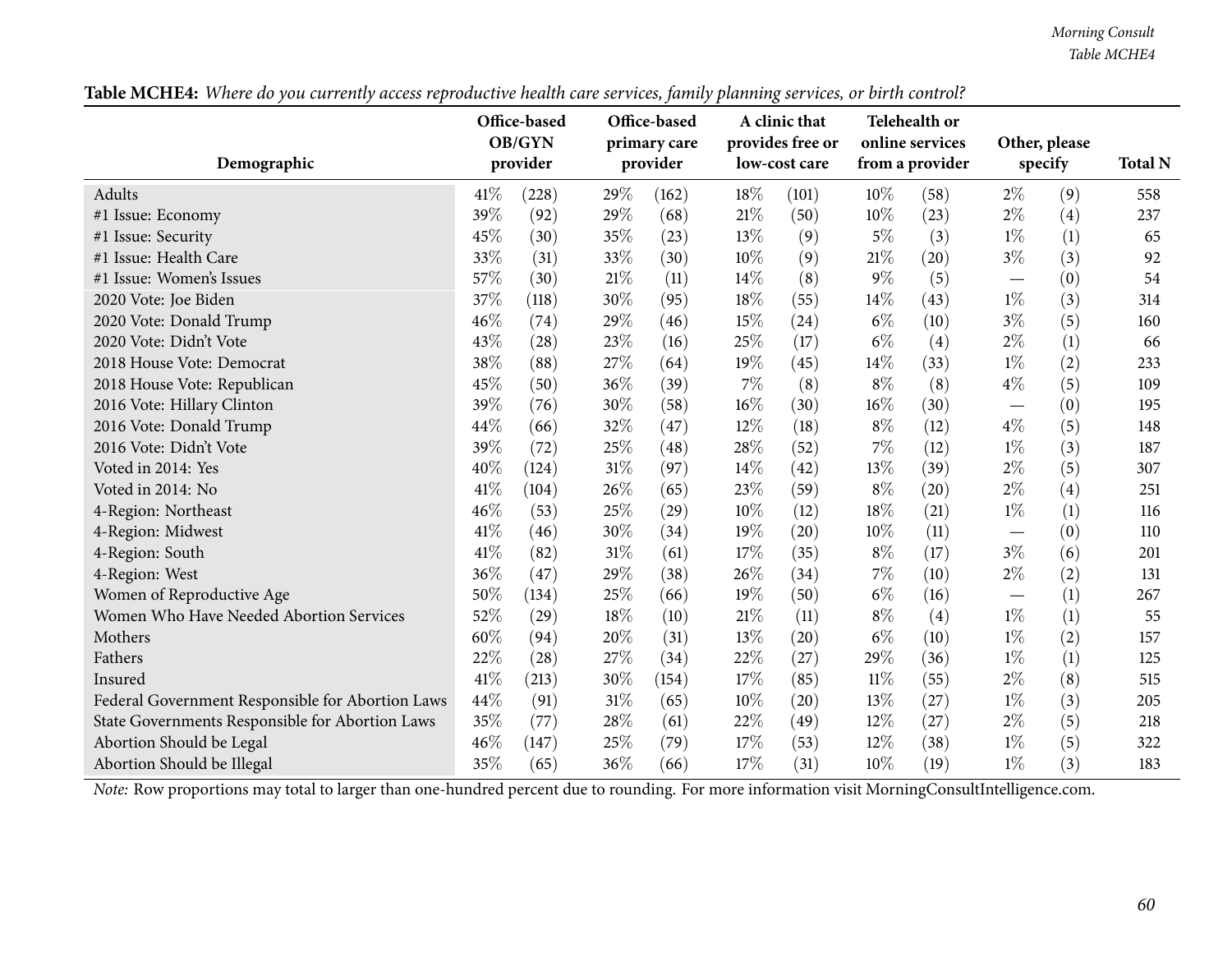Table MCHE5: Thinking about your own experience accessing abortion or reproductive health care services, how easy or difficult was it for you to get *the care you needed?*

| Demographic                    |      | Very easy |        | Somewhat easy |        | Somewhat difficult |                          | Very difficult | <b>Total N</b> |
|--------------------------------|------|-----------|--------|---------------|--------|--------------------|--------------------------|----------------|----------------|
| Adults                         | 41\% | (171)     | 42%    | (176)         | 13%    | (53)               | $5\%$                    | (21)           | 421            |
| Gender: Male                   | 39%  | (42)      | 45%    | (48)          | 13%    | (13)               | $3\%$                    | (3)            | 107            |
| Gender: Female                 | 41\% | (129)     | 40%    | (127)         | 13%    | (40)               | $6\%$                    | (18)           | 314            |
| Age: 18-34                     | 38%  | (64)      | 43%    | (72)          | 14%    | (24)               | $5\%$                    | (9)            | 169            |
| Age: 35-44                     | 37%  | (31)      | 46%    | (39)          | 12%    | (10)               | $5\%$                    | (4)            | 84             |
| Age: 45-64                     | 47%  | (58)      | 34%    | (43)          | 13%    | (16)               | $6\%$                    | (7)            | 124            |
| Millennials: 1981-1996         | 43%  | (84)      | 41\%   | (80)          | 13%    | (25)               | $3\%$                    | (6)            | 195            |
| GenXers: 1965-1980             | 48%  | (53)      | $28\%$ | (31)          | 17%    | (19)               | $6\%$                    | (7)            | 111            |
| Baby Boomers: 1946-1964        | 32%  | (25)      | 59%    | (46)          | $5\%$  | (4)                | $4\%$                    | (3)            | 78             |
| PID: Dem (no lean)             | 38%  | (86)      | 44%    | (100)         | 12%    | (28)               | $5\%$                    | (11)           | 226            |
| PID: Ind (no lean)             | 34%  | (37)      | 48%    | (52)          | $11\%$ | (12)               | $7\%$                    | (7)            | 108            |
| PID: Rep (no lean)             | 56%  | (49)      | 26%    | (23)          | 15%    | (13)               | $3\%$                    | (3)            | 88             |
| PID/Gender: Dem Men            | 44%  | (30)      | 47%    | (32)          | 9%     | (6)                | $\overline{\phantom{m}}$ | (0)            | 68             |
| PID/Gender: Dem Women          | 35%  | (56)      | 44%    | (69)          | 14%    | (22)               | $7\%$                    | (11)           | 158            |
| PID/Gender: Ind Women          | 37%  | (32)      | 47%    | (39)          | 12%    | (10)               | $5\%$                    | (4)            | 85             |
| PID/Gender: Rep Women          | 58%  | (42)      | 27%    | (19)          | $11\%$ | (8)                | $4\%$                    | (3)            | 72             |
| Ideo: Liberal (1-3)            | 37%  | (62)      | 45%    | (76)          | 14%    | (24)               | $4\%$                    | (7)            | 169            |
| Ideo: Moderate (4)             | 34%  | (47)      | 49%    | (68)          | 10%    | (14)               | $7\%$                    | (10)           | 138            |
| Ideo: Conservative (5-7)       | 57%  | (55)      | 26%    | (25)          | $11\%$ | (11)               | $5\%$                    | (5)            | 96             |
| Educ: < College                | 41\% | (108)     | 39%    | (102)         | 14%    | (35)               | $6\%$                    | (15)           | 261            |
| Educ: Bachelors degree         | 35%  | (35)      | 48%    | (48)          | 12%    | (12)               | $5\%$                    | (5)            | 100            |
| Educ: Post-grad                | 46%  | (28)      | 42%    | (25)          | 10%    | (6)                | $2\%$                    | (1)            | 60             |
| Income: Under 50k              | 38%  | (79)      | 41\%   | (84)          | 15%    | (31)               | $6\%$                    | (12)           | 207            |
| Income: 50k-100k               | 41\% | (60)      | 43%    | (63)          | $11\%$ | (16)               | $6\%$                    | (9)            | 148            |
| Income: 100k+                  | 48%  | (32)      | 43%    | (28)          | 9%     | (6)                |                          | (0)            | 66             |
| Ethnicity: White               | 39%  | (131)     | 44%    | (147)         | $13\%$ | (42)               | $4\%$                    | (13)           | 333            |
| Ethnicity: Hispanic            | 46%  | (33)      | 38%    | (27)          | 5%     | (3)                | $11\%$                   | (8)            | 71             |
| Ethnicity: Black               | 45%  | (30)      | 34%    | (23)          | 13%    | (9)                | $7\%$                    | (5)            | 67             |
| All Christian                  | 40%  | (78)      | 43%    | (84)          | $11\%$ | (22)               | $5\%$                    | (10)           | 194            |
| Agnostic/Nothing in particular | 34%  | (40)      | 43%    | (50)          | 15%    | (18)               | $8\%$                    | (9)            | 117            |
| Something Else                 | 58%  | (42)      | 27%    | (20)          | 13%    | (10)               | $2\%$                    | (1)            | 74             |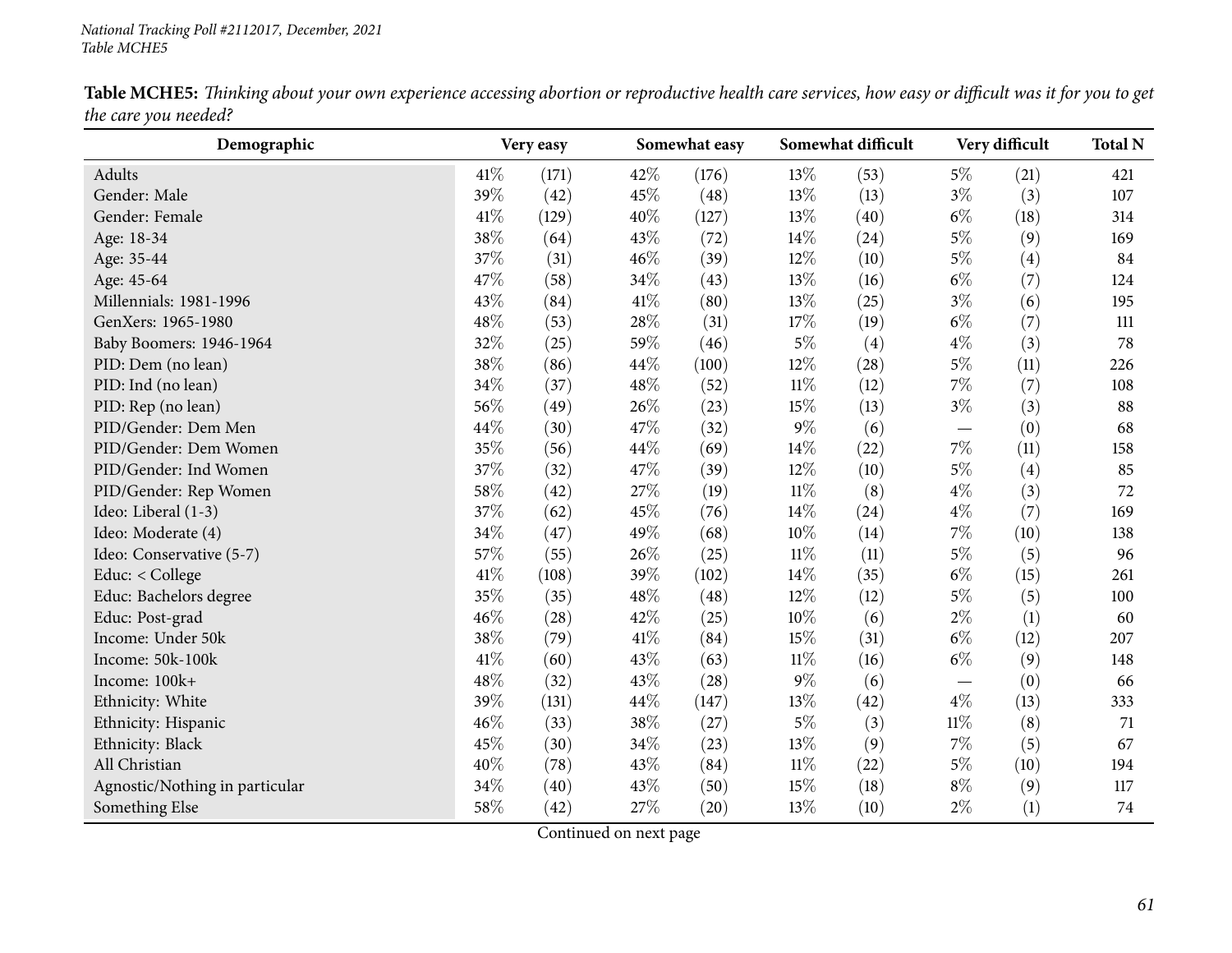Table MCHE5: Thinking about your own experience accessing abortion or reproductive health care services, how easy or difficult was it for you to get *the care you needed?*

| Demographic                          |      | Very easy |        | Somewhat easy |        | Somewhat difficult |       | Very difficult | <b>Total N</b> |
|--------------------------------------|------|-----------|--------|---------------|--------|--------------------|-------|----------------|----------------|
| Adults                               | 41\% | (171)     | 42%    | (176)         | 13%    | (53)               | $5\%$ | (21)           | 421            |
| Evangelical                          | 52%  | (66)      | 30%    | (38)          | 14\%   | (17)               | $4\%$ | (5)            | 127            |
| Non-Evangelical                      | 40%  | (52)      | 44%    | (58)          | $11\%$ | (14)               | $5\%$ | (7)            | 130            |
| Community: Urban                     | 43%  | (65)      | 43%    | (65)          | $9\%$  | (14)               | $5\%$ | (8)            | 152            |
| Community: Suburban                  | 38%  | (66)      | 43%    | (74)          | $14\%$ | (24)               | $4\%$ | (7)            | 171            |
| Community: Rural                     | 42%  | (41)      | 37%    | (36)          | 15%    | (15)               | $6\%$ | (6)            | 98             |
| Employ: Private Sector               | 35%  | (58)      | 48\%   | (79)          | 14\%   | (23)               | $3\%$ | (5)            | 166            |
| Employ: Homemaker                    | 45%  | (24)      | 33%    | (17)          | 16%    | (9)                | $5\%$ | (3)            | 52             |
| Employ: Retired                      | 41\% | (26)      | 45%    | (28)          | $9\%$  | (6)                | $5\%$ | (3)            | 63             |
| Military HH: Yes                     | 42%  | (30)      | 41\%   | (29)          | $11\%$ | (8)                | $5\%$ | (4)            | 71             |
| Military HH: No                      | 40%  | (141)     | 42%    | (146)         | 13%    | (46)               | $5\%$ | (17)           | 351            |
| RD/WT: Right Direction               | 44%  | (101)     | 44%    | (102)         | $8\%$  | (19)               | $4\%$ | (8)            | 230            |
| RD/WT: Wrong Track                   | 37%  | (70)      | 38%    | (73)          | $18\%$ | (35)               | $7\%$ | (13)           | 191            |
| Biden Job Approve                    | 42%  | (109)     | 43%    | (110)         | $9\%$  | (24)               | $5\%$ | (13)           | 256            |
| Biden Job Disapprove                 | 37%  | (57)      | 40%    | (61)          | 18%    | (27)               | $5\%$ | (8)            | 153            |
| Biden Job Strongly Approve           | 49%  | (71)      | 42%    | (61)          | $6\%$  | (8)                | $4\%$ | (6)            | 145            |
| Biden Job Somewhat Approve           | 34%  | (38)      | 45%    | (50)          | 14\%   | (16)               | $7\%$ | (8)            | 111            |
| <b>Biden Job Strongly Disapprove</b> | 45%  | (47)      | 34%    | (36)          | 17%    | (18)               | $4\%$ | (4)            | 104            |
| Favorable of Biden                   | 42%  | (110)     | 43%    | (111)         | 10%    | (26)               | $5\%$ | (14)           | 260            |
| Unfavorable of Biden                 | 39%  | (57)      | 38%    | (55)          | 17%    | (25)               | $5\%$ | (7)            | 144            |
| Very Favorable of Biden              | 46%  | (71)      | 42%    | (65)          | $8\%$  | (12)               | $4\%$ | (6)            | 153            |
| Somewhat Favorable of Biden          | 37%  | (39)      | 43%    | (46)          | 13%    | (14)               | 7%    | (8)            | 107            |
| Very Unfavorable of Biden            | 45%  | (48)      | 34%    | (36)          | 17%    | (18)               | $5\%$ | (5)            | 107            |
| #1 Issue: Economy                    | 38%  | (60)      | 42%    | (66)          | 14\%   | (22)               | $6\%$ | (9)            | 157            |
| #1 Issue: Security                   | 46%  | (23)      | 33%    | (17)          | $16\%$ | (8)                | $6\%$ | (3)            | 51             |
| #1 Issue: Health Care                | 36%  | (24)      | $51\%$ | (34)          | $10\%$ | (7)                | $2\%$ | (1)            | 67             |
| #1 Issue: Women's Issues             | 46%  | (28)      | $38\%$ | (22)          | $12\%$ | (7)                | $4\%$ | (3)            | 59             |
| 2020 Vote: Joe Biden                 | 38%  | (100)     | 46%    | (122)         | $11\%$ | (29)               | $5\%$ | (14)           | 264            |
| 2020 Vote: Donald Trump              | 50%  | (51)      | 32%    | (32)          | $16\%$ | (16)               | $3\%$ | (3)            | 103            |
| 2018 House Vote: Democrat            | 39%  | (83)      | 44\%   | (94)          | 10%    | (21)               | $6\%$ | (13)           | 211            |
| 2018 House Vote: Republican          | 53%  | (40)      | 26\%   | (19)          | 16%    | (12)               | $5\%$ | (4)            | 75             |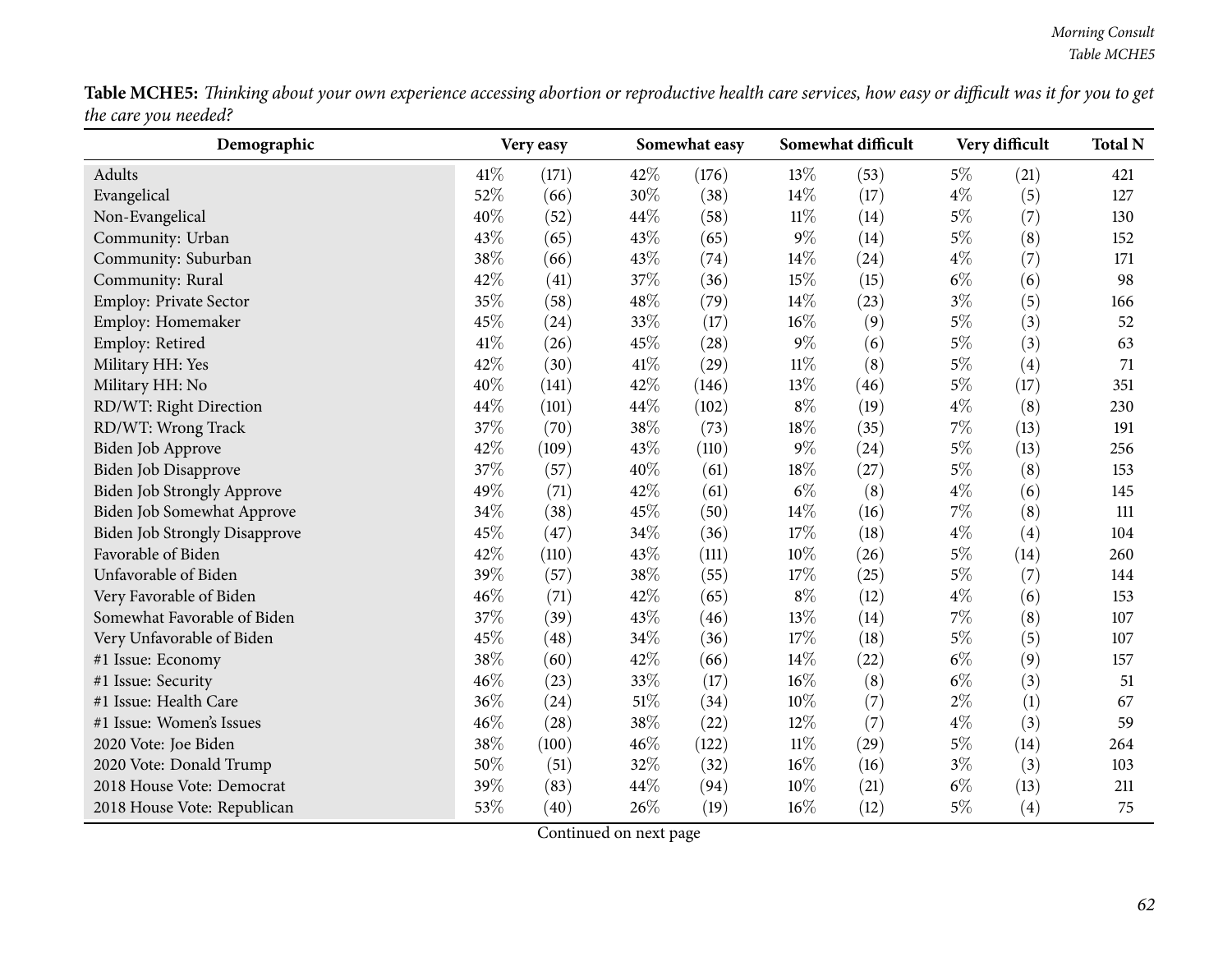Table MCHE5: Thinking about your own experience accessing abortion or reproductive health care services, how easy or difficult was it for you to get *the care you needed?*

| Demographic                                      |        | Very easy |        | Somewhat easy |        | Somewhat difficult |        | Very difficult    | <b>Total N</b> |
|--------------------------------------------------|--------|-----------|--------|---------------|--------|--------------------|--------|-------------------|----------------|
| Adults                                           | $41\%$ | (171)     | 42%    | (176)         | $13\%$ | (53)               | $5\%$  | (21)              | 421            |
| 2016 Vote: Hillary Clinton                       | 40%    | (75)      | $44\%$ | (82)          | $12\%$ | (21)               | $4\%$  | (7)               | 186            |
| 2016 Vote: Donald Trump                          | 49%    | (48)      | 33\%   | (32)          | 13\%   | (12)               | $5\%$  | (5)               | 97             |
| 2016 Vote: Didn't Vote                           | 35%    | (42)      | 47\%   | (57)          | 13%    | (15)               | $5\%$  | (7)               | 121            |
| Voted in 2014: Yes                               | 45\%   | (121)     | 39\%   | (106)         | $12\%$ | (31)               | $5\%$  | (12)              | 271            |
| Voted in 2014: No                                | 33\%   | (50)      | 46\%   | (70)          | $14\%$ | (22)               | $6\%$  | (9)               | 150            |
| 4-Region: Northeast                              | 44\%   | (35)      | 42\%   | (33)          | 13\%   | (10)               | $1\%$  | (1)               | 80             |
| 4-Region: Midwest                                | 38\%   | (33)      | 43\%   | (37)          | 13\%   | (11)               | $5\%$  | (5)               | 86             |
| 4-Region: South                                  | 40%    | (56)      | 39\%   | (56)          | 19%    | (26)               | $3\%$  | $\left( 4\right)$ | 142            |
| 4-Region: West                                   | 41\%   | (47)      | 44\%   | (50)          | $5\%$  | (5)                | $10\%$ | (12)              | 114            |
| Women of Reproductive Age                        | 42\%   | (83)      | $36\%$ | (71)          | 15%    | (30)               | $7\%$  | (15)              | 199            |
| Women Who Have Needed Abortion Services          | 43\%   | (52)      | 37\%   | (45)          | $14\%$ | (17)               | $6\%$  | (7)               | 121            |
| Mothers                                          | 45\%   | (58)      | 39\%   | (51)          | $12\%$ | (16)               | $4\%$  | (5)               | 129            |
| Fathers                                          | $48\%$ | (32)      | 45\%   | (30)          | $6\%$  | $\left( 4\right)$  | $1\%$  | (1)               | 66             |
| Insured                                          | 42\%   | (162)     | 42\%   | (165)         | $11\%$ | $\left( 44\right)$ | $5\%$  | (20)              | 390            |
| Federal Government Responsible for Abortion Laws | 38%    | (69)      | 43\%   | (78)          | $12\%$ | (23)               | $7\%$  | (13)              | 183            |
| State Governments Responsible for Abortion Laws  | 43\%   | (63)      | 42%    | (63)          | 13\%   | (19)               | $2\%$  | (3)               | 148            |
| Abortion Should be Legal                         | 39%    | (110)     | $44\%$ | (124)         | 12%    | (34)               | $4\%$  | (12)              | 279            |
| Abortion Should be Illegal                       | 42\%   | (52)      | 39\%   | (49)          | 15%    | (19)               | $4\%$  | (5)               | 124            |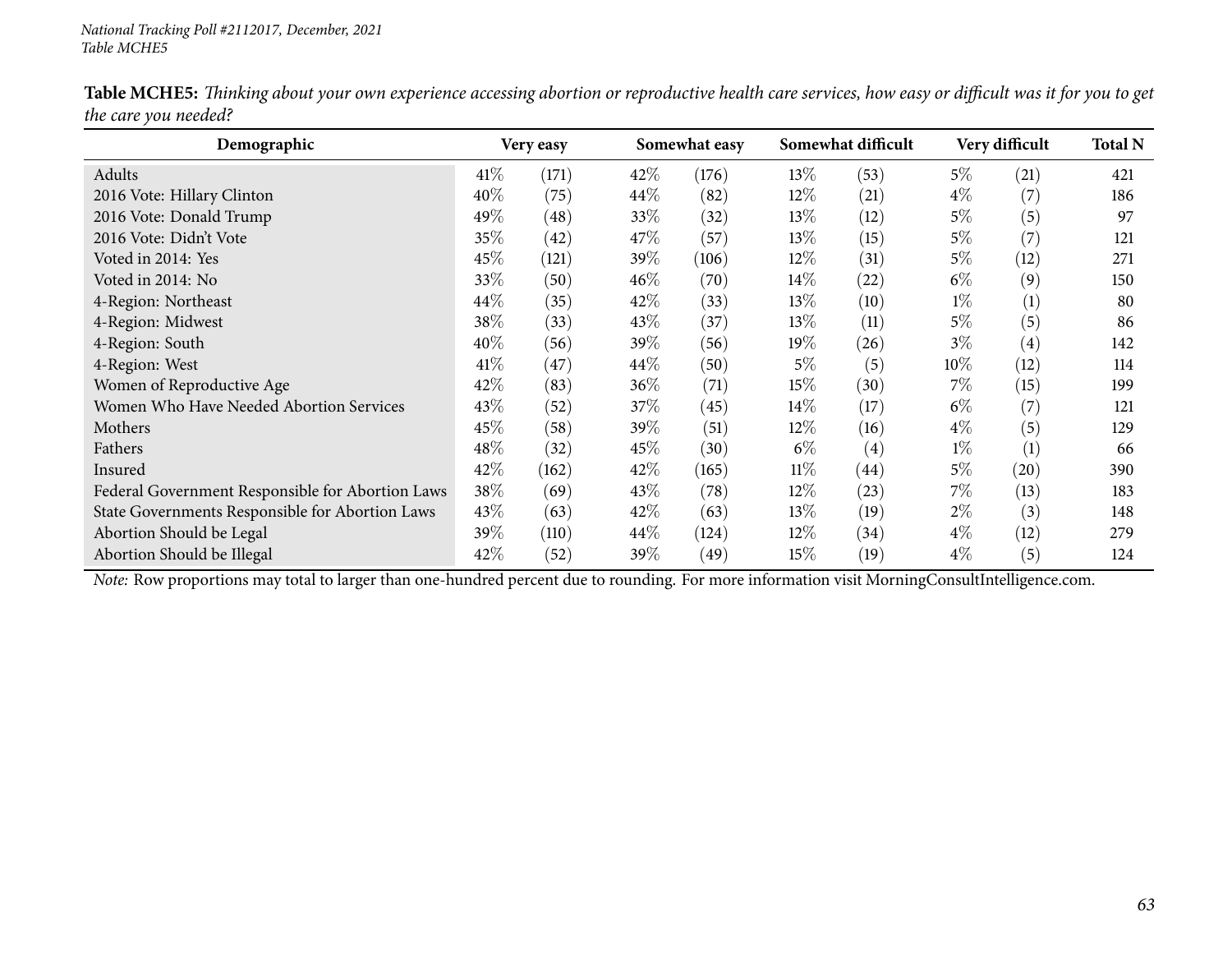Table MCHE6\_INET: And why was it difficult for you to access reproductive health care services, family planning services, or birth control? Please *select all that apply. Costs*

| Demographic      | Selected          | <b>Not Selected</b> | <b>Total N</b> |
|------------------|-------------------|---------------------|----------------|
| Adults           | $56\%$<br>(42)    | 44\%<br>(33)        | 74             |
| Gender: Female   | 58\%<br>(33)      | 42%<br>(24)         | 58             |
| Educ: < College  | 50%<br>$^{'}25)$  | 50%<br>(25)         | 51             |
| Ethnicity: White | 52\%<br>$^{(29)}$ | 48\%<br>(27)        | 55             |
| Military HH: No  | 59%<br>37         | 41\%<br>(26)        | 63             |
| Insured          | 53%<br>(33)       | 47%<br>(30)         | 63             |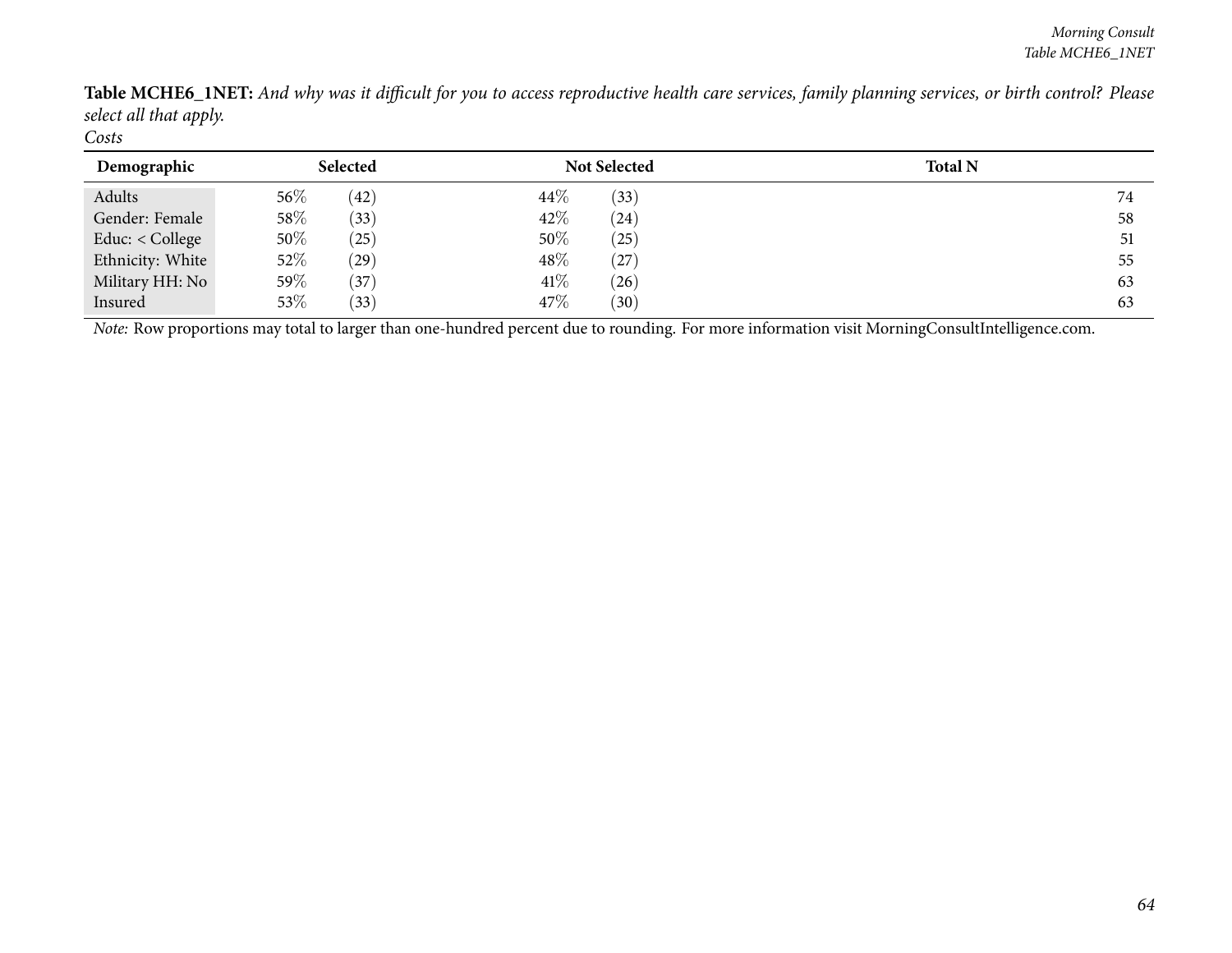|                        |                                     | Table MCHE6_2NET: And why was it difficult for you to access reproductive health care services, family planning services, or birth control? Please |  |  |  |
|------------------------|-------------------------------------|----------------------------------------------------------------------------------------------------------------------------------------------------|--|--|--|
| select all that apply. |                                     |                                                                                                                                                    |  |  |  |
|                        | Limited access to care where I live |                                                                                                                                                    |  |  |  |

| Demographic       | Selected         | <b>Not Selected</b>        | <b>Total N</b> |
|-------------------|------------------|----------------------------|----------------|
| Adults            | $36\%$<br>(26)   | 64\%<br>$\left( 48\right)$ |                |
| Gender: Female    | $40\%$<br>(23)   | 60\%<br>(35)               | 58             |
| Educ: $<$ College | 29%<br>(15)      | 71%<br>(36)                | 51             |
| Ethnicity: White  | 37\%<br>(20)     | 63\%<br>(35)               | 55             |
| Military HH: No   | 35%<br>$^{'}22)$ | 65%<br>(41)                | 63             |
| Insured           | 37%<br>(23)      | 63\%<br>(40)               | 63             |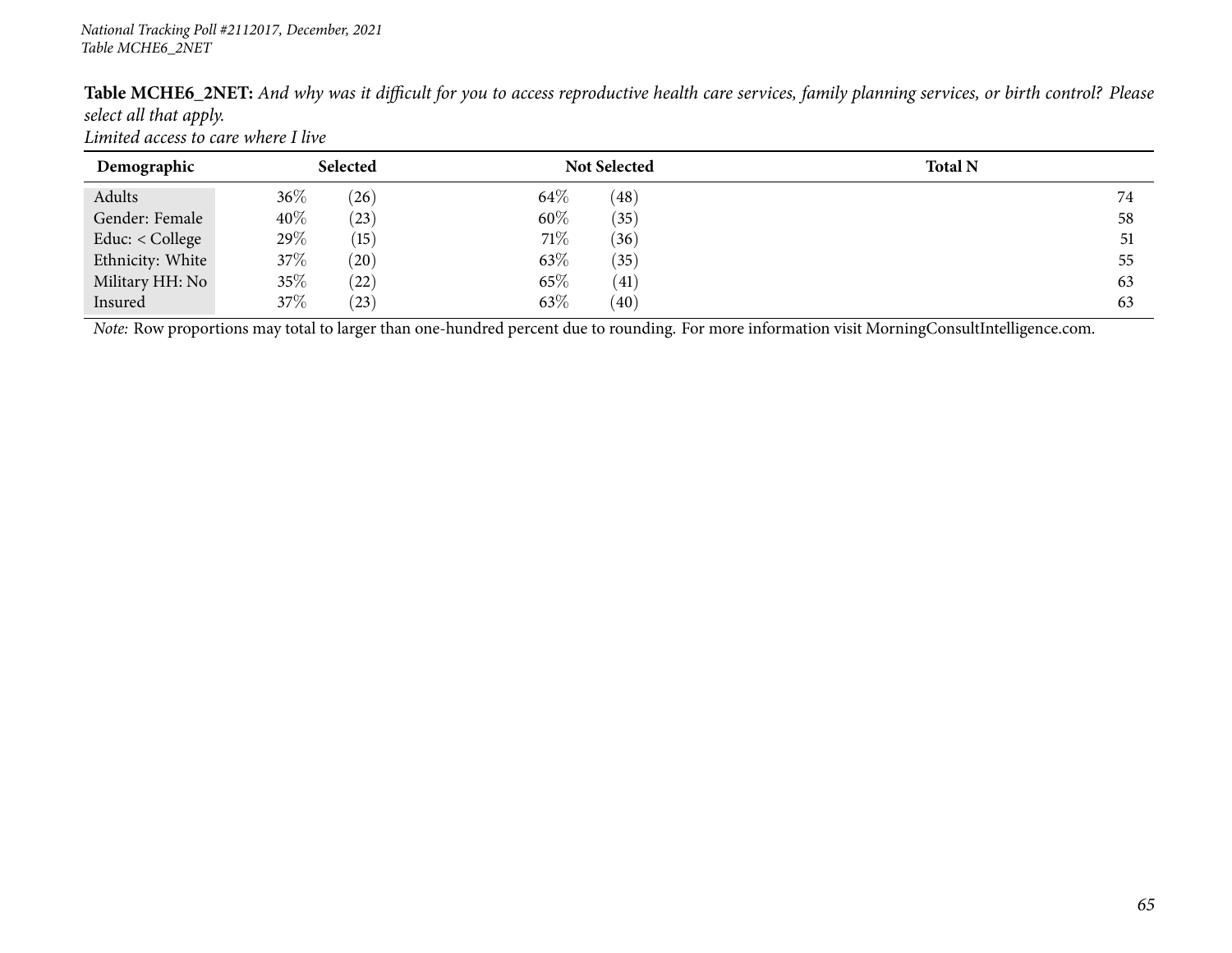Table MCHE6\_3NET: And why was it difficult for you to access reproductive health care services, family planning services, or birth control? Please *select all that apply. Lack of insurance*

**Demographic Selected Not Selected Total <sup>N</sup>**AdultsAdults 38% (28)<br>Gender: Female 42% (24)  $62\%$   $(46)$  74 58 Gender: Female  $42\%$   $(24)$  58%  $(33)$  58%  $(35)$ Educ: < College  $38\%$  (19) 62% (32) 51 Ethnicity: White  $38\%$  (21) 62% (34) 55 Military HH: Noo 41% (26) 59% (37) 63 Insuredd  $32\%$  (20)  $68\%$  (43) 63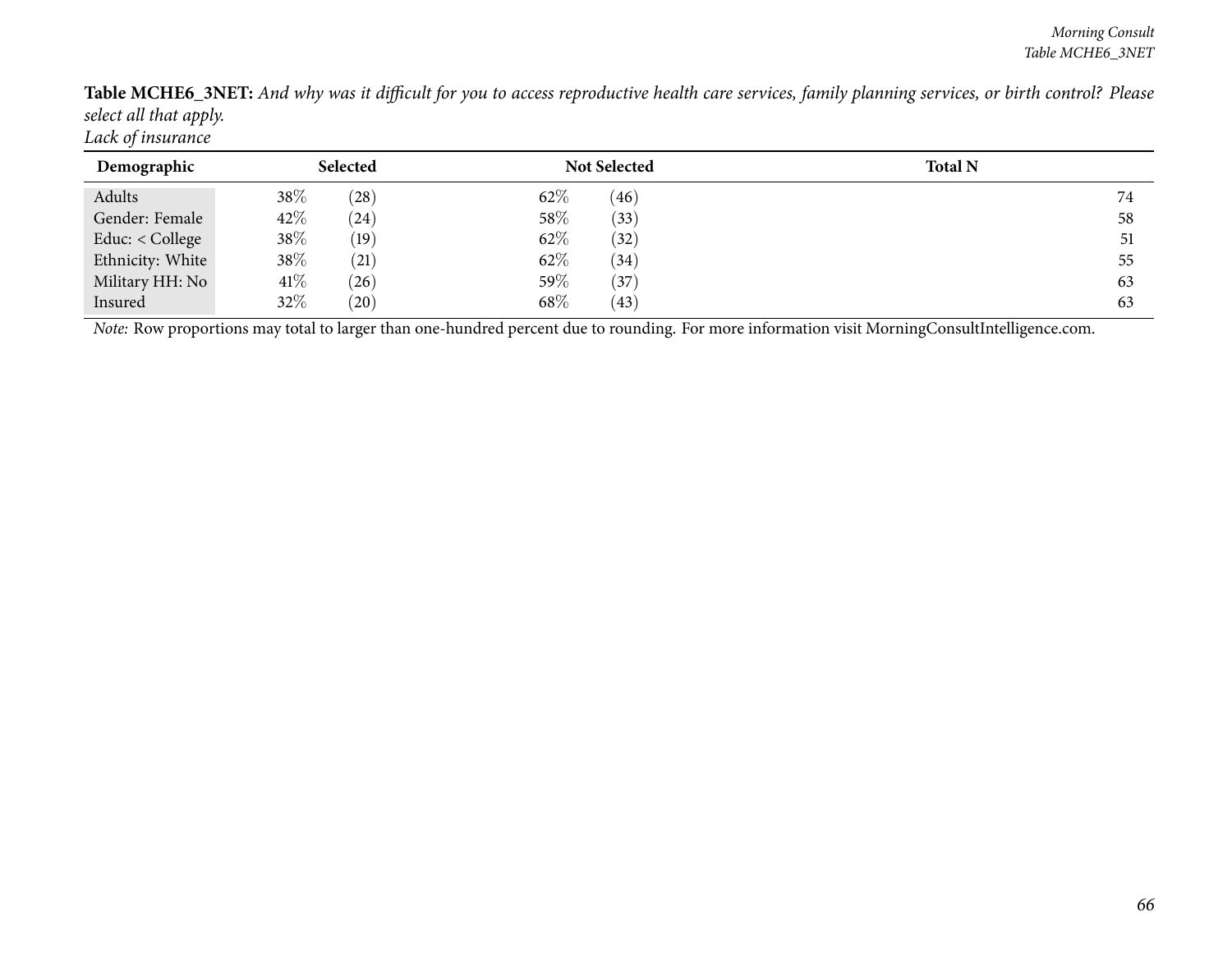Table MCHE6\_4NET: And why was it difficult for you to access reproductive health care services, family planning services, or birth control? Please *select all that apply.*

*Lack of information on how to access care*

| Demographic       | <b>Selected</b> | <b>Not Selected</b> | <b>Total N</b> |
|-------------------|-----------------|---------------------|----------------|
| Adults            | 25\%<br>(19)    | 75%<br>(56)         | 74             |
| Gender: Female    | 26\%<br>(15)    | 74%<br>(43)         | 58             |
| Educ: $<$ College | 22%<br>(11)     | 78%<br>(39)         | 51             |
| Ethnicity: White  | 27\%<br>(15)    | 73%<br>(40)         | 55             |
| Military HH: No   | 23\%<br>(15)    | 77%<br>(48)         | 63             |
| Insured           | 26%<br>17       | 74%<br>(47)         | 63             |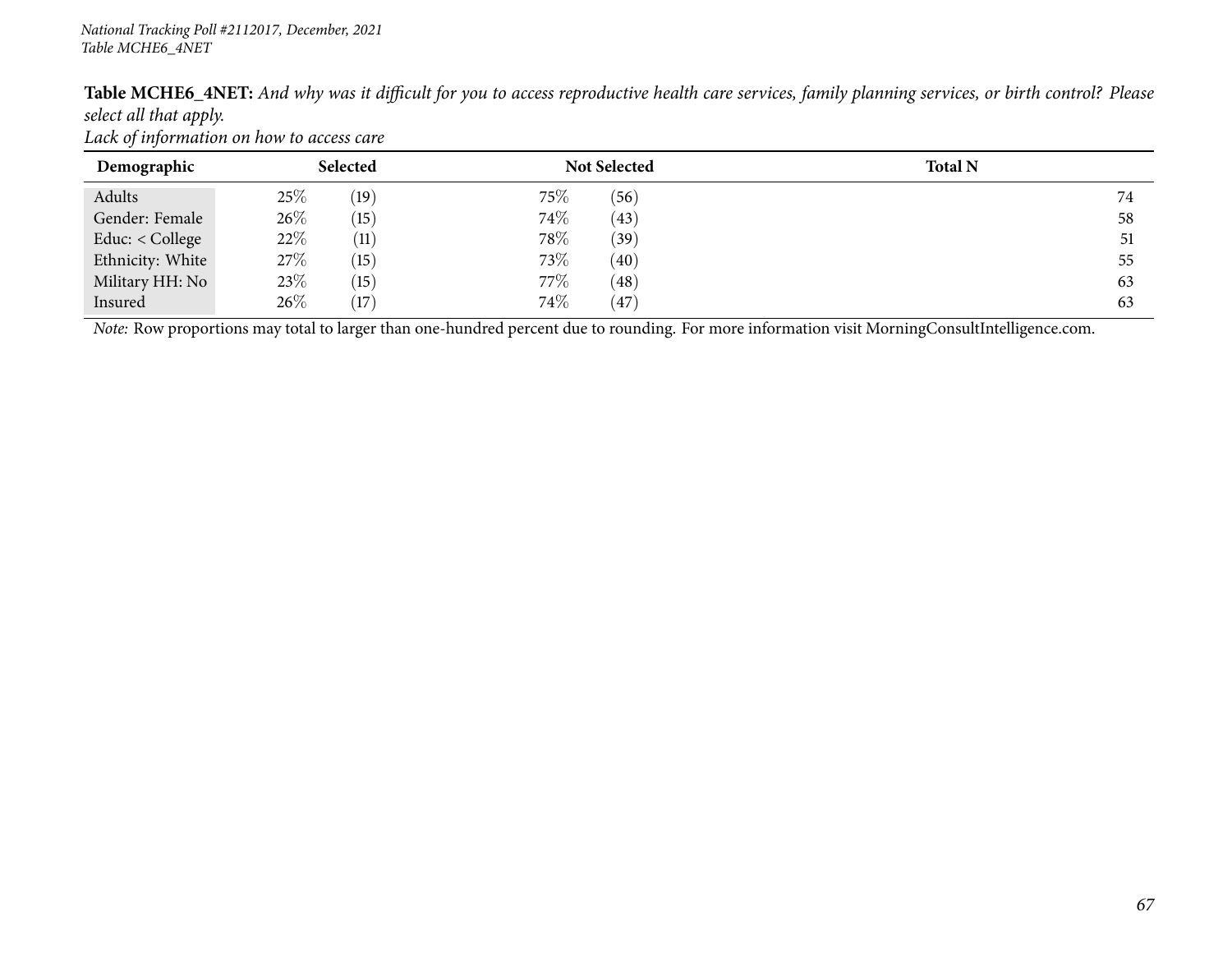Table MCHE6\_5NET: And why was it difficult for you to access reproductive health care services, family planning services, or birth control? Please *select all that apply.*

| Demographic      |        | Selected          |      | <b>Not Selected</b> | <b>Total N</b> |
|------------------|--------|-------------------|------|---------------------|----------------|
| Adults           | $16\%$ | (12)              | 84\% | (62)                | 74             |
| Gender: Female   | $14\%$ | $\left(8\right)$  | 86%  | (49)                | 58             |
| Educ: < College  | 13\%   |                   | 87%  | (44)                | 51             |
| Ethnicity: White | $19\%$ | $\left(10\right)$ | 81%  | (45)                | 55             |
| Military HH: No  | $17\%$ | $\left(10\right)$ | 83%  | (53)                | 63             |
| Insured          | 17%    | (11)              | 83%  | (53)                | 63             |

Restrictions on abortion services in my state, like waiting periods or limits on medication abortion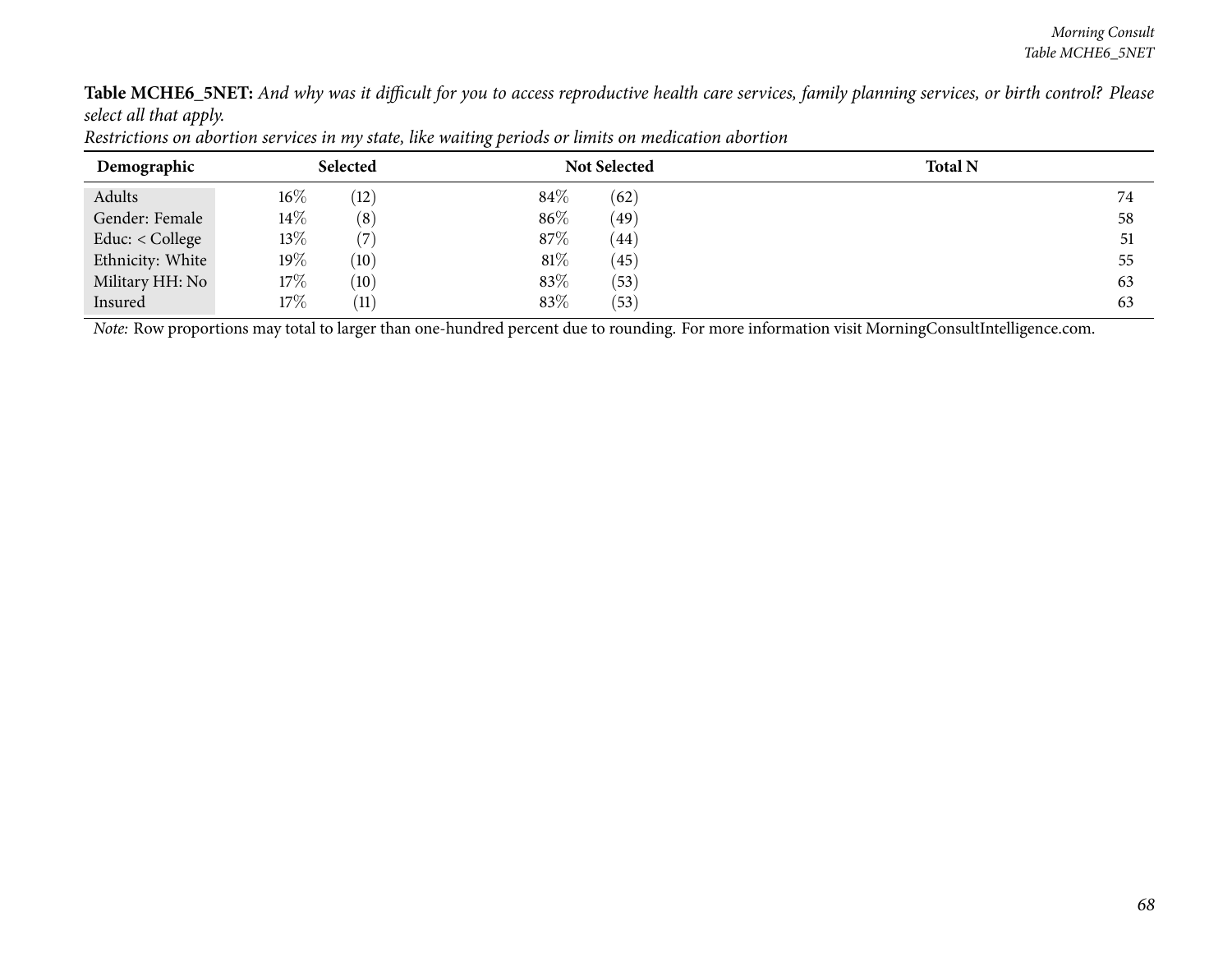| <b>Table MCHE6_6NET:</b> And why was it difficult for you to access reproductive health care services, family planning services, or birth control? Please |  |
|-----------------------------------------------------------------------------------------------------------------------------------------------------------|--|
| select all that apply.                                                                                                                                    |  |
| Religious or cultural reasons                                                                                                                             |  |

| Demographic       | Selected                   | <b>Not Selected</b> | <b>Total N</b> |
|-------------------|----------------------------|---------------------|----------------|
| Adults            | $10\%$<br>(8)              | $90\%$<br>(67)      | 74             |
| Gender: Female    | $11\%$<br>(6)              | 89%<br>(51)         | 58             |
| Educ: $<$ College | $8\%$<br>$\left( 4\right)$ | 92%<br>(47)         | 51             |
| Ethnicity: White  | 12%<br>(6)                 | 88%<br>(49)         | 55             |
| Military HH: No   | $11\%$<br>7                | 89%<br>(56)         | 63             |
| Insured           | $12\%$<br>(8)              | 88%<br>(56)         | 63             |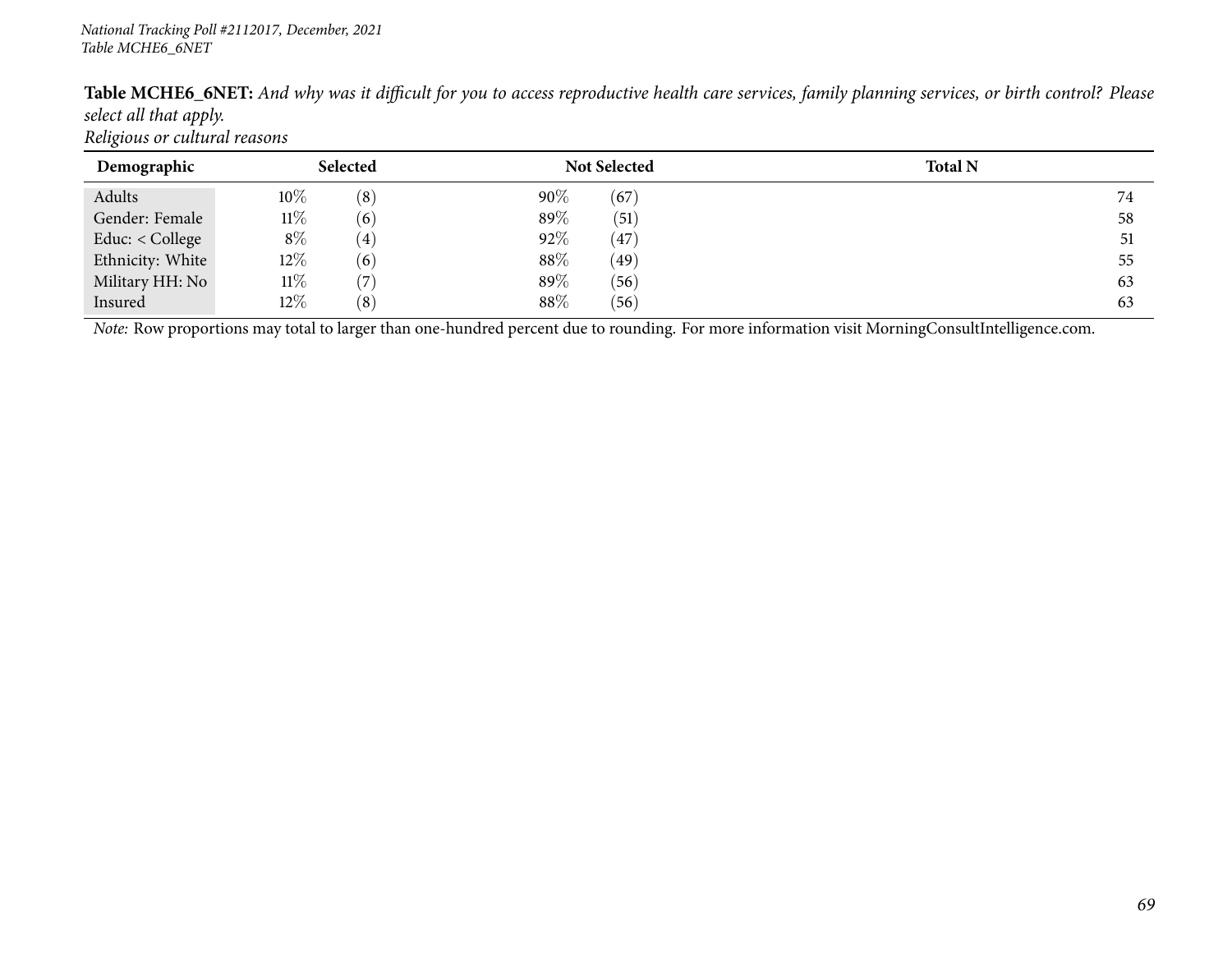Table MCHE6\_7NET: And why was it difficult for you to access reproductive health care services, family planning services, or birth control? Please *select all that apply. Fear of health complications*

| Demographic      | Selected                | <b>Not Selected</b> | <b>Total N</b> |
|------------------|-------------------------|---------------------|----------------|
| Adults           | 23%<br>(17)             | 77\%<br>$^{'}57)$   | 74             |
| Gender: Female   | 26\%<br>(15)            | 74%<br>(43)         | 58             |
| Educ: < College  | 25\%<br>(12)            | 75%<br>(38)         | 51             |
| Ethnicity: White | $19\%$<br>(11)          | $81\%$<br>(44)      | 55             |
| Military HH: No  | 23\%<br>$^{\prime} 14)$ | 77%<br>(49)         | 63             |
| Insured          | $26\%$<br>(16)          | 74%<br>(47)         | 63             |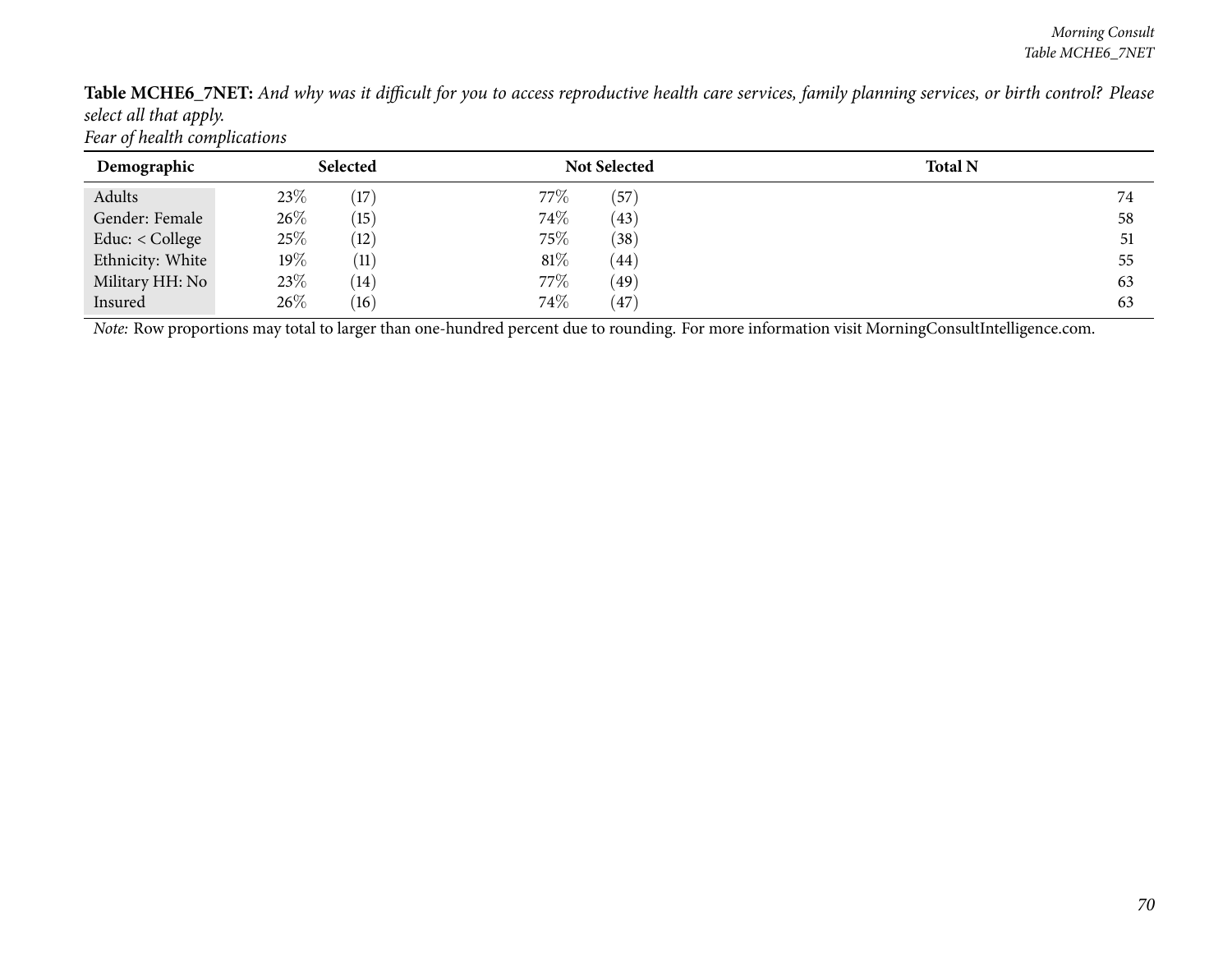Table MCHE6\_8NET: And why was it difficult for you to access reproductive health care services, family planning services, or birth control? Please *select all that apply.*

*Lack of time off from work or other responsibilities*

| Demographic       | Selected                   | <b>Not Selected</b> | <b>Total N</b> |
|-------------------|----------------------------|---------------------|----------------|
| Adults            | $9\%$<br>(7)               | 91%<br>(67)         |                |
| Gender: Female    | $11\%$<br>(6)              | 89%<br>(52)         | 58             |
| Educ: $<$ College | $3\%$<br>$\left( 2\right)$ | 97%<br>(49)         | 51             |
| Ethnicity: White  | $13\%$<br>(7               | 87\%<br>(48)        | 55             |
| Military HH: No   | $8\%$<br>$\left(5\right)$  | 92%<br>(58)         | 63             |
| Insured           | 11%<br>7                   | 89%<br>(56)         | 63             |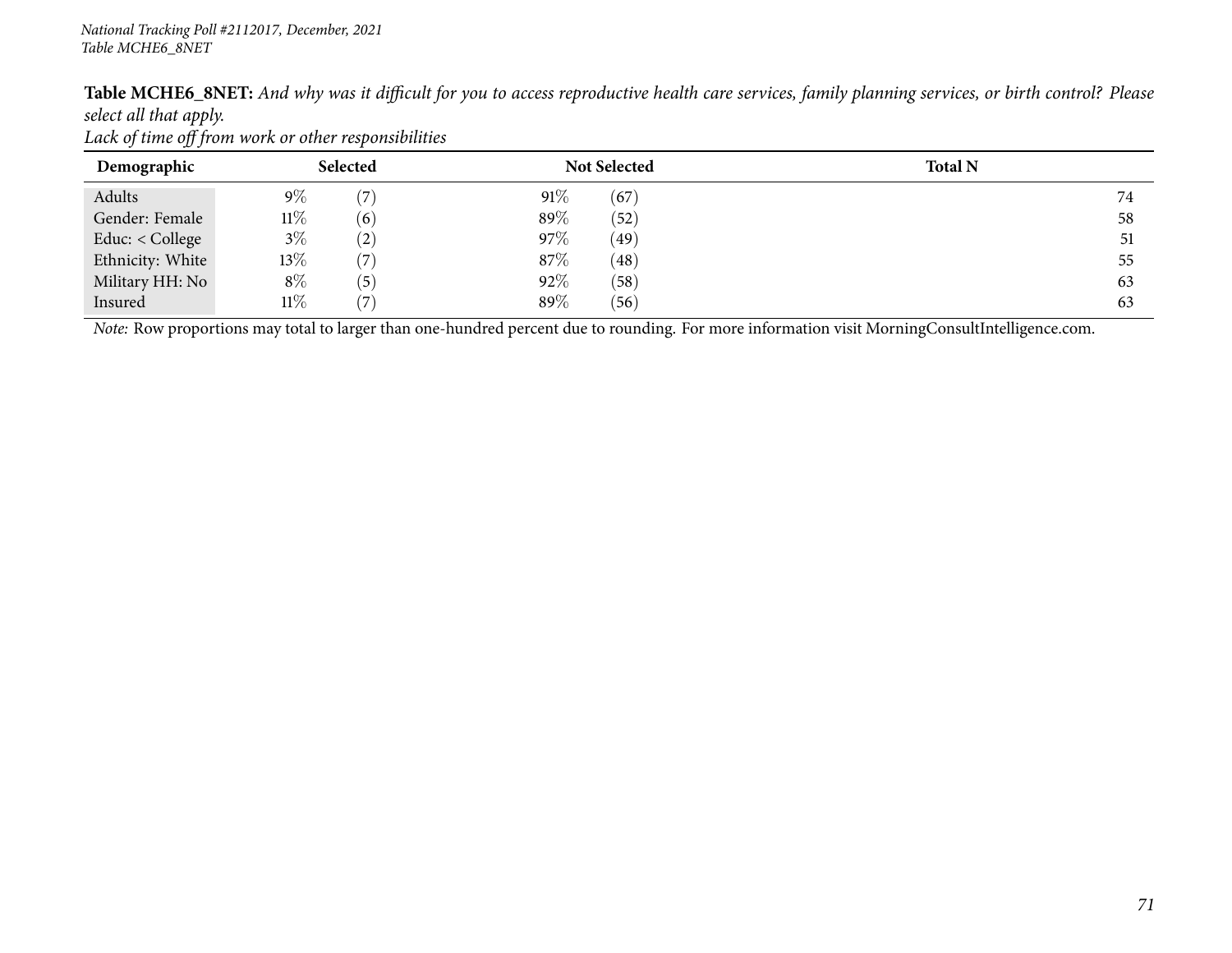Table MCHE6\_9NET: And why was it difficult for you to access reproductive health care services, family planning services, or birth control? Please *select all that apply. Other, <sup>p</sup>lease specify*

| Demographic      | Selected                   |     | <b>Not Selected</b> | <b>Total N</b> |
|------------------|----------------------------|-----|---------------------|----------------|
| Adults           | $9\%$<br>$\left( \right.$  | 91% | (68)                | 74             |
| Gender: Female   | $8\%$<br>4)                | 92% | (53)                | 58             |
| Educ: < College  | $12\%$<br>(6)              | 88% | (45)                | 51             |
| Ethnicity: White | $10\%$<br>$\left(5\right)$ | 90% | (50)                | 55             |
| Military HH: No  | $8\%$<br>$\left(5\right)$  | 92% | (58)                | 63             |
| Insured          | $10\%$<br>$\overline{ }$   | 90% | (57)                | 63             |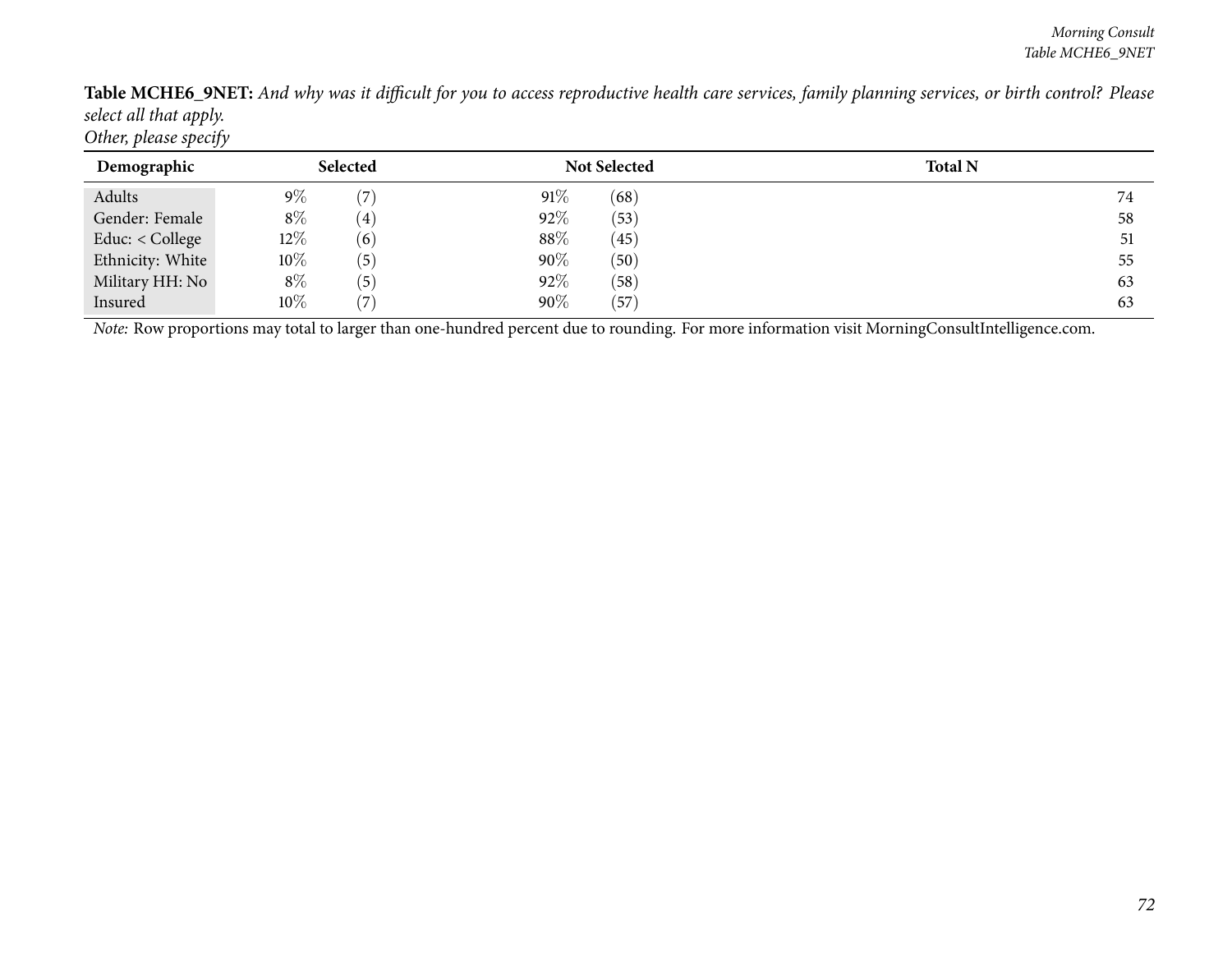#### *National Tracking Poll #2112017, December, <sup>2021</sup> Table MCHE7*

|                          | The federal government<br>should be responsible for<br>implementing rules and<br>regulations on abortion |                             |                            | State governments should<br>be responsible for<br>implementing rules and<br>regulations on abortion |         | Don't know / No |                |
|--------------------------|----------------------------------------------------------------------------------------------------------|-----------------------------|----------------------------|-----------------------------------------------------------------------------------------------------|---------|-----------------|----------------|
| Demographic              |                                                                                                          | access in the United States | access in their own states |                                                                                                     | opinion |                 | <b>Total N</b> |
| Adults                   | 35%                                                                                                      | (773)                       | 36%                        | (791)                                                                                               | 29%     | (636)           | 2200           |
| Gender: Male             | 37%                                                                                                      | (389)                       | 41\%                       | (437)                                                                                               | 22%     | (236)           | 1062           |
| Gender: Female           | 34%                                                                                                      | (384)                       | $31\%$                     | (354)                                                                                               | 35%     | (401)           | 1138           |
| Age: 18-34               | 34%                                                                                                      | (223)                       | 37%                        | (245)                                                                                               | 29%     | (188)           | 655            |
| Age: 35-44               | 35%                                                                                                      | (124)                       | 37%                        | (133)                                                                                               | 28%     | (100)           | 358            |
| Age: 45-64               | 38\%                                                                                                     | (283)                       | 32%                        | (243)                                                                                               | 30%     | (225)           | 751            |
| Age: 65+                 | 33%                                                                                                      | (143)                       | 39%                        | (169)                                                                                               | 28%     | (124)           | 436            |
| GenZers: 1997-2012       | $34\%$                                                                                                   | (69)                        | 32%                        | (64)                                                                                                | 33%     | (67)            | 200            |
| Millennials: 1981-1996   | 35%                                                                                                      | (241)                       | 39%                        | (267)                                                                                               | 25%     | (171)           | 680            |
| GenXers: 1965-1980       | 35%                                                                                                      | (197)                       | 34%                        | (188)                                                                                               | 31%     | (173)           | 558            |
| Baby Boomers: 1946-1964  | 35%                                                                                                      | (228)                       | 35%                        | (232)                                                                                               | 30%     | (194)           | 653            |
| PID: Dem (no lean)       | 45%                                                                                                      | (419)                       | 29%                        | (269)                                                                                               | 25%     | (233)           | 922            |
| PID: Ind (no lean)       | 32%                                                                                                      | (204)                       | 33%                        | (213)                                                                                               | 35%     | (221)           | 638            |
| PID: Rep (no lean)       | 23%                                                                                                      | (150)                       | 48%                        | (309)                                                                                               | 28\%    | (182)           | 641            |
| PID/Gender: Dem Men      | 48%                                                                                                      | (213)                       | 35%                        | (155)                                                                                               | 18%     | (80)            | 448            |
| PID/Gender: Dem Women    | 44%                                                                                                      | (206)                       | 24\%                       | (113)                                                                                               | 32%     | (154)           | 474            |
| PID/Gender: Ind Men      | 32%                                                                                                      | (104)                       | 39%                        | (128)                                                                                               | 29%     | (95)            | 326            |
| PID/Gender: Ind Women    | 32%                                                                                                      | (100)                       | 28%                        | (86)                                                                                                | 40%     | (126)           | 312            |
| PID/Gender: Rep Men      | 25%                                                                                                      | (73)                        | 54%                        | (154)                                                                                               | $21\%$  | (61)            | 288            |
| PID/Gender: Rep Women    | 22%                                                                                                      | (78)                        | 44%                        | (155)                                                                                               | 34%     | (121)           | 353            |
| Ideo: Liberal (1-3)      | 54%                                                                                                      | (341)                       | 27%                        | (169)                                                                                               | 19%     | (117)           | 627            |
| Ideo: Moderate (4)       | $31\%$                                                                                                   | (236)                       | 38%                        | (290)                                                                                               | $31\%$  | (231)           | 757            |
| Ideo: Conservative (5-7) | 26%                                                                                                      | (178)                       | 46%                        | (313)                                                                                               | 27%     | (183)           | 675            |
| Educ: < College          | 32%                                                                                                      | (483)                       | 34%                        | (507)                                                                                               | 34%     | (522)           | 1512           |
| Educ: Bachelors degree   | 41\%                                                                                                     | (184)                       | 41\%                       | (180)                                                                                               | 18%     | (80)            | 444            |
| Educ: Post-grad          | 44%                                                                                                      | (106)                       | 42%                        | (103)                                                                                               | 14%     | (35)            | 244            |
| Income: Under 50k        | 34%                                                                                                      | (410)                       | 32%                        | (391)                                                                                               | 34%     | (417)           | 1218           |
| Income: 50k-100k         | 38%                                                                                                      | (250)                       | 36%                        | (239)                                                                                               | 25%     | (167)           | 656            |
| Income: 100k+            | 35%                                                                                                      | (113)                       | 49%                        | (160)                                                                                               | 16%     | (52)            | 326            |

#### Table MCHE7: Which of the following statements is closest to your opinion, even if neither is exactly right?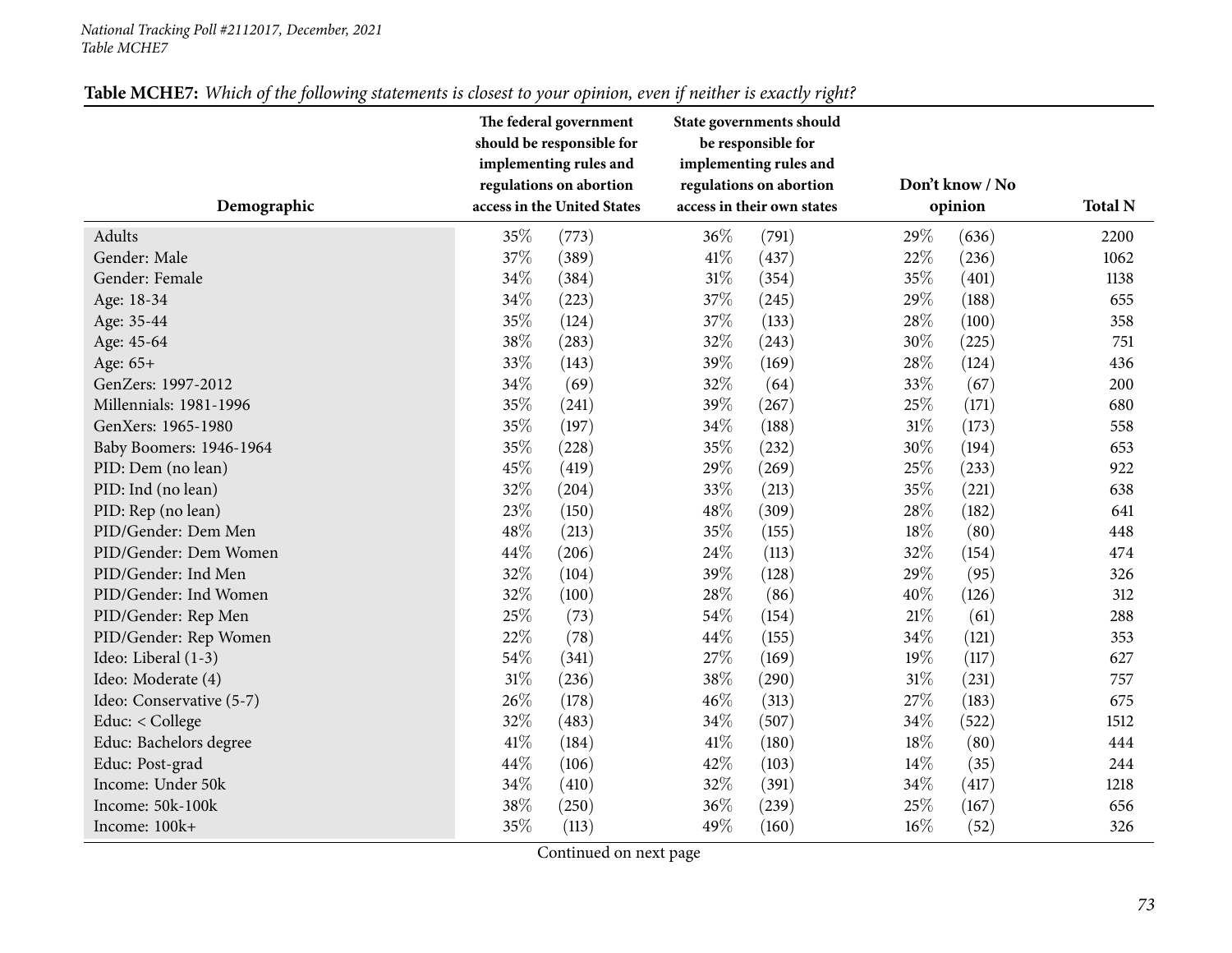|                                   | The federal government<br>should be responsible for<br>implementing rules and |       |        | State governments should<br>be responsible for<br>implementing rules and |                            |                |      |
|-----------------------------------|-------------------------------------------------------------------------------|-------|--------|--------------------------------------------------------------------------|----------------------------|----------------|------|
| Demographic                       | regulations on abortion<br>access in the United States                        |       |        | regulations on abortion<br>access in their own states                    | Don't know / No<br>opinion | <b>Total N</b> |      |
| <b>Adults</b>                     | 35%                                                                           | (773) | 36%    | (791)                                                                    | 29%                        | (636)          | 2200 |
| Ethnicity: White                  | 35%                                                                           | (607) | 36%    | (620)                                                                    | 29%                        | (495)          | 1722 |
| Ethnicity: Hispanic               | $31\%$                                                                        | (109) | 40%    | (139)                                                                    | 29%                        | (101)          | 349  |
| Ethnicity: Black                  | 34%                                                                           | (93)  | 36%    | (98)                                                                     | 30%                        | (83)           | 274  |
| Ethnicity: Other                  | 36%                                                                           | (73)  | 36%    | (73)                                                                     | 28%                        | (58)           | 204  |
| All Christian                     | 34%                                                                           | (353) | 42%    | (429)                                                                    | 24\%                       | (244)          | 1026 |
| All Non-Christian                 | 41%                                                                           | (52)  | 35%    | (44)                                                                     | 24\%                       | (30)           | 127  |
| Atheist                           | 56%                                                                           | (59)  | 22%    | (23)                                                                     | 23%                        | (24)           | 107  |
| Agnostic/Nothing in particular    | 34%                                                                           | (196) | $31\%$ | (177)                                                                    | 34%                        | (194)          | 567  |
| Something Else                    | 30%                                                                           | (113) | 32%    | (118)                                                                    | 38%                        | (142)          | 373  |
| Religious Non-Protestant/Catholic | 39%                                                                           | (57)  | 38%    | (55)                                                                     | 23%                        | (33)           | 144  |
| Evangelical                       | 29%                                                                           | (176) | 44\%   | (267)                                                                    | 27\%                       | (160)          | 604  |
| Non-Evangelical                   | 37%                                                                           | (278) | 34%    | (259)                                                                    | 29%                        | (222)          | 759  |
| Community: Urban                  | 35%                                                                           | (247) | 40%    | (284)                                                                    | 25%                        | (173)          | 704  |
| Community: Suburban               | 38%                                                                           | (358) | 34%    | (326)                                                                    | 28%                        | (267)          | 951  |
| Community: Rural                  | $31\%$                                                                        | (168) | 33%    | (181)                                                                    | 36%                        | (196)          | 546  |
| <b>Employ: Private Sector</b>     | 39%                                                                           | (288) | 40%    | (294)                                                                    | 22%                        | (160)          | 742  |
| <b>Employ: Government</b>         | 38%                                                                           | (47)  | 35%    | (43)                                                                     | 26%                        | (32)           | 122  |
| Employ: Self-Employed             | 36%                                                                           | (66)  | 40%    | (73)                                                                     | 25%                        | (46)           | 186  |
| Employ: Homemaker                 | 36%                                                                           | (55)  | 33%    | (50)                                                                     | $31\%$                     | (49)           | 154  |
| Employ: Student                   | 43%                                                                           | (30)  | 32%    | (22)                                                                     | 25%                        | (18)           | 71   |
| Employ: Retired                   | 33%                                                                           | (164) | 38%    | (189)                                                                    | 30%                        | (148)          | 501  |
| Employ: Unemployed                | 30%                                                                           | (84)  | 25%    | (70)                                                                     | 45%                        | (125)          | 279  |
| Employ: Other                     | 26%                                                                           | (38)  | 33%    | (48)                                                                     | 40%                        | (58)           | 144  |
| Military HH: Yes                  | 37%                                                                           | (128) | 38%    | (134)                                                                    | $25\%$                     | (86)           | 348  |
| Military HH: No                   | 35%                                                                           | (645) | $35\%$ | (657)                                                                    | $30\%$                     | (550)          | 1852 |
| RD/WT: Right Direction            | 44%                                                                           | (413) | 32%    | (297)                                                                    | 25%                        | (232)          | 942  |
| RD/WT: Wrong Track                | 29%                                                                           | (360) | 39%    | (494)                                                                    | 32%                        | (404)          | 1258 |

# Table MCHE7: Which of the following statements is closest to your opinion, even if neither is exactly right?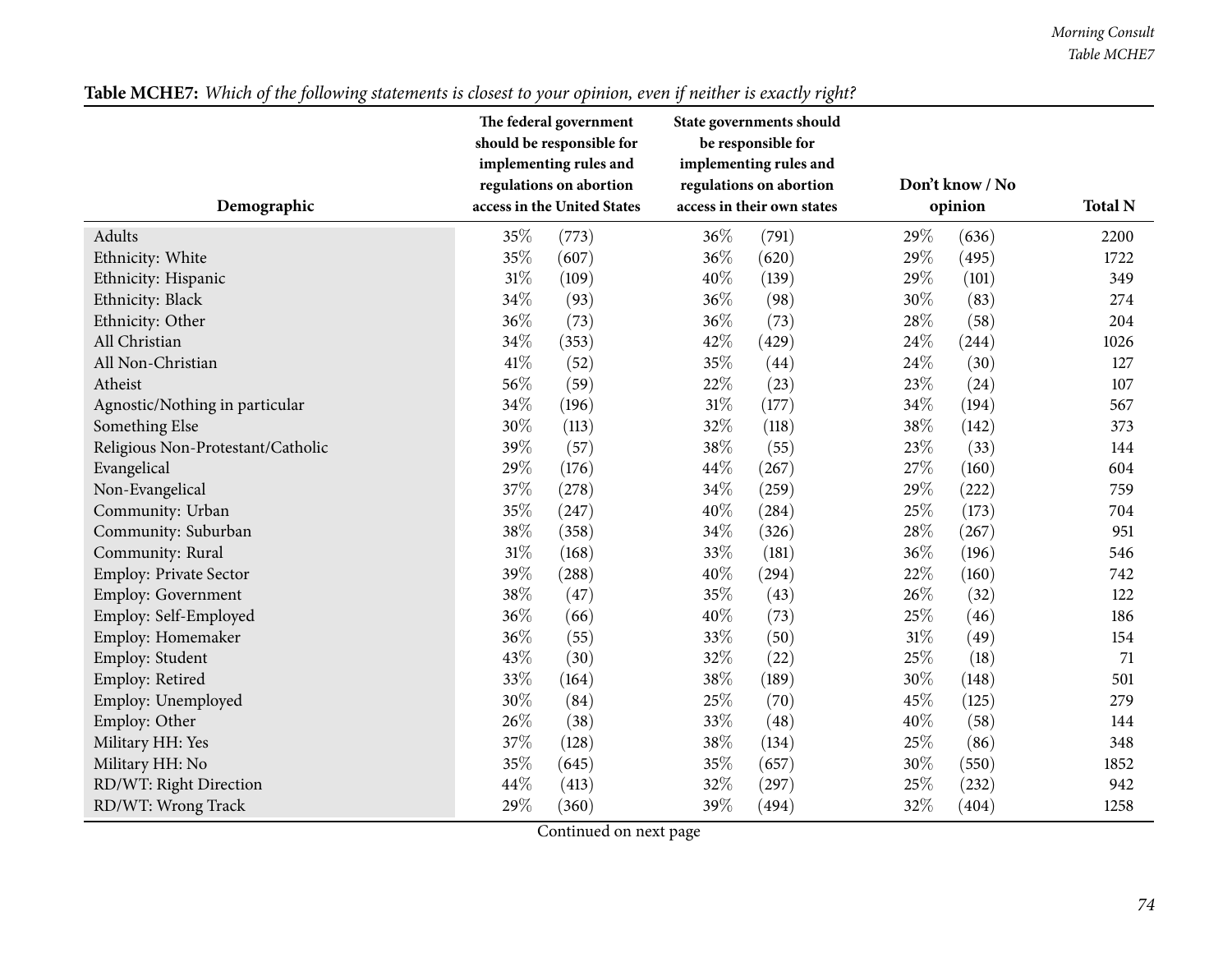#### *National Tracking Poll #2112017, December, <sup>2021</sup> Table MCHE7*

| Demographic                          | The federal government<br>should be responsible for<br>implementing rules and<br>regulations on abortion<br>access in the United States |       |        | State governments should<br>be responsible for<br>implementing rules and<br>regulations on abortion<br>access in their own states | Don't know / No<br>opinion | <b>Total N</b> |      |
|--------------------------------------|-----------------------------------------------------------------------------------------------------------------------------------------|-------|--------|-----------------------------------------------------------------------------------------------------------------------------------|----------------------------|----------------|------|
|                                      |                                                                                                                                         |       |        |                                                                                                                                   |                            |                |      |
| Adults                               | 35%                                                                                                                                     | (773) | 36%    | (791)                                                                                                                             | 29%                        | (636)          | 2200 |
| Biden Job Approve                    | 45%                                                                                                                                     | (502) | 30%    | (329)                                                                                                                             | 25%                        | (280)          | 1110 |
| Biden Job Disapprove                 | 26%                                                                                                                                     | (264) | 44%    | (452)                                                                                                                             | 30%                        | (303)          | 1019 |
| Biden Job Strongly Approve           | 46%                                                                                                                                     | (267) | 33\%   | (187)                                                                                                                             | 21%                        | (122)          | 577  |
| Biden Job Somewhat Approve           | 44%                                                                                                                                     | (235) | 26\%   | (141)                                                                                                                             | 29%                        | (157)          | 534  |
| Biden Job Somewhat Disapprove        | 37%                                                                                                                                     | (113) | 36%    | (109)                                                                                                                             | 27%                        | (80)           | 301  |
| <b>Biden Job Strongly Disapprove</b> | $21\%$                                                                                                                                  | (151) | 48\%   | (343)                                                                                                                             | 31%                        | (223)          | 718  |
| Favorable of Biden                   | 46%                                                                                                                                     | (506) | 30%    | (326)                                                                                                                             | 24%                        | (267)          | 1099 |
| Unfavorable of Biden                 | 25%                                                                                                                                     | (251) | 45%    | (449)                                                                                                                             | 30%                        | (302)          | 1002 |
| Very Favorable of Biden              | 45%                                                                                                                                     | (271) | 33%    | (196)                                                                                                                             | 22%                        | (133)          | 600  |
| Somewhat Favorable of Biden          | 47%                                                                                                                                     | (236) | 26\%   | (130)                                                                                                                             | 27%                        | (134)          | 499  |
| Somewhat Unfavorable of Biden        | 37%                                                                                                                                     | (91)  | 39%    | (96)                                                                                                                              | 24%                        | (59)           | 245  |
| Very Unfavorable of Biden            | $21\%$                                                                                                                                  | (160) | 47\%   | (353)                                                                                                                             | 32%                        | (243)          | 757  |
| #1 Issue: Economy                    | 32%                                                                                                                                     | (274) | 39%    | (336)                                                                                                                             | 29%                        | (243)          | 852  |
| #1 Issue: Security                   | 26%                                                                                                                                     | (75)  | 48\%   | (137)                                                                                                                             | 26\%                       | (72)           | 284  |
| #1 Issue: Health Care                | 47%                                                                                                                                     | (130) | 29%    | (80)                                                                                                                              | 24\%                       | (65)           | 275  |
| #1 Issue: Medicare / Social Security | 39%                                                                                                                                     | (110) | 28%    | (80)                                                                                                                              | 33%                        | (93)           | 282  |
| #1 Issue: Women's Issues             | 48%                                                                                                                                     | (69)  | 23%    | (33)                                                                                                                              | 29%                        | (42)           | 144  |
| #1 Issue: Education                  | 26%                                                                                                                                     | (28)  | 37%    | (40)                                                                                                                              | 37%                        | (40)           | 109  |
| #1 Issue: Energy                     | 31%                                                                                                                                     | (45)  | 43\%   | (63)                                                                                                                              | 26%                        | (38)           | 147  |
| #1 Issue: Other                      | 39%                                                                                                                                     | (41)  | $21\%$ | (22)                                                                                                                              | 40%                        | (43)           | 107  |
| 2020 Vote: Joe Biden                 | 46%                                                                                                                                     | (492) | 30%    | (319)                                                                                                                             | 24%                        | (256)          | 1068 |
| 2020 Vote: Donald Trump              | 23%                                                                                                                                     | (168) | 48\%   | (349)                                                                                                                             | 29%                        | (209)          | 726  |
| 2020 Vote: Other                     | 40%                                                                                                                                     | (22)  | 28\%   | (15)                                                                                                                              | 32%                        | (17)           | 55   |
| 2020 Vote: Didn't Vote               | 26%                                                                                                                                     | (89)  | $31\%$ | (107)                                                                                                                             | 44%                        | (153)          | 350  |
| 2018 House Vote: Democrat            | 49%                                                                                                                                     | (394) | 29%    | (231)                                                                                                                             | 22%                        | (178)          | 803  |
| 2018 House Vote: Republican          | 24%                                                                                                                                     | (133) | 49%    | (275)                                                                                                                             | 28%                        | (156)          | 564  |

# Table MCHE7: Which of the following statements is closest to your opinion, even if neither is exactly right?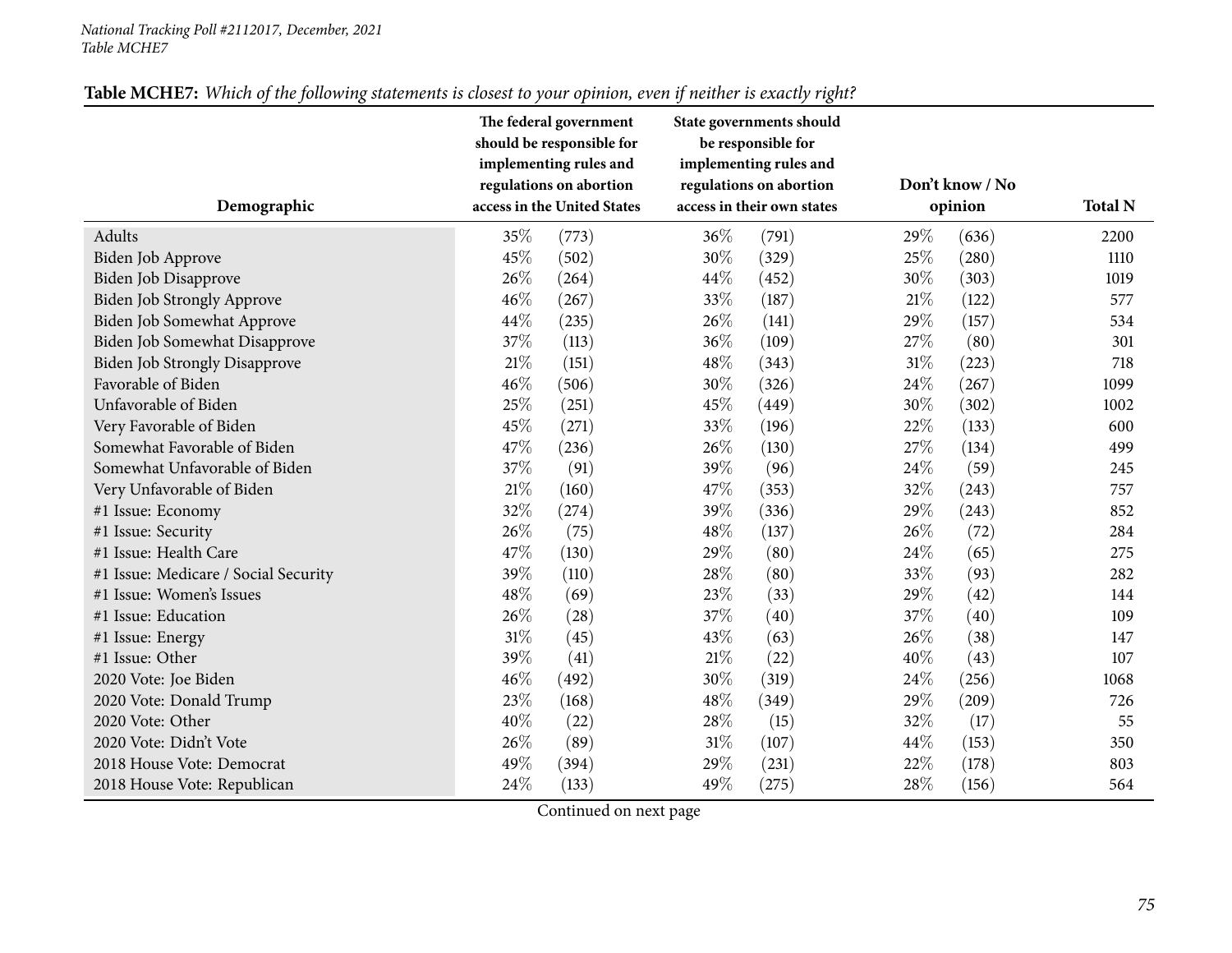|                                                  | The federal government<br>should be responsible for<br>implementing rules and<br>regulations on abortion |                             |                            | State governments should<br>be responsible for<br>implementing rules and<br>regulations on abortion | Don't know / No |       |                |
|--------------------------------------------------|----------------------------------------------------------------------------------------------------------|-----------------------------|----------------------------|-----------------------------------------------------------------------------------------------------|-----------------|-------|----------------|
| Demographic                                      |                                                                                                          | access in the United States | access in their own states |                                                                                                     | opinion         |       | <b>Total N</b> |
| Adults                                           | 35\%                                                                                                     | (773)                       | $36\%$                     | (791)                                                                                               | 29%             | (636) | 2200           |
| 2016 Vote: Hillary Clinton                       | 49%                                                                                                      | (356)                       | 29\%                       | (207)                                                                                               | 22\%            | (160) | 723            |
| 2016 Vote: Donald Trump                          | 25%                                                                                                      | (172)                       | $48\%$                     | (327)                                                                                               | 27\%            | (182) | 681            |
| 2016 Vote: Other                                 | 46\%                                                                                                     | (44)                        | 23\%                       | (22)                                                                                                | 31%             | (29)  | 95             |
| 2016 Vote: Didn't Vote                           | 29%                                                                                                      | (201)                       | 34\%                       | (234)                                                                                               | 38\%            | (264) | 699            |
| Voted in 2014: Yes                               | 38\%                                                                                                     | (486)                       | 37%                        | (468)                                                                                               | 24\%            | (308) | 1263           |
| Voted in 2014: No                                | $31\%$                                                                                                   | (287)                       | $34\%$                     | (322)                                                                                               | 35%             | (328) | 937            |
| 4-Region: Northeast                              | 35%                                                                                                      | (136)                       | 37\%                       | (144)                                                                                               | 29%             | (113) | 394            |
| 4-Region: Midwest                                | 35%                                                                                                      | (160)                       | 30%                        | (140)                                                                                               | 35%             | (162) | 462            |
| 4-Region: South                                  | 38%                                                                                                      | (313)                       | 35\%                       | (293)                                                                                               | 27\%            | (219) | 824            |
| 4-Region: West                                   | $31\%$                                                                                                   | (164)                       | 41\%                       | (214)                                                                                               | 27\%            | (142) | 520            |
| Women of Reproductive Age                        | 34\%                                                                                                     | (198)                       | $31\%$                     | (180)                                                                                               | 34\%            | (197) | 576            |
| Women Who Have Needed Abortion Services          | 48\%                                                                                                     | (58)                        | 25%                        | (31)                                                                                                | 27%             | (32)  | 121            |
| Mothers                                          | 33\%                                                                                                     | (108)                       | 33\%                       | (108)                                                                                               | 33\%            | (106) | 322            |
| Fathers                                          | 36\%                                                                                                     | (116)                       | 51%                        | (165)                                                                                               | $13\%$          | (40)  | 321            |
| Insured                                          | 36\%                                                                                                     | (706)                       | $36\%$                     | (706)                                                                                               | 28\%            | (538) | 1950           |
| Uninsured                                        | 27\%                                                                                                     | (67)                        | 34\%                       | (85)                                                                                                | 39\%            | (98)  | 250            |
| Federal Government Responsible for Abortion Laws | 100%                                                                                                     | (773)                       |                            | (0)                                                                                                 |                 | (0)   | 773            |
| State Governments Responsible for Abortion Laws  |                                                                                                          | (0)                         | 100%                       | (791)                                                                                               |                 | (0)   | 791            |
| Abortion Should be Legal                         | 45\%                                                                                                     | (538)                       | 29\%                       | (351)                                                                                               | 26%             | (312) | 1201           |
| Abortion Should be Illegal                       | 28\%                                                                                                     | (214)                       | 52\%                       | (393)                                                                                               | 20%             | (154) | 762            |

#### Table MCHE7: Which of the following statements is closest to your opinion, even if neither is exactly right?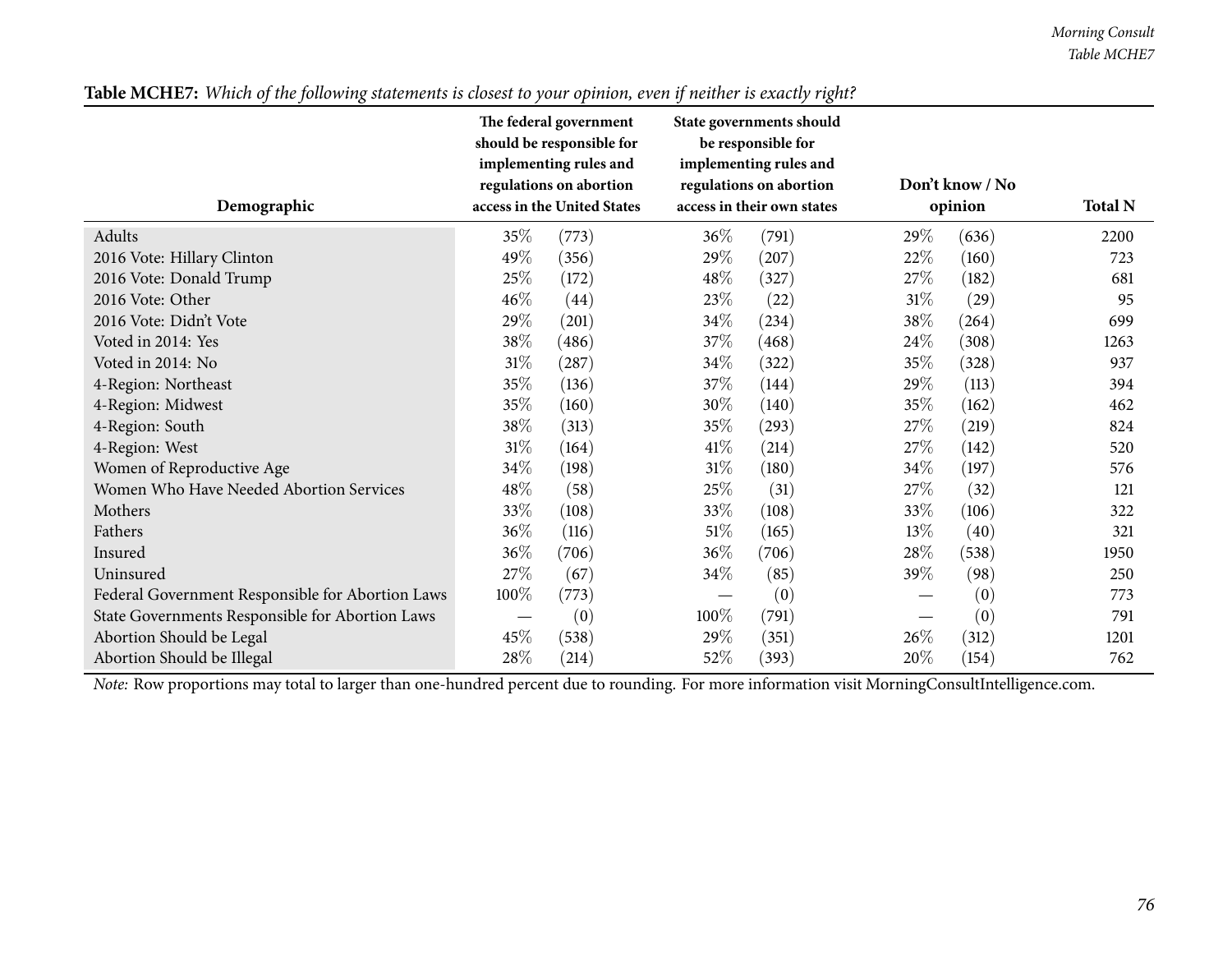#### *National Tracking Poll #2112017, December, <sup>2021</sup> Table MCHE8*

| Table MCHE8: Which of the following statements is closest to your opinion, even if neither is exactly right? |  |
|--------------------------------------------------------------------------------------------------------------|--|
|--------------------------------------------------------------------------------------------------------------|--|

|                          |      | Abortion is a necessary |        |                            |                 |                |      |
|--------------------------|------|-------------------------|--------|----------------------------|-----------------|----------------|------|
|                          |      | medical procedure that  |        | Abortion isn't a necessary |                 |                |      |
|                          |      | Americans should have   |        | medical procedure these    |                 |                |      |
|                          |      | continued access to so  |        | days given increased       |                 |                |      |
|                          |      | they can make their own |        | access to birth control    | Don't know / No |                |      |
| Demographic              |      | reproductive decisions  |        | and adoption options       | opinion         | <b>Total N</b> |      |
| Adults                   | 49\% | (1069)                  | 32%    | (713)                      | 19%             | (418)          | 2200 |
| Gender: Male             | 49%  | (518)                   | 34%    | (358)                      | 17%             | (186)          | 1062 |
| Gender: Female           | 48%  | (552)                   | $31\%$ | (354)                      | 20%             | (232)          | 1138 |
| Age: 18-34               | 52%  | (342)                   | 26%    | (171)                      | 22%             | (142)          | 655  |
| Age: 35-44               | 46%  | (165)                   | 29%    | (104)                      | 25%             | (89)           | 358  |
| Age: 45-64               | 46%  | (343)                   | 34%    | (259)                      | 20%             | (149)          | 751  |
| Age: 65+                 | 50%  | (220)                   | 41\%   | (179)                      | $9\%$           | (38)           | 436  |
| GenZers: 1997-2012       | 57%  | (113)                   | 15%    | (30)                       | 28%             | (56)           | 200  |
| Millennials: 1981-1996   | 49%  | (335)                   | 30%    | (205)                      | $21\%$          | (140)          | 680  |
| GenXers: 1965-1980       | 44%  | (247)                   | 33%    | (185)                      | 22%             | (125)          | 558  |
| Baby Boomers: 1946-1964  | 49%  | (318)                   | 38%    | (249)                      | 13%             | (85)           | 653  |
| PID: Dem (no lean)       | 64%  | (593)                   | $21\%$ | (195)                      | 14\%            | (133)          | 922  |
| PID: Ind (no lean)       | 45%  | (287)                   | 29%    | (182)                      | 26%             | (169)          | 638  |
| PID: Rep (no lean)       | 29%  | (189)                   | 52%    | (335)                      | 18%             | (117)          | 641  |
| PID/Gender: Dem Men      | 65%  | (290)                   | 24\%   | (106)                      | 12%             | (52)           | 448  |
| PID/Gender: Dem Women    | 64%  | (304)                   | 19%    | (89)                       | 17%             | (81)           | 474  |
| PID/Gender: Ind Men      | 45%  | (147)                   | 30%    | (96)                       | 25%             | (83)           | 326  |
| PID/Gender: Ind Women    | 45%  | (140)                   | 27%    | (86)                       | 27%             | (86)           | 312  |
| PID/Gender: Rep Men      | 28%  | (81)                    | 54\%   | (156)                      | 18%             | (51)           | 288  |
| PID/Gender: Rep Women    | 30%  | (108)                   | $51\%$ | (179)                      | 19%             | (66)           | 353  |
| Ideo: Liberal (1-3)      | 75%  | (473)                   | $16\%$ | (99)                       | $9\%$           | (55)           | 627  |
| Ideo: Moderate (4)       | 47%  | (357)                   | $30\%$ | (227)                      | 23%             | (173)          | 757  |
| Ideo: Conservative (5-7) | 29%  | (195)                   | 54%    | (365)                      | 17%             | (114)          | 675  |
| Educ: < College          | 46%  | (689)                   | 32%    | (486)                      | 22%             | (338)          | 1512 |
| Educ: Bachelors degree   | 55%  | (246)                   | 32%    | (141)                      | 13%             | (57)           | 444  |
| Educ: Post-grad          | 55%  | (134)                   | 35%    | (86)                       | 10%             | (24)           | 244  |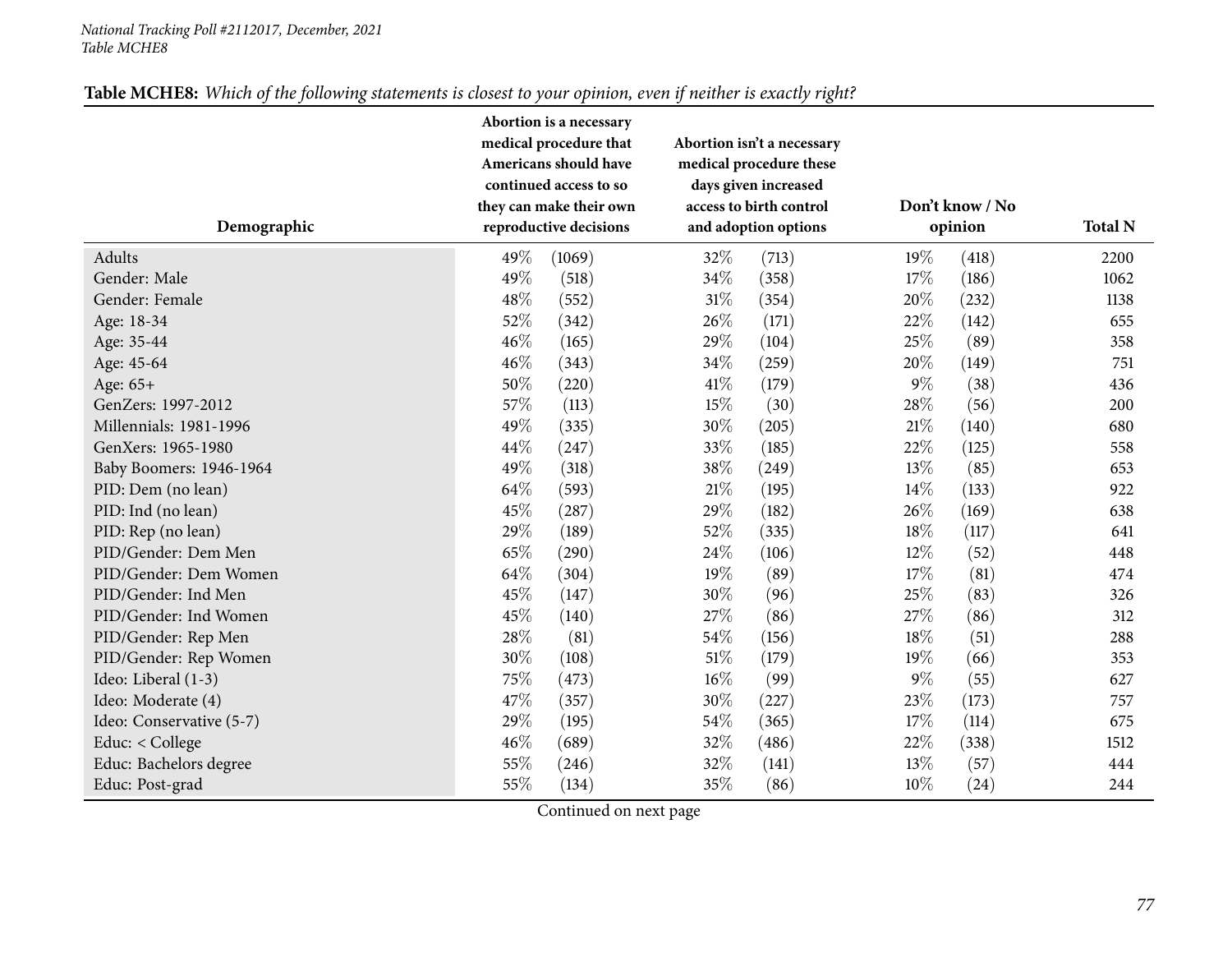| Table MCHE8: Which of the following statements is closest to your opinion, even if neither is exactly right? |  |
|--------------------------------------------------------------------------------------------------------------|--|
|--------------------------------------------------------------------------------------------------------------|--|

|                                   |     | Abortion is a necessary |        |                            |                 |       |                |
|-----------------------------------|-----|-------------------------|--------|----------------------------|-----------------|-------|----------------|
|                                   |     | medical procedure that  |        | Abortion isn't a necessary |                 |       |                |
|                                   |     | Americans should have   |        | medical procedure these    |                 |       |                |
|                                   |     | continued access to so  |        | days given increased       |                 |       |                |
|                                   |     | they can make their own |        | access to birth control    | Don't know / No |       |                |
| Demographic                       |     | reproductive decisions  |        | and adoption options       | opinion         |       | <b>Total N</b> |
| Adults                            | 49% | (1069)                  | 32%    | (713)                      | 19%             | (418) | 2200           |
| Income: Under 50k                 | 48% | (580)                   | 30%    | (362)                      | 23%             | (277) | 1218           |
| Income: 50k-100k                  | 50% | (327)                   | 36%    | (233)                      | 15%             | (95)  | 656            |
| Income: 100k+                     | 50% | (163)                   | 36%    | (118)                      | $14\%$          | (45)  | 326            |
| Ethnicity: White                  | 48% | (823)                   | 35%    | (604)                      | 17%             | (295) | 1722           |
| Ethnicity: Hispanic               | 53% | (185)                   | 25%    | (86)                       | $22\%$          | (78)  | 349            |
| Ethnicity: Black                  | 54% | (147)                   | 24%    | (65)                       | 23%             | (62)  | 274            |
| Ethnicity: Other                  | 49% | (99)                    | 22%    | (44)                       | 30%             | (61)  | 204            |
| All Christian                     | 43% | (438)                   | 42%    | (428)                      | 16%             | (160) | 1026           |
| All Non-Christian                 | 60% | (76)                    | 28\%   | (35)                       | 12%             | (16)  | 127            |
| Atheist                           | 87% | (94)                    | $5\%$  | (5)                        | $8\%$           | (8)   | 107            |
| Agnostic/Nothing in particular    | 57% | (323)                   | 19%    | (109)                      | 24%             | (135) | 567            |
| Something Else                    | 37% | (138)                   | 36%    | (136)                      | 26%             | (99)  | 373            |
| Religious Non-Protestant/Catholic | 54% | (79)                    | 33%    | (48)                       | 13%             | (18)  | 144            |
| Evangelical                       | 29% | (178)                   | $51\%$ | (307)                      | 20%             | (118) | 604            |
| Non-Evangelical                   | 51% | (389)                   | $31\%$ | (235)                      | $18\%$          | (136) | 759            |
| Community: Urban                  | 52% | (367)                   | 30%    | (212)                      | 18%             | (124) | 704            |
| Community: Suburban               | 52% | (493)                   | 31%    | (297)                      | 17%             | (162) | 951            |
| Community: Rural                  | 38% | (210)                   | 37%    | (204)                      | 24%             | (132) | 546            |
| <b>Employ: Private Sector</b>     | 50% | (373)                   | 34\%   | (251)                      | 16%             | (118) | 742            |
| <b>Employ: Government</b>         | 43% | (53)                    | 36%    | (44)                       | $21\%$          | (25)  | 122            |
| Employ: Self-Employed             | 47% | (87)                    | 33%    | (60)                       | 20%             | (38)  | 186            |
| Employ: Homemaker                 | 47% | (72)                    | 34\%   | (52)                       | 20%             | (30)  | 154            |
| Employ: Student                   | 55% | (39)                    | 22%    | (16)                       | 23%             | (17)  | 71             |
| Employ: Retired                   | 50% | (249)                   | 38%    | (192)                      | 12%             | (59)  | 501            |
| Employ: Unemployed                | 47% | (130)                   | 21%    | (60)                       | 32%             | (89)  | 279            |
| Employ: Other                     | 45% | (65)                    | 26%    | (38)                       | 29%             | (42)  | 144            |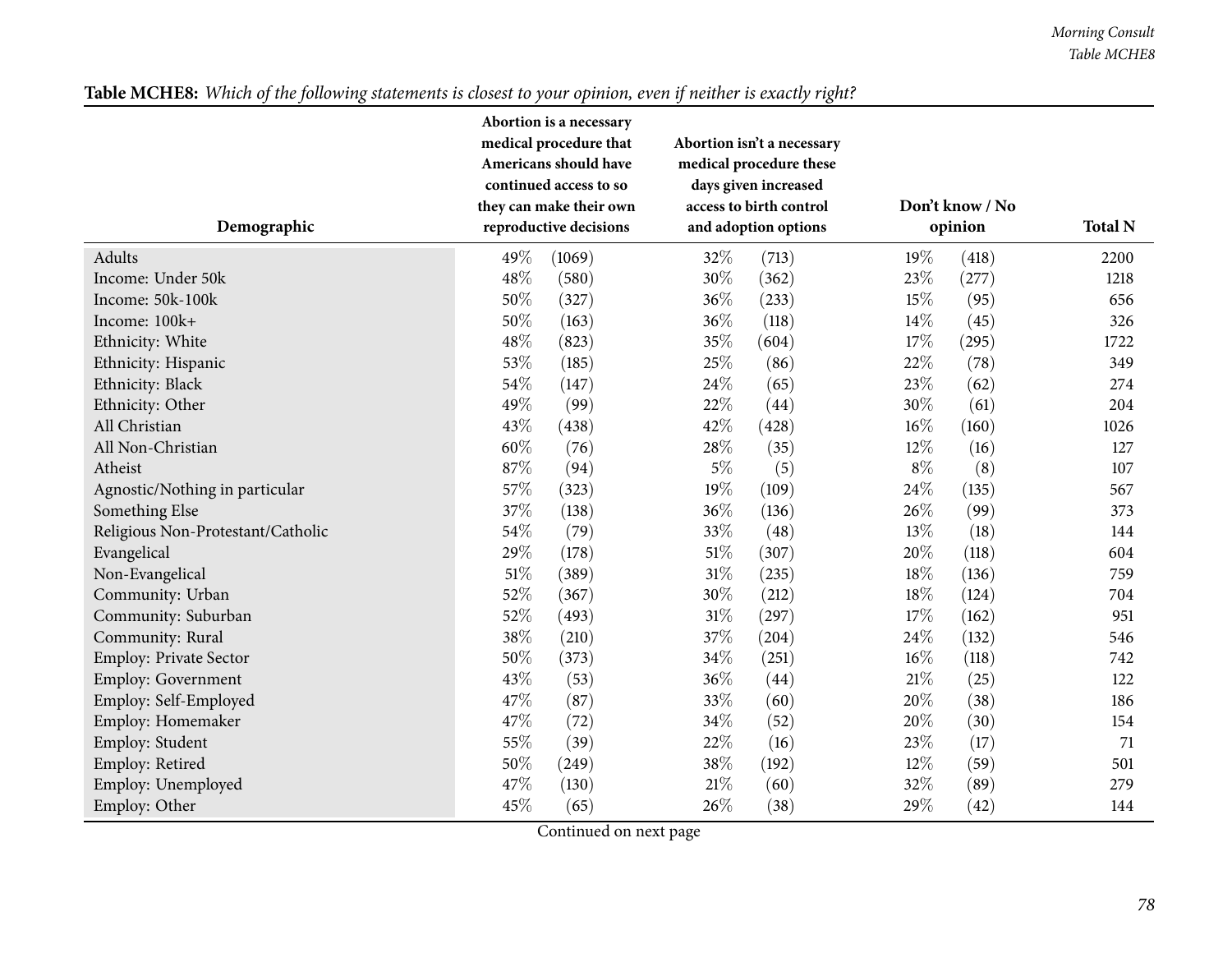#### *National Tracking Poll #2112017, December, <sup>2021</sup> Table MCHE8*

| Table MCHE8: Which of the following statements is closest to your opinion, even if neither is exactly right? |  |
|--------------------------------------------------------------------------------------------------------------|--|
|--------------------------------------------------------------------------------------------------------------|--|

|                                      |                        | Abortion is a necessary |        |                            |                 |       |                |  |  |
|--------------------------------------|------------------------|-------------------------|--------|----------------------------|-----------------|-------|----------------|--|--|
|                                      |                        | medical procedure that  |        | Abortion isn't a necessary |                 |       |                |  |  |
|                                      |                        | Americans should have   |        | medical procedure these    |                 |       |                |  |  |
|                                      |                        | continued access to so  |        | days given increased       |                 |       |                |  |  |
|                                      |                        | they can make their own |        | access to birth control    | Don't know / No |       |                |  |  |
| Demographic                          | reproductive decisions |                         |        | and adoption options       | opinion         |       | <b>Total N</b> |  |  |
| Adults                               | 49%                    | (1069)                  | 32%    | (713)                      | 19%             | (418) | 2200           |  |  |
| Military HH: Yes                     | 46%                    | (161)                   | 38%    | (133)                      | 15%             | (54)  | 348            |  |  |
| Military HH: No                      | 49%                    | (908)                   | $31\%$ | (579)                      | 20%             | (364) | 1852           |  |  |
| RD/WT: Right Direction               | 61\%                   | (574)                   | 23%    | (219)                      | 16%             | (149) | 942            |  |  |
| RD/WT: Wrong Track                   | 39%                    | (495)                   | 39%    | (494)                      | $21\%$          | (269) | 1258           |  |  |
| Biden Job Approve                    | 63%                    | (701)                   | 21%    | (238)                      | 15%             | (171) | 1110           |  |  |
| Biden Job Disapprove                 | 35%                    | (354)                   | 46%    | (465)                      | 20%             | (201) | 1019           |  |  |
| Biden Job Strongly Approve           | 65%                    | (375)                   | 23%    | (130)                      | 12%             | (72)  | 577            |  |  |
| Biden Job Somewhat Approve           | 61\%                   | (327)                   | 20%    | (108)                      | 19%             | (99)  | 534            |  |  |
| Biden Job Somewhat Disapprove        | $51\%$                 | (153)                   | 32%    | (95)                       | 17%             | (53)  | 301            |  |  |
| <b>Biden Job Strongly Disapprove</b> | 28%                    | (200)                   | $51\%$ | (369)                      | $21\%$          | (148) | 718            |  |  |
| Favorable of Biden                   | 64%                    | (699)                   | 22%    | (239)                      | 15%             | (160) | 1099           |  |  |
| Unfavorable of Biden                 | 35%                    | (346)                   | 46%    | (459)                      | 20%             | (197) | 1002           |  |  |
| Very Favorable of Biden              | 64%                    | (384)                   | 22%    | (132)                      | 14%             | (83)  | 600            |  |  |
| Somewhat Favorable of Biden          | 63%                    | (315)                   | 22%    | (107)                      | 15%             | (77)  | 499            |  |  |
| Somewhat Unfavorable of Biden        | 54%                    | (133)                   | 28%    | (69)                       | 18%             | (43)  | 245            |  |  |
| Very Unfavorable of Biden            | 28%                    | (214)                   | 52%    | (390)                      | 20%             | (153) | 757            |  |  |
| #1 Issue: Economy                    | 43%                    | (367)                   | 37%    | (313)                      | 20%             | (172) | 852            |  |  |
| #1 Issue: Security                   | 38%                    | (107)                   | 46\%   | (131)                      | 16%             | (46)  | 284            |  |  |
| #1 Issue: Health Care                | 60%                    | (166)                   | 22%    | (60)                       | 18%             | (49)  | 275            |  |  |
| #1 Issue: Medicare / Social Security | 56%                    | (157)                   | 29%    | (82)                       | 15%             | (44)  | 282            |  |  |
| #1 Issue: Women's Issues             | 70%                    | (101)                   | 16%    | (23)                       | 14%             | (20)  | 144            |  |  |
| #1 Issue: Education                  | 36%                    | (39)                    | 29%    | (31)                       | 35%             | (39)  | 109            |  |  |
| #1 Issue: Energy                     | 51%                    | (76)                    | $31\%$ | (45)                       | 18%             | (26)  | 147            |  |  |
| #1 Issue: Other                      | 54%                    | (57)                    | 26%    | (27)                       | $21\%$          | (22)  | 107            |  |  |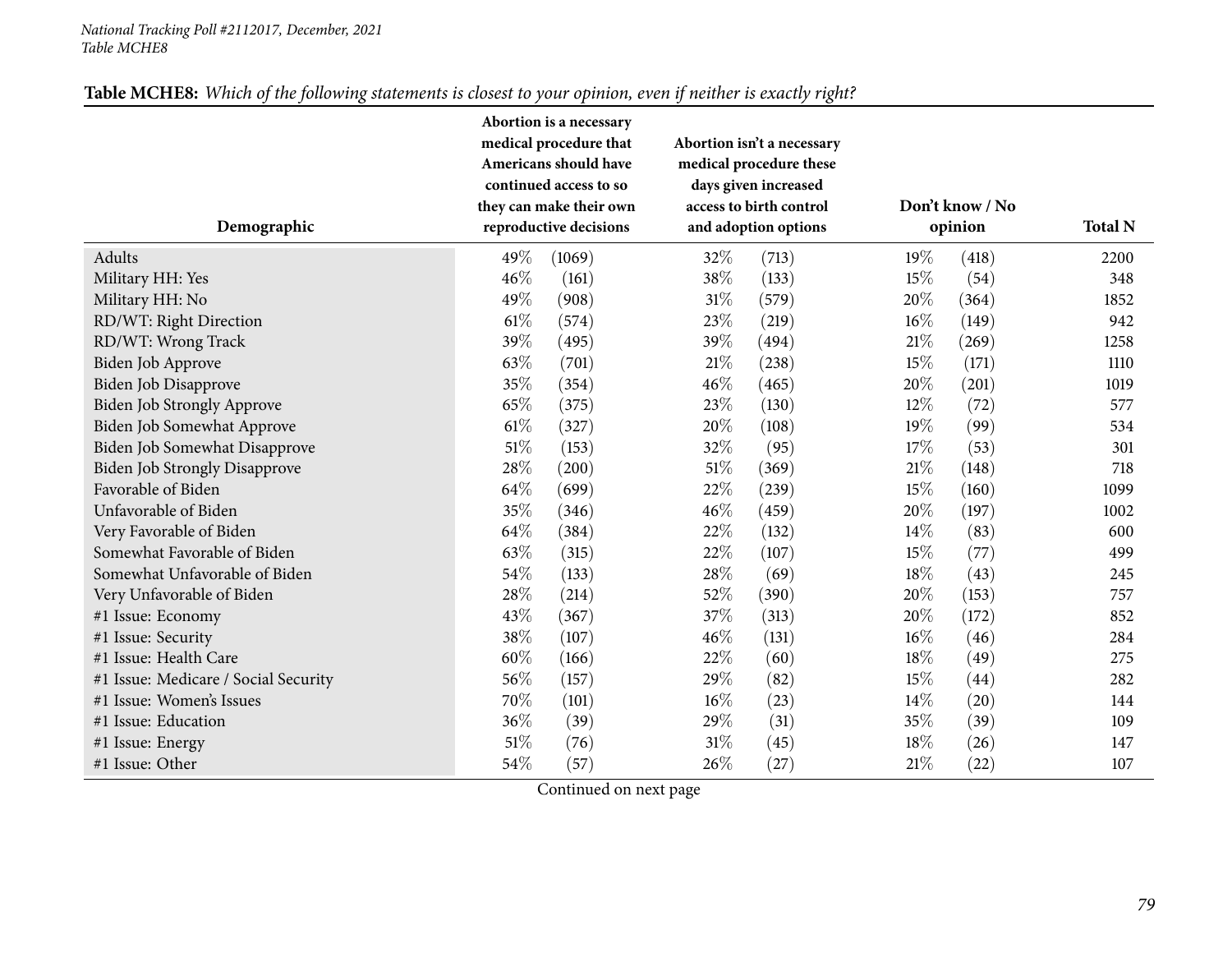| Demographic                                      | Abortion is a necessary<br>medical procedure that<br>Americans should have<br>continued access to so<br>they can make their own<br>reproductive decisions |        |        | Abortion isn't a necessary<br>medical procedure these<br>days given increased<br>access to birth control<br>and adoption options | Don't know / No<br>opinion | <b>Total N</b> |      |
|--------------------------------------------------|-----------------------------------------------------------------------------------------------------------------------------------------------------------|--------|--------|----------------------------------------------------------------------------------------------------------------------------------|----------------------------|----------------|------|
| Adults                                           | 49%                                                                                                                                                       | (1069) | 32%    | (713)                                                                                                                            | 19%                        | (418)          | 2200 |
| 2020 Vote: Joe Biden                             | 66%                                                                                                                                                       | (705)  | 20%    | (214)                                                                                                                            | 14\%                       | (148)          | 1068 |
| 2020 Vote: Donald Trump                          | 28%                                                                                                                                                       | (201)  | 55%    | (396)                                                                                                                            | 18%                        | (129)          | 726  |
| 2020 Vote: Other                                 | 53%                                                                                                                                                       | (29)   | 22%    | (12)                                                                                                                             | 25%                        | (14)           | 55   |
| 2020 Vote: Didn't Vote                           | 38%                                                                                                                                                       | (132)  | 26%    | (90)                                                                                                                             | $36\%$                     | (128)          | 350  |
| 2018 House Vote: Democrat                        | 68%                                                                                                                                                       | (545)  | 19%    | (155)                                                                                                                            | 13%                        | (103)          | 803  |
| 2018 House Vote: Republican                      | 29%                                                                                                                                                       | (163)  | 56%    | (317)                                                                                                                            | 15%                        | (84)           | 564  |
| 2016 Vote: Hillary Clinton                       | 68%                                                                                                                                                       | (494)  | 17%    | (126)                                                                                                                            | 14\%                       | (103)          | 723  |
| 2016 Vote: Donald Trump                          | 32%                                                                                                                                                       | (217)  | 54%    | (369)                                                                                                                            | 14\%                       | (95)           | 681  |
| 2016 Vote: Other                                 | 56%                                                                                                                                                       | (54)   | 29%    | (28)                                                                                                                             | 14%                        | (14)           | 95   |
| 2016 Vote: Didn't Vote                           | 43%                                                                                                                                                       | (303)  | 27%    | (190)                                                                                                                            | 29%                        | (206)          | 699  |
| Voted in 2014: Yes                               | 51%                                                                                                                                                       | (642)  | 35%    | (446)                                                                                                                            | 14\%                       | (175)          | 1263 |
| Voted in 2014: No                                | 46%                                                                                                                                                       | (428)  | 28%    | (266)                                                                                                                            | 26%                        | (243)          | 937  |
| 4-Region: Northeast                              | 56%                                                                                                                                                       | (220)  | 29%    | (116)                                                                                                                            | 15%                        | (58)           | 394  |
| 4-Region: Midwest                                | 51%                                                                                                                                                       | (237)  | 30%    | (140)                                                                                                                            | $18\%$                     | (85)           | 462  |
| 4-Region: South                                  | 43%                                                                                                                                                       | (352)  | 36%    | (300)                                                                                                                            | $21\%$                     | (173)          | 824  |
| 4-Region: West                                   | 50%                                                                                                                                                       | (260)  | 30%    | (157)                                                                                                                            | 20%                        | (103)          | 520  |
| Women of Reproductive Age                        | 48%                                                                                                                                                       | (279)  | 28%    | (160)                                                                                                                            | 24\%                       | (138)          | 576  |
| Women Who Have Needed Abortion Services          | 69%                                                                                                                                                       | (83)   | 20%    | (24)                                                                                                                             | 12%                        | (14)           | 121  |
| Mothers                                          | 43%                                                                                                                                                       | (138)  | 33%    | (105)                                                                                                                            | 24\%                       | (79)           | 322  |
| Fathers                                          | 49%                                                                                                                                                       | (156)  | 38%    | (123)                                                                                                                            | 13%                        | (42)           | 321  |
| Insured                                          | 49%                                                                                                                                                       | (958)  | 33%    | (652)                                                                                                                            | 17%                        | (340)          | 1950 |
| Uninsured                                        | 45%                                                                                                                                                       | (112)  | 24\%   | (60)                                                                                                                             | $31\%$                     | (78)           | 250  |
| Federal Government Responsible for Abortion Laws | 65%                                                                                                                                                       | (499)  | 30%    | (228)                                                                                                                            | $6\%$                      | (46)           | 773  |
| State Governments Responsible for Abortion Laws  | 41%                                                                                                                                                       | (326)  | 50%    | (394)                                                                                                                            | $9\%$                      | (71)           | 791  |
| Abortion Should be Legal                         | 78%                                                                                                                                                       | (939)  | $11\%$ | (137)                                                                                                                            | 10%                        | (125)          | 1201 |
| Abortion Should be Illegal                       | 12%                                                                                                                                                       | (94)   | 72%    | (551)                                                                                                                            | 15%                        | (117)          | 762  |

# Table MCHE8: Which of the following statements is closest to your opinion, even if neither is exactly right?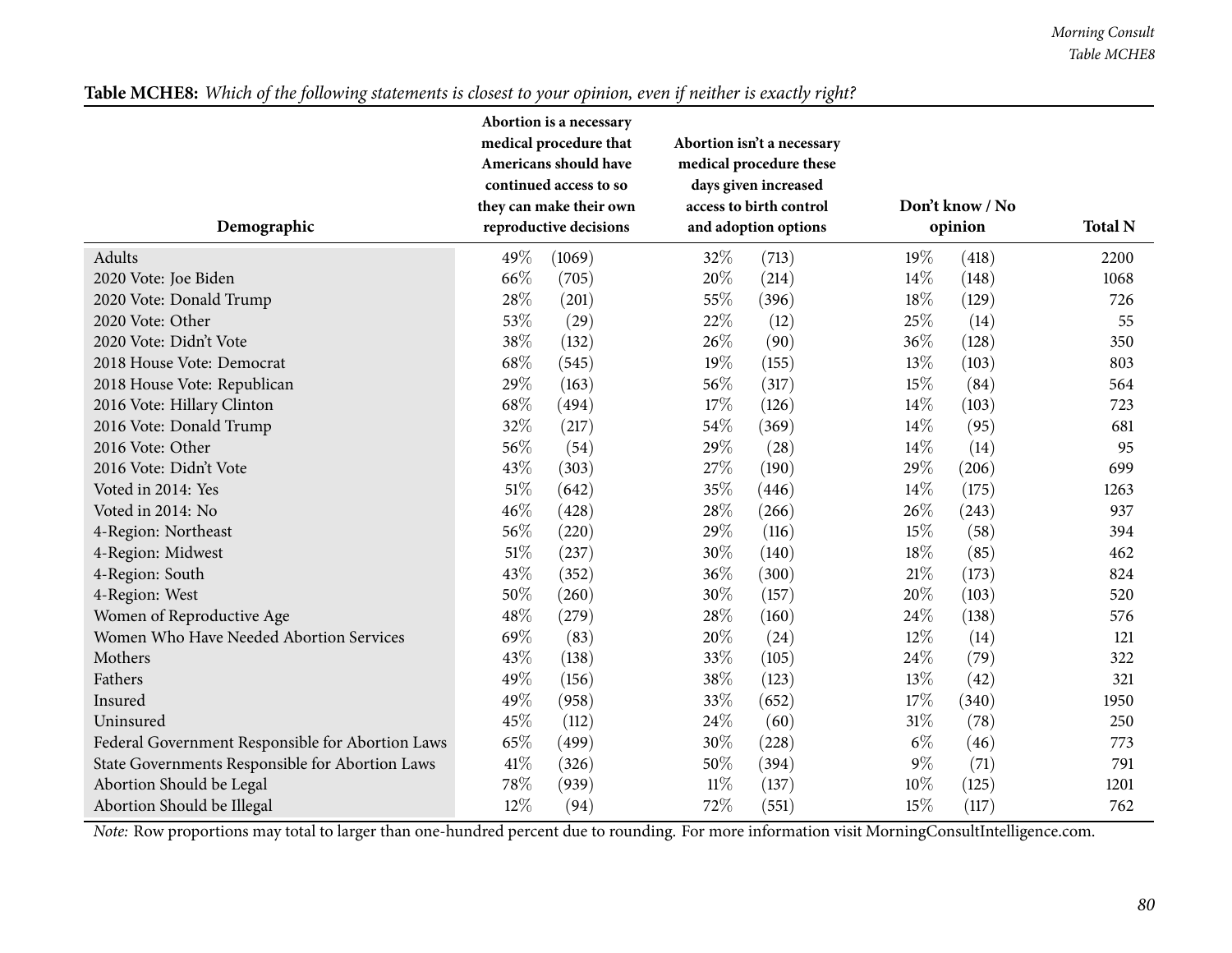|                          |        | <b>Strongly</b> |        | Somewhat |        | Somewhat |        | <b>Strongly</b> |     | Don't know / |                |
|--------------------------|--------|-----------------|--------|----------|--------|----------|--------|-----------------|-----|--------------|----------------|
| Demographic              |        | support         |        | support  |        | oppose   |        | oppose          |     | No opinion   | <b>Total N</b> |
| Adults                   | 26%    | (569)           | 13%    | (290)    | 13%    | (276)    | 29%    | (629)           | 20% | (435)        | 2200           |
| Gender: Male             | 27%    | (284)           | 16%    | (171)    | 14%    | (148)    | 24\%   | (258)           | 19% | (200)        | 1062           |
| Gender: Female           | 25%    | (285)           | 10%    | (119)    | $11\%$ | (129)    | 33%    | (371)           | 21% | (235)        | 1138           |
| Age: 18-34               | 20%    | (131)           | 17%    | (108)    | 14%    | (89)     | 29%    | (192)           | 21% | (135)        | 655            |
| Age: 35-44               | 23%    | (84)            | 15%    | (53)     | 13%    | (45)     | 26%    | (93)            | 23% | (83)         | 358            |
| Age: 45-64               | 30%    | (225)           | 12%    | (91)     | $11\%$ | (85)     | 27%    | (201)           | 20% | (149)        | 751            |
| Age: 65+                 | 29%    | (128)           | $9\%$  | (38)     | 13%    | (56)     | 33%    | (144)           | 16% | (69)         | 436            |
| GenZers: 1997-2012       | 9%     | (19)            | 13%    | (26)     | 12%    | (24)     | 43%    | (86)            | 22% | (45)         | 200            |
| Millennials: 1981-1996   | 24%    | (165)           | 17%    | (117)    | 15%    | (99)     | 24\%   | (163)           | 20% | (136)        | 680            |
| GenXers: 1965-1980       | 27%    | (150)           | 12%    | (68)     | $11\%$ | (61)     | 28%    | (154)           | 22% | (125)        | 558            |
| Baby Boomers: 1946-1964  | 31%    | (205)           | $11\%$ | (69)     | 12%    | (80)     | 28\%   | (186)           | 17% | (112)        | 653            |
| PID: Dem (no lean)       | 18%    | (164)           | 15%    | (134)    | 14%    | (129)    | 37%    | (342)           | 16% | (152)        | 922            |
| PID: Ind (no lean)       | 21%    | (135)           | $11\%$ | (71)     | 11%    | (70)     | 30%    | (194)           | 26% | (168)        | 638            |
| PID: Rep (no lean)       | 42%    | (270)           | 13%    | (85)     | $12\%$ | (77)     | $14\%$ | (93)            | 18% | (115)        | 641            |
| PID/Gender: Dem Men      | 23%    | (102)           | 18%    | (80)     | 16%    | (70)     | 30%    | (132)           | 14% | (64)         | 448            |
| PID/Gender: Dem Women    | 13%    | (62)            | 12%    | (55)     | 13%    | (60)     | 44%    | (210)           | 19% | (88)         | 474            |
| PID/Gender: Ind Men      | 20%    | (64)            | 15%    | (48)     | 12%    | (40)     | 27%    | (88)            | 27% | (87)         | 326            |
| PID/Gender: Ind Women    | 23%    | (71)            | $7\%$  | (23)     | 10%    | (30)     | 34%    | (106)           | 26% | (82)         | 312            |
| PID/Gender: Rep Men      | 41%    | (118)           | 15%    | (44)     | 13\%   | (38)     | 13%    | (38)            | 17% | (49)         | 288            |
| PID/Gender: Rep Women    | 43%    | (152)           | 12%    | (41)     | $11\%$ | (39)     | $16\%$ | (55)            | 19% | (66)         | 353            |
| Ideo: Liberal (1-3)      | $12\%$ | (73)            | 12%    | (76)     | 14%    | (87)     | 53%    | (329)           | 10% | (61)         | 627            |
| Ideo: Moderate (4)       | 21%    | (162)           | 16%    | (122)    | 14%    | (104)    | 24\%   | (185)           | 24% | (185)        | 757            |
| Ideo: Conservative (5-7) | 47%    | (315)           | $12\%$ | (82)     | 10%    | (71)     | 13%    | (89)            | 17% | (117)        | 675            |
| Educ: < College          | 26%    | (388)           | 13%    | (192)    | 12%    | (177)    | 27%    | (407)           | 23% | (348)        | 1512           |
| Educ: Bachelors degree   | 25%    | (113)           | 14\%   | (61)     | 15%    | (68)     | 32%    | (143)           | 13% | (59)         | 444            |
| Educ: Post-grad          | 28%    | (68)            | 15%    | (37)     | 13%    | (31)     | 32%    | (79)            | 12% | (28)         | 244            |
| Income: Under 50k        | 24%    | (287)           | 12%    | (145)    | 12%    | (141)    | 28\%   | (344)           | 25% | (301)        | 1218           |
| Income: 50k-100k         | 28%    | (183)           | 14%    | (93)     | 14%    | (89)     | 30%    | (198)           | 14% | (94)         | 656            |
| Income: 100k+            | 31%    | (99)            | 16%    | (53)     | 14\%   | (46)     | 27%    | (87)            | 12% | (40)         | 326            |
| Ethnicity: White         | 28%    | (487)           | 13%    | (225)    | 12%    | (210)    | 28%    | (487)           | 18% | (314)        | 1722           |
| Ethnicity: Hispanic      | 21%    | (74)            | 15%    | (53)     | 14%    | (47)     | 27%    | (94)            | 23% | (81)         | 349            |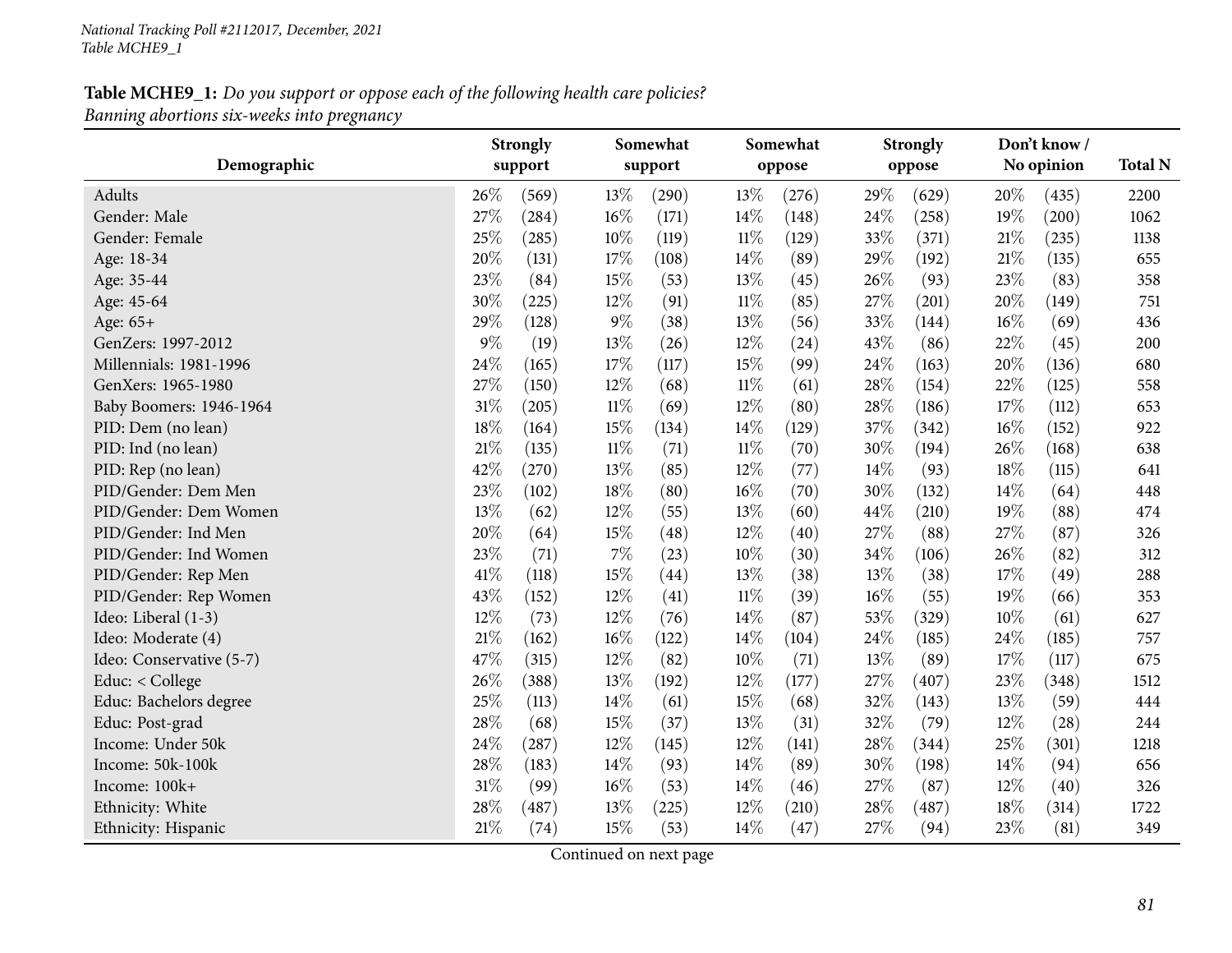| Demographic                       |       | <b>Strongly</b><br>support |        | Somewhat<br>support |        | Somewhat<br>oppose |        | <b>Strongly</b><br>oppose |        | Don't know/<br>No opinion | <b>Total N</b> |
|-----------------------------------|-------|----------------------------|--------|---------------------|--------|--------------------|--------|---------------------------|--------|---------------------------|----------------|
| Adults                            | 26\%  | (569)                      | 13%    | (290)               | 13%    | (276)              | 29%    | (629)                     | 20%    | (435)                     | 2200           |
| Ethnicity: Black                  | 19%   | (53)                       | 15%    | (41)                | 14%    | (37)               | 29%    | (79)                      | 24%    | (65)                      | 274            |
| Ethnicity: Other                  | 14%   | (29)                       | 12%    | (25)                | 14%    | (29)               | 31%    | (64)                      | 28%    | (57)                      | 204            |
| All Christian                     | 35%   | (355)                      | 15%    | (157)               | 13%    | (129)              | $21\%$ | (212)                     | 17%    | (173)                     | 1026           |
| All Non-Christian                 | 20%   | (25)                       | 14\%   | (18)                | 18%    | (23)               | 33%    | (42)                      | 15%    | (19)                      | 127            |
| Atheist                           | $3\%$ | (4)                        | $6\%$  | (6)                 | 12%    | (13)               | 65%    | (69)                      | 14%    | (15)                      | 107            |
| Agnostic/Nothing in particular    | 13%   | (74)                       | $11\%$ | (62)                | 13%    | (72)               | 38%    | (217)                     | 25%    | (142)                     | 567            |
| Something Else                    | 30%   | (111)                      | 12%    | (46)                | $11\%$ | (40)               | 24\%   | (89)                      | 23%    | (87)                      | 373            |
| Religious Non-Protestant/Catholic | 23%   | (33)                       | 15%    | (22)                | 17%    | (24)               | $31\%$ | (44)                      | 15%    | (22)                      | 144            |
| Evangelical                       | 45%   | (272)                      | 15%    | (92)                | $11\%$ | (65)               | 12%    | (74)                      | 17%    | (100)                     | 604            |
| Non-Evangelical                   | 23%   | (178)                      | 14%    | (104)               | 13%    | (100)              | 29%    | (224)                     | 20%    | (154)                     | 759            |
| Community: Urban                  | 26%   | (183)                      | 16%    | (112)               | 14%    | (100)              | 25%    | (174)                     | 19%    | (135)                     | 704            |
| Community: Suburban               | 22%   | (213)                      | 12%    | (113)               | 13%    | (124)              | 34%    | (322)                     | 19%    | (178)                     | 951            |
| Community: Rural                  | 32%   | (173)                      | 12%    | (66)                | 10%    | (52)               | 24\%   | (133)                     | 22%    | (122)                     | 546            |
| Employ: Private Sector            | 28%   | (210)                      | 15%    | (115)               | 15%    | (110)              | 27%    | (204)                     | 14%    | (103)                     | 742            |
| Employ: Government                | 24%   | (29)                       | 23%    | (29)                | $12\%$ | (15)               | $21\%$ | (26)                      | 19%    | (24)                      | 122            |
| Employ: Self-Employed             | 22%   | (41)                       | 15%    | (28)                | 16%    | (30)               | 30%    | (56)                      | 16%    | (31)                      | 186            |
| Employ: Homemaker                 | 31%   | (48)                       | 12%    | (18)                | $7\%$  | (11)               | 28%    | (44)                      | $21\%$ | (33)                      | 154            |
| Employ: Student                   | 13%   | (9)                        | 13%    | (9)                 | $4\%$  | (3)                | 53%    | (38)                      | 17%    | (12)                      | 71             |
| Employ: Retired                   | 29%   | (143)                      | $9\%$  | (47)                | 12%    | (60)               | 32%    | (161)                     | 18%    | (89)                      | 501            |
| Employ: Unemployed                | 19%   | (52)                       | 10%    | $\left( 28\right)$  | 10%    | (27)               | 27%    | (75)                      | 35%    | (97)                      | 279            |
| Employ: Other                     | 24%   | (35)                       | $11\%$ | (16)                | 14%    | (20)               | 18%    | (26)                      | 33%    | (47)                      | 144            |
| Military HH: Yes                  | 31%   | (109)                      | 12%    | (42)                | 10%    | (34)               | 30%    | (104)                     | 17%    | (58)                      | 348            |
| Military HH: No                   | 25%   | (460)                      | 13%    | (248)               | 13%    | (242)              | 28%    | (525)                     | 20%    | (377)                     | 1852           |
| RD/WT: Right Direction            | 18%   | (172)                      | 16%    | (150)               | 14\%   | (131)              | 34\%   | (322)                     | 18%    | (167)                     | 942            |
| RD/WT: Wrong Track                | 32%   | (397)                      | 11%    | (141)               | 12%    | (145)              | 24%    | (307)                     | $21\%$ | (268)                     | 1258           |
| Biden Job Approve                 | 17%   | (193)                      | 15%    | (168)               | 13%    | (143)              | 36\%   | (401)                     | 18%    | (204)                     | 1110           |
| <b>Biden Job Disapprove</b>       | 36%   | (367)                      | $11\%$ | (116)               | 13%    | (128)              | $21\%$ | (217)                     | 19%    | (191)                     | 1019           |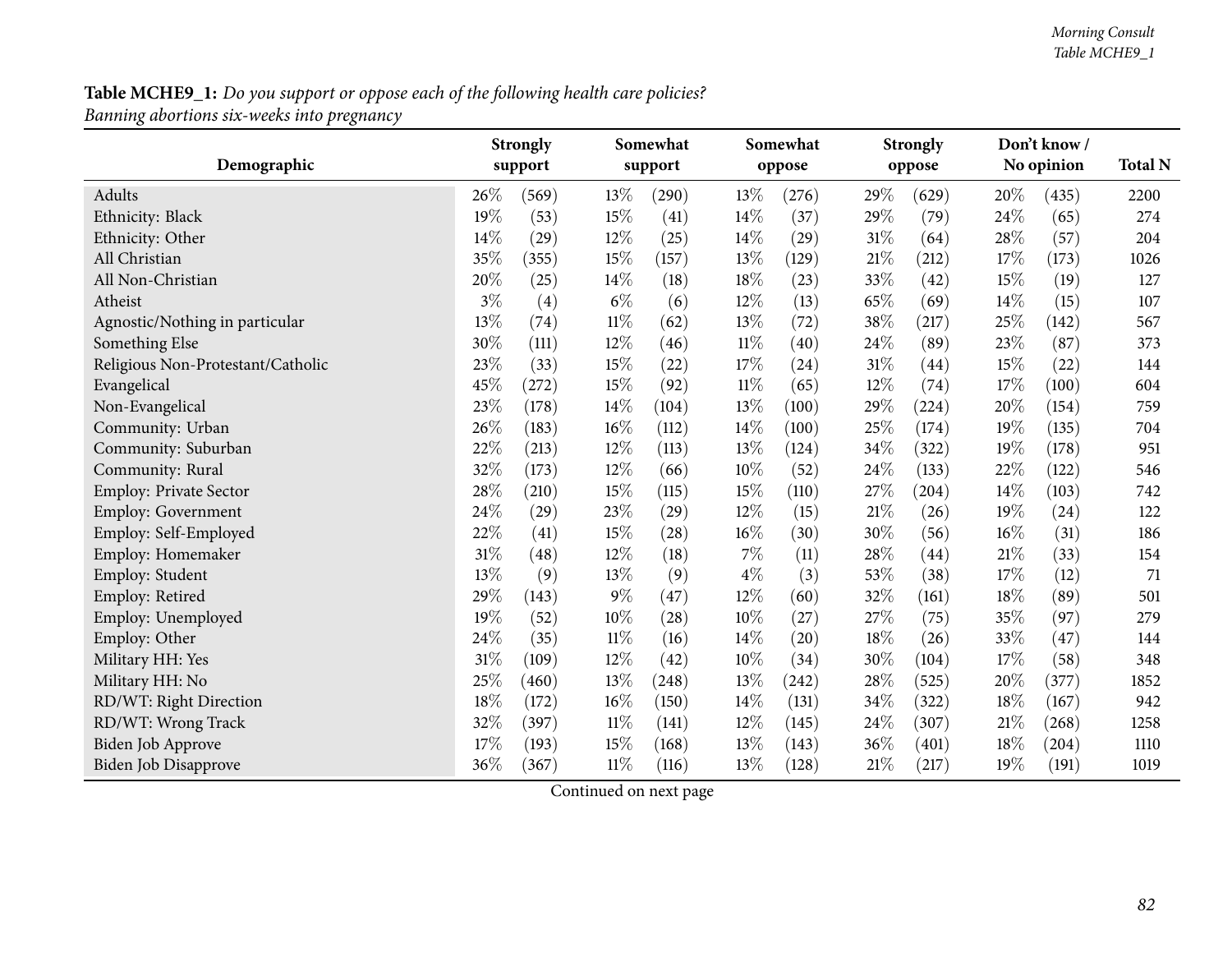**DemographicStrongly supportSomewhatsupportSomewhatopposeStrongly opposeDon't know / No opinion Total <sup>N</sup>**Adults**s** 26% (569)  $)$  13 $\%$  (290) 13 $\%$  (276) 29 $\%$  (629) 20 $\%$  (435) 2200 577 Biden Job Strongly Approve<br>
Biden Job Somewhat Approve<br>
22% (124) 14% (81) 11% (65) 37% (211) 16% (95)<br>
36% (190) 21% (110) Biden Job Somewhat Approve<br>
Biden Job Somewhat Disapprove 23% (70) 10% (30) 14% (42) 34% (101) 19% (59) 301 301 Biden Job Somewhat Disapprove 23% (70)  $10\%$  (30)  $14\%$  (42)  $34\%$  (101)  $19\%$  (59) 301<br>Biden Job Strongly Disapprove 41% (297)  $12\%$  (86)  $12\%$  (86)  $16\%$  (115)  $19\%$  (133) 718 Biden Job Strongly Disapprove 41% (297)  $12\%$  (86)  $12\%$  (86)  $16\%$  (115)  $19\%$  (133) 718<br>
Favorable of Biden 18% (196)  $15\%$  (160)  $14\%$  (152)  $36\%$  (400)  $17\%$  (192) 1099 Favorable of Biden18% (196) 15% (160) 14% (152) 36% (400) 17% (192) 1099 Unfavorable of Biden $\text{n}$  36% (363) 12% (116) 11% (114) 21% (214) 19% (193) 1002 Very Favorable of Bidenn 13% (130)  $13\%$  (81)  $12\%$  (74)  $36\%$  (213)  $17\%$  (103) 600 Somewhat Favorable of Biden $13\%$  (66)  $16\%$  (79)  $16\%$  (78)  $37\%$  (186)  $18\%$  (89) 499 Somewhat Unfavorable of Bidenn 21% (50)  $11\%$  (26)  $14\%$  (35)  $35\%$  (85)  $20\%$  (49) 245 Very Unfavorable of Biden $\ln$  41% (313)  $12\%$  (90)  $11\%$  (80)  $17\%$  (129)  $19\%$  (145) 757 #1 Issue: Economy <sup>30</sup>% (252) <sup>13</sup>% (113) <sup>12</sup>% (101) <sup>24</sup>% (201) <sup>22</sup>% (185) <sup>852</sup> #1 Issue: Security <sup>39</sup>% (110) <sup>16</sup>% (46) <sup>15</sup>% (43) <sup>15</sup>% (42) <sup>15</sup>% (43) <sup>284</sup>275 #1 Issue: Health Care <sup>18</sup>% (51) <sup>14</sup>% (38) <sup>17</sup>% (45) <sup>32</sup>% (88) <sup>19</sup>% (53) <sup>275</sup> #1 Issue: Medicare / Social Security <sup>23</sup>% (65) <sup>10</sup>% (27) <sup>13</sup>% (36) <sup>34</sup>% (95) <sup>21</sup>% (58) <sup>282</sup> #1 Issue: Women's Issues 214% (21)  $14\%$  (21)  $12\%$  (17)  $7\%$  (11)  $56\%$  (81)  $10\%$  (14)  $144$ 109 #1 Issue: Education<br>#1 Issue: Energy  $16\%$   $(17)$   $16\%$   $(18)$   $14\%$   $(15)$   $30\%$   $(33)$   $24\%$   $(26)$   $109$ #1 Issue: Energy <sup>21</sup>% (31) <sup>17</sup>% (24) <sup>11</sup>% (16) <sup>33</sup>% (49) <sup>18</sup>% (26) <sup>147</sup> #1 Issue: Other 21<sup>%</sup> (22) 6<sup>%</sup> (6) 8<sup>%</sup> (9) 37<sup>%</sup> (40) 28<sup>%</sup> (29) 107 <sup>2020</sup> Vote: Joe Biden $17\%$  (184)  $13\%$  (139)  $14\%$  (151)  $40\%$  (428)  $16\%$  (166)  $1068$ <sup>2020</sup> Vote: Donald Trump $p \hspace{1.5cm} 44\% \hspace{1.5cm} (319) \hspace{1.5cm} 14\% \hspace{1.5cm} (103) \hspace{1.5cm} 11\% \hspace{1.5cm} (77) \hspace{1.5cm} 13\% \hspace{1.5cm} (98) \hspace{1.5cm} 18\% \hspace{1.5cm} (130) \hspace{1.5cm} 726$ 2020 Vote: Other 23% (13) 2% (1)  $17\%$  (9)  $36\%$  (20)  $22\%$  (12) 55 2020 Vote: Didn't Vote 15% (53)  $13\%$  (47)  $11\%$  (39)  $24\%$  (84)  $36\%$  (126) 350 803 2018 House Vote: Democrat 18% (145) 12% (96) 14% (110) 41% (333) 15% (119)<br>2018 House Vote: Republican 15% (256) 13% (71) 10% (57) 14% (79) 18% (101) <sup>2018</sup> House Vote: Republican $\ln$  14% (256)  $13\%$  (71)  $10\%$  (57)  $14\%$  (79)  $18\%$  (101) 564 <sup>2016</sup> Vote: Hillary Clinton $17\%$  (120)  $13\%$  (91)  $13\%$  (92)  $42\%$  (303)  $16\%$  (117) 723 <sup>2016</sup> Vote: Donald Trump $p \hspace{1.5cm} 45\% \hspace{.2cm} (305) \hspace{.2cm} 14\% \hspace{.2cm} (94) \hspace{.2cm} 11\% \hspace{.2cm} (73) \hspace{.2cm} 14\% \hspace{.2cm} (98) \hspace{.2cm} 16\% \hspace{.2cm} (112) \hspace{.2cm} 681$ 2016 Vote: Other 27% (26) 5% (5)  $14\%$  (13)  $40\%$  (38)  $14\%$  (13) 95 2016 Vote: Didn't Vote 17% (118)  $17\%$  (118)  $14\%$  (99)  $14\%$  (98)  $27\%$  (190)  $28\%$  (194) 699 1263 Voted in 2014: Yes <sup>30</sup>% (382) <sup>13</sup>% (162) <sup>12</sup>% (156) <sup>30</sup>% (373) <sup>15</sup>% (191) <sup>1263</sup> Voted in 2014: No $20\%$  (187)  $14\%$  (128)  $13\%$  (121)  $27\%$  (257)  $26\%$  (245) 937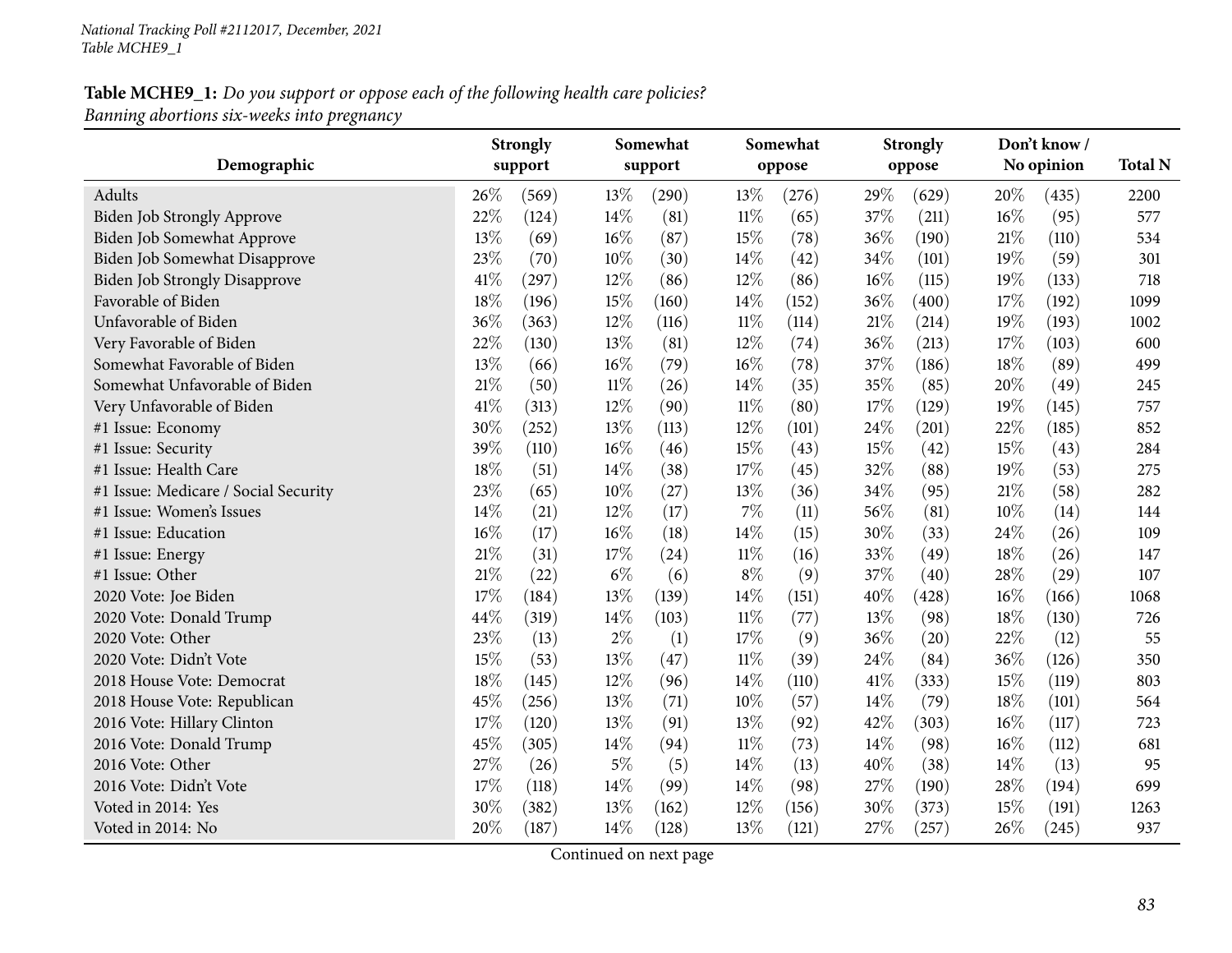*Banning abortions six-weeks into pregnancy*

| Demographic                                      |        | <b>Strongly</b><br>support |        | Somewhat<br>support |        | Somewhat<br>oppose |        | <b>Strongly</b><br>oppose |        | Don't know /<br>No opinion | <b>Total N</b> |
|--------------------------------------------------|--------|----------------------------|--------|---------------------|--------|--------------------|--------|---------------------------|--------|----------------------------|----------------|
| Adults                                           | $26\%$ | (569)                      | $13\%$ | (290)               | $13\%$ | (276)              | $29\%$ | (629)                     | 20%    | (435)                      | 2200           |
| 4-Region: Northeast                              | $24\%$ | (96)                       | 12%    | (49`                | $14\%$ | (55)               | 30%    | (117)                     | $19\%$ | (76)                       | 394            |
| 4-Region: Midwest                                | 26%    | (121)                      | $11\%$ | (49`                | $13\%$ | (59)               | 30\%   | (138)                     | $20\%$ | (95)                       | 462            |
| 4-Region: South                                  | 27\%   | (226)                      | 15%    | (125)               | $12\%$ | (97)               | 27\%   | (219)                     | $19\%$ | (157)                      | 824            |
| 4-Region: West                                   | $24\%$ | (125)                      | $13\%$ | (68)                | $13\%$ | (65)               | 30\%   | (154)                     | 21%    | (107)                      | 520            |
| Women of Reproductive Age                        | 22%    | (127)                      | $11\%$ | (64)                | $11\%$ | (65)               | 34\%   | (198)                     | 21%    | (124)                      | 576            |
| Women Who Have Needed Abortion Services          | 22%    | 27                         | $14\%$ | (17)                | $11\%$ | (14)               | 42%    | (50)                      | $10\%$ | (12)                       | 121            |
| Mothers                                          | 27%    | (88)                       | $16\%$ | (50)                | $14\%$ | (45)               | 25%    | (80)                      | $18\%$ | (59)                       | 322            |
| Fathers                                          | 29\%   | (94)                       | 23%    | (75)                | $16\%$ | (51)               | 18\%   | (58)                      | $14\%$ | (44)                       | 321            |
| Insured                                          | 27\%   | (527)                      | 13\%   | (262)               | $12\%$ | (236)              | 29%    | (559)                     | $19\%$ | (366)                      | 1950           |
| Uninsured                                        | 17%    | $42^{\circ}$               | $11\%$ | (28)                | $16\%$ | (41)               | 28\%   | (70)                      | 28\%   | (69)                       | 250            |
| Federal Government Responsible for Abortion Laws | 22%    | (173)                      | $14\%$ | (106)               | $13\%$ | (100)              | 43\%   | (336)                     | 7%     | (58)                       | 773            |
| State Governments Responsible for Abortion Laws  | 37%    | (291)                      | 17\%   | (134)               | $14\%$ | (111)              | 20%    | (155)                     | 13\%   | (100)                      | 791            |
| Abortion Should be Legal                         | $11\%$ | (134)                      | 12\%   | (140)               | $17\%$ | (200)              | $46\%$ | (556)                     | $14\%$ | (172)                      | 1201           |
| Abortion Should be Illegal                       | 55%    | (419)                      | $17\%$ | (132)               | $8\%$  | (64)               | $8\%$  | (60)                      | $12\%$ | (88)                       | 762            |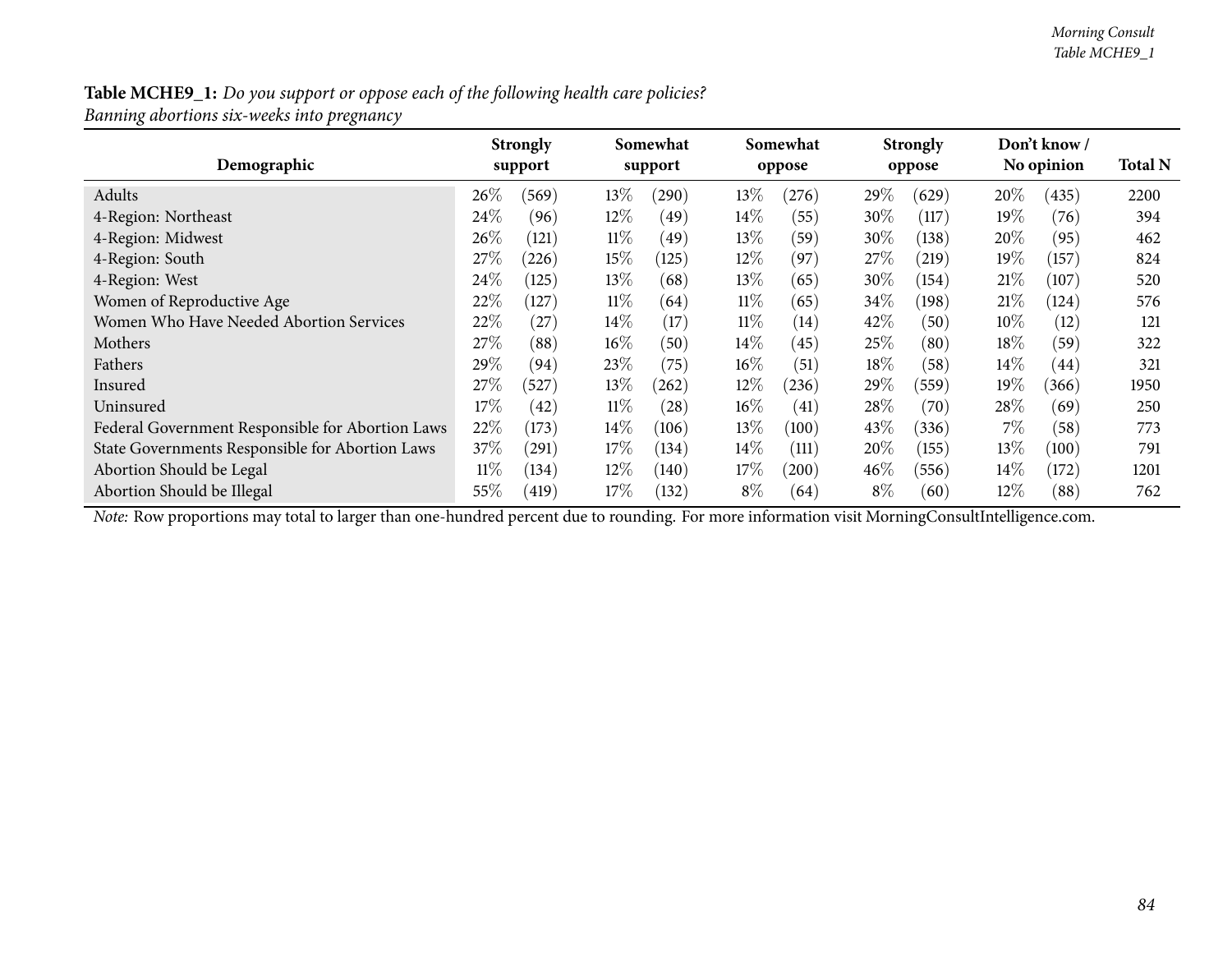|                          |     | <b>Strongly</b> |        | Somewhat |        | Somewhat |        | <b>Strongly</b> |        | Don't know / |                |
|--------------------------|-----|-----------------|--------|----------|--------|----------|--------|-----------------|--------|--------------|----------------|
| Demographic              |     | support         |        | support  |        | oppose   |        | oppose          |        | No opinion   | <b>Total N</b> |
| Adults                   | 32% | (707)           | 16%    | (343)    | $11\%$ | (238)    | $21\%$ | (469)           | 20%    | (442)        | 2200           |
| Gender: Male             | 32% | (336)           | 17%    | (186)    | 12%    | (126)    | 19%    | (202)           | 20%    | (212)        | 1062           |
| Gender: Female           | 33% | (371)           | 14\%   | (158)    | 10%    | (112)    | 23%    | (267)           | 20%    | (230)        | 1138           |
| Age: 18-34               | 27% | (175)           | 18%    | (120)    | $12\%$ | (80)     | $22\%$ | (142)           | 21\%   | (139)        | 655            |
| Age: 35-44               | 31% | (110)           | 16%    | (57)     | $9\%$  | (31)     | 22%    | (80)            | 22%    | (79)         | 358            |
| Age: 45-64               | 36% | (273)           | 15%    | (116)    | 10%    | (78)     | 18%    | (135)           | 20%    | (149)        | 751            |
| Age: 65+                 | 34% | (149)           | $11\%$ | (50)     | $11\%$ | (50)     | 26%    | (113)           | 17%    | (74)         | 436            |
| GenZers: 1997-2012       | 18% | (35)            | 14%    | (28)     | 14%    | (28)     | 32%    | (63)            | 23%    | (46)         | 200            |
| Millennials: 1981-1996   | 30% | (205)           | 19%    | (128)    | 11%    | (76)     | 19%    | (128)           | 21\%   | (142)        | 680            |
| GenXers: 1965-1980       | 36% | (199)           | 15%    | (82)     | $8\%$  | (44)     | 19%    | (104)           | 23%    | (128)        | 558            |
| Baby Boomers: 1946-1964  | 36% | (233)           | 14\%   | (94)     | $11\%$ | (75)     | 22%    | (143)           | 17%    | (108)        | 653            |
| PID: Dem (no lean)       | 23% | (213)           | 18%    | (168)    | 12%    | (112)    | 30%    | (273)           | 17%    | (156)        | 922            |
| PID: Ind (no lean)       | 27% | (173)           | 12%    | (77)     | $11\%$ | (67)     | 23%    | (145)           | 28%    | (176)        | 638            |
| PID: Rep (no lean)       | 50% | (321)           | 15%    | (98)     | $9\%$  | (60)     | $8\%$  | (51)            | 17%    | (110)        | 641            |
| PID/Gender: Dem Men      | 26% | (117)           | 21%    | (92)     | 13%    | (58)     | 26%    | (115)           | 15%    | (66)         | 448            |
| PID/Gender: Dem Women    | 20% | (96)            | 16%    | (75)     | $11\%$ | (54)     | 33%    | (158)           | 19%    | (90)         | 474            |
| PID/Gender: Ind Men      | 26% | (84)            | $11\%$ | (37)     | 12%    | (39)     | 20%    | (65)            | $31\%$ | (101)        | 326            |
| PID/Gender: Ind Women    | 29% | (89)            | 13%    | (40)     | $9\%$  | (28)     | 25%    | (79)            | 24%    | (75)         | 312            |
| PID/Gender: Rep Men      | 47% | (135)           | 19%    | (56)     | 10%    | (30)     | $8\%$  | (22)            | 16%    | (45)         | 288            |
| PID/Gender: Rep Women    | 53% | (186)           | 12%    | (42)     | $8\%$  | (30)     | $8\%$  | (29)            | 19%    | (65)         | 353            |
| Ideo: Liberal (1-3)      | 16% | (99)            | 17%    | (106)    | 14\%   | (90)     | 40%    | (251)           | 13%    | (80)         | 627            |
| Ideo: Moderate (4)       | 27% | (208)           | 17%    | (131)    | 12%    | (91)     | 18%    | (139)           | $25\%$ | (189)        | 757            |
| Ideo: Conservative (5-7) | 54% | (362)           | $15\%$ | (98)     | 7%     | (49)     | $8\%$  | (56)            | 16%    | (110)        | 675            |
| Educ: < College          | 33% | (496)           | 15%    | (221)    | $9\%$  | (141)    | 20%    | (298)           | 24%    | (356)        | 1512           |
| Educ: Bachelors degree   | 30% | (135)           | 17%    | (76)     | 13%    | (59)     | 26%    | (115)           | 14%    | (60)         | 444            |
| Educ: Post-grad          | 31% | (76)            | 19%    | (46)     | 16%    | (39)     | 23%    | (57)            | $11\%$ | (26)         | 244            |
| Income: Under 50k        | 30% | (362)           | 14%    | (171)    | 10%    | (122)    | 22%    | (265)           | 25%    | (299)        | 1218           |
| Income: 50k-100k         | 35% | (228)           | 16%    | (104)    | 12%    | (76)     | 22%    | (144)           | 16%    | (104)        | 656            |
| Income: 100k+            | 36% | (117)           | 21%    | (68)     | $12\%$ | (41)     | 19%    | (61)            | $12\%$ | (39)         | 326            |
| Ethnicity: White         | 34% | (588)           | 16%    | (271)    | $11\%$ | (184)    | $21\%$ | (359)           | 19%    | (320)        | 1722           |
| Ethnicity: Hispanic      | 27% | (94)            | 15%    | (51)     | $11\%$ | (40)     | 24%    | (83)            | 23%    | (82)         | 349            |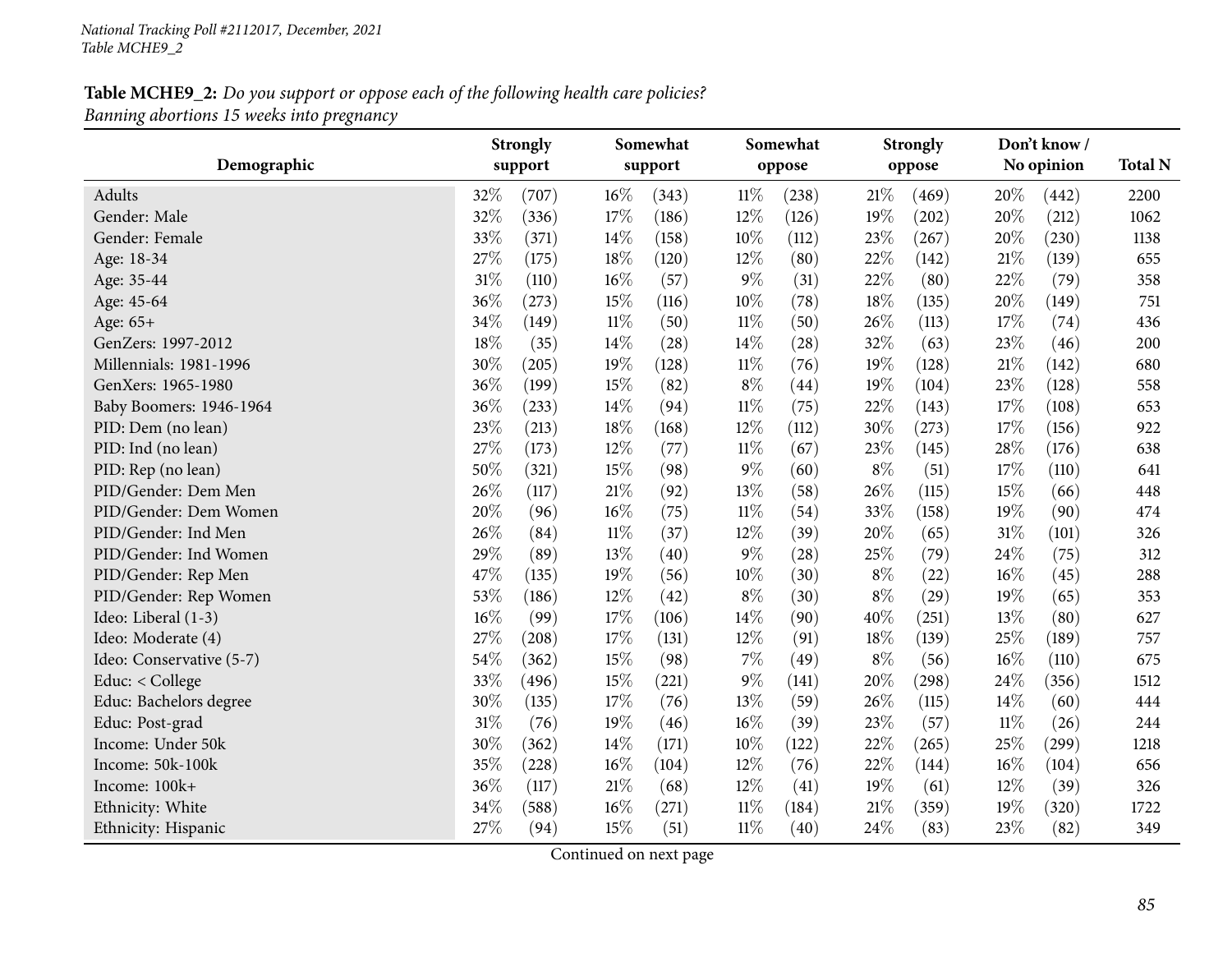| Demographic                       |        | <b>Strongly</b><br>support |       | Somewhat<br>support |        | Somewhat<br>oppose |        | <b>Strongly</b><br>oppose |        | Don't know /<br>No opinion | <b>Total N</b> |
|-----------------------------------|--------|----------------------------|-------|---------------------|--------|--------------------|--------|---------------------------|--------|----------------------------|----------------|
| Adults                            | 32%    | (707)                      | 16%   | (343)               | 11%    | (238)              | 21\%   | (469)                     | 20\%   | (442)                      | 2200           |
| Ethnicity: Black                  | 27%    | (75)                       | 17%   | (47)                | 10%    | (28)               | 22%    | (61)                      | 23%    | (62)                       | 274            |
| Ethnicity: Other                  | 21%    | (44)                       | 12%   | (25)                | 13%    | (26)               | 24%    | (49)                      | 29%    | (59)                       | 204            |
| All Christian                     | 40%    | $\left( 408\right)$        | 17%   | (176)               | $11\%$ | (116)              | 15%    | (159)                     | 16%    | (169)                      | 1026           |
| All Non-Christian                 | 24%    | (31)                       | 16%   | (20)                | 17%    | (21)               | 29%    | (36)                      | 14%    | (18)                       | 127            |
| Atheist                           | 10%    | (11)                       | $9\%$ | (10)                | 12%    | (13)               | 53%    | (57)                      | 15%    | (16)                       | 107            |
| Agnostic/Nothing in particular    | 22%    | (123)                      | 14%   | (81)                | $11\%$ | (60)               | 27%    | (153)                     | 27%    | (150)                      | 567            |
| Something Else                    | 36%    | (135)                      | 15%   | (57)                | $8\%$  | (28)               | 17%    | (64)                      | 24%    | (89)                       | 373            |
| Religious Non-Protestant/Catholic | 29%    | (42)                       | 15%   | (22)                | 15%    | (21)               | 26%    | (37)                      | 15%    | (22)                       | 144            |
| Evangelical                       | 50%    | (302)                      | 16%   | (94)                | 9%     | (51)               | 10%    | (58)                      | $16\%$ | (98)                       | 604            |
| Non-Evangelical                   | 29%    | (220)                      | 17%   | (132)               | 12%    | (91)               | 21%    | (163)                     | 20%    | (154)                      | 759            |
| Community: Urban                  | 33%    | (232)                      | 18%   | (129)               | $11\%$ | (75)               | 19%    | (135)                     | 19%    | (133)                      | 704            |
| Community: Suburban               | 28%    | (268)                      | 15%   | (142)               | 13%    | (124)              | 23%    | (222)                     | 20%    | (194)                      | 951            |
| Community: Rural                  | 38%    | (207)                      | 13%   | (72)                | 7%     | (40)               | $21\%$ | (112)                     | $21\%$ | (115)                      | 546            |
| <b>Employ: Private Sector</b>     | 33%    | (249)                      | 20%   | (145)               | 13%    | (94)               | 21%    | (157)                     | 13%    | (98)                       | 742            |
| Employ: Government                | 29%    | (36)                       | 24%   | (30)                | $8\%$  | (10)               | 20%    | (25)                      | 18%    | (22)                       | 122            |
| Employ: Self-Employed             | 36%    | (68)                       | $8\%$ | (15)                | 15%    | (27)               | 22%    | (40)                      | 19%    | (36)                       | 186            |
| Employ: Homemaker                 | 39%    | (60)                       | 12%   | (18)                | 12%    | (18)               | 16%    | (24)                      | 22%    | (34)                       | 154            |
| Employ: Student                   | 18%    | (13)                       | 15%   | (10)                | 12%    | (8)                | 34%    | (24)                      | 22%    | (15)                       | 71             |
| Employ: Retired                   | $34\%$ | (170)                      | 12%   | (58)                | $11\%$ | (55)               | 24%    | (121)                     | 19%    | (96)                       | 501            |
| Employ: Unemployed                | 26%    | (74)                       | 13%   | (38)                | $3\%$  | (8)                | 23%    | (63)                      | 35%    | (97)                       | 279            |
| Employ: Other                     | 26%    | (38)                       | 20%   | (29)                | 13%    | (19)               | $11\%$ | (16)                      | 30%    | (43)                       | 144            |
| Military HH: Yes                  | 40%    | (139)                      | 15%   | (53)                | 10%    | (34)               | 18%    | (63)                      | 17%    | (60)                       | 348            |
| Military HH: No                   | 31%    | (568)                      | 16%   | (291)               | $11\%$ | (205)              | 22%    | (407)                     | 21%    | (382)                      | 1852           |
| RD/WT: Right Direction            | 24%    | (227)                      | 18%   | (166)               | 14%    | (130)              | 26%    | (242)                     | 19%    | (178)                      | 942            |
| RD/WT: Wrong Track                | 38%    | $\left( 480\right)$        | 14%   | (178)               | 9%     | (109)              | 18%    | (227)                     | 21%    | (264)                      | 1258           |
| Biden Job Approve                 | 23%    | (257)                      | 16%   | (176)               | 13%    | (139)              | 28%    | (315)                     | 20%    | (222)                      | 1110           |
| <b>Biden Job Disapprove</b>       | 43%    | (439)                      | 15%   | (158)               | 9%     | (96)               | 14%    | (147)                     | 18%    | (179)                      | 1019           |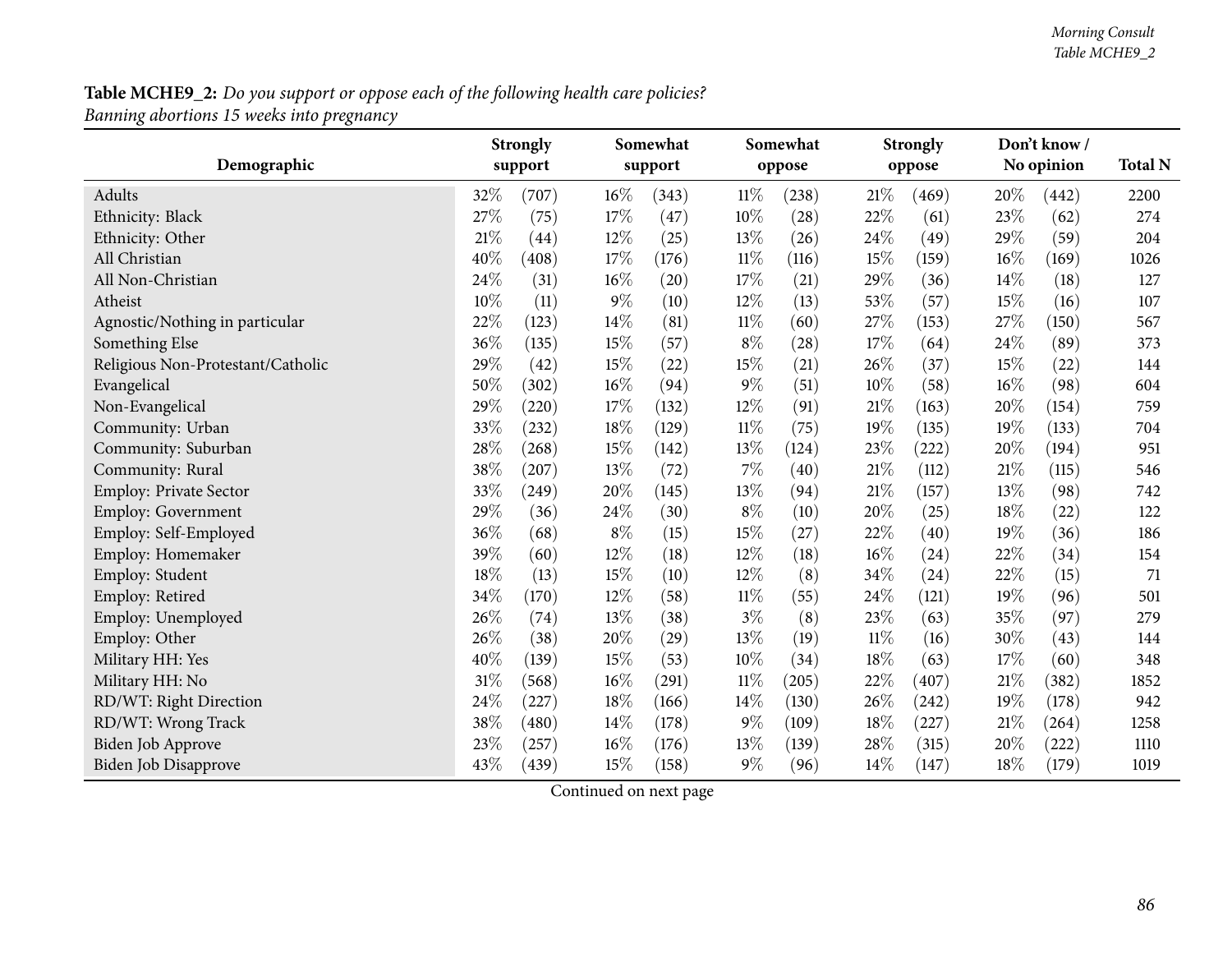|                                      |     | <b>Strongly</b> |        | Somewhat |        | Somewhat |       | <b>Strongly</b>    |       | Don't know/ |                |
|--------------------------------------|-----|-----------------|--------|----------|--------|----------|-------|--------------------|-------|-------------|----------------|
| Demographic                          |     | support         |        | support  |        | oppose   |       | oppose             |       | No opinion  | <b>Total N</b> |
| Adults                               | 32% | (707)           | 16%    | (343)    | $11\%$ | (238)    | 21%   | (469)              | 20%   | (442)       | 2200           |
| <b>Biden Job Strongly Approve</b>    | 27% | (155)           | 17%    | (95)     | $11\%$ | (63)     | 29%   | (170)              | 16%   | (94)        | 577            |
| Biden Job Somewhat Approve           | 19% | (102)           | 15%    | (81)     | 14%    | (77)     | 27\%  | (146)              | 24%   | (129)       | 534            |
| Biden Job Somewhat Disapprove        | 29% | (88)            | 18%    | (56)     | 12%    | (35)     | 21%   | (64)               | 19%   | (59)        | 301            |
| <b>Biden Job Strongly Disapprove</b> | 49% | (351)           | 14%    | (102)    | 9%     | (61)     | 12%   | (83)               | 17%   | (120)       | 718            |
| Favorable of Biden                   | 24% | (261)           | 17%    | (182)    | 12%    | (131)    | 29%   | (318)              | 19%   | (206)       | 1099           |
| Unfavorable of Biden                 | 43% | (430)           | 15%    | (149)    | 10%    | (99)     | 14\%  | (139)              | 18%   | (185)       | 1002           |
| Very Favorable of Biden              | 27% | (162)           | 16%    | (98)     | $11\%$ | (65)     | 29%   | (175)              | 17%   | (101)       | 600            |
| Somewhat Favorable of Biden          | 20% | (100)           | 17%    | (84)     | 13%    | (67)     | 29%   | (143)              | 21%   | (105)       | 499            |
| Somewhat Unfavorable of Biden        | 25% | (62)            | 16%    | (40)     | 16%    | (40)     | 21%   | (52)               | 21%   | (51)        | 245            |
| Very Unfavorable of Biden            | 49% | (368)           | 14%    | (109)    | $8\%$  | (59)     | 12%   | (87)               | 18%   | (134)       | 757            |
| #1 Issue: Economy                    | 38% | (322)           | 15%    | (125)    | $11\%$ | (89)     | 18%   | (150)              | 19%   | (166)       | 852            |
| #1 Issue: Security                   | 48% | (137)           | 18%    | (50)     | $8\%$  | (23)     | $9\%$ | (25)               | 17%   | (49)        | 284            |
| #1 Issue: Health Care                | 19% | (53)            | 20%    | (56)     | 16%    | (43)     | 23%   | (62)               | 22%   | (60)        | 275            |
| #1 Issue: Medicare / Social Security | 28% | (80)            | 15%    | (41)     | $11\%$ | (30)     | 24%   | (67)               | 22%   | (63)        | 282            |
| #1 Issue: Women's Issues             | 20% | (29)            | 15%    | (22)     | 9%     | (14)     | 47%   | (68)               | $8\%$ | (12)        | 144            |
| #1 Issue: Education                  | 15% | (16)            | 17%    | (19)     | $11\%$ | (12)     | 27%   | $\left( 29\right)$ | 30%   | (33)        | 109            |
| #1 Issue: Energy                     | 28% | (41)            | $11\%$ | (17)     | 14%    | (20)     | 25%   | (37)               | 22%   | (32)        | 147            |
| #1 Issue: Other                      | 27% | (29)            | 13%    | (13)     | $6\%$  | (7)      | 29%   | (31)               | 25%   | (26)        | 107            |
| 2020 Vote: Joe Biden                 | 21% | (229)           | 16%    | (175)    | 13%    | (139)    | 31%   | (333)              | 18%   | (191)       | 1068           |
| 2020 Vote: Donald Trump              | 52% | (374)           | 16%    | (113)    | $8\%$  | (57)     | $8\%$ | (61)               | 17%   | (120)       | 726            |
| 2020 Vote: Other                     | 24% | (13)            | 21%    | (11)     | $8\%$  | (4)      | 28%   | (15)               | 19%   | (10)        | 55             |
| 2020 Vote: Didn't Vote               | 26% | (90)            | 12%    | (43)     | $11\%$ | (38)     | 17%   | (60)               | 34%   | (119)       | 350            |
| 2018 House Vote: Democrat            | 22% | (180)           | 16%    | (128)    | 12%    | (99)     | 33%   | (261)              | 17\%  | (136)       | 803            |
| 2018 House Vote: Republican          | 53% | (297)           | 14%    | (81)     | $8\%$  | (45)     | $9\%$ | (49)               | 16%   | (92)        | 564            |
| 2016 Vote: Hillary Clinton           | 21% | (149)           | 16%    | (118)    | 12%    | (84)     | 34%   | (243)              | 18%   | (127)       | 723            |
| 2016 Vote: Donald Trump              | 52% | (355)           | 16%    | (108)    | 7%     | (50)     | $9\%$ | (62)               | 16%   | (107)       | 681            |
| 2016 Vote: Other                     | 34% | (32)            | 10%    | (9)      | 15%    | (14)     | 24\%  | (23)               | 17%   | (16)        | 95             |
| 2016 Vote: Didn't Vote               | 24% | (171)           | 15%    | (106)    | 13%    | (90)     | 20%   | (141)              | 27%   | (191)       | 699            |
| Voted in 2014: Yes                   | 36% | (459)           | 15%    | (194)    | 10%    | (131)    | 22%   | (280)              | 16%   | (199)       | 1263           |
| Voted in 2014: No                    | 26% | (248)           | 16%    | (149)    | $11\%$ | (108)    | 20%   | (189)              | 26%   | (243)       | 937            |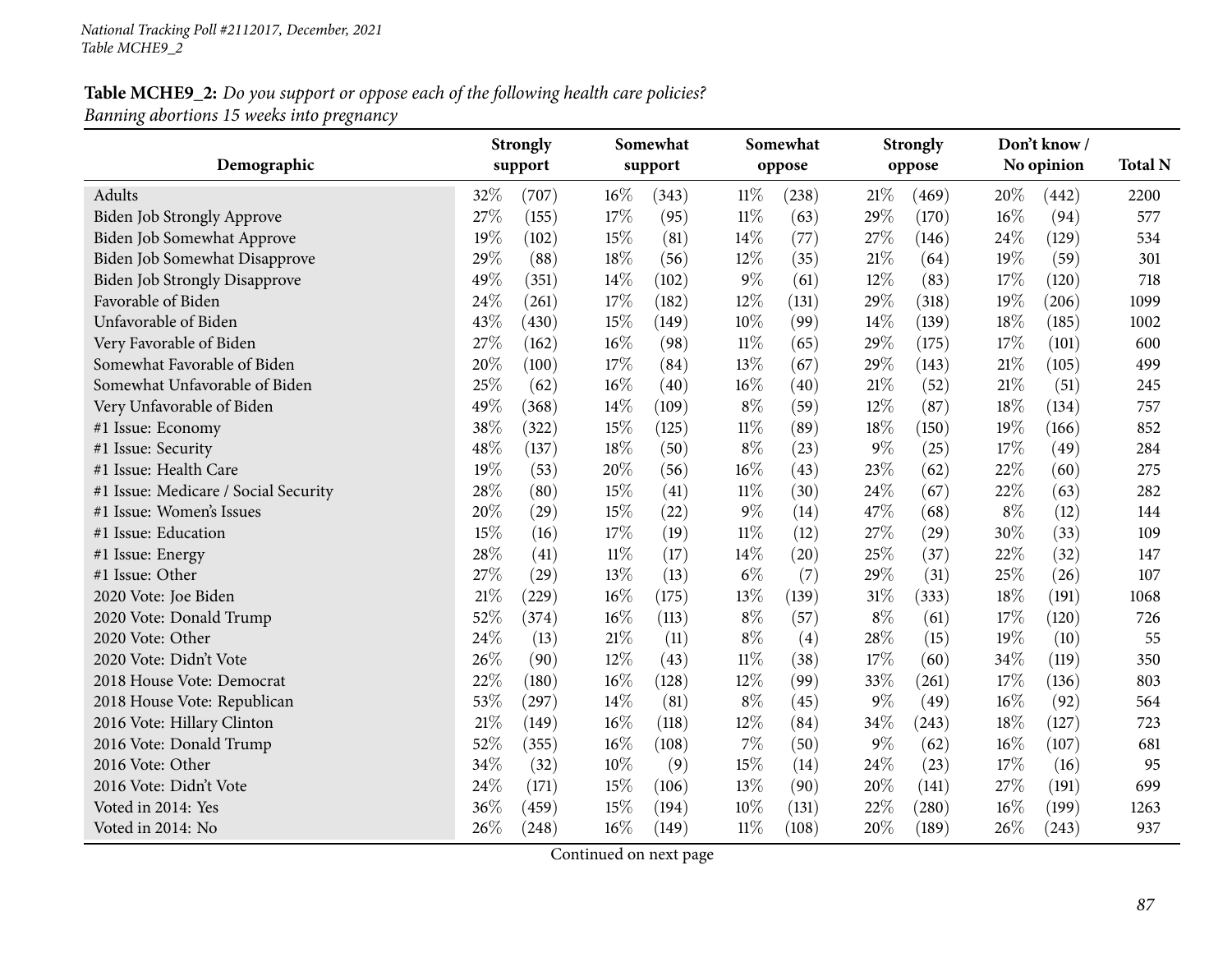| Demographic                                      |        | <b>Strongly</b><br>support |        | Somewhat<br>support |        | Somewhat<br>oppose |        | <b>Strongly</b><br>oppose |        | Don't know /<br>No opinion | <b>Total N</b> |
|--------------------------------------------------|--------|----------------------------|--------|---------------------|--------|--------------------|--------|---------------------------|--------|----------------------------|----------------|
| Adults                                           | 32\%   | (707)                      | $16\%$ | (343)               | $11\%$ | (238)              | 21%    | (469)                     | 20%    | (442)                      | 2200           |
| 4-Region: Northeast                              | $30\%$ | (119)                      | $14\%$ | (55)                | $11\%$ | (42)               | 24\%   | (94)                      | 21%    | (84)                       | 394            |
| 4-Region: Midwest                                | 31%    | (143)                      | 15%    | (71)                | $10\%$ | (48)               | 22\%   | (100)                     | 22%    | (100)                      | 462            |
| 4-Region: South                                  | 33%    | (275)                      | 17%    | (143)               | $11\%$ | (91)               | 19%    | (157)                     | $19\%$ | (157)                      | 824            |
| 4-Region: West                                   | 33%    | (170)                      | $14\%$ | (73)                | $11\%$ | (58)               | 23\%   | (118)                     | $19\%$ | (101)                      | 520            |
| Women of Reproductive Age                        | 30\%   | (176)                      | $14\%$ | (80)                | $9\%$  | (50)               | 25%    | (143)                     | 22%    | (128)                      | 576            |
| Women Who Have Needed Abortion Services          | $35\%$ | (42)                       | $16\%$ | (19)                | $7\%$  | (8)                | 32\%   | (38)                      | $11\%$ | (14)                       | 121            |
| Mothers                                          | 39%    | (127)                      | 17%    | (55)                | $9\%$  | (28)               | 17%    | (56)                      | $17\%$ | (56)                       | 322            |
| Fathers                                          | $36\%$ | (116)                      | 22%    | (72)                | 15%    | (49)               | $12\%$ | (40)                      | $14\%$ | $\left(44\right)$          | 321            |
| Insured                                          | 33%    | (649)                      | $16\%$ | (312)               | $11\%$ | (210)              | 21%    | $\left(411\right)$        | $19\%$ | (368)                      | 1950           |
| Uninsured                                        | 23%    | (58)                       | 13\%   | (31)                | $11\%$ | (28)               | 23%    | (59                       | 30\%   | (75)                       | 250            |
| Federal Government Responsible for Abortion Laws | 28%    | (216)                      | 17%    | (131)               | $12\%$ | (92)               | 35%    | (267)                     | $9\%$  | (68)                       | 773            |
| State Governments Responsible for Abortion Laws  | 45%    | (352)                      | 19%    | (148)               | $12\%$ | (94)               | $12\%$ | (96)                      | $13\%$ | (100)                      | 791            |
| Abortion Should be Legal                         | 16%    | (197)                      | 18%    | (211)               | $16\%$ | (188)              | 34\%   | $\left( 408\right)$       | $16\%$ | (197)                      | 1201           |
| Abortion Should be Illegal                       | 63\%   | (477)                      | 15%    | (112)               | $6\%$  | (43)               | $6\%$  | (49                       | $11\%$ | (81)                       | 762            |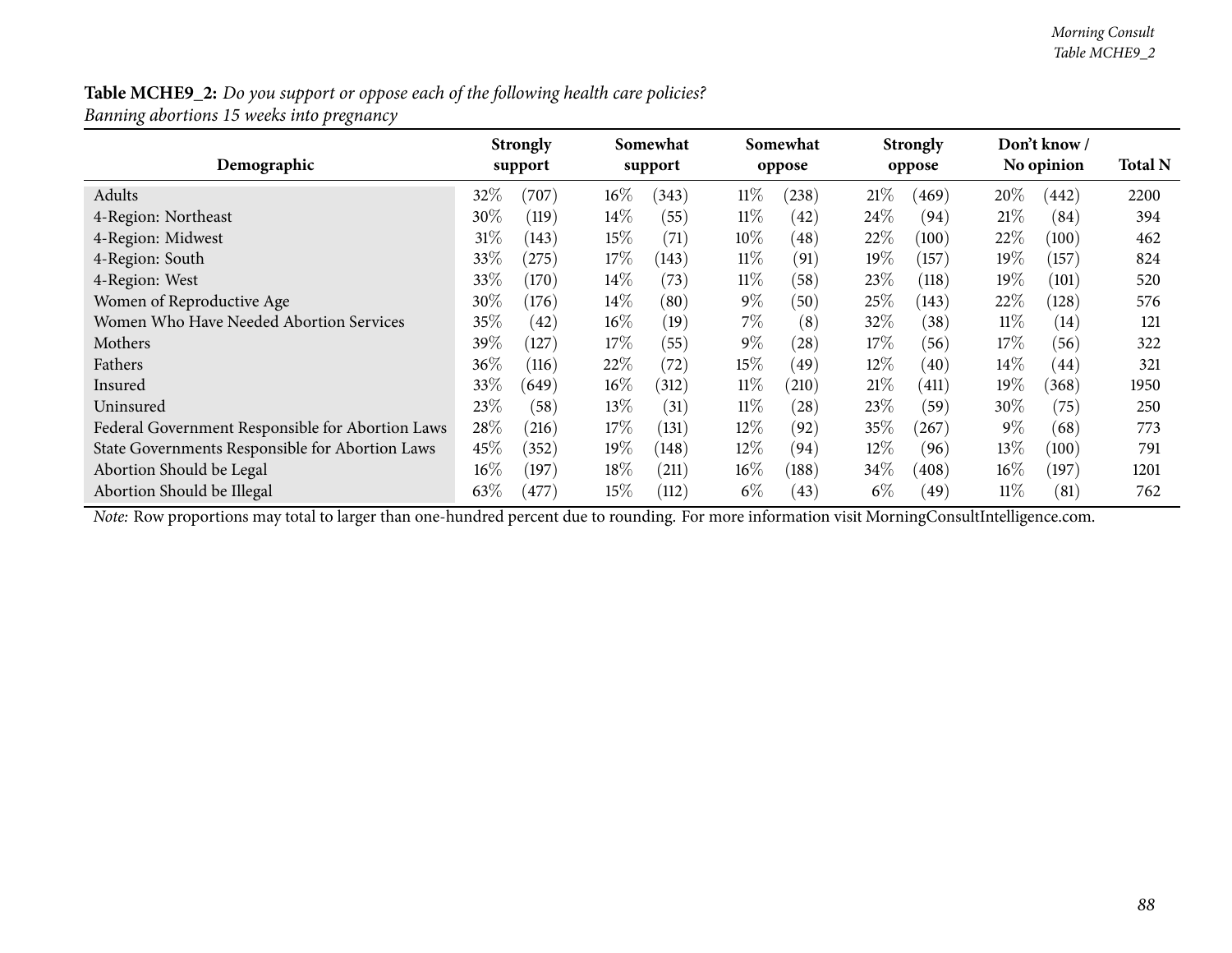Banning abortions after fetal viability, generally considered to be between 23 to 24 weeks of pregnancy, at which point the fetus could survive outside *the womb*

| Demographic              | Strongly<br>support |                 | Somewhat<br>support |        | Somewhat<br>oppose |       | <b>Strongly</b><br>oppose |        | Don't know/<br>No opinion | <b>Total N</b> |
|--------------------------|---------------------|-----------------|---------------------|--------|--------------------|-------|---------------------------|--------|---------------------------|----------------|
| Adults                   | 39%                 | 18%<br>(858)    | (394)               | $9\%$  | (199)              | 13%   | (296)                     | 21%    | (452)                     | 2200           |
| Gender: Male             | 38%                 | 21%<br>(404)    | (220)               | 10%    | (106)              | 13%   | (134)                     | 19%    | (198)                     | 1062           |
| Gender: Female           | $40\%$              | 15%<br>(454)    | (175)               | $8\%$  | (94)               | 14%   | (162)                     | 22%    | (254)                     | 1138           |
| Age: 18-34               | 33%                 | 20%<br>(213)    | (131)               | $11\%$ | (74)               | 14%   | (93)                      | 22%    | (144)                     | 655            |
| Age: 35-44               | 31%                 | 20%<br>(113)    | (73)                | $8\%$  | (30)               | 17%   | (59)                      | 23%    | (83)                      | 358            |
| Age: 45-64               | 44%                 | 16%<br>(330)    | (119)               | $6\%$  | (48)               | 12%   | (93)                      | $21\%$ | (160)                     | 751            |
| Age: 65+                 | 46%                 | $16\%$<br>(202) | (71)                | 11%    | (48)               | 12%   | (50)                      | 15%    | (65)                      | 436            |
| GenZers: 1997-2012       | 24%                 | 17%<br>(48)     | (34)                | 13%    | (25)               | 18%   | (35)                      | 29%    | (58)                      | 200            |
| Millennials: 1981-1996   | 35%                 | 21%<br>(237)    | (143)               | 10%    | (69)               | 14%   | (94)                      | 20%    | (137)                     | 680            |
| GenXers: 1965-1980       | 39%                 | 18%<br>(215)    | (98)                | $8\%$  | (44)               | 13%   | (72)                      | 23%    | (129)                     | 558            |
| Baby Boomers: 1946-1964  | 48%                 | 16%<br>(312)    | (103)               | 7%     | (48)               | 12%   | (80)                      | 17%    | (110)                     | 653            |
| PID: Dem (no lean)       | 30%                 | 20%<br>(279)    | (186)               | $11\%$ | (100)              | 20%   | (185)                     | 19%    | (171)                     | 922            |
| PID: Ind (no lean)       | 36%                 | 20%<br>(229)    | (129)               | 9%     | (55)               | $9\%$ | (60)                      | 26%    | (165)                     | 638            |
| PID: Rep (no lean)       | 55%                 | 12%<br>(350)    | (79)                | 7%     | (45)               | $8\%$ | (51)                      | 18%    | (116)                     | 641            |
| PID/Gender: Dem Men      | 31%                 | 22%<br>(141)    | (99)                | $11\%$ | (48)               | 20%   | (89)                      | 16%    | (71)                      | 448            |
| PID/Gender: Dem Women    | 29%                 | 18%<br>(138)    | (87)                | $11\%$ | (53)               | 20%   | (96)                      | 21\%   | (100)                     | 474            |
| PID/Gender: Ind Men      | 36%                 | 23%<br>(118)    | (76)                | 10%    | (32)               | $6\%$ | (19)                      | 25%    | (81)                      | 326            |
| PID/Gender: Ind Women    | 36%                 | 17%<br>(111)    | (53)                | 7%     | (23)               | 13%   | (40)                      | 27%    | (84)                      | 312            |
| PID/Gender: Rep Men      | 51%                 | 15%<br>(145)    | (45)                | $9\%$  | (26)               | $9\%$ | (26)                      | 16%    | (46)                      | 288            |
| PID/Gender: Rep Women    | $58\%$              | 10%<br>(205)    | (34)                | 5%     | (18)               | $7\%$ | (26)                      | 20%    | (70)                      | 353            |
| Ideo: Liberal (1-3)      | 24%                 | 22\%<br>(153)   | (141)               | 15%    | (92)               | 23%   | (143)                     | 16%    | (98)                      | 627            |
| Ideo: Moderate (4)       | 35%                 | 20%<br>(264)    | (155)               | $9\%$  | (65)               | 13%   | (95)                      | 24%    | (178)                     | 757            |
| Ideo: Conservative (5-7) | 60%                 | $13\%$<br>(406) | (87)                | $5\%$  | (36)               | $6\%$ | (43)                      | 15%    | (103)                     | 675            |
| Educ: < College          | 39%                 | $16\%$<br>(589) | (245)               | $8\%$  | (115)              | 13%   | (198)                     | 24%    | (365)                     | 1512           |
| Educ: Bachelors degree   | 37%                 | 20%<br>(166)    | (90)                | 15%    | (66)               | 14%   | (62)                      | 14\%   | (60)                      | 444            |
| Educ: Post-grad          | 42%                 | 24\%<br>(103)   | (59)                | $8\%$  | (19)               | 15%   | (36)                      | $11\%$ | (27)                      | 244            |
| Income: Under 50k        | 36%                 | 15%<br>(433)    | (183)               | $9\%$  | (115)              | 14%   | (167)                     | 26\%   | (320)                     | 1218           |
| Income: 50k-100k         | 44%                 | 19%<br>(291)    | (126)               | $8\%$  | (56)               | 14%   | (91)                      | 14%    | (92)                      | 656            |
| Income: 100k+            | 41\%                | 26%<br>(134)    | (85)                | $9\%$  | (29)               | 12%   | (38)                      | $12\%$ | (40)                      | 326            |
| Ethnicity: White         | 42%                 | $18\%$<br>(721) | (303)               | $8\%$  | (144)              | 14%   | (239)                     | $18\%$ | (315)                     | 1722           |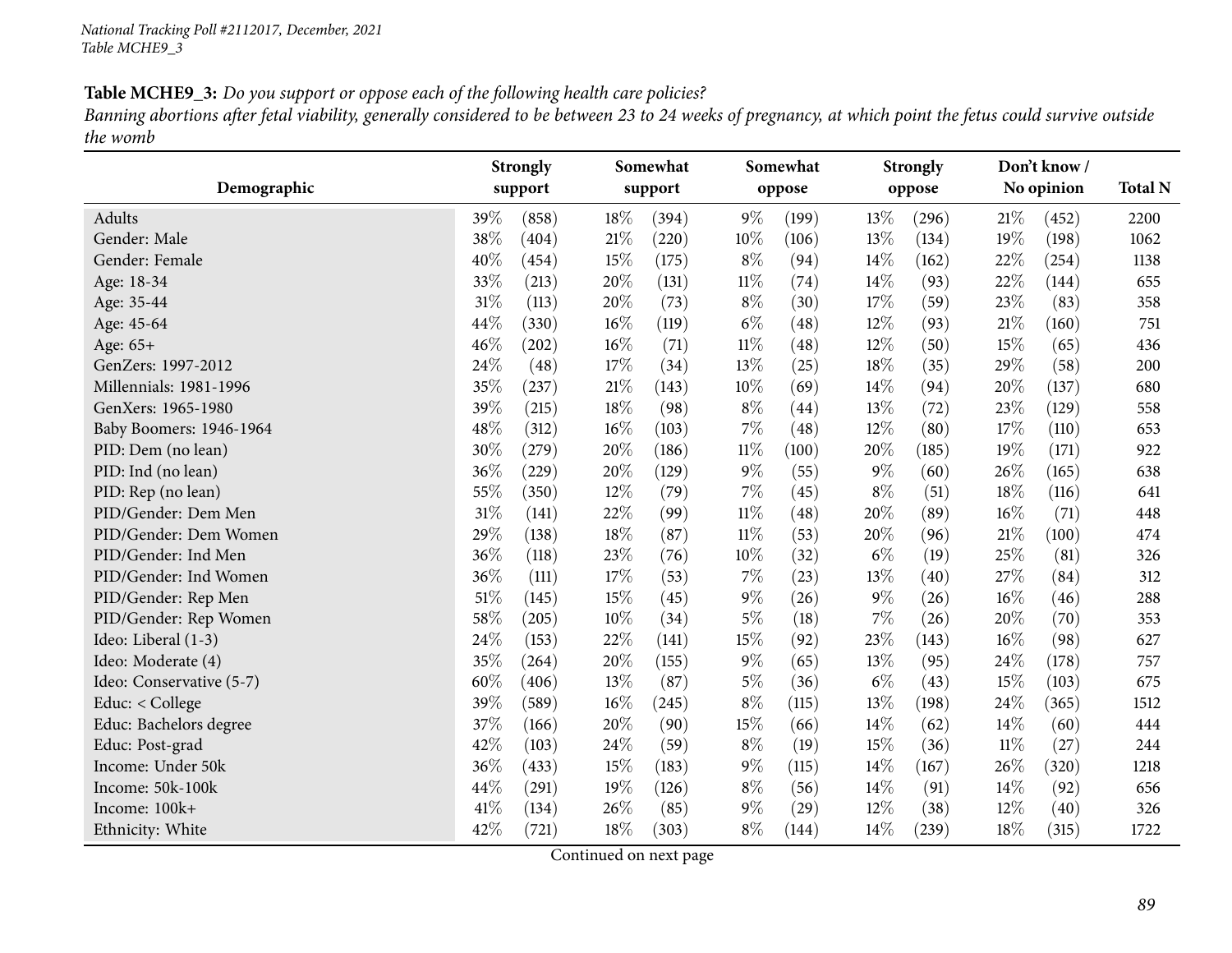Banning abortions after fetal viability, generally considered to be between 23 to 24 weeks of pregnancy, at which point the fetus could survive outside *the womb*

| Demographic                       |      | <b>Strongly</b><br>support |        | Somewhat<br>support |        | Somewhat<br>oppose |        | <b>Strongly</b><br>oppose |        | Don't know/<br>No opinion | <b>Total N</b> |
|-----------------------------------|------|----------------------------|--------|---------------------|--------|--------------------|--------|---------------------------|--------|---------------------------|----------------|
|                                   |      |                            |        |                     |        |                    |        |                           |        |                           |                |
| Adults                            | 39\% | (858)                      | 18\%   | (394)               | $9\%$  | (199)              | 13%    | (296)                     | 21%    | (452)                     | 2200           |
| Ethnicity: Hispanic               | 31%  | (107)                      | $16\%$ | (54)                | $11\%$ | (38)               | 17%    | (60)                      | 26%    | (90)                      | 349            |
| Ethnicity: Black                  | 34%  | (94)                       | 18%    | (50)                | $11\%$ | (29)               | 10%    | (27)                      | 27%    | (74)                      | 274            |
| Ethnicity: Other                  | 21%  | (44)                       | $20\%$ | (41)                | 13%    | (26)               | 15%    | (30)                      | $31\%$ | (64)                      | 204            |
| All Christian                     | 47%  | (482)                      | 18%    | (188)               | $8\%$  | (81)               | 10%    | (98)                      | 17%    | (178)                     | 1026           |
| All Non-Christian                 | 31%  | (39)                       | 19%    | (25)                | 14%    | (17)               | 17%    | (22)                      | 19%    | (23)                      | 127            |
| Atheist                           | 17%  | (18)                       | 19%    | (20)                | 15%    | (16)               | $31\%$ | (33)                      | 18%    | (19)                      | 107            |
| Agnostic/Nothing in particular    | 26%  | (148)                      | 22%    | (124)               | $11\%$ | (64)               | 17%    | (95)                      | 24%    | (136)                     | 567            |
| Something Else                    | 46%  | (171)                      | 10%    | (38)                | $6\%$  | (21)               | 13%    | (48)                      | 26%    | (96)                      | 373            |
| Religious Non-Protestant/Catholic | 35%  | (50)                       | 19%    | (27)                | 12%    | (17)               | 16%    | (23)                      | 19%    | (27)                      | 144            |
| Evangelical                       | 56%  | (335)                      | 12%    | (74)                | 7%     | (41)               | $8\%$  | (49)                      | 17%    | (104)                     | 604            |
| Non-Evangelical                   | 39%  | (298)                      | 19%    | (143)               | $8\%$  | (59)               | 12%    | (94)                      | 22%    | (165)                     | 759            |
| Community: Urban                  | 35%  | (244)                      | $21\%$ | (145)               | 12%    | (85)               | 12%    | (87)                      | 20%    | (144)                     | 704            |
| Community: Suburban               | 39%  | (368)                      | 18%    | (170)               | $9\%$  | (82)               | 14%    | (136)                     | 20%    | (195)                     | 951            |
| Community: Rural                  | 45%  | (247)                      | 15%    | (80)                | $6\%$  | (33)               | 13%    | (73)                      | 21\%   | (114)                     | 546            |
| <b>Employ: Private Sector</b>     | 38%  | (284)                      | 22%    | (164)               | 12%    | (88)               | 13%    | (99)                      | 14%    | (106)                     | 742            |
| <b>Employ: Government</b>         | 40%  | (48)                       | 18%    | (22)                | 11%    | (14)               | 12%    | (15)                      | 19%    | (23)                      | 122            |
| Employ: Self-Employed             | 40%  | (75)                       | 17%    | (31)                | 10%    | (19)               | 13%    | (24)                      | 20%    | (37)                      | 186            |
| Employ: Homemaker                 | 49%  | (76)                       | 15%    | (23)                | $5\%$  | (8)                | $8\%$  | (13)                      | 22%    | (34)                      | 154            |
| Employ: Student                   | 25%  | (18)                       | 14%    | (10)                | $6\%$  | (4)                | 17%    | (12)                      | 38%    | (27)                      | 71             |
| Employ: Retired                   | 43%  | (215)                      | $16\%$ | (82)                | 9%     | (43)               | 13%    | (63)                      | 19%    | (96)                      | 501            |
| Employ: Unemployed                | 32%  | (90)                       | 12%    | (35)                | $5\%$  | (14)               | 18%    | (50)                      | 32%    | (90)                      | 279            |
| Employ: Other                     | 36%  | (51)                       | 19%    | (27)                | $6\%$  | (9)                | 13%    | (19)                      | 26%    | (38)                      | 144            |
| Military HH: Yes                  | 52%  | (182)                      | $12\%$ | (41)                | 7%     | (23)               | 12%    | (43)                      | 17%    | (60)                      | 348            |
| Military HH: No                   | 37%  | (676)                      | 19%    | (353)               | 10%    | (177)              | 14%    | (253)                     | $21\%$ | (393)                     | 1852           |
| RD/WT: Right Direction            | 31%  | (295)                      | 22%    | (207)               | $11\%$ | (106)              | $16\%$ | (148)                     | 20%    | (185)                     | 942            |
| RD/WT: Wrong Track                | 45%  | (563)                      | 15%    | (187)               | 7%     | (94)               | 12%    | (147)                     | 21%    | (267)                     | 1258           |
| Biden Job Approve                 | 30%  | (332)                      | 22%    | (243)               | $11\%$ | (123)              | 16%    | (183)                     | 21\%   | (229)                     | 1110           |
| <b>Biden Job Disapprove</b>       | 50%  | (513)                      | 14%    | (144)               | 7%     | (73)               | $11\%$ | (110)                     | 18%    | (180)                     | 1019           |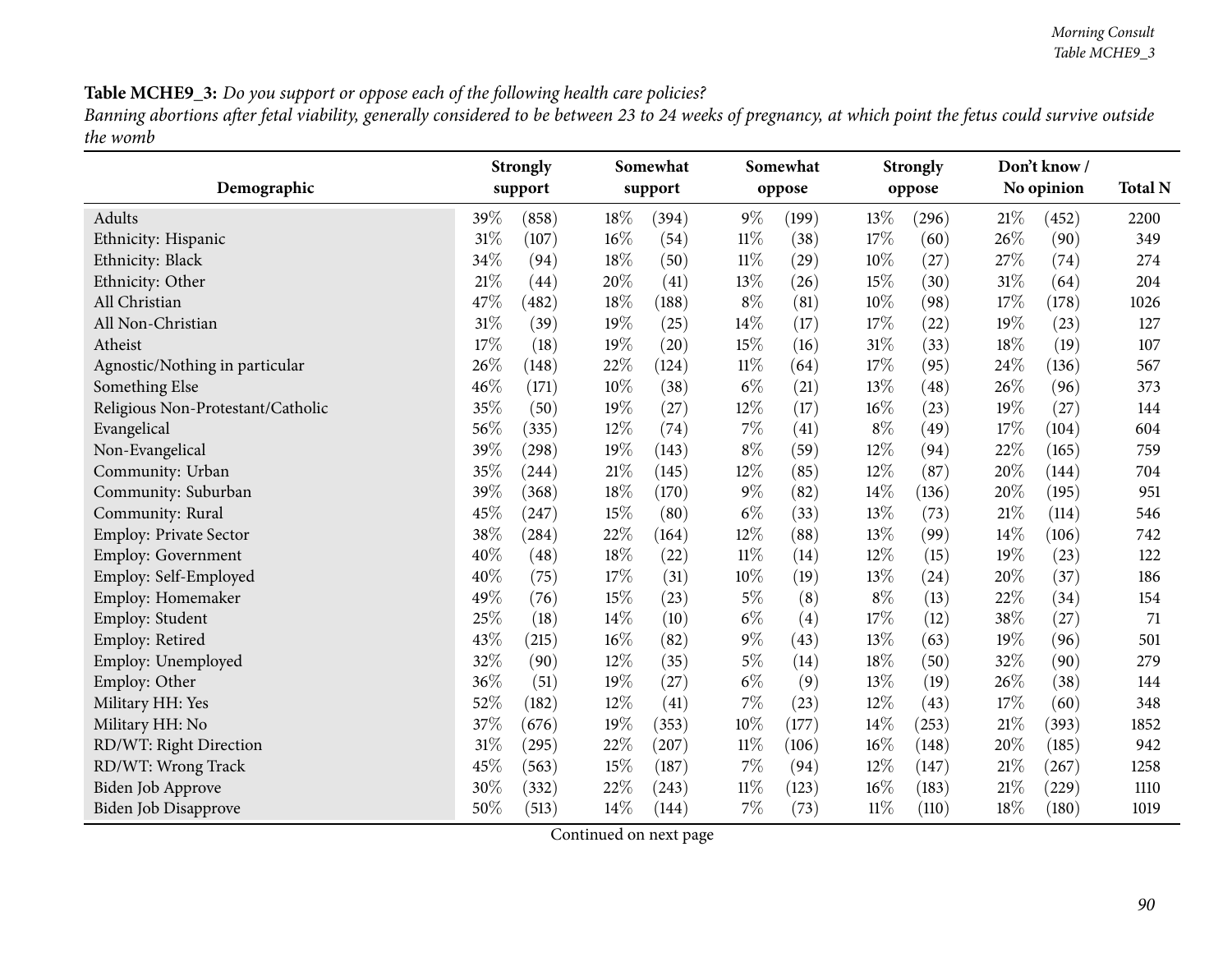Banning abortions after fetal viability, generally considered to be between 23 to 24 weeks of pregnancy, at which point the fetus could survive outside *the womb*

| Demographic                          |     | <b>Strongly</b><br>support |     | Somewhat<br>support |        | Somewhat<br>oppose |        | <b>Strongly</b><br>oppose |        | Don't know/<br>No opinion | <b>Total N</b> |
|--------------------------------------|-----|----------------------------|-----|---------------------|--------|--------------------|--------|---------------------------|--------|---------------------------|----------------|
|                                      |     |                            |     |                     |        |                    |        |                           |        |                           |                |
| Adults                               | 39% | (858)                      | 18% | (394)               | $9\%$  | (199)              | 13\%   | (296)                     | 21%    | (452)                     | 2200           |
| <b>Biden Job Strongly Approve</b>    | 33% | (192)                      | 20% | (117)               | $11\%$ | (61)               | 18%    | (106)                     | 18%    | (101)                     | 577            |
| Biden Job Somewhat Approve           | 26% | (140)                      | 24% | (127)               | $12\%$ | (62)               | 14\%   | (77)                      | 24\%   | (128)                     | 534            |
| Biden Job Somewhat Disapprove        | 38% | (115)                      | 17% | (51)                | $9\%$  | (28)               | 15%    | (46)                      | 20%    | (61)                      | 301            |
| <b>Biden Job Strongly Disapprove</b> | 55% | (398)                      | 13% | (93)                | $6\%$  | (45)               | $9\%$  | (63)                      | 17%    | (119)                     | 718            |
| Favorable of Biden                   | 31% | (337)                      | 22% | (242)               | 11%    | (122)              | 17%    | (191)                     | 19%    | (207)                     | 1099           |
| Unfavorable of Biden                 | 50% | (502)                      | 14% | (142)               | $7\%$  | (73)               | 10%    | (98)                      | 19%    | (186)                     | 1002           |
| Very Favorable of Biden              | 33% | (201)                      | 20% | (120)               | 10%    | (60)               | 18%    | (111)                     | 18%    | (109)                     | 600            |
| Somewhat Favorable of Biden          | 27% | (136)                      | 24% | (122)               | $12\%$ | (62)               | 16%    | (81)                      | 20%    | (98)                      | 499            |
| Somewhat Unfavorable of Biden        | 39% | (95)                       | 18% | (44)                | $9\%$  | (23)               | 12%    | (29)                      | 22%    | (54)                      | 245            |
| Very Unfavorable of Biden            | 54% | (408)                      | 13% | (99)                | $7\%$  | (50)               | $9\%$  | (69)                      | 17%    | (132)                     | 757            |
| #1 Issue: Economy                    | 45% | (385)                      | 17% | (143)               | $9\%$  | (74)               | $11\%$ | (92)                      | 19%    | (159)                     | 852            |
| #1 Issue: Security                   | 53% | (152)                      | 15% | (42)                | $7\%$  | (20)               | $9\%$  | (25)                      | $16\%$ | (45)                      | 284            |
| #1 Issue: Health Care                | 27% | (75)                       | 25% | (68)                | $8\%$  | (23)               | $18\%$ | (49)                      | 22%    | (60)                      | 275            |
| #1 Issue: Medicare / Social Security | 39% | (110)                      | 16% | (45)                | $9\%$  | (25)               | 14%    | (40)                      | 22%    | (62)                      | 282            |
| #1 Issue: Women's Issues             | 25% | (35)                       | 17% | (24)                | 17%    | (24)               | 25%    | (37)                      | $16\%$ | (24)                      | 144            |
| #1 Issue: Education                  | 14% | (15)                       | 26% | (28)                | 13%    | (14)               | 18%    | (20)                      | 30%    | (32)                      | 109            |
| #1 Issue: Energy                     | 33% | (49)                       | 23% | (33)                | $8\%$  | (11)               | 13%    | (19)                      | 24%    | (35)                      | 147            |
| #1 Issue: Other                      | 35% | (37)                       | 11% | (12)                | $8\%$  | (8)                | 14%    | (14)                      | 33%    | (35)                      | 107            |
| 2020 Vote: Joe Biden                 | 30% | (317)                      | 21% | (223)               | $11\%$ | (122)              | 19%    | (205)                     | 19%    | (201)                     | 1068           |
| 2020 Vote: Donald Trump              | 57% | (417)                      | 13% | (95)                | $7\%$  | (52)               | $7\%$  | (48)                      | 16%    | (114)                     | 726            |
| 2020 Vote: Other                     | 32% | (18)                       | 27% | (15)                | $5\%$  | (3)                | 17%    | (10)                      | 18%    | (10)                      | 55             |
| 2020 Vote: Didn't Vote               | 30% | (106)                      | 17% | (61)                | $7\%$  | (23)               | $9\%$  | (33)                      | 36%    | (126)                     | 350            |
| 2018 House Vote: Democrat            | 31% | (251)                      | 21% | (172)               | $11\%$ | (87)               | 19%    | (149)                     | 18%    | (144)                     | 803            |
| 2018 House Vote: Republican          | 59% | (330)                      | 12% | (68)                | $7\%$  | (37)               | $7\%$  | (40)                      | $16\%$ | (89)                      | 564            |
| 2016 Vote: Hillary Clinton           | 29% | (210)                      | 23% | (165)               | 10%    | (75)               | 19%    | (138)                     | 19%    | (135)                     | 723            |
| 2016 Vote: Donald Trump              | 59% | (400)                      | 12% | (85)                | $7\%$  | (46)               | $8\%$  | (51)                      | 15%    | (100)                     | 681            |
| 2016 Vote: Other                     | 45% | (43)                       | 16% | (15)                | 10%    | (10)               | $16\%$ | (15)                      | 13%    | (12)                      | 95             |
| 2016 Vote: Didn't Vote               | 29% | (205)                      | 18% | (128)               | 10%    | (69)               | 13%    | (92)                      | 29%    | (206)                     | 699            |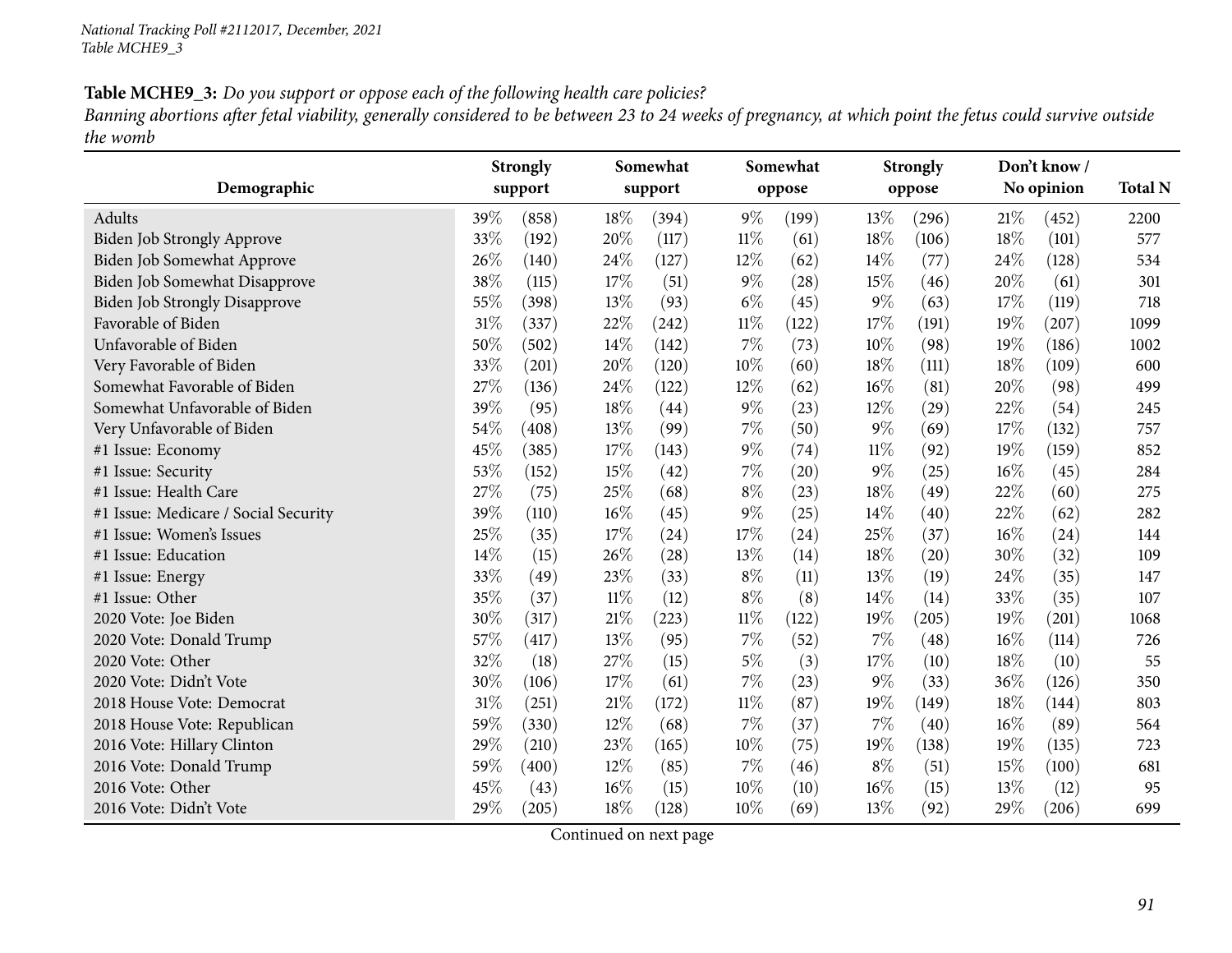Banning abortions after fetal viability, generally considered to be between 23 to 24 weeks of pregnancy, at which point the fetus could survive outside *the womb*

|                                                  |         | <b>Strongly</b> |        | Somewhat |        | Somewhat |        | <b>Strongly</b> |        | Don't know/ |                |
|--------------------------------------------------|---------|-----------------|--------|----------|--------|----------|--------|-----------------|--------|-------------|----------------|
| Demographic                                      |         | support         |        | support  |        | oppose   |        | oppose          |        | No opinion  | <b>Total N</b> |
| Adults                                           | 39%     | (858)           | $18\%$ | (394)    | $9\%$  | (199)    | $13\%$ | (296)           | 21%    | (452)       | 2200           |
| Voted in 2014: Yes                               | 44\%    | (556)           | $18\%$ | (234)    | $8\%$  | (106)    | 13\%   | (167)           | $16\%$ | (199)       | 1263           |
| Voted in 2014: No                                | 32%     | (302)           | $17\%$ | (161)    | $10\%$ | (93)     | 14%    | (129)           | $27\%$ | (253)       | 937            |
| 4-Region: Northeast                              | 39%     | (154)           | $17\%$ | (68)     | $8\%$  | (32)     | 15%    | (59)            | 21%    | (81)        | 394            |
| 4-Region: Midwest                                | 37\%    | (172)           | $17\%$ | (79)     | $9\%$  | (40)     | $16\%$ | (75)            | 21%    | (96)        | 462            |
| 4-Region: South                                  | $41\%$  | (341)           | $17\%$ | (140)    | $10\%$ | (81)     | 11%    | (94)            | $20\%$ | (168)       | 824            |
| 4-Region: West                                   | 37\%    | (192)           | 21%    | (107)    | $9\%$  | (46)     | 13%    | (68)            | 21%    | (107)       | 520            |
| Women of Reproductive Age                        | 34\%    | (196)           | 15%    | (89`     | $9\%$  | (54)     | 17\%   | (98)            | $24\%$ | (140)       | 576            |
| Women Who Have Needed Abortion Services          | 39 $\%$ | (47)            | 20%    | (25)     | $13\%$ | (15)     | $14\%$ | (17)            | 14\%   | (17)        | 121            |
| Mothers                                          | 42\%    | (135)           | 19%    | (62)     | $9\%$  | (27)     | $11\%$ | (36)            | $19\%$ | (61)        | 322            |
| Fathers                                          | 39\%    | (126)           | 25\%   | (81)     | $12\%$ | (39)     | $11\%$ | (37)            | $12\%$ | (39)        | 321            |
| Insured                                          | 41\%    | (800)           | $17\%$ | (340)    | $9\%$  | (172)    | $13\%$ | (252)           | 20%    | (385)       | 1950           |
| Uninsured                                        | 23\%    | (58)            | 22%    | (54)     | $11\%$ | (27)     | 17%    | (44)            | 27%    | (67)        | 250            |
| Federal Government Responsible for Abortion Laws | 37\%    | (288)           | 21%    | (166)    | $13\%$ | (104)    | $18\%$ | (140)           | $10\%$ | (76)        | 773            |
| State Governments Responsible for Abortion Laws  | $51\%$  | (404)           | 20%    | (157)    | $7\%$  | (54)     | 12%    | (91)            | $11\%$ | (85)        | 791            |
| Abortion Should be Legal                         | $26\%$  | (316)           | 23\%   | (273)    | $14\%$ | (169)    | $19\%$ | (231)           | $18\%$ | (211)       | 1201           |
| Abortion Should be Illegal                       | 66\%    | (503)           | 13\%   | (100)    | $3\%$  | (24)     | 7%     | (53)            | $11\%$ | (81)        | 762            |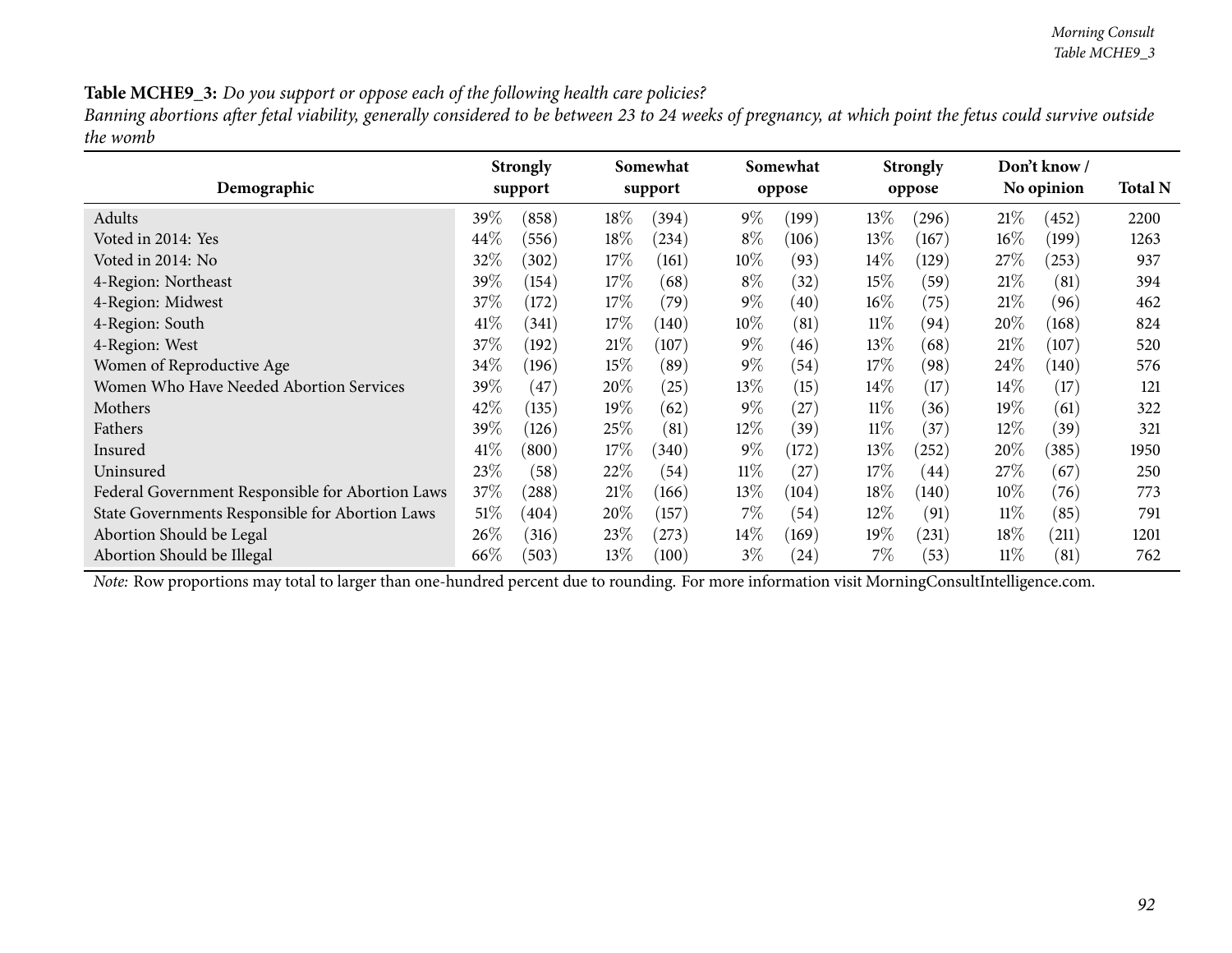# **Table MCHE9\_4:** Do you support or oppose each of the following health care policies? Requiring patients under 18 to receive consent from their parents before receiving an abortion

|                          |        | <b>Strongly</b> |        | Somewhat |        | Somewhat |        | <b>Strongly</b> |        | Don't know/ |                |
|--------------------------|--------|-----------------|--------|----------|--------|----------|--------|-----------------|--------|-------------|----------------|
| Demographic              |        | support         |        | support  |        | oppose   |        | oppose          |        | No opinion  | <b>Total N</b> |
| Adults                   | 38%    | (837)           | 19%    | (428)    | 12%    | (254)    | 14%    | (300)           | 17%    | (380)       | 2200           |
| Gender: Male             | 39%    | (411)           | 23%    | (248)    | 12%    | (127)    | $11\%$ | (120)           | 15%    | (156)       | 1062           |
| Gender: Female           | 38%    | (427)           | $16\%$ | (180)    | $11\%$ | (127)    | $16\%$ | (181)           | 20%    | (224)       | 1138           |
| Age: 18-34               | 26%    | (171)           | 19%    | (126)    | 15%    | (99)     | 19%    | (125)           | 20%    | (134)       | 655            |
| Age: 35-44               | 37%    | (133)           | 20%    | (70)     | $9\%$  | (33)     | $11\%$ | (40)            | 23%    | (82)        | 358            |
| Age: 45-64               | 43%    | (324)           | 18%    | (133)    | 9%     | (71)     | 13%    | (98)            | 17%    | (124)       | 751            |
| Age: 65+                 | 48%    | (209)           | 23%    | (99)     | $12\%$ | (51)     | $9\%$  | (37)            | $9\%$  | (40)        | 436            |
| GenZers: 1997-2012       | 20%    | (39)            | $9\%$  | (18)     | 18%    | (37)     | 28\%   | (56)            | 25%    | (50)        | 200            |
| Millennials: 1981-1996   | 32%    | (218)           | 23%    | (156)    | 12%    | (84)     | 14%    | (95)            | 19%    | (127)       | 680            |
| GenXers: 1965-1980       | 41\%   | (227)           | 17%    | (97)     | $8\%$  | (46)     | 12%    | (68)            | 22%    | (121)       | 558            |
| Baby Boomers: 1946-1964  | 47%    | (305)           | 20%    | (131)    | 12%    | (76)     | $11\%$ | (73)            | $11\%$ | (69)        | 653            |
| PID: Dem (no lean)       | $32\%$ | (292)           | 23\%   | (209)    | $12\%$ | (107)    | 19%    | (178)           | 15%    | (135)       | 922            |
| PID: Ind (no lean)       | 33%    | (211)           | 18%    | (112)    | 14%    | (91)     | $11\%$ | (72)            | 24%    | (152)       | 638            |
| PID: Rep (no lean)       | 52%    | (335)           | 17%    | (107)    | 9%     | (55)     | $8\%$  | (50)            | 15%    | (93)        | 641            |
| PID/Gender: Dem Men      | 35%    | (155)           | 27%    | (122)    | $11\%$ | (49)     | 15%    | (69)            | 12%    | (54)        | 448            |
| PID/Gender: Dem Women    | 29%    | (137)           | 18%    | (87)     | 12%    | (58)     | 23%    | (110)           | 17%    | (81)        | 474            |
| PID/Gender: Ind Men      | 35%    | (115)           | 21%    | (70)     | 14%    | (47)     | $8\%$  | (25)            | 21%    | (69)        | 326            |
| PID/Gender: Ind Women    | 31%    | (96)            | 13%    | (42)     | 14%    | (45)     | $15\%$ | (46)            | 27%    | (83)        | 312            |
| PID/Gender: Rep Men      | 49%    | (140)           | 20%    | (56)     | $11\%$ | (32)     | $9\%$  | (26)            | 12%    | (33)        | 288            |
| PID/Gender: Rep Women    | 55%    | (194)           | 14%    | (51)     | 7%     | (23)     | $7\%$  | (24)            | 17%    | (60)        | 353            |
| Ideo: Liberal (1-3)      | 23%    | (146)           | 22%    | (136)    | 16%    | (103)    | 27%    | (167)           | 12%    | (76)        | 627            |
| Ideo: Moderate (4)       | 35%    | (264)           | 23%    | (174)    | $11\%$ | (82)     | 10%    | (78)            | 21%    | (159)       | 757            |
| Ideo: Conservative (5-7) | 58%    | (392)           | 15%    | (99)     | $9\%$  | (58)     | $5\%$  | (36)            | 13%    | (89)        | 675            |
| Educ: < College          | 38%    | (571)           | 18%    | (266)    | 10%    | (154)    | 14%    | (205)           | 21%    | (317)       | 1512           |
| Educ: Bachelors degree   | 39%    | (171)           | 23%    | (104)    | 15%    | (66)     | 14%    | (62)            | $9\%$  | (41)        | 444            |
| Educ: Post-grad          | 39%    | (96)            | 24%    | (59)     | 14%    | (35)     | 14%    | (33)            | $9\%$  | (22)        | 244            |
| Income: Under 50k        | 36%    | (442)           | 18%    | (218)    | 10%    | (121)    | 14%    | (173)           | 22\%   | (265)       | 1218           |
| Income: 50k-100k         | 38%    | (249)           | 21%    | (134)    | 14%    | (95)     | 14%    | (92)            | 13%    | (86)        | 656            |
| Income: 100k+            | 45%    | (146)           | 23%    | (76)     | 12%    | (38)     | $11\%$ | (36)            | $9\%$  | (29)        | 326            |
| Ethnicity: White         | 39%    | (680)           | 20%    | (341)    | $11\%$ | (197)    | 14\%   | (236)           | 16%    | (268)       | 1722           |
| Ethnicity: Hispanic      | 30%    | (104)           | 17%    | (59)     | 12%    | (44)     | 16%    | (56)            | 25%    | (86)        | 349            |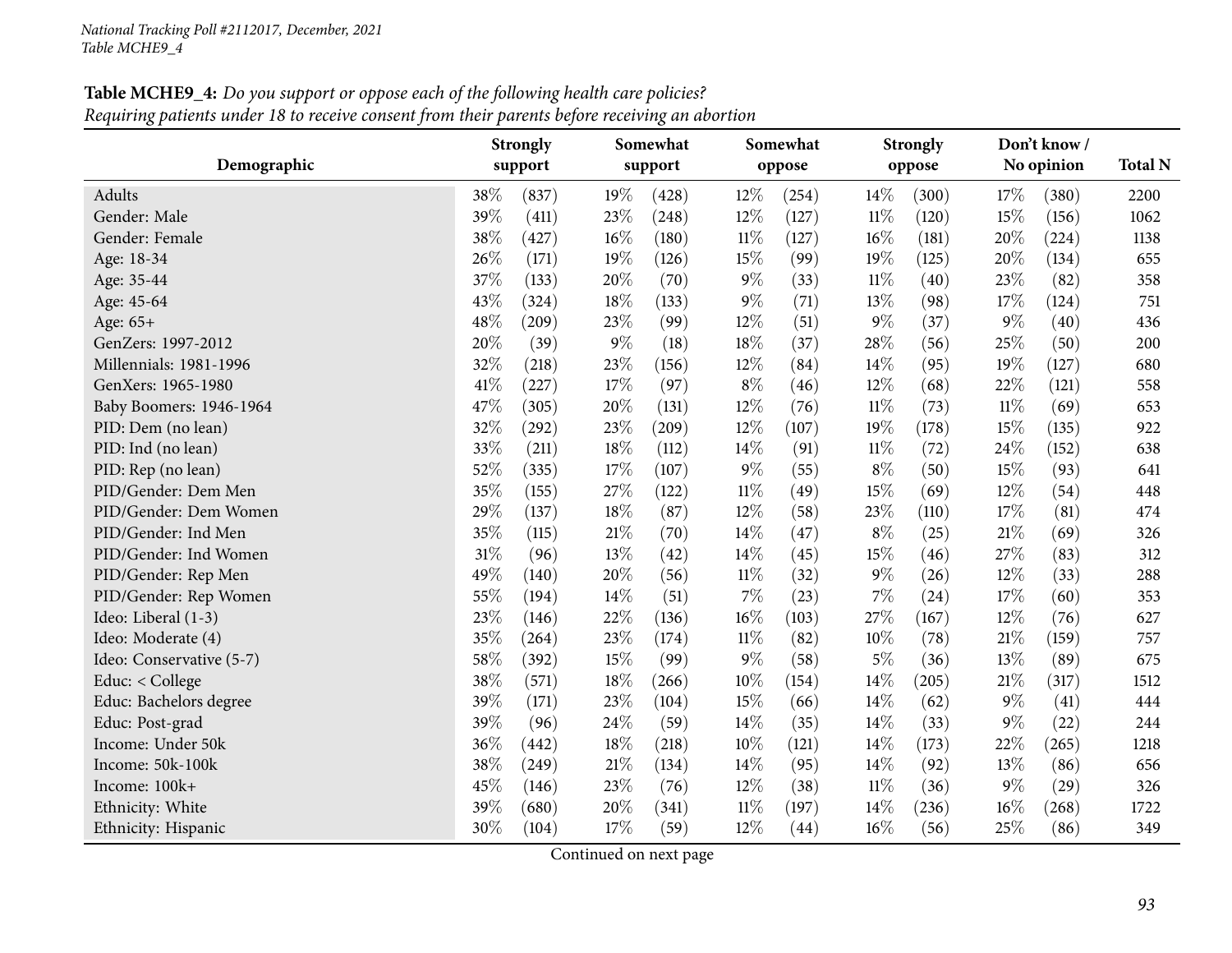| Demographic       | <b>Strongly</b> | Somewhat | Somewhat  | <b>Strongly</b>   |
|-------------------|-----------------|----------|-----------|-------------------|
|                   | support         | support  | oppose    | oppose            |
| Adults            | 38%             | 19%      | 12%       | $14\%$            |
|                   | (837)           | (428)    | (254)     | (300)             |
| Ethnicity: Black  | 35\%            | 20%      | $11\%$    | $11\%$            |
|                   | (95)            | (56)     | $^{'}29$  | (31)              |
| Ethnicity: Other  | 31%             | 15%      | 13%       | 16%               |
|                   | (63)            | (31)     | $^{'}28)$ | (33)              |
| All Christian     | 47\%            | 22%      | $8\%$     | $10\%$            |
|                   | (479)           | (223)    | (86)      | (102)             |
| All Non-Christian | 35%             | 16%      | $16\%$    | 18%               |
|                   | (45)            | (20)     | $^{'}20)$ | (23)              |
| Atheist           | $14\%$          | 14%      | 21%       | 38%               |
|                   | (15)            | (15)     | (23)      | $\left(41\right)$ |

Table MCHE9\_4: Do you support or oppose each of the following health care policies?

|                                   |         | <b>Strongly</b> |        | Somewhat |        | Somewhat           |        | <b>Strongly</b> |     | Don't know/ |                |
|-----------------------------------|---------|-----------------|--------|----------|--------|--------------------|--------|-----------------|-----|-------------|----------------|
| Demographic                       | support |                 |        | support  |        | oppose             |        | oppose          |     | No opinion  | <b>Total N</b> |
| Adults                            | 38%     | (837)           | 19%    | (428)    | $12\%$ | (254)              | 14%    | (300)           | 17% | (380)       | 2200           |
| Ethnicity: Black                  | 35%     | (95)            | 20%    | (56)     | $11\%$ | (29)               | $11\%$ | (31)            | 23% | (63)        | 274            |
| Ethnicity: Other                  | 31%     | (63)            | 15%    | (31)     | 13%    | (28)               | 16%    | (33)            | 24% | (50)        | 204            |
| All Christian                     | 47%     | (479)           | 22%    | (223)    | $8\%$  | (86)               | 10%    | (102)           | 13% | (136)       | 1026           |
| All Non-Christian                 | 35%     | (45)            | 16%    | (20)     | 16%    | $\left( 20\right)$ | 18%    | (23)            | 14% | (18)        | 127            |
| Atheist                           | 14%     | (15)            | 14\%   | (15)     | $21\%$ | (23)               | 38%    | (41)            | 13% | (14)        | 107            |
| Agnostic/Nothing in particular    | 28%     | (160)           | $18\%$ | (103)    | 14%    | (82)               | 16%    | (93)            | 23% | (128)       | 567            |
| Something Else                    | 37%     | (138)           | 18%    | (67)     | $11\%$ | (42)               | $11\%$ | (41)            | 23% | (85)        | 373            |
| Religious Non-Protestant/Catholic | 36%     | (53)            | $17\%$ | (25)     | 14%    | (20)               | 17%    | (25)            | 15% | (22)        | 144            |
| Evangelical                       | 52%     | (314)           | 17%    | (104)    | $8\%$  | (48)               | $7\%$  | (41)            | 16% | (96)        | 604            |
| Non-Evangelical                   | 38%     | (288)           | 23%    | (176)    | 10%    | (78)               | 13%    | (98)            | 16% | (120)       | 759            |
| Community: Urban                  | 37%     | (262)           | 22%    | (154)    | 12%    | (86)               | $12\%$ | (87)            | 16% | (116)       | 704            |
| Community: Suburban               | 35%     | (337)           | 20%    | (194)    | 11%    | (109)              | $16\%$ | (153)           | 16% | (157)       | 951            |
| Community: Rural                  | 44%     | (239)           | 15%    | (80)     | $11\%$ | (59)               | $11\%$ | (60)            | 20% | (108)       | 546            |
| Employ: Private Sector            | 37%     | (275)           | 22%    | (166)    | 13%    | (95)               | 15%    | (115)           | 12% | (92)        | 742            |
| <b>Employ: Government</b>         | 35%     | (43)            | $18\%$ | (22)     | 14\%   | (18)               | 17\%   | (21)            | 15% | (19)        | 122            |
| Employ: Self-Employed             | 34%     | (64)            | 19%    | (36)     | 13%    | (25)               | 17%    | (32)            | 15% | (29)        | 186            |
| Employ: Homemaker                 | 43%     | (66)            | $18\%$ | (27)     | $8\%$  | (13)               | $8\%$  | (13)            | 23% | (35)        | 154            |
| Employ: Student                   | 27%     | (19)            | $12\%$ | (8)      | $7\%$  | (5)                | 33%    | (24)            | 21% | (15)        | 71             |
| Employ: Retired                   | 46%     | (229)           | 22%    | (109)    | 12%    | (58)               | $9\%$  | (44)            | 12% | (59)        | 501            |
| Employ: Unemployed                | 34%     | (94)            | $12\%$ | (33)     | $7\%$  | (20)               | $14\%$ | (39)            | 34% | (94)        | 279            |
| Employ: Other                     | 33%     | (48)            | 18%    | (26)     | 14%    | (20)               | $8\%$  | (12)            | 26% | (38)        | 144            |
| Military HH: Yes                  | 49%     | (170)           | 19%    | (65)     | 11%    | (37)               | 12%    | (41)            | 10% | (35)        | 348            |
| Military HH: No                   | 36%     | (668)           | 20%    | (364)    | 12%    | (216)              | 14%    | (259)           | 19% | (345)       | 1852           |
| RD/WT: Right Direction            | 30%     | (287)           | 25\%   | (232)    | $12\%$ | (112)              | $16\%$ | (155)           | 17% | (157)       | 942            |
| RD/WT: Wrong Track                | 44%     | (551)           | $16\%$ | (196)    | $11\%$ | (142)              | $12\%$ | (145)           | 18% | (224)       | 1258           |
| Biden Job Approve                 | 30%     | (329)           | 24\%   | (263)    | $12\%$ | (139)              | $18\%$ | (195)           | 17% | (185)       | 1110           |
| <b>Biden Job Disapprove</b>       | 49%     | (496)           | 15\%   | (155)    | $11\%$ | (113)              | 10%    | (100)           | 15% | (155)       | 1019           |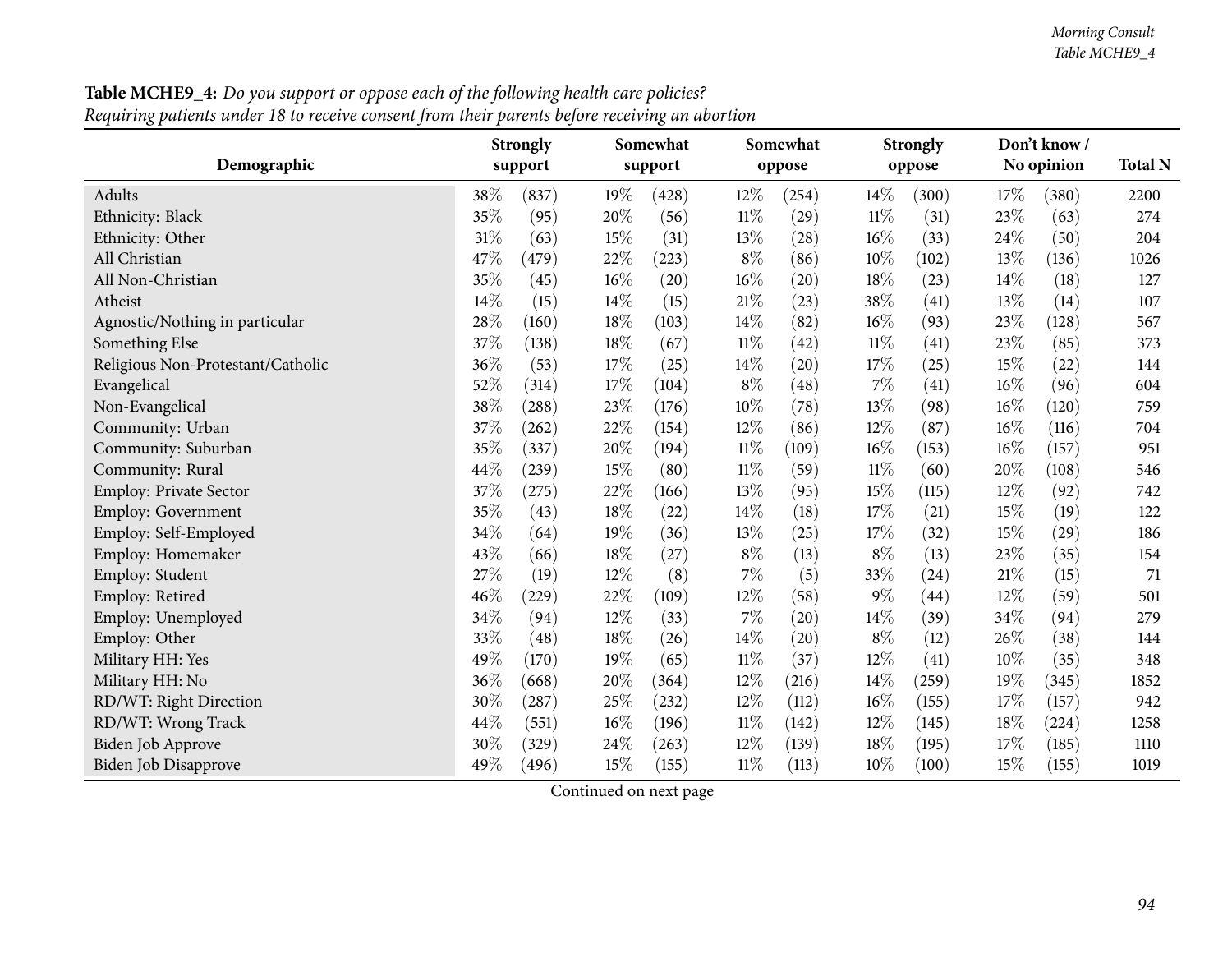# **Table MCHE9\_4:** Do you support or oppose each of the following health care policies? Requiring patients under 18 to receive consent from their parents before receiving an abortion

|                                      |        | <b>Strongly</b> |        | Somewhat |        | Somewhat |        | <b>Strongly</b> |     | Don't know / |                |
|--------------------------------------|--------|-----------------|--------|----------|--------|----------|--------|-----------------|-----|--------------|----------------|
| Demographic                          |        | support         |        | support  |        | oppose   |        | oppose          |     | No opinion   | <b>Total N</b> |
| Adults                               | 38%    | (837)           | 19%    | (428)    | 12%    | (254)    | 14%    | (300)           | 17% | (380)        | 2200           |
| <b>Biden Job Strongly Approve</b>    | 33%    | (189)           | 22%    | (129)    | 10%    | (60)     | 19%    | (109)           | 16% | (89)         | 577            |
| Biden Job Somewhat Approve           | 26%    | (140)           | 25%    | (134)    | 15%    | (79)     | $16\%$ | (85)            | 18% | (95)         | 534            |
| Biden Job Somewhat Disapprove        | 36%    | (108)           | 18%    | (56)     | 13%    | (41)     | $16\%$ | (49)            | 16% | (49)         | 301            |
| <b>Biden Job Strongly Disapprove</b> | 54%    | (388)           | 14%    | (100)    | 10%    | (72)     | $7\%$  | (51)            | 15% | (107)        | 718            |
| Favorable of Biden                   | $31\%$ | (339)           | 24%    | (262)    | 12%    | (132)    | 17%    | (192)           | 16% | (175)        | 1099           |
| Unfavorable of Biden                 | $48\%$ | (483)           | 15%    | (154)    | 12%    | (117)    | 10%    | (95)            | 15% | (153)        | 1002           |
| Very Favorable of Biden              | 34%    | (205)           | 22%    | (131)    | 10%    | (60)     | 18%    | (106)           | 16% | (99)         | 600            |
| Somewhat Favorable of Biden          | 27%    | (134)           | 26%    | (131)    | 14%    | (72)     | 17%    | (86)            | 15% | (76)         | 499            |
| Somewhat Unfavorable of Biden        | 33%    | (82)            | 21%    | (52)     | 16%    | (38)     | 15%    | (36)            | 15% | (37)         | 245            |
| Very Unfavorable of Biden            | 53%    | (401)           | 13%    | (102)    | 10%    | (79)     | $8\%$  | (60)            | 15% | (116)        | 757            |
| #1 Issue: Economy                    | 42%    | (360)           | 20%    | (166)    | 10%    | (88)     | $10\%$ | (88)            | 18% | (149)        | 852            |
| #1 Issue: Security                   | 53%    | (150)           | 20%    | (58)     | $8\%$  | (22)     | $5\%$  | (14)            | 14% | (39)         | 284            |
| #1 Issue: Health Care                | 30%    | (82)            | 21%    | (57)     | 13%    | (37)     | 19%    | (52)            | 18% | (48)         | 275            |
| #1 Issue: Medicare / Social Security | 37%    | (103)           | 25%    | (70)     | $11\%$ | (32)     | $11\%$ | (31)            | 16% | (46)         | 282            |
| #1 Issue: Women's Issues             | 23%    | (33)            | 13%    | (19)     | 19%    | (28)     | 30%    | (43)            | 14% | (21)         | 144            |
| #1 Issue: Education                  | 21%    | (23)            | 19%    | (20)     | 14%    | (15)     | 22%    | (24)            | 24% | (26)         | 109            |
| #1 Issue: Energy                     | 34%    | (51)            | 17%    | (25)     | 12%    | (18)     | 18%    | (26)            | 19% | (28)         | 147            |
| #1 Issue: Other                      | 33%    | (35)            | 13%    | (14)     | 12%    | (13)     | 20%    | (21)            | 22% | (24)         | 107            |
| 2020 Vote: Joe Biden                 | 30%    | (319)           | 23%    | (251)    | 13%    | (142)    | 19%    | (204)           | 14% | (152)        | 1068           |
| 2020 Vote: Donald Trump              | 55%    | (398)           | $16\%$ | (116)    | 9%     | (64)     | 7%     | (49)            | 14% | (99)         | 726            |
| 2020 Vote: Other                     | 29%    | (16)            | 17%    | (9)      | 23%    | (13)     | $12\%$ | (6)             | 19% | (10)         | 55             |
| 2020 Vote: Didn't Vote               | 30%    | (105)           | 15%    | (52)     | 10%    | (34)     | $11\%$ | (40)            | 34% | (118)        | 350            |
| 2018 House Vote: Democrat            | 32%    | (257)           | 23%    | (184)    | 13%    | (105)    | 18%    | (147)           | 14% | (110)        | 803            |
| 2018 House Vote: Republican          | 57%    | (321)           | 16%    | (91)     | $8\%$  | (44)     | $6\%$  | (33)            | 13% | (75)         | 564            |
| 2016 Vote: Hillary Clinton           | 30%    | (219)           | 24\%   | (173)    | 13%    | (92)     | 18%    | (130)           | 15% | (107)        | 723            |
| 2016 Vote: Donald Trump              | 56%    | (381)           | 16%    | (110)    | $8\%$  | (56)     | $7\%$  | (50)            | 12% | (84)         | 681            |
| 2016 Vote: Other                     | 32%    | (30)            | 19%    | (18)     | 17%    | (16)     | 16%    | (15)            | 16% | (15)         | 95             |
| 2016 Vote: Didn't Vote               | 29%    | (206)           | 18%    | (126)    | 13%    | (89)     | 15%    | (105)           | 25% | (174)        | 699            |
| Voted in 2014: Yes                   | 43%    | (549)           | 20%    | (254)    | 12%    | (146)    | 12%    | (157)           | 12% | (156)        | 1263           |
| Voted in 2014: No                    | 31%    | (288)           | 19%    | (174)    | $11\%$ | (108)    | 15%    | (143)           | 24% | (224)        | 937            |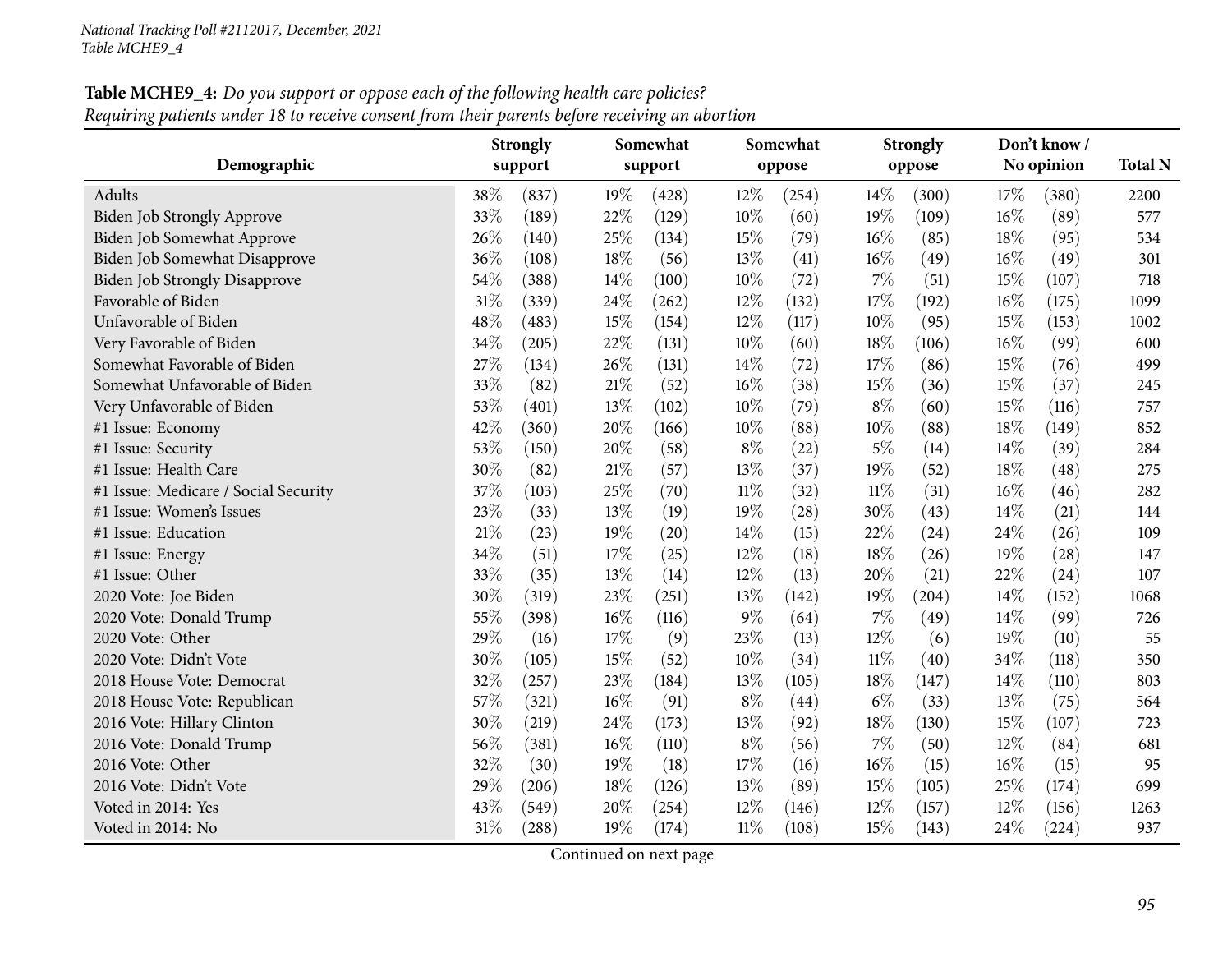$Total N$ 

394

462

576

121

321

| Requiring patients under 18 to receive consent from their parents before receiving an abortion |                            |                     |                    |                           |                             |       |
|------------------------------------------------------------------------------------------------|----------------------------|---------------------|--------------------|---------------------------|-----------------------------|-------|
| Demographic                                                                                    | <b>Strongly</b><br>support | Somewhat<br>support | Somewhat<br>oppose | <b>Strongly</b><br>oppose | Don't know /<br>No opinion  | Total |
| Adults                                                                                         | 38\%<br>(837)              | $19\%$<br>(428)     | $12\%$<br>(254)    | $14\%$<br>(300)           | 17%<br>(380)                | 2200  |
| 4-Region: Northeast                                                                            | 38\%<br>(149)              | 23\%<br>(90)        | $9\%$<br>(37)      | $14\%$<br>(55)            | $16\%$<br>(63)              | 394   |
| 4-Region: Midwest                                                                              | $36\%$<br>(166)            | $19\%$<br>(86)      | $13\%$<br>(58)     | $15\%$<br>(68)            | $18\%$<br>(84)              | 462   |
| 4-Region: South                                                                                | 39%<br>(324)               | $20\%$<br>(169)     | $11\%$<br>(89)     | $11\%$<br>(94)            | $18\%$<br>(148)             | 824   |
| 4-Region: West                                                                                 | 38\%<br>(198)              | $16\%$<br>(84)      | $13\%$<br>(70)     | $16\%$<br>(83)            | $16\%$<br>(85)              | 520   |
| Women of Reproductive Age                                                                      | 33\%<br>(190)              | $14\%$<br>(78)      | $12\%$<br>(67)     | $18\%$<br>(104)           | 24\%<br>(136)               | 576   |
| Women Who Have Needed Abortion Services                                                        | 36\%<br>(43)               | $16\%$<br>(19)      | $11\%$<br>(14)     | 23\%<br>(28)              | 14\%<br>(17)                | 121   |
| Mothers                                                                                        | 39\%<br>(127)              | $17\%$<br>(53)      | $11\%$<br>(35)     | 13\%<br>(41)              | 20%<br>(66)                 | 322   |
| Fathers                                                                                        | 38%<br>(122)               | 30\%<br>(96)        | $14\%$<br>(45)     | $9\%$<br>(30)             | $9\%$<br>$\left( 28\right)$ | 321   |
| Insured                                                                                        | 39\%<br>(765)              | 20%<br>(394)        | $11\%$<br>(218)    | $13\%$<br>(259)           | $16\%$<br>(314)             | 1950  |
| Uninsured                                                                                      | 29%<br>$^{\prime}72)$      | $14\%$<br>(34)      | $14\%$<br>(35)     | $16\%$<br>(41)            | 27\%<br>(67)                | 250   |

Table MCHE9\_4: Do you support or oppose each of the following health care policies?

Abortion Should be Illegal

*Note:* Row proportions may total to larger than one-hundred percen<sup>t</sup> due to rounding. For more information visit [MorningConsultIntelligence.com](https://morningconsultintelligence.com).

d  $29\%$   $(72)$   $14\%$   $(34)$   $14\%$   $(35)$   $16\%$   $(41)$   $27\%$   $(67)$   $250$ 

Federal Government Responsible for Abortion Laws 33% (252) 22% (168) 16% (127) 21% (163) 8% (63) 773<br>State Governments Responsible for Abortion Laws 50% (392) 21% (166) 10% (82) 9% (73) 10% (78) 791 State Governments Responsible for Abortion Laws 50% (392) 21% (166) 10% (82) 9% (73) 10% (78) 791<br>Abortion Should be Legal 26% (312) 24% (285) 17% (209) 20% (238) 13% (156) 1201 Abortion Should be Legal 26% (312) 24% (285) 17% (209) 20% (238) 13% (156) 1201<br>Abortion Should be Illegal 61% (463) 16% (121) 5% (35) 7% (56) 11% (87) 762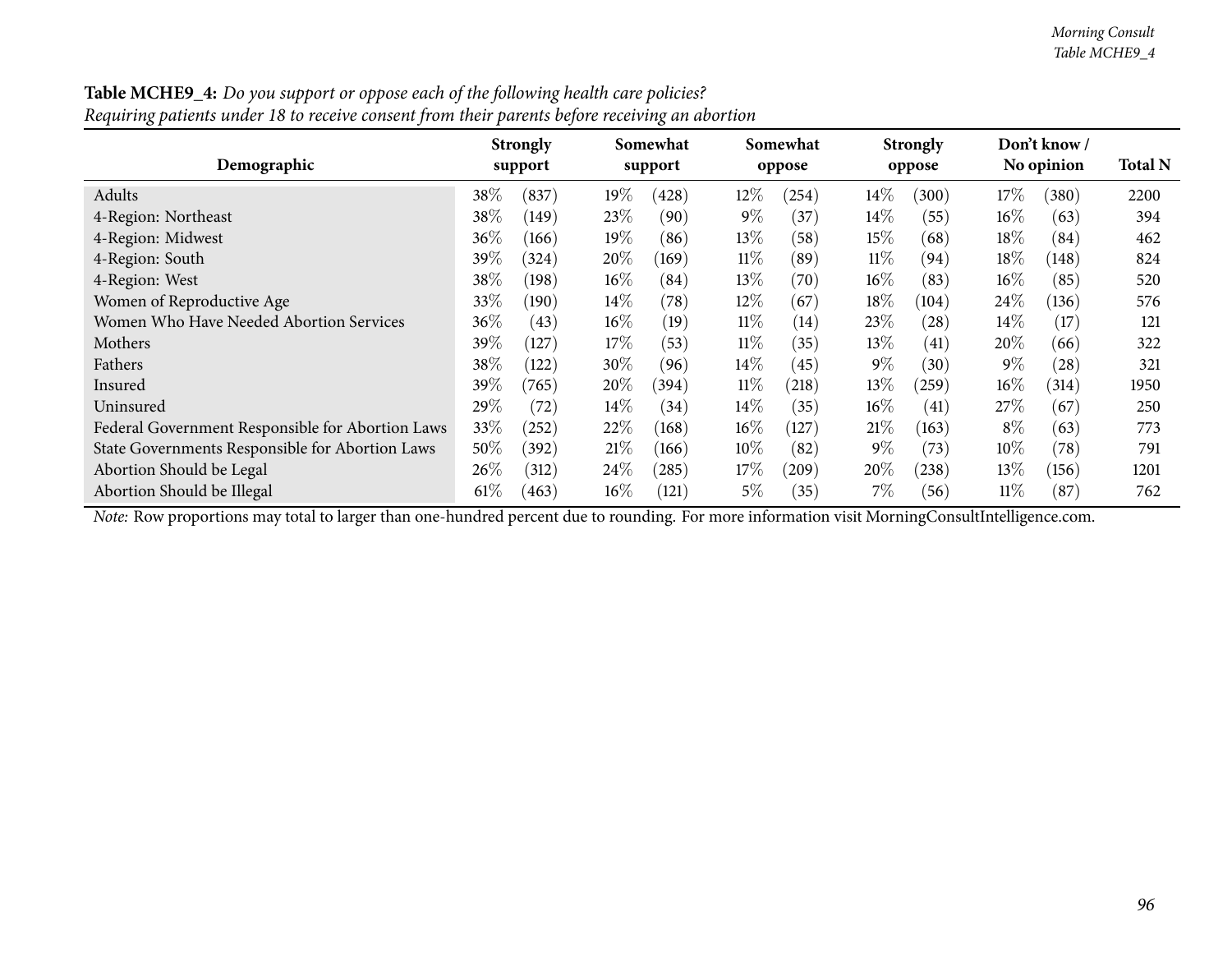| <b>Table MCHE9_5:</b> Do you support or oppose each of the following health care policies?                |  |
|-----------------------------------------------------------------------------------------------------------|--|
| Requiring patients seeking an abortion to wait 24+ hours after their first consultation with their doctor |  |

|                          |        | <b>Strongly</b> |     | Somewhat |        | Somewhat |        | <b>Strongly</b> |        | Don't know/ |                |
|--------------------------|--------|-----------------|-----|----------|--------|----------|--------|-----------------|--------|-------------|----------------|
| Demographic              |        | support         |     | support  |        | oppose   |        | oppose          |        | No opinion  | <b>Total N</b> |
| Adults                   | 32%    | (704)           | 26% | (565)    | $9\%$  | (193)    | 14%    | (313)           | 19%    | (425)       | 2200           |
| Gender: Male             | 33%    | (348)           | 29% | (307)    | 9%     | (94)     | 13%    | (138)           | 17%    | (176)       | 1062           |
| Gender: Female           | 31%    | (356)           | 23% | (258)    | 9%     | (100)    | 15%    | (175)           | 22%    | (249)       | 1138           |
| Age: 18-34               | 22%    | (143)           | 29% | (189)    | $11\%$ | (75)     | $16\%$ | (105)           | 22%    | (144)       | 655            |
| Age: 35-44               | 32%    | (113)           | 21% | (75)     | $8\%$  | (30)     | $16\%$ | (58)            | 23%    | (82)        | 358            |
| Age: 45-64               | 37%    | (278)           | 24% | (181)    | 7%     | (54)     | 12%    | (93)            | 19%    | (145)       | 751            |
| Age: 65+                 | 39%    | (171)           | 27% | (119)    | $8\%$  | (35)     | 13%    | (57)            | 12%    | (54)        | 436            |
| GenZers: 1997-2012       | 14%    | (27)            | 20% | (40)     | 17%    | (33)     | $21\%$ | (42)            | 28%    | (57)        | 200            |
| Millennials: 1981-1996   | 27%    | (185)           | 30% | (202)    | $9\%$  | (58)     | 14%    | (97)            | 20%    | (138)       | 680            |
| GenXers: 1965-1980       | 35%    | (193)           | 23% | (128)    | 7%     | (38)     | 13%    | (71)            | 23%    | (128)       | 558            |
| Baby Boomers: 1946-1964  | 40%    | (259)           | 25% | (165)    | $8\%$  | (53)     | 14%    | (89)            | 13%    | (88)        | 653            |
| PID: Dem (no lean)       | $26\%$ | (243)           | 27% | (248)    | 12%    | (107)    | 18%    | (166)           | 17%    | (157)       | 922            |
| PID: Ind (no lean)       | 26%    | (168)           | 25% | (161)    | $8\%$  | (54)     | 15%    | (96)            | 25%    | (160)       | 638            |
| PID: Rep (no lean)       | 46%    | (294)           | 24% | (156)    | $5\%$  | (33)     | $8\%$  | (51)            | 17%    | (107)       | 641            |
| PID/Gender: Dem Men      | 28%    | (127)           | 30% | (134)    | $11\%$ | (50)     | 17%    | (74)            | 14%    | (63)        | 448            |
| PID/Gender: Dem Women    | 24%    | (116)           | 24% | (114)    | 12%    | (57)     | 19%    | (92)            | 20%    | (95)        | 474            |
| PID/Gender: Ind Men      | 27%    | (88)            | 29% | (94)     | $8\%$  | (26)     | 14%    | (45)            | 22%    | (73)        | 326            |
| PID/Gender: Ind Women    | $25\%$ | (79)            | 22% | (67)     | $9\%$  | (28)     | $16\%$ | (50)            | 28%    | (87)        | 312            |
| PID/Gender: Rep Men      | 46%    | (133)           | 28% | (79)     | $6\%$  | (18)     | $6\%$  | (18)            | 14%    | (40)        | 288            |
| PID/Gender: Rep Women    | 46%    | (161)           | 22% | (77)     | $4\%$  | (15)     | $9\%$  | (33)            | 19%    | (67)        | 353            |
| Ideo: Liberal (1-3)      | 20%    | (125)           | 29% | (180)    | 14\%   | (90)     | 24\%   | (150)           | 13%    | (81)        | 627            |
| Ideo: Moderate (4)       | 29%    | (220)           | 27% | (208)    | 9%     | (65)     | 13%    | (97)            | 22%    | (167)       | 757            |
| Ideo: Conservative (5-7) | 50%    | (335)           | 23% | (158)    | $4\%$  | (28)     | $8\%$  | (51)            | 15%    | (102)       | 675            |
| Educ: < College          | 31%    | (470)           | 24% | (369)    | $8\%$  | (123)    | 14%    | (206)           | 23%    | (344)       | 1512           |
| Educ: Bachelors degree   | 34%    | (149)           | 28% | (124)    | 10%    | (47)     | 16%    | (69)            | 12%    | (54)        | 444            |
| Educ: Post-grad          | 35%    | (85)            | 29% | (72)     | 10%    | (24)     | 15%    | (38)            | $11\%$ | (26)        | 244            |
| Income: Under 50k        | $28\%$ | (347)           | 24% | (294)    | 9%     | (107)    | 14%    | (172)           | 25%    | (300)       | 1218           |
| Income: 50k-100k         | 35%    | (233)           | 27% | (176)    | $8\%$  | (53)     | $16\%$ | (103)           | 14\%   | (91)        | 656            |
| Income: 100k+            | 38%    | (125)           | 29% | (95)     | 10%    | (33)     | 12%    | (38)            | $11\%$ | (34)        | 326            |
| Ethnicity: White         | 34%    | (591)           | 26% | (441)    | $9\%$  | (153)    | 14\%   | (244)           | 17%    | (292)       | 1722           |
| Ethnicity: Hispanic      | 20%    | (70)            | 27% | (95)     | $11\%$ | (37)     | 19%    | (67)            | 23%    | (80)        | 349            |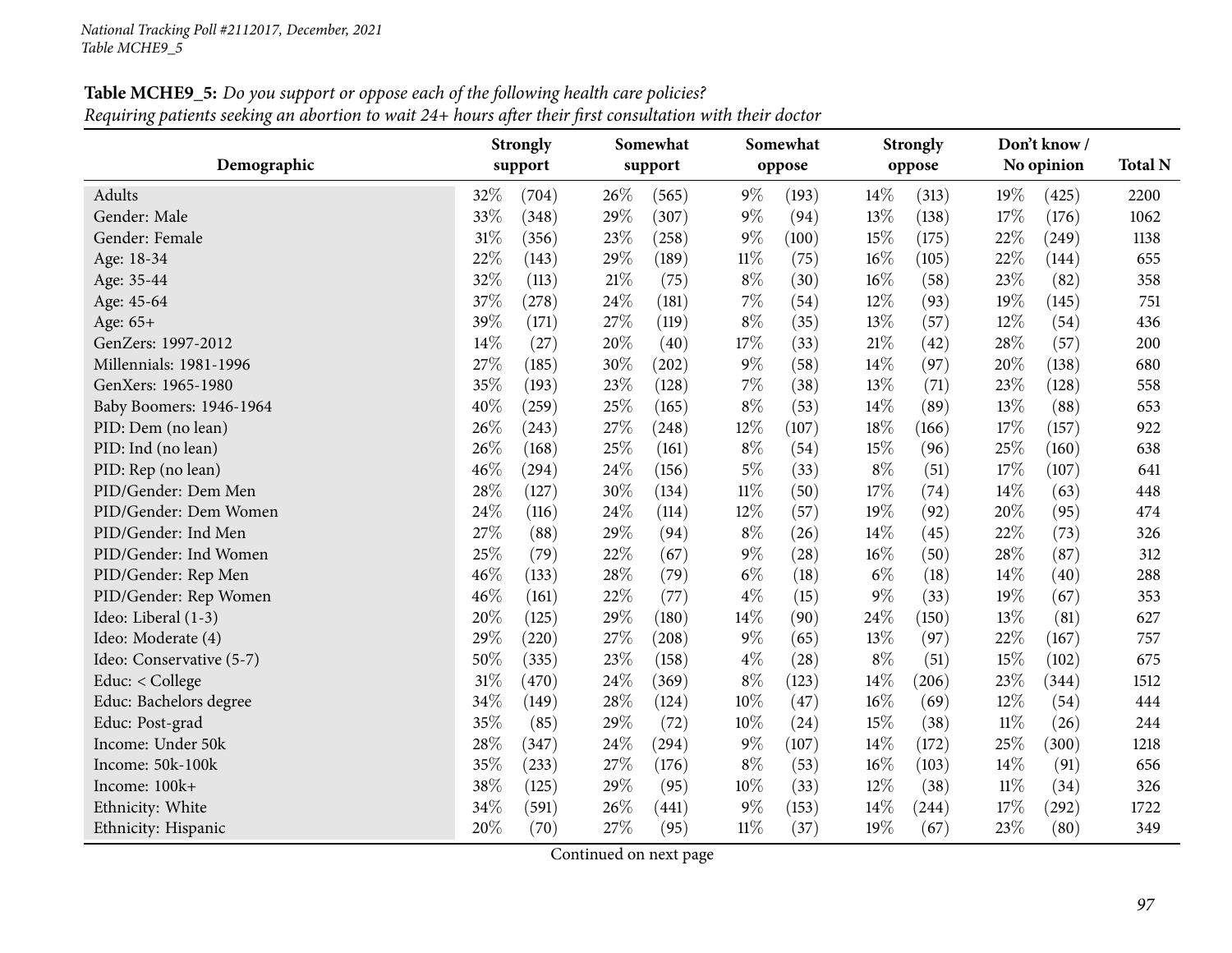| oι<br>0                           |        | <b>Strongly</b>     |      | Somewhat |        | Somewhat |        | <b>Strongly</b> |        | Don't know / |                |
|-----------------------------------|--------|---------------------|------|----------|--------|----------|--------|-----------------|--------|--------------|----------------|
| Demographic                       |        | support             |      | support  |        | oppose   |        | oppose          |        | No opinion   | <b>Total N</b> |
| Adults                            | 32%    | (704)               | 26\% | (565)    | $9\%$  | (193)    | 14\%   | (313)           | 19%    | (425)        | 2200           |
| Ethnicity: Black                  | 26%    | (72)                | 27%  | (75)     | 10%    | (28)     | $11\%$ | (29)            | 26%    | (70)         | 274            |
| Ethnicity: Other                  | 20%    | (41)                | 24%  | (49)     | $6\%$  | (13)     | 19%    | (40)            | 31%    | (62)         | 204            |
| All Christian                     | 42%    | (427)               | 26%  | (269)    | $9\%$  | (89)     | $9\%$  | (93)            | 14%    | (149)        | 1026           |
| All Non-Christian                 | 26%    | (33)                | 28%  | (35)     | 10%    | (13)     | 19%    | (24)            | 17%    | (21)         | 127            |
| Atheist                           | 7%     | (8)                 | 24%  | (26)     | 17%    | (18)     | 34%    | (36)            | 18%    | (19)         | 107            |
| Agnostic/Nothing in particular    | 21%    | (119)               | 27%  | (151)    | $9\%$  | (52)     | 19%    | (110)           | 24\%   | (135)        | 567            |
| Something Else                    | $31\%$ | (117)               | 23%  | (84)     | $6\%$  | (22)     | 13%    | (50)            | 27%    | (100)        | 373            |
| Religious Non-Protestant/Catholic | 30%    | (43)                | 27%  | (39)     | $9\%$  | (13)     | 18%    | (25)            | 17%    | (24)         | 144            |
| Evangelical                       | 45%    | (272)               | 24%  | (144)    | $5\%$  | (29)     | 7%     | (42)            | 19%    | (117)        | 604            |
| Non-Evangelical                   | 34%    | (256)               | 26%  | (200)    | $11\%$ | (80)     | 13%    | (96)            | 17%    | (127)        | 759            |
| Community: Urban                  | 31%    | (219)               | 29%  | (203)    | $9\%$  | (61)     | 14%    | (98)            | 17%    | (122)        | 704            |
| Community: Suburban               | 30%    | (281)               | 27%  | (255)    | 10%    | (99)     | $16\%$ | (148)           | 18%    | (168)        | 951            |
| Community: Rural                  | 37%    | $\left( 204\right)$ | 20%  | (107)    | $6\%$  | (34)     | 12%    | (67)            | 25%    | (134)        | 546            |
| <b>Employ: Private Sector</b>     | 31%    | (231)               | 31%  | (233)    | 10%    | (75)     | 14%    | (105)           | 13%    | (99)         | 742            |
| Employ: Government                | 28%    | (35)                | 28%  | (35)     | $11\%$ | (13)     | 16%    | (19)            | 16%    | (20)         | 122            |
| Employ: Self-Employed             | 33%    | (61)                | 21%  | (39)     | $9\%$  | (17)     | 18%    | (33)            | 19%    | (35)         | 186            |
| Employ: Homemaker                 | 38%    | (59)                | 21%  | (32)     | $9\%$  | (14)     | $6\%$  | (9)             | 26%    | (41)         | 154            |
| Employ: Student                   | 20%    | (14)                | 22%  | (16)     | $11\%$ | (8)      | 24%    | (17)            | 23%    | (16)         | 71             |
| Employ: Retired                   | 37%    | (187)               | 26%  | (131)    | 7%     | (37)     | $15\%$ | (75)            | 14%    | (70)         | 501            |
| Employ: Unemployed                | 26%    | (74)                | 16%  | (45)     | $5\%$  | (14)     | 17%    | (47)            | 36%    | (100)        | 279            |
| Employ: Other                     | 30%    | (43)                | 24%  | (35)     | $10\%$ | (15)     | $5\%$  | (7)             | 31%    | (45)         | 144            |
| Military HH: Yes                  | 39%    | (136)               | 25%  | (86)     | $7\%$  | (25)     | 14%    | (47)            | 15%    | (53)         | 348            |
| Military HH: No                   | 31%    | (568)               | 26%  | (480)    | $9\%$  | (168)    | 14%    | (265)           | 20%    | (371)        | 1852           |
| RD/WT: Right Direction            | 27%    | (254)               | 27%  | (258)    | $11\%$ | (101)    | 18%    | (167)           | 17%    | (162)        | 942            |
| RD/WT: Wrong Track                | 36%    | (450)               | 24%  | (307)    | 7%     | (92)     | 12%    | (146)           | $21\%$ | (263)        | 1258           |
| Biden Job Approve                 | 26%    | (288)               | 27%  | (304)    | 11%    | (123)    | 18%    | (201)           | 17%    | (194)        | 1110           |
| <b>Biden Job Disapprove</b>       | 40%    | (404)               | 25%  | (250)    | 7%     | (70)     | $11\%$ | (108)           | 18%    | (188)        | 1019           |

Table MCHE9\_5: Do you support or oppose each of the following health care policies? Requiring patients seeking an abortion to wait  $24+$  hours after their first consultation with their doctor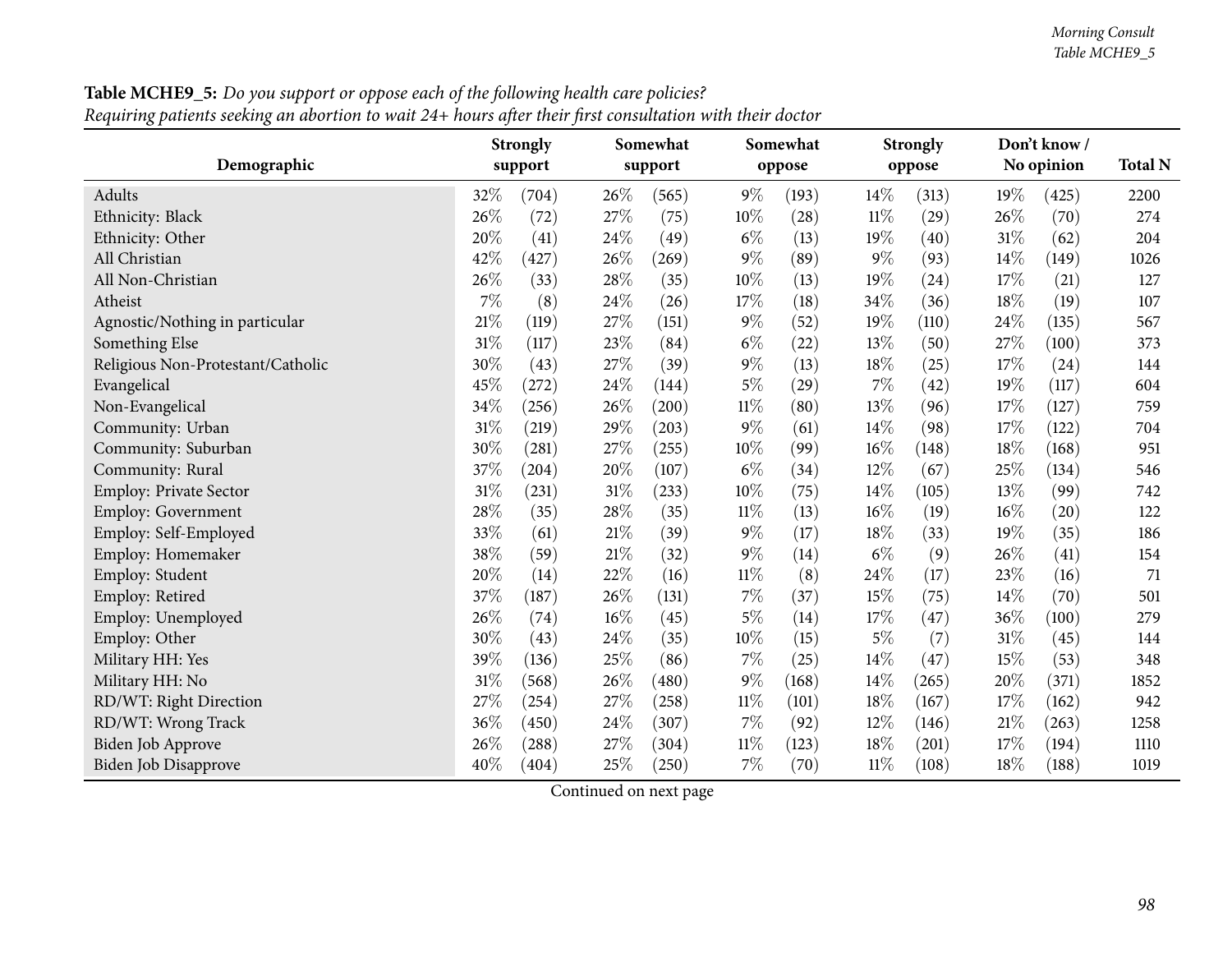#### Table MCHE9\_5: Do you support or oppose each of the following health care policies? Requiring patients seeking an abortion to wait 24+ hours after their first consultation with their doctor

|                                      |     | <b>Strongly</b> |        | Somewhat |        | Somewhat |        | <b>Strongly</b> |        | Don't know/ |                |
|--------------------------------------|-----|-----------------|--------|----------|--------|----------|--------|-----------------|--------|-------------|----------------|
| Demographic                          |     | support         |        | support  |        | oppose   |        | oppose          |        | No opinion  | <b>Total N</b> |
| Adults                               | 32% | (704)           | 26%    | (565)    | $9\%$  | (193)    | 14%    | (313)           | 19%    | (425)       | 2200           |
| Biden Job Strongly Approve           | 31% | (176)           | 25%    | (143)    | 9%     | (52)     | 22%    | (125)           | $14\%$ | (80)        | 577            |
| Biden Job Somewhat Approve           | 21% | (112)           | 30%    | (162)    | 13%    | (70)     | 14%    | (76)            | $21\%$ | (114)       | 534            |
| <b>Biden Job Somewhat Disapprove</b> | 26% | (78)            | 30%    | (89)     | $9\%$  | (27)     | 17%    | (50)            | 19%    | (56)        | 301            |
| <b>Biden Job Strongly Disapprove</b> | 45% | (325)           | 22%    | (161)    | $6\%$  | (43)     | $8\%$  | (58)            | 18%    | (131)       | 718            |
| Favorable of Biden                   | 27% | (298)           | 27%    | (294)    | $11\%$ | (118)    | $18\%$ | (201)           | 17%    | (187)       | 1099           |
| Unfavorable of Biden                 | 39% | (393)           | 25%    | (248)    | 7%     | (69)     | $11\%$ | (106)           | 19%    | (186)       | 1002           |
| Very Favorable of Biden              | 31% | (184)           | 25%    | (150)    | $9\%$  | (52)     | 20%    | (119)           | 16%    | (95)        | 600            |
| Somewhat Favorable of Biden          | 23% | (114)           | 29%    | (144)    | 13%    | (66)     | 17%    | (83)            | 19%    | (92)        | 499            |
| Somewhat Unfavorable of Biden        | 23% | (57)            | 35%    | (85)     | $7\%$  | (18)     | $16\%$ | (39)            | 19%    | (48)        | 245            |
| Very Unfavorable of Biden            | 44% | (337)           | 22%    | (163)    | $7\%$  | (52)     | $9\%$  | (67)            | 18%    | (139)       | 757            |
| #1 Issue: Economy                    | 36% | (307)           | 24%    | (206)    | $8\%$  | (68)     | 13%    | (109)           | 19%    | (163)       | 852            |
| #1 Issue: Security                   | 44% | (124)           | $28\%$ | (78)     | $6\%$  | (16)     | $7\%$  | (19)            | 16%    | (47)        | 284            |
| #1 Issue: Health Care                | 27% | (74)            | 27%    | (74)     | 13%    | (35)     | 14%    | (38)            | 20%    | (55)        | 275            |
| #1 Issue: Medicare / Social Security | 31% | (87)            | 31%    | (87)     | 9%     | (24)     | 12%    | (34)            | 18%    | (50)        | 282            |
| #1 Issue: Women's Issues             | 20% | (29)            | 20%    | (29)     | 12%    | (18)     | 29%    | (42)            | $18\%$ | (26)        | 144            |
| #1 Issue: Education                  | 12% | (13)            | 33%    | (36)     | $9\%$  | (10)     | 21\%   | (23)            | 25%    | (27)        | 109            |
| #1 Issue: Energy                     | 26% | (39)            | 25%    | (36)     | $11\%$ | (16)     | 17%    | (25)            | 21\%   | (31)        | 147            |
| #1 Issue: Other                      | 29% | (31)            | 19%    | (20)     | $6\%$  | (6)      | 22%    | (24)            | 24%    | (26)        | 107            |
| 2020 Vote: Joe Biden                 | 27% | (283)           | 28%    | (295)    | $11\%$ | (116)    | 19%    | (204)           | 16%    | (169)       | 1068           |
| 2020 Vote: Donald Trump              | 46% | (335)           | 25%    | (183)    | $6\%$  | (43)     | 7%     | (49)            | 16%    | (116)       | 726            |
| 2020 Vote: Other                     | 12% | (7)             | $22\%$ | (12)     | 13%    | (7)      | 24%    | (13)            | 29%    | (16)        | 55             |
| 2020 Vote: Didn't Vote               | 23% | (79)            | 21%    | (74)     | $8\%$  | (28)     | 13%    | (47)            | 35%    | (122)       | 350            |
| 2018 House Vote: Democrat            | 28% | (228)           | 26%    | (212)    | $11\%$ | (89)     | 20%    | (157)           | 15%    | (118)       | 803            |
| 2018 House Vote: Republican          | 48% | (272)           | 24%    | (138)    | $6\%$  | (33)     | $7\%$  | (39)            | 14%    | (82)        | 564            |
| 2016 Vote: Hillary Clinton           | 27% | (196)           | 28%    | (201)    | 10%    | (72)     | 20%    | (147)           | 15%    | (105)       | 723            |
| 2016 Vote: Donald Trump              | 49% | (336)           | 24%    | (161)    | $6\%$  | (40)     | $7\%$  | (46)            | 15%    | (99)        | 681            |
| 2016 Vote: Other                     | 21% | (20)            | 21%    | (20)     | 12%    | (11)     | 25%    | (23)            | $21\%$ | (20)        | 95             |
| 2016 Vote: Didn't Vote               | 22% | (151)           | 26%    | (182)    | 10%    | (69)     | 14%    | (96)            | 29%    | (201)       | 699            |
| Voted in 2014: Yes                   | 38% | (474)           | 26%    | (322)    | $8\%$  | (107)    | 14%    | (177)           | 14\%   | (182)       | 1263           |
| Voted in 2014: No                    | 25% | (230)           | 26%    | (243)    | $9\%$  | (86)     | 14%    | (136)           | 26%    | (242)       | 937            |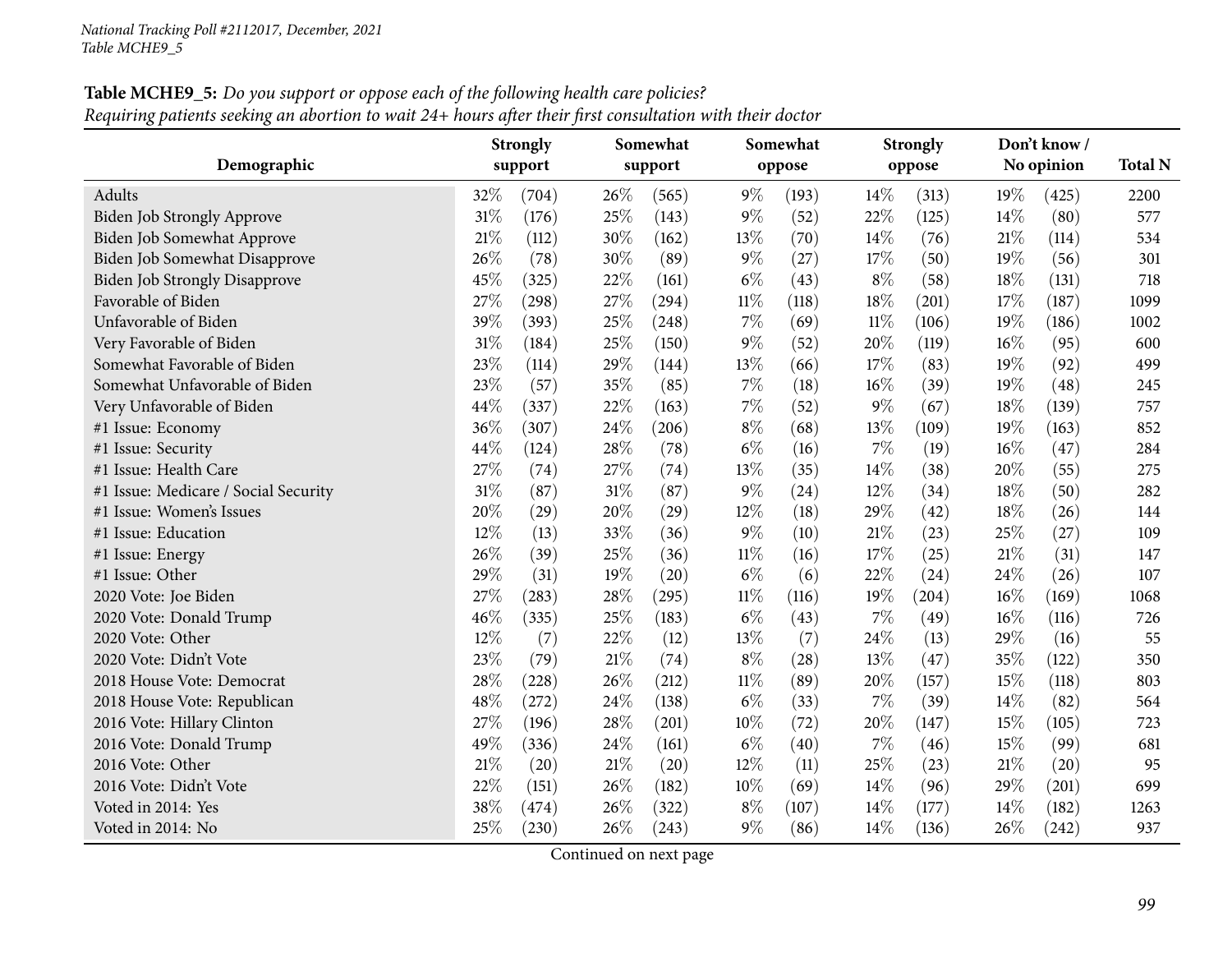| ″″o r                                            |        | <b>Strongly</b> |        | Somewhat |        | Somewhat |        | <b>Strongly</b> |        | Don't know / |                |
|--------------------------------------------------|--------|-----------------|--------|----------|--------|----------|--------|-----------------|--------|--------------|----------------|
| Demographic                                      |        | support         |        | support  |        | oppose   |        | oppose          |        | No opinion   | <b>Total N</b> |
| Adults                                           | 32\%   | (704)           | 26%    | (565)    | $9\%$  | (193)    | $14\%$ | (313)           | $19\%$ | (425)        | 2200           |
| 4-Region: Northeast                              | 32\%   | (127)           | 27\%   | (106)    | $8\%$  | (30)     | 14%    | (53)            | $20\%$ | (78)         | 394            |
| 4-Region: Midwest                                | 32%    | (146)           | 26%    | (121)    | $9\%$  | (40)     | $16\%$ | (73)            | 18%    | (82)         | 462            |
| 4-Region: South                                  | 33\%   | (272)           | 25\%   | (208)    | $10\%$ | (79)     | $11\%$ | (94)            | 21%    | (172)        | 824            |
| 4-Region: West                                   | $31\%$ | (159)           | 25\%   | (130)    | $9\%$  | (45)     | $18\%$ | (93)            | $18\%$ | (93)         | 520            |
| Women of Reproductive Age                        | 27\%   | (156)           | 21%    | (119)    | $9\%$  | (54)     | $17\%$ | (97)            | $26\%$ | (151)        | 576            |
| Women Who Have Needed Abortion Services          | 33\%   | (40)            | 23\%   | (28)     | $5\%$  | (6)      | 25%    | (30)            | $14\%$ | (17)         | 121            |
| Mothers                                          | 33\%   | (105)           | 27\%   | (86)     | $8\%$  | (26)     | $11\%$ | (37)            | 21%    | (67)         | 322            |
| Fathers                                          | 33\%   | (105)           | $36\%$ | (116)    | $10\%$ | (33)     | $11\%$ | (34)            | $10\%$ | (33)         | 321            |
| Insured                                          | 33\%   | (652)           | 27\%   | (519)    | $8\%$  | (161)    | 14%    | (267)           | $18\%$ | (351)        | 1950           |
| Uninsured                                        | 21%    | (51)            | $19\%$ | (47)     | $13\%$ | (32)     | $18\%$ | (46)            | 30\%   | (74)         | 250            |
| Federal Government Responsible for Abortion Laws | 30\%   | (233)           | 27\%   | (205)    | $12\%$ | (93)     | 22%    | (170)           | $9\%$  | (72)         | 773            |
| State Governments Responsible for Abortion Laws  | 42\%   | (328)           | 29\%   | (226)    | $8\%$  | (63)     | $10\%$ | (81)            | $12\%$ | (93)         | 791            |
| Abortion Should be Legal                         | 22\%   | (261)           | $31\%$ | (375)    | $13\%$ | (150)    | 20%    | (245)           | $14\%$ | (169)        | 1201           |
| Abortion Should be Illegal                       | $54\%$ | (408)           | $20\%$ | (156)    | $4\%$  | (33)     | $8\%$  | (61)            | $14\%$ | (104)        | 762            |

Table MCHE9\_5: Do you support or oppose each of the following health care policies? Requiring patients seeking an abortion to wait  $24+$  hours after their first consultation with their doctor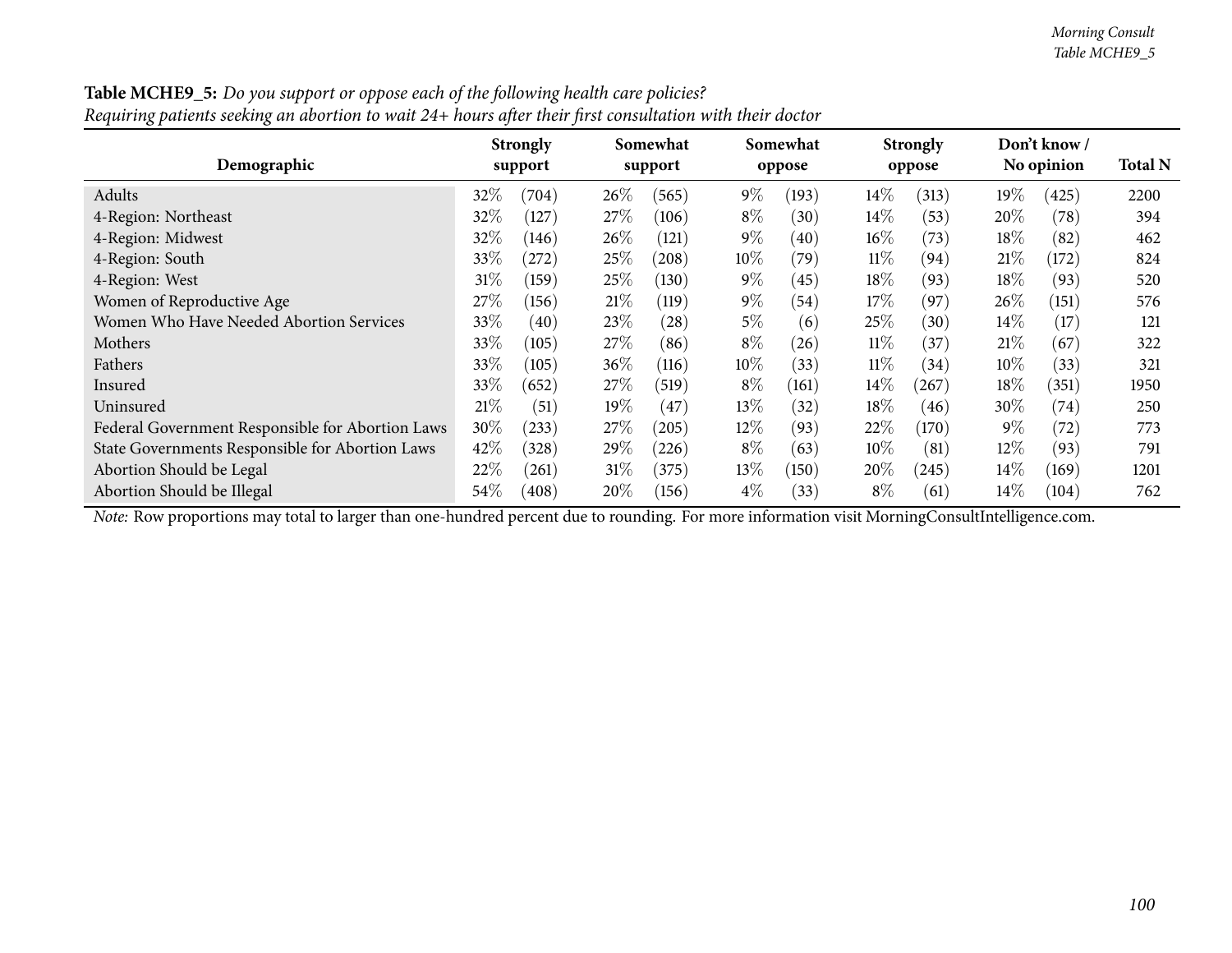# **Table MCHE9\_6:** Do you support or oppose each of the following health care policies? Requiring patients seeking an abortion to undergo counseling before receiving an abortion

|                          | <b>Strongly</b> |       |        | Somewhat |        | Somewhat |        | <b>Strongly</b> |        | Don't know / |                |
|--------------------------|-----------------|-------|--------|----------|--------|----------|--------|-----------------|--------|--------------|----------------|
| Demographic              | support         |       |        | support  |        | oppose   |        | oppose          |        | No opinion   | <b>Total N</b> |
| Adults                   | 35%             | (779) | 24\%   | (523)    | $11\%$ | (237)    | 13%    | (295)           | 17%    | (366)        | 2200           |
| Gender: Male             | 34%             | (364) | 26\%   | (272)    | 13%    | (135)    | 12%    | (123)           | 16%    | (168)        | 1062           |
| Gender: Female           | 36%             | (415) | 22%    | (251)    | $9\%$  | (102)    | 15%    | (172)           | 17%    | (198)        | 1138           |
| Age: 18-34               | 24%             | (157) | 25%    | (163)    | 14%    | (92)     | 15%    | (101)           | 22%    | (142)        | 655            |
| Age: 35-44               | 34%             | (122) | 21%    | (73)     | $11\%$ | (40)     | 15%    | (54)            | 19%    | (68)         | 358            |
| Age: 45-64               | 41\%            | (308) | 22%    | (168)    | $9\%$  | (65)     | 12%    | (92)            | 16%    | (118)        | 751            |
| Age: 65+                 | 44%             | (192) | 27%    | (118)    | $9\%$  | (40)     | $11\%$ | (47)            | $9\%$  | (38)         | 436            |
| GenZers: 1997-2012       | 16%             | (31)  | 19%    | (38)     | 19%    | (39)     | 22%    | (43)            | 24%    | (49)         | 200            |
| Millennials: 1981-1996   | 30%             | (201) | 26%    | (176)    | 12%    | (83)     | 14%    | (92)            | 19%    | (127)        | 680            |
| GenXers: 1965-1980       | 40%             | (223) | 20%    | (110)    | $8\%$  | (46)     | 12%    | (69)            | 20%    | (110)        | 558            |
| Baby Boomers: 1946-1964  | 44%             | (287) | 25%    | (163)    | $9\%$  | (58)     | 12%    | (79)            | 10%    | (66)         | 653            |
| PID: Dem (no lean)       | 29%             | (268) | 26%    | (238)    | 12%    | (110)    | 19%    | (177)           | 14%    | (129)        | 922            |
| PID: Ind (no lean)       | 30%             | (192) | 22%    | (143)    | 14%    | (87)     | $11\%$ | (73)            | 23%    | (144)        | 638            |
| PID: Rep (no lean)       | 50%             | (320) | $22\%$ | (142)    | $6\%$  | (39)     | 7%     | (46)            | 15%    | (94)         | 641            |
| PID/Gender: Dem Men      | 31%             | (140) | 26%    | (117)    | 13%    | (57)     | 17%    | (75)            | 13%    | (59)         | 448            |
| PID/Gender: Dem Women    | 27%             | (128) | 25%    | (120)    | $11\%$ | (53)     | 22%    | (102)           | 15%    | (70)         | 474            |
| PID/Gender: Ind Men      | 27%             | (87)  | 26%    | (84)     | 16%    | (54)     | $9\%$  | (28)            | 23%    | (73)         | 326            |
| PID/Gender: Ind Women    | 34%             | (105) | 19%    | (59)     | $11\%$ | (34)     | 14%    | (45)            | 22%    | (70)         | 312            |
| PID/Gender: Rep Men      | 48%             | (138) | 24%    | (70)     | $8\%$  | (24)     | $7\%$  | (20)            | 12%    | (36)         | 288            |
| PID/Gender: Rep Women    | 52%             | (182) | 20%    | (72)     | $4\%$  | (15)     | 7%     | (26)            | 17%    | (58)         | 353            |
| Ideo: Liberal (1-3)      | 25%             | (158) | 26%    | (162)    | 14%    | (88)     | 25%    | (159)           | $9\%$  | (59)         | 627            |
| Ideo: Moderate (4)       | 31%             | (232) | 27%    | (206)    | 12%    | (90)     | 10%    | (73)            | $21\%$ | (156)        | 757            |
| Ideo: Conservative (5-7) | 53%             | (360) | 19%    | (127)    | 7%     | (50)     | 7%     | (48)            | 13%    | (89)         | 675            |
| Educ: < College          | 36%             | (538) | 22%    | (326)    | 10%    | (149)    | 13%    | (195)           | 20%    | (303)        | 1512           |
| Educ: Bachelors degree   | 32%             | (142) | 29%    | (127)    | 13%    | (59)     | 15%    | (68)            | $11\%$ | (47)         | 444            |
| Educ: Post-grad          | 41%             | (99)  | 28%    | (69)     | 12%    | (28)     | 13%    | (32)            | $6\%$  | (16)         | 244            |
| Income: Under 50k        | 33%             | (397) | 22%    | (271)    | $9\%$  | (116)    | 14%    | (172)           | 22%    | (263)        | 1218           |
| Income: 50k-100k         | 38%             | (248) | 25%    | (165)    | 13%    | (84)     | 13%    | (85)            | $11\%$ | (74)         | 656            |
| Income: 100k+            | 41%             | (134) | 27%    | (86)     | $11\%$ | (37)     | 12%    | (38)            | $9\%$  | (29)         | 326            |
| Ethnicity: White         | 37%             | (643) | 24%    | (411)    | $11\%$ | (193)    | 13%    | (224)           | 15%    | (250)        | 1722           |
| Ethnicity: Hispanic      | 26%             | (92)  | 20%    | (69)     | 17%    | (59)     | 13%    | (46)            | 24%    | (83)         | 349            |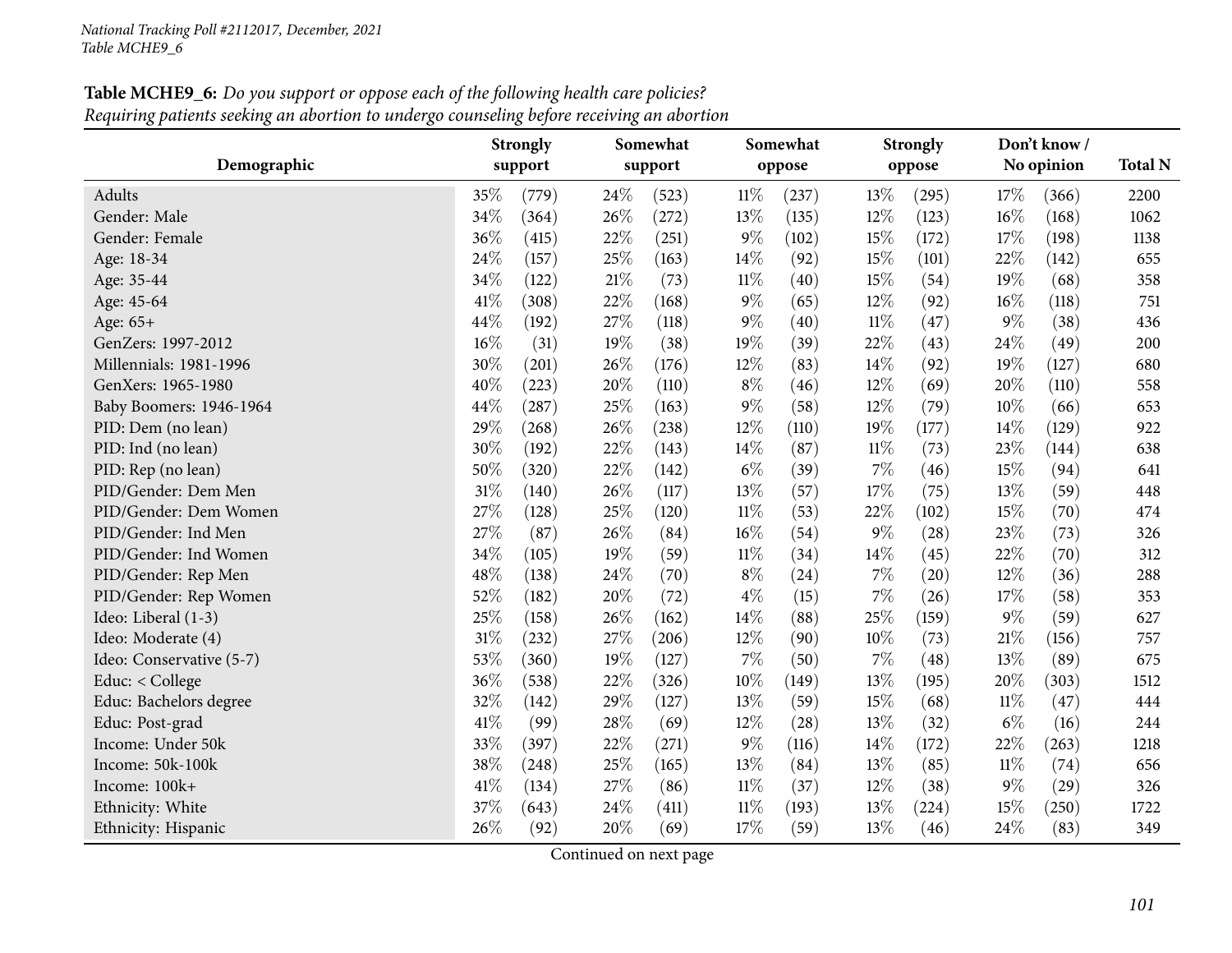$Total N$ 

274

204

1026

567

604

759

704

742

71

348

1019

| ັ້                                |        |                            |        |                     |        |                    |        |                           |                            |              |      |
|-----------------------------------|--------|----------------------------|--------|---------------------|--------|--------------------|--------|---------------------------|----------------------------|--------------|------|
| Demographic                       |        | <b>Strongly</b><br>support |        | Somewhat<br>support |        | Somewhat<br>oppose |        | <b>Strongly</b><br>oppose | Don't know /<br>No opinion | <b>Total</b> |      |
| <b>Adults</b>                     | $35\%$ | (779)                      | 24\%   | (523)               | $11\%$ | (237)              | 13\%   | (295)                     | 17%                        | (366)        | 2200 |
| Ethnicity: Black                  | $31\%$ | (84)                       | 27\%   | (74)                | $8\%$  | (21)               | 13\%   | (37)                      | 22\%                       | (59)         | 274  |
| Ethnicity: Other                  | 26\%   | (52)                       | $18\%$ | (37)                | $11\%$ | (23)               | 17\%   | (34)                      | 28\%                       | (57)         | 204  |
| All Christian                     | 41\%   | (423)                      | 27\%   | (279)               | $10\%$ | (101)              | $9\%$  | (95)                      | $12\%$                     | (127)        | 1026 |
| All Non-Christian                 | 41\%   | (51)                       | 24%    | (31)                | $9\%$  | (11)               | $15\%$ | (20)                      | $11\%$                     | (13)         | 127  |
| Atheist                           | 13\%   | (13)                       | 18%    | (20)                | 19%    | (20)               | 35%    | (37)                      | $16\%$                     | (17)         | 107  |
| Agnostic/Nothing in particular    | 24\%   | (135)                      | 23\%   | (129)               | $14\%$ | (78)               | 19%    | (105)                     | $21\%$                     | (120)        | 567  |
| Something Else                    | 42\%   | (156)                      | 17\%   | (64)                | $7\%$  | (27)               | 10%    | (38)                      | 24\%                       | (88)         | 373  |
| Religious Non-Protestant/Catholic | 42\%   | (61)                       | 23%    | (34)                | $9\%$  | (13)               | 15%    | (21)                      | $11\%$                     | (16)         | 144  |
| Evangelical                       | 52%    | (312)                      | 19%    | (114)               | $8\%$  | (47)               | $5\%$  | (33)                      | $16\%$                     | (97)         | 604  |
| Non-Evangelical                   | 33\%   | (251)                      | 29%    | (219)               | $10\%$ | (79)               | $13\%$ | (97)                      | 15\%                       | (113)        | 759  |
| Community: Urban                  | 33\%   | (234)                      | 27%    | (191)               | $11\%$ | (75)               | $11\%$ | (77)                      | $18\%$                     | (127)        | 704  |
| Community: Suburban               | 32%    | (306)                      | 25%    | (238)               | $11\%$ | (104)              | $17\%$ | (159)                     | 15\%                       | (145)        | 951  |
| Community: Rural                  | 44\%   | (240)                      | 17\%   | (94)                | $11\%$ | (57)               | $11\%$ | (60)                      | 17\%                       | (95)         | 546  |
| Employ: Private Sector            | 36\%   | (265)                      | 25%    | (183)               | $13\%$ | (95)               | 15\%   | (115)                     | $11\%$                     | (85)         | 742  |
| <b>Employ: Government</b>         | 30%    | (37)                       | 30%    | (37)                | $11\%$ | (13)               | 15\%   | (18)                      | 14\%                       | (17)         | 122  |
| Employ: Self-Employed             | 32%    | (59)                       | 23%    | (42)                | $14\%$ | (27)               | $13\%$ | (24)                      | $18\%$                     | (34)         | 186  |
| Employ: Homemaker                 | 49%    | (76)                       | $16\%$ | (25)                | $9\%$  | (14)               | $10\%$ | (15)                      | $16\%$                     | (25)         | 154  |
| Employ: Student                   | 23%    | (16)                       | 14%    | (10)                | $13\%$ | (9)                | 26\%   | (18)                      | 25\%                       | (17)         | 71   |
| Employ: Retired                   | 40\%   | (203)                      | 28\%   | (139)               | $8\%$  | (41)               | 12\%   | (60)                      | $12\%$                     | (59)         | 501  |
| Employ: Unemployed                | 25%    | (70)                       | $21\%$ | (59)                | $8\%$  | (22)               | 13%    | (37)                      | 33%                        | (92)         | 279  |
| Employ: Other                     | 37%    | (54)                       | 20%    | (29)                | $11\%$ | (16)               | $6\%$  | (9)                       | 25\%                       | (37)         | 144  |
| Military HH: Yes                  | 45%    | (156)                      | 24\%   | (82)                | $11\%$ | (38)               | $10\%$ | (36)                      | $10\%$                     | (35)         | 348  |
| Military HH: No                   | 34\%   | (623)                      | 24\%   | (441)               | $11\%$ | (199)              | $14\%$ | (259)                     | $18\%$                     | (331)        | 1852 |
| RD/WT: Right Direction            | 29%    | (270)                      | 26%    | (244)               | $14\%$ | (129)              | 16%    | (153)                     | $15\%$                     | (145)        | 942  |
|                                   |        |                            |        |                     |        |                    |        |                           |                            |              |      |

Table MCHE9\_6: Do you support or oppose each of the following health care policies? Requiring patients seeking an abortion to undergo counseling before receiving an abortion

RD/WT: Wrong Track

Continued on next page

Biden Job Approve <sup>28</sup>% (312) <sup>25</sup>% (281) <sup>13</sup>% (147) <sup>18</sup>% (198) <sup>16</sup>% (172) <sup>1110</sup>

Biden Job Disapprove 45% (455) 23% (231) 8% (86) 9% (95) 15% (151)

k  $40\%$  (509)  $22\%$  (278)  $9\%$  (107)  $11\%$  (142)  $18\%$  (221)  $1258$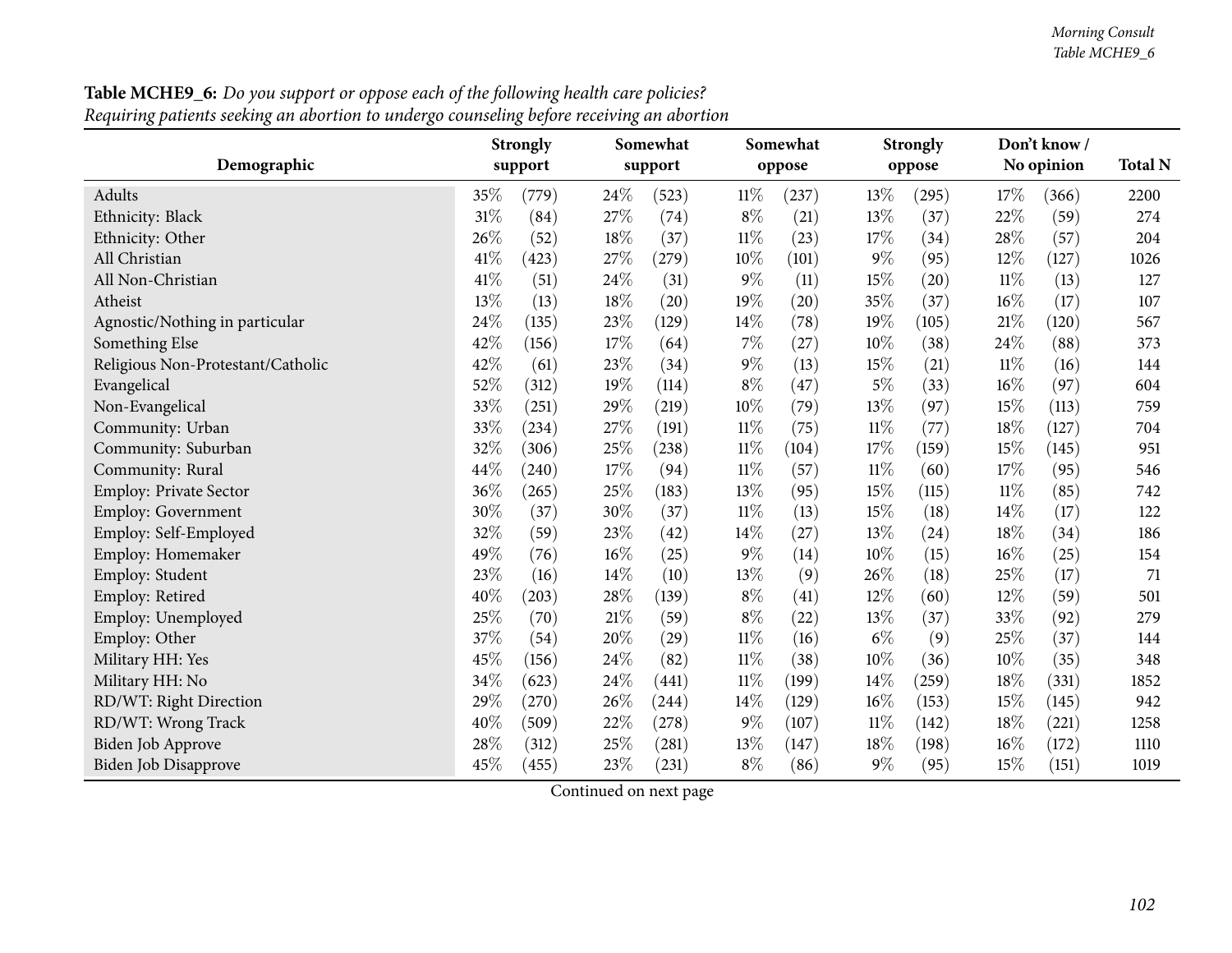# **Table MCHE9\_6:** Do you support or oppose each of the following health care policies? Requiring patients seeking an abortion to undergo counseling before receiving an abortion

|                                      |        | <b>Strongly</b> |        | Somewhat |        | Somewhat |        | <b>Strongly</b> |        | Don't know / |                |
|--------------------------------------|--------|-----------------|--------|----------|--------|----------|--------|-----------------|--------|--------------|----------------|
| Demographic                          |        | support         |        | support  |        | oppose   |        | oppose          |        | No opinion   | <b>Total N</b> |
| Adults                               | 35%    | (779)           | 24\%   | (523)    | $11\%$ | (237)    | 13%    | (295)           | 17\%   | (366)        | 2200           |
| <b>Biden Job Strongly Approve</b>    | 33%    | (189)           | 22%    | (125)    | 10%    | (58)     | 22%    | (125)           | 14%    | (80)         | 577            |
| Biden Job Somewhat Approve           | 23%    | (123)           | 29%    | (156)    | 17%    | (89)     | 14\%   | (73)            | 17%    | (92)         | 534            |
| Biden Job Somewhat Disapprove        | 31%    | (94)            | 28%    | (83)     | 13\%   | (41)     | 13%    | (39)            | 15%    | (45)         | 301            |
| <b>Biden Job Strongly Disapprove</b> | 50%    | (361)           | 21%    | (148)    | $6\%$  | (46)     | $8\%$  | (56)            | 15%    | (107)        | 718            |
| Favorable of Biden                   | 29%    | (320)           | 26%    | (281)    | 13%    | (140)    | 18%    | (196)           | 15%    | (162)        | 1099           |
| Unfavorable of Biden                 | 44%    | (443)           | 22%    | (223)    | 9%     | (86)     | 10%    | (98)            | 15%    | (152)        | 1002           |
| Very Favorable of Biden              | 35%    | (210)           | 21%    | (128)    | 10%    | (58)     | 19%    | (114)           | 15%    | (89)         | 600            |
| Somewhat Favorable of Biden          | 22%    | (110)           | $31\%$ | (153)    | 16%    | (82)     | 16%    | (81)            | 15%    | (73)         | 499            |
| Somewhat Unfavorable of Biden        | 31%    | (77)            | 26%    | (63)     | 13\%   | (32)     | 14\%   | (35)            | 15%    | (38)         | 245            |
| Very Unfavorable of Biden            | 48%    | (366)           | 21%    | (160)    | 7%     | (54)     | $8\%$  | (62)            | 15%    | (114)        | 757            |
| #1 Issue: Economy                    | 39%    | (328)           | 22%    | (186)    | 12%    | (103)    | $11\%$ | (92)            | 17%    | (143)        | 852            |
| #1 Issue: Security                   | 48%    | (137)           | 26%    | (73)     | 7%     | (19)     | $6\%$  | (16)            | 14%    | (39)         | 284            |
| #1 Issue: Health Care                | 28%    | (78)            | 25%    | (69)     | 14%    | (38)     | 15%    | (42)            | 17%    | (48)         | 275            |
| #1 Issue: Medicare / Social Security | 34%    | (94)            | 32%    | (89)     | $8\%$  | (23)     | $11\%$ | (31)            | 15%    | (44)         | 282            |
| #1 Issue: Women's Issues             | 23%    | (33)            | $16\%$ | (23)     | 14%    | (21)     | 36%    | (52)            | 10%    | (14)         | 144            |
| #1 Issue: Education                  | $20\%$ | (22)            | 23%    | (25)     | 14%    | (16)     | $16\%$ | (18)            | 26%    | (28)         | 109            |
| #1 Issue: Energy                     | 33%    | (49)            | 23%    | (33)     | $8\%$  | (11)     | 14%    | (20)            | 22%    | (33)         | 147            |
| #1 Issue: Other                      | 34%    | (36)            | 22%    | (23)     | $6\%$  | (7)      | 22%    | (23)            | 16%    | (17)         | 107            |
| 2020 Vote: Joe Biden                 | 28%    | (296)           | 26%    | (279)    | 14%    | (150)    | 19%    | (201)           | 13%    | (141)        | 1068           |
| 2020 Vote: Donald Trump              | 52%    | (379)           | 23%    | (167)    | $6\%$  | (44)     | $6\%$  | (46)            | 12%    | (89)         | 726            |
| 2020 Vote: Other                     | 14%    | (8)             | $22\%$ | (12)     | 29%    | (16)     | 12%    | (6)             | 24%    | (13)         | 55             |
| 2020 Vote: Didn't Vote               | 28%    | (96)            | 18%    | (64)     | $8\%$  | (27)     | 12%    | (41)            | 35%    | (121)        | 350            |
| 2018 House Vote: Democrat            | 28%    | (228)           | 27%    | (214)    | 14%    | (110)    | 19%    | (152)           | 12%    | (100)        | 803            |
| 2018 House Vote: Republican          | 54%    | (304)           | 23%    | (128)    | $6\%$  | (32)     | $6\%$  | (33)            | 12%    | (66)         | 564            |
| 2016 Vote: Hillary Clinton           | $27\%$ | (198)           | 28%    | (199)    | 13%    | (93)     | 19%    | (136)           | 13%    | (96)         | 723            |
| 2016 Vote: Donald Trump              | 54%    | (367)           | 21%    | (146)    | 7%     | (47)     | $7\%$  | (45)            | $11\%$ | (76)         | 681            |
| 2016 Vote: Other                     | 25%    | (23)            | 23%    | (22)     | 14%    | (13)     | 23%    | (22)            | 15%    | (14)         | 95             |
| 2016 Vote: Didn't Vote               | 27%    | (191)           | 22%    | (153)    | 12%    | (83)     | 13%    | (92)            | 26%    | (180)        | 699            |
| Voted in 2014: Yes                   | 41\%   | (517)           | 25%    | (312)    | 10%    | (125)    | 13%    | (165)           | $11\%$ | (144)        | 1263           |
| Voted in 2014: No                    | 28%    | (263)           | 22%    | (210)    | 12%    | (112)    | 14%    | (130)           | 24%    | (222)        | 937            |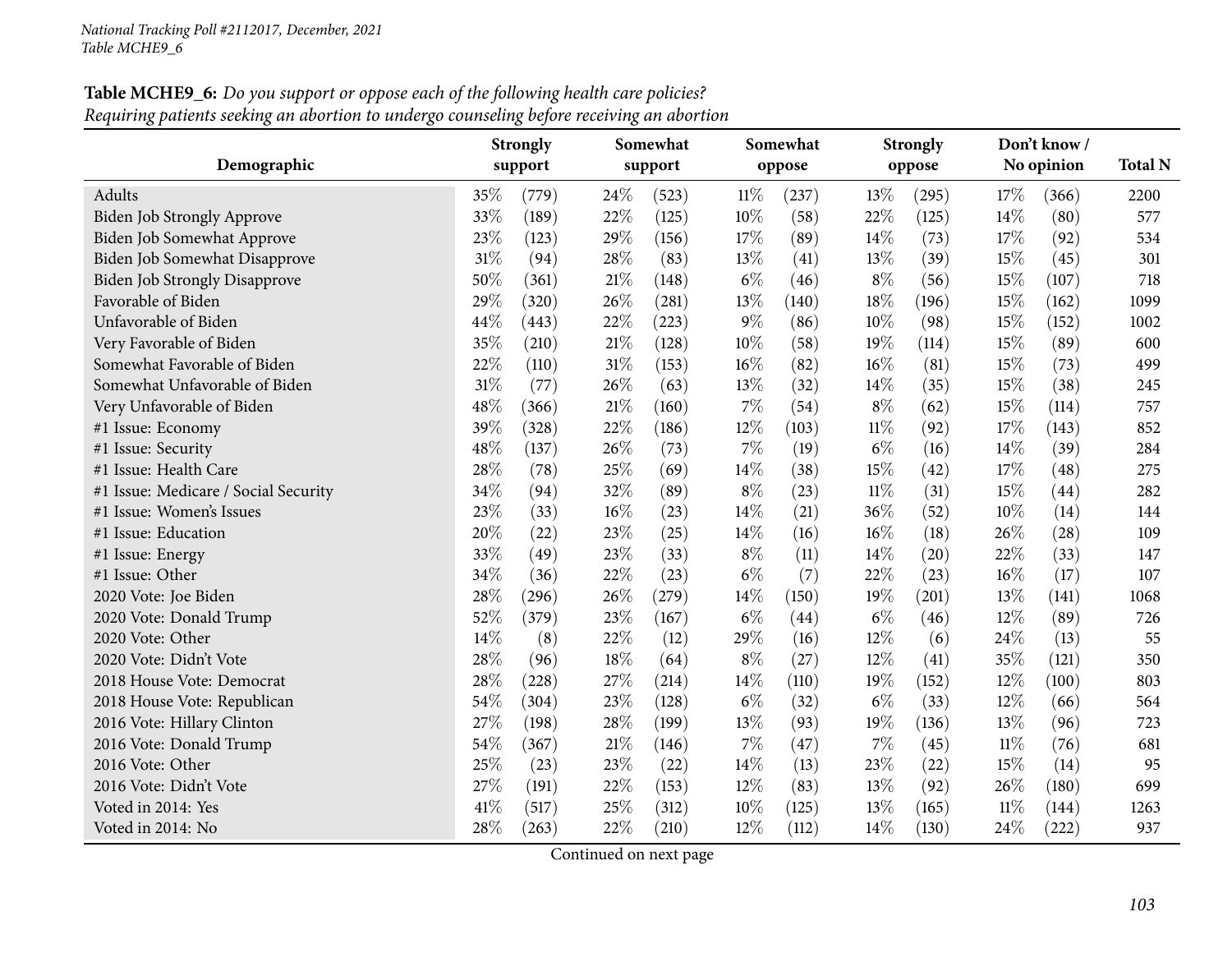| Requiring patients seeking an abortion to undergo counseling before receiving an abortion |        |                 |        |          |        |          |        |                 |        |                    |                |
|-------------------------------------------------------------------------------------------|--------|-----------------|--------|----------|--------|----------|--------|-----------------|--------|--------------------|----------------|
|                                                                                           |        | <b>Strongly</b> |        | Somewhat |        | Somewhat |        | <b>Strongly</b> |        | Don't know /       |                |
| Demographic                                                                               |        | support         |        | support  |        | oppose   |        | oppose          |        | No opinion         | <b>Total N</b> |
| Adults                                                                                    | 35%    | (779)           | $24\%$ | (523)    | $11\%$ | (237)    | $13\%$ | (295)           | $17\%$ | (366)              | 2200           |
| 4-Region: Northeast                                                                       | 38\%   | (151)           | $24\%$ | (96)     | $10\%$ | (40)     | $12\%$ | (49             | $15\%$ | (58)               | 394            |
| 4-Region: Midwest                                                                         | 36\%   | (166)           | 21%    | (96)     | $12\%$ | (56)     | $16\%$ | (72)            | $15\%$ | (71)               | 462            |
| 4-Region: South                                                                           | 36\%   | (300)           | $25\%$ | (210)    | $10\%$ | (84)     | $10\%$ | (80)            | $18\%$ | (151)              | 824            |
| 4-Region: West                                                                            | $31\%$ | (163)           | $23\%$ | (121)    | $11\%$ | (57)     | 18%    | (94)            | $17\%$ | (86)               | 520            |
| Women of Reproductive Age                                                                 | 33\%   | (191)           | $19\%$ | (109)    | $10\%$ | (59)     | 18%    | (102)           | 20%    | (115)              | 576            |
| Women Who Have Needed Abortion Services                                                   | 33%    | (40)            | 29\%   | (34)     | $12\%$ | (14)     | $20\%$ | (24)            | $7\%$  | (9)                | 121            |
| Mothers                                                                                   | 41\%   | (133)           | 21%    | (66)     | $8\%$  | $^{'}27$ | $12\%$ | (40)            | $17\%$ | (56)               | 322            |
| Fathers                                                                                   | 38\%   | (122)           | 27%    | (87)     | $14\%$ | (45)     | $9\%$  | (29)            | $12\%$ | (39)               | 321            |
| Insured                                                                                   | 37%    | (721)           | $24\%$ | (465)    | $10\%$ | (204)    | 13\%   | (260)           | $15\%$ | (301)              | 1950           |
| Uninsured                                                                                 | 23\%   | (59`            | 23\%   | (58)     | 13\%   | (33)     | $14\%$ | (35)            | $26\%$ | (65)               | 250            |
| Federal Government Responsible for Abortion Laws                                          | 31%    | (242)           | 25%    | (192)    | $16\%$ | (122)    | $20\%$ | (158)           | $8\%$  | (59)               | 773            |
| State Governments Responsible for Abortion Laws                                           | 48\%   | (377)           | $25\%$ | (202)    | $9\%$  | (68)     | $9\%$  | (72)            | $9\%$  | $\left( 72\right)$ | 791            |
| Abortion Should be Legal                                                                  | $24\%$ | $^{'}287)$      | 29%    | (349)    | $16\%$ | (188)    | $20\%$ | (244)           | $11\%$ | (133)              | 1201           |
| Abortion Should be Illegal                                                                | $58\%$ | (445)           | $18\%$ | (140)    | $6\%$  | (44)     | $6\%$  | (47)            | $11\%$ | (86)               | 762            |

**Table MCHE9\_6:** Do you support or oppose each of the following health care policies?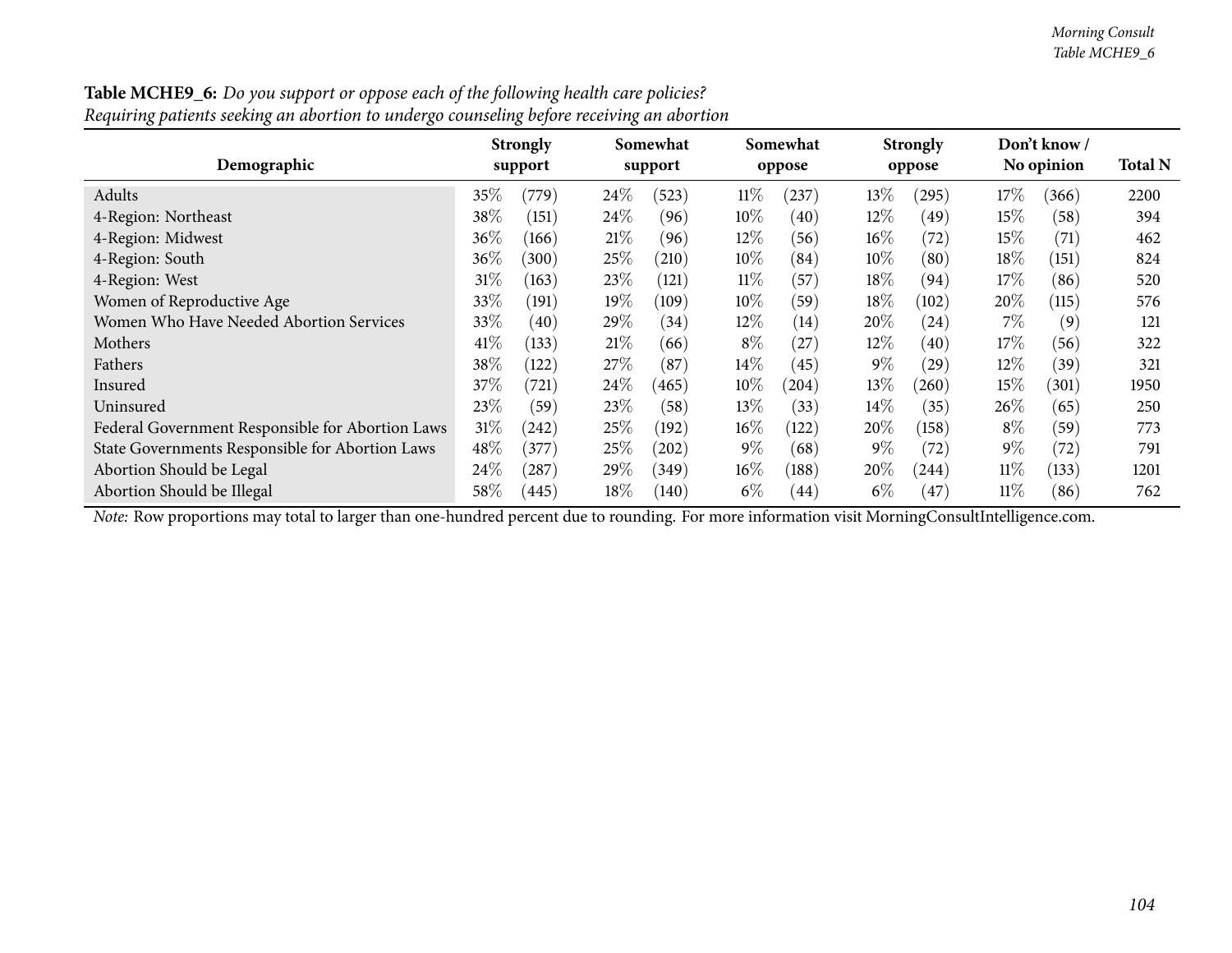# **Table MCHE9\_7:** Do you support or oppose each of the following health care policies? Requiring patients seeking an abortion to undergo an ultrasound before receiving an abortion

|                          | <b>Strongly</b> |         |        | Somewhat |        | Somewhat |        | <b>Strongly</b> |     | Don't know / |      |
|--------------------------|-----------------|---------|--------|----------|--------|----------|--------|-----------------|-----|--------------|------|
| Demographic              |                 | support |        | support  |        | oppose   |        | oppose          |     | No opinion   |      |
| Adults                   | 32%             | (703)   | 20%    | (435)    | $11\%$ | (236)    | 16%    | (359)           | 21% | (468)        | 2200 |
| Gender: Male             | 30%             | (316)   | 24\%   | (252)    | $11\%$ | (117)    | 15%    | (160)           | 20% | (217)        | 1062 |
| Gender: Female           | 34%             | (387)   | $16\%$ | (182)    | 10%    | (119)    | 17%    | (199)           | 22% | (251)        | 1138 |
| Age: 18-34               | 26%             | (171)   | 24%    | (158)    | 14%    | (89)     | 15%    | (95)            | 22% | (143)        | 655  |
| Age: 35-44               | 32%             | (113)   | 23%    | (81)     | 10%    | (36)     | 17%    | (61)            | 19% | (67)         | 358  |
| Age: 45-64               | 36%             | (272)   | 16%    | (120)    | $8\%$  | (62)     | 17%    | (126)           | 23% | (170)        | 751  |
| Age: 65+                 | 34%             | (147)   | 17%    | (76)     | $11\%$ | (49)     | 18%    | (77)            | 20% | (88)         | 436  |
| GenZers: 1997-2012       | 21%             | (42)    | $18\%$ | (37)     | 17\%   | (34)     | 19%    | (38)            | 25% | (49)         | 200  |
| Millennials: 1981-1996   | 29%             | (199)   | 26%    | (179)    | $11\%$ | (77)     | 14%    | (97)            | 19% | (127)        | 680  |
| GenXers: 1965-1980       | 35%             | (194)   | 15%    | (83)     | $8\%$  | (43)     | 17%    | (93)            | 26% | (145)        | 558  |
| Baby Boomers: 1946-1964  | 35%             | (230)   | 19%    | (122)    | 10%    | (64)     | 17%    | (108)           | 20% | (128)        | 653  |
| PID: Dem (no lean)       | 26%             | (237)   | 23%    | (208)    | $11\%$ | (106)    | 23%    | (207)           | 18% | (163)        | 922  |
| PID: Ind (no lean)       | 27%             | (169)   | $16\%$ | (105)    | 13%    | (82)     | $16\%$ | (103)           | 28% | (180)        | 638  |
| PID: Rep (no lean)       | 46%             | (296)   | 19%    | (122)    | 8%     | (49)     | $8\%$  | (49)            | 20% | (126)        | 641  |
| PID/Gender: Dem Men      | 26%             | (118)   | 28%    | (126)    | 12%    | (52)     | 20%    | (89)            | 14% | (63)         | 448  |
| PID/Gender: Dem Women    | 25%             | (119)   | 17%    | (82)     | $11\%$ | (54)     | 25%    | (119)           | 21% | (100)        | 474  |
| PID/Gender: Ind Men      | 23%             | (74)    | 19%    | (61)     | 14%    | (44)     | 15%    | (50)            | 30% | (97)         | 326  |
| PID/Gender: Ind Women    | 31%             | (96)    | 14%    | (43)     | 12%    | (38)     | 17%    | (53)            | 27% | (83)         | 312  |
| PID/Gender: Rep Men      | 43%             | (124)   | 22%    | (65)     | $7\%$  | (21)     | $7\%$  | (21)            | 20% | (57)         | 288  |
| PID/Gender: Rep Women    | 49%             | (172)   | 16%    | (57)     | $8\%$  | (27)     | $8\%$  | (28)            | 19% | (69)         | 353  |
| Ideo: Liberal (1-3)      | 21%             | (131)   | $21\%$ | (132)    | 13%    | (83)     | 30%    | (188)           | 15% | (93)         | 627  |
| Ideo: Moderate (4)       | 26%             | (200)   | 23%    | (174)    | $11\%$ | (81)     | 14%    | (104)           | 26% | (198)        | 757  |
| Ideo: Conservative (5-7) | 49%             | (331)   | 17%    | (115)    | $9\%$  | (60)     | $9\%$  | (58)            | 16% | (111)        | 675  |
| Educ: < College          | 33%             | (504)   | 17%    | (261)    | 10%    | (153)    | 15%    | (224)           | 24% | (370)        | 1512 |
| Educ: Bachelors degree   | 29%             | (127)   | 25%    | (113)    | 12%    | (53)     | 20%    | (87)            | 15% | (65)         | 444  |
| Educ: Post-grad          | $29\%$          | (71)    | 25%    | (61)     | 12%    | (30)     | 20%    | (49)            | 13% | (33)         | 244  |
| Income: Under 50k        | 30%             | (365)   | 18%    | (216)    | $11\%$ | (136)    | $16\%$ | (194)           | 25% | (307)        | 1218 |
| Income: 50k-100k         | 34%             | (222)   | $21\%$ | (135)    | $11\%$ | (70)     | 18%    | (117)           | 17% | (112)        | 656  |
| Income: 100k+            | 36%             | (116)   | 25%    | (83)     | $9\%$  | (31)     | 15%    | (48)            | 15% | (48)         | 326  |
| Ethnicity: White         | 33%             | (572)   | 20%    | (339)    | 10%    | (180)    | 17%    | (290)           | 20% | (339)        | 1722 |
| Ethnicity: Hispanic      | 25%             | (88)    | 23%    | (81)     | 12%    | (42)     | 16%    | (54)            | 24% | (84)         | 349  |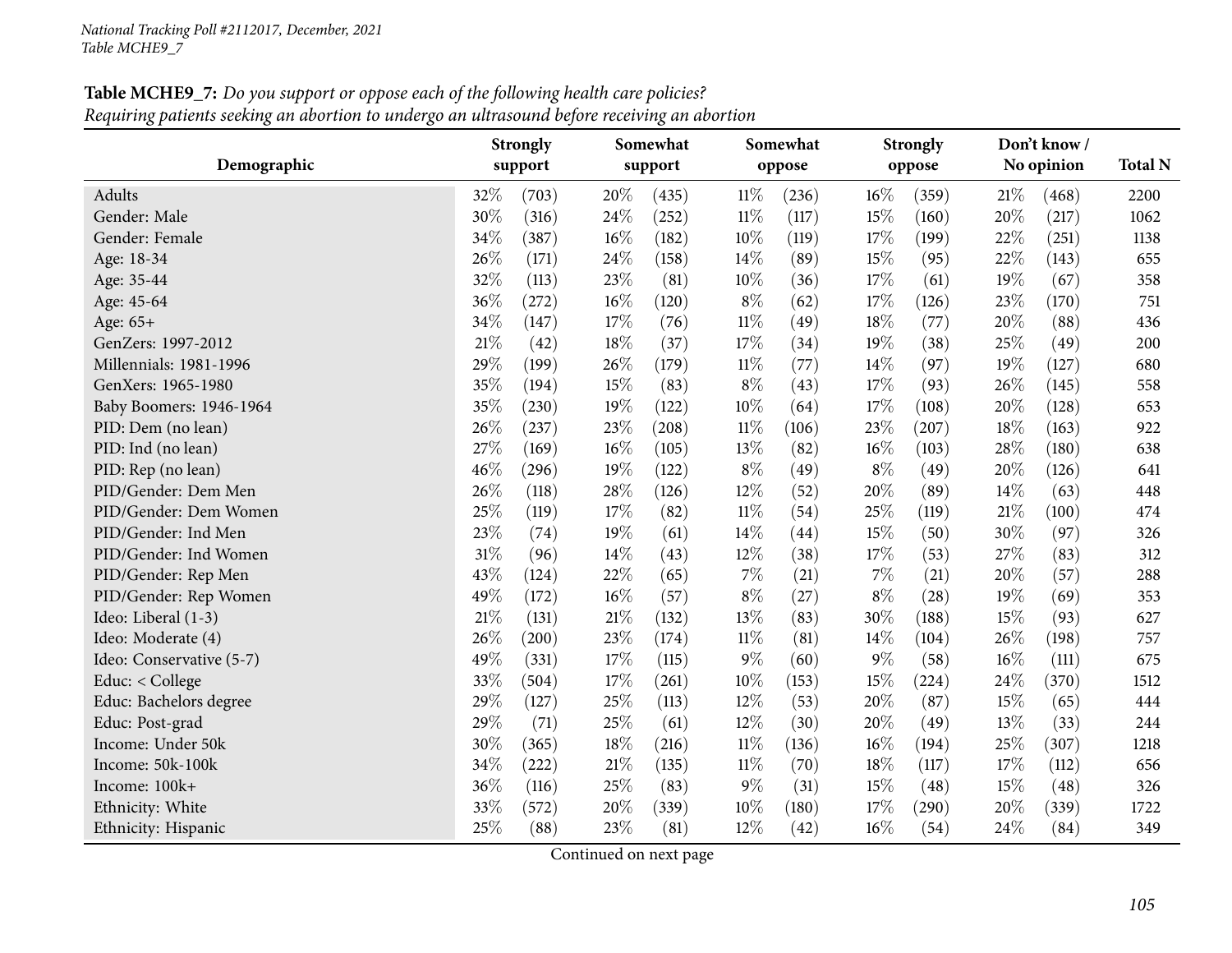| Demographic                       |        | <b>Strongly</b><br>support |      | Somewhat<br>support |        | Somewhat<br>oppose |        | <b>Strongly</b><br>oppose | Don't know /<br>No opinion |       | <b>Total N</b> |  |
|-----------------------------------|--------|----------------------------|------|---------------------|--------|--------------------|--------|---------------------------|----------------------------|-------|----------------|--|
| Adults                            | 32%    | (703)                      | 20%  | (435)               | $11\%$ | (236)              | 16%    | (359)                     | 21%                        | (468) | 2200           |  |
| Ethnicity: Black                  | 33%    | (90)                       | 21%  | (58)                | 12%    | (33)               | $11\%$ | (30)                      | 23%                        | (63)  | 274            |  |
| Ethnicity: Other                  | 19%    | (40)                       | 18%  | (38)                | 11%    | (23)               | 19%    | (38)                      | 32%                        | (66)  | 204            |  |
| All Christian                     | 39%    | (396)                      | 22%  | (221)               | 9%     | (95)               | 12%    | (127)                     | 18%                        | (188) | 1026           |  |
| All Non-Christian                 | 25%    | (32)                       | 23%  | (29)                | 14\%   | (18)               | 17%    | (21)                      | 21%                        | (26)  | 127            |  |
| Atheist                           | $12\%$ | (13)                       | 13%  | (14)                | 10%    | (11)               | 50%    | (53)                      | 15%                        | (16)  | 107            |  |
| Agnostic/Nothing in particular    | 23%    | (130)                      | 17%  | (98)                | 13%    | (75)               | 20%    | (114)                     | 27%                        | (151) | 567            |  |
| Something Else                    | 35%    | (132)                      | 19%  | (72)                | 10%    | (38)               | 12%    | (44)                      | 23%                        | (87)  | 373            |  |
| Religious Non-Protestant/Catholic | 28%    | (40)                       | 23%  | (32)                | 14%    | (20)               | 16%    | (22)                      | 20%                        | (30)  | 144            |  |
| Evangelical                       | 45%    | (272)                      | 21%  | (127)               | $8\%$  | (48)               | $8\%$  | (48)                      | 18%                        | (108) | 604            |  |
| Non-Evangelical                   | 32%    | (241)                      | 20%  | (155)               | $11\%$ | (82)               | 16%    | (121)                     | 21%                        | (161) | 759            |  |
| Community: Urban                  | 31%    | (219)                      | 22%  | (157)               | $11\%$ | (78)               | 15%    | (105)                     | 21%                        | (145) | 704            |  |
| Community: Suburban               | 29%    | (278)                      | 20%  | (194)               | $11\%$ | (105)              | 19%    | (179)                     | 20%                        | (195) | 951            |  |
| Community: Rural                  | 38%    | (205)                      | 15%  | (84)                | 10%    | (53)               | 14%    | (75)                      | 23%                        | (128) | 546            |  |
| Employ: Private Sector            | 32%    | (239)                      | 23%  | (173)               | $11\%$ | (80)               | 18%    | (132)                     | 16%                        | (118) | 742            |  |
| <b>Employ: Government</b>         | 31%    | (38)                       | 17\% | (21)                | $12\%$ | (15)               | $16\%$ | (20)                      | 23%                        | (28)  | 122            |  |
| Employ: Self-Employed             | 32%    | (60)                       | 19%  | (36)                | $11\%$ | (20)               | 18%    | (33)                      | 20%                        | (36)  | 186            |  |
| Employ: Homemaker                 | 40%    | (61)                       | 20%  | (30)                | $7\%$  | (11)               | $11\%$ | (17)                      | 22%                        | (34)  | 154            |  |
| Employ: Student                   | 27%    | (19)                       | 20%  | (14)                | $5\%$  | (4)                | 26%    | (18)                      | 22%                        | (16)  | 71             |  |
| Employ: Retired                   | 33%    | (163)                      | 17%  | (85)                | 12%    | (58)               | 17%    | (84)                      | 22%                        | (110) | 501            |  |
| Employ: Unemployed                | 27%    | (76)                       | 16%  | (46)                | 10%    | (27)               | 15%    | (42)                      | 32%                        | (89)  | 279            |  |
| Employ: Other                     | 32%    | (46)                       | 20%  | $\left( 29\right)$  | 15%    | (21)               | $8\%$  | (12)                      | 25%                        | (36)  | 144            |  |
| Military HH: Yes                  | 39%    | (136)                      | 18%  | (64)                | $9\%$  | (31)               | 15%    | (51)                      | 19%                        | (66)  | 348            |  |
| Military HH: No                   | $31\%$ | (566)                      | 20%  | (371)               | $11\%$ | (205)              | 17%    | (308)                     | 22%                        | (402) | 1852           |  |
| RD/WT: Right Direction            | 27%    | (250)                      | 23%  | (218)               | 13%    | (119)              | 19%    | (182)                     | 18%                        | (173) | 942            |  |
| RD/WT: Wrong Track                | 36%    | (452)                      | 17\% | (217)               | $9\%$  | (116)              | 14%    | (177)                     | 23%                        | (295) | 1258           |  |
| Biden Job Approve                 | 24%    | (272)                      | 21%  | (238)               | $12\%$ | (136)              | 22%    | (244)                     | 20%                        | (220) | 1110           |  |
| Biden Job Disapprove              | 41%    | (414)                      | 19%  | (191)               | 10%    | (97)               | $11\%$ | (115)                     | 20%                        | (202) | 1019           |  |

**Table MCHE9\_7:** Do you support or oppose each of the following health care policies?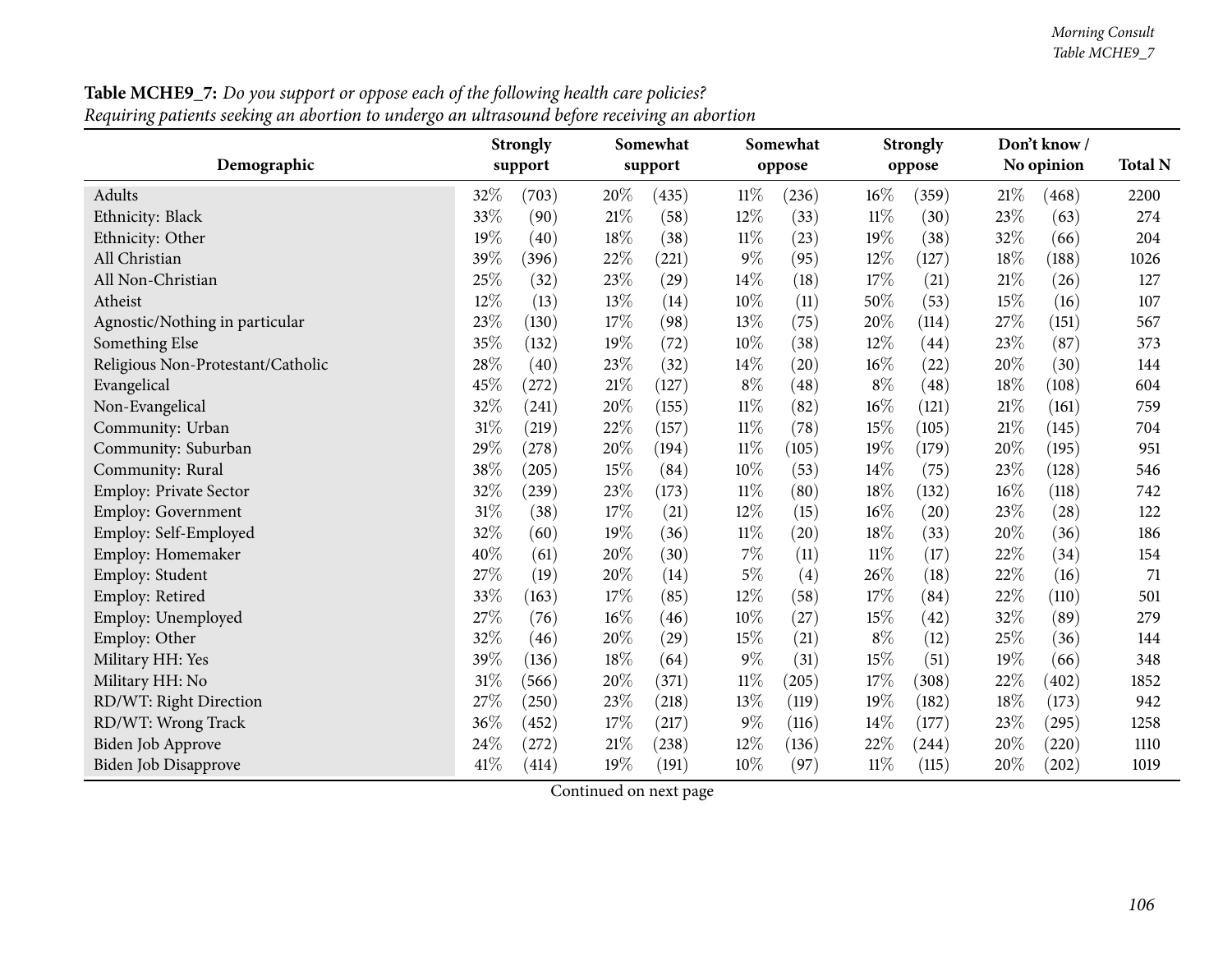# **Table MCHE9\_7:** Do you support or oppose each of the following health care policies? Requiring patients seeking an abortion to undergo an ultrasound before receiving an abortion

|                                      | <b>Strongly</b> |         |      | Somewhat |        | Somewhat |        | <b>Strongly</b> |     | Don't know/ |      |  |
|--------------------------------------|-----------------|---------|------|----------|--------|----------|--------|-----------------|-----|-------------|------|--|
| Demographic                          |                 | support |      | support  |        | oppose   |        | oppose          |     | No opinion  |      |  |
| <b>Adults</b>                        | 32%             | (703)   | 20%  | (435)    | $11\%$ | (236)    | 16%    | (359)           | 21% | (468)       | 2200 |  |
| <b>Biden Job Strongly Approve</b>    | 27%             | (157)   | 22%  | (125)    | $11\%$ | (66)     | 23%    | (135)           | 16% | (94)        | 577  |  |
| <b>Biden Job Somewhat Approve</b>    | 22%             | (115)   | 21%  | (113)    | 13\%   | (70)     | 20%    | (109)           | 24% | (126)       | 534  |  |
| <b>Biden Job Somewhat Disapprove</b> | 31%             | (93)    | 19%  | (56)     | 15%    | (44)     | 15%    | (44)            | 21% | (65)        | 301  |  |
| <b>Biden Job Strongly Disapprove</b> | 45%             | (321)   | 19%  | (136)    | 7%     | (53)     | 10%    | (71)            | 19% | (138)       | 718  |  |
| Favorable of Biden                   | 26%             | (281)   | 22%  | (237)    | 12%    | (137)    | 22%    | (240)           | 19% | (205)       | 1099 |  |
| Unfavorable of Biden                 | 40%             | (397)   | 19%  | (191)    | 9%     | (94)     | $11\%$ | (114)           | 21% | (206)       | 1002 |  |
| Very Favorable of Biden              | 28%             | (170)   | 23%  | (138)    | $11\%$ | (67)     | 21\%   | (128)           | 16% | (97)        | 600  |  |
| Somewhat Favorable of Biden          | 22%             | (111)   | 20%  | (100)    | 14%    | (70)     | 22%    | (112)           | 21% | (107)       | 499  |  |
| Somewhat Unfavorable of Biden        | 27%             | (66)    | 20%  | (49)     | 14\%   | (35)     | 16%    | (39)            | 23% | (56)        | 245  |  |
| Very Unfavorable of Biden            | 44%             | (332)   | 19%  | (141)    | $8\%$  | (60)     | 10%    | (74)            | 20% | (150)       | 757  |  |
| #1 Issue: Economy                    | 36%             | (309)   | 19%  | (162)    | 10%    | (85)     | 15%    | (125)           | 20% | (172)       | 852  |  |
| #1 Issue: Security                   | 45%             | (128)   | 21%  | (60)     | $8\%$  | (22)     | $9\%$  | (25)            | 17% | (50)        | 284  |  |
| #1 Issue: Health Care                | 22%             | (61)    | 24%  | (67)     | 13%    | (36)     | 20%    | (54)            | 21% | (57)        | 275  |  |
| #1 Issue: Medicare / Social Security | 29%             | (80)    | 19%  | (53)     | 12%    | (33)     | $16\%$ | (46)            | 25% | (70)        | 282  |  |
| #1 Issue: Women's Issues             | 25%             | (37)    | 14\% | (21)     | 16%    | (22)     | $31\%$ | (44)            | 14% | (20)        | 144  |  |
| #1 Issue: Education                  | 19%             | (21)    | 28%  | (31)     | $11\%$ | (12)     | 14%    | (15)            | 27% | (30)        | 109  |  |
| #1 Issue: Energy                     | 26%             | (38)    | 18%  | (27)     | 13%    | (19)     | 17%    | (24)            | 26% | (38)        | 147  |  |
| #1 Issue: Other                      | 27%             | (29)    | 13%  | (14)     | $5\%$  | (6)      | 24%    | (26)            | 30% | (32)        | 107  |  |
| 2020 Vote: Joe Biden                 | 24%             | (262)   | 21%  | (222)    | 12%    | (129)    | 24\%   | (254)           | 19% | (201)       | 1068 |  |
| 2020 Vote: Donald Trump              | 46%             | (337)   | 20%  | (144)    | $8\%$  | (61)     | $8\%$  | (55)            | 18% | (130)       | 726  |  |
| 2020 Vote: Other                     | $11\%$          | (6)     | 24%  | (13)     | 15%    | (8)      | 20%    | (11)            | 30% | (16)        | 55   |  |
| 2020 Vote: Didn't Vote               | $28\%$          | (98)    | 15%  | (54)     | $11\%$ | (38)     | 12%    | (40)            | 34% | (119)       | 350  |  |
| 2018 House Vote: Democrat            | 25%             | (203)   | 21%  | (167)    | $11\%$ | (92)     | 26%    | (205)           | 17% | (136)       | 803  |  |
| 2018 House Vote: Republican          | $46\%$          | (261)   | 19%  | (108)    | $8\%$  | (47)     | $8\%$  | (45)            | 18% | (104)       | 564  |  |
| 2016 Vote: Hillary Clinton           | 23%             | (170)   | 22%  | (156)    | 12%    | (89)     | 25%    | (178)           | 18% | (129)       | 723  |  |
| 2016 Vote: Donald Trump              | 47%             | (322)   | 19%  | (133)    | $7\%$  | (50)     | $9\%$  | (61)            | 17% | (116)       | 681  |  |
| 2016 Vote: Other                     | 27%             | (26)    | 13%  | (12)     | 16%    | (15)     | $21\%$ | (20)            | 22% | (21)        | 95   |  |
| 2016 Vote: Didn't Vote               | 27%             | (186)   | 19%  | (133)    | $11\%$ | (80)     | 14\%   | (99)            | 29% | (201)       | 699  |  |
| Voted in 2014: Yes                   | 35%             | (441)   | 20%  | (256)    | 10%    | (124)    | 18%    | (227)           | 17% | (214)       | 1263 |  |
| Voted in 2014: No                    | 28%             | (261)   | 19%  | (178)    | 12%    | (112)    | 14%    | (132)           | 27% | (254)       | 937  |  |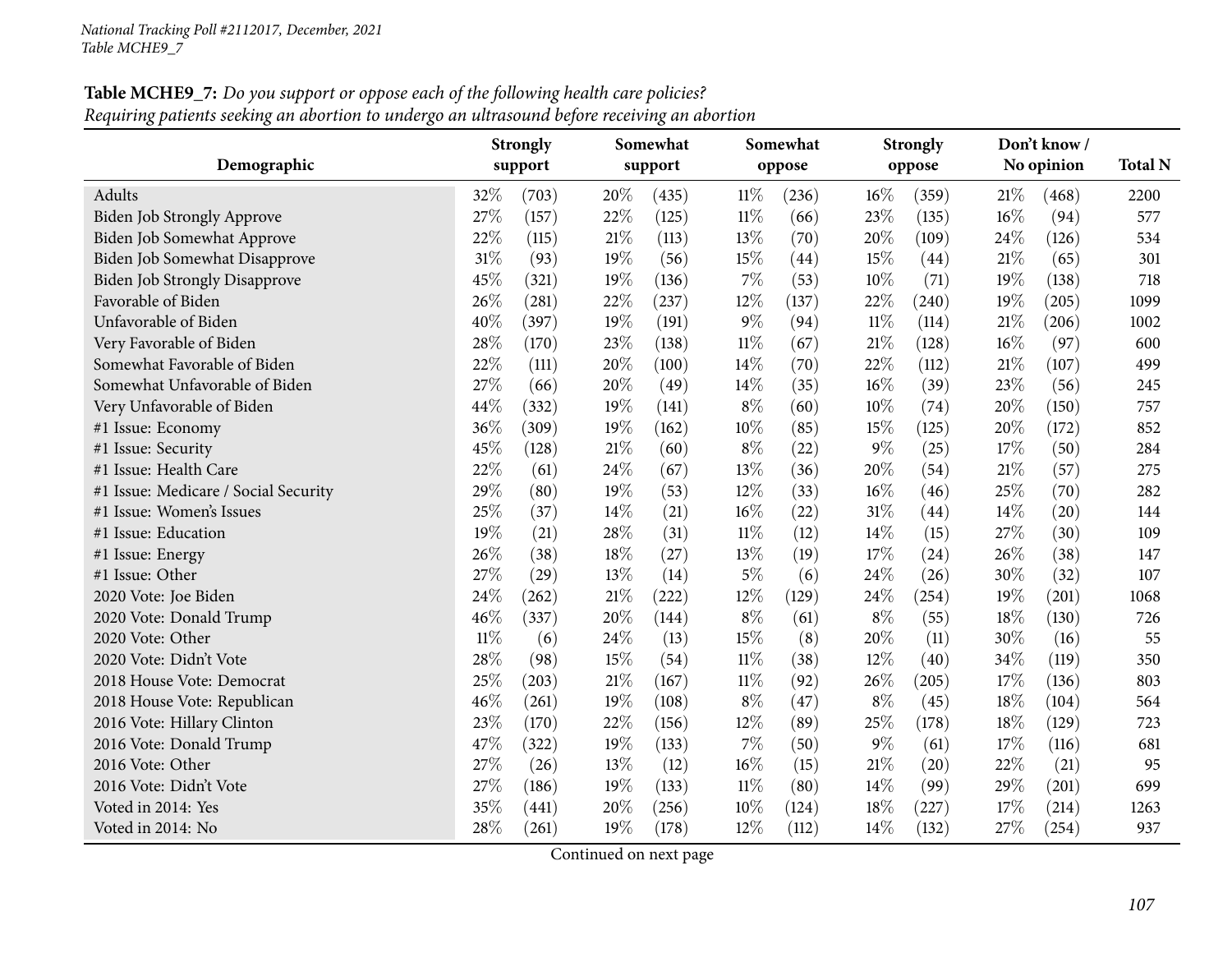| Requiring patients seeking an abortion to undergo an ultrasound before receiving an abortion |        |                            |        |                     |        |                    |        |                           |        |                            |      |
|----------------------------------------------------------------------------------------------|--------|----------------------------|--------|---------------------|--------|--------------------|--------|---------------------------|--------|----------------------------|------|
| Demographic                                                                                  |        | <b>Strongly</b><br>support |        | Somewhat<br>support |        | Somewhat<br>oppose |        | <b>Strongly</b><br>oppose |        | Don't know /<br>No opinion |      |
| Adults                                                                                       | 32\%   | (703)                      | $20\%$ | (435)               | $11\%$ | (236)              | $16\%$ | (359)                     | 21%    | (468)                      | 2200 |
| 4-Region: Northeast                                                                          | $30\%$ | (119)                      | $20\%$ | (77)                | $11\%$ | (42)               | $17\%$ | (68)                      | 22%    | (88)                       | 394  |
| 4-Region: Midwest                                                                            | 30%    | (141)                      | 19%    | (89)                | $11\%$ | (49)               | 17%    | (79)                      | 23\%   | (104)                      | 462  |
| 4-Region: South                                                                              | 35\%   | $^{(289)}$                 | $19\%$ | (161)               | $9\%$  | (76)               | $16\%$ | (135)                     | $20\%$ | (163)                      | 824  |
| 4-Region: West                                                                               | 29%    | (153)                      | 21%    | (108)               | $13\%$ | (69)               | 15%    | (77)                      | 22%    | (113)                      | 520  |
| Women of Reproductive Age                                                                    | 32%    | (184)                      | $18\%$ | (102)               | $11\%$ | (63)               | 17\%   | (97)                      | 23\%   | (131)                      | 576  |
| Women Who Have Needed Abortion Services                                                      | 39\%   | (47)                       | $18\%$ | (21)                | $14\%$ | (17)               | $20\%$ | (24)                      | $9\%$  | (11)                       | 121  |
| Mothers                                                                                      | 40%    | (128)                      | 20\%   | (65)                | $10\%$ | (31)               | 12\%   | (38)                      | $19\%$ | (60)                       | 322  |
| Fathers                                                                                      | $35\%$ | (112)                      | 31%    | (101)               | $13\%$ | (40)               | $9\%$  | (30)                      | $12\%$ | (38)                       | 321  |
| Insured                                                                                      | 33\%   | (643)                      | $20\%$ | (389)               | $11\%$ | (205)              | $16\%$ | (310)                     | 21%    | (403)                      | 1950 |
| Uninsured                                                                                    | 24\%   | (59)                       | 18%    | (46)                | $12\%$ | (31)               | $20\%$ | (49`                      | 26\%   | (65)                       | 250  |
| Federal Government Responsible for Abortion Laws                                             | 28\%   | (218)                      | $20\%$ | (154)               | $13\%$ | (98)               | 27%    | (212)                     | $12\%$ | (91)                       | 773  |
| State Governments Responsible for Abortion Laws                                              | 42\%   | (334)                      | 25%    | (194)               | $10\%$ | (81)               | $10\%$ | (76)                      | $13\%$ | (106)                      | 791  |
| Abortion Should be Legal                                                                     | 21%    | (252)                      | 21%    | (256)               | $15\%$ | (179)              | 25%    | (300)                     | $18\%$ | (213)                      | 1201 |
| Abortion Should be Illegal                                                                   | $53\%$ | (406)                      | $20\%$ | (150)               | $5\%$  | (40)               | $7\%$  | (50)                      | $15\%$ | (116)                      | 762  |

**Table MCHE9\_7:** Do you support or oppose each of the following health care policies?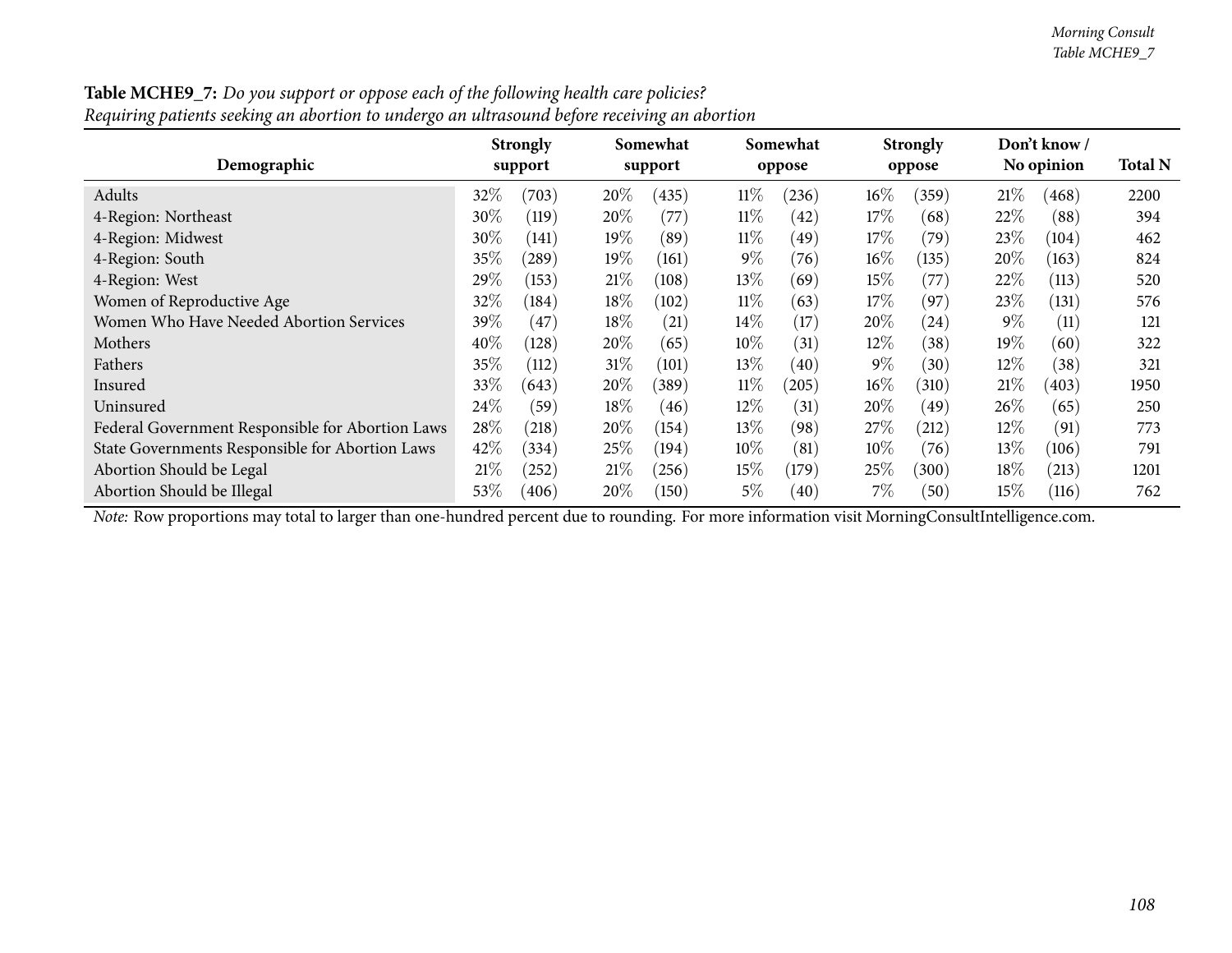|                          | Somewhat<br><b>Strongly</b> |                 | Somewhat       | <b>Strongly</b> | Don't know /   |                |
|--------------------------|-----------------------------|-----------------|----------------|-----------------|----------------|----------------|
| Demographic              | support                     | support         | oppose         | oppose          | No opinion     | <b>Total N</b> |
| Adults                   | 57\%<br>(1248)              | 16%<br>(344)    | $5\%$<br>(111) | $6\%$<br>(123)  | 17%<br>(375)   | 2200           |
| Gender: Male             | 54%<br>(571)                | 20%<br>(217)    | $5\%$<br>(53)  | $5\%$<br>(57)   | 15%<br>(163)   | 1062           |
| Gender: Female           | 59%<br>(677)                | $11\%$<br>(126) | $5\%$<br>(58)  | $6\%$<br>(65)   | 19%<br>(212)   | 1138           |
| Age: 18-34               | 49%<br>(322)                | 20%<br>(131)    | $8\%$<br>(52)  | $6\%$<br>(37)   | 17%<br>(113)   | 655            |
| Age: 35-44               | 53%<br>(188)                | 16%<br>(56)     | $5\%$<br>(18)  | $6\%$<br>(21)   | 21%<br>(73)    | 358            |
| Age: 45-64               | 59%<br>(441)                | 13%<br>(99)     | $3\%$<br>(23)  | $6\%$<br>(46)   | 19%<br>(142)   | 751            |
| Age: 65+                 | 68%<br>(296)                | 13%<br>(57)     | $4\%$<br>(17)  | $4\%$<br>(18)   | $11\%$<br>(48) | 436            |
| GenZers: 1997-2012       | 52%<br>(105)                | 14%<br>(29)     | $11\%$<br>(22) | $4\%$<br>(9)    | 18%<br>(35)    | 200            |
| Millennials: 1981-1996   | 50%<br>(339)                | $20\%$<br>(139) | $6\%$<br>(39)  | $6\%$<br>(44)   | 18%<br>(119)   | 680            |
| GenXers: 1965-1980       | 54%<br>(299)                | 13%<br>(73)     | $4\%$<br>(21)  | $7\%$<br>(37)   | 23%<br>(129)   | 558            |
| Baby Boomers: 1946-1964  | 66%<br>(432)                | 13%<br>(88)     | $3\%$<br>(23)  | $4\%$<br>(29)   | 12%<br>(82)    | 653            |
| PID: Dem (no lean)       | 58%<br>(539)                | 18%<br>(168)    | $5\%$<br>(47)  | $6\%$<br>(53)   | 12%<br>(114)   | 922            |
| PID: Ind (no lean)       | 54%<br>(344)                | 14%<br>(90)     | $6\%$<br>(41)  | $4\%$<br>(23)   | 22%<br>(140)   | 638            |
| PID: Rep (no lean)       | 57%<br>(365)                | 13\%<br>(86)    | $4\%$<br>(23)  | $7\%$<br>(47)   | 19%<br>(121)   | 641            |
| PID/Gender: Dem Men      | 56%<br>(253)                | 22%<br>(100)    | $4\%$<br>(20)  | 7%<br>(33)      | 10%<br>(43)    | 448            |
| PID/Gender: Dem Women    | 60%<br>(286)                | 14%<br>(68)     | $6\%$<br>(28)  | $4\%$<br>(20)   | $15\%$<br>(71) | 474            |
| PID/Gender: Ind Men      | $51\%$<br>(166)             | 19%<br>(63)     | $6\%$<br>(20)  | $2\%$<br>(7)    | 22%<br>(71)    | 326            |
| PID/Gender: Ind Women    | 57%<br>(178)                | $8\%$<br>(26)   | $7\%$<br>(21)  | $5\%$<br>(17)   | 22%<br>(70)    | 312            |
| PID/Gender: Rep Men      | 53%<br>(152)                | 19%<br>(54)     | $5\%$<br>(14)  | $6\%$<br>(18)   | 17%<br>(50)    | 288            |
| PID/Gender: Rep Women    | 60%<br>(213)                | $9\%$<br>(32)   | $3\%$<br>(9)   | $8\%$<br>(28)   | 20%<br>(71)    | 353            |
| Ideo: Liberal (1-3)      | 62%<br>(390)                | 18%<br>(114)    | $5\%$<br>(34)  | $5\%$<br>(31)   | 9%<br>(58)     | 627            |
| Ideo: Moderate (4)       | $51\%$<br>(387)             | 18%<br>(134)    | $6\%$<br>(48)  | $6\%$<br>(44)   | 19%<br>(144)   | 757            |
| Ideo: Conservative (5-7) | 60%<br>(407)                | $12\%$<br>(80)  | $4\%$<br>(27)  | $6\%$<br>(42)   | 18%<br>(118)   | 675            |
| Educ: $<$ College        | 56%<br>(846)                | 14%<br>(206)    | $5\%$<br>(69)  | $6\%$<br>(87)   | 20%<br>(305)   | 1512           |
| Educ: Bachelors degree   | 58%<br>(256)                | 20%<br>(88)     | $7\%$<br>(30)  | $5\%$<br>(22)   | $11\%$<br>(48) | 444            |
| Educ: Post-grad          | 60%<br>(146)                | $21\%$<br>(50)  | $5\%$<br>(12)  | $6\%$<br>(14)   | 9%<br>(22)     | 244            |
| Income: Under 50k        | 53%<br>(649)                | $14\%$<br>(176) | $5\%$<br>(57)  | $6\%$<br>(68)   | 22\%<br>(268)  | 1218           |
| Income: 50k-100k         | 61\%<br>(398)               | $17\%$<br>(111) | $6\%$<br>(36)  | $6\%$<br>(38)   | $11\%$<br>(73) | 656            |
| Income: 100k+            | 62%<br>(201)                | 17%<br>(56)     | $5\%$<br>(17)  | $5\%$<br>(18)   | 10%<br>(33)    | 326            |
| Ethnicity: White         | 58%<br>(1006)               | 15%<br>(264)    | $4\%$<br>(74)  | $6\%$<br>(104)  | 16%<br>(275)   | 1722           |
| Ethnicity: Hispanic      | 47%<br>(163)                | 16%<br>(55)     | $8\%$<br>(29)  | 7%<br>(25)      | 22%<br>(78)    | 349            |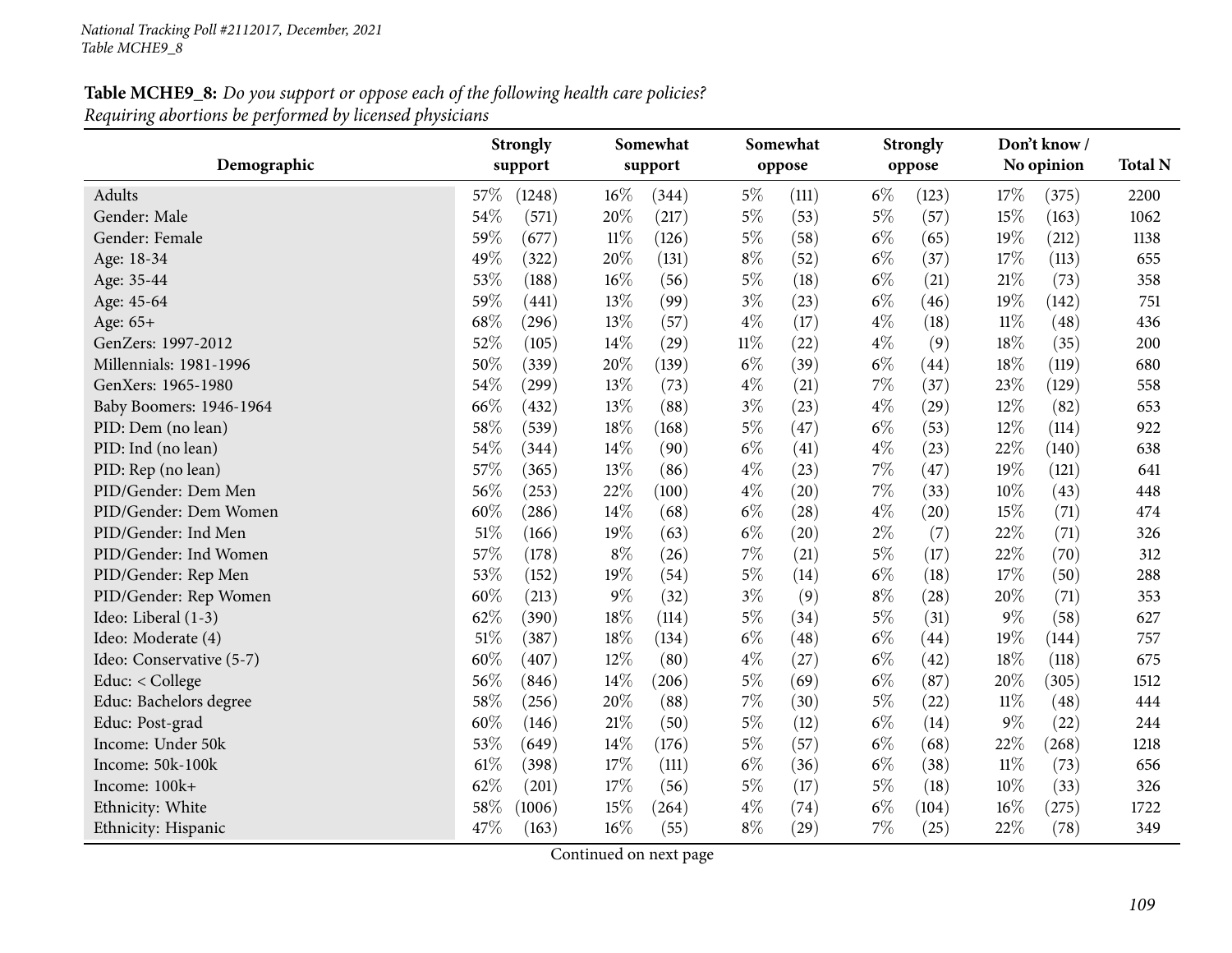| Demographic                       | <b>Strongly</b><br>support | Somewhat<br>support | Somewhat<br>oppose | <b>Strongly</b><br>oppose | Don't know /<br>No opinion | <b>Total N</b> |
|-----------------------------------|----------------------------|---------------------|--------------------|---------------------------|----------------------------|----------------|
| Adults                            | 57\%<br>(1248)             | 16%<br>(344)        | $5\%$<br>(111)     | $6\%$<br>(123)            | 17%                        | 2200           |
|                                   | 52%<br>(142)               | 18%                 | $8\%$<br>(21)      | $4\%$<br>(10)             | (375)<br>19%<br>(53)       | 274            |
| Ethnicity: Black                  |                            | (49)                |                    |                           |                            |                |
| Ethnicity: Other                  | 49%<br>(100)               | 15%<br>(31)         | $8\%$<br>(16)      | $4\%$<br>(9)              | 23%<br>(48)                | 204            |
| All Christian                     | 59%<br>(609)               | 15%<br>(157)        | $4\%$<br>(44)      | $7\%$<br>(70)             | 14%<br>(146)               | 1026           |
| All Non-Christian                 | 57%<br>(72)                | 18%<br>(23)         | $5\%$<br>(6)       | 7%<br>(9)                 | 14%<br>(17)                | 127            |
| Atheist                           | 65%<br>(69)                | 14\%<br>(15)        | $5\%$<br>(6)       | $3\%$<br>(3)              | 13%<br>(14)                | 107            |
| Agnostic/Nothing in particular    | 54%<br>(308)               | 17%<br>(94)         | $6\%$<br>(36)      | $4\%$<br>(25)             | 19%<br>(105)               | 567            |
| Something Else                    | 51%<br>(190)               | 15%<br>(55)         | $5\%$<br>(19)      | $4\%$<br>(17)             | 25%<br>(93)                | 373            |
| Religious Non-Protestant/Catholic | 56%<br>(80)                | 18%<br>(27)         | $5\%$<br>(7)       | 7%<br>(9)                 | 15%<br>(21)                | 144            |
| Evangelical                       | 53%<br>(319)               | 14%<br>(86)         | $5\%$<br>(28)      | $7\%$<br>(44)             | 21\%<br>(127)              | 604            |
| Non-Evangelical                   | 61\%<br>(462)              | 15%<br>(116)        | $5\%$<br>(34)      | $5\%$<br>(40)             | 14%<br>(107)               | 759            |
| Community: Urban                  | 54%<br>(382)               | 19%<br>(131)        | $6\%$<br>(40)      | $6\%$<br>(43)             | 15%<br>(108)               | 704            |
| Community: Suburban               | 59%<br>(557)               | 15%<br>(140)        | $5\%$<br>(47)      | $5\%$<br>(47)             | 17%<br>(160)               | 951            |
| Community: Rural                  | 57%<br>(308)               | 13%<br>(73)         | $4\%$<br>(24)      | $6\%$<br>(33)             | 20%<br>(107)               | 546            |
| Employ: Private Sector            | 54%<br>(401)               | 21%<br>(156)        | $7\%$<br>(51)      | $6\%$<br>(45)             | 12%<br>(89)                | 742            |
| Employ: Government                | 52%<br>(64)                | 13%<br>(16)         | $5\%$<br>(7)       | $6\%$<br>(7)              | 23%<br>(29)                | 122            |
| Employ: Self-Employed             | 54%<br>(101)               | 13%<br>(25)         | $6\%$<br>(11)      | $8\%$<br>(14)             | 19%<br>(35)                | 186            |
| Employ: Homemaker                 | 64%<br>(99)                | $8\%$<br>(13)       | $3\%$<br>(5)       | $6\%$<br>(9)              | 19%<br>(29)                | 154            |
| Employ: Student                   | 60%<br>(42)                | 15%<br>(10)         | $3\%$<br>(2)       | $6\%$<br>(4)              | 17%<br>(12)                | 71             |
| Employ: Retired                   | 66%<br>(330)               | 13%<br>(67)         | $3\%$<br>(15)      | $5\%$<br>(23)             | 13%<br>(67)                | 501            |
| Employ: Unemployed                | 50%<br>(141)               | $11\%$<br>(32)      | $4\%$<br>(12)      | $5\%$<br>(14)             | 29%<br>(80)                | 279            |
| Employ: Other                     | 49%<br>(70)                | 17%<br>(24)         | $6\%$<br>(9)       | $5\%$<br>(7)              | 24%<br>(35)                | 144            |
| Military HH: Yes                  | 64%<br>(222)               | 12%<br>(43)         | $4\%$<br>(13)      | $5\%$<br>(17)             | 15%<br>(52)                | 348            |
| Military HH: No                   | 55%<br>(1026)              | 16%<br>(301)        | $5\%$<br>(97)      | $6\%$<br>(106)            | 17%<br>(323)               | 1852           |
| RD/WT: Right Direction            | 55%<br>(522)               | 20%<br>(184)        | $5\%$<br>(49)      | $6\%$<br>(60)             | 13%<br>(127)               | 942            |
| RD/WT: Wrong Track                | 58%<br>(726)               | 13%<br>(159)        | $5\%$<br>(61)      | $5\%$<br>(63)             | 20%<br>(248)               | 1258           |
| Biden Job Approve                 | 57%<br>(628)               | 19%<br>(209)        | $5\%$<br>(57)      | $6\%$<br>(65)             | 14\%<br>(152)              | 1110           |
| Biden Job Disapprove              | 59%<br>(599)               | 13%<br>(130)        | $5\%$<br>(54)      | $6\%$<br>(56)             | 18%<br>(180)               | 1019           |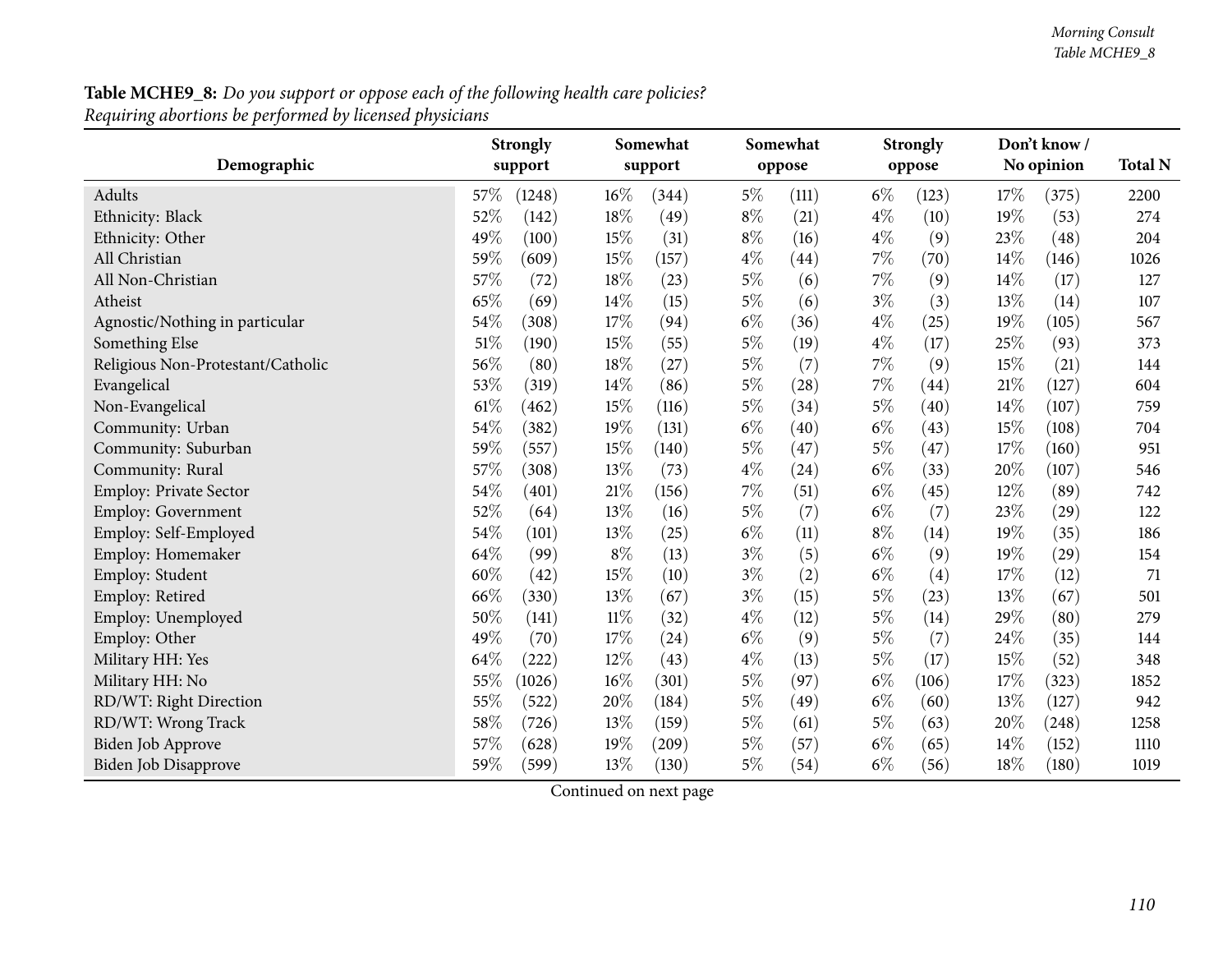|                                      | Somewhat<br><b>Strongly</b> |         |        | Somewhat |       | <b>Strongly</b> |       | Don't know / |        |            |      |  |
|--------------------------------------|-----------------------------|---------|--------|----------|-------|-----------------|-------|--------------|--------|------------|------|--|
| Demographic                          |                             | support |        | support  |       | oppose          |       | oppose       |        | No opinion |      |  |
| Adults                               | 57\%                        | (1248)  | 16%    | (344)    | $5\%$ | (111)           | $6\%$ | (123)        | 17\%   | (375)      | 2200 |  |
| Biden Job Strongly Approve           | 57%                         | (326)   | 19%    | (110)    | $4\%$ | (21)            | $8\%$ | (49)         | 12%    | (70)       | 577  |  |
| Biden Job Somewhat Approve           | 56%                         | (301)   | 19%    | (99)     | $7\%$ | (35)            | $3\%$ | (16)         | 15%    | (82)       | 534  |  |
| Biden Job Somewhat Disapprove        | 58%                         | (174)   | 17%    | (51)     | $8\%$ | (24)            | $3\%$ | (8)          | 15%    | (44)       | 301  |  |
| <b>Biden Job Strongly Disapprove</b> | 59%                         | (425)   | $11\%$ | (79)     | $4\%$ | (30)            | $7\%$ | (48)         | 19%    | (136)      | 718  |  |
| Favorable of Biden                   | 58%                         | (637)   | 19%    | (206)    | $5\%$ | (57)            | $5\%$ | (59)         | 13%    | (140)      | 1099 |  |
| Unfavorable of Biden                 | 57%                         | (575)   | 13%    | (130)    | $5\%$ | (50)            | $6\%$ | (59)         | 19%    | (188)      | 1002 |  |
| Very Favorable of Biden              | 58%                         | (350)   | 18%    | (110)    | $5\%$ | (27)            | $6\%$ | (38)         | 12%    | (75)       | 600  |  |
| Somewhat Favorable of Biden          | 58%                         | (287)   | 19%    | (96)     | $6\%$ | (30)            | $4\%$ | (21)         | 13%    | (65)       | 499  |  |
| Somewhat Unfavorable of Biden        | 56%                         | (138)   | 17%    | (41)     | $5\%$ | (12)            | $2\%$ | (6)          | 20%    | (48)       | 245  |  |
| Very Unfavorable of Biden            | 58%                         | (437)   | $12\%$ | (89)     | $5\%$ | (38)            | $7\%$ | (53)         | 18%    | (140)      | 757  |  |
| #1 Issue: Economy                    | 57%                         | (486)   | 14%    | (123)    | $5\%$ | (42)            | $6\%$ | (54)         | 17%    | (147)      | 852  |  |
| #1 Issue: Security                   | 61\%                        | (174)   | 13%    | (36)     | $6\%$ | (16)            | $4\%$ | (13)         | 16%    | (45)       | 284  |  |
| #1 Issue: Health Care                | 57%                         | (156)   | 18%    | (51)     | $5\%$ | (15)            | $5\%$ | (15)         | 14%    | (39)       | 275  |  |
| #1 Issue: Medicare / Social Security | 61%                         | (171)   | 16%    | (45)     | $3\%$ | (10)            | $4\%$ | (11)         | 16%    | (45)       | 282  |  |
| #1 Issue: Women's Issues             | 59%                         | (85)    | 17%    | (24)     | 5%    | (7)             | $7\%$ | (10)         | 12%    | (18)       | 144  |  |
| #1 Issue: Education                  | 39%                         | (42)    | 22%    | (24)     | 10%   | (10)            | $8\%$ | (9)          | 21%    | (23)       | 109  |  |
| #1 Issue: Energy                     | 52%                         | (76)    | 21%    | (30)     | $3\%$ | (4)             | $4\%$ | (5)          | 21%    | (31)       | 147  |  |
| #1 Issue: Other                      | 54%                         | (57)    | 10%    | (10)     | $6\%$ | (6)             | $6\%$ | (7)          | 25%    | (26)       | 107  |  |
| 2020 Vote: Joe Biden                 | 60%                         | (642)   | 18%    | (191)    | $6\%$ | (61)            | $5\%$ | (53)         | $11\%$ | (121)      | 1068 |  |
| 2020 Vote: Donald Trump              | 57%                         | (416)   | 15%    | (108)    | $3\%$ | (25)            | $7\%$ | (48)         | 18%    | (129)      | 726  |  |
| 2020 Vote: Other                     | 55%                         | (30)    | $9\%$  | (5)      | $8\%$ | (4)             | $5\%$ | (3)          | 23%    | (13)       | 55   |  |
| 2020 Vote: Didn't Vote               | 45%                         | (159)   | 12%    | (40)     | $6\%$ | (19)            | $6\%$ | (19)         | 32%    | (111)      | 350  |  |
| 2018 House Vote: Democrat            | 61\%                        | (490)   | 17%    | (140)    | $5\%$ | (39)            | $5\%$ | (43)         | $11\%$ | (91)       | 803  |  |
| 2018 House Vote: Republican          | 60%                         | (338)   | 12%    | (70)     | $4\%$ | (23)            | $6\%$ | (33)         | 18%    | (100)      | 564  |  |
| 2016 Vote: Hillary Clinton           | 62%                         | (445)   | 17%    | (125)    | $5\%$ | (38)            | $5\%$ | (35)         | $11\%$ | (80)       | 723  |  |
| 2016 Vote: Donald Trump              | 59%                         | (404)   | 15%    | (99)     | $3\%$ | (23)            | $6\%$ | (42)         | 17%    | (113)      | 681  |  |
| 2016 Vote: Other                     | 64%                         | (61)    | $9\%$  | (9)      | $3\%$ | (3)             | $4\%$ | (3)          | 19%    | (18)       | 95   |  |
| 2016 Vote: Didn't Vote               | 48%                         | (338)   | 16%    | (110)    | $7\%$ | (45)            | $6\%$ | (42)         | 23%    | (164)      | 699  |  |
| Voted in 2014: Yes                   | 62%                         | (781)   | 15%    | (186)    | $4\%$ | (56)            | $5\%$ | (69)         | 14\%   | (171)      | 1263 |  |
| Voted in 2014: No                    | 50%                         | (467)   | 17%    | (158)    | $6\%$ | (55)            | $6\%$ | (54)         | 22%    | (204)      | 937  |  |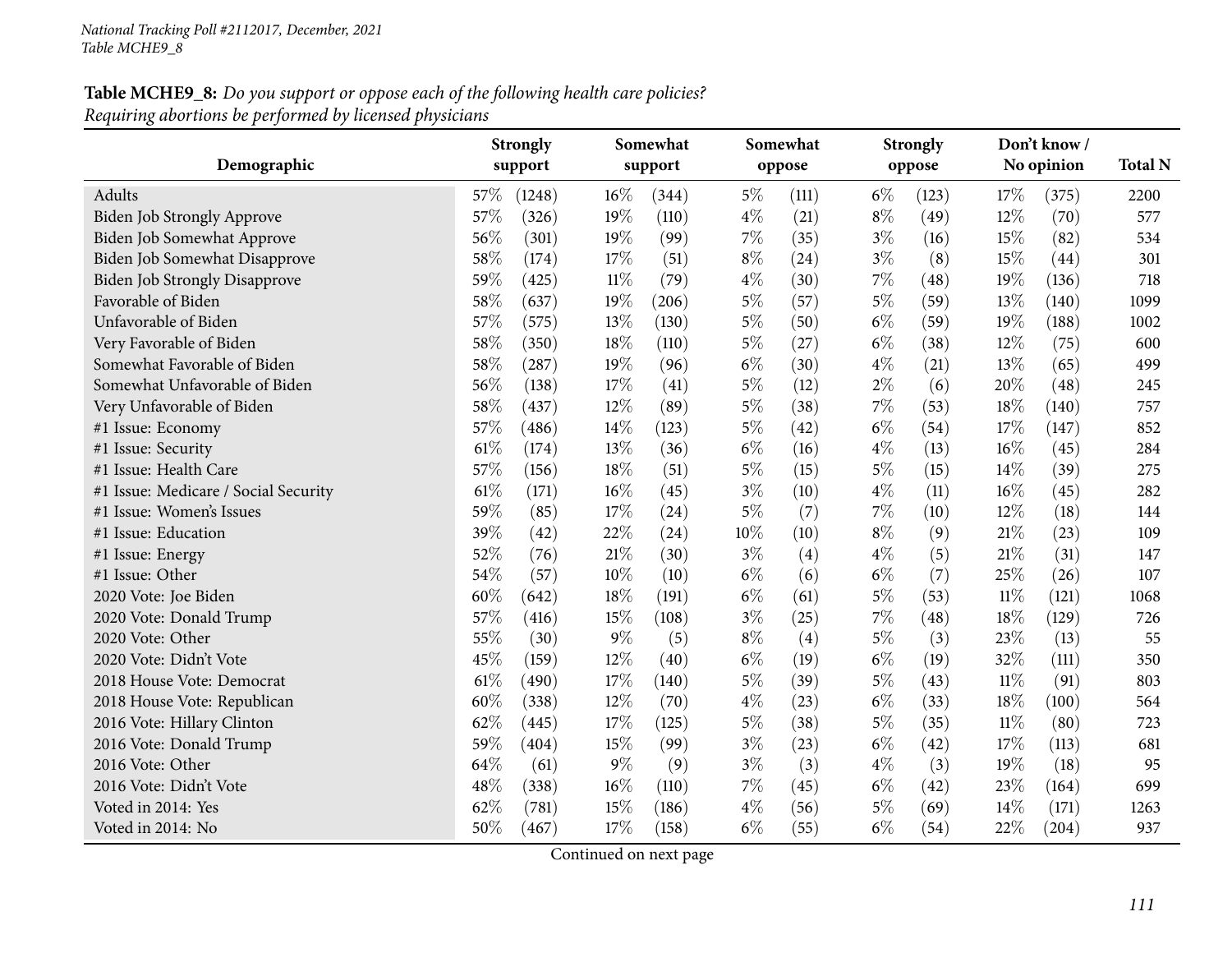| Demographic                                      | <b>Strongly</b><br>support |        | Somewhat<br>support |       | Somewhat<br>oppose |        | <b>Strongly</b><br>oppose |        | Don't know /<br>No opinion |      |
|--------------------------------------------------|----------------------------|--------|---------------------|-------|--------------------|--------|---------------------------|--------|----------------------------|------|
| Adults                                           | 57%<br>(1248)              | $16\%$ | (344)               | $5\%$ | (111)              | $6\%$  | (123)                     | $17\%$ | (375)                      | 2200 |
| 4-Region: Northeast                              | $63\%$<br>(248)            | 17%    | (68)                | $2\%$ | (10)               | $3\%$  | (14)                      | $14\%$ | (54)                       | 394  |
| 4-Region: Midwest                                | 55\%<br>(255)              | $14\%$ | (67)                | $7\%$ | (30)               | $6\%$  | (28)                      | 18%    | (83)                       | 462  |
| 4-Region: South                                  | 56\%<br>(463)              | $15\%$ | (126)               | $5\%$ | (44)               | $6\%$  | (51)                      | 17\%   | (140)                      | 824  |
| 4-Region: West                                   | $54\%$<br>(282)            | $16\%$ | (82)                | $5\%$ | (27)               | $6\%$  | (31)                      | $19\%$ | (98)                       | 520  |
| Women of Reproductive Age                        | 55\%<br>(317)              | $11\%$ | (66)                | $6\%$ | (35)               | 7%     | (42)                      | $20\%$ | (117)                      | 576  |
| Women Who Have Needed Abortion Services          | 67%<br>(81)                | 15%    | (19)                | $5\%$ | (6)                | $6\%$  | (8)                       | $6\%$  | (7)                        | 121  |
| Mothers                                          | 55%<br>(177)               | 13\%   | (42)                | $7\%$ | (22)               | $6\%$  | (20)                      | $19\%$ | (61)                       | 322  |
| Fathers                                          | $48\%$<br>(154)            | 28%    | (90)                | $6\%$ | (19)               | $6\%$  | (18)                      | $12\%$ | (40)                       | 321  |
| Insured                                          | 58%<br>(1135)              | $16\%$ | (308)               | 5%    | (92)               | $5\%$  | (104)                     | $16\%$ | (311)                      | 1950 |
| Uninsured                                        | 45\%<br>(113)              | $14\%$ | (36)                | $8\%$ | (19)               | $8\%$  | (19)                      | 25\%   | (64)                       | 250  |
| Federal Government Responsible for Abortion Laws | 60%<br>(468)               | 19%    | (148)               | $6\%$ | (45)               | 7%     | (54)                      | $8\%$  | (59)                       | 773  |
| State Governments Responsible for Abortion Laws  | 60%<br>(473)               | 18%    | (140)               | $5\%$ | (41)               | $5\%$  | $\left( 40\right)$        | $12\%$ | (97                        | 791  |
| Abortion Should be Legal                         | $65\%$<br>(785)            | $18\%$ | (218)               | $5\%$ | (63)               | $3\%$  | (41)                      | $8\%$  | (93)                       | 1201 |
| Abortion Should be Illegal                       | 53%<br>(401)               | $14\%$ | (105)               | $5\%$ | (38)               | $10\%$ | (73)                      | $19\%$ | (145)                      | 762  |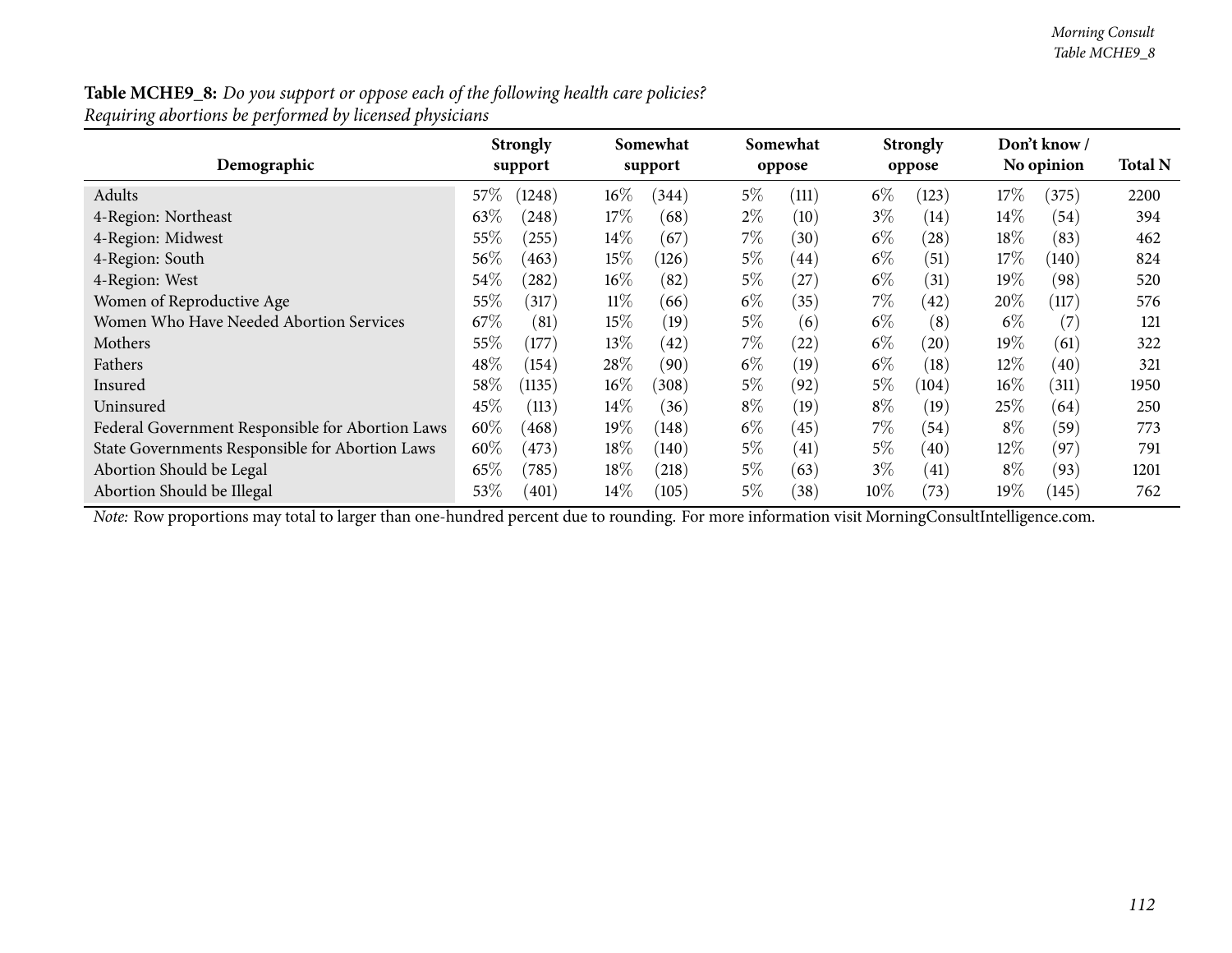| Table MCHE9_9: Do you support or oppose each of the following health care policies?                                                   |
|---------------------------------------------------------------------------------------------------------------------------------------|
| Allowing patients seeking an abortion to access medication abortion via telehealth, rather than requiring an in-person doctor's visit |

|                          | <b>Strongly</b> |         | Somewhat | Somewhat |        | <b>Strongly</b> |        | Don't know/ | <b>Total N</b> |            |      |  |
|--------------------------|-----------------|---------|----------|----------|--------|-----------------|--------|-------------|----------------|------------|------|--|
| Demographic              |                 | support |          | support  |        | oppose          |        | oppose      |                | No opinion |      |  |
| Adults                   | 20%             | (445)   | 19%      | (424)    | 13%    | (287)           | 21\%   | (464)       | 26\%           | (580)      | 2200 |  |
| Gender: Male             | 20%             | (212)   | 24%      | (250)    | 15%    | (158)           | 18%    | (186)       | 24%            | (255)      | 1062 |  |
| Gender: Female           | 20%             | (233)   | 15%      | (173)    | $11\%$ | (129)           | 24\%   | (278)       | 29%            | (325)      | 1138 |  |
| Age: 18-34               | 24%             | (160)   | 24%      | (155)    | 14\%   | (89)            | $13\%$ | (83)        | 26%            | (169)      | 655  |  |
| Age: 35-44               | 24%             | (86)    | 17\%     | (61)     | 13%    | (46)            | 21\%   | (75)        | 25%            | (90)       | 358  |  |
| Age: 45-64               | 19%             | (141)   | 17%      | (129)    | 12%    | (92)            | 23%    | (175)       | 28%            | (214)      | 751  |  |
| Age: 65+                 | 13%             | (58)    | 18%      | (79)     | 14%    | (60)            | 30%    | (130)       | 25%            | (108)      | 436  |  |
| GenZers: 1997-2012       | 21%             | (42)    | 19%      | (39)     | 16%    | (32)            | 12%    | (23)        | 32%            | (65)       | 200  |  |
| Millennials: 1981-1996   | 25%             | (172)   | 24%      | (163)    | $12\%$ | (83)            | 16%    | (110)       | 22%            | (151)      | 680  |  |
| GenXers: 1965-1980       | 20%             | (113)   | 15%      | (84)     | 12%    | (65)            | $21\%$ | (117)       | 32%            | (180)      | 558  |  |
| Baby Boomers: 1946-1964  | 16%             | (106)   | 18%      | (117)    | 14%    | (93)            | 28%    | (183)       | 24%            | (155)      | 653  |  |
| PID: Dem (no lean)       | 27%             | (250)   | 23%      | (208)    | 13\%   | (122)           | 15%    | (136)       | 22%            | (204)      | 922  |  |
| PID: Ind (no lean)       | 17%             | (109)   | 17%      | (110)    | 14%    | (87)            | 18%    | (117)       | 34%            | (215)      | 638  |  |
| PID: Rep (no lean)       | 13%             | (86)    | 16%      | (105)    | 12%    | (78)            | 33%    | (210)       | 25%            | (161)      | 641  |  |
| PID/Gender: Dem Men      | 28%             | (125)   | 27\%     | (120)    | 15%    | (69)            | 13%    | (57)        | 17%            | (77)       | 448  |  |
| PID/Gender: Dem Women    | 26%             | (125)   | 19%      | (88)     | $11\%$ | (54)            | 17%    | (79)        | 27%            | (127)      | 474  |  |
| PID/Gender: Ind Men      | 16%             | (51)    | 21%      | (68)     | 16%    | (51)            | 15%    | (48)        | 33%            | (109)      | 326  |  |
| PID/Gender: Ind Women    | 19%             | (58)    | 14%      | (43)     | $11\%$ | (35)            | 22%    | (70)        | 34%            | (106)      | 312  |  |
| PID/Gender: Rep Men      | 13%             | (36)    | 22%      | (63)     | 13%    | (38)            | 28%    | (82)        | 24%            | (69)       | 288  |  |
| PID/Gender: Rep Women    | 14%             | (50)    | 12%      | (42)     | $11\%$ | (40)            | 36%    | (129)       | 26\%           | (92)       | 353  |  |
| Ideo: Liberal (1-3)      | 34%             | (213)   | 24%      | (151)    | 14%    | (85)            | $11\%$ | (67)        | 17%            | (110)      | 627  |  |
| Ideo: Moderate (4)       | 17%             | (126)   | 22%      | (164)    | 14%    | (108)           | $16\%$ | (124)       | $31\%$         | (235)      | 757  |  |
| Ideo: Conservative (5-7) | 14%             | (94)    | 15%      | (98)     | 13\%   | (86)            | 36%    | (244)       | 23%            | (154)      | 675  |  |
| Educ: < College          | 18%             | (270)   | 17\%     | (258)    | $12\%$ | (177)           | 22%    | (334)       | $31\%$         | (473)      | 1512 |  |
| Educ: Bachelors degree   | 25%             | (111)   | 23%      | (102)    | 18%    | (79)            | 18%    | (79)        | 16%            | (73)       | 444  |  |
| Educ: Post-grad          | 26%             | (64)    | 26%      | (63)     | 13%    | (31)            | $21\%$ | (51)        | 14%            | (35)       | 244  |  |
| Income: Under 50k        | 18%             | (220)   | 17\%     | (205)    | 13%    | (160)           | 20%    | (243)       | 32%            | (391)      | 1218 |  |
| Income: 50k-100k         | 21%             | (139)   | 22%      | (147)    | $12\%$ | (80)            | 23%    | (153)       | 21%            | (137)      | 656  |  |
| Income: 100k+            | 27%             | (86)    | 22%      | (72)     | 14%    | (47)            | $21\%$ | (68)        | 16%            | (52)       | 326  |  |
| Ethnicity: White         | 21%             | (354)   | 19%      | (330)    | 13%    | (224)           | 23%    | (393)       | 24\%           | (422)      | 1722 |  |
| Ethnicity: Hispanic      | 25%             | (88)    | 20%      | (71)     | 10%    | (35)            | 12%    | (42)        | 32%            | (114)      | 349  |  |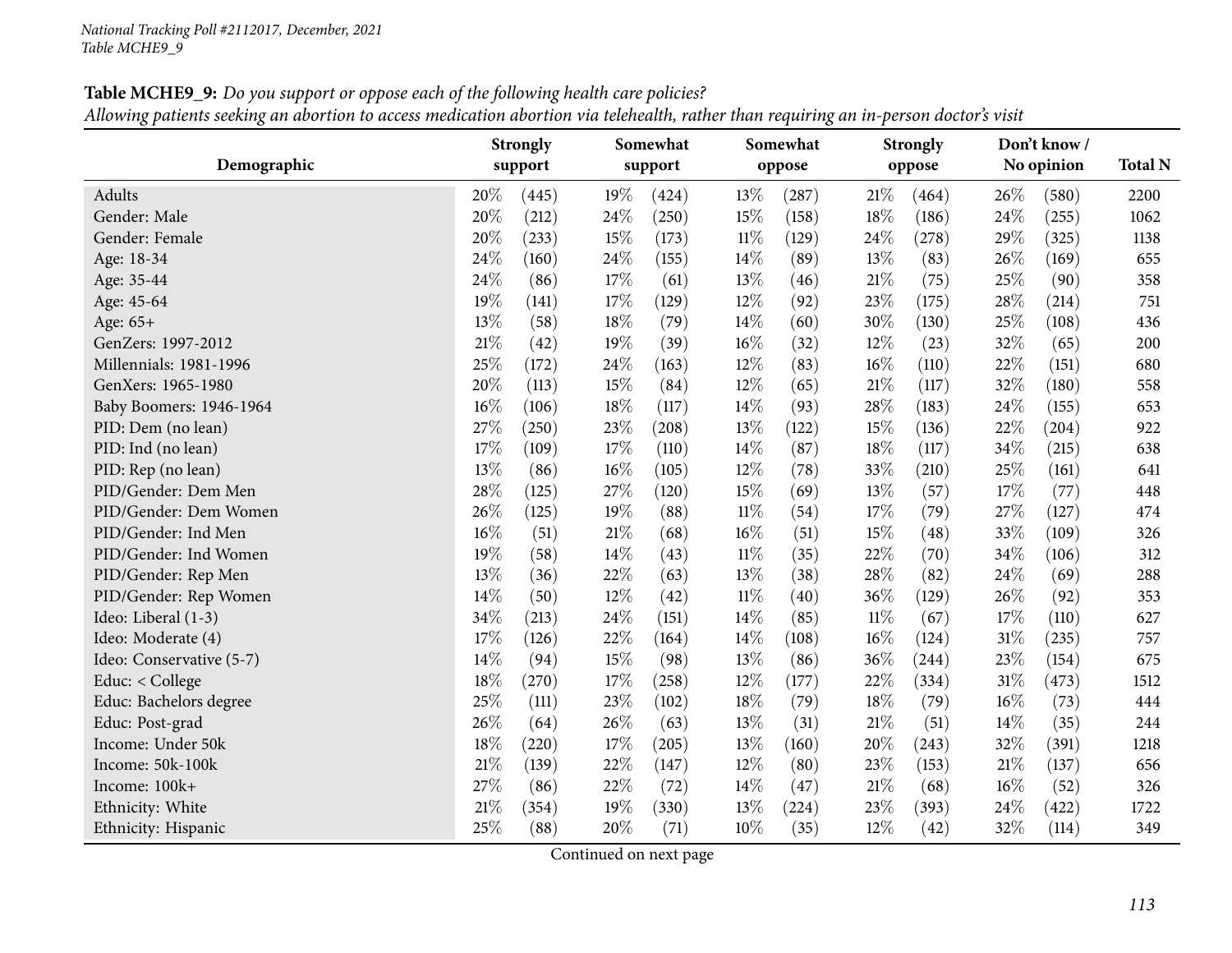| $\cdots$ or<br>$\cdots$<br>a measured to move a momental measured and concentrating current number of the may use the |     | <b>Strongly</b> |     | Somewhat |        | Somewhat |        | <b>Strongly</b> |            | Don't know/ |                |  |
|-----------------------------------------------------------------------------------------------------------------------|-----|-----------------|-----|----------|--------|----------|--------|-----------------|------------|-------------|----------------|--|
| Demographic                                                                                                           |     | support         |     | support  |        | oppose   | oppose |                 | No opinion |             | <b>Total N</b> |  |
| Adults                                                                                                                | 20% | (445)           | 19% | (424)    | 13\%   | (287)    | 21\%   | (464)           | 26\%       | (580)       | 2200           |  |
| Ethnicity: Black                                                                                                      | 17% | (48)            | 21% | (57)     | 14%    | (38)     | 18%    | (49)            | 30%        | (83)        | 274            |  |
| Ethnicity: Other                                                                                                      | 21% | (43)            | 18% | (37)     | 12%    | (25)     | $11\%$ | (23)            | 37%        | (76)        | 204            |  |
| All Christian                                                                                                         | 18% | (187)           | 20% | (210)    | 13%    | (130)    | 27%    | (274)           | 22%        | (225)       | 1026           |  |
| All Non-Christian                                                                                                     | 32% | (40)            | 18% | (23)     | 12%    | (15)     | 14%    | (18)            | 25%        | (31)        | 127            |  |
| Atheist                                                                                                               | 34% | (36)            | 23% | (24)     | 17%    | (18)     | $8\%$  | (8)             | 19%        | (20)        | 107            |  |
| Agnostic/Nothing in particular                                                                                        | 21% | (120)           | 21% | (120)    | 13%    | (72)     | 14%    | (79)            | $31\%$     | (175)       | 567            |  |
| Something Else                                                                                                        | 16% | (61)            | 12% | (46)     | 14%    | (52)     | 23%    | (85)            | 35%        | (129)       | 373            |  |
| Religious Non-Protestant/Catholic                                                                                     | 29% | (41)            | 18% | (25)     | $11\%$ | (15)     | 18%    | (26)            | 25%        | (36)        | 144            |  |
| Evangelical                                                                                                           | 16% | (94)            | 14% | (84)     | 14%    | (84)     | 31%    | (186)           | 26\%       | (156)       | 604            |  |
| Non-Evangelical                                                                                                       | 19% | (148)           | 21% | (161)    | 13%    | (97)     | $21\%$ | (161)           | 25%        | (193)       | 759            |  |
| Community: Urban                                                                                                      | 23% | (163)           | 23% | (159)    | 12%    | (84)     | 17%    | (123)           | 25%        | (175)       | 704            |  |
| Community: Suburban                                                                                                   | 19% | (182)           | 19% | (180)    | 14%    | (132)    | 22%    | (206)           | 26%        | (250)       | 951            |  |
| Community: Rural                                                                                                      | 18% | (100)           | 15% | (84)     | 13%    | (70)     | 25%    | (135)           | 29%        | (156)       | 546            |  |
| Employ: Private Sector                                                                                                | 25% | (187)           | 23% | (169)    | 14%    | (101)    | 20%    | (146)           | 19%        | (138)       | 742            |  |
| Employ: Government                                                                                                    | 28% | (34)            | 21% | (26)     | 16%    | (20)     | 13%    | (16)            | 22%        | (26)        | 122            |  |
| Employ: Self-Employed                                                                                                 | 24% | (44)            | 22% | (42)     | $8\%$  | (16)     | 21\%   | (39)            | 24\%       | (45)        | 186            |  |
| Employ: Homemaker                                                                                                     | 20% | (30)            | 13% | (20)     | 12%    | (18)     | 25%    | (39)            | 30%        | (46)        | 154            |  |
| Employ: Student                                                                                                       | 25% | (18)            | 24% | (17)     | 12%    | (9)      | 16%    | (11)            | 24%        | (17)        | 71             |  |
| Employ: Retired                                                                                                       | 13% | (68)            | 17% | (84)     | 13%    | (67)     | 30%    | (150)           | 26%        | (133)       | 501            |  |
| Employ: Unemployed                                                                                                    | 16% | (46)            | 14% | (40)     | 12%    | (33)     | 14%    | (39)            | 43%        | (121)       | 279            |  |
| Employ: Other                                                                                                         | 13% | (18)            | 18% | (26)     | 16%    | (23)     | 16%    | (23)            | 37%        | (54)        | 144            |  |
| Military HH: Yes                                                                                                      | 18% | (62)            | 18% | (62)     | 12%    | (40)     | 28%    | (98)            | 24\%       | (85)        | 348            |  |
| Military HH: No                                                                                                       | 21% | (383)           | 20% | (362)    | 13%    | (246)    | 20%    | (366)           | 27%        | (495)       | 1852           |  |
| RD/WT: Right Direction                                                                                                | 26% | (244)           | 24% | (227)    | 13%    | (120)    | 14%    | (136)           | 23%        | (214)       | 942            |  |
| RD/WT: Wrong Track                                                                                                    | 16% | (200)           | 16% | (196)    | 13%    | (167)    | 26%    | (328)           | 29%        | (366)       | 1258           |  |
| Biden Job Approve                                                                                                     | 26% | (294)           | 24% | (268)    | 12%    | (136)    | 13%    | (149)           | 24\%       | (265)       | 1110           |  |
| <b>Biden Job Disapprove</b>                                                                                           | 15% | (149)           | 15% | (150)    | 15%    | (150)    | 30%    | (309)           | 26\%       | (262)       | 1019           |  |

Table MCHE9\_9: Do you support or oppose each of the following health care policies?

Allowing patients seeking an abortion to access medication abortion via telehealth, rather than requiring an in-person doctor's visit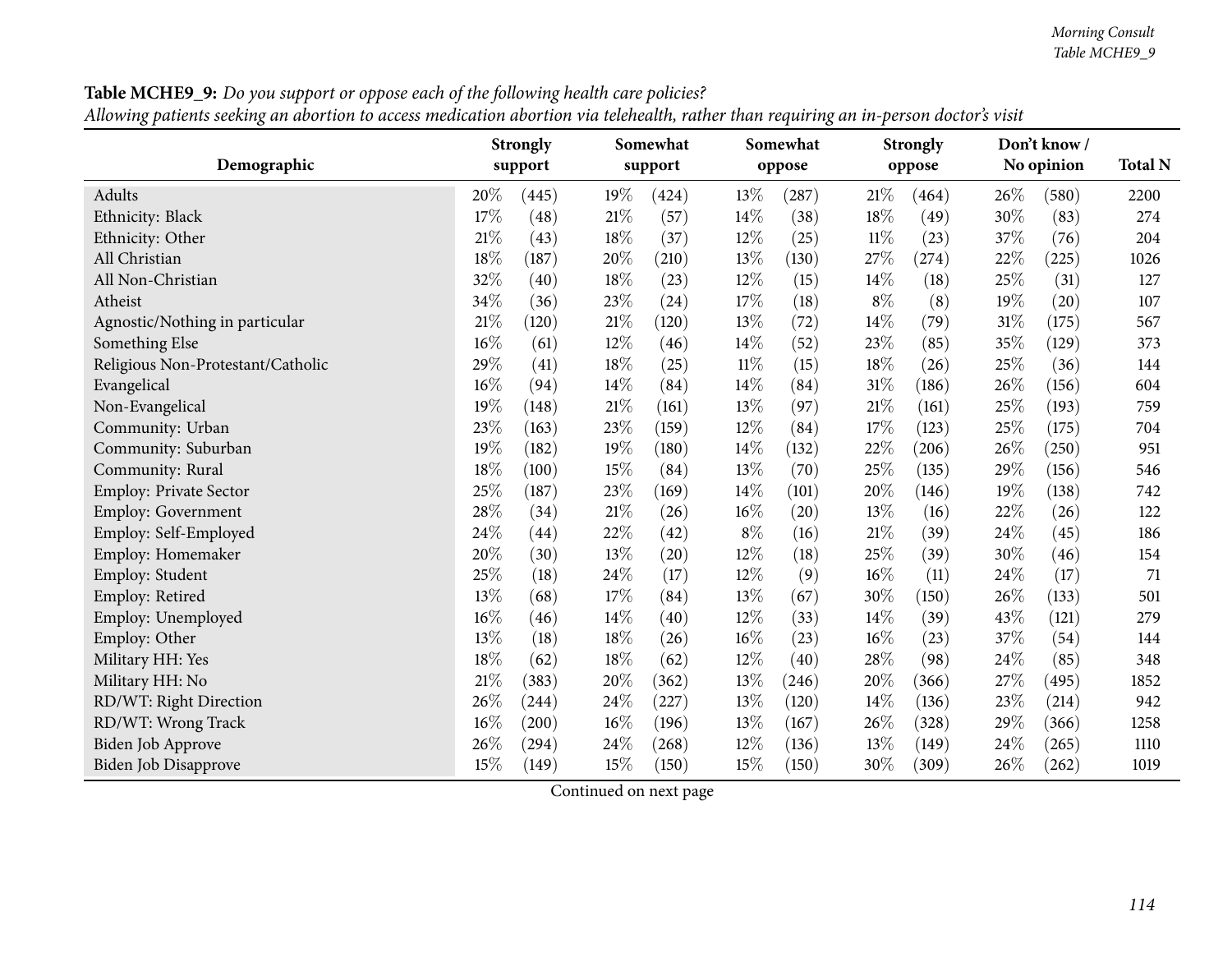### Table MCHE9\_9: Do you support or oppose each of the following health care policies? Allowing patients seeking an abortion to access medication abortion via telehealth, rather than requiring an in-person doctor's visit

|                                      | Somewhat<br><b>Strongly</b> |         |      | Somewhat |        | <b>Strongly</b> |        | Don't know/ |     |            |      |  |
|--------------------------------------|-----------------------------|---------|------|----------|--------|-----------------|--------|-------------|-----|------------|------|--|
| Demographic                          |                             | support |      | support  |        | oppose          |        | oppose      |     | No opinion |      |  |
| Adults                               | 20%                         | (445)   | 19%  | (424)    | 13%    | (287)           | 21\%   | (464)       | 26% | (580)      | 2200 |  |
| Biden Job Strongly Approve           | 30%                         | (175)   | 23\% | (135)    | 10%    | (58)            | 15%    | (87)        | 21% | (121)      | 577  |  |
| Biden Job Somewhat Approve           | 22%                         | (118)   | 25%  | (133)    | 15%    | (78)            | $11\%$ | (61)        | 27% | (143)      | 534  |  |
| <b>Biden Job Somewhat Disapprove</b> | 17%                         | (52)    | 16%  | (49)     | 24%    | (72)            | 19%    | (58)        | 24% | (71)       | 301  |  |
| <b>Biden Job Strongly Disapprove</b> | 14%                         | (97)    | 14%  | (101)    | $11\%$ | (78)            | 35%    | (251)       | 26% | (190)      | 718  |  |
| Favorable of Biden                   | 26%                         | (289)   | 24%  | (264)    | 13%    | (147)           | 13%    | (148)       | 23% | (252)      | 1099 |  |
| Unfavorable of Biden                 | 15%                         | (147)   | 15%  | (148)    | 14\%   | (136)           | 30%    | (304)       | 27% | (266)      | 1002 |  |
| Very Favorable of Biden              | 30%                         | (178)   | 24%  | (141)    | $11\%$ | (66)            | 13%    | (76)        | 23% | (139)      | 600  |  |
| Somewhat Favorable of Biden          | 22%                         | (111)   | 25%  | (123)    | 16%    | (81)            | 14%    | (71)        | 23% | (113)      | 499  |  |
| Somewhat Unfavorable of Biden        | 19%                         | (46)    | 18%  | (45)     | 17%    | (42)            | 18%    | (44)        | 28% | (69)       | 245  |  |
| Very Unfavorable of Biden            | 13%                         | (102)   | 14%  | (104)    | 12%    | (94)            | 34%    | (260)       | 26% | (198)      | 757  |  |
| #1 Issue: Economy                    | 16%                         | (135)   | 19%  | (162)    | 13%    | (113)           | 23%    | (197)       | 29% | (246)      | 852  |  |
| #1 Issue: Security                   | 17%                         | (48)    | 14%  | (40)     | 17%    | (48)            | 30%    | (84)        | 23% | (64)       | 284  |  |
| #1 Issue: Health Care                | 29%                         | (79)    | 25%  | (70)     | 12%    | (34)            | 12%    | (34)        | 21% | (59)       | 275  |  |
| #1 Issue: Medicare / Social Security | 17%                         | (47)    | 18%  | (51)     | 10%    | (29)            | 23%    | (64)        | 32% | (91)       | 282  |  |
| #1 Issue: Women's Issues             | 49%                         | (70)    | 18%  | (27)     | $5\%$  | (7)             | 13%    | (18)        | 15% | (22)       | 144  |  |
| #1 Issue: Education                  | 14%                         | (16)    | 22%  | (24)     | 14%    | (15)            | 19%    | (21)        | 30% | (33)       | 109  |  |
| #1 Issue: Energy                     | 21%                         | (31)    | 20%  | (30)     | 21%    | (31)            | 15%    | (22)        | 23% | (33)       | 147  |  |
| #1 Issue: Other                      | 18%                         | (19)    | 19%  | (20)     | $9\%$  | (9)             | 24%    | (26)        | 30% | (32)       | 107  |  |
| 2020 Vote: Joe Biden                 | 28%                         | (296)   | 23%  | (251)    | 13%    | (143)           | 13%    | (140)       | 22% | (238)      | 1068 |  |
| 2020 Vote: Donald Trump              | 13%                         | (98)    | 14%  | (101)    | 14%    | (104)           | 35%    | (256)       | 23% | (169)      | 726  |  |
| 2020 Vote: Other                     | 20%                         | (11)    | 22%  | (12)     | 16%    | (9)             | 10%    | (5)         | 32% | (18)       | 55   |  |
| 2020 Vote: Didn't Vote               | $11\%$                      | (40)    | 17\% | (60)     | $9\%$  | (31)            | 18%    | (63)        | 44% | (156)      | 350  |  |
| 2018 House Vote: Democrat            | 28%                         | (227)   | 23%  | (182)    | 13%    | (105)           | 14%    | (113)       | 22% | (175)      | 803  |  |
| 2018 House Vote: Republican          | 14%                         | (82)    | 14%  | (78)     | 14%    | (81)            | 34%    | (192)       | 23% | (132)      | 564  |  |
| 2016 Vote: Hillary Clinton           | 27%                         | (198)   | 24%  | (170)    | 13%    | (96)            | 13%    | (93)        | 23% | (166)      | 723  |  |
| 2016 Vote: Donald Trump              | 15%                         | (102)   | 15%  | (104)    | 14%    | (93)            | 33%    | (228)       | 23% | (154)      | 681  |  |
| 2016 Vote: Other                     | 28%                         | (26)    | 19%  | (18)     | 15%    | (14)            | 17%    | (16)        | 22% | (21)       | 95   |  |
| 2016 Vote: Didn't Vote               | 17%                         | (119)   | 19%  | (130)    | 12%    | (83)            | 18%    | (127)       | 34% | (240)      | 699  |  |
| Voted in 2014: Yes                   | 22%                         | (273)   | 19%  | (237)    | 14%    | (173)           | 23%    | (297)       | 22% | (283)      | 1263 |  |
| Voted in 2014: No                    | 18%                         | (172)   | 20%  | (187)    | 12%    | (114)           | 18%    | (167)       | 32% | (297)      | 937  |  |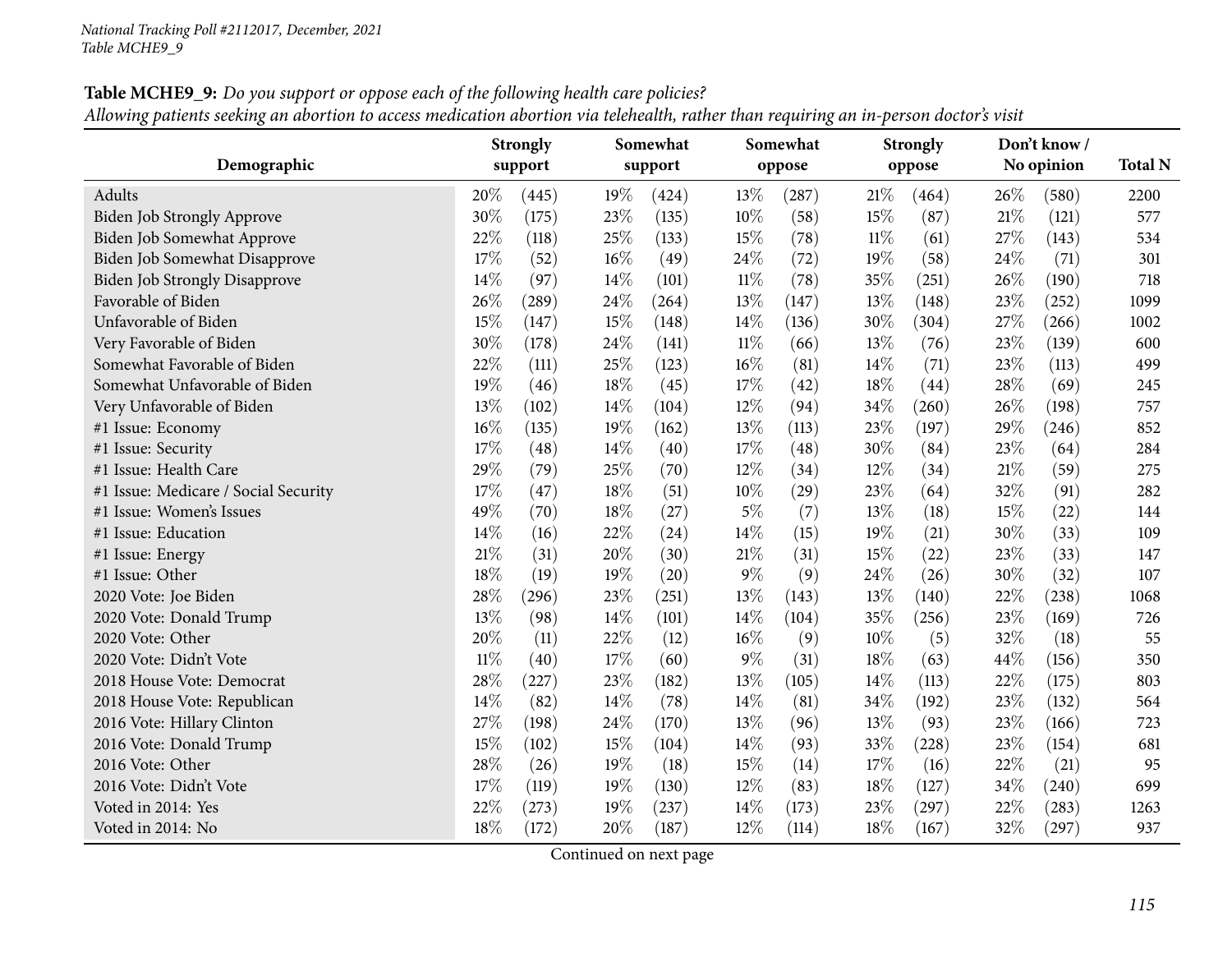| Auowing patients seeking an abortion to access meatcation abortion via telenealth, rather than requiring an in-person aoctor's visit |        |                 |        |          |        |          |        |                 |        |                            |                |  |
|--------------------------------------------------------------------------------------------------------------------------------------|--------|-----------------|--------|----------|--------|----------|--------|-----------------|--------|----------------------------|----------------|--|
| Demographic                                                                                                                          |        | <b>Strongly</b> |        | Somewhat |        | Somewhat |        | <b>Strongly</b> |        | Don't know /<br>No opinion | <b>Total N</b> |  |
|                                                                                                                                      |        | support         |        | support  |        | oppose   |        | oppose          |        |                            |                |  |
| Adults                                                                                                                               | 20%    | (445)           | $19\%$ | (424)    | $13\%$ | (287)    | 21%    | (464)           | $26\%$ | (580)                      | 2200           |  |
| 4-Region: Northeast                                                                                                                  | $23\%$ | (92)            | 22%    | (88)     | $10\%$ | (39)     | $18\%$ | (71)            | $26\%$ | (103)                      | 394            |  |
| 4-Region: Midwest                                                                                                                    | 17%    | (79)            | 20%    | (92)     | 15%    | (70)     | 24\%   | (113)           | 23\%   | (109)                      | 462            |  |
| 4-Region: South                                                                                                                      | 20\%   | (162)           | $18\%$ | (149)    | $14\%$ | (115)    | $20\%$ | (163)           | 29\%   | (235)                      | 824            |  |
| 4-Region: West                                                                                                                       | $22\%$ | (112)           | $18\%$ | (95)     | $12\%$ | (62)     | 23\%   | (117)           | $26\%$ | (133)                      | 520            |  |
| Women of Reproductive Age                                                                                                            | $25\%$ | (146)           | $14\%$ | (83)     | $11\%$ | (64)     | 20%    | (118)           | 28\%   | (164)                      | 576            |  |
| Women Who Have Needed Abortion Services                                                                                              | 43\%   | (52)            | $20\%$ | (24)     | $9\%$  | (11)     | 13\%   | (16)            | $15\%$ | (18)                       | 121            |  |
| Mothers                                                                                                                              | 21%    | (67)            | 15%    | (48)     | $12\%$ | (39)     | 27%    | (87)            | 25%    | (81)                       | 322            |  |
| Fathers                                                                                                                              | $25\%$ | (80)            | $28\%$ | (92)     | $14\%$ | (46)     | $14\%$ | (45)            | $18\%$ | (58)                       | 321            |  |
| Insured                                                                                                                              | 21%    | (402)           | $19\%$ | (378)    | $14\%$ | (264)    | 21%    | (418)           | 25%    | (488)                      | 1950           |  |
| Uninsured                                                                                                                            | $17\%$ | (43)            | $18\%$ | (46)     | $9\%$  | (23)     | $18\%$ | (46)            | 37%    | (92)                       | 250            |  |
| Federal Government Responsible for Abortion Laws                                                                                     | 29\%   | (221)           | 24%    | (185)    | $13\%$ | (101)    | 20%    | (155)           | $14\%$ | (111)                      | 773            |  |
| State Governments Responsible for Abortion Laws                                                                                      | $19\%$ | (149)           | $19\%$ | (154)    | 15%    | (120)    | 27%    | (211)           | $20\%$ | (156)                      | 791            |  |
| Abortion Should be Legal                                                                                                             | 28\%   | (336)           | 27%    | (323)    | $14\%$ | (174)    | $10\%$ | (126)           | $20\%$ | (243)                      | 1201           |  |
| Abortion Should be Illegal                                                                                                           | $13\%$ | (100)           | $10\%$ | (79)     | $13\%$ | (98)     | 41%    | (316)           | 22%    | (169)                      | 762            |  |

**Table MCHE9\_9:** Do you support or oppose each of the following health care policies?

Allowing patients seeking an abortion to access medication abortion via telehealth, rather than requiring an in-person doctor's visit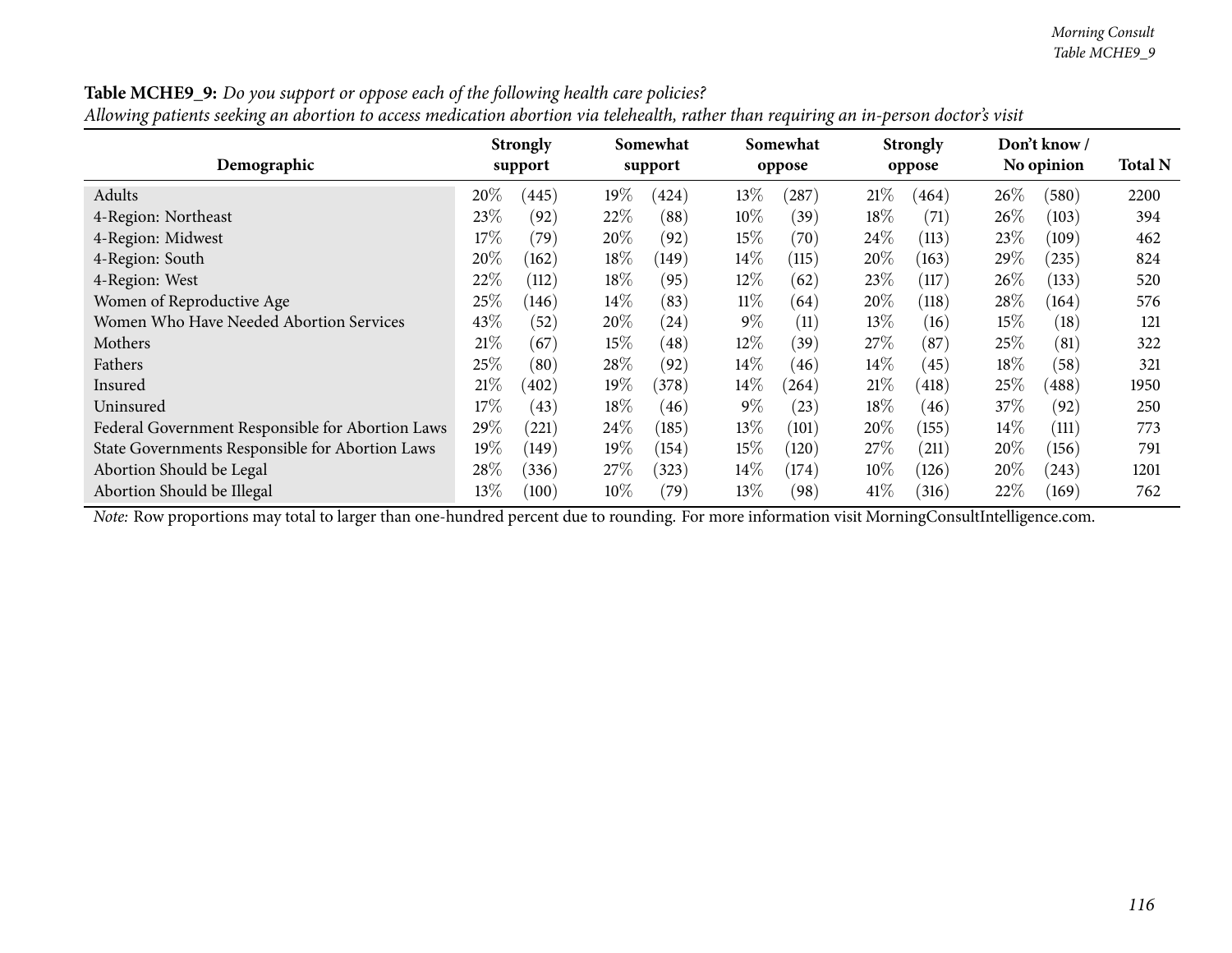|                          |        | <b>Strongly</b> | Somewhat |         |        | Somewhat |        | <b>Strongly</b> |        | Don't know / |      |
|--------------------------|--------|-----------------|----------|---------|--------|----------|--------|-----------------|--------|--------------|------|
| Demographic              |        | support         |          | support |        | oppose   |        | oppose          |        | No opinion   |      |
| Adults                   | 20%    | (442)           | 13\%     | (278)   | 14%    | (306)    | 29%    | (645)           | 24\%   | (529)        | 2200 |
| Gender: Male             | 23%    | (249)           | 16%      | (172)   | 17%    | (177)    | 24%    | (255)           | 20%    | (208)        | 1062 |
| Gender: Female           | 17%    | (193)           | $9\%$    | (106)   | $11\%$ | (129)    | $34\%$ | (390)           | 28%    | (321)        | 1138 |
| Age: 18-34               | 17%    | (115)           | $16\%$   | (105)   | 16%    | (106)    | 26%    | (168)           | 25%    | (161)        | 655  |
| Age: 35-44               | 18%    | (65)            | 17%      | (62)    | 12%    | (45)     | 27%    | (96)            | 25%    | (91)         | 358  |
| Age: 45-64               | 22%    | (166)           | $9\%$    | (70)    | 12%    | (93)     | 31%    | (236)           | $25\%$ | (186)        | 751  |
| Age: $65+$               | 22%    | (97)            | $9\%$    | (41)    | 14%    | (63)     | 33%    | (144)           | $21\%$ | (91)         | 436  |
| GenZers: 1997-2012       | $9\%$  | (18)            | 10%      | (19)    | 16%    | (32)     | 33%    | (66)            | 32%    | (64)         | 200  |
| Millennials: 1981-1996   | 21%    | (142)           | 19%      | (128)   | 15%    | (99)     | 24%    | (163)           | 22%    | (147)        | 680  |
| GenXers: 1965-1980       | 20%    | (111)           | $11\%$   | (62)    | $11\%$ | (64)     | 29%    | (159)           | 29%    | (163)        | 558  |
| Baby Boomers: 1946-1964  | 24%    | (159)           | $8\%$    | (55)    | 15%    | (99)     | 33%    | (217)           | 19%    | (124)        | 653  |
| PID: Dem (no lean)       | 16%    | (144)           | 13%      | (124)   | 15%    | (136)    | 37%    | (339)           | 19%    | (179)        | 922  |
| PID: Ind (no lean)       | 15%    | (98)            | $11\%$   | (68)    | 14%    | (91)     | 30%    | (192)           | 30%    | (189)        | 638  |
| PID: Rep (no lean)       | 31%    | (201)           | 13%      | (86)    | 12%    | (80)     | 18%    | (114)           | 25%    | (160)        | 641  |
| PID/Gender: Dem Men      | 22%    | (98)            | 17%      | (78)    | 17%    | (77)     | 29%    | (132)           | 14%    | (63)         | 448  |
| PID/Gender: Dem Women    | 10%    | (46)            | $10\%$   | (46)    | 12%    | (58)     | 44%    | (207)           | 25%    | (117)        | 474  |
| PID/Gender: Ind Men      | 17%    | (57)            | 14%      | (46)    | 18%    | (58)     | 25%    | (81)            | 26%    | (84)         | 326  |
| PID/Gender: Ind Women    | 13%    | (41)            | 7%       | (22)    | $11\%$ | (33)     | 36%    | (111)           | 34%    | (105)        | 312  |
| PID/Gender: Rep Men      | 33%    | (94)            | 17%      | (48)    | 15%    | (42)     | 15%    | (43)            | 21\%   | (61)         | 288  |
| PID/Gender: Rep Women    | 30%    | (106)           | $11\%$   | (39)    | $11\%$ | (38)     | 20%    | (71)            | 28%    | (99)         | 353  |
| Ideo: Liberal (1-3)      | $11\%$ | (67)            | $11\%$   | (67)    | 15%    | (93)     | 50%    | (312)           | 14%    | (87)         | 627  |
| Ideo: Moderate (4)       | 17%    | (127)           | 15%      | (113)   | 15%    | (114)    | 26%    | (194)           | 28%    | (209)        | 757  |
| Ideo: Conservative (5-7) | 35%    | (233)           | 14%      | (91)    | 13%    | (86)     | 17%    | (113)           | 22%    | (151)        | 675  |
| Educ: < College          | 20%    | (298)           | $11\%$   | (164)   | 13%    | (197)    | 29%    | (432)           | 28%    | (420)        | 1512 |
| Educ: Bachelors degree   | 19%    | (85)            | 16%      | (72)    | 15%    | (66)     | 33%    | (147)           | 17%    | (75)         | 444  |
| Educ: Post-grad          | 24%    | (59)            | $18\%$   | (43)    | 18%    | (43)     | 27%    | (65)            | 14%    | (34)         | 244  |
| Income: Under 50k        | 17%    | (204)           | 12%      | (144)   | 13%    | (153)    | 30%    | (368)           | 29%    | (349)        | 1218 |
| Income: 50k-100k         | 22%    | (147)           | 12%      | (76)    | 15%    | (101)    | 30%    | (198)           | 20%    | (134)        | 656  |
| Income: 100k+            | 28%    | (91)            | 18%      | (57)    | 16%    | (52)     | 24%    | (79)            | 14%    | (46)         | 326  |
| Ethnicity: White         | 22%    | (383)           | 13\%     | (221)   | 13%    | (231)    | 29%    | (507)           | 22%    | (379)        | 1722 |
| Ethnicity: Hispanic      | 15%    | (53)            | 16%      | (58)    | 14%    | (49)     | 26%    | (91)            | 28%    | (99)         | 349  |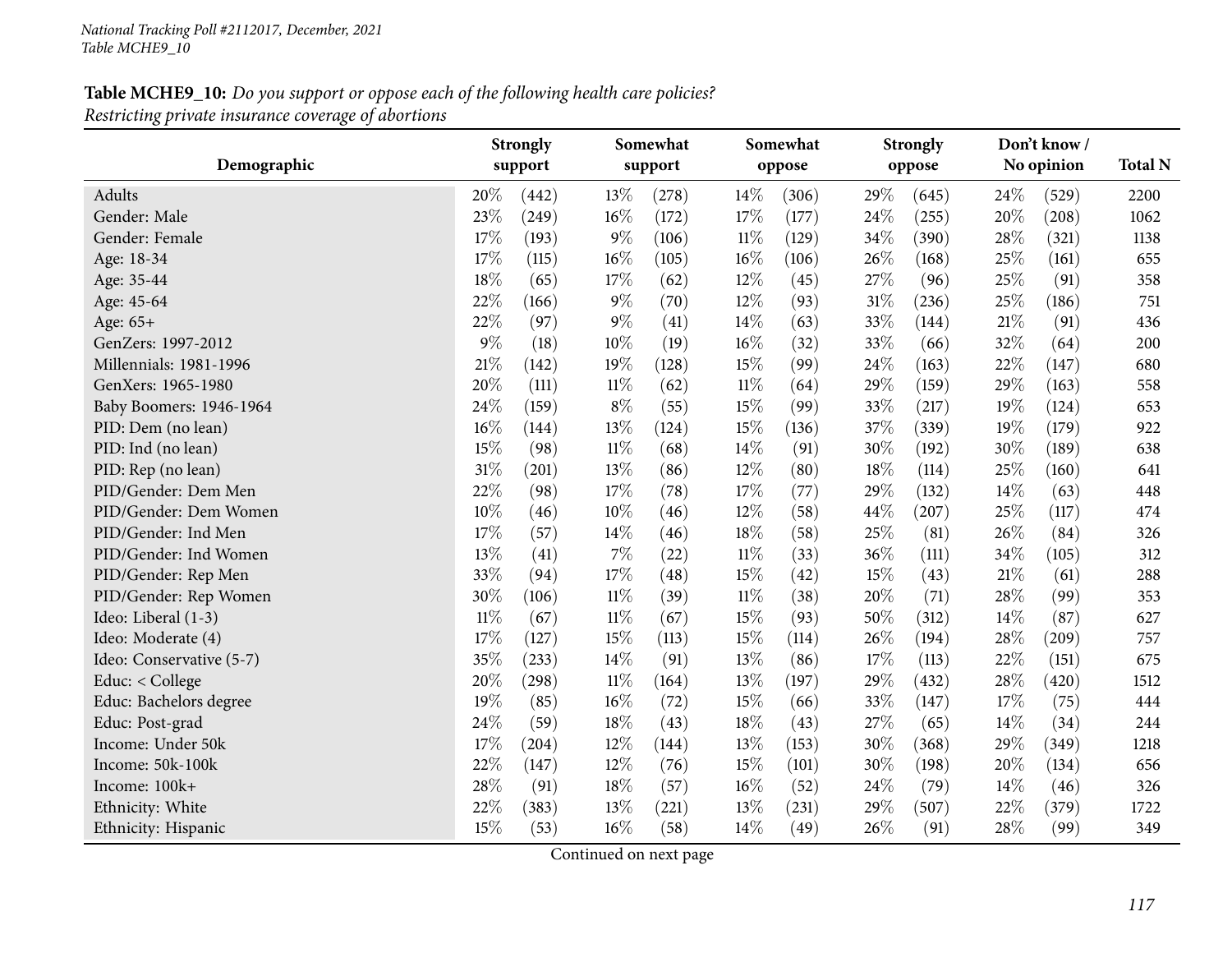|                                   | <b>Strongly</b><br>support |       |        | Somewhat<br>support |        | Somewhat |        | <b>Strongly</b><br>oppose |        | Don't know/<br>No opinion |                |
|-----------------------------------|----------------------------|-------|--------|---------------------|--------|----------|--------|---------------------------|--------|---------------------------|----------------|
| Demographic                       |                            |       |        |                     |        | oppose   |        |                           |        |                           | <b>Total N</b> |
| Adults                            | 20%                        | (442) | 13%    | (278)               | 14\%   | (306)    | 29%    | (645)                     | 24\%   | (529)                     | 2200           |
| Ethnicity: Black                  | 17%                        | (45)  | 13%    | (34)                | $16\%$ | (45)     | 28%    | (76)                      | 27%    | (74)                      | 274            |
| Ethnicity: Other                  | 7%                         | (14)  | $11\%$ | (23)                | 15%    | (31)     | $30\%$ | (61)                      | 37%    | (76)                      | 204            |
| All Christian                     | 27%                        | (281) | 14%    | (142)               | 15%    | (157)    | 23%    | (240)                     | 20%    | (206)                     | 1026           |
| All Non-Christian                 | 19%                        | (24)  | $11\%$ | (13)                | 17%    | (22)     | 33%    | (42)                      | 20%    | (25)                      | 127            |
| Atheist                           | 10%                        | (10)  | 7%     | (8)                 | 7%     | (8)      | 63%    | (67)                      | 13%    | (14)                      | 107            |
| Agnostic/Nothing in particular    | 10%                        | (59)  | 12%    | (69)                | 14%    | (78)     | $36\%$ | (202)                     | 28%    | (159)                     | 567            |
| Something Else                    | 18%                        | (68)  | 12%    | (46)                | $11\%$ | (42)     | 25%    | (93)                      | 33%    | (124)                     | 373            |
| Religious Non-Protestant/Catholic | 21%                        | (30)  | 10%    | (15)                | 17%    | (25)     | $31\%$ | (44)                      | $21\%$ | (30)                      | 144            |
| Evangelical                       | 35%                        | (212) | $13\%$ | (76)                | 14%    | (85)     | 12%    | (74)                      | 26%    | (157)                     | 604            |
| Non-Evangelical                   | 16%                        | (122) | 14%    | (104)               | 14%    | (110)    | 34%    | (256)                     | 22%    | (168)                     | 759            |
| Community: Urban                  | $22\%$                     | (154) | 16%    | (116)               | 15%    | (104)    | 25%    | (174)                     | 22%    | (155)                     | 704            |
| Community: Suburban               | 16%                        | (154) | $11\%$ | (107)               | 15%    | (144)    | 34%    | (327)                     | 23%    | (220)                     | 951            |
| Community: Rural                  | 25%                        | (134) | 10%    | (56)                | $11\%$ | (58)     | 26%    | (144)                     | 28%    | (154)                     | 546            |
| Employ: Private Sector            | 25%                        | (182) | 15%    | (110)               | 17%    | (123)    | $26\%$ | (193)                     | 18%    | (133)                     | 742            |
| Employ: Government                | 18%                        | (21)  | 20%    | (25)                | $11\%$ | (13)     | 29%    | (36)                      | 22%    | (27)                      | 122            |
| Employ: Self-Employed             | 15%                        | (29)  | 12%    | (23)                | 18%    | (33)     | 30%    | (56)                      | 24%    | (45)                      | 186            |
| Employ: Homemaker                 | 25%                        | (39)  | $9\%$  | (13)                | $11\%$ | (17)     | 30%    | (47)                      | 25%    | (38)                      | 154            |
| Employ: Student                   | 18%                        | (13)  | 14%    | (10)                | $3\%$  | (2)      | 42%    | (30)                      | 23%    | (16)                      | 71             |
| Employ: Retired                   | 19%                        | (96)  | $9\%$  | (43)                | 14%    | (69)     | 35%    | (174)                     | 24%    | (119)                     | 501            |
| Employ: Unemployed                | 13%                        | (36)  | $11\%$ | (32)                | $11\%$ | (32)     | 27%    | (74)                      | 38%    | (106)                     | 279            |
| Employ: Other                     | 18%                        | (27)  | 16%    | (23)                | $11\%$ | (16)     | 24%    | (35)                      | 31%    | (44)                      | 144            |
| Military HH: Yes                  | 23%                        | (81)  | $11\%$ | (40)                | 12%    | (42)     | 30%    | (103)                     | 24%    | (82)                      | 348            |
| Military HH: No                   | 19%                        | (361) | 13%    | (239)               | 14\%   | (264)    | 29%    | (542)                     | 24\%   | (446)                     | 1852           |
| RD/WT: Right Direction            | 18%                        | (165) | 16%    | (153)               | 14\%   | (132)    | 34%    | (316)                     | 19%    | (176)                     | 942            |
| RD/WT: Wrong Track                | 22%                        | (277) | 10%    | (126)               | 14%    | (174)    | 26%    | (329)                     | 28%    | (353)                     | 1258           |
| Biden Job Approve                 | 16%                        | (175) | 15%    | (161)               | 15%    | (165)    | 35%    | (387)                     | 20%    | (223)                     | 1110           |
| Biden Job Disapprove              | 26%                        | (262) | $11\%$ | (112)               | 14%    | (138)    | 25%    | (251)                     | 25%    | (257)                     | 1019           |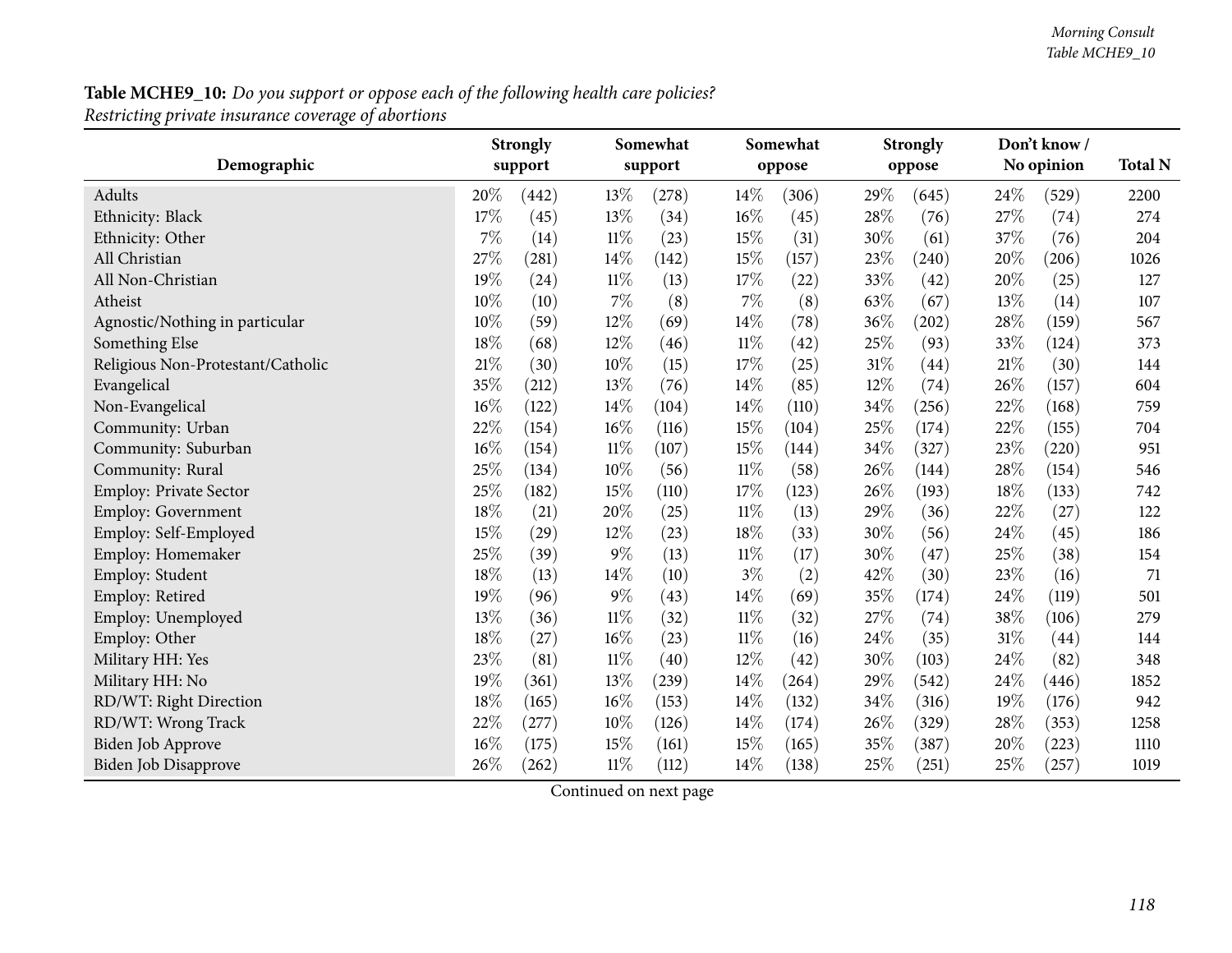|                                      |        | Somewhat<br><b>Strongly</b> |        |                   | Somewhat |        | <b>Strongly</b> |        | Don't know / |            |      |  |
|--------------------------------------|--------|-----------------------------|--------|-------------------|----------|--------|-----------------|--------|--------------|------------|------|--|
| Demographic                          |        | support                     |        | support           |          | oppose |                 | oppose |              | No opinion |      |  |
| Adults                               | 20%    | (442)                       | 13\%   | (278)             | 14\%     | (306)  | 29%             | (645)  | 24\%         | (529)      | 2200 |  |
| <b>Biden Job Strongly Approve</b>    | 21%    | (120)                       | $16\%$ | (92)              | $11\%$   | (62)   | 37%             | (216)  | 15%          | (86)       | 577  |  |
| Biden Job Somewhat Approve           | 10%    | (55)                        | 13%    | (69)              | 19%      | (102)  | 32%             | (171)  | 26%          | (137)      | 534  |  |
| <b>Biden Job Somewhat Disapprove</b> | 15%    | (45)                        | 13%    | (39)              | 15%      | (46)   | 33%             | (99)   | 24\%         | (73)       | 301  |  |
| <b>Biden Job Strongly Disapprove</b> | 30%    | (217)                       | $10\%$ | (73)              | 13%      | (92)   | 21\%            | (152)  | 26\%         | (184)      | 718  |  |
| Favorable of Biden                   | 16%    | (179)                       | 14%    | (153)             | 15%      | (160)  | 36%             | (396)  | 19%          | (211)      | 1099 |  |
| Unfavorable of Biden                 | 26%    | (257)                       | $11\%$ | (110)             | 14%      | (135)  | 24%             | (237)  | 26%          | (263)      | 1002 |  |
| Very Favorable of Biden              | 22%    | (130)                       | 15%    | (89)              | $11\%$   | (67)   | 37%             | (224)  | 15%          | (89)       | 600  |  |
| Somewhat Favorable of Biden          | 10%    | (49)                        | 13%    | (64)              | 19%      | (93)   | 34%             | (172)  | 24%          | (122)      | 499  |  |
| Somewhat Unfavorable of Biden        | 15%    | (36)                        | $11\%$ | (28)              | 18%      | (45)   | 30%             | (74)   | 25%          | (62)       | 245  |  |
| Very Unfavorable of Biden            | 29%    | (221)                       | $11\%$ | (83)              | 12%      | (90)   | 21%             | (163)  | 27%          | (201)      | 757  |  |
| #1 Issue: Economy                    | 21\%   | (179)                       | 13%    | (115)             | 16%      | (135)  | 24%             | (203)  | 26%          | (220)      | 852  |  |
| #1 Issue: Security                   | 28%    | (80)                        | $11\%$ | (30)              | 17%      | (49)   | 19%             | (53)   | 26\%         | (73)       | 284  |  |
| #1 Issue: Health Care                | 18%    | (50)                        | 13%    | (37)              | 12%      | (33)   | 35%             | (96)   | 22%          | (60)       | 275  |  |
| #1 Issue: Medicare / Social Security | 20%    | (57)                        | 12%    | (33)              | 12%      | (33)   | 34%             | (96)   | 22%          | (62)       | 282  |  |
| #1 Issue: Women's Issues             | 16%    | (23)                        | $8\%$  | (12)              | $5\%$    | (8)    | 53%             | (77)   | 18%          | (26)       | 144  |  |
| #1 Issue: Education                  | $9\%$  | (10)                        | 16%    | (18)              | 15%      | (17)   | 26%             | (28)   | 33%          | (36)       | 109  |  |
| #1 Issue: Energy                     | 16%    | (24)                        | 18%    | (26)              | 15%      | (21)   | 33%             | (49)   | 18%          | (26)       | 147  |  |
| #1 Issue: Other                      | 19%    | (20)                        | $7\%$  | (8)               | 10%      | (11)   | 41\%            | (44)   | 23%          | (25)       | 107  |  |
| 2020 Vote: Joe Biden                 | 15%    | (163)                       | 13%    | (137)             | 15%      | (156)  | 39%             | (416)  | 18%          | (195)      | 1068 |  |
| 2020 Vote: Donald Trump              | 32%    | (236)                       | $13\%$ | (92)              | 13%      | (93)   | 17%             | (126)  | 25%          | (179)      | 726  |  |
| 2020 Vote: Other                     | $7\%$  | (4)                         | $6\%$  | (3)               | 23%      | (13)   | 35%             | (19)   | 29%          | (16)       | 55   |  |
| 2020 Vote: Didn't Vote               | $11\%$ | (40)                        | 13%    | (44)              | 13%      | (45)   | 24%             | (83)   | 39%          | (137)      | 350  |  |
| 2018 House Vote: Democrat            | $15\%$ | (119)                       | 13%    | (101)             | 14\%     | (112)  | 41\%            | (326)  | 18%          | (146)      | 803  |  |
| 2018 House Vote: Republican          | 34%    | (192)                       | $11\%$ | (65)              | 12%      | (68)   | 19%             | (106)  | 24%          | (134)      | 564  |  |
| 2016 Vote: Hillary Clinton           | 14%    | (98)                        | 13%    | (95)              | 13%      | (96)   | 41%             | (297)  | 19%          | (138)      | 723  |  |
| 2016 Vote: Donald Trump              | 33%    | (227)                       | 13%    | (86)              | 13%      | (89)   | 19%             | (128)  | 22%          | (151)      | 681  |  |
| 2016 Vote: Other                     | 16%    | (15)                        | $4\%$  | $\left( 4\right)$ | 17%      | (16)   | 42%             | (40)   | 21%          | (20)       | 95   |  |
| 2016 Vote: Didn't Vote               | 15%    | (102)                       | 13%    | (93)              | 15%      | (105)  | 26%             | (179)  | 31%          | (220)      | 699  |  |
| Voted in 2014: Yes                   | 23%    | (293)                       | $11\%$ | (142)             | 13%      | (169)  | 32%             | (401)  | 20%          | (258)      | 1263 |  |
| Voted in 2014: No                    | 16%    | (149)                       | 15%    | (136)             | 15%      | (137)  | 26%             | (244)  | 29%          | (271)      | 937  |  |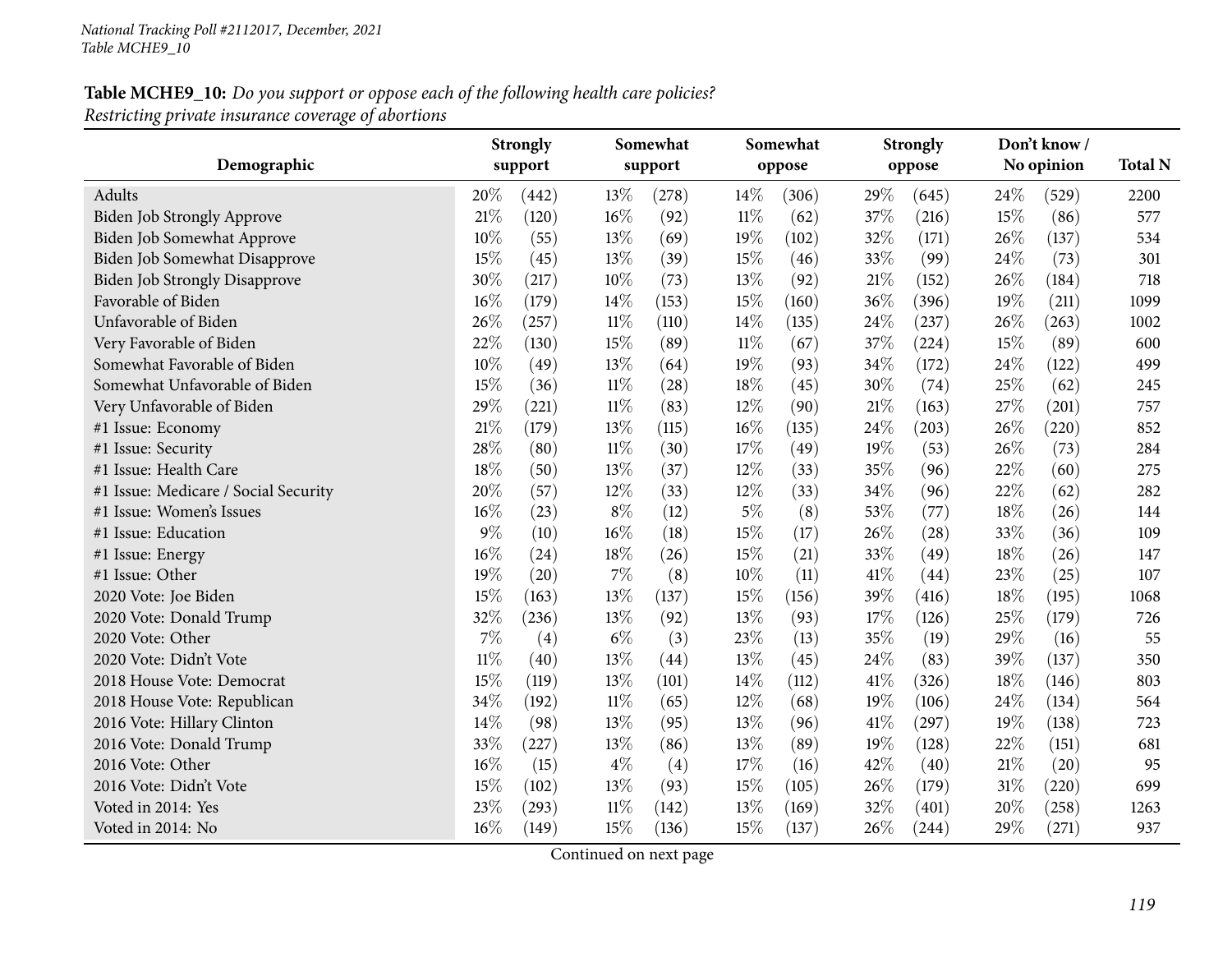| Demographic                                      |        | <b>Strongly</b><br>support |        | Somewhat<br>support |        | Somewhat<br>oppose |        | <b>Strongly</b><br>oppose |        | Don't know /<br>No opinion | <b>Total N</b> |
|--------------------------------------------------|--------|----------------------------|--------|---------------------|--------|--------------------|--------|---------------------------|--------|----------------------------|----------------|
| Adults                                           | 20%    | (442)                      | 13\%   | (278)               | $14\%$ | (306)              | 29\%   | (645)                     | $24\%$ | (529)                      | 2200           |
| 4-Region: Northeast                              | 22%    | (86)                       | 12%    | (46)                | $15\%$ | (59)               | 32\%   | (128)                     | $19\%$ | (74)                       | 394            |
| 4-Region: Midwest                                | 22%    | (102)                      | $10\%$ | (48)                | $14\%$ | (63)               | 32\%   | (147)                     | 22\%   | (101)                      | 462            |
| 4-Region: South                                  | 21%    | (170)                      | $14\%$ | (118)               | $14\%$ | (114)              | $24\%$ | (198)                     | $27\%$ | (223)                      | 824            |
| 4-Region: West                                   | $16\%$ | (83)                       | 13\%   | (66)                | $13\%$ | $\left( 70\right)$ | 33%    | (172)                     | 25%    | (129)                      | 520            |
| Women of Reproductive Age                        | $14\%$ | (82)                       | $11\%$ | (66)                | $10\%$ | (59)               | 33\%   | (188)                     | $31\%$ | $^{\prime}180)$            | 576            |
| Women Who Have Needed Abortion Services          | $16\%$ | (19)                       | $14\%$ | (17)                | $9\%$  | (10)               | 48%    | (58)                      | $13\%$ | (16)                       | 121            |
| Mothers                                          | $19\%$ | (61)                       | 15%    | (48)                | $13\%$ | (43)               | 24\%   | (78)                      | 28\%   | (91)                       | 322            |
| Fathers                                          | $31\%$ | (98)                       | 23\%   | (74)                | $18\%$ | (58)               | $16\%$ | (50)                      | $13\%$ | (40)                       | 321            |
| Insured                                          | $21\%$ | (409)                      | 13%    | (253)               | $14\%$ | (275)              | 29%    | (567                      | 23\%   | (446)                      | 1950           |
| Uninsured                                        | $13\%$ | (33)                       | $10\%$ | (25)                | $12\%$ | (31)               | 31%    | (78)                      | 33%    | (83)                       | 250            |
| Federal Government Responsible for Abortion Laws | $18\%$ | (136)                      | 13%    | (102)               | $15\%$ | (117)              | 43\%   | (334)                     | $11\%$ | (84)                       | 773            |
| State Governments Responsible for Abortion Laws  | 29%    | (231)                      | $16\%$ | (128)               | $16\%$ | (130)              | 21%    | (168)                     | 17\%   | (134)                      | 791            |
| Abortion Should be Legal                         | $10\%$ | (116)                      | $10\%$ | (126)               | $18\%$ | (214)              | 46%    | (554)                     | $16\%$ | (191)                      | 1201           |
| Abortion Should be Illegal                       | 42\%   | (318)                      | $18\%$ | (134)               | $10\%$ | (75)               | $10\%$ | (75)                      | 21%    | (160)                      | 762            |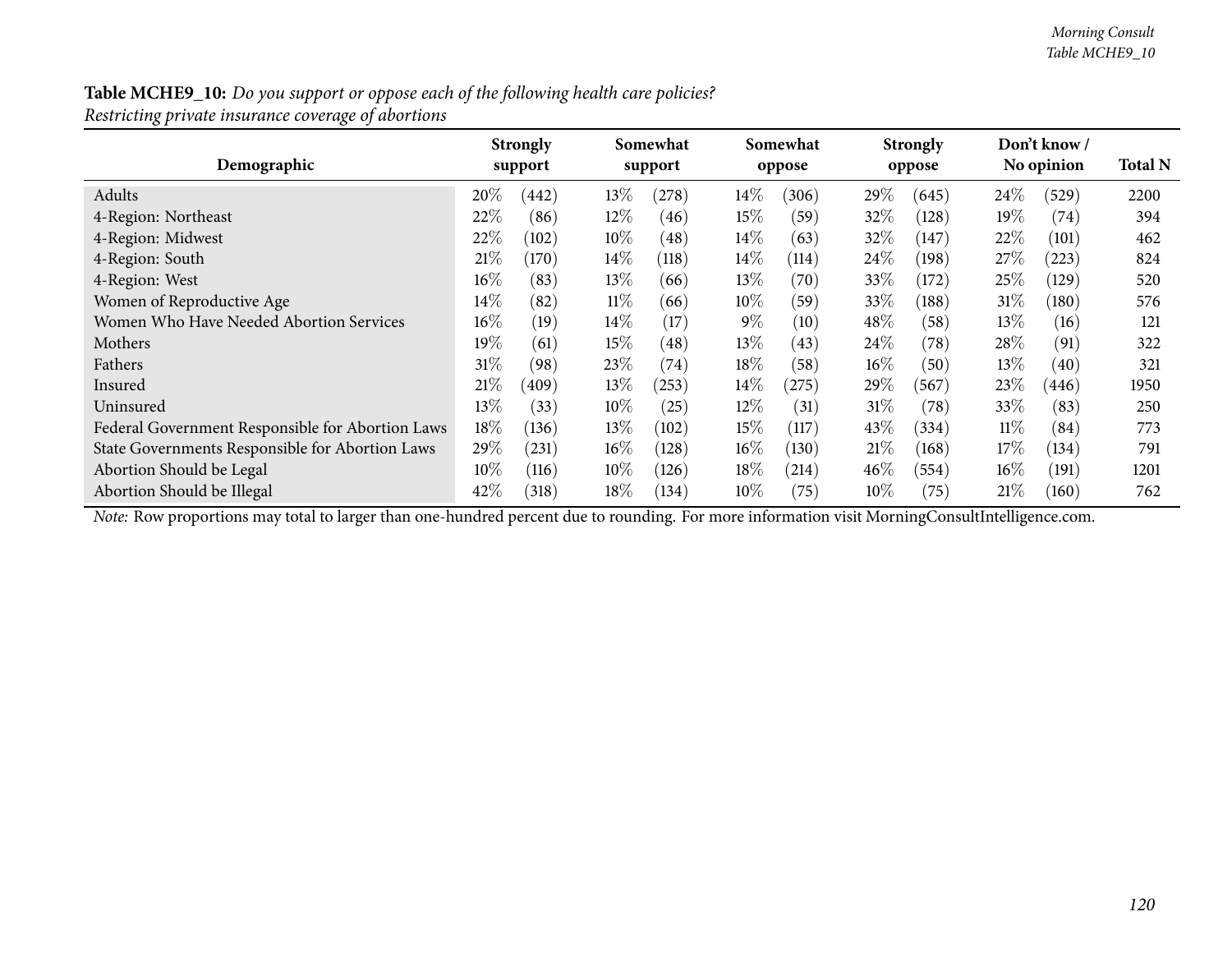| Demographic              | <b>Strongly</b><br>support |       | Somewhat<br>support |       |        | Somewhat<br>oppose |        | <b>Strongly</b><br>oppose |        | Don't know/<br>No opinion | <b>Total N</b> |
|--------------------------|----------------------------|-------|---------------------|-------|--------|--------------------|--------|---------------------------|--------|---------------------------|----------------|
| Adults                   | 35%                        | (767) | 21%                 | (462) | $8\%$  | (185)              | 17%    | (370)                     | 19%    | (416)                     | 2200           |
| Gender: Male             | 33%                        | (347) | 25%                 | (266) | 11%    | (118)              | 15%    | (159)                     | 16%    | (172)                     | 1062           |
| Gender: Female           | 37%                        | (420) | 17%                 | (196) | $6\%$  | (67)               | 19%    | (211)                     | $21\%$ | (244)                     | 1138           |
| Age: 18-34               | 35%                        | (228) | 24\%                | (156) | 12%    | (80)               | $9\%$  | (60)                      | 20%    | (131)                     | 655            |
| Age: 35-44               | 38%                        | (137) | 19%                 | (67)  | $9\%$  | (32)               | 12%    | (45)                      | 22%    | (78)                      | 358            |
| Age: 45-64               | 34%                        | (252) | 18%                 | (139) | $5\%$  | (41)               | 22%    | (166)                     | 20%    | (153)                     | 751            |
| Age: 65+                 | 34%                        | (149) | 23%                 | (100) | 7%     | (32)               | 23%    | (99)                      | 13%    | (55)                      | 436            |
| GenZers: 1997-2012       | 34%                        | (69)  | 20%                 | (40)  | 14%    | (28)               | $6\%$  | (12)                      | 26%    | (52)                      | 200            |
| Millennials: 1981-1996   | 37%                        | (250) | $24\%$              | (160) | $11\%$ | (77)               | $11\%$ | (77)                      | 17%    | (115)                     | 680            |
| GenXers: 1965-1980       | 35%                        | (193) | 15%                 | (82)  | $6\%$  | (34)               | 18%    | (99)                      | 27%    | (150)                     | 558            |
| Baby Boomers: 1946-1964  | 33%                        | (216) | 24\%                | (155) | $6\%$  | (36)               | 24\%   | (160)                     | 13%    | (87)                      | 653            |
| PID: Dem (no lean)       | 45%                        | (418) | 24\%                | (217) | $8\%$  | (70)               | $8\%$  | (72)                      | 16%    | (144)                     | 922            |
| PID: Ind (no lean)       | 35%                        | (224) | 19%                 | (119) | $9\%$  | (55)               | 14\%   | (86)                      | 24\%   | (154)                     | 638            |
| PID: Rep (no lean)       | 19%                        | (125) | 20%                 | (125) | 9%     | (60)               | 33%    | (212)                     | 18%    | (118)                     | 641            |
| PID/Gender: Dem Men      | 41%                        | (181) | 29%                 | (131) | 10%    | (43)               | $8\%$  | (36)                      | 13%    | (56)                      | 448            |
| PID/Gender: Dem Women    | 50%                        | (236) | 18%                 | (86)  | $6\%$  | (27)               | $8\%$  | (36)                      | 19%    | (88)                      | 474            |
| PID/Gender: Ind Men      | 33%                        | (106) | 22%                 | (71)  | 12%    | (40)               | $10\%$ | (34)                      | 23%    | (75)                      | 326            |
| PID/Gender: Ind Women    | 38%                        | (118) | 15%                 | (48)  | $5\%$  | (15)               | 17%    | (53)                      | 25%    | (79)                      | 312            |
| PID/Gender: Rep Men      | 20%                        | (59)  | 22%                 | (63)  | 12%    | (35)               | $31\%$ | (89)                      | 14%    | (41)                      | 288            |
| PID/Gender: Rep Women    | 19%                        | (66)  | 18%                 | (62)  | 7%     | (25)               | 35%    | (123)                     | 22%    | (77)                      | 353            |
| Ideo: Liberal (1-3)      | 56%                        | (354) | 22%                 | (138) | 7%     | (42)               | $5\%$  | (31)                      | 10%    | (61)                      | 627            |
| Ideo: Moderate (4)       | 31%                        | (235) | 23%                 | (176) | 10%    | (77)               | 13%    | (100)                     | 22%    | (169)                     | 757            |
| Ideo: Conservative (5-7) | 21%                        | (139) | 19%                 | (131) | 9%     | (64)               | 33%    | (224)                     | 17%    | (117)                     | 675            |
| Educ: $<$ College        | $32\%$                     | (478) | 19%                 | (284) | $8\%$  | (127)              | 18%    | (276)                     | 23%    | (348)                     | 1512           |
| Educ: Bachelors degree   | 41\%                       | (182) | 27\%                | (120) | $8\%$  | (34)               | 14\%   | (61)                      | 10%    | (46)                      | 444            |
| Educ: Post-grad          | 44%                        | (107) | 24%                 | (58)  | 10%    | (24)               | 14%    | (33)                      | $9\%$  | (22)                      | 244            |
| Income: Under 50k        | 34%                        | (410) | 19%                 | (228) | $8\%$  | (93)               | 16%    | (199)                     | 24%    | (288)                     | 1218           |
| Income: 50k-100k         | 36%                        | (233) | 24\%                | (157) | $9\%$  | (59)               | 19%    | (122)                     | 13%    | (86)                      | 656            |
| Income: 100k+            | 38%                        | (124) | 24\%                | (77)  | 10%    | (33)               | 15%    | (50)                      | 13%    | (42)                      | 326            |
| Ethnicity: White         | 35%                        | (602) | 21%                 | (365) | $8\%$  | (140)              | 19%    | (321)                     | 17%    | (294)                     | 1722           |
| Ethnicity: Hispanic      | 32%                        | (110) | 21%                 | (74)  | 11%    | (38)               | 12%    | (43)                      | 24%    | (84)                      | 349            |

**Table MCHE9\_11:** Do you support or oppose each of the following health care policies?  $\,$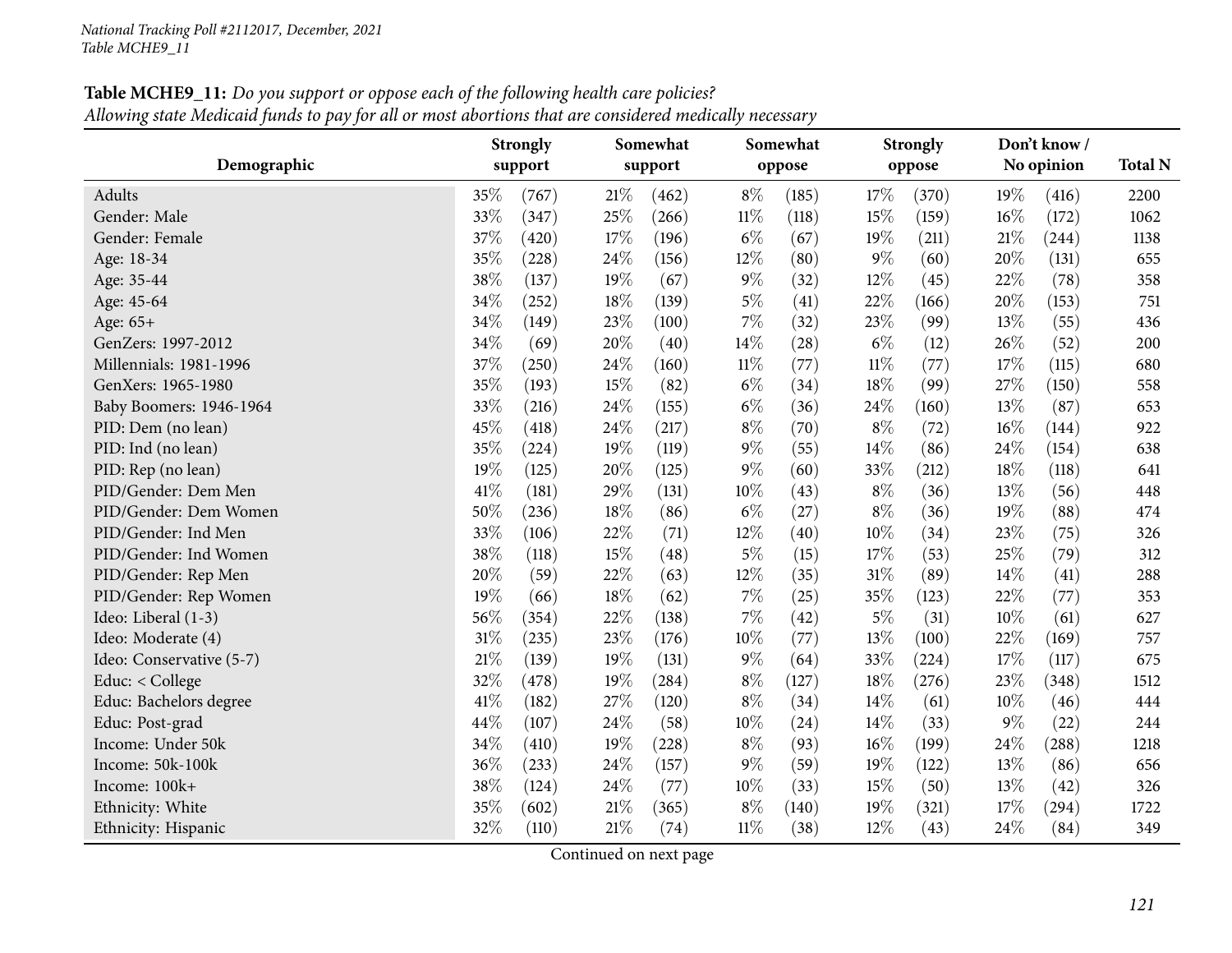|                                   |     | <b>Strongly</b> |        | Somewhat |       | Somewhat |        | <b>Strongly</b> |        | Don't know / |                |
|-----------------------------------|-----|-----------------|--------|----------|-------|----------|--------|-----------------|--------|--------------|----------------|
| Demographic                       |     | support         |        | support  |       | oppose   |        | oppose          |        | No opinion   | <b>Total N</b> |
| Adults                            | 35% | (767)           | 21%    | (462)    | $8\%$ | (185)    | 17%    | (370)           | 19%    | (416)        | 2200           |
| Ethnicity: Black                  | 36% | (100)           | 20%    | (55)     | $9\%$ | (24)     | $11\%$ | (30)            | 24%    | (65)         | 274            |
| Ethnicity: Other                  | 32% | (65)            | 20%    | (42)     | 10%   | (21)     | $9\%$  | (19)            | 28%    | (57)         | 204            |
| All Christian                     | 30% | (303)           | 24%    | (242)    | 10%   | (99)     | 22%    | (224)           | 16%    | (159)        | 1026           |
| All Non-Christian                 | 40% | (51)            | 29%    | (37)     | $7\%$ | (9)      | $11\%$ | (14)            | 13%    | (16)         | 127            |
| Atheist                           | 66% | (71)            | 13%    | (14)     | $5\%$ | (5)      | $4\%$  | (5)             | $12\%$ | (12)         | 107            |
| Agnostic/Nothing in particular    | 40% | (228)           | 18%    | (101)    | $9\%$ | (51)     | $11\%$ | (64)            | 22%    | (123)        | 567            |
| Something Else                    | 30% | (113)           | 18%    | (69)     | $6\%$ | (21)     | 17%    | (64)            | 28%    | (105)        | 373            |
| Religious Non-Protestant/Catholic | 38% | (56)            | 28%    | (40)     | $7\%$ | (10)     | 13%    | (19)            | 14%    | (20)         | 144            |
| Evangelical                       | 24% | (145)           | 22%    | (130)    | $9\%$ | (53)     | 26\%   | (159)           | 19%    | (116)        | 604            |
| Non-Evangelical                   | 34% | (260)           | 23%    | (173)    | $9\%$ | (65)     | 16%    | (119)           | 19%    | (142)        | 759            |
| Community: Urban                  | 40% | (280)           | 23%    | (159)    | $9\%$ | (65)     | $11\%$ | (77)            | 17%    | (122)        | 704            |
| Community: Suburban               | 34% | (322)           | $21\%$ | (203)    | $9\%$ | (85)     | 18%    | (171)           | 18%    | (170)        | 951            |
| Community: Rural                  | 30% | (164)           | 18%    | (99)     | $6\%$ | (35)     | 22%    | (122)           | 23%    | (125)        | 546            |
| Employ: Private Sector            | 36% | (268)           | 25%    | (184)    | 10%   | (74)     | 15%    | (113)           | 14%    | (104)        | 742            |
| Employ: Government                | 39% | (48)            | 18%    | (22)     | $9\%$ | (11)     | 15%    | (19)            | 19%    | (23)         | 122            |
| Employ: Self-Employed             | 37% | (68)            | 16%    | (31)     | 13%   | (24)     | 17%    | (31)            | 17%    | (32)         | 186            |
| Employ: Homemaker                 | 40% | (61)            | 12%    | (19)     | $6\%$ | (9)      | 25%    | (39)            | 17%    | (26)         | 154            |
| Employ: Student                   | 45% | (32)            | 19%    | (13)     | $9\%$ | (6)      | $8\%$  | (6)             | 18%    | (13)         | 71             |
| Employ: Retired                   | 33% | (163)           | 23%    | (115)    | $7\%$ | (35)     | 21%    | (106)           | 16%    | (82)         | 501            |
| Employ: Unemployed                | 30% | (85)            | 16%    | (46)     | $6\%$ | (17)     | 14%    | (40)            | 33%    | (91)         | 279            |
| Employ: Other                     | 29% | (42)            | 23%    | (33)     | $6\%$ | (9)      | 11%    | (16)            | 31%    | (45)         | 144            |
| Military HH: Yes                  | 38% | (131)           | 20%    | (69)     | $9\%$ | (33)     | 19%    | (66)            | 14%    | (50)         | 348            |
| Military HH: No                   | 34% | (635)           | 21%    | (393)    | $8\%$ | (153)    | $16\%$ | (305)           | 20%    | (367)        | 1852           |
| RD/WT: Right Direction            | 42% | (396)           | 25%    | (232)    | $8\%$ | (79)     | $8\%$  | (79)            | 16%    | (155)        | 942            |
| RD/WT: Wrong Track                | 29% | (370)           | 18%    | (229)    | $8\%$ | (106)    | 23%    | (291)           | 21\%   | (261)        | 1258           |
| Biden Job Approve                 | 44% | (487)           | 24\%   | (264)    | $8\%$ | (89)     | $8\%$  | (90)            | 16%    | (180)        | 1110           |
| <b>Biden Job Disapprove</b>       | 26% | (268)           | 18%    | (186)    | $9\%$ | (96)     | 27%    | (275)           | 19%    | (195)        | 1019           |

Table MCHE9\_11: Do you support or oppose each of the following health care policies? Allowing state Medicaid funds to pay for all or most abortions that are considered medically necessary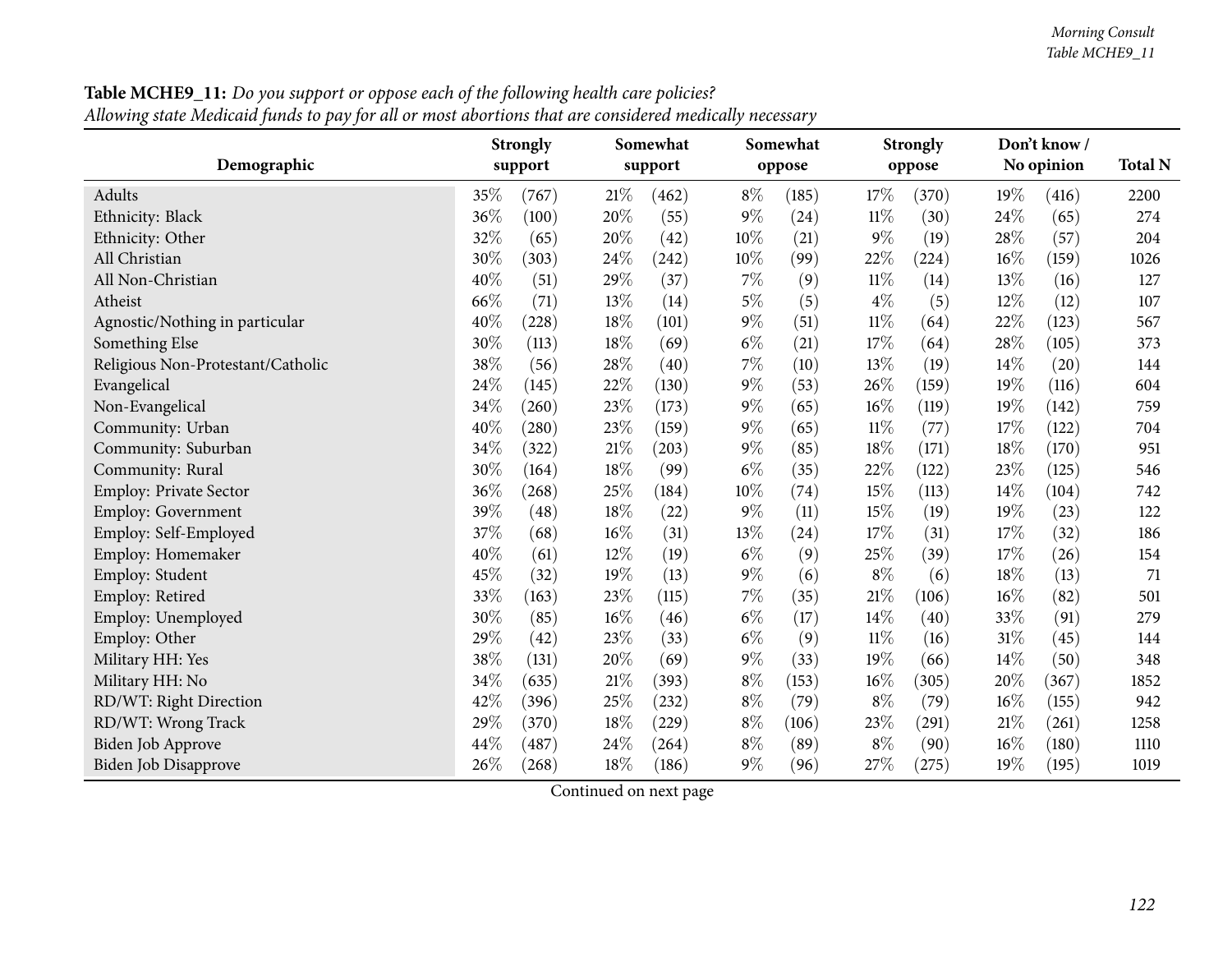| Table MCHE9_11: Do you support or oppose each of the following health care policies?                   |  |
|--------------------------------------------------------------------------------------------------------|--|
| Allowing state Medicaid funds to pay for all or most abortions that are considered medically necessary |  |

|                                      |     | <b>Strongly</b> |     | Somewhat |        | Somewhat |        | <b>Strongly</b> |       | Don't know / |                |
|--------------------------------------|-----|-----------------|-----|----------|--------|----------|--------|-----------------|-------|--------------|----------------|
| Demographic                          |     | support         |     | support  |        | oppose   |        | oppose          |       | No opinion   | <b>Total N</b> |
| Adults                               | 35% | (767)           | 21% | (462)    | $8\%$  | (185)    | 17%    | (370)           | 19%   | (416)        | 2200           |
| <b>Biden Job Strongly Approve</b>    | 48% | (275)           | 22% | (125)    | $8\%$  | (43)     | $9\%$  | (53)            | 14%   | (81)         | 577            |
| Biden Job Somewhat Approve           | 40% | (213)           | 26% | (139)    | $8\%$  | (45)     | $7\%$  | (38)            | 19%   | (99)         | 534            |
| Biden Job Somewhat Disapprove        | 36% | (110)           | 21% | (62)     | $11\%$ | (34)     | 13%    | (38)            | 19%   | (57)         | 301            |
| <b>Biden Job Strongly Disapprove</b> | 22% | (158)           | 17% | (124)    | 9%     | (61)     | 33%    | (237)           | 19%   | (138)        | 718            |
| Favorable of Biden                   | 44% | (487)           | 25% | (274)    | $8\%$  | (83)     | $8\%$  | (89)            | 15%   | (166)        | 1099           |
| Unfavorable of Biden                 | 26% | (257)           | 17% | (171)    | 10%    | (102)    | 27%    | (273)           | 20%   | (200)        | 1002           |
| Very Favorable of Biden              | 47% | (282)           | 23% | (138)    | 7%     | (41)     | $8\%$  | (50)            | 15%   | (88)         | 600            |
| Somewhat Favorable of Biden          | 41% | (206)           | 27% | (136)    | $8\%$  | (41)     | $8\%$  | (38)            | 16%   | (78)         | 499            |
| Somewhat Unfavorable of Biden        | 37% | (91)            | 19% | (46)     | 12%    | (30)     | 10%    | (25)            | 22%   | (53)         | 245            |
| Very Unfavorable of Biden            | 22% | (166)           | 17% | (126)    | 10%    | (72)     | 33%    | (247)           | 19%   | (146)        | 757            |
| #1 Issue: Economy                    | 32% | (273)           | 21% | (177)    | 9%     | (73)     | 19%    | (165)           | 19%   | (164)        | 852            |
| #1 Issue: Security                   | 24% | (67)            | 23% | (65)     | 10%    | (28)     | 28%    | (78)            | 16%   | (46)         | 284            |
| #1 Issue: Health Care                | 42% | (116)           | 25% | (69)     | $8\%$  | (21)     | $7\%$  | (19)            | 19%   | (51)         | 275            |
| #1 Issue: Medicare / Social Security | 32% | (91)            | 21% | (59)     | $8\%$  | (23)     | 19%    | (53)            | 20%   | (56)         | 282            |
| #1 Issue: Women's Issues             | 65% | (94)            | 12% | (18)     | $8\%$  | (12)     | $8\%$  | (11)            | $6\%$ | (9)          | 144            |
| #1 Issue: Education                  | 28% | (30)            | 21% | (23)     | 14%    | (15)     | 13%    | (14)            | 25%   | (28)         | 109            |
| #1 Issue: Energy                     | 34% | (50)            | 22% | (33)     | $8\%$  | (11)     | 12%    | (18)            | 23%   | (34)         | 147            |
| #1 Issue: Other                      | 42% | (45)            | 18% | (19)     | $3\%$  | (3)      | $11\%$ | (12)            | 26%   | (28)         | 107            |
| 2020 Vote: Joe Biden                 | 47% | (501)           | 24% | (253)    | $8\%$  | (88)     | $7\%$  | (76)            | 14%   | (149)        | 1068           |
| 2020 Vote: Donald Trump              | 20% | (146)           | 19% | (139)    | 10%    | (74)     | 34%    | (243)           | 17%   | (124)        | 726            |
| 2020 Vote: Other                     | 40% | (22)            | 11% | (6)      | 16%    | (9)      | 11%    | (6)             | 22%   | (12)         | 55             |
| 2020 Vote: Didn't Vote               | 28% | (98)            | 18% | (64)     | $4\%$  | (14)     | 13%    | (44)            | 37%   | (130)        | 350            |
| 2018 House Vote: Democrat            | 48% | (388)           | 23% | (185)    | $8\%$  | (60)     | 7%     | (60)            | 14%   | (111)        | 803            |
| 2018 House Vote: Republican          | 21% | (119)           | 19% | (107)    | $9\%$  | (53)     | 34\%   | (195)           | 16%   | (91)         | 564            |
| 2016 Vote: Hillary Clinton           | 49% | (357)           | 23% | (167)    | 7%     | (51)     | $6\%$  | (42)            | 15%   | (105)        | 723            |
| 2016 Vote: Donald Trump              | 22% | (152)           | 20% | (138)    | $9\%$  | (63)     | 33%    | (222)           | 16%   | (106)        | 681            |
| 2016 Vote: Other                     | 45% | (42)            | 14% | (13)     | $8\%$  | (7)      | 20%    | (19)            | 14%   | (13)         | 95             |
| 2016 Vote: Didn't Vote               | 31% | (214)           | 20% | (142)    | $9\%$  | (63)     | 13%    | (88)            | 27%   | (192)        | 699            |
| Voted in 2014: Yes                   | 37% | (472)           | 22% | (272)    | $8\%$  | (99)     | 19%    | (237)           | 14%   | (183)        | 1263           |
| Voted in 2014: No                    | 31% | (294)           | 20% | (190)    | 9%     | (86)     | 14%    | (134)           | 25%   | (233)        | 937            |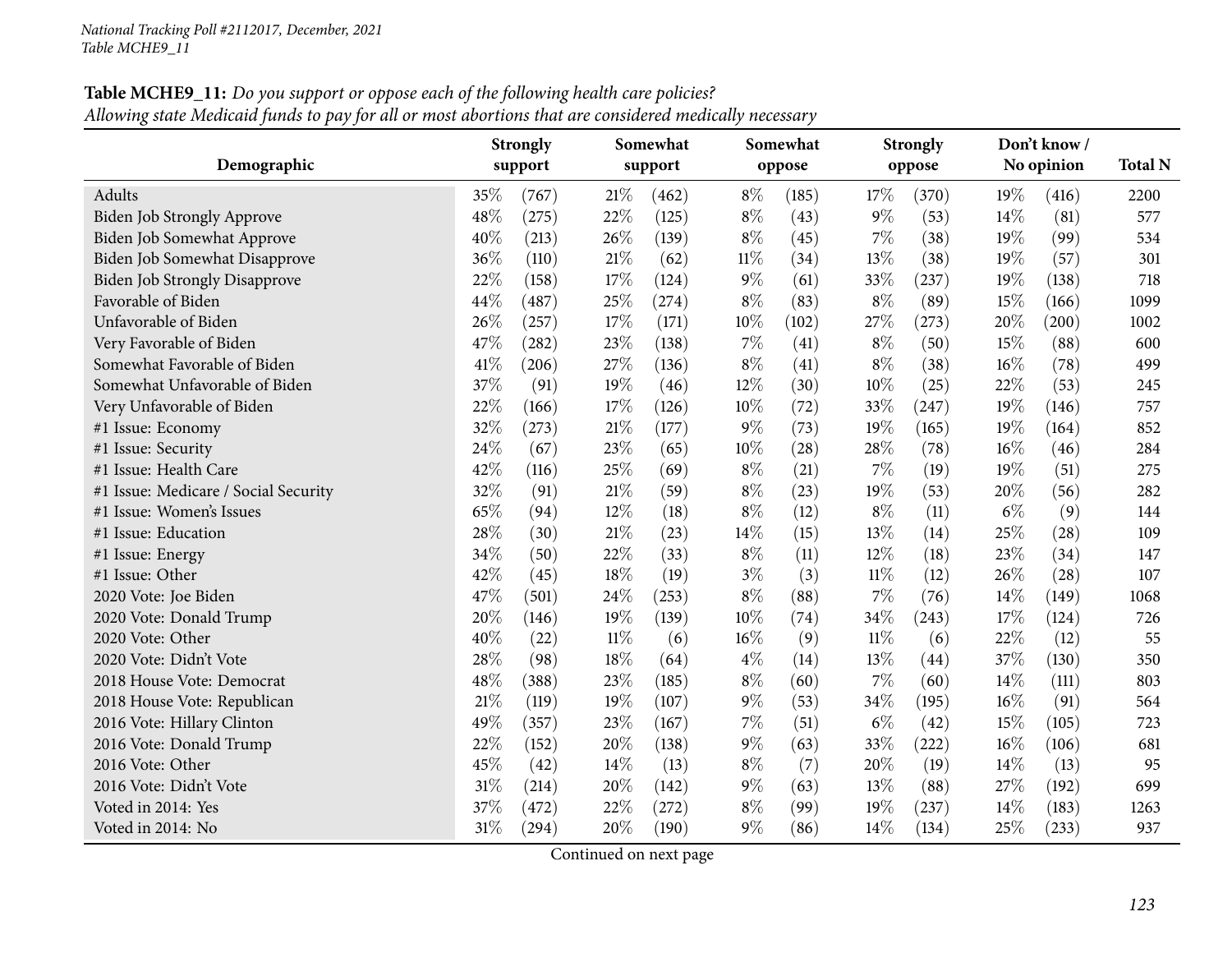| Demographic                                      | <b>Strongly</b><br>support |                 | Somewhat<br>support |       |        | Somewhat<br>oppose |        | <b>Strongly</b><br>oppose |        | Don't know /<br>No opinion |      |
|--------------------------------------------------|----------------------------|-----------------|---------------------|-------|--------|--------------------|--------|---------------------------|--------|----------------------------|------|
| Adults                                           | 35%                        | (767)           | 21%                 | (462) | $8\%$  | (185)              | $17\%$ | (370)                     | $19\%$ | (416)                      | 2200 |
| 4-Region: Northeast                              | 39\%                       | (153)           | $27\%$              | (104) | $7\%$  | (26)               | $13\%$ | (52)                      | 15%    | (59)                       | 394  |
| 4-Region: Midwest                                | $35\%$                     | (163)           | $18\%$              | (85)  | $9\%$  | (42)               | $19\%$ | (89)                      | $18\%$ | (83)                       | 462  |
| 4-Region: South                                  | $30\%$                     | (245)           | $22\%$              | (180) | $9\%$  | (78)               | $18\%$ | (146)                     | 21%    | (175)                      | 824  |
| 4-Region: West                                   | $40\%$                     | (206)           | $18\%$              | (93)  | $8\%$  | (40)               | $16\%$ | (83)                      | $19\%$ | (99)                       | 520  |
| Women of Reproductive Age                        | 41%                        | (235)           | 15%                 | (88)  | $7\%$  | (41)               | $13\%$ | (76)                      | $24\%$ | (137)                      | 576  |
| Women Who Have Needed Abortion Services          | 60\%                       | (72)            | 15%                 | (18)  | $5\%$  | (6)                | $11\%$ | (14)                      | $9\%$  | (10)                       | 121  |
| Mothers                                          | 37%                        | (121)           | $16\%$              | (51)  | $8\%$  | $^{'}27$           | $16\%$ | (52)                      | 22\%   | (71)                       | 322  |
| Fathers                                          | 33%                        | (105)           | $32\%$              | (102) | $12\%$ | (40)               | $12\%$ | (39)                      | $11\%$ | (35)                       | 321  |
| Insured                                          | $36\%$                     | $^{\prime}701)$ | 21%                 | (417) | $8\%$  | (164)              | $17\%$ | (325)                     | $18\%$ | (344)                      | 1950 |
| Uninsured                                        | 26%                        | (66)            | $18\%$              | (45)  | $8\%$  | (21)               | $18\%$ | (45)                      | $29\%$ | (72)                       | 250  |
| Federal Government Responsible for Abortion Laws | $47\%$                     | (366)           | 22%                 | (174) | $9\%$  | (72)               | $13\%$ | (104)                     | 7%     | (57)                       | 773  |
| State Governments Responsible for Abortion Laws  | $29\%$                     | (226)           | 25\%                | (197) | $10\%$ | (77)               | $24\%$ | (191)                     | $13\%$ | (99)                       | 791  |
| Abortion Should be Legal                         | 51%                        | (618)           | $25\%$              | (296) | $7\%$  | (84)               | $6\%$  | (73)                      | $11\%$ | (129)                      | 1201 |
| Abortion Should be Illegal                       | $16\%$                     | (122)           | $18\%$              | (137) | $12\%$ | (88)               | $37\%$ | (284)                     | $17\%$ | (130)                      | 762  |

**Table MCHE9\_11:** Do you support or oppose each of the following health care policies?  $\,$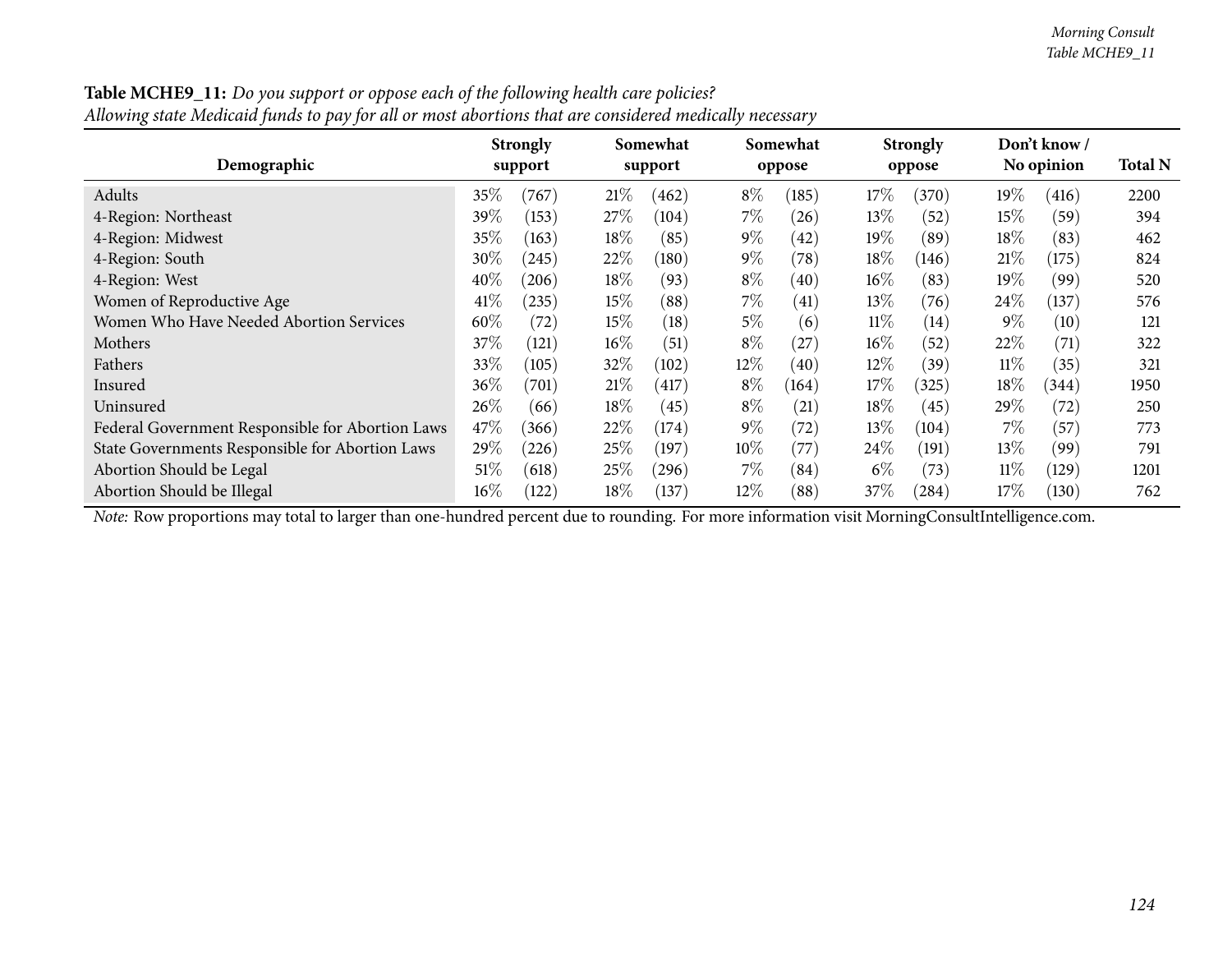|                          |        | <b>Strongly</b> |        | Somewhat |        | Somewhat |        | <b>Strongly</b> |        | Don't know / |                |
|--------------------------|--------|-----------------|--------|----------|--------|----------|--------|-----------------|--------|--------------|----------------|
| Demographic              |        | support         |        | support  |        | oppose   |        | oppose          |        | No opinion   | <b>Total N</b> |
| Adults                   | 21%    | (463)           | 14\%   | (300)    | 10%    | (229)    | 33%    | (723)           | 22%    | (485)        | 2200           |
| Gender: Male             | 22%    | (238)           | 19%    | (201)    | 12%    | (125)    | 30%    | (318)           | 17%    | (179)        | 1062           |
| Gender: Female           | 20%    | (225)           | $9\%$  | (99)     | $9\%$  | (104)    | 36%    | (405)           | 27%    | (306)        | 1138           |
| Age: 18-34               | 17%    | (113)           | 19%    | (122)    | 12%    | (78)     | 24\%   | (158)           | 28\%   | (183)        | 655            |
| Age: 35-44               | 18%    | (66)            | 20%    | (70)     | $11\%$ | (39)     | 26%    | (92)            | 25%    | (90)         | 358            |
| Age: 45-64               | 24%    | (178)           | $9\%$  | (69)     | 10%    | (73)     | 35%    | (263)           | 22%    | (168)        | 751            |
| Age: 65+                 | 24%    | (106)           | $9\%$  | (39)     | $9\%$  | (38)     | 48%    | (210)           | 10%    | (44)         | 436            |
| GenZers: 1997-2012       | $11\%$ | (22)            | 12%    | (24)     | 13%    | (26)     | 28%    | (57)            | 36%    | (72)         | 200            |
| Millennials: 1981-1996   | 20%    | (136)           | 22%    | (147)    | $11\%$ | (77)     | 24%    | (160)           | 24%    | (160)        | 680            |
| GenXers: 1965-1980       | 22%    | (121)           | 11%    | (63)     | 10%    | (55)     | 31%    | (174)           | 26\%   | (145)        | 558            |
| Baby Boomers: 1946-1964  | 24%    | (159)           | $9\%$  | (59)     | 10%    | (63)     | 42%    | (277)           | 15%    | (95)         | 653            |
| PID: Dem (no lean)       | 15%    | (140)           | 15%    | (137)    | 10%    | (90)     | 41%    | (374)           | 20%    | (180)        | 922            |
| PID: Ind (no lean)       | 18%    | (113)           | $11\%$ | (71)     | 10%    | (63)     | 34%    | (215)           | 28%    | (177)        | 638            |
| PID: Rep (no lean)       | 33%    | (210)           | 14%    | (92)     | 12%    | (76)     | 21%    | (135)           | 20%    | (128)        | 641            |
| PID/Gender: Dem Men      | 20%    | (88)            | 21%    | (92)     | 9%     | (42)     | 35%    | (159)           | 15%    | (68)         | 448            |
| PID/Gender: Dem Women    | $11\%$ | (53)            | $9\%$  | (45)     | 10%    | (49)     | 45%    | (215)           | $24\%$ | (112)        | 474            |
| PID/Gender: Ind Men      | 18%    | (59)            | 17%    | (54)     | 12%    | (39)     | 30%    | (98)            | 24%    | (77)         | 326            |
| PID/Gender: Ind Women    | 17%    | (54)            | $5\%$  | (17)     | $8\%$  | (24)     | 38%    | (117)           | 32%    | (100)        | 312            |
| PID/Gender: Rep Men      | 32%    | (91)            | 19%    | (55)     | 16%    | (45)     | 22%    | (62)            | 12%    | (35)         | 288            |
| PID/Gender: Rep Women    | 34%    | (118)           | $11\%$ | (37)     | $9\%$  | (31)     | 21%    | (73)            | 26%    | (93)         | 353            |
| Ideo: Liberal (1-3)      | 12%    | (73)            | 13%    | (82)     | $9\%$  | (54)     | 54%    | (338)           | 13%    | (80)         | 627            |
| Ideo: Moderate (4)       | 16%    | (118)           | $16\%$ | (118)    | 12%    | (92)     | 30%    | (227)           | 27%    | (202)        | 757            |
| Ideo: Conservative (5-7) | 39%    | (264)           | 14\%   | (92)     | $11\%$ | (74)     | 20%    | (135)           | 16%    | (110)        | 675            |
| Educ: < College          | $20\%$ | (304)           | $11\%$ | (171)    | 10%    | (158)    | $31\%$ | (467)           | 27%    | (412)        | 1512           |
| Educ: Bachelors degree   | 20%    | (88)            | 19%    | (82)     | $11\%$ | (48)     | 38%    | (167)           | 13%    | (58)         | 444            |
| Educ: Post-grad          | 29%    | (70)            | 19%    | (47)     | $9\%$  | (23)     | 36%    | (89)            | $6\%$  | (16)         | 244            |
| Income: Under 50k        | $18\%$ | (220)           | 12\%   | (144)    | $11\%$ | (134)    | 32%    | (389)           | 27%    | (333)        | 1218           |
| Income: 50k-100k         | 24%    | (160)           | 13%    | (84)     | 10%    | (64)     | 37%    | (241)           | 16%    | (106)        | 656            |
| Income: 100k+            | 25%    | (83)            | 22%    | (73)     | 10%    | (31)     | 29%    | (93)            | 14%    | (46)         | 326            |
| Ethnicity: White         | 22%    | (376)           | 14%    | (236)    | 10%    | (176)    | 35%    | (605)           | 19%    | (330)        | 1722           |
| Ethnicity: Hispanic      | 22%    | (78)            | 14%    | (49)     | 13%    | (44)     | 22%    | (76)            | 30%    | (103)        | 349            |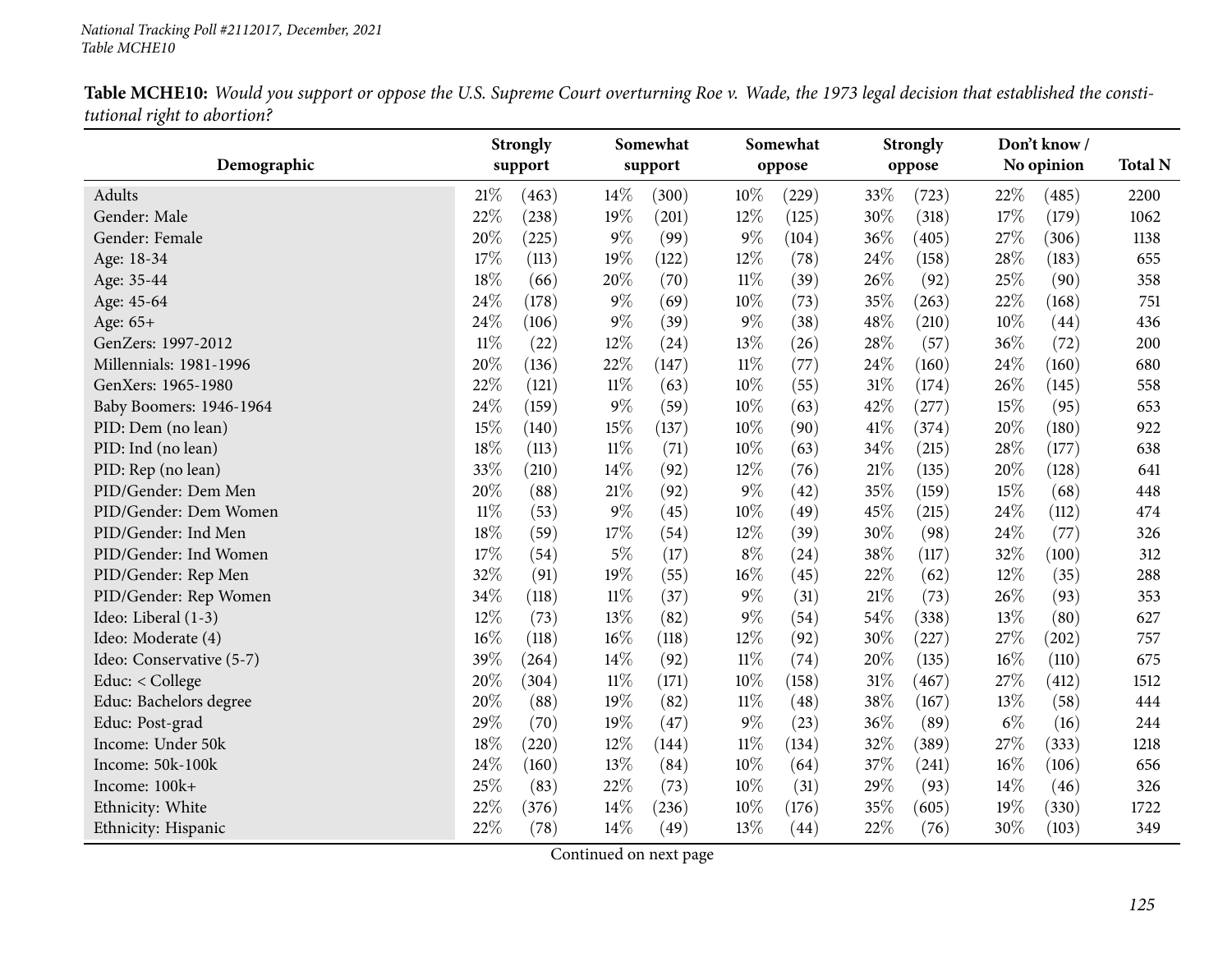|                                   |       | <b>Strongly</b> |        | Somewhat |        | Somewhat |      | <b>Strongly</b> |        | Don't know/ |                |
|-----------------------------------|-------|-----------------|--------|----------|--------|----------|------|-----------------|--------|-------------|----------------|
| Demographic                       |       | support         |        | support  |        | oppose   |      | oppose          |        | No opinion  | <b>Total N</b> |
| Adults                            | 21%   | (463)           | 14\%   | (300)    | $10\%$ | (229)    | 33%  | (723)           | 22\%   | (485)       | 2200           |
| Ethnicity: Black                  | 17%   | (46)            | 13%    | (37)     | 14%    | (37)     | 27%  | (75)            | 29%    | (79)        | 274            |
| Ethnicity: Other                  | 20%   | (41)            | 14%    | (28)     | $8\%$  | (16)     | 21%  | (43)            | 37%    | (76)        | 204            |
| All Christian                     | 28%   | (292)           | 16%    | (164)    | 10%    | (103)    | 28%  | (288)           | 18%    | (180)       | 1026           |
| All Non-Christian                 | 24%   | (30)            | 19%    | (24)     | 10%    | (13)     | 32%  | (40)            | 15%    | (20)        | 127            |
| Atheist                           | $3\%$ | (3)             | $9\%$  | (10)     | $8\%$  | (9)      | 70%  | (75)            | 10%    | (11)        | 107            |
| Agnostic/Nothing in particular    | 12%   | (66)            | $11\%$ | (63)     | 13%    | (74)     | 38\% | (214)           | 26%    | (150)       | 567            |
| Something Else                    | 19%   | (71)            | $11\%$ | (40)     | $8\%$  | (30)     | 28%  | (106)           | 34%    | (125)       | 373            |
| Religious Non-Protestant/Catholic | 25%   | (36)            | 21%    | (31)     | 10%    | (14)     | 29%  | (42)            | 15%    | (22)        | 144            |
| Evangelical                       | 34%   | (206)           | 15%    | (90)     | $11\%$ | (64)     | 17%  | (104)           | 23%    | (139)       | 604            |
| Non-Evangelical                   | 20%   | (149)           | 13%    | (101)    | $9\%$  | (66)     | 37\% | (285)           | 21%    | (159)       | 759            |
| Community: Urban                  | 23%   | (160)           | 19%    | (136)    | 12%    | (84)     | 26%  | (184)           | 20%    | (139)       | 704            |
| Community: Suburban               | 19%   | (180)           | 12%    | (117)    | $9\%$  | (82)     | 38%  | (364)           | 22%    | (207)       | 951            |
| Community: Rural                  | 22%   | (122)           | $9\%$  | (47)     | $11\%$ | (62)     | 32%  | (175)           | 25%    | (139)       | 546            |
| Employ: Private Sector            | 24%   | (181)           | 20%    | (151)    | $9\%$  | (70)     | 29%  | (215)           | 17%    | (125)       | 742            |
| Employ: Government                | 15%   | (18)            | 19%    | (23)     | 13%    | (16)     | 32%  | (39)            | 21%    | (26)        | 122            |
| Employ: Self-Employed             | 20%   | (36)            | $11\%$ | (20)     | 15%    | (28)     | 34\% | (63)            | 21\%   | (39)        | 186            |
| Employ: Homemaker                 | 23%   | (35)            | $11\%$ | (17)     | 13%    | (21)     | 25%  | (39)            | 27%    | (42)        | 154            |
| Employ: Student                   | 18%   | (12)            | $9\%$  | (6)      | $6\%$  | (4)      | 35%  | (25)            | 33%    | (23)        | 71             |
| Employ: Retired                   | 22%   | (111)           | $8\%$  | (40)     | 10%    | (51)     | 47%  | (235)           | 13%    | (64)        | 501            |
| Employ: Unemployed                | 15%   | (41)            | $9\%$  | (26)     | $7\%$  | (19)     | 24\% | (67)            | 45%    | (126)       | 279            |
| Employ: Other                     | 19%   | (27)            | 12%    | (18)     | 14%    | (20)     | 27%  | (39)            | 28%    | (40)        | 144            |
| Military HH: Yes                  | 29%   | (102)           | 12%    | (42)     | $9\%$  | (33)     | 33%  | (115)           | $16\%$ | (57)        | 348            |
| Military HH: No                   | 19%   | (361)           | 14\%   | (259)    | $11\%$ | (196)    | 33%  | (608)           | 23%    | (428)       | 1852           |
| RD/WT: Right Direction            | 18%   | (166)           | 15%    | (145)    | 10%    | (96)     | 38%  | (359)           | 19%    | (175)       | 942            |
| RD/WT: Wrong Track                | 24%   | (297)           | 12%    | (155)    | 11%    | (133)    | 29%  | (364)           | 25%    | (309)       | 1258           |
| Biden Job Approve                 | 15%   | (169)           | 15%    | (170)    | 10%    | (108)    | 41\% | (451)           | 19%    | (213)       | 1110           |
| Biden Job Disapprove              | 28%   | (289)           | 13%    | (128)    | 12%    | (119)    | 26%  | (264)           | 21%    | (219)       | 1019           |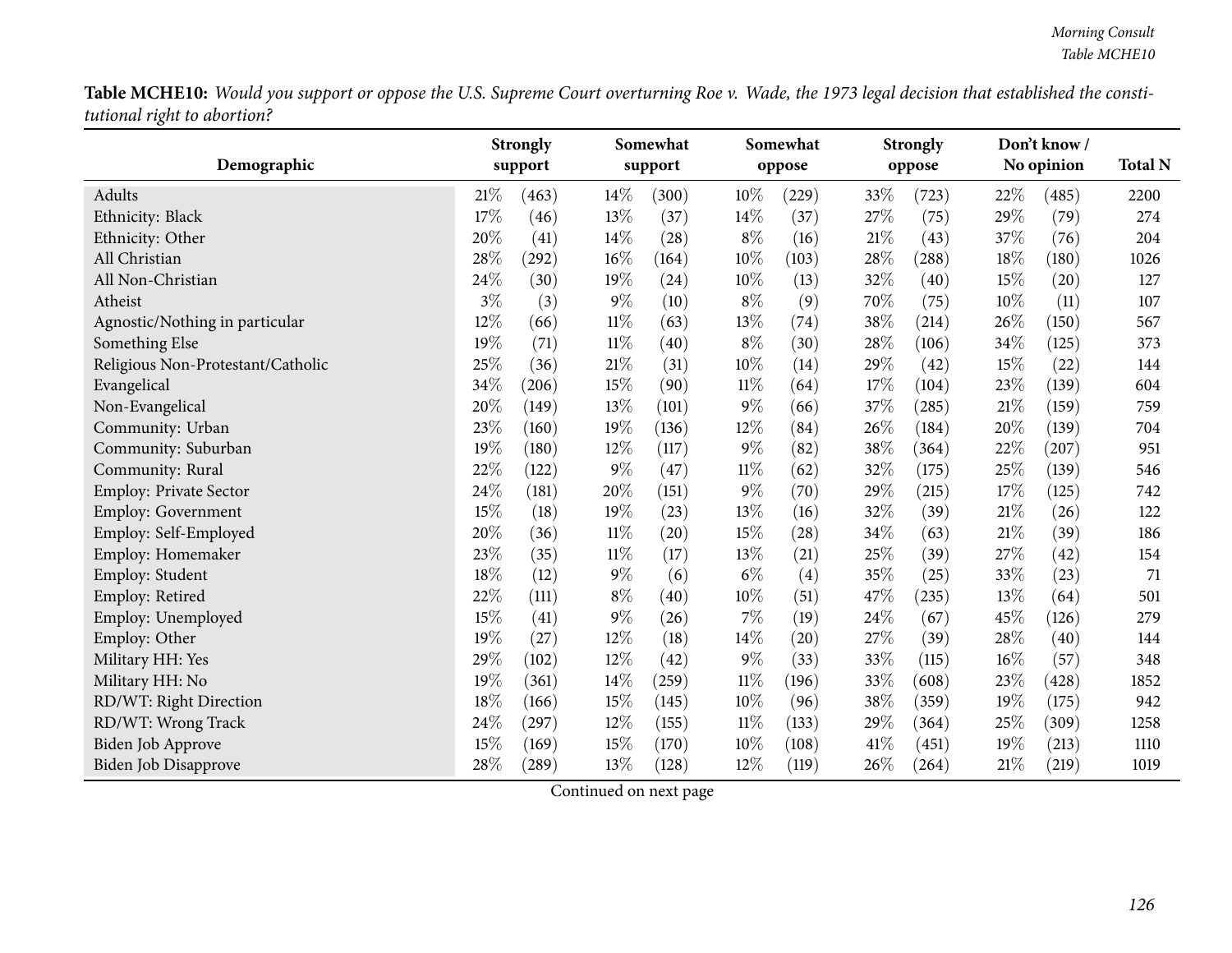|                                      |        | <b>Strongly</b> |        | Somewhat |        | Somewhat |        | <b>Strongly</b> |      | Don't know / |                |
|--------------------------------------|--------|-----------------|--------|----------|--------|----------|--------|-----------------|------|--------------|----------------|
| Demographic                          |        | support         |        | support  |        | oppose   |        | oppose          |      | No opinion   | <b>Total N</b> |
| Adults                               | 21%    | (463)           | 14%    | (300)    | 10%    | (229)    | 33%    | (723)           | 22%  | (485)        | 2200           |
| Biden Job Strongly Approve           | 21%    | (120)           | 16%    | (91)     | 7%     | (41)     | 42%    | (243)           | 14%  | (82)         | 577            |
| Biden Job Somewhat Approve           | 9%     | (49)            | 15%    | (79)     | $13\%$ | (67)     | 39%    | (209)           | 24\% | (130)        | 534            |
| <b>Biden Job Somewhat Disapprove</b> | 13%    | (40)            | 12%    | (36)     | 17%    | (52)     | 32%    | (97)            | 25%  | (75)         | 301            |
| <b>Biden Job Strongly Disapprove</b> | 35%    | (249)           | 13%    | (92)     | 9%     | (67)     | 23%    | (167)           | 20%  | (144)        | 718            |
| Favorable of Biden                   | 15%    | (167)           | 15%    | (162)    | 10%    | (108)    | 41\%   | (454)           | 19%  | (208)        | 1099           |
| Unfavorable of Biden                 | 29%    | (291)           | 13%    | (127)    | $11\%$ | (115)    | 26%    | (256)           | 21%  | (213)        | 1002           |
| Very Favorable of Biden              | 19%    | (112)           | 15%    | (93)     | $8\%$  | (50)     | 42%    | (251)           | 16%  | (95)         | 600            |
| Somewhat Favorable of Biden          | $11\%$ | (55)            | 14%    | (69)     | 12%    | (58)     | 41\%   | (203)           | 23%  | (113)        | 499            |
| Somewhat Unfavorable of Biden        | 16%    | (39)            | 15%    | (36)     | 15%    | (37)     | 34%    | (83)            | 21%  | (50)         | 245            |
| Very Unfavorable of Biden            | 33%    | (252)           | 12%    | (91)     | 10%    | (78)     | 23%    | (172)           | 21%  | (163)        | 757            |
| #1 Issue: Economy                    | 23%    | (199)           | 13%    | (110)    | 12%    | (101)    | 27%    | (230)           | 25%  | (212)        | 852            |
| #1 Issue: Security                   | 29%    | (82)            | 16%    | (46)     | 12%    | (33)     | 23%    | (65)            | 21%  | (58)         | 284            |
| #1 Issue: Health Care                | 17%    | (47)            | 19%    | (53)     | $5\%$  | (15)     | 39%    | (107)           | 19%  | (53)         | 275            |
| #1 Issue: Medicare / Social Security | 18%    | (49)            | $8\%$  | (23)     | 12%    | (35)     | 47%    | (131)           | 15%  | (43)         | 282            |
| #1 Issue: Women's Issues             | 17%    | (25)            | $10\%$ | (15)     | $6\%$  | (8)      | $51\%$ | (74)            | 15%  | (22)         | 144            |
| #1 Issue: Education                  | 18%    | (20)            | 18%    | (20)     | 12%    | (13)     | 16%    | (17)            | 36%  | (39)         | 109            |
| #1 Issue: Energy                     | 15%    | (23)            | 17%    | (25)     | 10%    | (14)     | 37%    | (55)            | 20%  | (30)         | 147            |
| #1 Issue: Other                      | 17%    | (18)            | $8\%$  | (9)      | $8\%$  | (9)      | 41\%   | (44)            | 25%  | (27)         | 107            |
| 2020 Vote: Joe Biden                 | 15%    | (159)           | 14%    | (147)    | 10%    | (103)    | 45%    | (479)           | 17%  | (180)        | 1068           |
| 2020 Vote: Donald Trump              | 35%    | (254)           | 15%    | (106)    | 12%    | (86)     | 19%    | (142)           | 19%  | (139)        | 726            |
| 2020 Vote: Other                     | 19%    | (11)            | $9\%$  | (5)      | 10%    | (6)      | $31\%$ | (17)            | 30%  | (16)         | 55             |
| 2020 Vote: Didn't Vote               | $11\%$ | (39)            | 12%    | (42)     | 10%    | (35)     | 24%    | (85)            | 42%  | (149)        | 350            |
| 2018 House Vote: Democrat            | 17%    | (135)           | 13%    | (103)    | $8\%$  | (67)     | 47%    | (380)           | 15%  | (118)        | 803            |
| 2018 House Vote: Republican          | 37%    | (208)           | 14%    | (79)     | $11\%$ | (63)     | 22%    | (122)           | 16%  | (92)         | 564            |
| 2016 Vote: Hillary Clinton           | 16%    | (114)           | 13%    | (92)     | $8\%$  | (57)     | 47%    | (343)           | 16%  | (117)        | 723            |
| 2016 Vote: Donald Trump              | 36%    | (247)           | 14%    | (97)     | 11%    | (73)     | 21\%   | (146)           | 17\% | (118)        | 681            |
| 2016 Vote: Other                     | 16%    | (15)            | $6\%$  | (6)      | 14\%   | (13)     | 47%    | (45)            | 17%  | (17)         | 95             |
| 2016 Vote: Didn't Vote               | 12%    | (87)            | 15%    | (105)    | 12%    | (84)     | 27%    | (189)           | 33%  | (233)        | 699            |
| Voted in 2014: Yes                   | 26%    | (327)           | 13%    | (170)    | 10%    | (122)    | 36%    | (456)           | 15%  | (188)        | 1263           |
| Voted in 2014: No                    | 14%    | (136)           | 14\%   | (131)    | $11\%$ | (107)    | 28%    | (267)           | 32%  | (297)        | 937            |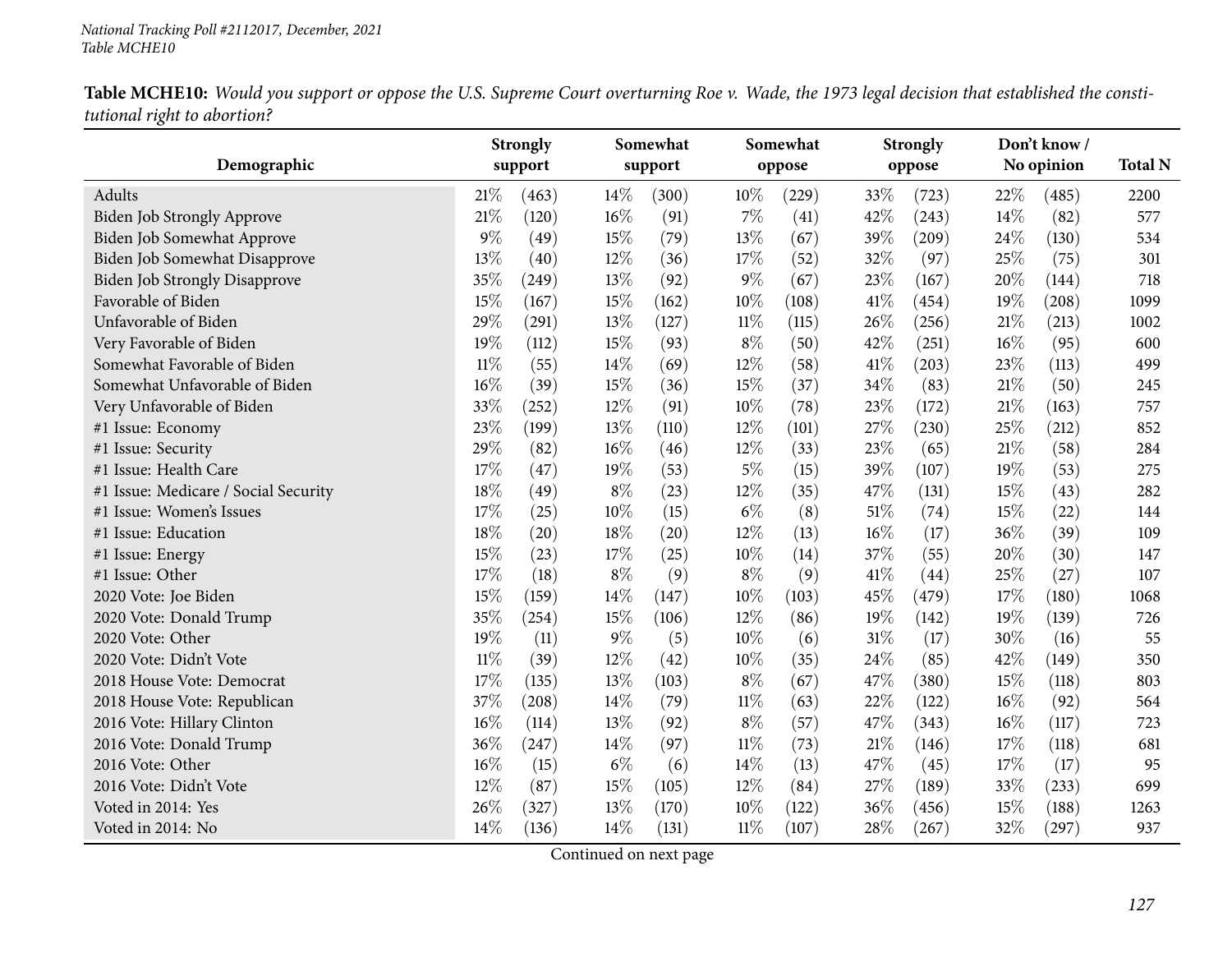| Demographic                                      |         | <b>Strongly</b><br>support |        | Somewhat<br>support |        | Somewhat<br>oppose |        | <b>Strongly</b><br>oppose |        | Don't know /<br>No opinion | <b>Total N</b> |
|--------------------------------------------------|---------|----------------------------|--------|---------------------|--------|--------------------|--------|---------------------------|--------|----------------------------|----------------|
|                                                  |         |                            |        |                     |        |                    |        |                           |        |                            |                |
| Adults                                           | 21%     | (463)                      | $14\%$ | (300)               | $10\%$ | (229)              | 33%    | (723)                     | 22%    | (485)                      | 2200           |
| 4-Region: Northeast                              | 22\%    | (87)                       | 15%    | (60)                | $7\%$  | $^{'}28$           | 33%    | (131)                     | 22%    | (87)                       | 394            |
| 4-Region: Midwest                                | 20%     | (95)                       | $11\%$ | (50)                | $10\%$ | (48)               | $36\%$ | (166)                     | 22\%   | (103)                      | 462            |
| 4-Region: South                                  | 19%     | (160)                      | $14\%$ | $\left(119\right)$  | $13\%$ | (104)              | $31\%$ | (257)                     | 22\%   | (185)                      | 824            |
| 4-Region: West                                   | 23\%    | (121)                      | $14\%$ | (71)                | $9\%$  | (49)               | 33\%   | (170)                     | 21%    | (110)                      | 520            |
| Women of Reproductive Age                        | 18\%    | (103)                      | $10\%$ | (59`                | $10\%$ | (57)               | 28\%   | (163)                     | $34\%$ | (194)                      | 576            |
| Women Who Have Needed Abortion Services          | 19 $\%$ | (23)                       | $8\%$  | (10)                | $7\%$  | (8)                | 47\%   | (57)                      | $19\%$ | (23)                       | 121            |
| Mothers                                          | $19\%$  | (60)                       | $13\%$ | (41)                | $12\%$ | $\left(37\right)$  | 24\%   | (77                       | 33\%   | (107)                      | 322            |
| Fathers                                          | 27%     | (88)                       | 32\%   | (102)               | $12\%$ | (38)               | $19\%$ | (60)                      | $10\%$ | (33)                       | 321            |
| Insured                                          | 21%     | (416)                      | $14\%$ | (272)               | $10\%$ | (204)              | 34\%   | (658)                     | 21%    | (400)                      | 1950           |
| Uninsured                                        | $19\%$  | (46)                       | $11\%$ | (28)                | $10\%$ | 25                 | 26%    | (65)                      | 34\%   | (85)                       | 250            |
| Federal Government Responsible for Abortion Laws | $19\%$  | (145)                      | $14\%$ | (105)               | $9\%$  | (72)               | 49%    | (376)                     | $10\%$ | (75)                       | 773            |
| State Governments Responsible for Abortion Laws  | $31\%$  | (243)                      | $20\%$ | (157)               | $13\%$ | (105)              | 22%    | (176)                     | $14\%$ | (109)                      | 791            |
| Abortion Should be Legal                         | $13\%$  | (153)                      | $13\%$ | (156)               | $10\%$ | $\left(122\right)$ | $50\%$ | (595)                     | $15\%$ | (175)                      | 1201           |
| Abortion Should be Illegal                       | $40\%$  | (301)                      | $16\%$ | (122)               | 11%    | (86)               | $14\%$ | (109)                     | $19\%$ | (144)                      | 762            |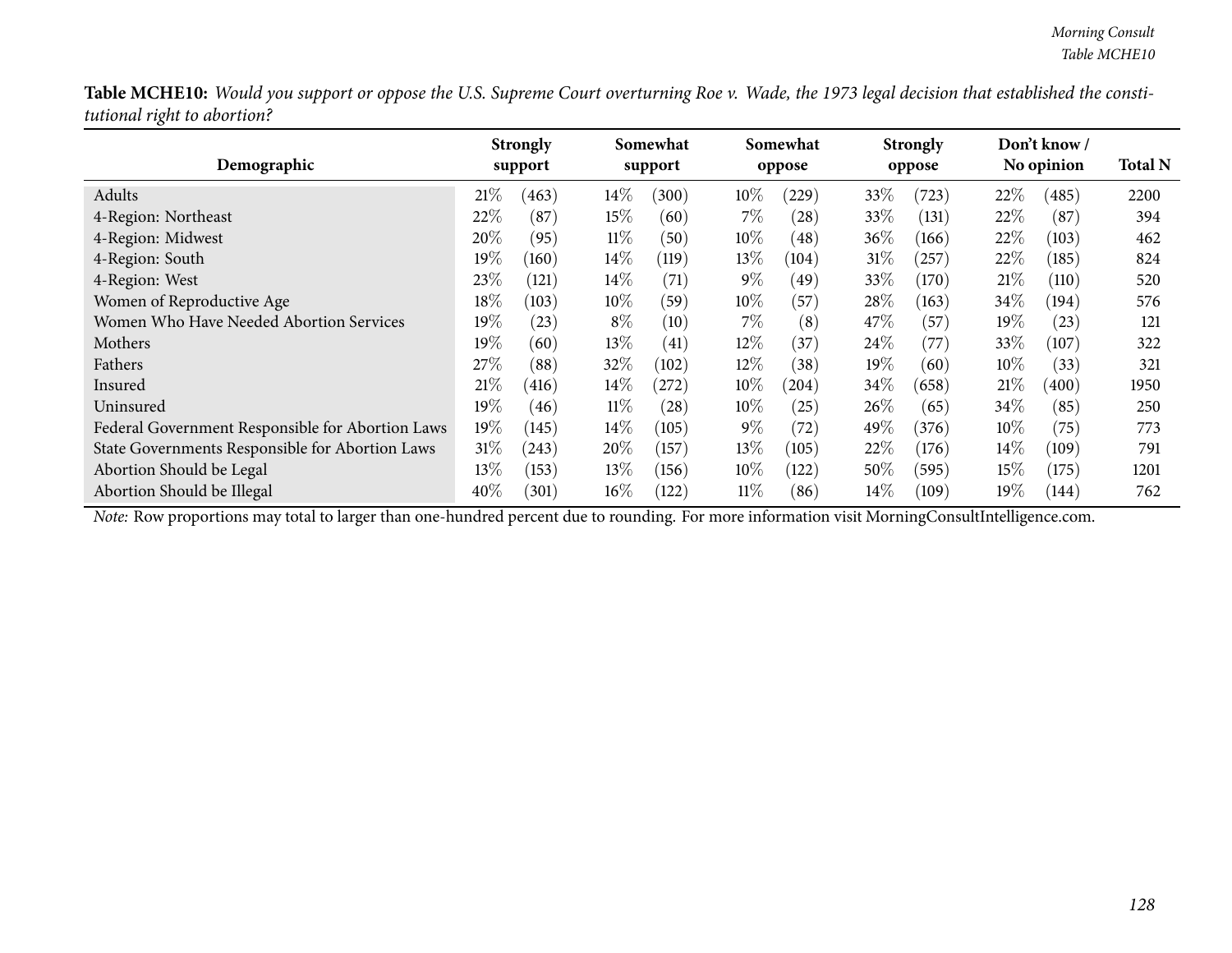Table MCHE11\_1: How concerned are you, if at all, about the following issues if the U.S. Supreme Court allows states to further restrict abortion *access?*

Myself or someone I know being unable to access safe abortion services if needed

|                          |        |                |        | Somewhat  |        | Not too   |        | Not concerned |        | Don't know/ |                |
|--------------------------|--------|----------------|--------|-----------|--------|-----------|--------|---------------|--------|-------------|----------------|
| Demographic              |        | Very concerned |        | concerned |        | concerned |        | at all        |        | No opinion  | <b>Total N</b> |
| Adults                   | 30%    | (663)          | 18%    | (400)     | $12\%$ | (257)     | 21%    | (455)         | $19\%$ | (425)       | 2200           |
| Gender: Male             | 26%    | (281)          | 21%    | (226)     | 14%    | (147)     | 22%    | (232)         | 17%    | (176)       | 1062           |
| Gender: Female           | 34%    | (382)          | 15%    | (174)     | 10%    | (110)     | 20%    | (223)         | 22%    | (249)       | 1138           |
| Age: 18-34               | 32%    | (211)          | 24%    | (154)     | 13\%   | (87)      | 14\%   | (93)          | 17%    | (109)       | 655            |
| Age: 35-44               | 26%    | (93)           | 23%    | (82)      | 15%    | (53)      | $16\%$ | (57)          | 20%    | (73)        | 358            |
| Age: 45-64               | 29%    | (214)          | 15%    | (113)     | 10%    | (75)      | 25%    | (186)         | 22%    | (163)       | 751            |
| Age: 65+                 | 33%    | (145)          | 12%    | (51)      | 10%    | (43)      | 27%    | (118)         | 18%    | (80)        | 436            |
| GenZers: 1997-2012       | 34%    | (68)           | 23%    | (45)      | 10%    | (20)      | $14\%$ | (28)          | 19%    | (38)        | 200            |
| Millennials: 1981-1996   | 31%    | (211)          | 24%    | (162)     | 14%    | (95)      | 15%    | (103)         | 16%    | (109)       | 680            |
| GenXers: 1965-1980       | 26%    | (145)          | 17\%   | (96)      | $12\%$ | (68)      | 20%    | (109)         | 25\%   | (139)       | 558            |
| Baby Boomers: 1946-1964  | 31%    | (200)          | 13%    | (82)      | 10%    | (62)      | 29%    | (191)         | 18%    | (117)       | 653            |
| PID: Dem (no lean)       | 41\%   | (377)          | 20%    | (185)     | 12%    | (112)     | $11\%$ | (99)          | 16%    | (149)       | 922            |
| PID: Ind (no lean)       | 28%    | (176)          | 18%    | (114)     | $11\%$ | (70)      | $21\%$ | (131)         | 23%    | (147)       | 638            |
| PID: Rep (no lean)       | 17%    | (109)          | 16%    | (101)     | 12%    | (75)      | 35%    | (225)         | 20%    | (129)       | 641            |
| PID/Gender: Dem Men      | 35%    | (156)          | 24%    | (106)     | 16%    | (71)      | 13%    | (56)          | 13%    | (59)        | 448            |
| PID/Gender: Dem Women    | 47%    | (221)          | 17%    | (79)      | $9\%$  | (41)      | $9\%$  | (43)          | 19%    | (89)        | 474            |
| PID/Gender: Ind Men      | 24\%   | (78)           | 21%    | (69)      | $12\%$ | (39)      | 21\%   | (69)          | 22\%   | (71)        | 326            |
| PID/Gender: Ind Women    | 32%    | (98)           | 14%    | (44)      | 10%    | (31)      | 20%    | (62)          | 24\%   | (76)        | 312            |
| PID/Gender: Rep Men      | $16\%$ | (47)           | 18%    | (51)      | 13%    | (37)      | 37%    | (107)         | 16%    | (46)        | 288            |
| PID/Gender: Rep Women    | 18%    | (62)           | 14%    | (51)      | 11%    | (38)      | 34%    | (118)         | 24\%   | (83)        | 353            |
| Ideo: Liberal (1-3)      | 48%    | (304)          | $21\%$ | (134)     | 10%    | (64)      | $10\%$ | (63)          | $10\%$ | (61)        | 627            |
| Ideo: Moderate (4)       | 27%    | (207)          | 21%    | (156)     | 14%    | (104)     | 17%    | (128)         | $21\%$ | (161)       | 757            |
| Ideo: Conservative (5-7) | 19%    | (127)          | 14\%   | (91)      | $12\%$ | (80)      | 36%    | (244)         | 19%    | (131)       | 675            |
| Educ: < College          | 29%    | (433)          | 17%    | (251)     | $11\%$ | (168)     | $21\%$ | (314)         | 23\%   | (347)       | 1512           |
| Educ: Bachelors degree   | 31%    | (136)          | 20%    | (91)      | 14%    | (64)      | 21%    | (93)          | 14\%   | (60)        | 444            |
| Educ: Post-grad          | 39%    | (95)           | 24%    | (58)      | 10%    | (26)      | 20%    | (48)          | 7%     | (18)        | 244            |
| Income: Under 50k        | 30%    | (364)          | 17%    | (204)     | 11%    | (139)     | $17\%$ | (211)         | 25\%   | (301)       | 1218           |
| Income: 50k-100k         | 32%    | (207)          | 18%    | (119)     | 11%    | (72)      | 25%    | (163)         | 14\%   | (94)        | 656            |
| Income: 100k+            | 28%    | (91)           | 24%    | (77)      | 14%    | (47)      | 25%    | (81)          | $9\%$  | (30)        | 326            |
| Ethnicity: White         | 30%    | (513)          | 18%    | (305)     | 12%    | (204)     | 22%    | (378)         | 19%    | (321)       | 1722           |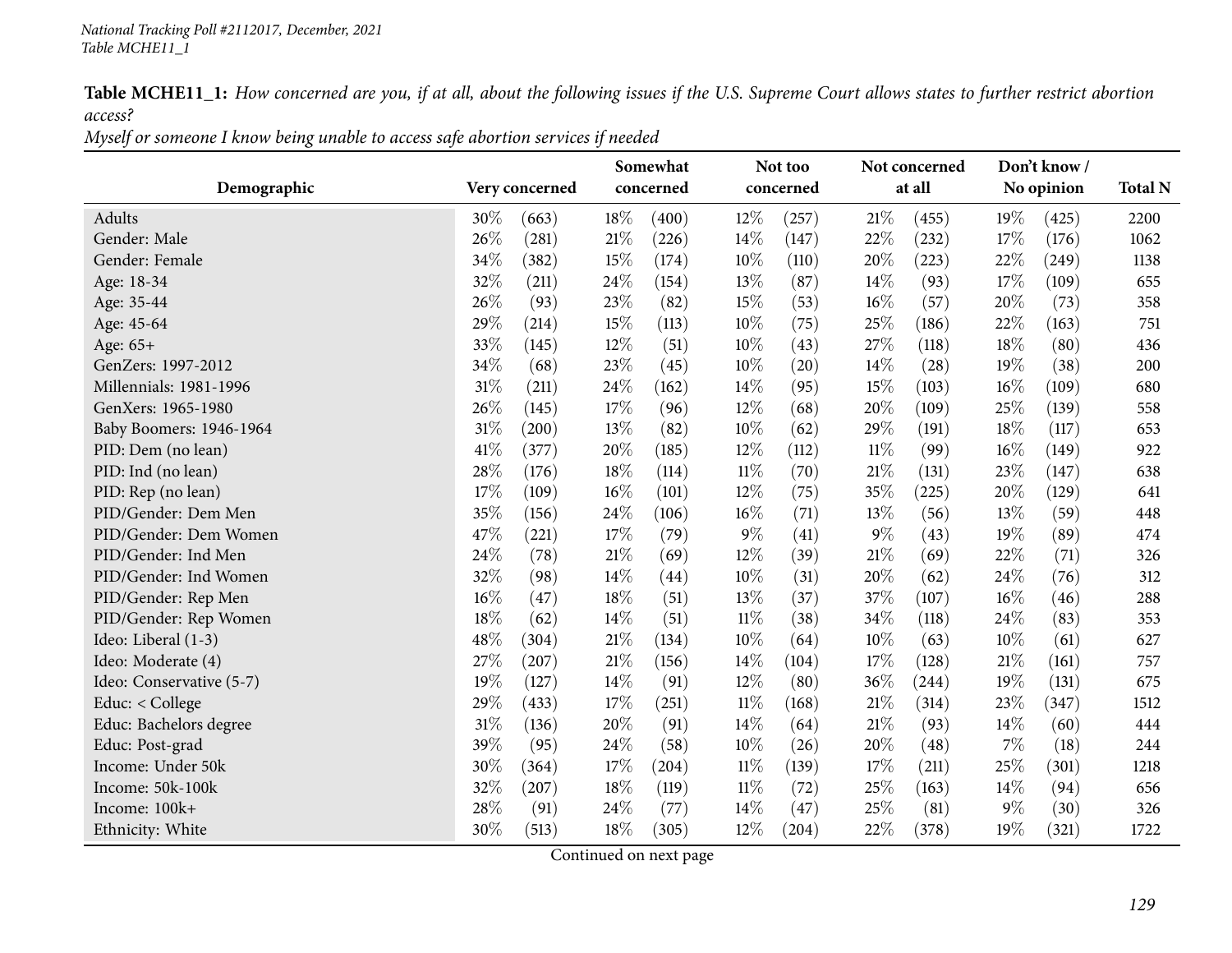| Myself or someone I know being unable to access safe abortion services if needed |  |
|----------------------------------------------------------------------------------|--|
|----------------------------------------------------------------------------------|--|

|                                   |        |                |        | Somewhat  |        | Not too   |        | Not concerned |     | Don't know/ |                |
|-----------------------------------|--------|----------------|--------|-----------|--------|-----------|--------|---------------|-----|-------------|----------------|
| Demographic                       |        | Very concerned |        | concerned |        | concerned |        | at all        |     | No opinion  | <b>Total N</b> |
| Adults                            | 30%    | (663)          | 18%    | (400)     | $12\%$ | (257)     | 21%    | (455)         | 19% | (425)       | 2200           |
| Ethnicity: Hispanic               | 32%    | (112)          | 20%    | (72)      | 13%    | (44)      | 14%    | (49)          | 21% | (72)        | 349            |
| Ethnicity: Black                  | 35%    | (97)           | 19%    | (52)      | 11%    | (31)      | 14\%   | (39)          | 20% | (55)        | 274            |
| Ethnicity: Other                  | 26%    | (52)           | 21%    | (42)      | $11\%$ | (22)      | 19%    | (38)          | 24% | (49)        | 204            |
| All Christian                     | 26%    | (264)          | 20%    | (205)     | 13%    | (132)     | 25%    | (256)         | 17% | (170)       | 1026           |
| All Non-Christian                 | 38%    | (49)           | 24%    | (30)      | 7%     | (9)       | 15%    | (19)          | 16% | (20)        | 127            |
| Atheist                           | 51%    | (55)           | 24%    | (26)      | 5%     | (6)       | 12%    | (13)          | 7%  | (8)         | 107            |
| Agnostic/Nothing in particular    | 34%    | (190)          | 14\%   | (81)      | 12%    | (67)      | 19%    | (106)         | 22% | (124)       | 567            |
| Something Else                    | 28%    | (106)          | 16%    | (59)      | $11\%$ | (43)      | 16%    | (61)          | 28% | (104)       | 373            |
| Religious Non-Protestant/Catholic | 37%    | (53)           | 23\%   | (33)      | 9%     | (13)      | 16%    | (23)          | 15% | (22)        | 144            |
| Evangelical                       | 21\%   | (127)          | 20%    | (119)     | 13%    | (78)      | 25%    | (154)         | 21% | (126)       | 604            |
| Non-Evangelical                   | 31%    | (233)          | 18%    | (134)     | 12%    | (91)      | 21%    | (158)         | 19% | (144)       | 759            |
| Community: Urban                  | 33%    | (233)          | 23\%   | (162)     | 12%    | (84)      | 15%    | (108)         | 16% | (116)       | 704            |
| Community: Suburban               | $31\%$ | (295)          | 16%    | (153)     | $12\%$ | (112)     | 23%    | (221)         | 18% | (169)       | 951            |
| Community: Rural                  | 25%    | (135)          | 15%    | (84)      | $11\%$ | (60)      | 23%    | (126)         | 26% | (140)       | 546            |
| <b>Employ: Private Sector</b>     | 31%    | (230)          | 22%    | (166)     | 14\%   | (104)     | 19%    | (143)         | 13% | (99)        | 742            |
| <b>Employ: Government</b>         | 32%    | (39)           | 23%    | (28)      | 16%    | (20)      | 17%    | (21)          | 11% | (14)        | 122            |
| Employ: Self-Employed             | 35%    | (65)           | 15%    | (27)      | 14\%   | (26)      | 19%    | (36)          | 17% | (32)        | 186            |
| Employ: Homemaker                 | 31%    | (47)           | 17%    | (26)      | 10%    | (16)      | 26%    | (40)          | 17% | (26)        | 154            |
| Employ: Student                   | 39%    | (27)           | 13%    | (9)       | 13%    | (9)       | 20%    | (14)          | 16% | (12)        | $71\,$         |
| Employ: Retired                   | 31%    | (153)          | $11\%$ | (56)      | $9\%$  | (46)      | 27%    | (136)         | 22% | (109)       | 501            |
| Employ: Unemployed                | 25%    | (69)           | 18%    | (49)      | 10%    | (28)      | 13%    | (37)          | 35% | (97)        | 279            |
| Employ: Other                     | 23%    | (33)           | 27%    | (39)      | $7\%$  | (10)      | 19%    | (28)          | 24% | (35)        | 144            |
| Military HH: Yes                  | 32%    | (111)          | 15%    | (51)      | $11\%$ | (37)      | 24%    | (83)          | 19% | (66)        | 348            |
| Military HH: No                   | 30%    | (552)          | 19%    | (349)     | 12%    | (220)     | 20%    | (372)         | 19% | (359)       | 1852           |
| RD/WT: Right Direction            | 36%    | (341)          | 22%    | (203)     | 13%    | (119)     | 12%    | (113)         | 17% | (165)       | 942            |
| RD/WT: Wrong Track                | 26%    | (322)          | 16%    | (197)     | 11%    | (138)     | $27\%$ | (342)         | 21% | (260)       | 1258           |
| Biden Job Approve                 | 38%    | (419)          | 22%    | (242)     | $11\%$ | (121)     | 12%    | (130)         | 18% | (198)       | 1110           |
| Biden Job Disapprove              | 23%    | (237)          | 15%    | (149)     | 13%    | (130)     | $31\%$ | (317)         | 18% | (187)       | 1019           |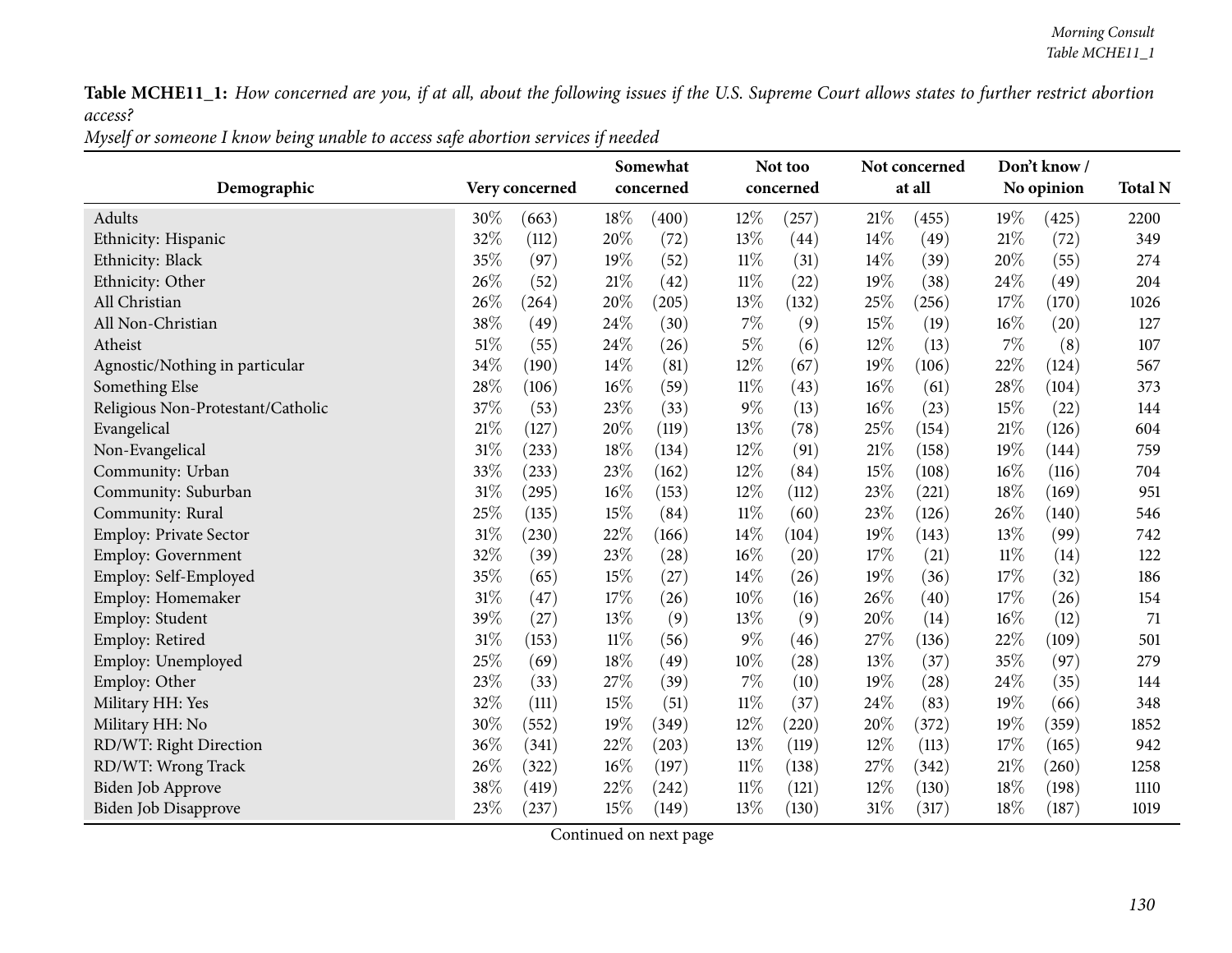Myself or someone I know being unable to access safe abortion services if needed

|                                      |                |       |        | Somewhat  |        | Not too   |        | Not concerned       |        | Don't know / |                |
|--------------------------------------|----------------|-------|--------|-----------|--------|-----------|--------|---------------------|--------|--------------|----------------|
| Demographic                          | Very concerned |       |        | concerned |        | concerned |        | at all              |        | No opinion   | <b>Total N</b> |
| Adults                               | 30%            | (663) | 18%    | (400)     | 12%    | (257)     | $21\%$ | (455)               | 19%    | (425)        | 2200           |
| Biden Job Strongly Approve           | 41%            | (237) | 20%    | (113)     | 12%    | (70)      | $11\%$ | (64)                | 16%    | (94)         | 577            |
| Biden Job Somewhat Approve           | 34%            | (183) | 24%    | (129)     | 10%    | (51)      | 13%    | (67)                | 20%    | (104)        | 534            |
| Biden Job Somewhat Disapprove        | 39%            | (118) | 16%    | (49)      | 15%    | (44)      | 17%    | (50)                | 13%    | (40)         | 301            |
| <b>Biden Job Strongly Disapprove</b> | 17%            | (119) | 14%    | (100)     | $12\%$ | (86)      | 37\%   | (266)               | 20%    | (147)        | 718            |
| Favorable of Biden                   | 39%            | (433) | 22%    | (237)     | $11\%$ | (121)     | $11\%$ | (125)               | 17%    | (184)        | 1099           |
| Unfavorable of Biden                 | 22%            | (217) | 15%    | (147)     | 13\%   | (126)     | 32%    | (318)               | $19\%$ | (195)        | 1002           |
| Very Favorable of Biden              | 41%            | (246) | 22%    | (132)     | 10%    | (62)      | $11\%$ | (64)                | $16\%$ | (95)         | 600            |
| Somewhat Favorable of Biden          | 37%            | (187) | 21%    | (105)     | 12%    | (59)      | 12%    | (60)                | 18%    | (89)         | 499            |
| Somewhat Unfavorable of Biden        | 34%            | (84)  | 21%    | (50)      | 10%    | (24)      | 19%    | (48)                | $16\%$ | (39)         | 245            |
| Very Unfavorable of Biden            | 17%            | (132) | 13\%   | (97)      | 13\%   | (102)     | 36%    | (270)               | 21%    | (156)        | 757            |
| #1 Issue: Economy                    | 24%            | (208) | 20%    | (171)     | 13%    | (108)     | 23%    | $\left( 200\right)$ | 19%    | (166)        | 852            |
| #1 Issue: Security                   | 21%            | (60)  | 17%    | (48)      | $11\%$ | (30)      | 33%    | (94)                | 18%    | (52)         | 284            |
| #1 Issue: Health Care                | 35%            | (96)  | 21\%   | (58)      | 12%    | (32)      | 13%    | (36)                | 19%    | (53)         | 275            |
| #1 Issue: Medicare / Social Security | 33%            | (94)  | 16%    | (45)      | $8\%$  | (22)      | 19%    | (53)                | 24\%   | (67)         | 282            |
| #1 Issue: Women's Issues             | 62%            | (89)  | 14%    | (21)      | $5\%$  | (7)       | $11\%$ | (16)                | $8\%$  | (12)         | 144            |
| #1 Issue: Education                  | 19%            | (21)  | 21%    | (23)      | 21\%   | (22)      | $10\%$ | (11)                | 29%    | (31)         | 109            |
| #1 Issue: Energy                     | 37%            | (55)  | 17%    | (26)      | 14%    | (21)      | 15%    | (22)                | 16%    | (23)         | 147            |
| #1 Issue: Other                      | 38%            | (41)  | 7%     | (8)       | 14\%   | (15)      | 21%    | (22)                | 19%    | (21)         | 107            |
| 2020 Vote: Joe Biden                 | 42%            | (447) | $21\%$ | (222)     | $11\%$ | (122)     | $11\%$ | (114)               | 15%    | (161)        | 1068           |
| 2020 Vote: Donald Trump              | 15%            | (109) | 16%    | (119)     | 14%    | (104)     | 36\%   | (263)               | 18%    | (131)        | 726            |
| 2020 Vote: Other                     | 36%            | (20)  | $6\%$  | (3)       | 10%    | (5)       | 26\%   | (14)                | 22%    | (12)         | 55             |
| 2020 Vote: Didn't Vote               | 25%            | (87)  | 16%    | (54)      | $7\%$  | (25)      | 18%    | (64)                | 34%    | (119)        | 350            |
| 2018 House Vote: Democrat            | 43%            | (348) | 19%    | (156)     | $11\%$ | (86)      | $11\%$ | (86)                | 16%    | (127)        | 803            |
| 2018 House Vote: Republican          | 16%            | (88)  | 16%    | (89)      | 14%    | (78)      | 37%    | (206)               | 18%    | (103)        | 564            |
| 2016 Vote: Hillary Clinton           | 42%            | (304) | 21%    | (150)     | 12%    | (85)      | $9\%$  | (67)                | 16%    | (117)        | 723            |
| 2016 Vote: Donald Trump              | 19%            | (129) | 15%    | (105)     | 13%    | (89)      | 35%    | (240)               | 17\%   | (118)        | 681            |
| 2016 Vote: Other                     | 34%            | (32)  | 14%    | (14)      | $9\%$  | (8)       | 25%    | (24)                | 18%    | (17)         | 95             |
| 2016 Vote: Didn't Vote               | 28%            | (198) | 19%    | (130)     | $11\%$ | (75)      | 18%    | (125)               | 25%    | (172)        | 699            |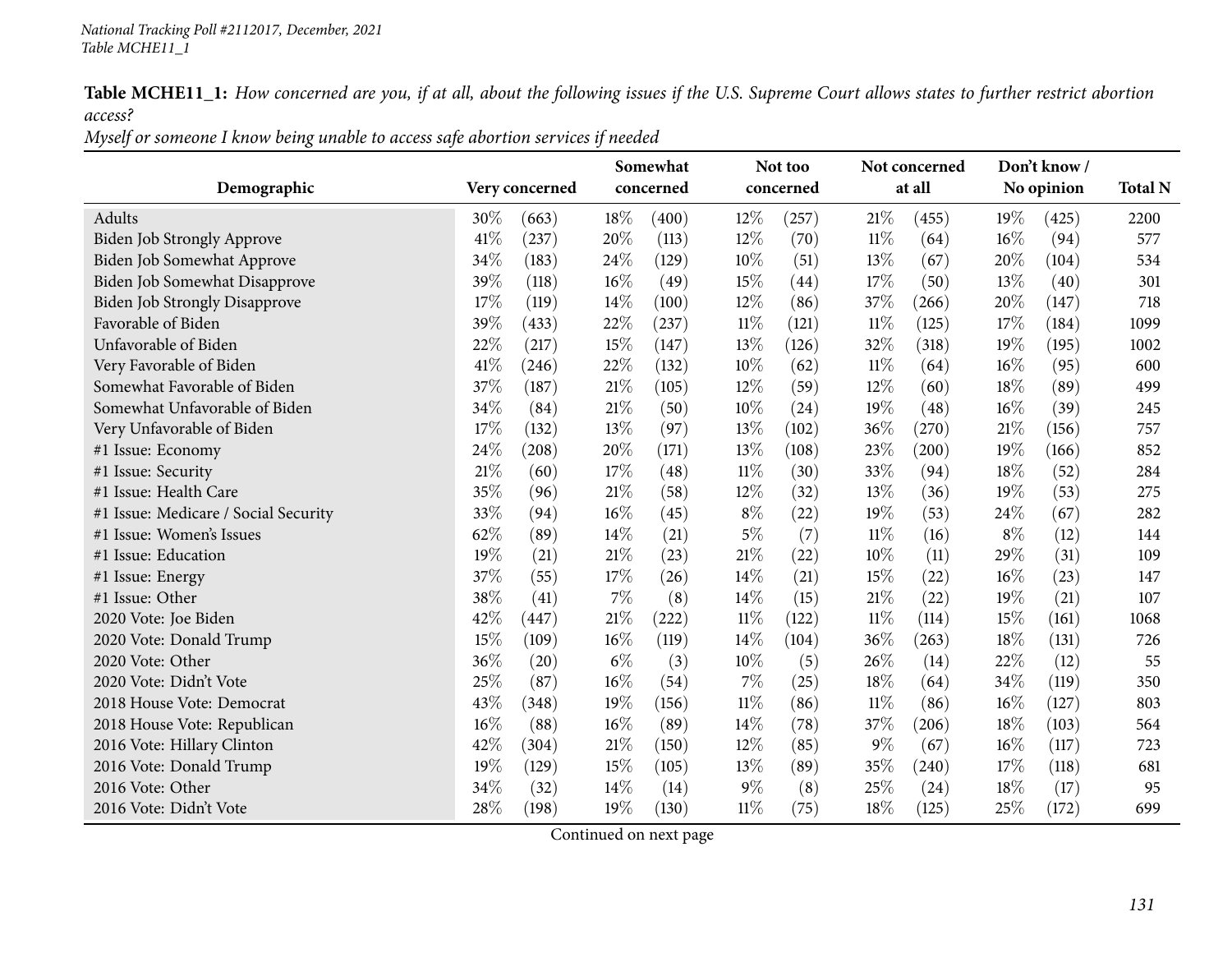| Myself or someone I know being unable to access safe abortion services if needed |  |
|----------------------------------------------------------------------------------|--|
|----------------------------------------------------------------------------------|--|

|                                                  |         |                |         | Somewhat  |        | Not too   |        | Not concerned |        | Don't know / |                |
|--------------------------------------------------|---------|----------------|---------|-----------|--------|-----------|--------|---------------|--------|--------------|----------------|
| Demographic                                      |         | Very concerned |         | concerned |        | concerned |        | at all        |        | No opinion   | <b>Total N</b> |
| Adults                                           | $30\%$  | (663)          | $18\%$  | (400)     | $12\%$ | (257)     | 21%    | (455)         | $19\%$ | (425)        | 2200           |
| Voted in 2014: Yes                               | 32\%    | (406)          | 17%     | (212)     | $12\%$ | (157)     | 22\%   | (273)         | 17\%   | (215)        | 1263           |
| Voted in 2014: No                                | 27%     | 257            | 20%     | (188)     | $11\%$ | (100)     | 19%    | (183)         | 22\%   | (210)        | 937            |
| 4-Region: Northeast                              | $31\%$  | (123)          | 21%     | (82)      | $11\%$ | (43)      | 18\%   | (70)          | $19\%$ | (76)         | 394            |
| 4-Region: Midwest                                | $30\%$  | (140)          | 15\%    | (68)      | $12\%$ | (54)      | 21\%   | (97)          | 22\%   | (103)        | 462            |
| 4-Region: South                                  | $28\%$  | (229)          | 19 $\%$ | (160)     | $12\%$ | (99)      | $22\%$ | (177)         | $19\%$ | (159)        | 824            |
| 4-Region: West                                   | 33\%    | (172)          | 17%     | (89)      | $12\%$ | (61)      | 21%    | (111)         | 17%    | (88)         | 520            |
| Women of Reproductive Age                        | $34\%$  | (193)          | 17%     | (99)      | $10\%$ | (57)      | 17%    | (97)          | 23\%   | (130)        | 576            |
| Women Who Have Needed Abortion Services          | $58\%$  | (69)           | 13\%    | (15)      | $9\%$  | (11)      | $10\%$ | (12)          | $10\%$ | (12)         | 121            |
| Mothers                                          | $27\%$  | (88)           | 19%     | (62)      | $11\%$ | (36)      | 23\%   | (73)          | $19\%$ | (62)         | 322            |
| Fathers                                          | 29 $\%$ | (92)           | $30\%$  | (97)      | $17\%$ | (55)      | $14\%$ | (45)          | $10\%$ | (33)         | 321            |
| Insured                                          | $31\%$  | (604)          | $18\%$  | (356)     | $12\%$ | (229)     | 21\%   | (406)         | 18\%   | (355)        | 1950           |
| Uninsured                                        | $24\%$  | (59)           | $18\%$  | (44)      | $11\%$ | (28)      | 19%    | (49)          | $28\%$ | (70)         | 250            |
| Federal Government Responsible for Abortion Laws | $44\%$  | (340)          | $18\%$  | (139)     | $12\%$ | (91)      | 17%    | (131)         | $9\%$  | (73)         | 773            |
| State Governments Responsible for Abortion Laws  | 23\%    | (179)          | 23\%    | (180)     | $15\%$ | (117)     | $28\%$ | (221)         | $12\%$ | (94)         | 791            |
| Abortion Should be Legal                         | $46\%$  | (552)          | 20%     | (245)     | $11\%$ | (133)     | $11\%$ | (137)         | $11\%$ | (133)        | 1201           |
| Abortion Should be Illegal                       | $12\%$  | (92)           | $16\%$  | (118)     | $14\%$ | (106)     | 38\%   | (291)         | $20\%$ | (155)        | 762            |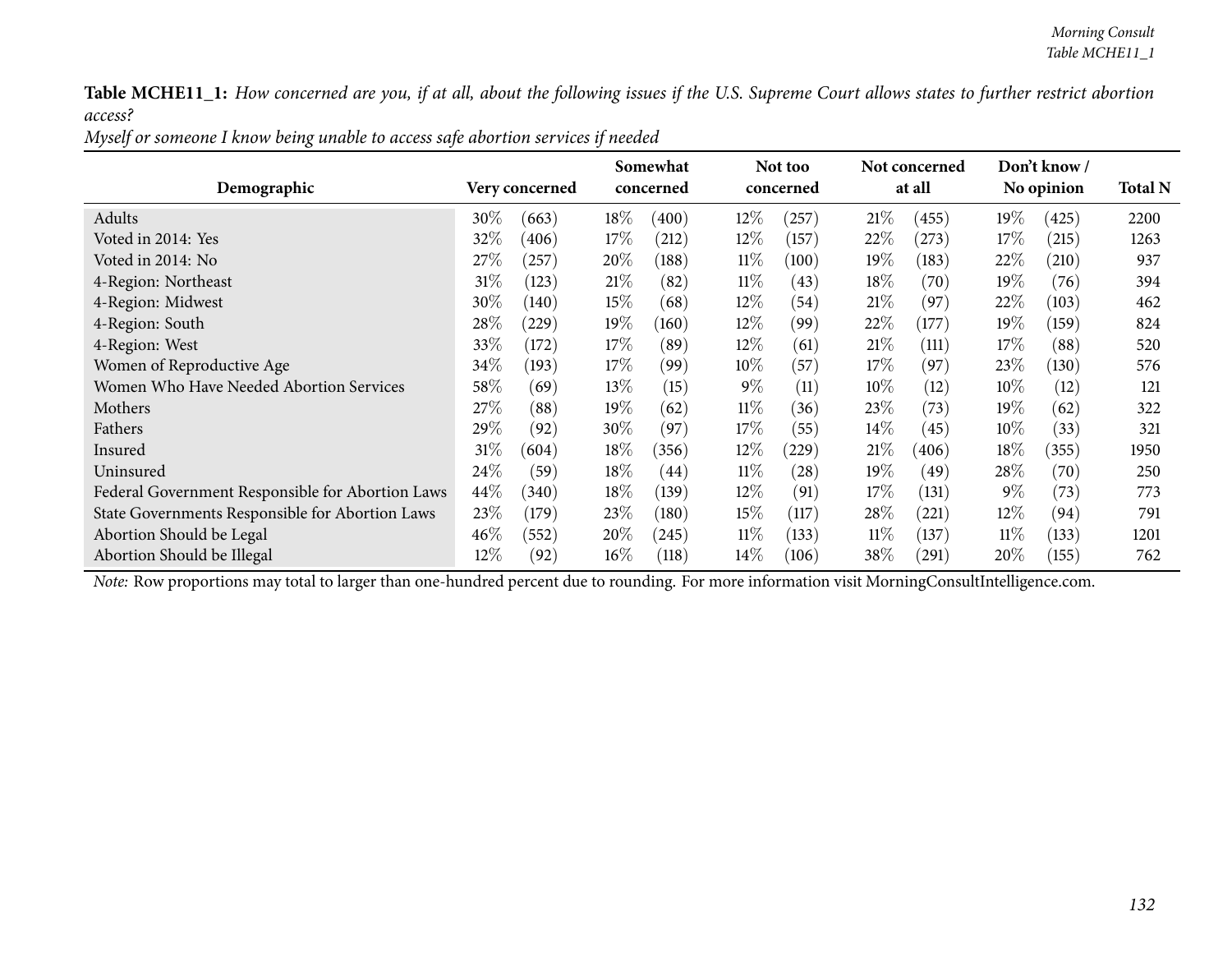Myself or someone I know not having the freedom to make their own future family planning decisions

|                          |                 | Somewhat      | Not too         | Not concerned   | Don't know/     |                |
|--------------------------|-----------------|---------------|-----------------|-----------------|-----------------|----------------|
| Demographic              | Very concerned  | concerned     | concerned       | at all          | No opinion      | <b>Total N</b> |
| Adults                   | 33%<br>(726)    | 19%<br>(426)  | $12\%$<br>(254) | 19%<br>(407)    | 18%<br>(387)    | 2200           |
| Gender: Male             | 28%<br>(297)    | 22%<br>(236)  | 15%<br>(163)    | 19%<br>(205)    | 15%<br>(161)    | 1062           |
| Gender: Female           | 38%<br>(429)    | 17\%<br>(190) | $8\%$<br>(91)   | 18%<br>(202)    | 20%<br>(226)    | 1138           |
| Age: 18-34               | 35%<br>(230)    | 24%<br>(158)  | 14\%<br>(95)    | $10\%$<br>(66)  | $16\%$<br>(107) | 655            |
| Age: 35-44               | 28%<br>(102)    | 25%<br>(89)   | 15%<br>(52)     | 15%<br>(54)     | 17%<br>(60)     | 358            |
| Age: 45-64               | 33%<br>(244)    | 17%<br>(126)  | $9\%$<br>(65)   | 22%<br>(169)    | 20%<br>(147)    | 751            |
| Age: 65+                 | 34%<br>(150)    | 12%<br>(53)   | $9\%$<br>(41)   | 27\%<br>(118)   | 17%<br>(74)     | 436            |
| GenZers: 1997-2012       | 36%<br>(73)     | 21%<br>(43)   | 13%<br>(25)     | $8\%$<br>(15)   | 22%<br>(44)     | 200            |
| Millennials: 1981-1996   | 34%<br>(230)    | 25%<br>(170)  | 16%<br>(106)    | 12%<br>(83)     | 13\%<br>(92)    | 680            |
| GenXers: 1965-1980       | 30%<br>(167)    | 19%<br>(108)  | 10%<br>(55)     | 19%<br>(105)    | 22%<br>(123)    | 558            |
| Baby Boomers: 1946-1964  | 33%<br>(216)    | 14%<br>(93)   | $9\%$<br>(57)   | 28\%<br>(180)   | $16\%$<br>(108) | 653            |
| PID: Dem (no lean)       | 43%<br>(398)    | 21%<br>(192)  | 12%<br>(109)    | $9\%$<br>(86)   | 15%<br>(136)    | 922            |
| PID: Ind (no lean)       | 31%<br>(201)    | 21\%<br>(131) | 10%<br>(62)     | 18%<br>(113)    | 21%<br>(131)    | 638            |
| PID: Rep (no lean)       | 20%<br>(127)    | 16%<br>(103)  | 13\%<br>(83)    | 32%<br>(208)    | 19%<br>(120)    | 641            |
| PID/Gender: Dem Men      | 34%<br>(153)    | 24%<br>(109)  | 19%<br>(83)     | $11\%$<br>(49)  | 12%<br>(54)     | 448            |
| PID/Gender: Dem Women    | 52%<br>(244)    | 18%<br>(84)   | $5\%$<br>(26)   | $8\%$<br>(37)   | 17%<br>(82)     | 474            |
| PID/Gender: Ind Men      | 27%<br>(88)     | 24\%<br>(78)  | 12%<br>(39)     | $18\%$<br>(59)  | 19%<br>(63)     | 326            |
| PID/Gender: Ind Women    | 36%<br>(113)    | 17%<br>(53)   | $8\%$<br>(23)   | 17%<br>(54)     | 22%<br>(68)     | 312            |
| PID/Gender: Rep Men      | 20%<br>(56)     | 17%<br>(49)   | 14\%<br>(41)    | 34%<br>(97)     | 15%<br>(44)     | 288            |
| PID/Gender: Rep Women    | 20%<br>(71)     | 15%<br>(54)   | 12%<br>(42)     | $31\%$<br>(111) | $21\%$<br>(76)  | 353            |
| Ideo: Liberal (1-3)      | 55%<br>(342)    | 20%<br>(125)  | $8\%$<br>(52)   | $8\%$<br>(52)   | $9\%$<br>(55)   | 627            |
| Ideo: Moderate (4)       | $28\%$<br>(216) | 24%<br>(179)  | 14%<br>(107)    | 14%<br>(106)    | 20%<br>(149)    | 757            |
| Ideo: Conservative (5-7) | $20\%$<br>(134) | 15%<br>(99)   | 13%<br>(89)     | 34\%<br>(233)   | 18%<br>(120)    | 675            |
| Educ: < College          | 32%<br>(479)    | 18%<br>(271)  | 10%<br>(157)    | 19%<br>(289)    | 21%<br>(317)    | 1512           |
| Educ: Bachelors degree   | 35%<br>(155)    | 23%<br>(103)  | 14%<br>(61)     | $16\%$<br>(73)  | 12%<br>(52)     | 444            |
| Educ: Post-grad          | 38%<br>(92)     | 21%<br>(52)   | 15%<br>(36)     | 19%<br>(45)     | 7%<br>(18)      | 244            |
| Income: Under 50k        | 32%<br>(388)    | 18%<br>(218)  | $11\%$<br>(132) | $16\%$<br>(197) | 23\%<br>(283)   | 1218           |
| Income: 50k-100k         | 36%<br>(238)    | 19%<br>(125)  | $11\%$<br>(74)  | 22%<br>(143)    | $12\%$<br>(76)  | 656            |
| Income: 100k+            | 31%<br>(100)    | 25%<br>(83)   | 15%<br>(48)     | 21%<br>(67)     | $9\%$<br>(28)   | 326            |
| Ethnicity: White         | 32%<br>(547)    | 19%<br>(330)  | 12%<br>(201)    | $21\%$<br>(354) | $17\%$<br>(290) | 1722           |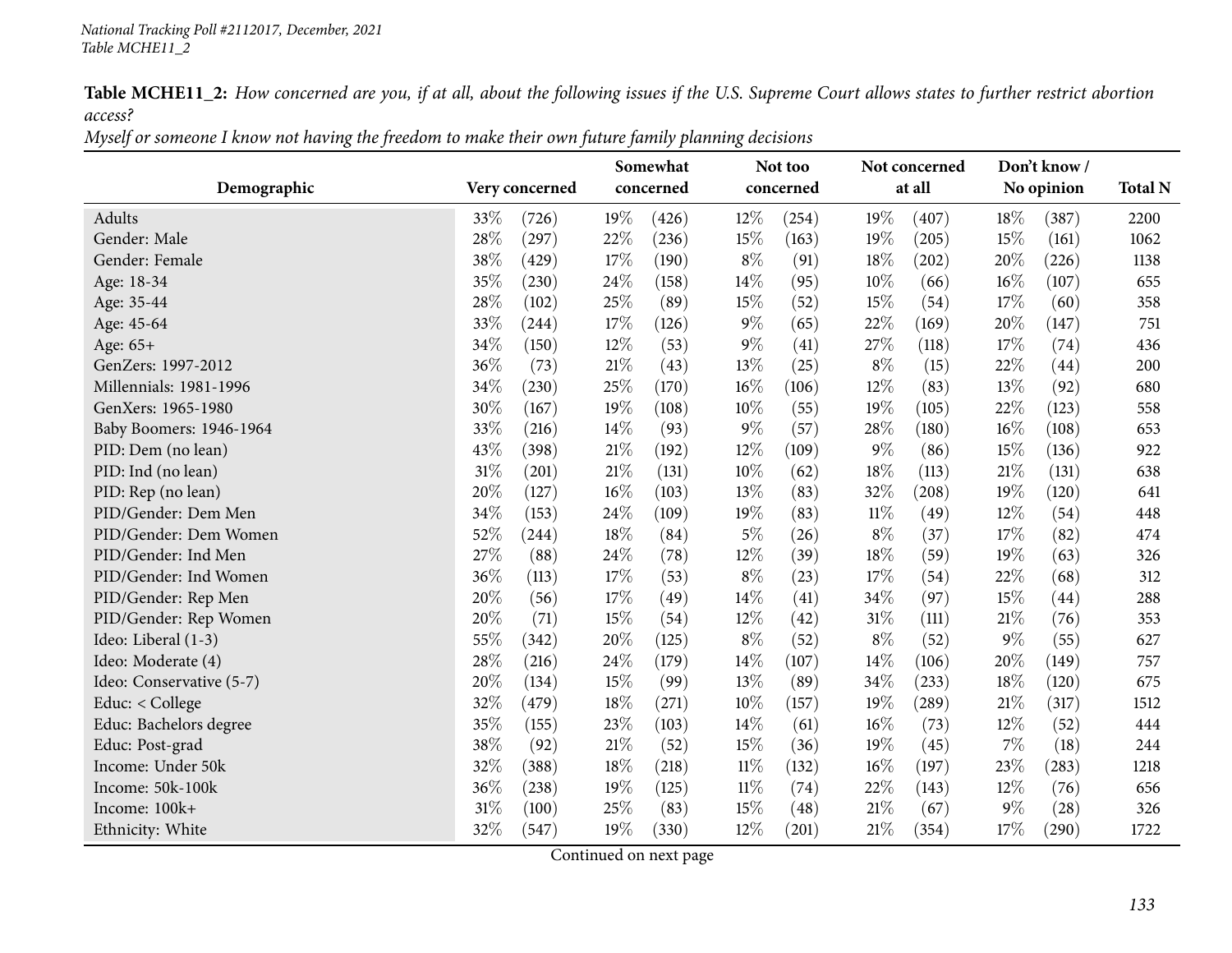| Myself or someone I know not having the freedom to make their own future family planning decisions |
|----------------------------------------------------------------------------------------------------|
|----------------------------------------------------------------------------------------------------|

|                                   |                | Somewhat        | Not too         | Not concerned   | Don't know/    |                |
|-----------------------------------|----------------|-----------------|-----------------|-----------------|----------------|----------------|
| Demographic                       | Very concerned | concerned       | concerned       | at all          | No opinion     | <b>Total N</b> |
| Adults                            | 33\%<br>(726)  | 19%<br>(426)    | 12%<br>(254)    | 19%<br>(407)    | 18%<br>(387)   | 2200           |
| Ethnicity: Hispanic               | 35%<br>(123)   | 23%<br>(82)     | 12%<br>(42)     | 10%<br>(35)     | 19%<br>(68)    | 349            |
| Ethnicity: Black                  | 41\%<br>(112)  | 19%<br>(52)     | 12%<br>(32)     | 10%<br>(27)     | 19%<br>(51)    | 274            |
| Ethnicity: Other                  | 33%<br>(67)    | 21%<br>(44)     | 10%<br>(21)     | 13%<br>(26)     | 23%<br>(46)    | 204            |
| All Christian                     | 27%<br>(280)   | $21\%$<br>(214) | 13%<br>(138)    | $23\%$<br>(238) | 15%<br>(157)   | 1026           |
| All Non-Christian                 | 45%<br>(57)    | 21%<br>(27)     | 10%<br>(13)     | $8\%$<br>(11)   | 15%<br>(19)    | 127            |
| Atheist                           | 57%<br>(61)    | 17%<br>(18)     | 7%<br>(8)       | 10%<br>(11)     | $9\%$<br>(9)   | 107            |
| Agnostic/Nothing in particular    | 36%<br>(206)   | 19%<br>(107)    | 10%<br>(56)     | $16\%$<br>(90)  | 19%<br>(108)   | 567            |
| Something Else                    | 33%<br>(122)   | 16%<br>(60)     | $11\%$<br>(39)  | 15%<br>(58)     | 25%<br>(93)    | 373            |
| Religious Non-Protestant/Catholic | 42%<br>(61)    | 19%<br>(28)     | 14%<br>(20)     | 10%<br>(15)     | 15%<br>(21)    | 144            |
| Evangelical                       | 22%<br>(135)   | 19%<br>(117)    | 14%<br>(87)     | 25%<br>(149)    | 19%<br>(116)   | 604            |
| Non-Evangelical                   | 34%<br>(257)   | 20%<br>(149)    | $11\%$<br>(82)  | 19%<br>(141)    | 17%<br>(130)   | 759            |
| Community: Urban                  | 34%<br>(240)   | 25%<br>(173)    | 12%<br>(87)     | $14\%$<br>(100) | 15%<br>(103)   | 704            |
| Community: Suburban               | 34%<br>(327)   | 18%<br>(170)    | $11\%$<br>(107) | 20%<br>(191)    | 16%<br>(156)   | 951            |
| Community: Rural                  | 29%<br>(159)   | 15%<br>(83)     | $11\%$<br>(60)  | 21%<br>(116)    | 23%<br>(128)   | 546            |
| Employ: Private Sector            | 33%<br>(248)   | 24%<br>(175)    | 15%<br>(113)    | 17%<br>(124)    | $11\%$<br>(82) | 742            |
| <b>Employ: Government</b>         | 34%<br>(42)    | 26%<br>(32)     | 15%<br>(18)     | 15%<br>(18)     | $11\%$<br>(13) | 122            |
| Employ: Self-Employed             | 38%<br>(71)    | 17%<br>(32)     | 14%<br>(27)     | 15%<br>(28)     | 15%<br>(28)    | 186            |
| Employ: Homemaker                 | 35%<br>(54)    | 22%<br>(33)     | 5%<br>(7)       | 25%<br>(38)     | 14%<br>(22)    | 154            |
| Employ: Student                   | 40%<br>(28)    | 22%<br>(15)     | 12%<br>(8)      | $8\%$<br>(6)    | 18%<br>(13)    | 71             |
| Employ: Retired                   | 33%<br>(163)   | 13%<br>(65)     | $8\%$<br>(42)   | 25%<br>(126)    | 21%<br>(105)   | 501            |
| Employ: Unemployed                | 31%<br>(85)    | 14%<br>(40)     | 10%<br>(27)     | 13%<br>(38)     | 32%<br>(89)    | 279            |
| Employ: Other                     | 24%<br>(35)    | 23%<br>(33)     | 9%<br>(12)      | 21%<br>(30)     | 24%<br>(35)    | 144            |
| Military HH: Yes                  | 36%<br>(125)   | 18%<br>(64)     | 9%<br>(30)      | 19%<br>(65)     | 18%<br>(64)    | 348            |
| Military HH: No                   | 32%<br>(601)   | 20%<br>(362)    | 12%<br>(224)    | 18%<br>(342)    | 17%<br>(323)   | 1852           |
| RD/WT: Right Direction            | 39%<br>(368)   | 22%<br>(209)    | 13%<br>(119)    | 11%<br>(102)    | 15%<br>(146)   | 942            |
| RD/WT: Wrong Track                | 28%<br>(358)   | 17%<br>(217)    | $11\%$<br>(135) | 24\%<br>(306)   | 19%<br>(242)   | 1258           |
| Biden Job Approve                 | 41%<br>(455)   | 21%<br>(236)    | 12%<br>(128)    | 10%<br>(112)    | 16%<br>(180)   | 1110           |
| Biden Job Disapprove              | 26%<br>(262)   | 18%<br>(179)    | 12%<br>(123)    | 28%<br>(290)    | 16%<br>(165)   | 1019           |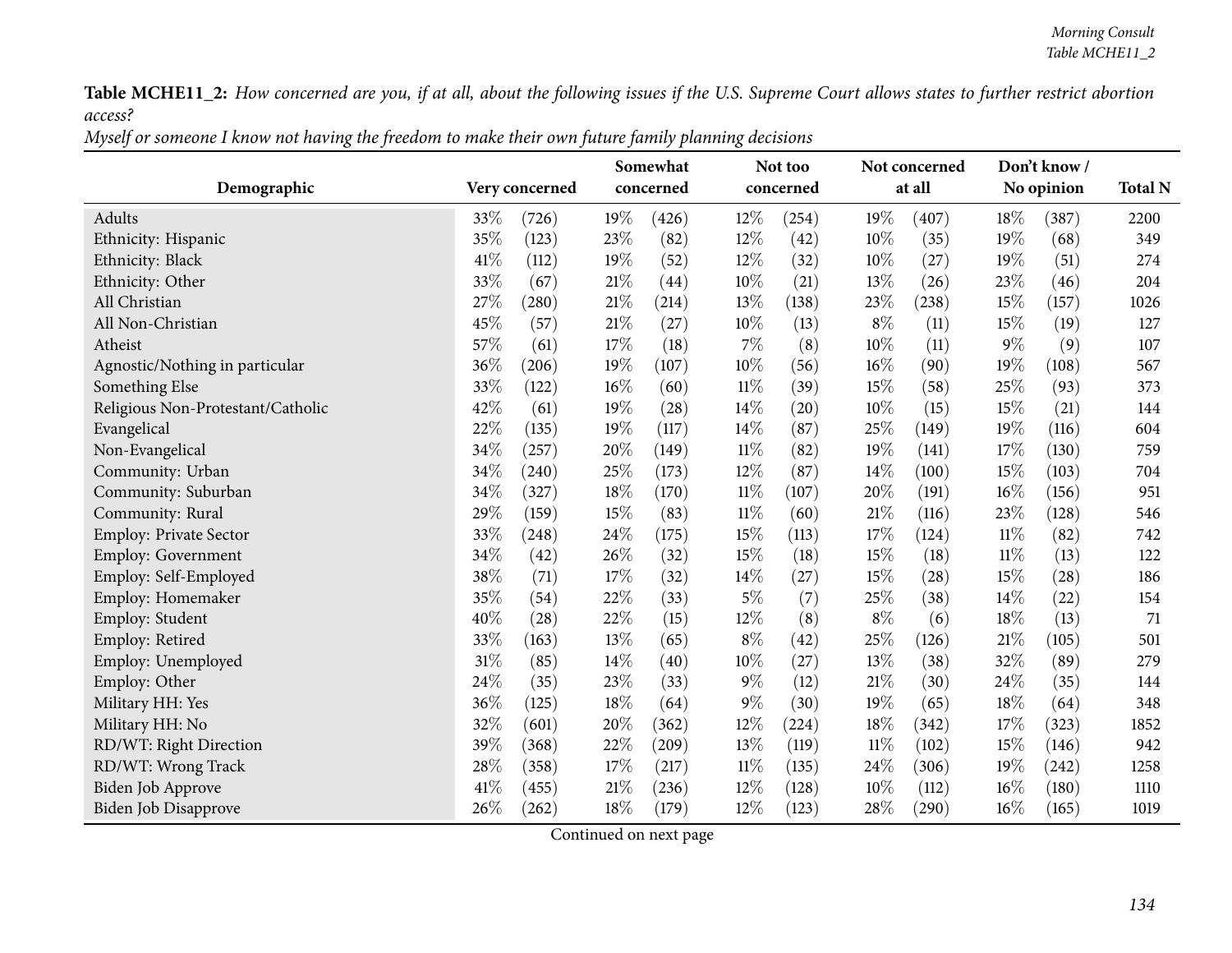Myself or someone I know not having the freedom to make their own future family planning decisions

|                                      |                |        | Somewhat  |        | Not too   |        | Not concerned       |        | Don't know/ |                |
|--------------------------------------|----------------|--------|-----------|--------|-----------|--------|---------------------|--------|-------------|----------------|
| Demographic                          | Very concerned |        | concerned |        | concerned |        | at all              |        | No opinion  | <b>Total N</b> |
| Adults                               | 33%<br>(726)   | 19%    | (426)     | $12\%$ | (254)     | 19%    | (407)               | 18%    | (387)       | 2200           |
| Biden Job Strongly Approve           | 44%<br>(252)   | 20%    | (114)     | 13%    | (75)      | $9\%$  | (54)                | 14%    | (82)        | 577            |
| Biden Job Somewhat Approve           | 38%<br>(203)   | 23%    | (122)     | 10%    | (52)      | $11\%$ | (58)                | 18\%   | (98)        | 534            |
| Biden Job Somewhat Disapprove        | 38%<br>(114)   | 22%    | (68)      | 13%    | (40)      | $16\%$ | (47)                | $11\%$ | (32)        | 301            |
| <b>Biden Job Strongly Disapprove</b> | 21%<br>(148)   | 15%    | (111)     | $12\%$ | (83)      | 34%    | (243)               | 19%    | (133)       | 718            |
| Favorable of Biden                   | 42%<br>(457)   | 21%    | (235)     | 12%    | (131)     | $10\%$ | (109)               | 15%    | (167)       | 1099           |
| Unfavorable of Biden                 | 25%<br>(253)   | 17%    | (170)     | $12\%$ | (117)     | 29%    | $\left( 290\right)$ | 17\%   | (171)       | 1002           |
| Very Favorable of Biden              | 44%<br>(265)   | 21\%   | (126)     | 13%    | (75)      | $8\%$  | (50)                | $14\%$ | (84)        | 600            |
| Somewhat Favorable of Biden          | 39%<br>(193)   | 22%    | (108)     | $11\%$ | (56)      | 12%    | (59)                | 17%    | (83)        | 499            |
| Somewhat Unfavorable of Biden        | 37%<br>(92)    | 22%    | (54)      | 12%    | (29)      | $16\%$ | (38)                | 13\%   | (32)        | 245            |
| Very Unfavorable of Biden            | 21%<br>(162)   | 15%    | (116)     | $12\%$ | (88)      | 33%    | (252)               | 18%    | (139)       | 757            |
| #1 Issue: Economy                    | 29%<br>(247)   | 20%    | (172)     | 13%    | (114)     | 22%    | (185)               | 16%    | (135)       | 852            |
| #1 Issue: Security                   | 26%<br>(75)    | 17%    | (48)      | $11\%$ | (33)      | 28\%   | (78)                | 18\%   | (50)        | 284            |
| #1 Issue: Health Care                | 33%<br>(90)    | 24%    | (67)      | 13%    | (36)      | $10\%$ | (28)                | 20%    | (54)        | 275            |
| #1 Issue: Medicare / Social Security | 34%<br>(95)    | 16%    | (45)      | $7\%$  | (19)      | 19%    | (54)                | 24\%   | (69)        | 282            |
| #1 Issue: Women's Issues             | 61%<br>(88)    | 17%    | (24)      | $4\%$  | (6)       | 10%    | (14)                | $8\%$  | (12)        | 144            |
| #1 Issue: Education                  | 20%<br>(21)    | 30%    | (32)      | 20%    | (22)      | $6\%$  | (6)                 | 25\%   | (27)        | 109            |
| #1 Issue: Energy                     | 43%<br>(63)    | 18%    | (26)      | 12%    | (17)      | 13%    | (20)                | $14\%$ | (21)        | 147            |
| #1 Issue: Other                      | 43%<br>(45)    | $11\%$ | (11)      | $8\%$  | (8)       | $21\%$ | (22)                | 18\%   | (20)        | 107            |
| 2020 Vote: Joe Biden                 | 44%<br>(472)   | 21%    | (228)     | $11\%$ | (121)     | $9\%$  | (95)                | 14\%   | (153)       | 1068           |
| 2020 Vote: Donald Trump              | 20%<br>(142)   | 16%    | (113)     | 14%    | (99)      | 35%    | (254)               | $16\%$ | (117)       | 726            |
| 2020 Vote: Other                     | 33%<br>(18)    | 22%    | (12)      | $9\%$  | (5)       | 20%    | (11)                | 17%    | (9)         | 55             |
| 2020 Vote: Didn't Vote               | 27%<br>(94)    | 21%    | (73)      | $8\%$  | (29)      | $14\%$ | (47)                | 31%    | (107)       | 350            |
| 2018 House Vote: Democrat            | 46%<br>(369)   | 20%    | (160)     | $11\%$ | (88)      | $9\%$  | (72)                | $14\%$ | (114)       | 803            |
| 2018 House Vote: Republican          | 19%<br>(105)   | 15%    | (83)      | 14%    | (79)      | 36%    | (201)               | 17%    | (96)        | 564            |
| 2016 Vote: Hillary Clinton           | 46%<br>(333)   | 21%    | (154)     | 10%    | (76)      | $8\%$  | (58)                | 14%    | (101)       | 723            |
| 2016 Vote: Donald Trump              | 20%<br>(137)   | 15%    | (103)     | 14\%   | (92)      | 35\%   | (239)               | $16\%$ | (110)       | 681            |
| 2016 Vote: Other                     | 31%<br>(30)    | 23%    | (22)      | $7\%$  | (6)       | 23%    | (22)                | 15%    | (15)        | 95             |
| 2016 Vote: Didn't Vote               | 32%<br>(225)   | 21%    | (145)     | $11\%$ | (80)      | 13%    | (88)                | 23%    | (161)       | 699            |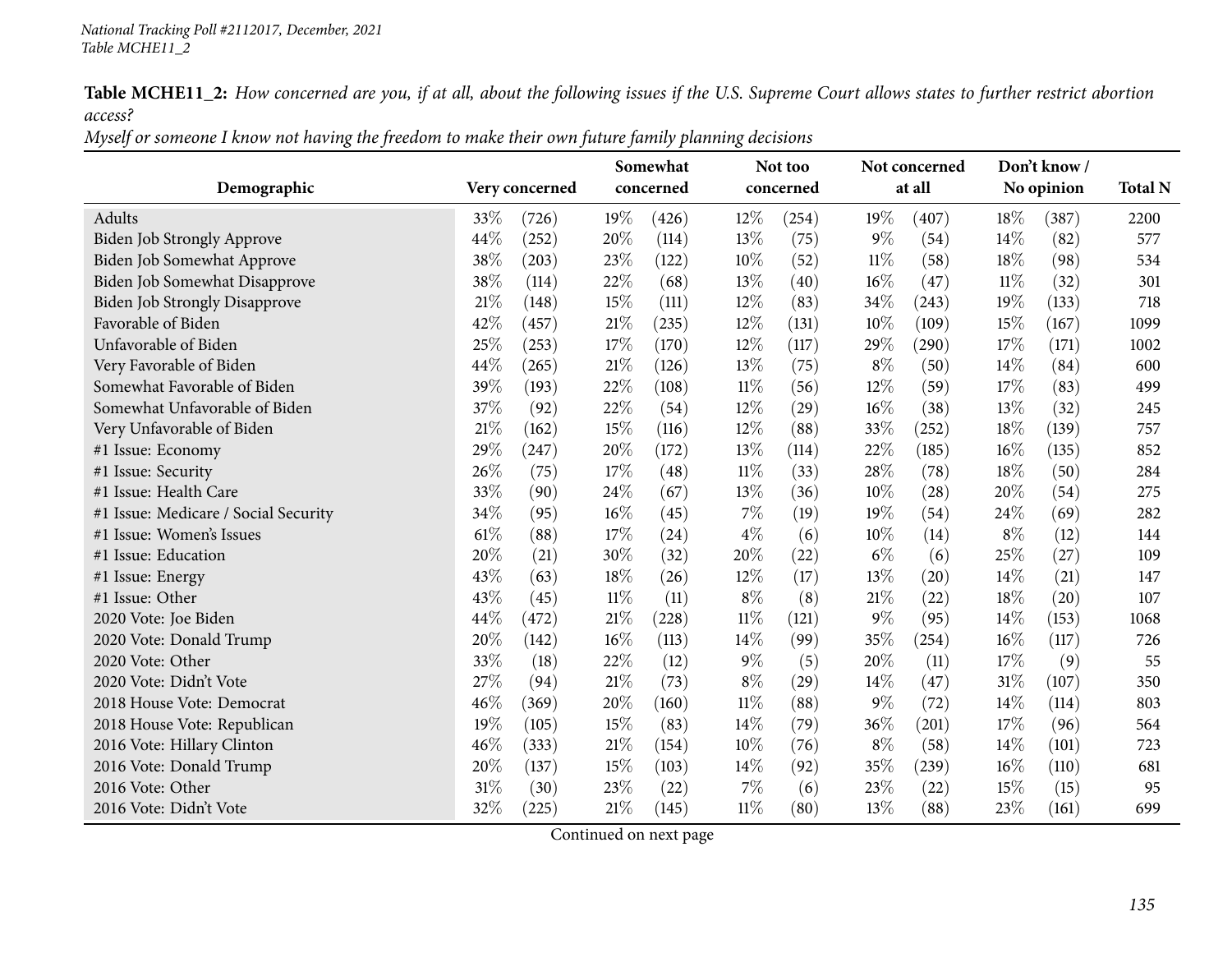| Myself or someone I know not having the freedom to make their own future family planning decisions |
|----------------------------------------------------------------------------------------------------|
|----------------------------------------------------------------------------------------------------|

|                                                  |                      |        | Somewhat  |        | Not too   |        | Not concerned |        | Don't know/ |                |
|--------------------------------------------------|----------------------|--------|-----------|--------|-----------|--------|---------------|--------|-------------|----------------|
| Demographic                                      | Very concerned       |        | concerned |        | concerned |        | at all        |        | No opinion  | <b>Total N</b> |
| Adults                                           | 33\%<br>(726)        | $19\%$ | (426)     | $12\%$ | (254)     | $19\%$ | (407)         | 18\%   | (387)       | 2200           |
| Voted in 2014: Yes                               | 35\%<br>437          | $18\%$ | (230)     | $12\%$ | (146)     | 20%    | (258)         | 15%    | (193)       | 1263           |
| Voted in 2014: No                                | $31\%$<br>(289)      | 21%    | (196)     | $12\%$ | (108)     | $16\%$ | (149)         | 21%    | (194)       | 937            |
| 4-Region: Northeast                              | 35%<br>(139)         | 20%    | (78)      | $9\%$  | (37       | 18%    | (69)          | 18\%   | (71)        | 394            |
| 4-Region: Midwest                                | $31\%$<br>(142)      | 20%    | (91)      | $12\%$ | (56)      | $18\%$ | (83)          | $20\%$ | (90)        | 462            |
| 4-Region: South                                  | $31\%$<br>$^{'}259)$ | 19%    | (155)     | $13\%$ | (106)     | $19\%$ | (157)         | $18\%$ | (147)       | 824            |
| 4-Region: West                                   | $36\%$<br>(185)      | 20%    | (102)     | $11\%$ | (55)      | 19%    | (99)          | $15\%$ | (79`        | 520            |
| Women of Reproductive Age                        | 39\%<br>(223)        | $18\%$ | (106)     | $9\%$  | (52)      | $14\%$ | (79)          | $20\%$ | (116)       | 576            |
| Women Who Have Needed Abortion Services          | 62\%<br>(75)         | $14\%$ | (16)      | $6\%$  | (7)       | $9\%$  | (11)          | $10\%$ | (12)        | 121            |
| Mothers                                          | 30%<br>(96)          | 25\%   | (81)      | $10\%$ | (32)      | $19\%$ | (60)          | $16\%$ | (53)        | 322            |
| Fathers                                          | $29\%$<br>(93)       | 31%    | (99)      | $20\%$ | (65)      | 13%    | (41)          | 7%     | (23)        | 321            |
| Insured                                          | $34\%$<br>(654)      | 19%    | (370)     | $11\%$ | (222)     | 19%    | (366)         | 17\%   | (338)       | 1950           |
| Uninsured                                        | $29\%$<br>(72)       | 22%    | (56)      | 13\%   | (32)      | $16\%$ | (41)          | $20\%$ | (50)        | 250            |
| Federal Government Responsible for Abortion Laws | 47\%<br>(362)        | 19%    | (146)     | $11\%$ | (86)      | 15%    | (119)         | $8\%$  | (60)        | 773            |
| State Governments Responsible for Abortion Laws  | $26\%$<br>(206)      | 23%    | (180)     | $15\%$ | (119)     | $25\%$ | (197)         | $11\%$ | (88)        | 791            |
| Abortion Should be Legal                         | $50\%$<br>(606)      | 22%    | (259)     | $9\%$  | (110)     | $10\%$ | (116)         | $9\%$  | (110)       | 1201           |
| Abortion Should be Illegal                       | 13\%<br>(97`         | $17\%$ | (131)     | $16\%$ | (120)     | 36%    | (271)         | $19\%$ | (143)       | 762            |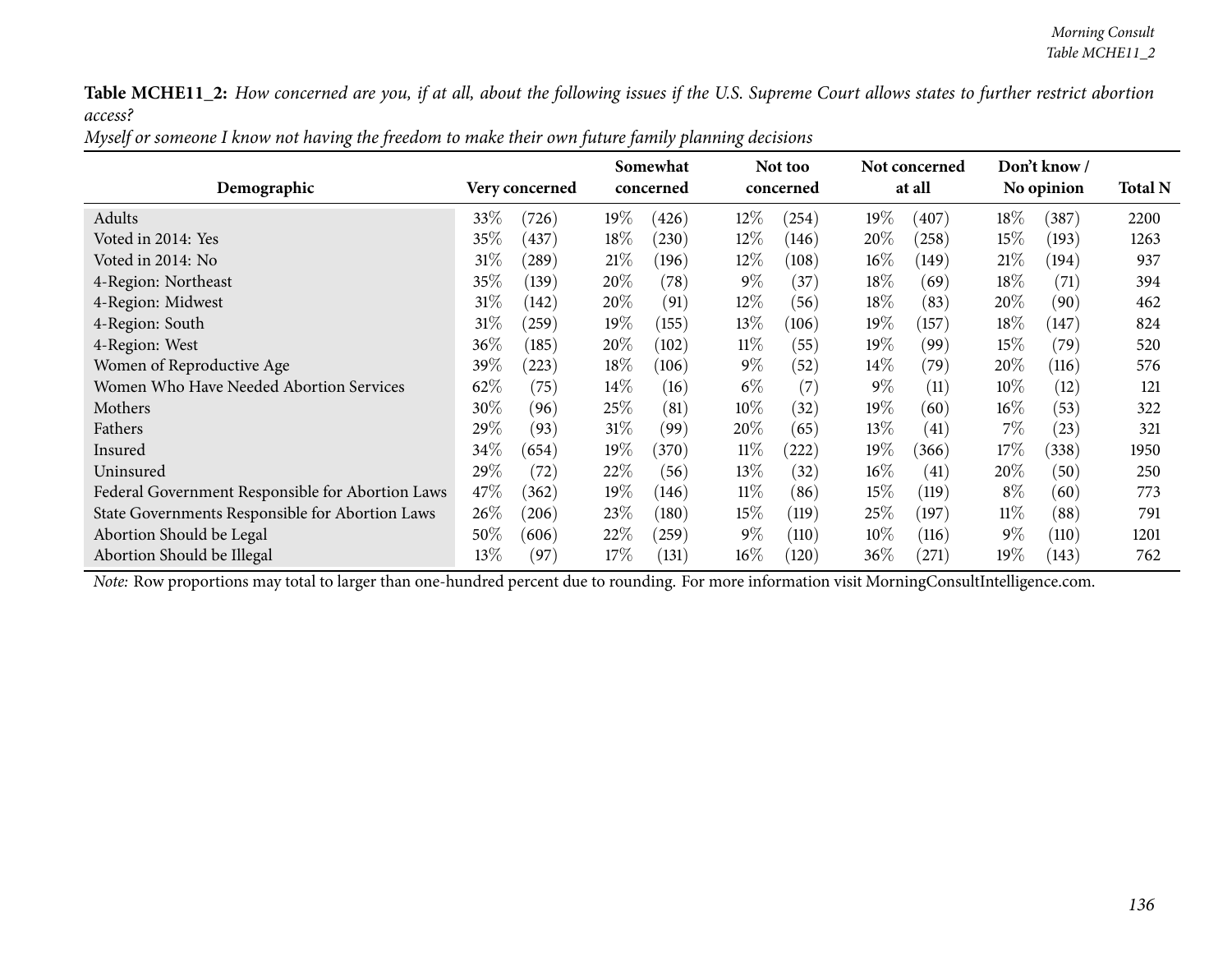Myself or someone I know not being able to access reproductive health care services because of limited providers where I live

|                          |                 | Somewhat        | Not too         | Not concerned   | Don't know/     |                |
|--------------------------|-----------------|-----------------|-----------------|-----------------|-----------------|----------------|
| Demographic              | Very concerned  | concerned       | concerned       | at all          | No opinion      | <b>Total N</b> |
| <b>Adults</b>            | 26\%<br>(566)   | 21%<br>(459)    | 14%<br>(315)    | 20%<br>(437)    | 19%<br>(423)    | 2200           |
| Gender: Male             | 20%<br>(217)    | 23%<br>(249)    | 19%<br>(199)    | 20%<br>(217)    | 17%<br>(180)    | 1062           |
| Gender: Female           | 31%<br>(349)    | 18%<br>(210)    | 10%<br>(117)    | 19%<br>(220)    | 21%<br>(243)    | 1138           |
| Age: 18-34               | 26%<br>(171)    | 27%<br>(175)    | 18%<br>(118)    | 12%<br>(81)     | 17%<br>(110)    | 655            |
| Age: 35-44               | 25%<br>(89)     | 24%<br>(85)     | 15%<br>(55)     | 18%<br>(65)     | 18%<br>(63)     | 358            |
| Age: 45-64               | 25%<br>(191)    | 19%<br>(140)    | 10%<br>(78)     | 24%<br>(178)    | 22%<br>(163)    | 751            |
| Age: 65+                 | 26%<br>(114)    | 13%<br>(59)     | 15%<br>(64)     | 26%<br>(113)    | 20%<br>(87)     | 436            |
| GenZers: 1997-2012       | 27%<br>(53)     | 23%<br>(47)     | 18%<br>(36)     | 10%<br>(21)     | 22%<br>(44)     | 200            |
| Millennials: 1981-1996   | 27%<br>(182)    | 28%<br>(189)    | 16%<br>(112)    | 15%<br>(99)     | $14\%$<br>(97)  | 680            |
| GenXers: 1965-1980       | 24%<br>(132)    | 18%<br>(101)    | 14\%<br>(76)    | $21\%$<br>(119) | 23\%<br>(129)   | 558            |
| Baby Boomers: 1946-1964  | 26%<br>(171)    | $16\%$<br>(104) | $12\%$<br>(79)  | 26%<br>(171)    | 20%<br>(128)    | 653            |
| PID: Dem (no lean)       | 35%<br>(323)    | 24%<br>(220)    | 14%<br>(126)    | 12%<br>(109)    | 16%<br>(143)    | 922            |
| PID: Ind (no lean)       | $23\%$<br>(145) | 21%<br>(136)    | 13%<br>(82)     | 19%<br>(120)    | 24%<br>(154)    | 638            |
| PID: Rep (no lean)       | 15%<br>(98)     | 16%<br>(102)    | 17%<br>(107)    | 32%<br>(208)    | 20%<br>(126)    | 641            |
| PID/Gender: Dem Men      | 28%<br>(127)    | 30%<br>(134)    | 17%<br>(76)     | 13%<br>(56)     | 12%<br>(55)     | 448            |
| PID/Gender: Dem Women    | 41\%<br>(196)   | 18%<br>(86)     | $11\%$<br>(50)  | $11\%$<br>(53)  | 19%<br>(88)     | 474            |
| PID/Gender: Ind Men      | 18%<br>(58)     | 22%<br>(72)     | 19%<br>(60)     | 19%<br>(61)     | 23\%<br>(75)    | 326            |
| PID/Gender: Ind Women    | 28%<br>(88)     | 21%<br>(65)     | $7\%$<br>(22)   | 19%<br>(59)     | 25%<br>(79)     | 312            |
| PID/Gender: Rep Men      | $11\%$<br>(33)  | 15%<br>(43)     | 22%<br>(63)     | 35%<br>(100)    | 17%<br>(50)     | 288            |
| PID/Gender: Rep Women    | 18%<br>(65)     | 17%<br>(60)     | 13%<br>(44)     | $31\%$<br>(108) | 21%<br>(76)     | 353            |
| Ideo: Liberal (1-3)      | 42%<br>(260)    | 25%<br>(159)    | 13%<br>(80)     | $10\%$<br>(64)  | $10\%$<br>(63)  | 627            |
| Ideo: Moderate (4)       | 22%<br>(168)    | 25%<br>(189)    | 15%<br>(112)    | $16\%$<br>(121) | 22%<br>(167)    | 757            |
| Ideo: Conservative (5-7) | 17%<br>(116)    | 12%<br>(84)     | 17%<br>(117)    | 35%<br>(236)    | 18%<br>(122)    | 675            |
| Educ: < College          | 25%<br>(371)    | 19%<br>(288)    | 13%<br>(200)    | 20%<br>(298)    | 24%<br>(356)    | 1512           |
| Educ: Bachelors degree   | 27%<br>(121)    | 24%<br>(106)    | 18%<br>(81)     | 19%<br>(84)     | $11\%$<br>(51)  | 444            |
| Educ: Post-grad          | 30%<br>(73)     | 26%<br>(64)     | 14%<br>(34)     | 23%<br>(55)     | 7%<br>(17)      | 244            |
| Income: Under 50k        | 26%<br>(313)    | 20%<br>(238)    | $12\%$<br>(149) | 17%<br>(211)    | 25\%<br>(307)   | 1218           |
| Income: 50k-100k         | 27%<br>(179)    | 21%<br>(138)    | 17%<br>(109)    | $21\%$<br>(141) | $14\%$<br>(89)  | 656            |
| Income: 100k+            | 23%<br>(74)     | 25%<br>(82)     | 18%<br>(58)     | $26\%$<br>(85)  | $8\%$<br>(27)   | 326            |
| Ethnicity: White         | 24%<br>(422)    | $21\%$<br>(362) | 15%<br>(254)    | $21\%$<br>(367) | $18\%$<br>(316) | 1722           |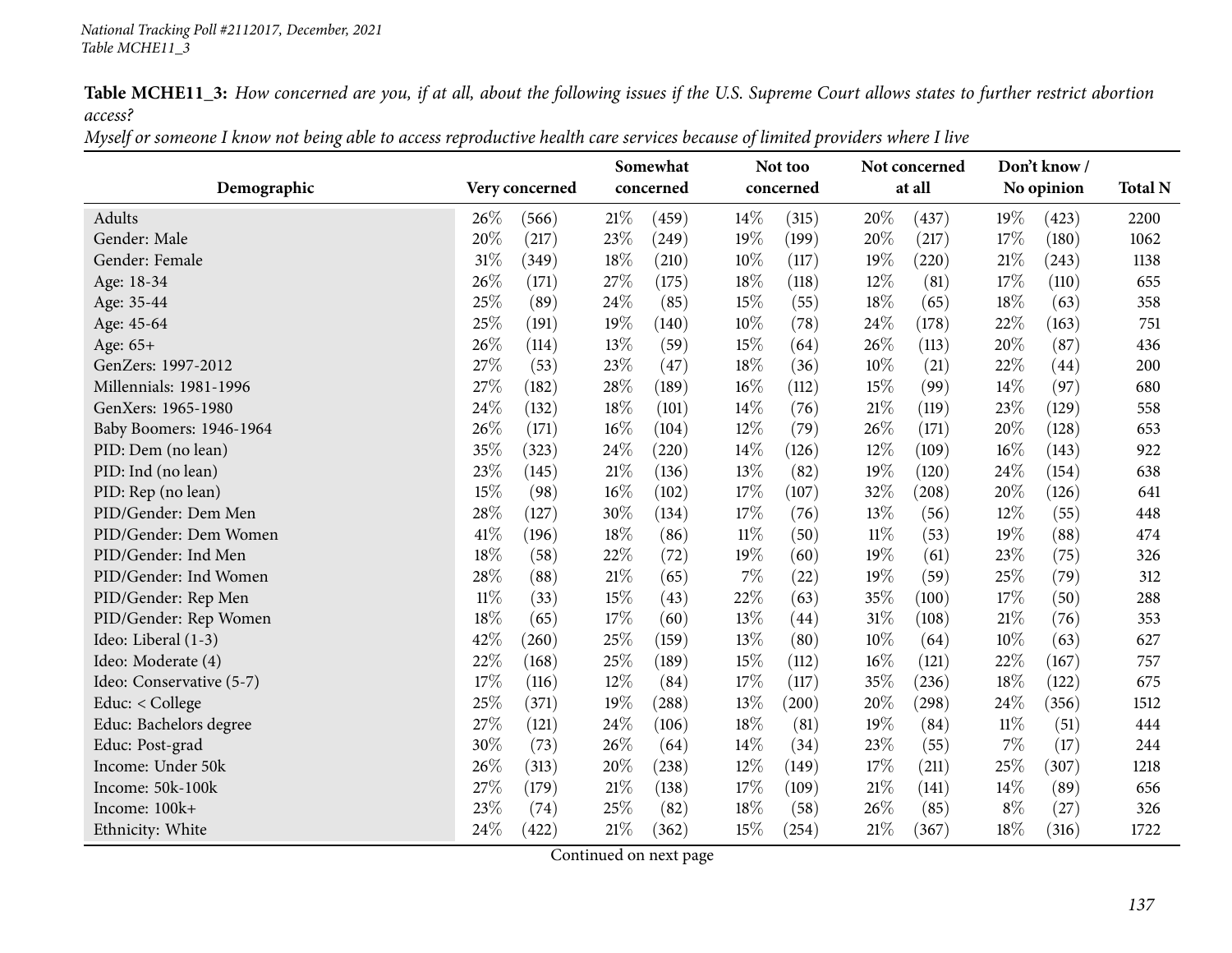| Myself or someone I know not being able to access reproductive health care services because of limited providers where I live |
|-------------------------------------------------------------------------------------------------------------------------------|
|-------------------------------------------------------------------------------------------------------------------------------|

| Demographic                       |      | Very concerned |        | Somewhat<br>concerned |        | Not too<br>concerned |        | Not concerned<br>at all |       | Don't know/<br>No opinion | <b>Total N</b> |
|-----------------------------------|------|----------------|--------|-----------------------|--------|----------------------|--------|-------------------------|-------|---------------------------|----------------|
| Adults                            | 26%  | (566)          | 21%    | (459)                 | 14%    | (315)                | 20%    | (437)                   | 19%   | (423)                     | 2200           |
| Ethnicity: Hispanic               | 25%  | (89)           | 25%    | (86)                  | 18%    | (62)                 | 13%    | (44)                    | 19%   | (68)                      | 349            |
| Ethnicity: Black                  | 34%  | (93)           | 21%    | (57)                  | 13%    | (35)                 | 13%    | (36)                    | 19%   | (53)                      | 274            |
| Ethnicity: Other                  | 25%  | (52)           | 19%    | (39)                  | 13%    | (26)                 | 17%    | (34)                    | 26%   | (54)                      | 204            |
| All Christian                     | 21\% | (220)          | 22%    | (222)                 | 16%    | (165)                | 24%    | (251)                   | 17%   | (170)                     | 1026           |
| All Non-Christian                 | 36%  | (45)           | $22\%$ | (28)                  | 13%    | (16)                 | 14%    | (18)                    | 15%   | (19)                      | 127            |
| Atheist                           | 44%  | (47)           | 26%    | (27)                  | $8\%$  | (9)                  | 10%    | (11)                    | 12%   | (13)                      | 107            |
| Agnostic/Nothing in particular    | 29%  | (164)          | 19%    | (110)                 | 14%    | (81)                 | 17%    | (95)                    | 21%   | (118)                     | 567            |
| Something Else                    | 24%  | (90)           | 19%    | (73)                  | 12%    | (44)                 | 17%    | (63)                    | 28%   | (104)                     | 373            |
| Religious Non-Protestant/Catholic | 34%  | (49)           | 23%    | (33)                  | 14%    | (20)                 | 15%    | (22)                    | 15%   | (21)                      | 144            |
| Evangelical                       | 19%  | (117)          | 19%    | (118)                 | 15%    | (88)                 | 27%    | (164)                   | 19%   | (117)                     | 604            |
| Non-Evangelical                   | 24%  | (182)          | 22%    | (165)                 | 15%    | (116)                | 19%    | (143)                   | 20%   | (154)                     | 759            |
| Community: Urban                  | 28%  | (198)          | 22%    | (154)                 | 17%    | (116)                | $16\%$ | (112)                   | 18%   | (124)                     | 704            |
| Community: Suburban               | 26%  | (249)          | $21\%$ | (197)                 | 14%    | (131)                | 22%    | (210)                   | 17%   | (163)                     | 951            |
| Community: Rural                  | 22%  | (118)          | 20%    | (108)                 | $12\%$ | (68)                 | 21\%   | (115)                   | 25%   | (137)                     | 546            |
| <b>Employ: Private Sector</b>     | 26%  | (196)          | 25%    | (189)                 | 16%    | (120)                | 19%    | (143)                   | 13%   | (93)                      | 742            |
| <b>Employ: Government</b>         | 30%  | (37)           | 22%    | (27)                  | 19%    | (23)                 | 20%    | (25)                    | $9\%$ | (11)                      | 122            |
| Employ: Self-Employed             | 30%  | (56)           | 17%    | (32)                  | 18%    | (33)                 | 18%    | (33)                    | 17%   | (32)                      | 186            |
| Employ: Homemaker                 | 23%  | (36)           | 25%    | (38)                  | $8\%$  | (12)                 | 28%    | (44)                    | 15%   | (24)                      | 154            |
| Employ: Student                   | 31%  | (22)           | 20%    | (14)                  | 10%    | (7)                  | 12%    | (9)                     | 26%   | (19)                      | 71             |
| Employ: Retired                   | 24%  | (122)          | 13%    | (65)                  | 13%    | (66)                 | 25%    | (126)                   | 24%   | (122)                     | 501            |
| Employ: Unemployed                | 23%  | (64)           | 21%    | (58)                  | 14%    | (39)                 | $11\%$ | (32)                    | 31%   | (86)                      | 279            |
| Employ: Other                     | 22%  | (32)           | 24%    | (34)                  | 10%    | (14)                 | 18%    | (26)                    | 26%   | (38)                      | 144            |
| Military HH: Yes                  | 27%  | (94)           | 21%    | (73)                  | 12%    | (41)                 | 22%    | (77)                    | 18%   | (62)                      | 348            |
| Military HH: No                   | 25%  | (472)          | 21%    | (386)                 | 15%    | (274)                | 19%    | (360)                   | 19%   | (361)                     | 1852           |
| RD/WT: Right Direction            | 31%  | (289)          | 25%    | (240)                 | 14%    | (134)                | 13%    | (125)                   | 16%   | (155)                     | 942            |
| RD/WT: Wrong Track                | 22%  | (277)          | 17%    | (219)                 | 14%    | (182)                | 25%    | (312)                   | 21%   | (269)                     | 1258           |
| Biden Job Approve                 | 32%  | (357)          | 25%    | (280)                 | 13%    | (150)                | 12%    | (135)                   | 17%   | (188)                     | 1110           |
| <b>Biden Job Disapprove</b>       | 20%  | (201)          | 16%    | (168)                 | 16%    | (162)                | 29%    | (297)                   | 19%   | (191)                     | 1019           |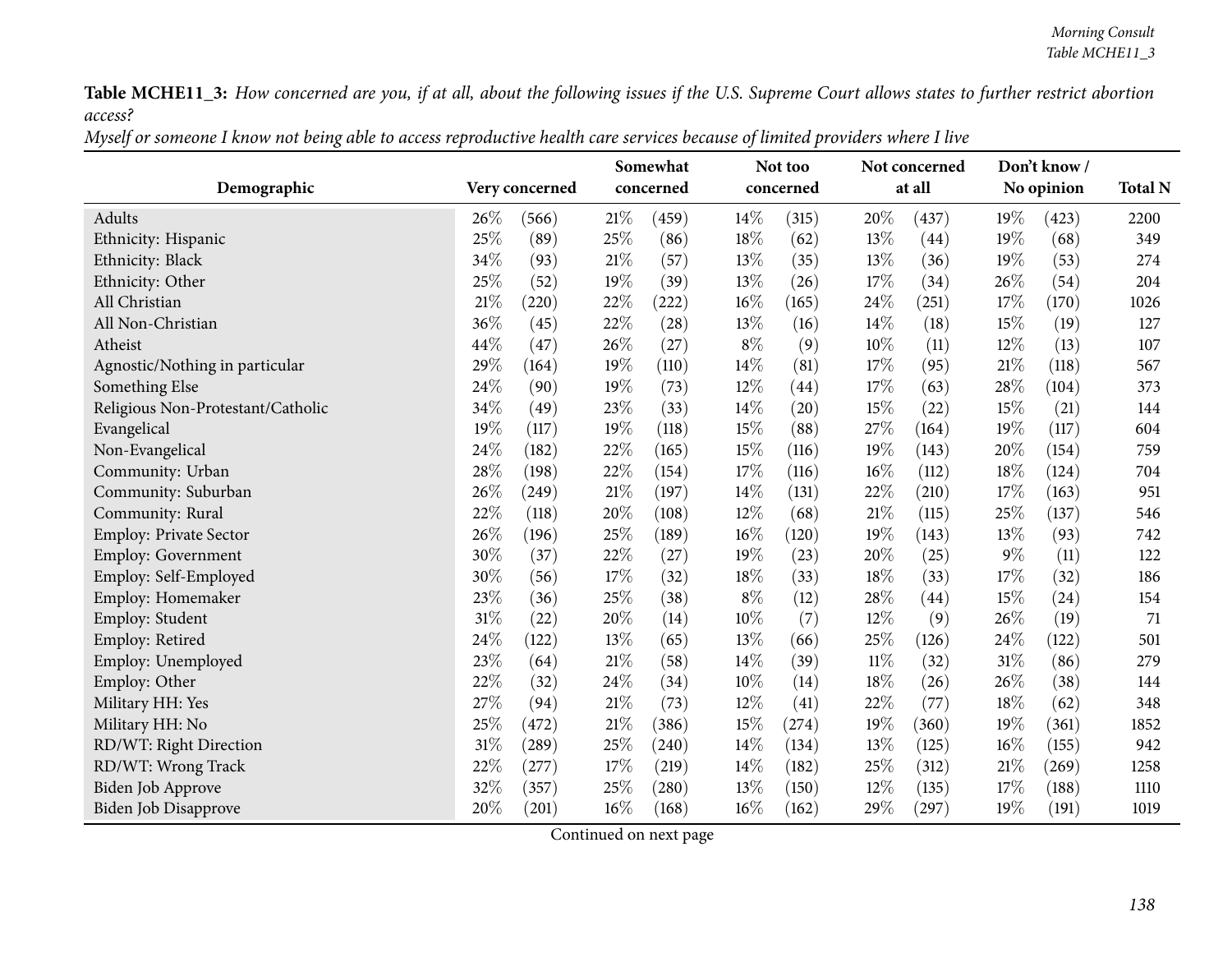Myself or someone I know not being able to access reproductive health care services because of limited providers where I live

|                                      |     |                |        | Somewhat  |        | Not too   |        | Not concerned |        | Don't know/ | <b>Total N</b> |
|--------------------------------------|-----|----------------|--------|-----------|--------|-----------|--------|---------------|--------|-------------|----------------|
| Demographic                          |     | Very concerned |        | concerned |        | concerned |        | at all        |        | No opinion  |                |
| Adults                               | 26% | (566)          | 21%    | (459)     | 14%    | (315)     | 20%    | (437)         | $19\%$ | (423)       | 2200           |
| <b>Biden Job Strongly Approve</b>    | 36% | (206)          | 24%    | (136)     | 14%    | (83)      | 12%    | (68)          | 15%    | (84)        | 577            |
| Biden Job Somewhat Approve           | 28% | (152)          | 27%    | (144)     | 13%    | (67)      | 13%    | (68)          | 19%    | (104)       | 534            |
| Biden Job Somewhat Disapprove        | 30% | (90)           | 20%    | (62)      | 17%    | (52)      | $16\%$ | (48)          | $16\%$ | (49)        | 301            |
| <b>Biden Job Strongly Disapprove</b> | 15% | (111)          | 15%    | (106)     | 15%    | (110)     | 35%    | (249)         | 20%    | (143)       | 718            |
| Favorable of Biden                   | 34% | (370)          | 25%    | (277)     | 14%    | (150)     | 12%    | (130)         | 16%    | (172)       | 1099           |
| Unfavorable of Biden                 | 18% | (181)          | 17%    | (165)     | 16%    | (160)     | 30%    | (301)         | 19%    | (195)       | 1002           |
| Very Favorable of Biden              | 37% | (221)          | 24\%   | (142)     | 13%    | (81)      | $11\%$ | (65)          | 15%    | (91)        | 600            |
| Somewhat Favorable of Biden          | 30% | (150)          | 27%    | (134)     | 14%    | (70)      | 13%    | (64)          | $16\%$ | (81)        | 499            |
| Somewhat Unfavorable of Biden        | 27% | (67)           | 22%    | (55)      | 16%    | (38)      | $18\%$ | (43)          | 17%    | (42)        | 245            |
| Very Unfavorable of Biden            | 15% | (114)          | 15%    | (111)     | $16\%$ | (121)     | 34%    | (257)         | 20%    | (153)       | 757            |
| #1 Issue: Economy                    | 22% | (192)          | 21%    | (180)     | 14%    | (120)     | 23%    | (199)         | 19%    | (161)       | 852            |
| #1 Issue: Security                   | 19% | (53)           | 20%    | (56)      | 14%    | (41)      | 28\%   | (80)          | 19%    | (54)        | 284            |
| #1 Issue: Health Care                | 31% | (85)           | 25%    | (68)      | 14%    | (40)      | 12%    | (32)          | 18%    | (50)        | 275            |
| #1 Issue: Medicare / Social Security | 25% | (69)           | 19%    | (54)      | 13%    | (36)      | 19%    | (55)          | 24%    | (68)        | 282            |
| #1 Issue: Women's Issues             | 45% | (65)           | $22\%$ | (32)      | 13%    | (19)      | $11\%$ | (17)          | $8\%$  | (12)        | 144            |
| #1 Issue: Education                  | 21% | (22)           | 25%    | (27)      | 19%    | (21)      | $6\%$  | (7)           | 28\%   | (31)        | 109            |
| #1 Issue: Energy                     | 28% | (41)           | 19%    | (28)      | 21%    | (30)      | $15\%$ | (22)          | 17%    | (25)        | 147            |
| #1 Issue: Other                      | 36% | (38)           | 12%    | (13)      | $8\%$  | (9)       | 23\%   | (25)          | 20%    | (22)        | 107            |
| 2020 Vote: Joe Biden                 | 36% | (380)          | 25%    | (264)     | 13%    | (141)     | $11\%$ | (120)         | 15%    | (163)       | 1068           |
| 2020 Vote: Donald Trump              | 14% | (100)          | 15%    | (111)     | 18%    | (127)     | 35%    | (253)         | 19%    | (135)       | 726            |
| 2020 Vote: Other                     | 27% | (15)           | 15%    | (8)       | 13%    | (7)       | 19%    | (11)          | 26\%   | (14)        | 55             |
| 2020 Vote: Didn't Vote               | 20% | (71)           | 21%    | (75)      | 11%    | (39)      | 15%    | (54)          | 32%    | (110)       | 350            |
| 2018 House Vote: Democrat            | 37% | (297)          | 24%    | (191)     | 13%    | (101)     | 12%    | (97)          | 15%    | (118)       | 803            |
| 2018 House Vote: Republican          | 14% | (77)           | 15%    | (83)      | 18%    | (103)     | $34\%$ | (190)         | 20%    | (111)       | 564            |
| 2016 Vote: Hillary Clinton           | 36% | (263)          | 25%    | (179)     | 13%    | (93)      | $11\%$ | (82)          | 15%    | (105)       | 723            |
| 2016 Vote: Donald Trump              | 15% | (102)          | 16%    | (108)     | 18%    | (120)     | 33%    | (226)         | 18\%   | (125)       | 681            |
| 2016 Vote: Other                     | 28% | (27)           | 19%    | (18)      | $8\%$  | (8)       | 23%    | (22)          | 21%    | (20)        | 95             |
| 2016 Vote: Didn't Vote               | 25% | (174)          | 22%    | (152)     | 13%    | (94)      | 15%    | (107)         | 25%    | (173)       | 699            |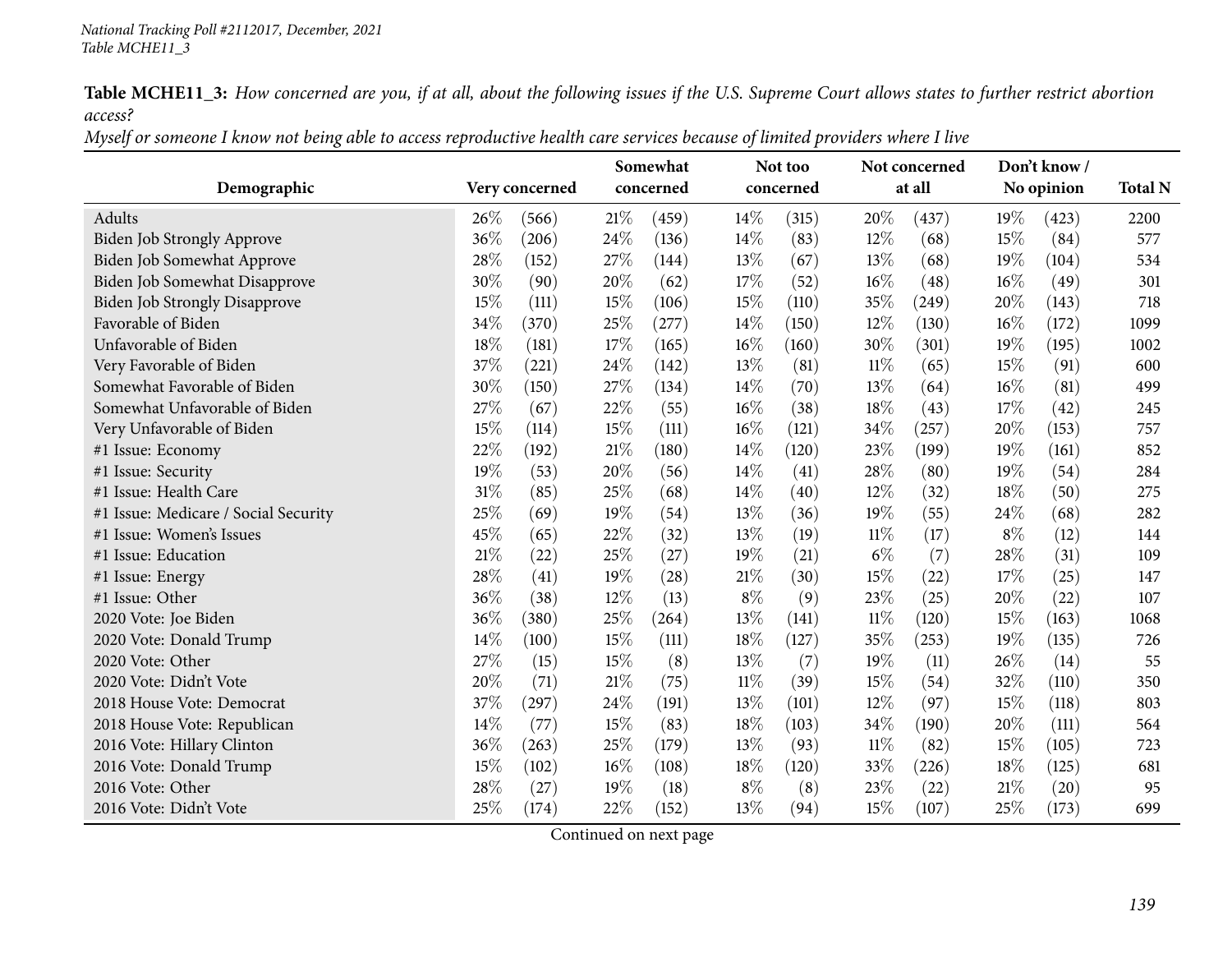| Myself or someone I know not being able to access reproductive health care services because of limited providers where I live |
|-------------------------------------------------------------------------------------------------------------------------------|
|-------------------------------------------------------------------------------------------------------------------------------|

|                                                  |                          |  |           | Somewhat |        | Not too   |        | Not concerned      |        | Don't know / |      |
|--------------------------------------------------|--------------------------|--|-----------|----------|--------|-----------|--------|--------------------|--------|--------------|------|
| Demographic                                      | Very concerned           |  | concerned |          |        | concerned |        | at all             |        | No opinion   |      |
| Adults                                           | $26\%$<br>(566)          |  | 21%       | (459)    | $14\%$ | (315)     | 20%    | (437)              | $19\%$ | (423)        | 2200 |
| Voted in 2014: Yes                               | 27%<br>(341)             |  | 20%       | (253)    | $15\%$ | (183)     | 21%    | (269)              | 17%    | (216)        | 1263 |
| Voted in 2014: No                                | 24%<br>(225)             |  | 22%       | (205)    | $14\%$ | (132)     | 18%    | (168)              | $22\%$ | $^{'}207)$   | 937  |
| 4-Region: Northeast                              | $27\%$<br>(105)          |  | 22%       | (85)     | $16\%$ | (62)      | 19%    | $\left( 74\right)$ | 17\%   | (67          | 394  |
| 4-Region: Midwest                                | 27\%<br>(126)            |  | 18%       | (83)     | $14\%$ | (63)      | 19%    | (86)               | 23\%   | (104)        | 462  |
| 4-Region: South                                  | 23\%<br>$^{\prime}$ 189) |  | 23\%      | (187)    | $14\%$ | (119)     | 21%    | (172)              | $19\%$ | (157)        | 824  |
| 4-Region: West                                   | 28\%<br>(145)            |  | 20%       | (104)    | $14\%$ | (71)      | 20%    | (105)              | $18\%$ | (94)         | 520  |
| Women of Reproductive Age                        | 30%<br>(173)             |  | 21%       | (121)    | $11\%$ | (62)      | 17\%   | (99)               | 21%    | (122)        | 576  |
| Women Who Have Needed Abortion Services          | 49 $\%$<br>(59)          |  | 22\%      | (27)     | $10\%$ | (13)      | $10\%$ | (12)               | $9\%$  | (10)         | 121  |
| Mothers                                          | $26\%$<br>(84)           |  | 23%       | (75)     | $11\%$ | (37)      | 22%    | (71)               | 17\%   | (55)         | 322  |
| Fathers                                          | 20\%<br>(64)             |  | 33\%      | (106)    | 23\%   | (75)      | 15%    | (48)               | $9\%$  | (28)         | 321  |
| Insured                                          | $26\%$<br>(507)          |  | 21%       | (408)    | $14\%$ | (279)     | 20%    | (397)              | 18\%   | (360)        | 1950 |
| Uninsured                                        | $24\%$<br>(59)           |  | 20%       | (51)     | $14\%$ | (36)      | $16\%$ | (40)               | 25\%   | (64)         | 250  |
| Federal Government Responsible for Abortion Laws | $36\%$<br>(281)          |  | 21%       | (166)    | $15\%$ | (116)     | $18\%$ | (140)              | $9\%$  | (71)         | 773  |
| State Governments Responsible for Abortion Laws  | 21%<br>(163)             |  | 24\%      | (188)    | $18\%$ | (142)     | $26\%$ | (208)              | $11\%$ | (90)         | 791  |
| Abortion Should be Legal                         | $38\%$<br>(457)          |  | 25%       | (301)    | $14\%$ | (167)     | $11\%$ | (135)              | $12\%$ | (140)        | 1201 |
| Abortion Should be Illegal                       | 12%<br>(89`              |  | $17\%$    | (127)    | $16\%$ | (123)     | 37\%   | (280)              | $19\%$ | (143)        | 762  |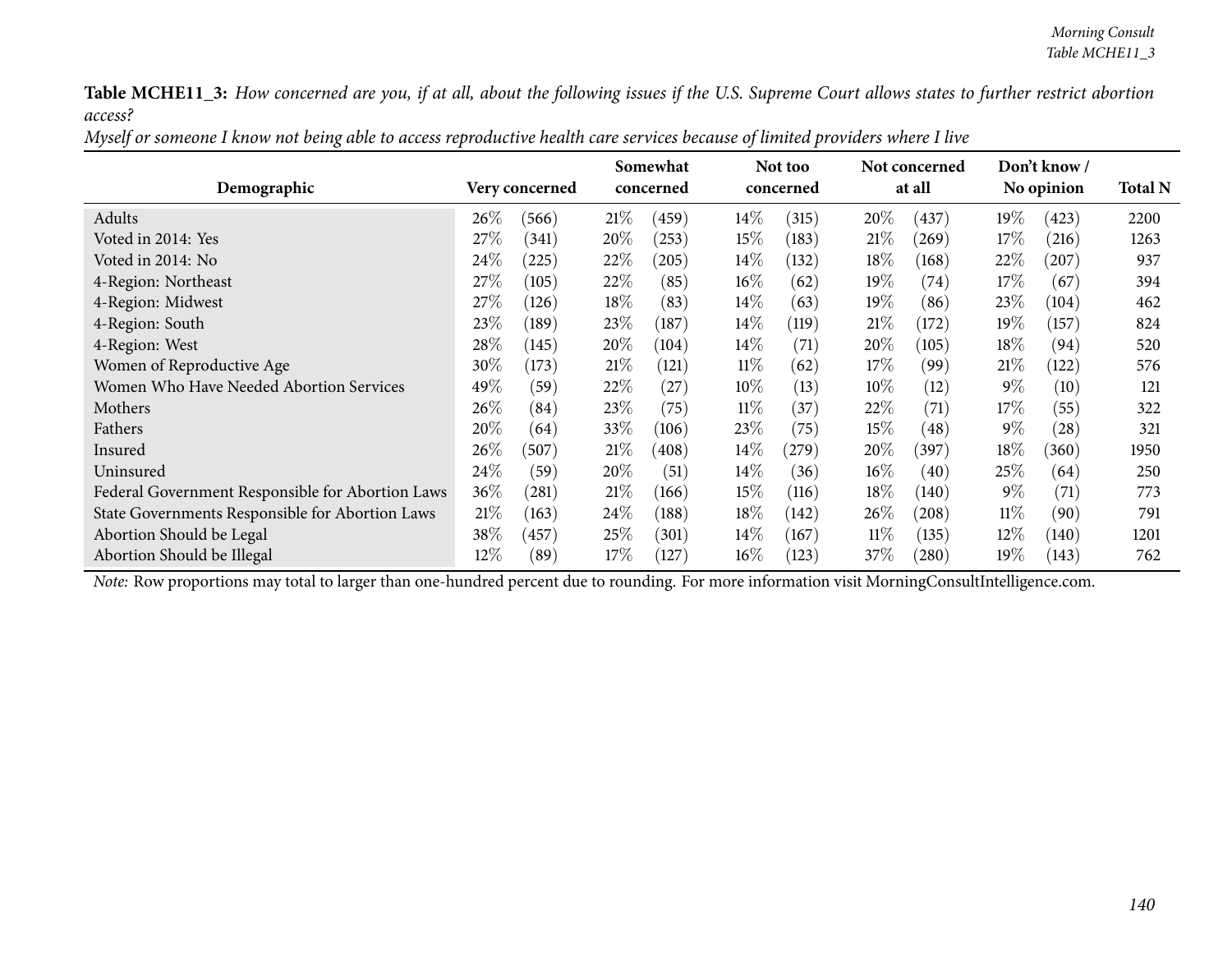Myself or someone I know not being able to access abortion care services because of limited providers where I live

|                          |        |                | Somewhat  |       |        | Not too   |        | Not concerned |        | Don't know/ |                |
|--------------------------|--------|----------------|-----------|-------|--------|-----------|--------|---------------|--------|-------------|----------------|
| Demographic              |        | Very concerned | concerned |       |        | concerned |        | at all        |        | No opinion  | <b>Total N</b> |
| Adults                   | 25\%   | (552)          | 19%       | (420) | 14\%   | (313)     | 22%    | (478)         | 20%    | (437)       | 2200           |
| Gender: Male             | 21%    | (227)          | 21%       | (220) | 18%    | (187)     | 22%    | (231)         | 18%    | (196)       | 1062           |
| Gender: Female           | 29%    | (325)          | 18%       | (199) | $11\%$ | (126)     | 22%    | (246)         | 21%    | (241)       | 1138           |
| Age: 18-34               | 28%    | (185)          | 23%       | (148) | 18%    | (117)     | 13%    | (88)          | $18\%$ | (117)       | 655            |
| Age: 35-44               | 20%    | (72)           | 27%       | (98)  | 16%    | (57)      | 18%    | (65)          | 18%    | (65)        | 358            |
| Age: 45-64               | 24%    | (183)          | 16%       | (119) | $11\%$ | (83)      | 26\%   | (193)         | 23%    | (174)       | 751            |
| Age: 65+                 | 26%    | (112)          | 12%       | (54)  | 13%    | (56)      | 30%    | (132)         | 19%    | (82)        | 436            |
| GenZers: 1997-2012       | 26%    | (52)           | 22%       | (43)  | 18%    | (36)      | 14%    | (27)          | $21\%$ | (42)        | 200            |
| Millennials: 1981-1996   | 27%    | (183)          | 26%       | (174) | 17%    | (116)     | 15%    | (100)         | $16\%$ | (107)       | 680            |
| GenXers: 1965-1980       | 23%    | (128)          | 17\%      | (96)  | 12%    | (69)      | 22%    | (125)         | 25\%   | (140)       | 558            |
| Baby Boomers: 1946-1964  | 25%    | (165)          | 13%       | (88)  | 12%    | (80)      | 30%    | (196)         | 19%    | (124)       | 653            |
| PID: Dem (no lean)       | 34%    | (312)          | 24\%      | (218) | 14\%   | (133)     | 11%    | (103)         | 17%    | (155)       | 922            |
| PID: Ind (no lean)       | 22%    | (141)          | 18%       | (114) | 13%    | (86)      | 22%    | (138)         | 25%    | (158)       | 638            |
| PID: Rep (no lean)       | 16%    | (99)           | 14%       | (87)  | 15%    | (94)      | 37%    | (236)         | 19%    | (124)       | 641            |
| PID/Gender: Dem Men      | 26%    | (116)          | 28%       | (125) | 20%    | (88)      | 13%    | (58)          | 13%    | (60)        | 448            |
| PID/Gender: Dem Women    | 41\%   | (196)          | 20%       | (93)  | $9\%$  | (44)      | $10\%$ | (45)          | 20%    | (95)        | 474            |
| PID/Gender: Ind Men      | 20%    | (64)           | 17\%      | (57)  | 16%    | (53)      | 21%    | (68)          | 26\%   | (85)        | 326            |
| PID/Gender: Ind Women    | 25%    | (77)           | 19%       | (58)  | 10%    | (32)      | 23%    | (71)          | 24%    | (74)        | 312            |
| PID/Gender: Rep Men      | 16%    | (47)           | 13%       | (39)  | 16%    | (45)      | 37%    | (106)         | 18%    | (51)        | 288            |
| PID/Gender: Rep Women    | 15%    | (52)           | 14%       | (48)  | 14%    | (49)      | 37%    | (131)         | $21\%$ | (73)        | 353            |
| Ideo: Liberal (1-3)      | 41\%   | (255)          | 27%       | (167) | 13%    | (78)      | $9\%$  | (58)          | $11\%$ | (67)        | 627            |
| Ideo: Moderate (4)       | 22%    | (169)          | 22%       | (163) | 17%    | (127)     | 18%    | (134)         | 22%    | (165)       | 757            |
| Ideo: Conservative (5-7) | $16\%$ | (108)          | 10%       | (70)  | 14%    | (97)      | 40%    | (267)         | 20%    | (133)       | 675            |
| Educ: < College          | 24%    | (358)          | 18%       | (268) | 13%    | (199)     | 23%    | (341)         | 23\%   | (347)       | 1512           |
| Educ: Bachelors degree   | 27%    | (122)          | 22%       | (96)  | 17%    | (77)      | 18%    | (82)          | 15%    | (68)        | 444            |
| Educ: Post-grad          | 30%    | (73)           | 23%       | (57)  | 15%    | (37)      | 22%    | (55)          | 9%     | (23)        | 244            |
| Income: Under 50k        | 25%    | (305)          | 17%       | (204) | 13\%   | (158)     | 20%    | (241)         | 25%    | (310)       | 1218           |
| Income: 50k-100k         | 27%    | (175)          | 20%       | (132) | 15%    | (101)     | 23%    | (153)         | 14\%   | (94)        | 656            |
| Income: 100k+            | 22%    | (73)           | 26%       | (83)  | 16%    | (53)      | 26%    | (83)          | 10%    | (33)        | 326            |
| Ethnicity: White         | 24%    | (413)          | 18%       | (318) | 14%    | (248)     | 24\%   | (417)         | 19%    | (325)       | 1722           |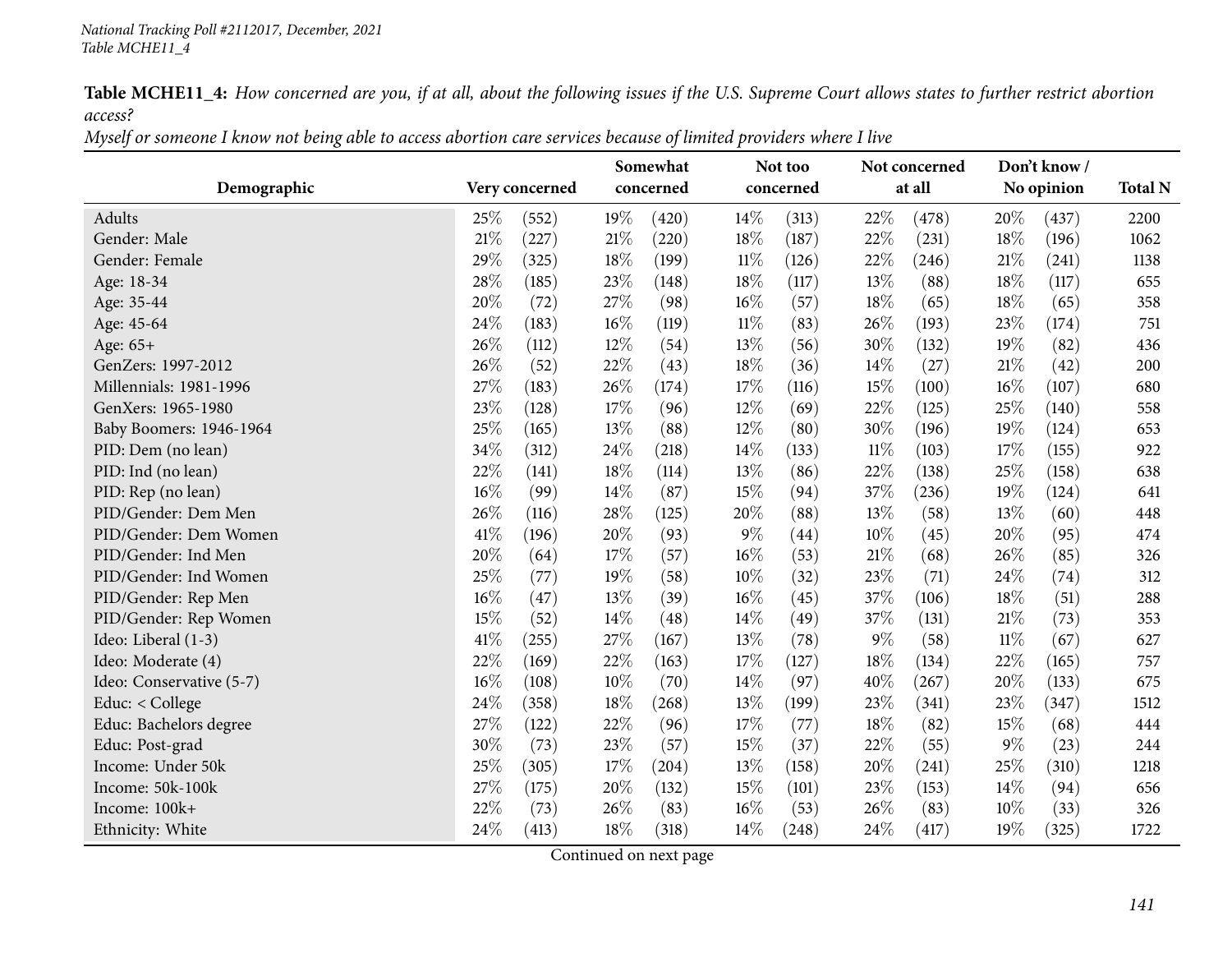Myself or someone I know not being able to access abortion care services because of limited providers where I live

|                                   |                | Somewhat        |            | Not too   |      | Not concerned |            | Don't know/ |                |
|-----------------------------------|----------------|-----------------|------------|-----------|------|---------------|------------|-------------|----------------|
| Demographic                       | Very concerned | concerned       |            | concerned |      | at all        | No opinion |             | <b>Total N</b> |
| Adults                            | 25%<br>(552)   | 19%<br>(420)    | $14\%$     | (313)     | 22%  | (478)         | 20%        | (437)       | 2200           |
| Ethnicity: Hispanic               | 32%<br>(111)   | 19%<br>(65)     | 15%        | (52)      | 14%  | (49)          | $21\%$     | (72)        | 349            |
| Ethnicity: Black                  | 32%<br>(87)    | 23%<br>(63)     | 13%        | (37)      | 13%  | (36)          | 19%        | (52)        | 274            |
| Ethnicity: Other                  | 26%<br>(53)    | 19%<br>(38)     | $14\%$     | (28)      | 12%  | (25)          | 29%        | (60)        | 204            |
| All Christian                     | 21%<br>(217)   | 19%<br>(196)    | 17%        | (170)     | 26%  | (262)         | 18%        | (182)       | 1026           |
| All Non-Christian                 | 33%<br>(41)    | 23%<br>(29)     | 12%        | (15)      | 14%  | (17)          | 19%        | (24)        | 127            |
| Atheist                           | 47%<br>(50)    | 22%<br>(23)     | 7%         | (7)       | 17%  | (18)          | $7\%$      | (8)         | 107            |
| Agnostic/Nothing in particular    | 28%<br>(159)   | 19%<br>(107)    | 13%        | (72)      | 18%  | (102)         | $22\%$     | (126)       | 567            |
| Something Else                    | 23%<br>(84)    | 18%<br>(65)     | 13%        | (48)      | 21%  | (78)          | 26%        | (97)        | 373            |
| Religious Non-Protestant/Catholic | 29%<br>(42)    | 25%<br>(35)     | 13\%       | (19)      | 15%  | (21)          | 18%        | (26)        | 144            |
| Evangelical                       | 17%<br>(104)   | 18%<br>(107)    | 15%        | (89)      | 29%  | (176)         | 21\%       | (127)       | 604            |
| Non-Evangelical                   | 25%<br>(190)   | 19%<br>(141)    | 16%        | (122)     | 21%  | (158)         | 20%        | (148)       | 759            |
| Community: Urban                  | 28%<br>(195)   | 25%<br>(175)    | $14\%$     | (97)      | 16%  | (113)         | 18%        | (124)       | 704            |
| Community: Suburban               | 27%<br>(253)   | 16%<br>(155)    | 15%        | (141)     | 24%  | (228)         | 18%        | (175)       | 951            |
| Community: Rural                  | 19%<br>(105)   | 17%<br>(90)     | 14%        | (75)      | 25%  | (137)         | 25%        | (138)       | 546            |
| <b>Employ: Private Sector</b>     | 27%<br>(200)   | 23%<br>(174)    | 18%        | (131)     | 19%  | (138)         | 13%        | (100)       | 742            |
| <b>Employ: Government</b>         | 27%<br>(33)    | 24%<br>(30)     | 19%        | (23)      | 20%  | (24)          | 9%         | (12)        | 122            |
| Employ: Self-Employed             | 29%<br>(54)    | 14%<br>(25)     | 15%        | (28)      | 18%  | (34)          | 24%        | (44)        | 186            |
| Employ: Homemaker                 | 24%<br>(37)    | 22%<br>(33)     | $11\%$     | (17)      | 28%  | (44)          | 15%        | (23)        | 154            |
| Employ: Student                   | 35%<br>(25)    | 21%             | 6%<br>(15) | (4)       | 17%  | (12)          | 20%        | (14)        | 71             |
| Employ: Retired                   | 24%<br>(120)   | 12%<br>(60)     | $11\%$     | (55)      | 30%  | (150)         | 23%        | (116)       | 501            |
| Employ: Unemployed                | 18%<br>(49)    | 19%<br>(54)     | 13%        | (36)      | 16%  | (45)          | 34%        | (96)        | 279            |
| Employ: Other                     | 24\%<br>(35)   | 19%<br>(28)     | 13%        | (18)      | 21\% | (30)          | 23%        | (33)        | 144            |
| Military HH: Yes                  | 26%<br>(90)    | 18%<br>(62)     | $12\%$     | (43)      | 23%  | (81)          | $21\%$     | (72)        | 348            |
| Military HH: No                   | 25%<br>(462)   | 19%<br>(358)    | 15%        | (270)     | 21%  | (397)         | 20%        | (365)       | 1852           |
| RD/WT: Right Direction            | 32%<br>(297)   | 23%<br>(219)    | 15%        | (144)     | 12%  | (116)         | 18%        | (166)       | 942            |
| RD/WT: Wrong Track                | 20%<br>(255)   | $16\%$<br>(200) | 13\%       | (169)     | 29%  | (362)         | 22%        | (271)       | 1258           |
| Biden Job Approve                 | 32%<br>(358)   | 23%<br>(252)    | 15%        | (161)     | 12%  | (133)         | 19%        | (206)       | 1110           |
| Biden Job Disapprove              | 18%<br>(188)   | 16%<br>(159)    | 14%        | (147)     | 33%  | (338)         | 18%        | (187)       | 1019           |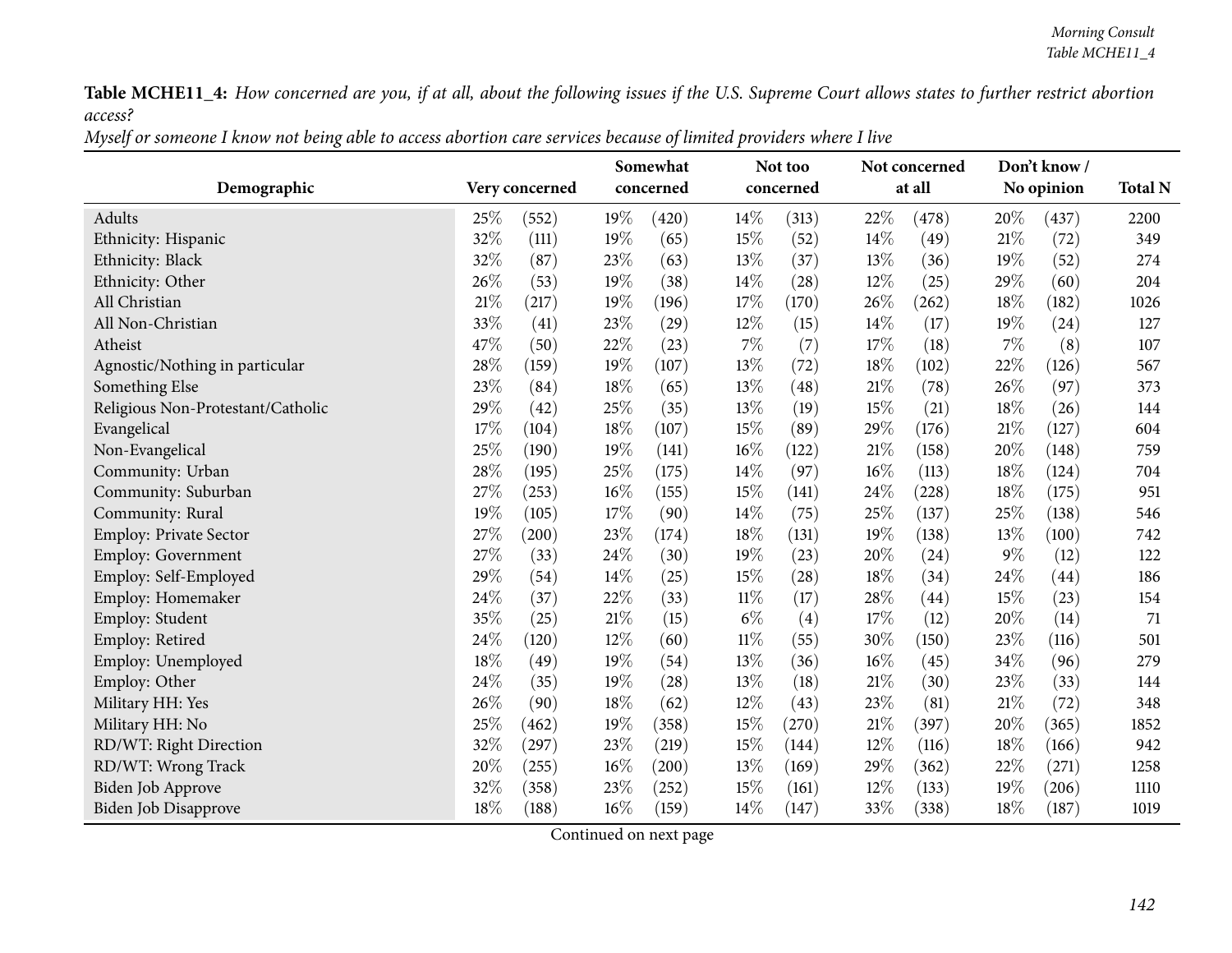Myself or someone I know not being able to access abortion care services because of limited providers where I live

|                                      |        |                | Somewhat |           |        | Not too   |        | Not concerned |        | Don't know/ |      |
|--------------------------------------|--------|----------------|----------|-----------|--------|-----------|--------|---------------|--------|-------------|------|
| Demographic                          |        | Very concerned |          | concerned |        | concerned |        | at all        |        | No opinion  |      |
| Adults                               | 25%    | (552)          | 19%      | (420)     | 14\%   | (313)     | 22\%   | (478)         | 20%    | (437)       | 2200 |
| Biden Job Strongly Approve           | $36\%$ | (205)          | 22%      | (128)     | 15%    | (85)      | $11\%$ | (63)          | 16%    | (95)        | 577  |
| Biden Job Somewhat Approve           | 29%    | (153)          | 23%      | (124)     | 14\%   | (76)      | 13%    | (70)          | $21\%$ | (112)       | 534  |
| Biden Job Somewhat Disapprove        | 29%    | (88)           | 24%      | (73)      | 16%    | (49)      | 17%    | (53)          | 13\%   | (40)        | 301  |
| <b>Biden Job Strongly Disapprove</b> | 14%    | (101)          | 12%      | (86)      | 14%    | (99)      | 40%    | (285)         | 21\%   | (147)       | 718  |
| Favorable of Biden                   | 34%    | (373)          | 24%      | (259)     | 14\%   | (156)     | 12%    | (127)         | 17%    | (184)       | 1099 |
| Unfavorable of Biden                 | 17%    | (171)          | 15%      | (147)     | 15%    | (147)     | 34%    | (339)         | 20%    | (197)       | 1002 |
| Very Favorable of Biden              | 38%    | (225)          | 22%      | (134)     | 13\%   | (79)      | $10\%$ | (61)          | 17%    | (101)       | 600  |
| Somewhat Favorable of Biden          | 30%    | (148)          | 25%      | (126)     | 15%    | (77)      | 13%    | (66)          | 17\%   | (83)        | 499  |
| Somewhat Unfavorable of Biden        | 24%    | (60)           | 23%      | (55)      | 17\%   | (41)      | 19%    | (47)          | 17%    | (42)        | 245  |
| Very Unfavorable of Biden            | 15%    | (111)          | 12%      | (91)      | 14%    | (107)     | 39%    | (292)         | 20%    | (155)       | 757  |
| #1 Issue: Economy                    | 21%    | (180)          | 20%      | (167)     | 15%    | (126)     | 25\%   | (213)         | 20%    | (166)       | 852  |
| #1 Issue: Security                   | 17%    | (49)           | 18%      | (51)      | $12\%$ | (34)      | $34\%$ | (96)          | $19\%$ | (54)        | 284  |
| #1 Issue: Health Care                | 27%    | (73)           | 23%      | (65)      | 18%    | (49)      | 12%    | (33)          | 20%    | (56)        | 275  |
| #1 Issue: Medicare / Social Security | 29%    | (82)           | 13%      | (37)      | $12\%$ | (32)      | 22\%   | (62)          | 24\%   | (69)        | 282  |
| #1 Issue: Women's Issues             | 53%    | (76)           | 18%      | (26)      | $11\%$ | (15)      | $11\%$ | (16)          | $8\%$  | (11)        | 144  |
| #1 Issue: Education                  | 16%    | (18)           | 24%      | (26)      | 18%    | (20)      | $9\%$  | (10)          | 32%    | (35)        | 109  |
| #1 Issue: Energy                     | 27%    | (40)           | 23%      | (34)      | 17%    | (25)      | 15%    | (21)          | 18%    | (26)        | 147  |
| #1 Issue: Other                      | 32%    | (34)           | 14\%     | (14)      | 10%    | (11)      | 26%    | (27)          | 19%    | (20)        | 107  |
| 2020 Vote: Joe Biden                 | 35%    | (368)          | 24%      | (256)     | 15%    | (158)     | $11\%$ | (114)         | 16%    | (171)       | 1068 |
| 2020 Vote: Donald Trump              | 14%    | (100)          | 14%      | (99)      | 16%    | (113)     | 39%    | (283)         | 18\%   | (132)       | 726  |
| 2020 Vote: Other                     | 24%    | (13)           | 12%      | (7)       | $11\%$ | (6)       | 23%    | (12)          | 30%    | (16)        | 55   |
| 2020 Vote: Didn't Vote               | 20%    | (71)           | 16%      | (57)      | 10%    | (36)      | 20%    | (68)          | 33%    | (117)       | 350  |
| 2018 House Vote: Democrat            | 36%    | (288)          | 23%      | (185)     | 13%    | (105)     | $12\%$ | (92)          | $16\%$ | (132)       | 803  |
| 2018 House Vote: Republican          | 15%    | (83)           | 13%      | (72)      | 15%    | (87)      | 39%    | (220)         | 18%    | (102)       | 564  |
| 2016 Vote: Hillary Clinton           | 36%    | (261)          | 24%      | (176)     | 14%    | (101)     | $10\%$ | (69)          | 16%    | (116)       | 723  |
| 2016 Vote: Donald Trump              | 16%    | (110)          | 13%      | (88)      | 15%    | (103)     | 39%    | (263)         | 17\%   | (118)       | 681  |
| 2016 Vote: Other                     | 28%    | (26)           | 20%      | (19)      | $8\%$  | (7)       | 27%    | (26)          | 18%    | (17)        | 95   |
| 2016 Vote: Didn't Vote               | 22%    | (156)          | 19%      | (135)     | 15%    | (102)     | 17%    | (120)         | 27%    | (187)       | 699  |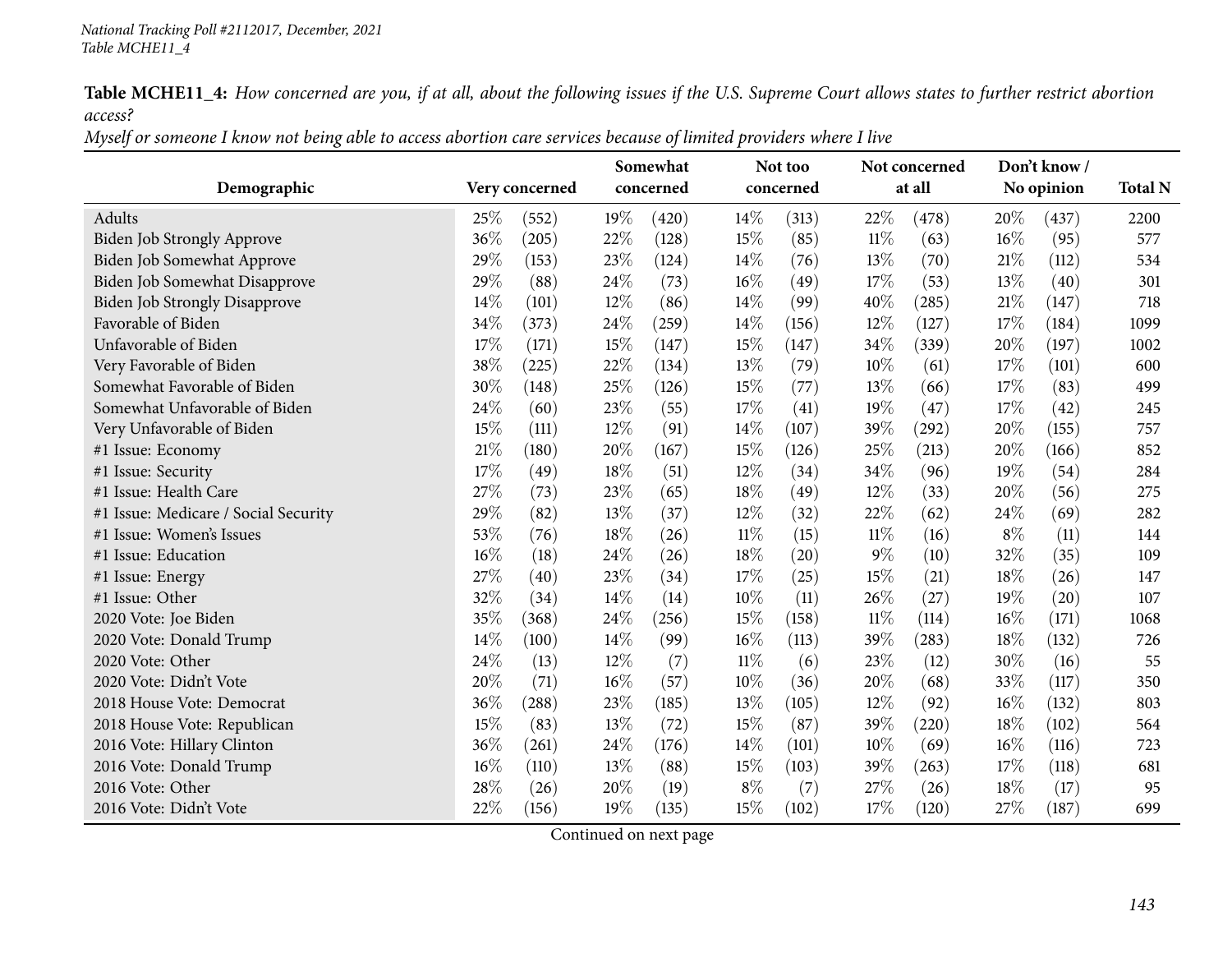| Myself or someone I know not being able to access abortion care services because of limited providers where I live |
|--------------------------------------------------------------------------------------------------------------------|
|--------------------------------------------------------------------------------------------------------------------|

|                                                  |        |                |         | Somewhat  |        | Not too            |        | Not concerned |        | Don't know /       |      |
|--------------------------------------------------|--------|----------------|---------|-----------|--------|--------------------|--------|---------------|--------|--------------------|------|
| Demographic                                      |        | Very concerned |         | concerned |        | concerned          |        | at all        |        | No opinion         |      |
| Adults                                           | $25\%$ | (552)          | 19 $\%$ | (420)     | $14\%$ | (313)              | 22%    | (478)         | 20%    | (437)              | 2200 |
| Voted in 2014: Yes                               | 27%    | (342)          | $18\%$  | (231)     | $14\%$ | (177)              | 23\%   | (293)         | $17\%$ | $^{'}220)$         | 1263 |
| Voted in 2014: No                                | 22%    | (211)          | 20\%    | (189)     | $14\%$ | (136)              | 20%    | (185)         | 23\%   | (218)              | 937  |
| 4-Region: Northeast                              | $28\%$ | (109)          | 21%     | (82)      | $13\%$ | (50)               | 21%    | (81)          | $18\%$ | (71)               | 394  |
| 4-Region: Midwest                                | 23\%   | (107)          | 20%     | (94)      | $15\%$ | (70)               | 20%    | (93)          | 21%    | (99)               | 462  |
| 4-Region: South                                  | $24\%$ | (196)          | 19%     | (152)     | $15\%$ | (121)              | 22%    | (183)         | 21%    | (170)              | 824  |
| 4-Region: West                                   | 27%    | (140)          | $18\%$  | (92)      | $14\%$ | (71)               | 23\%   | (120)         | $19\%$ | (97)               | 520  |
| Women of Reproductive Age                        | $28\%$ | (160)          | 21%     | (122)     | $12\%$ | $\left( 70\right)$ | 19%    | (108)         | 20%    | (116)              | 576  |
| Women Who Have Needed Abortion Services          | $54\%$ | (65)           | 15%     | (19)      | $9\%$  | (11)               | $11\%$ | (13)          | $11\%$ | (14)               | 121  |
| Mothers                                          | $22\%$ | (71)           | 22%     | (72)      | $13\%$ | (42)               | 26\%   | (83)          | 17%    | (54)               | 322  |
| Fathers                                          | $24\%$ | (77`           | 28\%    | (89)      | 22%    | (70)               | $15\%$ | (47)          | $12\%$ | (38)               | 321  |
| Insured                                          | $26\%$ | (503)          | $19\%$  | (364)     | $14\%$ | (279)              | 22%    | (434)         | $19\%$ | (370)              | 1950 |
| Uninsured                                        | $20\%$ | (50)           | 22%     | (56)      | $14\%$ | (34)               | $17\%$ | (44)          | 27%    | (67)               | 250  |
| Federal Government Responsible for Abortion Laws | 36\%   | $^{'}279)$     | 21%     | (159)     | $15\%$ | (118)              | 18\%   | (143)         | $10\%$ | $\left( 74\right)$ | 773  |
| State Governments Responsible for Abortion Laws  | $20\%$ | (161)          | 22\%    | (176)     | $16\%$ | (128)              | 29\%   | (231)         | $12\%$ | (95)               | 791  |
| Abortion Should be Legal                         | 38\%   | (453)          | 24\%    | (285)     | $15\%$ | (180)              | $12\%$ | (140)         | $12\%$ | (143)              | 1201 |
| Abortion Should be Illegal                       | $11\%$ | (87            | $14\%$  | (104)     | $14\%$ | (109)              | 41\%   | (313)         | $19\%$ | (148)              | 762  |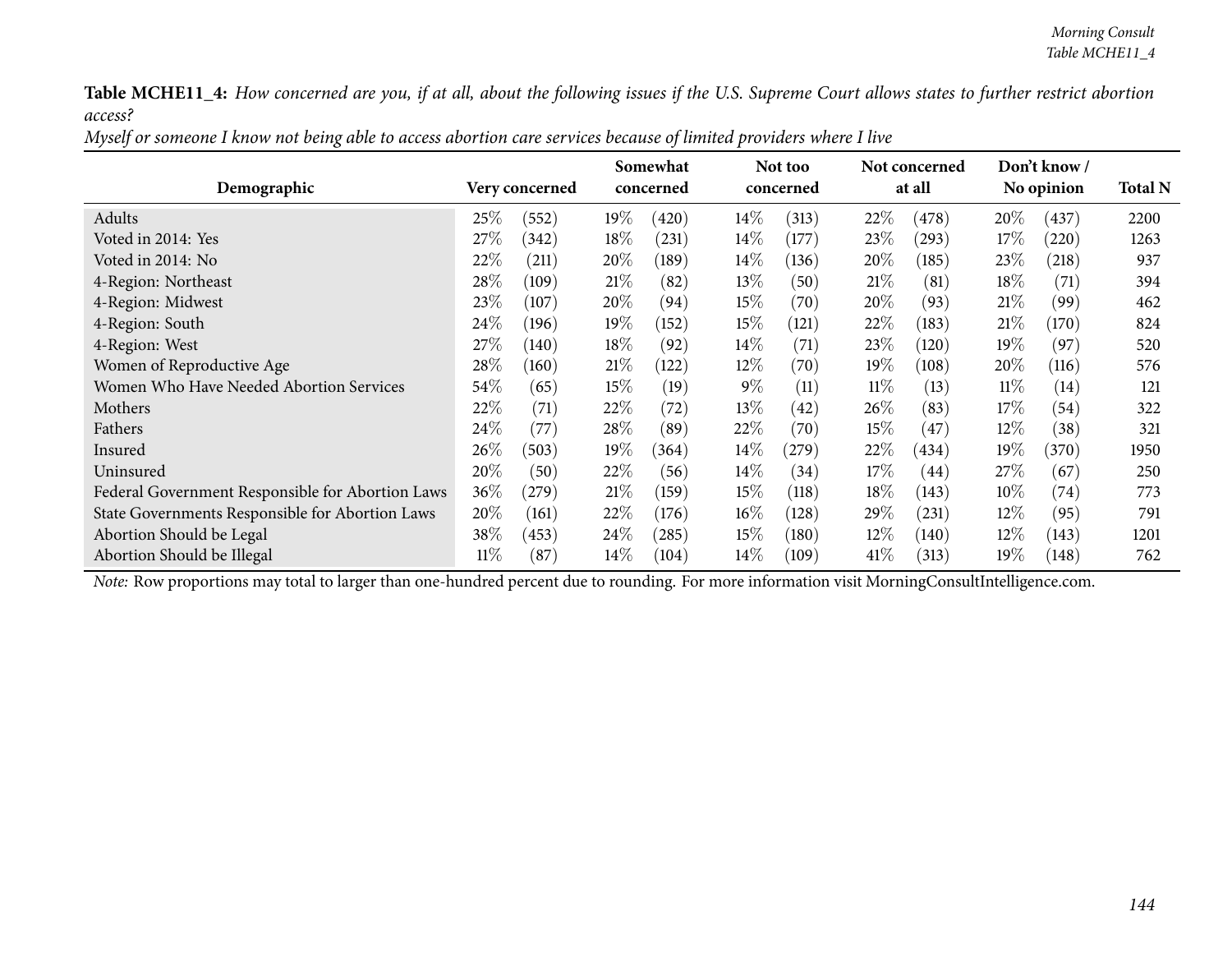#### *National Tracking Poll #2112017, December, <sup>2021</sup> Table MCHE12*

## Table MCHE12: If abortion access was limited or eliminated in your current state, would you

|                          |        | <b>Relocate to</b><br>another state that<br>provided legal |        | Move closer to<br>another state that<br>provided legal<br>abortion access, but<br>still reside in a state |        | Stay in your  |        | Don't know / No |                |
|--------------------------|--------|------------------------------------------------------------|--------|-----------------------------------------------------------------------------------------------------------|--------|---------------|--------|-----------------|----------------|
| Demographic              |        | abortion access                                            |        | with limited access                                                                                       |        | current state |        | opinion         | <b>Total N</b> |
| Adults                   | $8\%$  | (184)                                                      | $9\%$  | (194)                                                                                                     | 55%    | (1205)        | 28%    | (618)           | 2200           |
| Gender: Male             | $8\%$  | (88)                                                       | 10%    | (110)                                                                                                     | 59%    | (628)         | 22%    | (236)           | 1062           |
| Gender: Female           | $8\%$  | (96)                                                       | $7\%$  | (83)                                                                                                      | $51\%$ | (577)         | 34%    | (382)           | 1138           |
| Age: 18-34               | 15%    | (99)                                                       | 18%    | (115)                                                                                                     | 39%    | (258)         | 28%    | (182)           | 655            |
| Age: 35-44               | $11\%$ | (38)                                                       | 10%    | (35)                                                                                                      | 52%    | (185)         | 28%    | (99)            | 358            |
| Age: 45-64               | $5\%$  | (35)                                                       | $4\%$  | (31)                                                                                                      | $61\%$ | (459)         | 30%    | (226)           | 751            |
| Age: 65+                 | $3\%$  | (11)                                                       | $3\%$  | (13)                                                                                                      | 69%    | (302)         | 25%    | (110)           | 436            |
| GenZers: 1997-2012       | 20%    | (40)                                                       | 19%    | (38)                                                                                                      | 30%    | (61)          | $31\%$ | (61)            | 200            |
| Millennials: 1981-1996   | 13%    | (86)                                                       | 15%    | (105)                                                                                                     | 46%    | (313)         | 26%    | (176)           | 680            |
| GenXers: 1965-1980       | $5\%$  | (30)                                                       | $5\%$  | (26)                                                                                                      | 56%    | (312)         | 34%    | (190)           | 558            |
| Baby Boomers: 1946-1964  | $4\%$  | (26)                                                       | $3\%$  | (21)                                                                                                      | 68%    | (445)         | 25%    | (161)           | 653            |
| PID: Dem (no lean)       | $11\%$ | (97)                                                       | 13%    | (119)                                                                                                     | 50%    | (460)         | 27\%   | (246)           | 922            |
| PID: Ind (no lean)       | $9\%$  | (57)                                                       | $5\%$  | (35)                                                                                                      | 50%    | (322)         | 35%    | (224)           | 638            |
| PID: Rep (no lean)       | $5\%$  | (30)                                                       | $6\%$  | (40)                                                                                                      | 66%    | (423)         | 23%    | (148)           | 641            |
| PID/Gender: Dem Men      | $10\%$ | (46)                                                       | $16\%$ | (70)                                                                                                      | 55%    | (247)         | 19%    | (85)            | 448            |
| PID/Gender: Dem Women    | $11\%$ | (50)                                                       | 10%    | (49)                                                                                                      | 45%    | (213)         | 34%    | (161)           | 474            |
| PID/Gender: Ind Men      | $8\%$  | (26)                                                       | $5\%$  | (17)                                                                                                      | 58%    | (190)         | 28\%   | (92)            | 326            |
| PID/Gender: Ind Women    | 10%    | (31)                                                       | $6\%$  | (18)                                                                                                      | 42%    | (131)         | 42%    | (132)           | 312            |
| PID/Gender: Rep Men      | $5\%$  | (15)                                                       | $8\%$  | (24)                                                                                                      | 66%    | (190)         | 20%    | (58)            | 288            |
| PID/Gender: Rep Women    | $4\%$  | (15)                                                       | $5\%$  | (16)                                                                                                      | 66%    | (233)         | 25%    | (89)            | 353            |
| Ideo: Liberal (1-3)      | 15%    | (93)                                                       | $11\%$ | (67)                                                                                                      | 46%    | (286)         | 29%    | (180)           | 627            |
| Ideo: Moderate (4)       | $9\%$  | (66)                                                       | 10%    | (74)                                                                                                      | 52%    | (393)         | 30%    | (225)           | 757            |
| Ideo: Conservative (5-7) | $3\%$  | (20)                                                       | $7\%$  | (47)                                                                                                      | 70%    | (472)         | 20%    | (136)           | 675            |
| Educ: < College          | $8\%$  | (115)                                                      | $8\%$  | (125)                                                                                                     | 53%    | (807)         | $31\%$ | (465)           | 1512           |
| Educ: Bachelors degree   | 10%    | (44)                                                       | $11\%$ | (49)                                                                                                      | 56%    | (249)         | 23%    | (101)           | 444            |
| Educ: Post-grad          | 10%    | (24)                                                       | $8\%$  | (19)                                                                                                      | 61\%   | (149)         | 21%    | (51)            | 244            |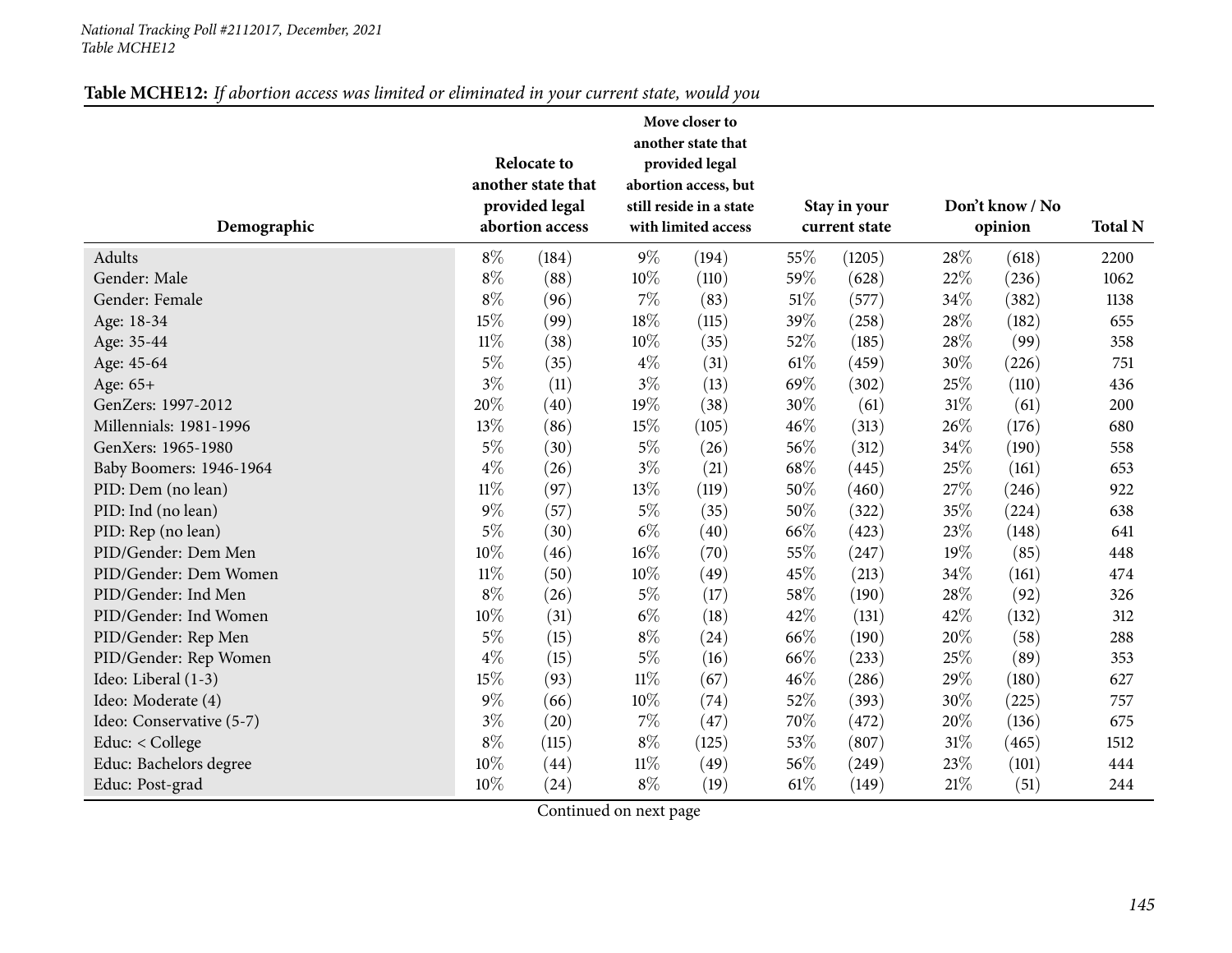Table MCHE12: If abortion access was limited or eliminated in your current state, would you

| Demographic                       |        | <b>Relocate to</b><br>another state that<br>provided legal<br>abortion access |       | Move closer to<br>another state that<br>provided legal<br>abortion access, but<br>still reside in a state<br>with limited access |        | Stay in your<br>current state |     | Don't know / No<br>opinion | <b>Total N</b> |
|-----------------------------------|--------|-------------------------------------------------------------------------------|-------|----------------------------------------------------------------------------------------------------------------------------------|--------|-------------------------------|-----|----------------------------|----------------|
| Adults                            | $8\%$  | (184)                                                                         | $9\%$ | (194)                                                                                                                            | 55%    | (1205)                        | 28% | (618)                      | 2200           |
| Income: Under 50k                 | $8\%$  | (96)                                                                          | $8\%$ | (102)                                                                                                                            | 50%    | (612)                         | 34% | (409)                      | 1218           |
| Income: 50k-100k                  | $9\%$  | (59)                                                                          | $9\%$ | (61)                                                                                                                             | 58%    | (384)                         | 23% | (152)                      | 656            |
| Income: 100k+                     | $9\%$  | (29)                                                                          | $9\%$ | (30)                                                                                                                             | 64%    | (210)                         | 17% | (57)                       | 326            |
| Ethnicity: White                  | $8\%$  | (132)                                                                         | $8\%$ | (133)                                                                                                                            | 58%    | (995)                         | 27% | (461)                      | 1722           |
| Ethnicity: Hispanic               | $16\%$ | (57)                                                                          | 16%   | (55)                                                                                                                             | 45%    | (157)                         | 23% | (81)                       | 349            |
| Ethnicity: Black                  | $10\%$ | (28)                                                                          | 12%   | (33)                                                                                                                             | 45%    | (124)                         | 32% | (89)                       | 274            |
| Ethnicity: Other                  | 12%    | (24)                                                                          | 13%   | (27)                                                                                                                             | 42%    | (85)                          | 33% | (68)                       | 204            |
| All Christian                     | $6\%$  | (61)                                                                          | 10%   | (98)                                                                                                                             | 63%    | (649)                         | 21% | (218)                      | 1026           |
| All Non-Christian                 | $11\%$ | (14)                                                                          | 12%   | (15)                                                                                                                             | 53%    | (67)                          | 25% | (31)                       | 127            |
| Atheist                           | $17\%$ | (18)                                                                          | 15%   | (16)                                                                                                                             | 39%    | (42)                          | 29% | (31)                       | 107            |
| Agnostic/Nothing in particular    | 12%    | (69)                                                                          | $6\%$ | (33)                                                                                                                             | 45%    | (256)                         | 37% | (209)                      | 567            |
| Something Else                    | $6\%$  | (21)                                                                          | 9%    | (32)                                                                                                                             | 51%    | (191)                         | 34% | (129)                      | 373            |
| Religious Non-Protestant/Catholic | 10%    | (14)                                                                          | 12%   | (17)                                                                                                                             | 54%    | (77)                          | 25% | (36)                       | 144            |
| Evangelical                       | $6\%$  | (38)                                                                          | 10%   | (60)                                                                                                                             | 63%    | (383)                         | 20% | (122)                      | 604            |
| Non-Evangelical                   | $5\%$  | (41)                                                                          | $8\%$ | (64)                                                                                                                             | 58%    | (437)                         | 29% | (217)                      | 759            |
| Community: Urban                  | 10%    | (71)                                                                          | 14%   | (97)                                                                                                                             | 52%    | (365)                         | 24% | (170)                      | 704            |
| Community: Suburban               | $8\%$  | (79)                                                                          | $6\%$ | (56)                                                                                                                             | 56%    | (529)                         | 30% | (286)                      | 951            |
| Community: Rural                  | $6\%$  | (33)                                                                          | 7%    | (40)                                                                                                                             | 57%    | (311)                         | 30% | (162)                      | 546            |
| Employ: Private Sector            | 12%    | (86)                                                                          | 13%   | (95)                                                                                                                             | 54%    | (402)                         | 22% | (160)                      | 742            |
| Employ: Government                | $11\%$ | (13)                                                                          | 15%   | (18)                                                                                                                             | 54%    | (66)                          | 21% | (26)                       | 122            |
| Employ: Self-Employed             | 12%    | (21)                                                                          | $8\%$ | (16)                                                                                                                             | 55%    | (102)                         | 25% | (46)                       | 186            |
| Employ: Homemaker                 | $5\%$  | (8)                                                                           | $5\%$ | (8)                                                                                                                              | 52%    | (80)                          | 37% | (58)                       | 154            |
| Employ: Student                   | 24\%   | (17)                                                                          | 14%   | (10)                                                                                                                             | 29%    | (21)                          | 32% | (23)                       | 71             |
| Employ: Retired                   | $2\%$  | (10)                                                                          | $3\%$ | (16)                                                                                                                             | 70%    | (348)                         | 25% | (127)                      | 501            |
| Employ: Unemployed                | $7\%$  | (20)                                                                          | $9\%$ | (25)                                                                                                                             | 40%    | (112)                         | 44% | (123)                      | 279            |
| Employ: Other                     | $5\%$  | (7)                                                                           | $5\%$ | (7)                                                                                                                              | $51\%$ | (74)                          | 39% | (57)                       | 144            |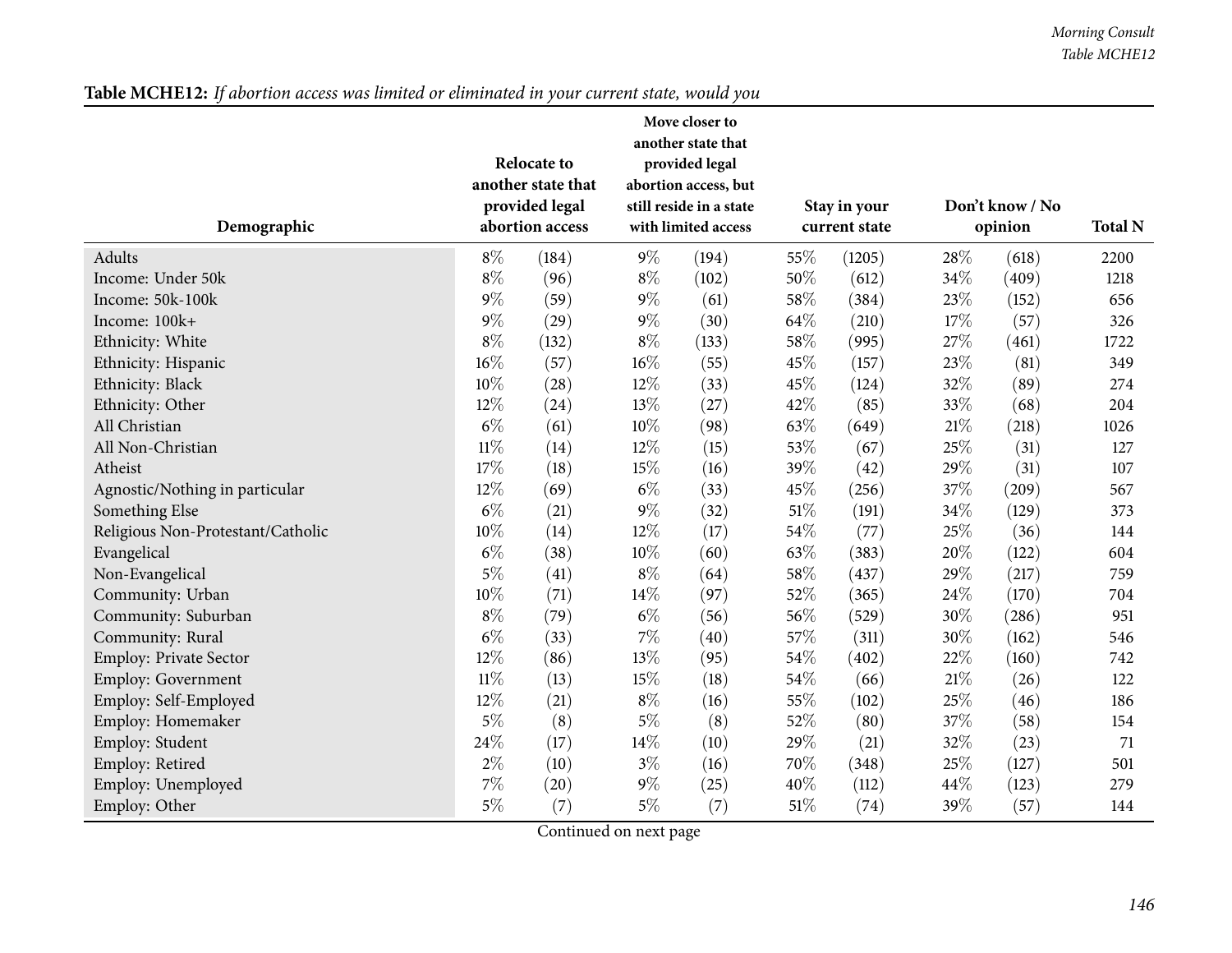#### *National Tracking Poll #2112017, December, <sup>2021</sup> Table MCHE12*

## Table MCHE12: If abortion access was limited or eliminated in your current state, would you

| Demographic                          |        | <b>Relocate to</b><br>another state that<br>provided legal<br>abortion access |        | Move closer to<br>another state that<br>provided legal<br>abortion access, but<br>still reside in a state<br>with limited access |        | Stay in your<br>current state |      | Don't know / No<br>opinion | <b>Total N</b> |
|--------------------------------------|--------|-------------------------------------------------------------------------------|--------|----------------------------------------------------------------------------------------------------------------------------------|--------|-------------------------------|------|----------------------------|----------------|
| Adults                               | $8\%$  | (184)                                                                         | $9\%$  | (194)                                                                                                                            | 55%    | (1205)                        | 28\% | (618)                      | 2200           |
| Military HH: Yes                     | $8\%$  | (28)                                                                          | $6\%$  | (20)                                                                                                                             | 60%    | (209)                         | 26%  | (90)                       | 348            |
| Military HH: No                      | $8\%$  | (155)                                                                         | $9\%$  | (173)                                                                                                                            | 54\%   | (996)                         | 28%  | (528)                      | 1852           |
| RD/WT: Right Direction               | $11\%$ | (107)                                                                         | 13\%   | (119)                                                                                                                            | $51\%$ | (477)                         | 25%  | (239)                      | 942            |
| RD/WT: Wrong Track                   | $6\%$  | (77)                                                                          | $6\%$  | (75)                                                                                                                             | 58%    | (728)                         | 30%  | (379)                      | 1258           |
| <b>Biden Job Approve</b>             | $11\%$ | (124)                                                                         | $11\%$ | (127)                                                                                                                            | 50%    | (560)                         | 27%  | (300)                      | 1110           |
| <b>Biden Job Disapprove</b>          | $6\%$  | (57)                                                                          | $6\%$  | (64)                                                                                                                             | 61\%   | (625)                         | 27%  | (274)                      | 1019           |
| Biden Job Strongly Approve           | 10%    | (58)                                                                          | 13%    | (75)                                                                                                                             | 52%    | (301)                         | 25%  | (144)                      | 577            |
| Biden Job Somewhat Approve           | 12%    | (66)                                                                          | $10\%$ | (52)                                                                                                                             | 49%    | (260)                         | 29%  | (156)                      | 534            |
| Biden Job Somewhat Disapprove        | 10%    | (31)                                                                          | $8\%$  | (25)                                                                                                                             | 50%    | (149)                         | 32%  | (97)                       | 301            |
| <b>Biden Job Strongly Disapprove</b> | $4\%$  | (27)                                                                          | $5\%$  | (39)                                                                                                                             | 66%    | (476)                         | 25%  | (177)                      | 718            |
| Favorable of Biden                   | $11\%$ | (121)                                                                         | $11\%$ | (121)                                                                                                                            | $51\%$ | (560)                         | 27%  | (298)                      | 1099           |
| Unfavorable of Biden                 | $5\%$  | (53)                                                                          | 7%     | (67)                                                                                                                             | 62%    | (621)                         | 26%  | (261)                      | 1002           |
| Very Favorable of Biden              | $9\%$  | (51)                                                                          | $12\%$ | (75)                                                                                                                             | 54%    | (323)                         | 25%  | (151)                      | 600            |
| Somewhat Favorable of Biden          | 14%    | (69)                                                                          | $9\%$  | (46)                                                                                                                             | 47%    | (237)                         | 30%  | (147)                      | 499            |
| Somewhat Unfavorable of Biden        | 10%    | (26)                                                                          | $8\%$  | (18)                                                                                                                             | 54%    | (133)                         | 28\% | (68)                       | 245            |
| Very Unfavorable of Biden            | $4\%$  | (28)                                                                          | $6\%$  | (49)                                                                                                                             | 64\%   | (488)                         | 25%  | (193)                      | 757            |
| #1 Issue: Economy                    | $8\%$  | (72)                                                                          | $8\%$  | (65)                                                                                                                             | 57%    | (487)                         | 27%  | (228)                      | 852            |
| #1 Issue: Security                   | $5\%$  | (13)                                                                          | $8\%$  | (23)                                                                                                                             | 62%    | (177)                         | 25%  | (71)                       | 284            |
| #1 Issue: Health Care                | 10%    | (29)                                                                          | $11\%$ | (29)                                                                                                                             | 52%    | (144)                         | 27%  | (74)                       | 275            |
| #1 Issue: Medicare / Social Security | $4\%$  | (10)                                                                          | $7\%$  | (21)                                                                                                                             | 62%    | (175)                         | 27%  | (76)                       | 282            |
| #1 Issue: Women's Issues             | 18%    | (26)                                                                          | $16\%$ | (23)                                                                                                                             | 33%    | (48)                          | 32%  | (47)                       | 144            |
| #1 Issue: Education                  | $9\%$  | (10)                                                                          | 17%    | (18)                                                                                                                             | 39%    | (42)                          | 35%  | (38)                       | 109            |
| #1 Issue: Energy                     | 13%    | (19)                                                                          | $7\%$  | (11)                                                                                                                             | 47%    | (69)                          | 33%  | (48)                       | 147            |
| #1 Issue: Other                      | $4\%$  | (4)                                                                           | $3\%$  | (3)                                                                                                                              | 59%    | (63)                          | 34%  | (36)                       | 107            |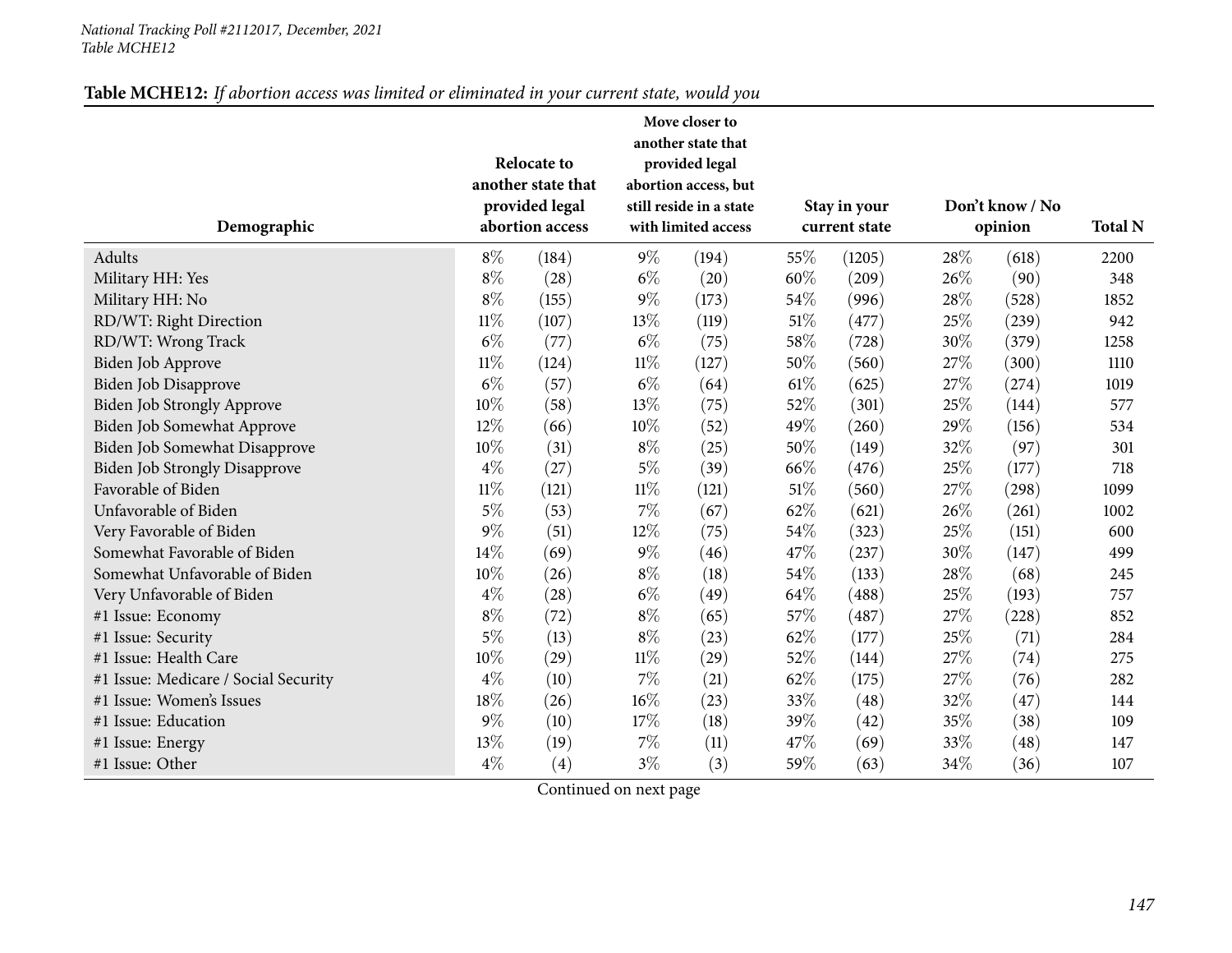| Table MCHE12: If abortion access was limited or eliminated in your current state, would you |  |  |  |  |  |  |  |  |
|---------------------------------------------------------------------------------------------|--|--|--|--|--|--|--|--|
|---------------------------------------------------------------------------------------------|--|--|--|--|--|--|--|--|

| Demographic                                      |        | <b>Relocate to</b><br>another state that<br>provided legal<br>abortion access |        | Move closer to<br>another state that<br>provided legal<br>abortion access, but<br>still reside in a state<br>with limited access |      | Stay in your<br>current state |        | Don't know / No<br>opinion | <b>Total N</b> |
|--------------------------------------------------|--------|-------------------------------------------------------------------------------|--------|----------------------------------------------------------------------------------------------------------------------------------|------|-------------------------------|--------|----------------------------|----------------|
| Adults                                           | $8\%$  | (184)                                                                         | $9\%$  | (194)                                                                                                                            | 55%  | (1205)                        | 28%    | (618)                      | 2200           |
| 2020 Vote: Joe Biden                             | 12%    | (127)                                                                         | $11\%$ | (123)                                                                                                                            | 50%  | (533)                         | 27%    | (285)                      | 1068           |
| 2020 Vote: Donald Trump                          | $5\%$  | (33)                                                                          | $6\%$  | (43)                                                                                                                             | 66%  | (483)                         | 23%    | (168)                      | 726            |
| 2020 Vote: Other                                 | $8\%$  | (5)                                                                           | $9\%$  | (5)                                                                                                                              | 47%  | (26)                          | 35%    | (19)                       | 55             |
| 2020 Vote: Didn't Vote                           | $6\%$  | (20)                                                                          | $7\%$  | (24)                                                                                                                             | 46%  | (162)                         | 41\%   | (144)                      | 350            |
| 2018 House Vote: Democrat                        | $11\%$ | (92)                                                                          | $11\%$ | (88)                                                                                                                             | 50%  | (402)                         | 28%    | (222)                      | 803            |
| 2018 House Vote: Republican                      | $5\%$  | (31)                                                                          | $5\%$  | (26)                                                                                                                             | 68%  | (383)                         | 22%    | (125)                      | 564            |
| 2016 Vote: Hillary Clinton                       | 10%    | (74)                                                                          | $11\%$ | (82)                                                                                                                             | 50%  | (358)                         | 29%    | (209)                      | 723            |
| 2016 Vote: Donald Trump                          | $6\%$  | (40)                                                                          | $6\%$  | (39)                                                                                                                             | 67%  | (454)                         | 22%    | (149)                      | 681            |
| 2016 Vote: Other                                 | $8\%$  | (8)                                                                           | $9\%$  | (9)                                                                                                                              | 55%  | (53)                          | 27%    | (26)                       | 95             |
| 2016 Vote: Didn't Vote                           | $9\%$  | (62)                                                                          | $9\%$  | (64)                                                                                                                             | 48%  | (339)                         | 33%    | (234)                      | 699            |
| Voted in 2014: Yes                               | $9\%$  | (111)                                                                         | $8\%$  | (95)                                                                                                                             | 58%  | (733)                         | 26%    | (324)                      | 1263           |
| Voted in 2014: No                                | $8\%$  | (73)                                                                          | $11\%$ | (99)                                                                                                                             | 50%  | (472)                         | $31\%$ | (294)                      | 937            |
| 4-Region: Northeast                              | 10%    | (41)                                                                          | $8\%$  | (30)                                                                                                                             | 55%  | (216)                         | 27%    | (107)                      | 394            |
| 4-Region: Midwest                                | $7\%$  | (32)                                                                          | $9\%$  | (43)                                                                                                                             | 54%  | (251)                         | 29%    | (136)                      | 462            |
| 4-Region: South                                  | $8\%$  | (66)                                                                          | $9\%$  | (70)                                                                                                                             | 55%  | (456)                         | 28%    | (232)                      | 824            |
| 4-Region: West                                   | $9\%$  | (45)                                                                          | 10%    | (50)                                                                                                                             | 54%  | (282)                         | 27%    | (142)                      | 520            |
| Women of Reproductive Age                        | 13%    | (76)                                                                          | $11\%$ | (66)                                                                                                                             | 41\% | (236)                         | 34%    | (198)                      | 576            |
| Women Who Have Needed Abortion Services          | 17%    | (20)                                                                          | $16\%$ | (19)                                                                                                                             | 33%  | (39)                          | 35%    | (42)                       | 121            |
| Mothers                                          | $9\%$  | (30)                                                                          | 10%    | (33)                                                                                                                             | 50%  | (160)                         | 31%    | (99)                       | 322            |
| Fathers                                          | 13%    | (41)                                                                          | 19%    | (60)                                                                                                                             | 58%  | (187)                         | 10%    | (33)                       | 321            |
| Insured                                          | $8\%$  | (160)                                                                         | $9\%$  | (180)                                                                                                                            | 56%  | (1096)                        | 26%    | (515)                      | 1950           |
| Uninsured                                        | 10%    | (24)                                                                          | $6\%$  | (14)                                                                                                                             | 44%  | (109)                         | 41\%   | (103)                      | 250            |
| Federal Government Responsible for Abortion Laws | 12%    | (91)                                                                          | 10%    | (75)                                                                                                                             | 55%  | (422)                         | 24%    | (184)                      | 773            |
| State Governments Responsible for Abortion Laws  | $9\%$  | (68)                                                                          | $10\%$ | (80)                                                                                                                             | 67%  | (527)                         | 15%    | (116)                      | 791            |
| Abortion Should be Legal                         | 13%    | (160)                                                                         | $11\%$ | (127)                                                                                                                            | 48%  | (572)                         | 28\%   | (342)                      | 1201           |
| Abortion Should be Illegal                       | $2\%$  | (18)                                                                          | $8\%$  | (64)                                                                                                                             | 73%  | (554)                         | 17%    | (126)                      | 762            |

*Note:* Row proportions may total to larger than one-hundred percen<sup>t</sup> due to rounding. For more information visit [MorningConsultIntelligence.com](https://morningconsultintelligence.com).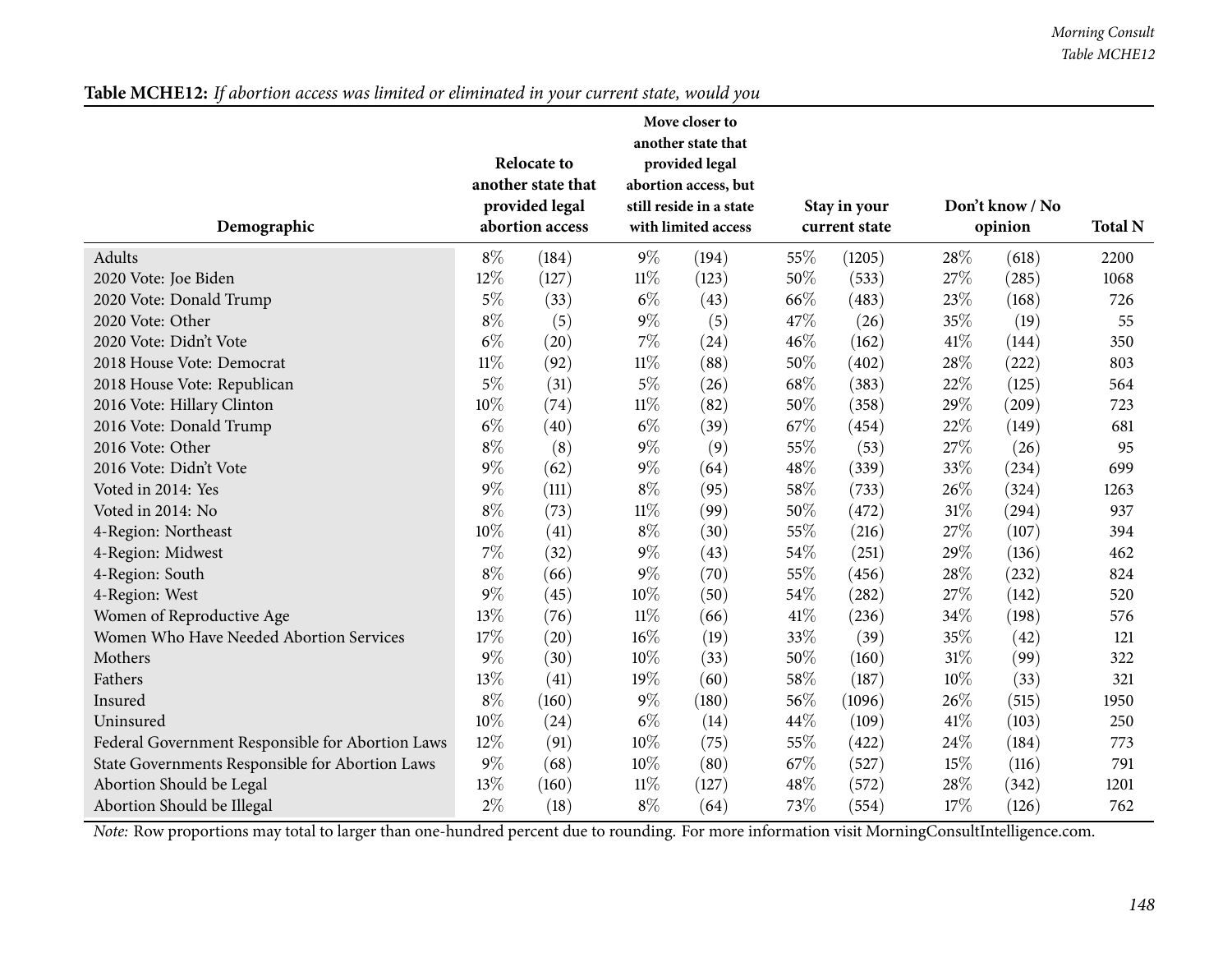|                          |       | Legal in all |      | Legal in most |        | Illegal in most |        | Illegal in all |        | Don't know/ |                |
|--------------------------|-------|--------------|------|---------------|--------|-----------------|--------|----------------|--------|-------------|----------------|
| Demographic              |       | cases        |      | cases         |        | cases           |        | cases          |        | No opinion  | <b>Total N</b> |
| Adults                   | 23%   | (504)        | 32%  | (697)         | 23%    | (499)           | 12%    | (263)          | $11\%$ | (237)       | 2200           |
| Gender: Male             | 20%   | (209)        | 35%  | (367)         | 24%    | (258)           | $11\%$ | (119)          | 10%    | (109)       | 1062           |
| Gender: Female           | 26%   | (295)        | 29%  | (330)         | 21%    | (241)           | 13%    | (144)          | $11\%$ | (128)       | 1138           |
| Age: 18-34               | 27%   | (179)        | 33%  | (215)         | 18%    | (117)           | $10\%$ | (65)           | 12%    | (79)        | 655            |
| Age: 35-44               | 21%   | (76)         | 33%  | (119)         | 23\%   | (81)            | $11\%$ | (39)           | 12%    | (42)        | 358            |
| Age: 45-64               | 21%   | (158)        | 28%  | (210)         | 25%    | (186)           | 15%    | (110)          | 12%    | (87)        | 751            |
| Age: 65+                 | 21%   | (91)         | 35%  | (152)         | 26\%   | (115)           | $11\%$ | (50)           | $7\%$  | (29)        | 436            |
| GenZers: 1997-2012       | 28%   | (56)         | 38%  | (75)          | $14\%$ | (28)            | $5\%$  | (10)           | 15%    | (30)        | 200            |
| Millennials: 1981-1996   | 26%   | (174)        | 32%  | (216)         | 20%    | (139)           | 12%    | (79)           | $11\%$ | (72)        | 680            |
| GenXers: 1965-1980       | 21%   | (118)        | 29%  | (163)         | 22%    | (126)           | 15%    | (84)           | 12%    | (68)        | 558            |
| Baby Boomers: 1946-1964  | 20%   | (129)        | 32%  | (207)         | 27%    | (175)           | 12\%   | (79)           | $10\%$ | (62)        | 653            |
| PID: Dem (no lean)       | 34%   | (311)        | 35%  | (327)         | 15%    | (138)           | $7\%$  | (68)           | 9%     | (78)        | 922            |
| PID: Ind (no lean)       | 21%   | (133)        | 33%  | (208)         | 22%    | (137)           | $9\%$  | (60)           | 16%    | (101)       | 638            |
| PID: Rep (no lean)       | $9\%$ | (60)         | 25%  | (162)         | 35%    | (224)           | 21%    | (136)          | $9\%$  | (58)        | 641            |
| PID/Gender: Dem Men      | 30%   | (134)        | 37%  | (166)         | 18%    | (79)            | $8\%$  | (35)           | $8\%$  | (35)        | 448            |
| PID/Gender: Dem Women    | 38%   | (178)        | 34%  | (161)         | 12%    | (59)            | $7\%$  | (32)           | $9\%$  | (44)        | 474            |
| PID/Gender: Ind Men      | 16%   | (52)         | 36%  | (117)         | 24%    | (77)            | $9\%$  | (29)           | 16%    | (52)        | 326            |
| PID/Gender: Ind Women    | 26%   | (80)         | 29%  | (91)          | 19%    | (60)            | $10\%$ | (31)           | $16\%$ | (49)        | 312            |
| PID/Gender: Rep Men      | $8\%$ | (23)         | 29%  | (84)          | 36%    | (102)           | 19%    | (55)           | $8\%$  | (23)        | 288            |
| PID/Gender: Rep Women    | 10%   | (37)         | 22%  | (78)          | 34\%   | (122)           | 23\%   | (80)           | $10\%$ | (36)        | 353            |
| Ideo: Liberal (1-3)      | 41\%  | (256)        | 40%  | (253)         | $9\%$  | (59)            | $5\%$  | (32)           | $4\%$  | (26)        | 627            |
| Ideo: Moderate (4)       | 21%   | (157)        | 34%  | (261)         | 23%    | (170)           | $10\%$ | (77)           | $12\%$ | (92)        | 757            |
| Ideo: Conservative (5-7) | 10%   | (64)         | 24%  | (160)         | 37%    | (248)           | 20%    | (138)          | $10\%$ | (64)        | 675            |
| Educ: < College          | 21%   | (323)        | 30%  | (460)         | 21%    | (323)           | 14%    | (209)          | 13%    | (196)       | 1512           |
| Educ: Bachelors degree   | 26%   | (114)        | 34%  | (153)         | 26%    | (114)           | 7%     | (33)           | 7%     | (30)        | 444            |
| Educ: Post-grad          | 28%   | (68)         | 34%  | (84)          | 25%    | (61)            | $8\%$  | (21)           | $4\%$  | (11)        | 244            |
| Income: Under 50k        | 25%   | (299)        | 28\% | (346)         | 20%    | (246)           | 13\%   | (160)          | 14\%   | (168)       | 1218           |
| Income: 50k-100k         | 22%   | (145)        | 33%  | (218)         | 26\%   | (167)           | $11\%$ | (74)           | $8\%$  | (51)        | 656            |
| Income: 100k+            | 18%   | (59)         | 41\% | (133)         | 26%    | (86)            | $9\%$  | (29)           | $6\%$  | (19)        | 326            |
| Ethnicity: White         | 22%   | (376)        | 31%  | (535)         | 24%    | (421)           | 13\%   | (227)          | 9%     | (162)       | 1722           |
| Ethnicity: Hispanic      | 26%   | (93)         | 33%  | (115)         | 19%    | (67)            | $9\%$  | (32)           | 12%    | (44)        | 349            |
| Ethnicity: Black         | 28%   | (78)         | 33%  | (91)          | 18%    | (48)            | $8\%$  | (22)           | 13%    | (36)        | 274            |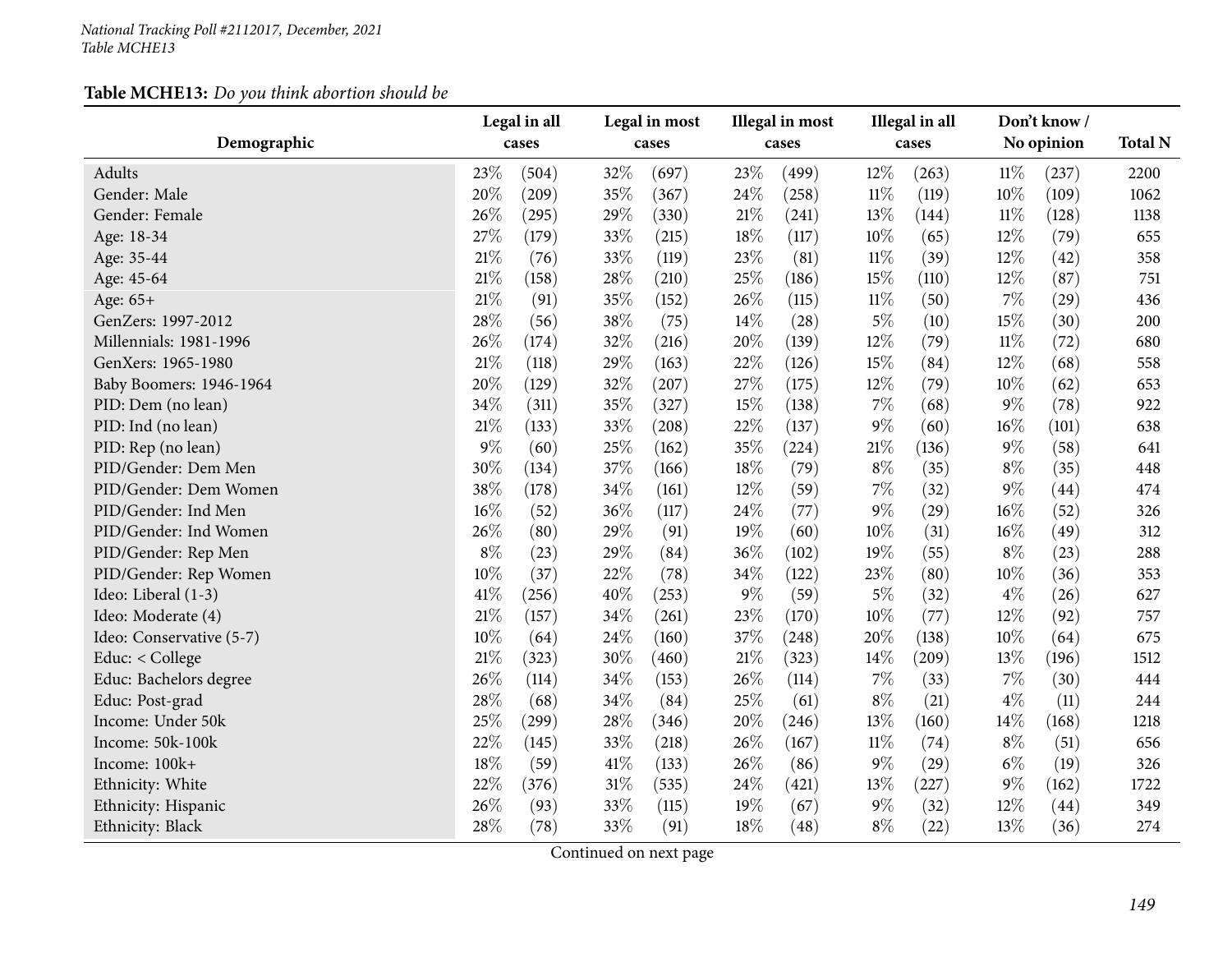| Demographic                          | Legal in all<br>cases | Legal in most<br>cases | Illegal in most<br>cases | Illegal in all<br>cases | Don't know/<br>No opinion     | <b>Total N</b> |
|--------------------------------------|-----------------------|------------------------|--------------------------|-------------------------|-------------------------------|----------------|
|                                      |                       |                        |                          |                         |                               |                |
| Adults                               | 23%<br>(504)          | 32%<br>(697)           | 23\%<br>(499)            | 12%<br>(263)            | $11\%$<br>(237)               | 2200           |
| Ethnicity: Other                     | $25\%$<br>(50)        | 34%<br>(70)            | 15%<br>(30)              | $7\%$<br>(14)           | 19%<br>(39)                   | 204            |
| All Christian                        | 17%<br>(170)          | 32%<br>(333)           | 30%<br>(306)             | 13%<br>(137)            | $8\%$<br>(81)                 | 1026           |
| All Non-Christian                    | $31\%$<br>(39)        | 35%<br>(44)            | 19%<br>(24)              | $9\%$<br>(11)           | $7\%$<br>(9)                  | 127            |
| Atheist                              | 56%<br>(60)           | 32%<br>(35)            | $8\%$<br>(9)             | $1\%$<br>(1)            | $2\%$<br>(2)                  | 107            |
| Agnostic/Nothing in particular       | 29%<br>(167)          | 35%<br>(196)           | 13%<br>(71)              | $9\%$<br>(49)           | 15%<br>(85)                   | 567            |
| Something Else                       | 18%<br>(68)           | 24\%<br>(90)           | 24\%<br>(90)             | 17%<br>(65)             | $16\%$<br>(60)                | 373            |
| Religious Non-Protestant/Catholic    | 28%<br>(40)           | 31%<br>(45)            | 23%<br>(33)              | 10%<br>(14)             | $8\%$<br>(11)                 | 144            |
| Evangelical                          | $11\%$<br>(66)        | 24%<br>(142)           | 33%<br>(196)             | 22%<br>(133)            | $11\%$<br>(65)                | 604            |
| Non-Evangelical                      | 22%<br>(168)          | 36%<br>(274)           | 24\%<br>(183)            | $8\%$<br>(63)           | $9\%$<br>(72)                 | 759            |
| Community: Urban                     | 23%<br>(164)          | 39%<br>(271)           | 19%<br>(135)             | $11\%$<br>(75)          | $8\%$<br>(59)                 | 704            |
| Community: Suburban                  | 25%<br>(240)          | 32%<br>(301)           | 22%<br>(208)             | 10%<br>(91)             | 12%<br>(111)                  | 951            |
| Community: Rural                     | 18%<br>(101)          | 23%<br>(125)           | 29%<br>(156)             | 18%<br>(97)             | 12%<br>(68)                   | 546            |
| <b>Employ: Private Sector</b>        | 25%<br>(188)          | 33%<br>(245)           | 23\%<br>(172)            | $11\%$<br>(83)          | $7\%$<br>(54)                 | 742            |
| <b>Employ: Government</b>            | 21%<br>(26)           | 34%<br>(42)            | 23%<br>(28)              | $13\%$<br>(16)          | $9\%$<br>(11)                 | 122            |
| Employ: Self-Employed                | $21\%$<br>(39)        | 32%<br>(59)            | $21\%$<br>(39)           | 15%<br>(29)             | 10%<br>(19)                   | 186            |
| Employ: Homemaker                    | 18%<br>(28)           | 32%<br>(50)            | 24\%<br>(37)             | 14%<br>(22)             | 12%<br>(18)                   | 154            |
| Employ: Student                      | 31%<br>(22)           | 33%<br>(24)            | 16%<br>(12)              | $7\%$<br>(5)            | 13%<br>(9)                    | 71             |
| Employ: Retired                      | 21%<br>(105)          | 33%<br>(164)           | 26%<br>(128)             | 12%<br>(59)             | 9%<br>(45)                    | 501            |
| Employ: Unemployed                   | 24%<br>(67)           | 24%<br>(68)            | 18%<br>(51)              | $11\%$<br>(31)          | 23%<br>(63)                   | 279            |
| Employ: Other                        | 20%<br>(30)           | 31%<br>(45)            | 23%<br>(33)              | 14%<br>(20)             | 12%<br>(17)                   | 144            |
| Military HH: Yes                     | 18%<br>(64)           | 35%<br>(122)           | 27%<br>(92)              | 10%<br>(36)             | 10%<br>(33)                   | 348            |
| Military HH: No                      | 24%<br>(440)          | $31\%$<br>(574)        | 22%<br>(407)             | $12\%$<br>(227)         | $11\%$<br>$\left( 204\right)$ | 1852           |
| RD/WT: Right Direction               | 30%<br>(284)          | 37%<br>(352)           | 15%<br>(139)             | $9\%$<br>(81)           | $9\%$<br>(86)                 | 942            |
| RD/WT: Wrong Track                   | 17%<br>(220)          | 27%<br>(344)           | 29%<br>(360)             | 14%<br>(182)            | 12%<br>(151)                  | 1258           |
| Biden Job Approve                    | 32%<br>(351)          | 37%<br>(415)           | 13%<br>(145)             | $8\%$<br>(93)           | 10%<br>(106)                  | 1110           |
| Biden Job Disapprove                 | 14%<br>(142)          | 26%<br>(269)           | 34\%<br>(344)            | $16\%$<br>(162)         | $10\%$<br>(103)               | 1019           |
| <b>Biden Job Strongly Approve</b>    | 33%<br>(193)          | 36%<br>(205)           | $12\%$<br>(72)           | $10\%$<br>(57)          | $9\%$<br>(49)                 | 577            |
| Biden Job Somewhat Approve           | 30%<br>(158)          | 39%<br>(210)           | 14%<br>(73)              | $7\%$<br>(35)           | $11\%$<br>(57)                | 534            |
| Biden Job Somewhat Disapprove        | 22%<br>(66)           | 37%<br>(112)           | 25%<br>(76)              | $6\%$<br>(19)           | 9%<br>(28)                    | 301            |
| <b>Biden Job Strongly Disapprove</b> | $11\%$<br>(75)        | 22%<br>(157)           | 37%<br>(268)             | 20%<br>(142)            | 10%<br>(75)                   | 718            |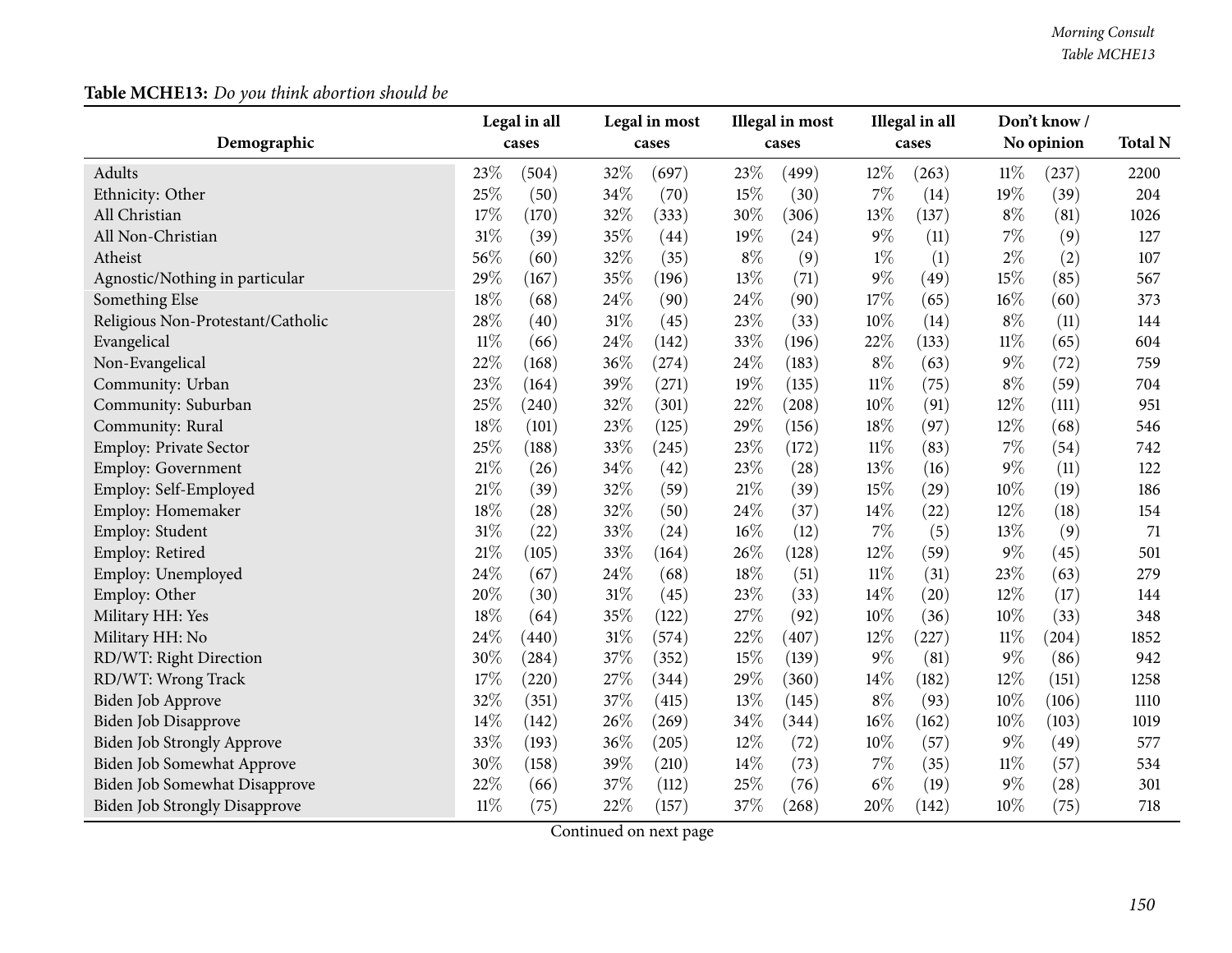|                                      |        | Legal in all |      | Legal in most |        | Illegal in most |        | Illegal in all |        | Don't know / |                |
|--------------------------------------|--------|--------------|------|---------------|--------|-----------------|--------|----------------|--------|--------------|----------------|
| Demographic                          |        | cases        |      | cases         |        | cases           |        | cases          |        | No opinion   | <b>Total N</b> |
| Adults                               | 23%    | (504)        | 32%  | (697)         | 23%    | (499)           | 12%    | (263)          | 11%    | (237)        | 2200           |
| Favorable of Biden                   | 32%    | (354)        | 37%  | (408)         | 14%    | (154)           | $8\%$  | (86)           | $9\%$  | (96)         | 1099           |
| Unfavorable of Biden                 | 13%    | (131)        | 26%  | (265)         | 33%    | (335)           | 17%    | (168)          | 10%    | (103)        | 1002           |
| Very Favorable of Biden              | 35%    | (208)        | 34%  | (206)         | 14%    | (81)            | 9%     | (54)           | $8\%$  | (51)         | 600            |
| Somewhat Favorable of Biden          | 29%    | (146)        | 41\% | (202)         | 15%    | (73)            | $6\%$  | (32)           | $9\%$  | (45)         | 499            |
| Somewhat Unfavorable of Biden        | 21%    | (51)         | 41\% | (100)         | 23%    | (56)            | 7%     | (18)           | $9\%$  | (21)         | 245            |
| Very Unfavorable of Biden            | $11\%$ | (80)         | 22%  | (165)         | 37%    | (279)           | 20%    | (150)          | $11\%$ | (82)         | 757            |
| #1 Issue: Economy                    | 20%    | (168)        | 29%  | (249)         | 27%    | (232)           | 12%    | (101)          | 12%    | (102)        | 852            |
| #1 Issue: Security                   | 9%     | (25)         | 31%  | (89)          | 35%    | (100)           | 15%    | (43)           | $9\%$  | (26)         | 284            |
| #1 Issue: Health Care                | 30%    | (83)         | 38%  | (104)         | 14%    | (39)            | $6\%$  | (17)           | $12\%$ | (32)         | 275            |
| #1 Issue: Medicare / Social Security | 23%    | (64)         | 36%  | (100)         | $21\%$ | (59)            | 13%    | (36)           | $8\%$  | (23)         | 282            |
| #1 Issue: Women's Issues             | 51%    | (74)         | 27%  | (38)          | $6\%$  | (9)             | 10%    | (15)           | $6\%$  | (9)          | 144            |
| #1 Issue: Education                  | $29\%$ | (31)         | 16%  | (18)          | 22%    | (24)            | 15%    | (16)           | 18%    | (19)         | 109            |
| #1 Issue: Energy                     | 23%    | (34)         | 42%  | (61)          | 13%    | (18)            | 14%    | (21)           | $8\%$  | (12)         | 147            |
| #1 Issue: Other                      | 23%    | (24)         | 33%  | (36)          | 18%    | (19)            | 14\%   | (14)           | 12%    | (13)         | 107            |
| 2020 Vote: Joe Biden                 | 34%    | (363)        | 39%  | (411)         | 14%    | (154)           | $6\%$  | (65)           | 7%     | (74)         | 1068           |
| 2020 Vote: Donald Trump              | $8\%$  | (58)         | 25%  | (183)         | 37%    | (267)           | 21%    | (152)          | $9\%$  | (66)         | 726            |
| 2020 Vote: Other                     | 33%    | (18)         | 27%  | (15)          | 13%    | (7)             | 13%    | (7)            | 15%    | (8)          | 55             |
| 2020 Vote: Didn't Vote               | 19%    | (66)         | 25%  | (86)          | 20%    | (70)            | $11\%$ | (40)           | 25%    | (89)         | 350            |
| 2018 House Vote: Democrat            | 35%    | (279)        | 37%  | (301)         | 15%    | (118)           | 7%     | (56)           | $6\%$  | (50)         | 803            |
| 2018 House Vote: Republican          | 9%     | (52)         | 25%  | (143)         | 35%    | (198)           | 20%    | (115)          | 10%    | (55)         | 564            |
| 2016 Vote: Hillary Clinton           | 35%    | (252)        | 38%  | (275)         | 13%    | (97)            | $6\%$  | (46)           | 7%     | (53)         | 723            |
| 2016 Vote: Donald Trump              | 9%     | (64)         | 27%  | (185)         | 37%    | (249)           | 19%    | (129)          | $8\%$  | (54)         | 681            |
| 2016 Vote: Other                     | 33%    | (32)         | 33%  | (31)          | $11\%$ | (11)            | 13%    | (12)           | 10%    | (9)          | 95             |
| 2016 Vote: Didn't Vote               | 22%    | (157)        | 29%  | (205)         | 20%    | (141)           | 11%    | (76)           | 17%    | (121)        | 699            |
| Voted in 2014: Yes                   | 24%    | (303)        | 33%  | (412)         | 23%    | (295)           | 12%    | (154)          | $8\%$  | (99)         | 1263           |
| Voted in 2014: No                    | 21%    | (201)        | 30%  | (285)         | 22%    | (204)           | 12%    | (110)          | 15%    | (138)        | 937            |
| 4-Region: Northeast                  | 26%    | (104)        | 36%  | (143)         | 21%    | (84)            | 7%     | (29)           | $9\%$  | (34)         | 394            |
| 4-Region: Midwest                    | 23%    | (108)        | 30%  | (137)         | 20%    | (91)            | 15%    | (71)           | 12%    | (56)         | 462            |
| 4-Region: South                      | 21%    | (172)        | 29%  | (240)         | 27%    | (219)           | 13%    | (103)          | $11\%$ | (90)         | 824            |
| 4-Region: West                       | 23%    | (120)        | 34%  | (177)         | 20%    | (104)           | 12%    | (60)           | 11%    | (58)         | 520            |
| Women of Reproductive Age            | 28%    | (159)        | 29%  | (165)         | 18%    | (105)           | 13%    | (76)           | 12%    | (71)         | 576            |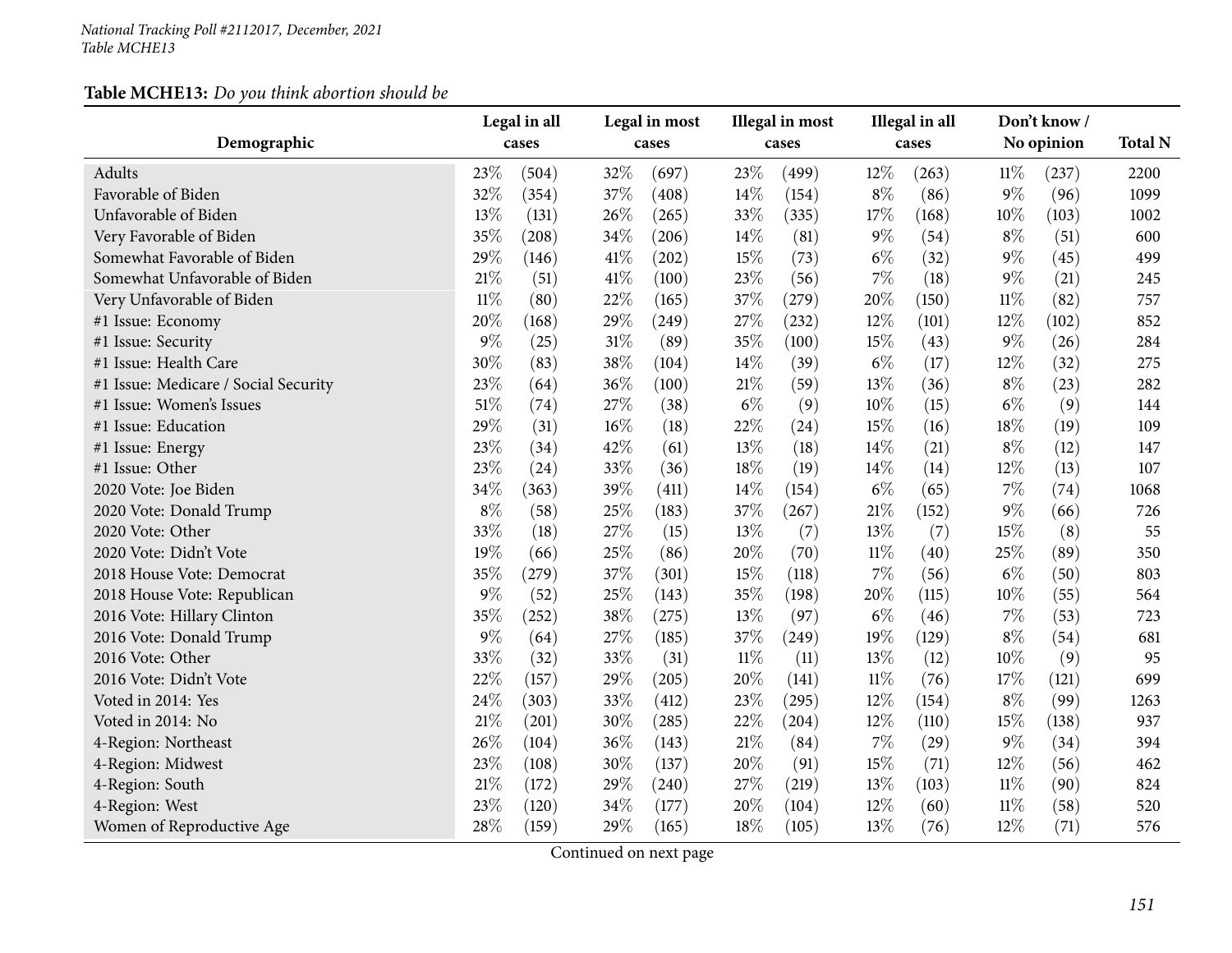| Demographic                                                                                                                                           |         | Legal in all<br>cases |      | Legal in most<br>cases |        | Illegal in most<br>cases |        | Illegal in all<br>cases |        | Don't know /<br>No opinion | <b>Total N</b> |
|-------------------------------------------------------------------------------------------------------------------------------------------------------|---------|-----------------------|------|------------------------|--------|--------------------------|--------|-------------------------|--------|----------------------------|----------------|
| Adults                                                                                                                                                | 23%     | (504)                 | 32%  | (697)                  | 23\%   | (499)                    | $12\%$ | (263)                   | $11\%$ | (237)                      | 2200           |
| Women Who Have Needed Abortion Services                                                                                                               | 42\%    | (51)                  | 35%  | (42)                   | $9\%$  | $\left(10\right)$        | $11\%$ | (14)                    | $3\%$  | (3)                        | 121            |
| Mothers                                                                                                                                               | 20%     | (66)                  | 28\% | (92)                   | 23\%   | (74)                     | $15\%$ | (50)                    | $13\%$ | (41)                       | 322            |
| Fathers                                                                                                                                               | 20%     | (63)                  | 41%  | (130)                  | 23\%   | (75)                     | $11\%$ | (35)                    | $6\%$  | (18)                       | 321            |
| Insured                                                                                                                                               | 23\%    | (445)                 | 33%  | (636)                  | 23\%   | (456)                    | $11\%$ | (222)                   | $10\%$ | (190)                      | 1950           |
| Uninsured                                                                                                                                             | 24%     | (60)                  | 24\% | (60)                   | $17\%$ | (43)                     | $16\%$ | (41)                    | $19\%$ | 47                         | 250            |
| Federal Government Responsible for Abortion Laws                                                                                                      | 33\%    | (253)                 | 37\% | (285)                  | $19\%$ | (143)                    | 9%     | (71)                    | $3\%$  | (21)                       | 773            |
| State Governments Responsible for Abortion Laws                                                                                                       | 13 $\%$ | (107)                 | 31%  | (244)                  | 35%    | (273)                    | $15\%$ | (120)                   | $6\%$  | (47)                       | 791            |
| Abortion Should be Legal                                                                                                                              | 42%     | (504)                 | 58\% | (697)                  |        | (0)                      |        | (0)                     |        | (0)                        | 1201           |
| Abortion Should be Illegal                                                                                                                            |         | (0)                   |      | (0)                    | 65\%   | (499)                    | 35\%   | (263)                   |        | (0)                        | 762            |
| <i>Note:</i> Row proportions may total to larger than one-hundred percent due to rounding. For more information visit MorningConsultIntelligence.com. |         |                       |      |                        |        |                          |        |                         |        |                            |                |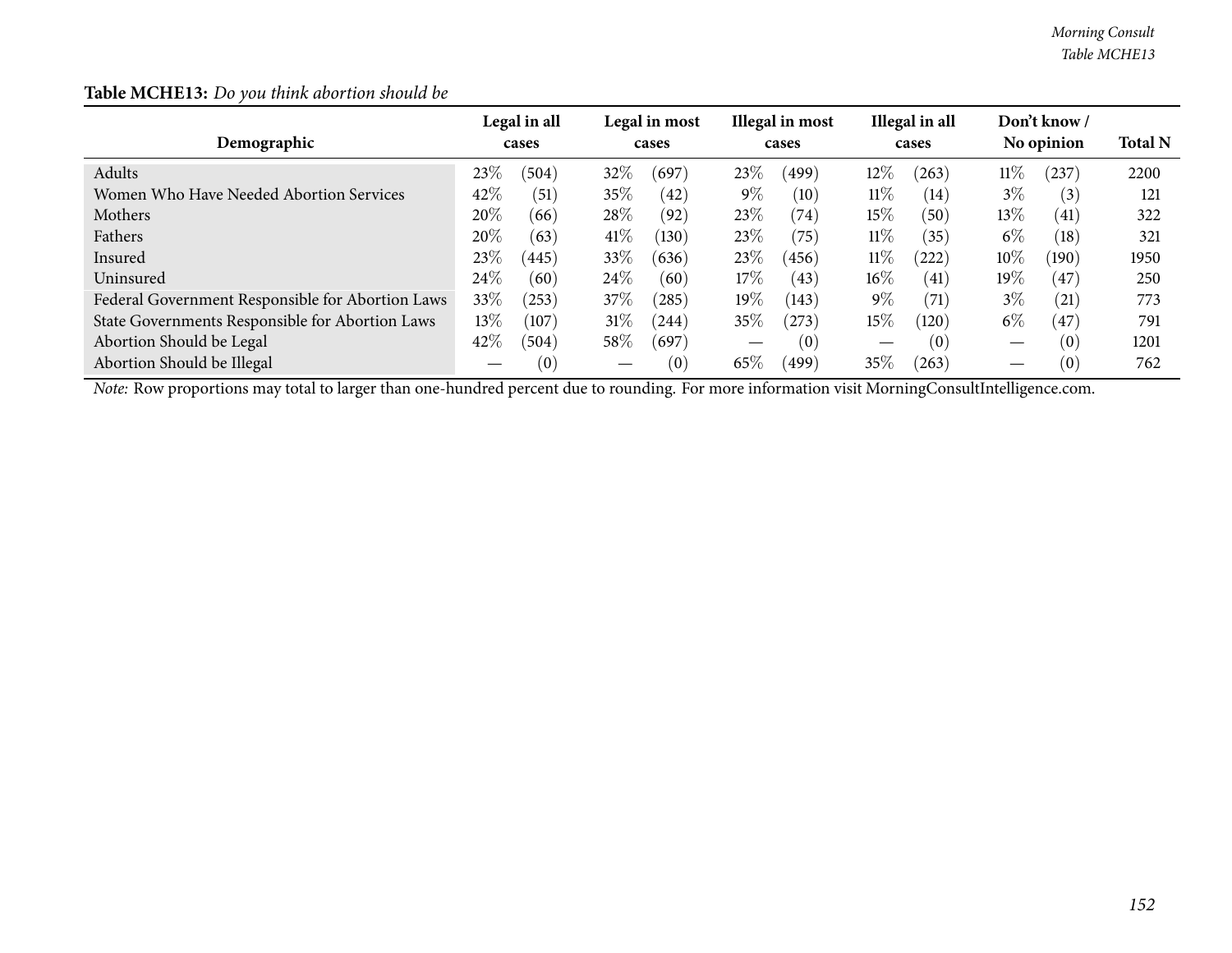| Demographic              | Yes, myself |       |        | Yes, someone in<br>my household |       | Yes, both myself<br>and someone in<br>my household |        | N <sub>o</sub> | <b>Total N</b> |
|--------------------------|-------------|-------|--------|---------------------------------|-------|----------------------------------------------------|--------|----------------|----------------|
| Adults                   | $8\%$       | (165) | $4\%$  | (95)                            | $3\%$ | (59)                                               | 86%    | (1881)         | 2200           |
| Gender: Male             | $4\%$       | (45)  | $7\%$  | (74)                            | $3\%$ | (35)                                               | 86%    | (908)          | 1062           |
| Gender: Female           | $11\%$      | (121) | $2\%$  | (21)                            | $2\%$ | (23)                                               | 85%    | (973)          | 1138           |
| Age: 18-34               | 10%         | (65)  | $9\%$  | (57)                            | $4\%$ | (25)                                               | 78%    | (509)          | 655            |
| Age: 35-44               | $8\%$       | (29)  | $5\%$  | (18)                            | $6\%$ | (21)                                               | 81%    | (289)          | 358            |
| Age: 45-64               | 7%          | (54)  | $2\%$  | (14)                            | $1\%$ | (11)                                               | 90%    | (672)          | 751            |
| Age: 65+                 | $4\%$       | (18)  | $1\%$  | (6)                             |       | (1)                                                | 94%    | (411)          | 436            |
| GenZers: 1997-2012       | $3\%$       | (6)   | $7\%$  | (14)                            | $3\%$ | (5)                                                | 87%    | (175)          | 200            |
| Millennials: 1981-1996   | $11\%$      | (76)  | $9\%$  | (59)                            | $4\%$ | (30)                                               | 76%    | (515)          | 680            |
| GenXers: 1965-1980       | $9\%$       | (53)  | $1\%$  | (7)                             | $3\%$ | (17)                                               | 86%    | (481)          | 558            |
| Baby Boomers: 1946-1964  | $5\%$       | (29)  | $2\%$  | (14)                            | $1\%$ | (6)                                                | 92%    | (604)          | 653            |
| PID: Dem (no lean)       | 10%         | (93)  | $6\%$  | (59)                            | $3\%$ | (25)                                               | 81%    | (744)          | 922            |
| PID: Ind (no lean)       | $6\%$       | (40)  | $3\%$  | (17)                            | $4\%$ | (24)                                               | 87%    | (557)          | 638            |
| PID: Rep (no lean)       | $5\%$       | (32)  | $3\%$  | (18)                            | $2\%$ | (10)                                               | 91%    | (580)          | 641            |
| PID/Gender: Dem Men      | $6\%$       | (28)  | $10\%$ | (47)                            | $3\%$ | (14)                                               | $80\%$ | (359)          | 448            |
| PID/Gender: Dem Women    | $14\%$      | (64)  | $3\%$  | (13)                            | $2\%$ | (11)                                               | $81\%$ | (385)          | 474            |
| PID/Gender: Ind Men      | $3\%$       | (11)  | $4\%$  | (12)                            | $5\%$ | (16)                                               | $88\%$ | (287)          | 326            |
| PID/Gender: Ind Women    | $9\%$       | (29)  | $2\%$  | (5)                             | $2\%$ | (7)                                                | 87%    | (270)          | 312            |
| PID/Gender: Rep Men      | $2\%$       | (6)   | $5\%$  | (15)                            | $2\%$ | (5)                                                | 91%    | (262)          | 288            |
| PID/Gender: Rep Women    | $8\%$       | (27)  | $1\%$  | (3)                             | $1\%$ | (5)                                                | 90%    | (318)          | 353            |
| Ideo: Liberal (1-3)      | 10%         | (63)  | $8\%$  | (49)                            | $2\%$ | (12)                                               | $80\%$ | (502)          | 627            |
| Ideo: Moderate (4)       | $8\%$       | (61)  | $3\%$  | (20)                            | $5\%$ | (34)                                               | 85%    | (641)          | 757            |
| Ideo: Conservative (5-7) | $5\%$       | (34)  | $4\%$  | (24)                            | $1\%$ | (9)                                                | 90%    | (608)          | 675            |
| Educ: < College          | $7\%$       | (106) | $3\%$  | (43)                            | $3\%$ | (42)                                               | 87%    | (1321)         | 1512           |
| Educ: Bachelors degree   | $8\%$       | (37)  | $7\%$  | (30)                            | $2\%$ | (9)                                                | 83%    | (367)          | 444            |
| Educ: Post-grad          | $9\%$       | (22)  | $9\%$  | (22)                            | $3\%$ | (8)                                                | 79%    | (193)          | 244            |
| Income: Under 50k        | $6\%$       | (79)  | $3\%$  | (37)                            | $3\%$ | (31)                                               | $88\%$ | (1071)         | 1218           |
| Income: 50k-100k         | $8\%$       | (54)  | $5\%$  | (34)                            | $3\%$ | (18)                                               | 84%    | (550)          | 656            |
| Income: 100k+            | 10%         | (32)  | $7\%$  | (23)                            | $3\%$ | (10)                                               | 80%    | (261)          | 326            |
| Ethnicity: White         | 7%          | (121) | $4\%$  | (77)                            | $3\%$ | (46)                                               | 86%    | (1478)         | 1722           |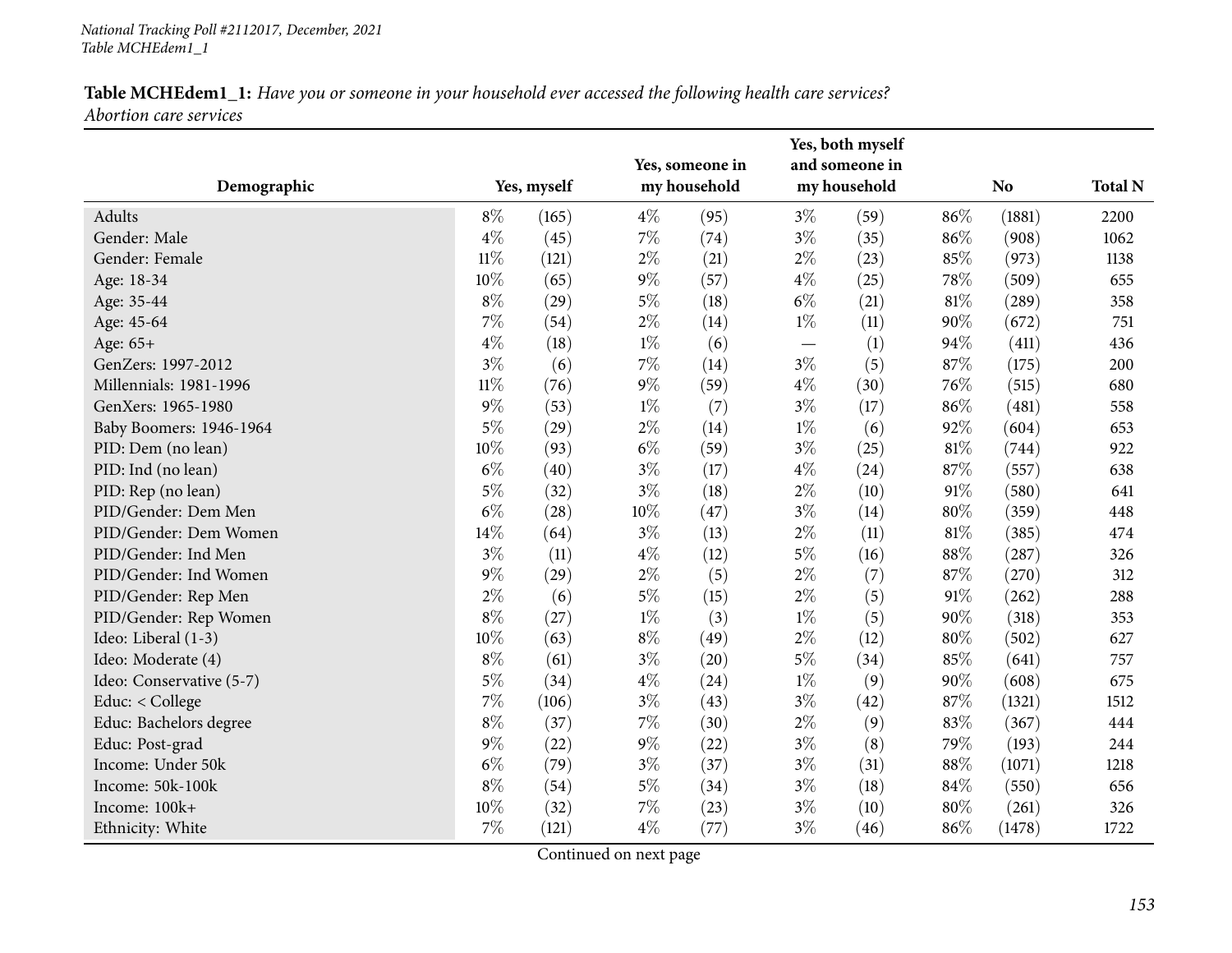| Demographic                       | Yes, myself |       |       | Yes, someone in<br>my household |       | Yes, both myself<br>and someone in<br>my household |        | N <sub>o</sub> |      |
|-----------------------------------|-------------|-------|-------|---------------------------------|-------|----------------------------------------------------|--------|----------------|------|
| Adults                            | $8\%$       | (165) | $4\%$ | (95)                            | $3\%$ | (59)                                               | 86%    | (1881)         | 2200 |
| Ethnicity: Hispanic               | $8\%$       | (28)  | 7%    | (24)                            | $6\%$ | (20)                                               | 79%    | (276)          | 349  |
| Ethnicity: Black                  | 12%         | (34)  | $5\%$ | (13)                            | $2\%$ | (5)                                                | 81%    | (221)          | 274  |
| Ethnicity: Other                  | 5%          | (10)  | $2\%$ | (5)                             | $4\%$ | (8)                                                | 89%    | (181)          | 204  |
| All Christian                     | 7%          | (77)  | $4\%$ | (45)                            | $2\%$ | (24)                                               | 86%    | (881)          | 1026 |
| All Non-Christian                 | $5\%$       | (6)   | 15%   | (18)                            | $2\%$ | (2)                                                | 79%    | (100)          | 127  |
| Atheist                           | $5\%$       | (5)   | $6\%$ | (7)                             | $2\%$ | (2)                                                | 87%    | (94)           | 107  |
| Agnostic/Nothing in particular    | $9\%$       | (49)  | $3\%$ | (15)                            | $3\%$ | (16)                                               | 86%    | (488)          | 567  |
| Something Else                    | $8\%$       | (29)  | $3\%$ | (10)                            | $4\%$ | (15)                                               | 85%    | (319)          | 373  |
| Religious Non-Protestant/Catholic | $6\%$       | (8)   | 13%   | (19)                            | $2\%$ | (3)                                                | 79%    | (114)          | 144  |
| Evangelical                       | $10\%$      | (59)  | $6\%$ | (33)                            | $3\%$ | (19)                                               | 82%    | (492)          | 604  |
| Non-Evangelical                   | $5\%$       | (41)  | $3\%$ | (19)                            | $2\%$ | (18)                                               | 90%    | (681)          | 759  |
| Community: Urban                  | $9\%$       | (67)  | $8\%$ | (54)                            | $4\%$ | (29)                                               | 79%    | (554)          | 704  |
| Community: Suburban               | 7%          | (70)  | $3\%$ | (29)                            | $2\%$ | (20)                                               | 87%    | (831)          | 951  |
| Community: Rural                  | 5%          | (29)  | $2\%$ | (12)                            | $2\%$ | (10)                                               | 91%    | (495)          | 546  |
| Employ: Private Sector            | 9%          | (70)  | $8\%$ | (59)                            | $3\%$ | (21)                                               | $80\%$ | (592)          | 742  |
| Employ: Government                | 9%          | (11)  | $7\%$ | (9)                             | $4\%$ | (5)                                                | 79%    | (96)           | 122  |
| Employ: Self-Employed             | $11\%$      | (21)  | $7\%$ | (13)                            | $3\%$ | (5)                                                | 79%    | (146)          | 186  |
| Employ: Homemaker                 | 10%         | (16)  | $1\%$ | (1)                             | $3\%$ | (5)                                                | 86%    | (133)          | 154  |
| Employ: Student                   | $6\%$       | (4)   | $5\%$ | (4)                             | $8\%$ | (6)                                                | 81%    | (57)           | 71   |
| Employ: Retired                   | $5\%$       | (23)  | $1\%$ | (5)                             |       | (2)                                                | 94%    | (471)          | 501  |
| Employ: Unemployed                | $5\%$       | (15)  | $1\%$ | (2)                             | $3\%$ | (9)                                                | 91%    | (253)          | 279  |
| Employ: Other                     | $3\%$       | (4)   | $2\%$ | (2)                             | $4\%$ | (6)                                                | 91%    | (132)          | 144  |
| Military HH: Yes                  | $9\%$       | (30)  | $5\%$ | (18)                            | $2\%$ | (6)                                                | 84%    | (294)          | 348  |
| Military HH: No                   | 7%          | (135) | $4\%$ | (77)                            | $3\%$ | (53)                                               | 86%    | (1587)         | 1852 |
| RD/WT: Right Direction            | $11\%$      | (101) | $7\%$ | (66)                            | $3\%$ | (28)                                               | 79%    | (748)          | 942  |
| RD/WT: Wrong Track                | $5\%$       | (64)  | $2\%$ | (29)                            | $2\%$ | (31)                                               | 90%    | (1134)         | 1258 |
| Biden Job Approve                 | 10%         | (109) | $6\%$ | (68)                            | $3\%$ | (31)                                               | 81%    | (903)          | 1110 |
| <b>Biden Job Disapprove</b>       | $5\%$       | (50)  | $3\%$ | (27)                            | $2\%$ | (24)                                               | 90%    | (919)          | 1019 |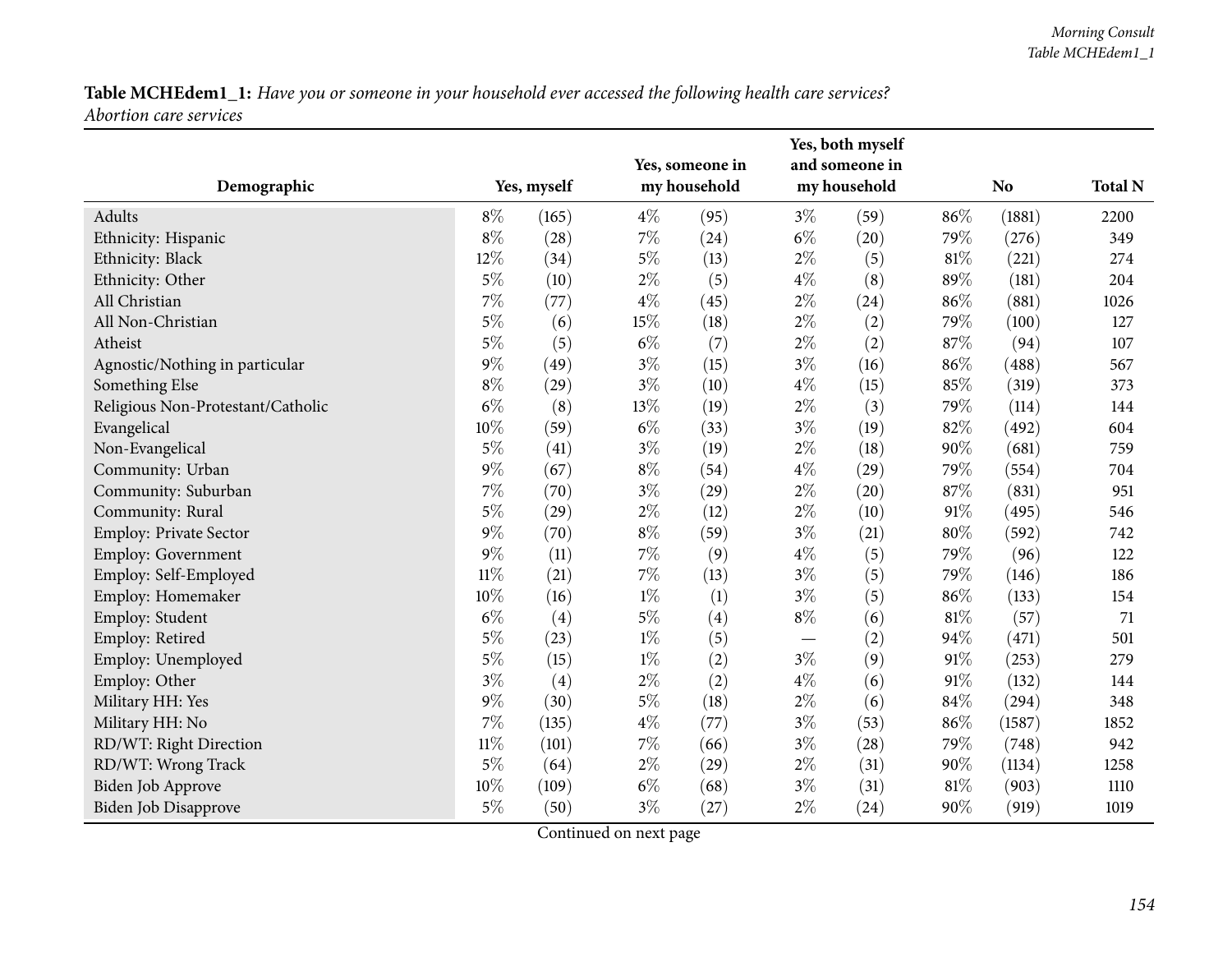| Demographic                          |        | Yes, myself |       | Yes, someone in<br>my household |       | Yes, both myself<br>and someone in<br>my household |     | <b>No</b> | <b>Total N</b> |
|--------------------------------------|--------|-------------|-------|---------------------------------|-------|----------------------------------------------------|-----|-----------|----------------|
| Adults                               | $8\%$  | (165)       | $4\%$ | (95)                            | $3\%$ | (59)                                               | 86% | (1881)    | 2200           |
| Biden Job Strongly Approve           | 12%    | (69)        | $8\%$ | (46)                            | $4\%$ | (23)                                               | 76% | (439)     | 577            |
| Biden Job Somewhat Approve           | $8\%$  | (41)        | $4\%$ | (22)                            | $1\%$ | (8)                                                | 87% | (464)     | 534            |
| Biden Job Somewhat Disapprove        | $6\%$  | (17)        | $4\%$ | (11)                            | $2\%$ | (8)                                                | 88% | (266)     | 301            |
| <b>Biden Job Strongly Disapprove</b> | $5\%$  | (33)        | $2\%$ | (16)                            | $2\%$ | (17)                                               | 91% | (653)     | 718            |
| Favorable of Biden                   | 10%    | (111)       | $5\%$ | (59)                            | $3\%$ | (30)                                               | 82% | (899)     | 1099           |
| Unfavorable of Biden                 | $5\%$  | (47)        | $3\%$ | (30)                            | $2\%$ | (24)                                               | 90% | (902)     | 1002           |
| Very Favorable of Biden              | 12%    | (73)        | $6\%$ | (39)                            | $4\%$ | (25)                                               | 77% | (464)     | 600            |
| Somewhat Favorable of Biden          | $8\%$  | (39)        | $4\%$ | (20)                            | $1\%$ | (6)                                                | 87% | (435)     | 499            |
| Somewhat Unfavorable of Biden        | $5\%$  | (13)        | $5\%$ | (13)                            | $1\%$ | (3)                                                | 88% | (216)     | 245            |
| Very Unfavorable of Biden            | $4\%$  | (33)        | $2\%$ | (17)                            | $3\%$ | (20)                                               | 91% | (686)     | 757            |
| #1 Issue: Economy                    | $6\%$  | (50)        | $5\%$ | (44)                            | $3\%$ | (25)                                               | 86% | (732)     | 852            |
| #1 Issue: Security                   | 7%     | (19)        | $3\%$ | (8)                             | $3\%$ | (8)                                                | 87% | (248)     | 284            |
| #1 Issue: Health Care                | 10%    | (26)        | $7\%$ | (18)                            | $1\%$ | (4)                                                | 83% | (227)     | 275            |
| #1 Issue: Medicare / Social Security | 7%     | (20)        | $1\%$ | (4)                             | $2\%$ | (6)                                                | 89% | (252)     | 282            |
| #1 Issue: Women's Issues             | 19%    | (28)        | $6\%$ | (9)                             | $5\%$ | (7)                                                | 70% | (100)     | 144            |
| #1 Issue: Education                  | $6\%$  | (7)         | $3\%$ | (3)                             | $5\%$ | (6)                                                | 85% | (93)      | 109            |
| #1 Issue: Energy                     | $6\%$  | (9)         | $4\%$ | (6)                             | $1\%$ | (2)                                                | 88% | (130)     | 147            |
| #1 Issue: Other                      | $5\%$  | (5)         | $2\%$ | (2)                             | $1\%$ | (1)                                                | 92% | (98)      | 107            |
| 2020 Vote: Joe Biden                 | 10%    | (112)       | $6\%$ | (62)                            | $3\%$ | (29)                                               | 81% | (865)     | 1068           |
| 2020 Vote: Donald Trump              | $5\%$  | (37)        | $3\%$ | (23)                            | $2\%$ | (18)                                               | 89% | (648)     | 726            |
| 2020 Vote: Other                     | $5\%$  | (3)         | $3\%$ | (2)                             | $1\%$ | (1)                                                | 90% | (49)      | 55             |
| 2020 Vote: Didn't Vote               | $4\%$  | (13)        | $2\%$ | (8)                             | $3\%$ | (10)                                               | 91% | (318)     | 350            |
| 2018 House Vote: Democrat            | $11\%$ | (91)        | $6\%$ | (46)                            | $2\%$ | (20)                                               | 80% | (646)     | 803            |
| 2018 House Vote: Republican          | $4\%$  | (23)        | $2\%$ | (11)                            | $2\%$ | (9)                                                | 92% | (521)     | 564            |
| 2016 Vote: Hillary Clinton           | $11\%$ | (79)        | $5\%$ | (37)                            | $3\%$ | (18)                                               | 81% | (588)     | 723            |
| 2016 Vote: Donald Trump              | $6\%$  | (38)        | $3\%$ | (17)                            | $2\%$ | (12)                                               | 90% | (614)     | 681            |
| 2016 Vote: Other                     | $6\%$  | (6)         | $4\%$ | (4)                             | $2\%$ | (2)                                                | 88% | (83)      | 95             |
| 2016 Vote: Didn't Vote               | $6\%$  | (42)        | 5%    | (36)                            | $4\%$ | (27)                                               | 85% | (594)     | 699            |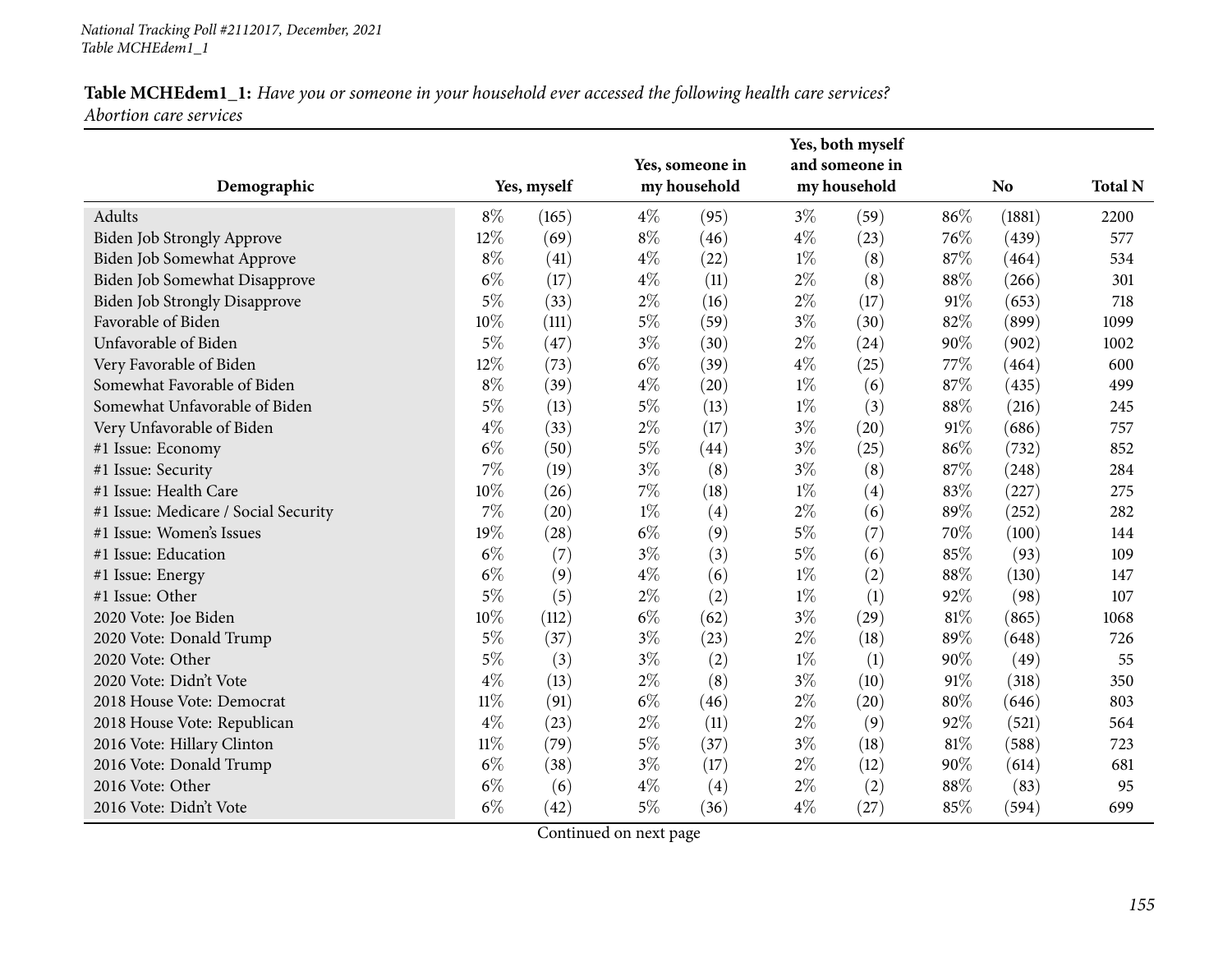| Demographic                                      | Yes, myself |       |                   | Yes, someone in<br>my household |                               | Yes, both myself<br>and someone in<br>my household |        | No.    |      |
|--------------------------------------------------|-------------|-------|-------------------|---------------------------------|-------------------------------|----------------------------------------------------|--------|--------|------|
| Adults                                           | $8\%$       | (165) | $4\%$             | (95)                            | $3\%$                         | (59)                                               | $86\%$ | (1881) | 2200 |
| Voted in 2014: Yes                               | $9\%$       | (112) | $4\%$             | (52)                            | $1\%$                         | (16)                                               | 86\%   | (1083) | 1263 |
| Voted in 2014: No                                | $6\%$       | (53)  | $5\%$             | (43)                            | $5\%$                         | (43)                                               | 85%    | (798)  | 937  |
| 4-Region: Northeast                              | $8\%$       | (32)  | $4\%$             | (14)                            | $2\%$                         | (8)                                                | 86\%   | (340)  | 394  |
| 4-Region: Midwest                                | $6\%$       | (29)  | $5\%$             | (23)                            | $2\%$                         | (9)                                                | 87\%   | (400)  | 462  |
| 4-Region: South                                  | 7%          | (55)  | $4\%$             | (30)                            | $2\%$                         | (15)                                               | 88\%   | (724)  | 824  |
| 4-Region: West                                   | $9\%$       | (49)  | $5\%$             | $\left( 28\right)$              | $5\%$                         | $^{(26)}$                                          | $80\%$ | (417)  | 520  |
| Women of Reproductive Age                        | $14\%$      | (79)  | $3\%$             | (19)                            | $3\%$                         | (19)                                               | 80%    | (459)  | 576  |
| Women Who Have Needed Abortion Services          | 100%        | (121) | $\hspace{0.05cm}$ | (0)                             | $\overbrace{\phantom{aaaaa}}$ | (0)                                                |        | (0)    | 121  |
| Mothers                                          | 15%         | (49)  | $4\%$             | (13)                            | $4\%$                         | (12)                                               | 77\%   | (249)  | 322  |
| Fathers                                          | 10%         | (31)  | 15%               | (49)                            | $6\%$                         | (20)                                               | 69%    | (221)  | 321  |
| Insured                                          | $8\%$       | (154) | $4\%$             | (88)                            | $2\%$                         | $\left( 41\right)$                                 | 86\%   | (1668) | 1950 |
| Uninsured                                        | 5%          | (11)  | $3\%$             | (7)                             | $7\%$                         | (18)                                               | $85\%$ | (213)  | 250  |
| Federal Government Responsible for Abortion Laws | $10\%$      | (74)  | $5\%$             | (38)                            | $3\%$                         | (21)                                               | 83\%   | (640)  | 773  |
| State Governments Responsible for Abortion Laws  | 7%          | (59)  | $6\%$             | (45)                            | $3\%$                         | (25)                                               | $84\%$ | (662)  | 791  |
| Abortion Should be Legal                         | 10%         | (123) | $5\%$             | (59)                            | $3\%$                         | (34)                                               | 82\%   | (984)  | 1201 |
| Abortion Should be Illegal                       | 5%          | (37)  | $4\%$             | (31)                            | $2\%$                         | (17)                                               | 89%    | (677)  | 762  |

*Note:* Row proportions may total to larger than one-hundred percen<sup>t</sup> due to rounding. For more information visit [MorningConsultIntelligence.com](https://morningconsultintelligence.com).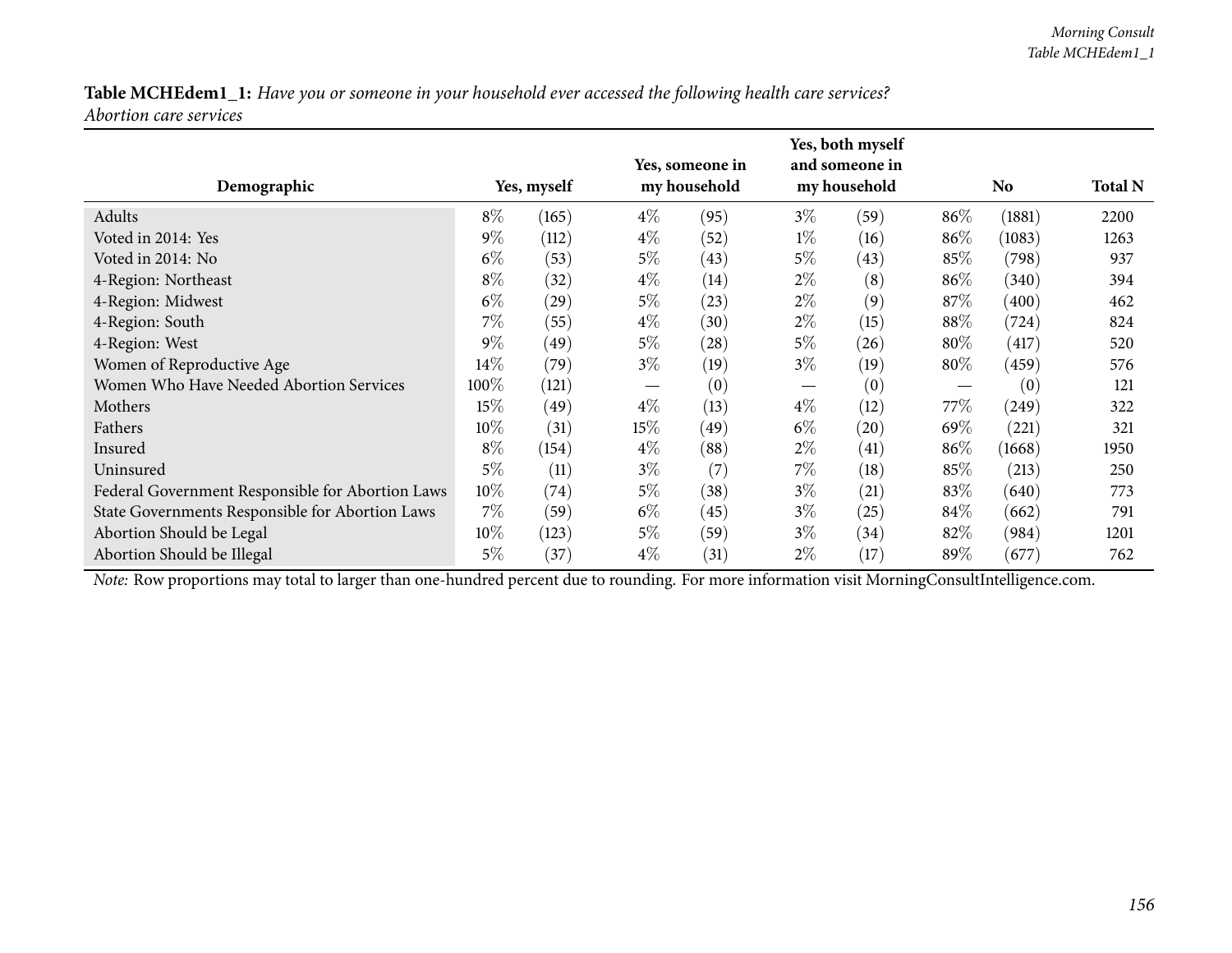| Demographic              |              | Yes, myself |        | Yes, someone in<br>my household |       | Yes, both myself<br>and someone in<br>my household |        | N <sub>o</sub> | <b>Total N</b> |
|--------------------------|--------------|-------------|--------|---------------------------------|-------|----------------------------------------------------|--------|----------------|----------------|
|                          |              |             |        |                                 |       |                                                    |        |                |                |
| Adults<br>Gender: Male   | 17%<br>$9\%$ | (365)       | $9\%$  | (191)                           | $5\%$ | (113)                                              | 70%    | (1531)         | 2200           |
|                          |              | (95)        | 13%    | (142)                           | $4\%$ | (48)                                               | 73%    | (776)          | 1062           |
| Gender: Female           | 24%          | (270)       | $4\%$  | (49)                            | $6\%$ | (65)                                               | 66%    | (754)          | 1138           |
| Age: 18-34               | 23%          | (149)       | 13%    | (87)                            | $7\%$ | (45)                                               | 57%    | (374)          | 655            |
| Age: 35-44               | 20%          | (72)        | 13%    | (47)                            | $9\%$ | (33)                                               | 58%    | (206)          | 358            |
| Age: 45-64               | 15%          | (111)       | $5\%$  | (40)                            | $3\%$ | (23)                                               | 77%    | (577)          | 751            |
| Age: 65+                 | $8\%$        | (33)        | $4\%$  | (18)                            | $3\%$ | (12)                                               | 86%    | (373)          | 436            |
| GenZers: 1997-2012       | 13%          | (25)        | 15%    | (30)                            | $5\%$ | (10)                                               | 67%    | (135)          | 200            |
| Millennials: 1981-1996   | 25%          | (169)       | 14%    | (95)                            | $8\%$ | (51)                                               | 54%    | (364)          | 680            |
| GenXers: 1965-1980       | 18%          | (101)       | $6\%$  | (34)                            | $6\%$ | (31)                                               | 70%    | (392)          | 558            |
| Baby Boomers: 1946-1964  | 10%          | (63)        | $5\%$  | (30)                            | $3\%$ | (20)                                               | 83%    | (540)          | 653            |
| PID: Dem (no lean)       | 22%          | (203)       | 10%    | (94)                            | $5\%$ | (43)                                               | 63%    | (582)          | 922            |
| PID: Ind (no lean)       | 14\%         | (91)        | $9\%$  | (57)                            | $6\%$ | (38)                                               | $71\%$ | (452)          | 638            |
| PID: Rep (no lean)       | $11\%$       | (72)        | $6\%$  | (40)                            | $5\%$ | (31)                                               | 78%    | (497)          | 641            |
| PID/Gender: Dem Men      | 14%          | (63)        | $15\%$ | (68)                            | $5\%$ | (21)                                               | 66%    | (296)          | 448            |
| PID/Gender: Dem Women    | 29%          | (139)       | $5\%$  | (26)                            | $5\%$ | (23)                                               | 60%    | (286)          | 474            |
| PID/Gender: Ind Men      | $6\%$        | (19)        | 14%    | (45)                            | $5\%$ | (16)                                               | 76%    | (247)          | 326            |
| PID/Gender: Ind Women    | 23%          | (72)        | $4\%$  | (12)                            | $7\%$ | (23)                                               | 66%    | (205)          | 312            |
| PID/Gender: Rep Men      | $5\%$        | (13)        | 10%    | (30)                            | $4\%$ | (11)                                               | $81\%$ | (234)          | 288            |
| PID/Gender: Rep Women    | 17%          | (59)        | $3\%$  | (11)                            | $6\%$ | (20)                                               | 75%    | (263)          | 353            |
| Ideo: Liberal (1-3)      | 24%          | (148)       | 13%    | (83)                            | $4\%$ | (27)                                               | 59%    | (368)          | 627            |
| Ideo: Moderate (4)       | 16%          | (118)       | $8\%$  | (58)                            | $6\%$ | (46)                                               | $71\%$ | (536)          | 757            |
| Ideo: Conservative (5-7) | 12%          | (84)        | $6\%$  | (43)                            | $4\%$ | (29)                                               | 77%    | (519)          | 675            |
| Educ: < College          | 15%          | (219)       | $6\%$  | (93)                            | $5\%$ | (75)                                               | 74%    | (1125)         | 1512           |
| Educ: Bachelors degree   | 20%          | (90)        | 13%    | (56)                            | $5\%$ | (21)                                               | 62%    | (276)          | 444            |
| Educ: Post-grad          | 23%          | (56)        | 17%    | (42)                            | $7\%$ | (17)                                               | 53%    | (129)          | 244            |
| Income: Under 50k        | 14%          | (173)       | $6\%$  | (71)                            | $4\%$ | (53)                                               | 76%    | (922)          | 1218           |
| Income: 50k-100k         | 20%          | (132)       | $9\%$  | (57)                            | $6\%$ | (38)                                               | 65%    | (428)          | 656            |
| Income: 100k+            | 19%          | (60)        | 19%    | (63)                            | $7\%$ | (22)                                               | 56%    | (181)          | 326            |
| Ethnicity: White         | 17%          | (288)       | $8\%$  | (144)                           | $5\%$ | (91)                                               | 70%    | (1199)         | 1722           |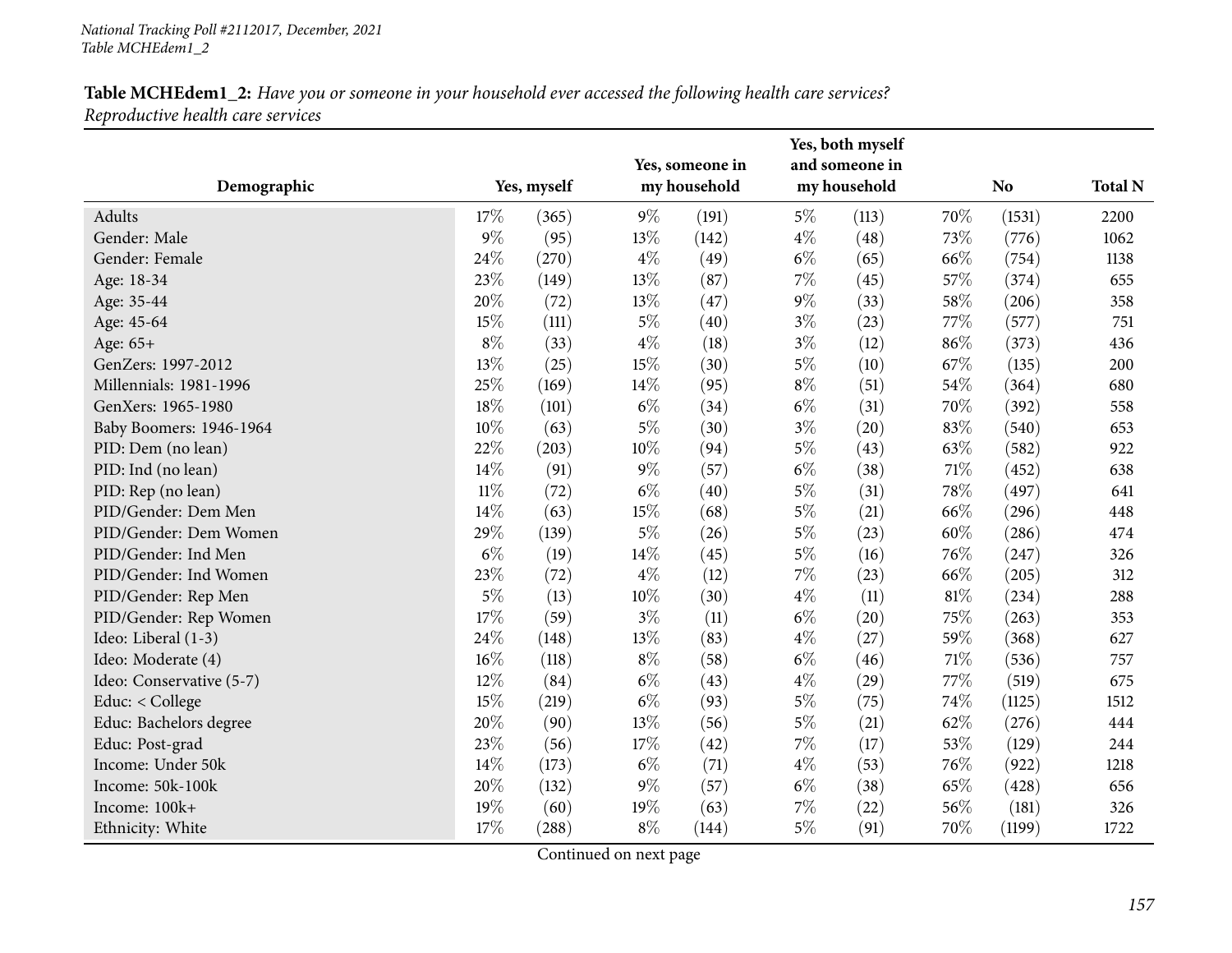| Demographic                       |        | Yes, myself |        | Yes, someone in<br>my household |       | Yes, both myself<br>and someone in<br>my household |        | N <sub>o</sub> | <b>Total N</b> |
|-----------------------------------|--------|-------------|--------|---------------------------------|-------|----------------------------------------------------|--------|----------------|----------------|
|                                   |        |             |        |                                 |       |                                                    |        |                |                |
| Adults                            | 17%    | (365)       | $9\%$  | (191)                           | $5\%$ | (113)                                              | 70%    | (1531)         | 2200           |
| Ethnicity: Hispanic               | 19%    | (65)        | 12%    | (43)                            | $5\%$ | (17)                                               | 64%    | (224)          | 349            |
| Ethnicity: Black                  | 21\%   | (58)        | $9\%$  | (24)                            | $5\%$ | (15)                                               | 65%    | (178)          | 274            |
| Ethnicity: Other                  | 10%    | (20)        | $11\%$ | (23)                            | $3\%$ | (7)                                                | 76%    | (154)          | 204            |
| All Christian                     | $16\%$ | (168)       | $8\%$  | (83)                            | $5\%$ | (48)                                               | 71%    | (726)          | 1026           |
| All Non-Christian                 | 13%    | (17)        | 17%    | (22)                            | $6\%$ | (7)                                                | 64%    | (81)           | 127            |
| Atheist                           | 14%    | (15)        | $16\%$ | (17)                            | $3\%$ | (4)                                                | 67%    | (71)           | 107            |
| Agnostic/Nothing in particular    | 17%    | (97)        | $9\%$  | (53)                            | $6\%$ | (34)                                               | 67%    | (382)          | 567            |
| Something Else                    | 18%    | (68)        | $4\%$  | (16)                            | $5\%$ | (19)                                               | 72%    | (269)          | 373            |
| Religious Non-Protestant/Catholic | 12%    | (18)        | 15%    | (22)                            | $6\%$ | (8)                                                | 67%    | (96)           | 144            |
| Evangelical                       | $18\%$ | (112)       | $9\%$  | (52)                            | $5\%$ | (27)                                               | 68%    | (412)          | 604            |
| Non-Evangelical                   | $15\%$ | (117)       | $6\%$  | (43)                            | $5\%$ | (38)                                               | 74%    | (561)          | 759            |
| Community: Urban                  | 19%    | (131)       | 12%    | (82)                            | $7\%$ | (46)                                               | 63%    | (444)          | 704            |
| Community: Suburban               | 15%    | (145)       | $8\%$  | (76)                            | $4\%$ | (40)                                               | 73%    | (690)          | 951            |
| Community: Rural                  | $16\%$ | (89)        | $6\%$  | (33)                            | $5\%$ | (27)                                               | 73%    | (396)          | 546            |
| <b>Employ: Private Sector</b>     | 20%    | (149)       | 13%    | (96)                            | $6\%$ | (43)                                               | $61\%$ | (453)          | 742            |
| <b>Employ: Government</b>         | $18\%$ | (22)        | 13%    | (16)                            | $7\%$ | (9)                                                | 62%    | (75)           | 122            |
| Employ: Self-Employed             | 17%    | (32)        | 13%    | (25)                            | $8\%$ | (14)                                               | 62%    | (115)          | 186            |
| Employ: Homemaker                 | 31%    | (48)        | $1\%$  | (2)                             | $7\%$ | (10)                                               | 61\%   | (94)           | 154            |
| Employ: Student                   | 15%    | (10)        | 17%    | (12)                            | $4\%$ | (3)                                                | 64%    | (45)           | 71             |
| Employ: Retired                   | 10%    | (49)        | $4\%$  | (18)                            | $2\%$ | (12)                                               | 84%    | (422)          | 501            |
| Employ: Unemployed                | 12%    | (34)        | $4\%$  | (12)                            | $5\%$ | (13)                                               | 79%    | (220)          | 279            |
| Employ: Other                     | 14%    | (21)        | $7\%$  | (10)                            | $6\%$ | (8)                                                | 73%    | (105)          | 144            |
| Military HH: Yes                  | 18%    | (64)        | 10%    | (35)                            | $4\%$ | (13)                                               | 68\%   | (235)          | 348            |
| Military HH: No                   | $16\%$ | (302)       | $8\%$  | (156)                           | $5\%$ | (99)                                               | 70%    | (1296)         | 1852           |
| RD/WT: Right Direction            | $21\%$ | (199)       | $11\%$ | (107)                           | $6\%$ | (52)                                               | 62%    | (584)          | 942            |
| RD/WT: Wrong Track                | 13%    | (166)       | $7\%$  | (84)                            | $5\%$ | (61)                                               | 75%    | (947)          | 1258           |
| Biden Job Approve                 | 20%    | (223)       | 10%    | (109)                           | $6\%$ | (62)                                               | 65%    | (716)          | 1110           |
| Biden Job Disapprove              | 13%    | (131)       | $8\%$  | (78)                            | $5\%$ | (47)                                               | 75%    | (764)          | 1019           |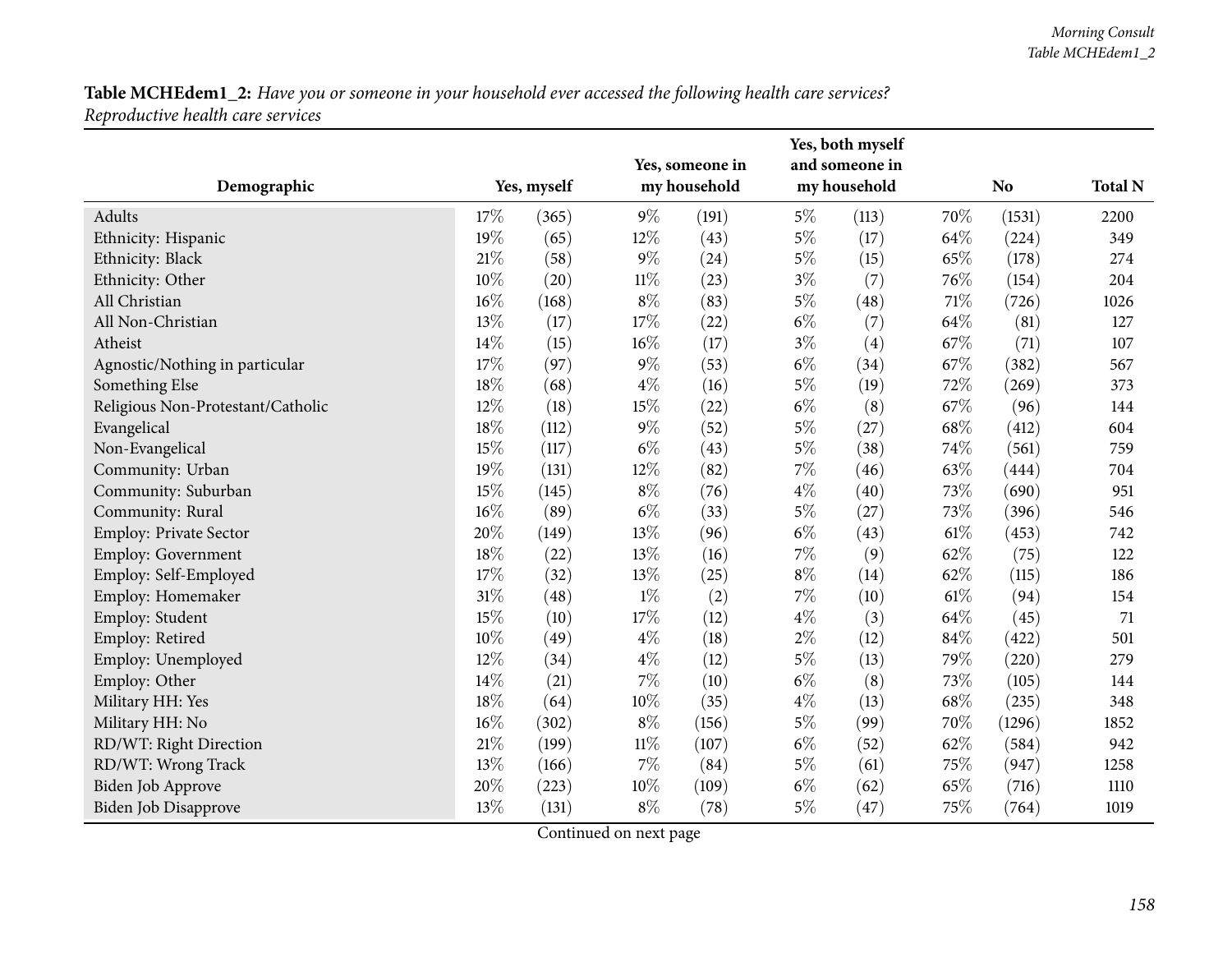| Demographic                          |        | Yes, myself |        | Yes, someone in<br>my household |       | Yes, both myself<br>and someone in<br>my household |      | <b>No</b> | <b>Total N</b> |
|--------------------------------------|--------|-------------|--------|---------------------------------|-------|----------------------------------------------------|------|-----------|----------------|
| Adults                               | 17%    | (365)       | $9\%$  | (191)                           | $5\%$ | (113)                                              | 70%  | (1531)    | 2200           |
| Biden Job Strongly Approve           | 22%    | (126)       | $11\%$ | (63)                            | $5\%$ | (27)                                               | 62%  | (360)     | 577            |
| Biden Job Somewhat Approve           | 18%    | (97)        | $9\%$  | (46)                            | $7\%$ | (35)                                               | 67%  | (356)     | 534            |
| Biden Job Somewhat Disapprove        | 14%    | (44)        | 12%    | (35)                            | $4\%$ | (12)                                               | 70%  | (211)     | 301            |
| <b>Biden Job Strongly Disapprove</b> | 12%    | (87)        | $6\%$  | (43)                            | $5\%$ | (35)                                               | 77%  | (552)     | 718            |
| Favorable of Biden                   | $21\%$ | (229)       | 10%    | (111)                           | $5\%$ | (60)                                               | 64%  | (700)     | 1099           |
| Unfavorable of Biden                 | 12%    | (123)       | $8\%$  | (76)                            | $5\%$ | (50)                                               | 75%  | (753)     | 1002           |
| Very Favorable of Biden              | 22%    | (132)       | $11\%$ | (69)                            | $5\%$ | (30)                                               | 62%  | (370)     | 600            |
| Somewhat Favorable of Biden          | 19%    | (97)        | $8\%$  | (42)                            | $6\%$ | (30)                                               | 66%  | (330)     | 499            |
| Somewhat Unfavorable of Biden        | 13%    | (33)        | $11\%$ | (27)                            | $4\%$ | (9)                                                | 72%  | (176)     | 245            |
| Very Unfavorable of Biden            | 12%    | (91)        | $6\%$  | (49)                            | $5\%$ | (41)                                               | 76%  | (577)     | 757            |
| #1 Issue: Economy                    | 17%    | (142)       | $8\%$  | (68)                            | $6\%$ | (48)                                               | 70%  | (594)     | 852            |
| #1 Issue: Security                   | 14%    | (40)        | $9\%$  | (26)                            | $2\%$ | (7)                                                | 74%  | (211)     | 284            |
| #1 Issue: Health Care                | 21\%   | (59)        | $9\%$  | (25)                            | $6\%$ | (17)                                               | 63%  | (174)     | 275            |
| #1 Issue: Medicare / Social Security | $9\%$  | (26)        | $6\%$  | (17)                            | $5\%$ | (14)                                               | 80%  | (225)     | 282            |
| #1 Issue: Women's Issues             | 37%    | (53)        | $11\%$ | (15)                            | $7\%$ | (10)                                               | 46%  | (66)      | 144            |
| #1 Issue: Education                  | 14\%   | (16)        | 13%    | (14)                            | $7\%$ | (8)                                                | 66%  | (71)      | 109            |
| #1 Issue: Energy                     | $11\%$ | (16)        | 14%    | (20)                            | $5\%$ | (7)                                                | 71\% | (104)     | 147            |
| #1 Issue: Other                      | $12\%$ | (13)        | $5\%$  | (5)                             | $3\%$ | (3)                                                | 80%  | (85)      | 107            |
| 2020 Vote: Joe Biden                 | 22%    | (234)       | $11\%$ | (118)                           | $5\%$ | (58)                                               | 62%  | (657)     | 1068           |
| 2020 Vote: Donald Trump              | 12%    | (86)        | $6\%$  | (45)                            | $5\%$ | (36)                                               | 77%  | (560)     | 726            |
| 2020 Vote: Other                     | 17%    | (9)         | 10%    | (6)                             | $9\%$ | (5)                                                | 64%  | (35)      | 55             |
| 2020 Vote: Didn't Vote               | 10%    | (35)        | $6\%$  | (23)                            | $4\%$ | (14)                                               | 79%  | (278)     | 350            |
| 2018 House Vote: Democrat            | 23%    | (189)       | 10%    | (77)                            | $5\%$ | (41)                                               | 62%  | (497)     | 803            |
| 2018 House Vote: Republican          | $11\%$ | (63)        | $6\%$  | (31)                            | $4\%$ | (23)                                               | 79%  | (446)     | 564            |
| 2016 Vote: Hillary Clinton           | 23%    | (167)       | $9\%$  | (64)                            | $4\%$ | (30)                                               | 64%  | (461)     | 723            |
| 2016 Vote: Donald Trump              | 12%    | (84)        | $6\%$  | (44)                            | $5\%$ | (35)                                               | 76%  | (518)     | 681            |
| 2016 Vote: Other                     | $16\%$ | (15)        | $11\%$ | (10)                            | 7%    | (7)                                                | 67%  | (63)      | 95             |
| 2016 Vote: Didn't Vote               | 14%    | (98)        | 10%    | (73)                            | $6\%$ | (41)                                               | 70%  | (487)     | 699            |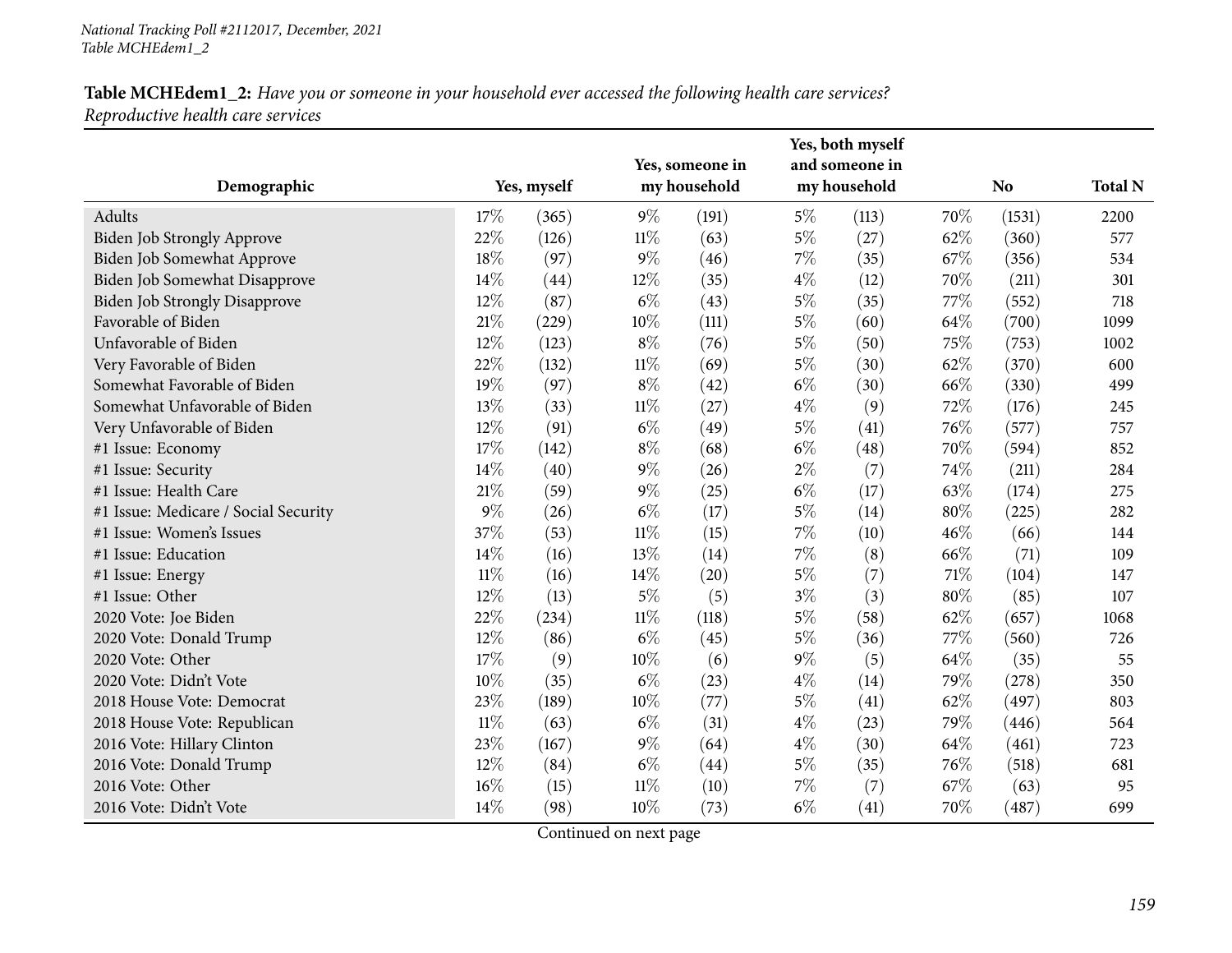| Demographic                                      | Yes, myself |       |        | Yes, someone in<br>my household |       | Yes, both myself<br>and someone in<br>my household |        | <b>No</b> |      |
|--------------------------------------------------|-------------|-------|--------|---------------------------------|-------|----------------------------------------------------|--------|-----------|------|
| Adults                                           | 17%         | (365) | $9\%$  | (191)                           | $5\%$ | (113)                                              | 70\%   | (1531)    | 2200 |
| Voted in 2014: Yes                               | 19%         | (239) | $7\%$  | (92)                            | $4\%$ | (56)                                               | 69%    | (876)     | 1263 |
| Voted in 2014: No                                | 14%         | (127) | $11\%$ | (99)                            | $6\%$ | (57)                                               | 70\%   | (655)     | 937  |
| 4-Region: Northeast                              | 18%         | (69)  | $10\%$ | (38)                            | $5\%$ | (19)                                               | 68\%   | (267)     | 394  |
| 4-Region: Midwest                                | $16\%$      | (76)  | $7\%$  | (34)                            | $5\%$ | (25)                                               | 71\%   | (327)     | 462  |
| 4-Region: South                                  | 15%         | (123) | $9\%$  | (74)                            | $5\%$ | (44)                                               | 71\%   | (583)     | 824  |
| 4-Region: West                                   | 19%         | (98)  | $9\%$  | (45)                            | $5\%$ | $\left( 24\right)$                                 | 68\%   | (354)     | 520  |
| Women of Reproductive Age                        | 30%         | (175) | $7\%$  | (39)                            | $7\%$ | (43)                                               | 55%    | (319)     | 576  |
| Women Who Have Needed Abortion Services          | 63%         | (76)  | $5\%$  | (6)                             | $4\%$ | (5)                                                | 27\%   | (33)      | 121  |
| Mothers                                          | 35%         | (114) | $4\%$  | (14)                            | $9\%$ | (30)                                               | $51\%$ | (164)     | 322  |
| Fathers                                          | 18%         | (58)  | 26\%   | (83)                            | $9\%$ | (29)                                               | 47\%   | (151)     | 321  |
| Insured                                          | 17%         | (338) | $9\%$  | (175)                           | $5\%$ | (101)                                              | 69%    | (1336)    | 1950 |
| Uninsured                                        | $11\%$      | (27)  | $6\%$  | (16)                            | $5\%$ | (12)                                               | $78\%$ | (194)     | 250  |
| Federal Government Responsible for Abortion Laws | 20%         | (158) | $9\%$  | (66)                            | $5\%$ | (41)                                               | 66\%   | (508)     | 773  |
| State Governments Responsible for Abortion Laws  | $16\%$      | (130) | $12\%$ | (97)                            | $6\%$ | (44)                                               | 66\%   | (520)     | 791  |
| Abortion Should be Legal                         | 20%         | (238) | $9\%$  | (112)                           | $5\%$ | (58)                                               | $66\%$ | (793)     | 1201 |
| Abortion Should be Illegal                       | 14%         | (110) | $9\%$  | (65)                            | $6\%$ | (47)                                               | 71%    | (540)     | 762  |

*Note:* Row proportions may total to larger than one-hundred percen<sup>t</sup> due to rounding. For more information visit [MorningConsultIntelligence.com](https://morningconsultintelligence.com).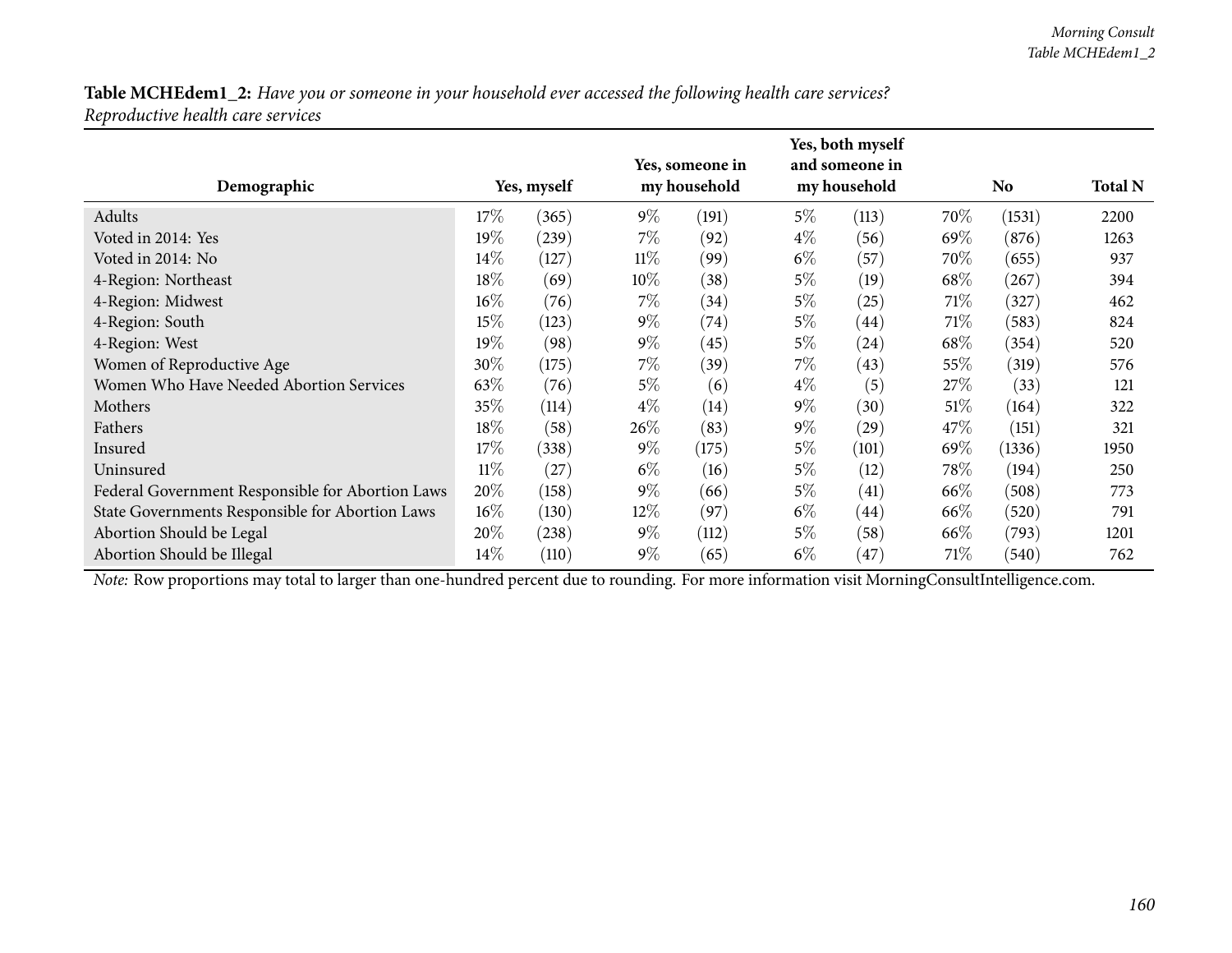|                          |     |             |        | Yes, someone in |        | Yes, both myself<br>and someone in |        |                |                |
|--------------------------|-----|-------------|--------|-----------------|--------|------------------------------------|--------|----------------|----------------|
| Demographic              |     | Yes, myself |        | my household    |        | my household                       |        | N <sub>o</sub> | <b>Total N</b> |
| Adults                   | 43% | (953)       | $9\%$  | (201)           | 29%    | (647)                              | 18%    | (400)          | 2200           |
| Gender: Male             | 44% | (468)       | 12%    | (124)           | 26%    | (275)                              | 18%    | (194)          | 1062           |
| Gender: Female           | 43% | (485)       | $7\%$  | (76)            | 33%    | (372)                              | 18%    | (206)          | 1138           |
| Age: 18-34               | 38% | (251)       | 14%    | (95)            | 22%    | (146)                              | 25%    | (164)          | 655            |
| Age: 35-44               | 42% | (152)       | $11\%$ | (40)            | 28%    | (102)                              | 18%    | (64)           | 358            |
| Age: 45-64               | 45% | (337)       | $6\%$  | (42)            | 32%    | (242)                              | 17%    | (130)          | 751            |
| Age: 65+                 | 49% | (213)       | $5\%$  | (23)            | 36%    | (157)                              | 10%    | (43)           | 436            |
| GenZers: 1997-2012       | 37% | (74)        | 17%    | (34)            | 20%    | (41)                               | 26%    | (51)           | 200            |
| Millennials: 1981-1996   | 40% | (272)       | 13%    | (88)            | 24%    | (165)                              | 23%    | (154)          | 680            |
| GenXers: 1965-1980       | 44% | (246)       | $6\%$  | (36)            | 32%    | (179)                              | 17%    | (97)           | 558            |
| Baby Boomers: 1946-1964  | 47% | (309)       | $5\%$  | (34)            | 35%    | (230)                              | $12\%$ | (80)           | 653            |
| PID: Dem (no lean)       | 48% | (445)       | 10%    | (96)            | 24\%   | (223)                              | $17\%$ | (158)          | 922            |
| PID: Ind (no lean)       | 39% | (251)       | $8\%$  | (52)            | 33%    | (210)                              | 20%    | (125)          | 638            |
| PID: Rep (no lean)       | 40% | (257)       | $8\%$  | (53)            | 33%    | (214)                              | 18%    | (117)          | 641            |
| PID/Gender: Dem Men      | 48% | (214)       | 13%    | (60)            | $21\%$ | (93)                               | 18%    | (81)           | 448            |
| PID/Gender: Dem Women    | 49% | (231)       | $8\%$  | (36)            | 28\%   | (130)                              | 16%    | (77)           | 474            |
| PID/Gender: Ind Men      | 40% | (129)       | $9\%$  | (29)            | 32%    | (103)                              | 20%    | (66)           | 326            |
| PID/Gender: Ind Women    | 39% | (122)       | $8\%$  | (23)            | $34\%$ | (107)                              | 19%    | (60)           | 312            |
| PID/Gender: Rep Men      | 43% | (125)       | 12%    | (36)            | 28%    | (80)                               | 17%    | (48)           | 288            |
| PID/Gender: Rep Women    | 37% | (132)       | $5\%$  | (17)            | 38%    | (135)                              | 19%    | (69)           | 353            |
| Ideo: Liberal (1-3)      | 46% | (291)       | 12%    | (77)            | 28\%   | (176)                              | 13%    | (82)           | 627            |
| Ideo: Moderate (4)       | 44% | (334)       | $9\%$  | (65)            | 27\%   | (203)                              | 21%    | (156)          | 757            |
| Ideo: Conservative (5-7) | 42% | (283)       | $7\%$  | (44)            | 35%    | (235)                              | 17%    | (112)          | 675            |
| Educ: < College          | 43% | (649)       | $8\%$  | (128)           | 28%    | (419)                              | 21%    | (316)          | 1512           |
| Educ: Bachelors degree   | 45% | (198)       | $11\%$ | (50)            | $31\%$ | (136)                              | 14%    | (60)           | 444            |
| Educ: Post-grad          | 43% | (106)       | $9\%$  | (23)            | 38\%   | (92)                               | 10%    | (24)           | 244            |
| Income: Under 50k        | 45% | (548)       | $8\%$  | (95)            | 25%    | (307)                              | 22%    | (269)          | 1218           |
| Income: 50k-100k         | 43% | (284)       | $11\%$ | (70)            | $33\%$ | (216)                              | 13%    | (86)           | 656            |
| Income: 100k+            | 37% | (121)       | 11%    | (36)            | 38%    | (124)                              | 14%    | (44)           | 326            |
| Ethnicity: White         | 42% | (729)       | $9\%$  | (156)           | 32%    | (551)                              | 17%    | (286)          | 1722           |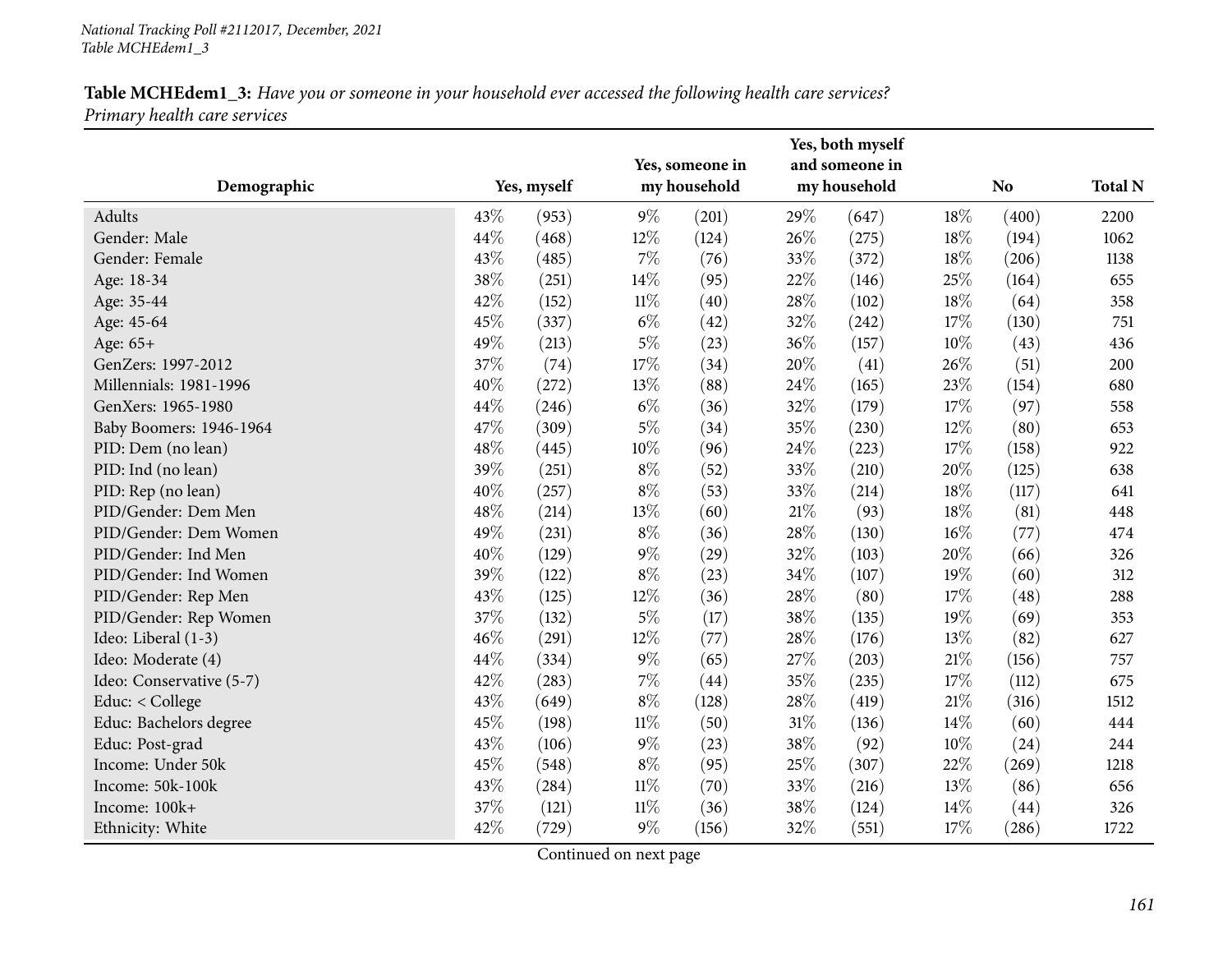|                                   | Yes, someone in |             |        |              |        | Yes, both myself<br>and someone in |        |                |                |
|-----------------------------------|-----------------|-------------|--------|--------------|--------|------------------------------------|--------|----------------|----------------|
| Demographic                       |                 | Yes, myself |        | my household |        | my household                       |        | N <sub>o</sub> | <b>Total N</b> |
| Adults                            | 43%             | (953)       | $9\%$  | (201)        | 29%    | (647)                              | 18%    | (400)          | 2200           |
| Ethnicity: Hispanic               | 42%             | (148)       | 14%    | (50)         | $18\%$ | (64)                               | 25%    | (87)           | 349            |
| Ethnicity: Black                  | 52%             | (142)       | $9\%$  | (23)         | 20%    | (55)                               | 20%    | (54)           | 274            |
| Ethnicity: Other                  | 40%             | (81)        | 10%    | (21)         | 20%    | (41)                               | 30%    | (60)           | 204            |
| All Christian                     | 44%             | (452)       | $9\%$  | (94)         | 31%    | (323)                              | 15%    | (157)          | 1026           |
| All Non-Christian                 | 50%             | (64)        | $11\%$ | (13)         | 22%    | (28)                               | 17%    | (22)           | 127            |
| Atheist                           | 42%             | (45)        | 12%    | (13)         | 33%    | (35)                               | 13%    | (14)           | 107            |
| Agnostic/Nothing in particular    | 41\%            | (233)       | 10%    | (56)         | 28%    | (162)                              | 20%    | (116)          | 567            |
| Something Else                    | 43%             | (159)       | $6\%$  | (24)         | 27%    | (99)                               | 24%    | (91)           | 373            |
| Religious Non-Protestant/Catholic | 50%             | (72)        | $11\%$ | (15)         | 23%    | (33)                               | 16%    | (23)           | 144            |
| Evangelical                       | 43%             | (262)       | $9\%$  | (52)         | $29\%$ | (175)                              | 19%    | (114)          | 604            |
| Non-Evangelical                   | 44%             | (332)       | $8\%$  | (61)         | $31\%$ | (236)                              | 17%    | (130)          | 759            |
| Community: Urban                  | 48%             | (338)       | 13%    | (91)         | 22%    | (157)                              | 17%    | (118)          | 704            |
| Community: Suburban               | 42%             | (402)       | $8\%$  | (75)         | 32%    | (300)                              | 18%    | (174)          | 951            |
| Community: Rural                  | 39%             | (213)       | $6\%$  | (35)         | 35%    | (190)                              | 20%    | (109)          | 546            |
| Employ: Private Sector            | 45%             | (333)       | $11\%$ | (84)         | 27%    | (201)                              | 17%    | (124)          | 742            |
| <b>Employ: Government</b>         | 42%             | (51)        | $16\%$ | (19)         | 29%    | (35)                               | 14%    | (17)           | 122            |
| Employ: Self-Employed             | 37%             | (69)        | $16\%$ | (29)         | 25%    | (46)                               | 22%    | (41)           | 186            |
| Employ: Homemaker                 | 30%             | (46)        | $8\%$  | (12)         | 46%    | (71)                               | 17%    | (26)           | 154            |
| Employ: Student                   | 38%             | (27)        | 13%    | (9)          | 25%    | (17)                               | 24%    | (17)           | 71             |
| Employ: Retired                   | 50%             | (253)       | $5\%$  | (23)         | 33%    | (164)                              | 12%    | (62)           | 501            |
| Employ: Unemployed                | 36%             | (100)       | $6\%$  | (15)         | 27\%   | (77)                               | $31\%$ | (88)           | 279            |
| Employ: Other                     | 51%             | (74)        | $6\%$  | (9)          | 25%    | (36)                               | 18%    | (26)           | 144            |
| Military HH: Yes                  | 42%             | (147)       | $8\%$  | (29)         | 38%    | (132)                              | $11\%$ | (40)           | 348            |
| Military HH: No                   | 44%             | (806)       | $9\%$  | (171)        | 28%    | (515)                              | 19%    | (360)          | 1852           |
| RD/WT: Right Direction            | 44%             | (413)       | 10%    | (95)         | 28\%   | (264)                              | 18%    | (170)          | 942            |
| RD/WT: Wrong Track                | 43%             | (539)       | $8\%$  | (106)        | 30%    | (383)                              | 18%    | (230)          | 1258           |
| <b>Biden Job Approve</b>          | 46%             | (506)       | $9\%$  | (103)        | 27%    | (301)                              | 18%    | (200)          | 1110           |
| Biden Job Disapprove              | 41%             | (422)       | $9\%$  | (90)         | 33%    | (334)                              | 17%    | (174)          | 1019           |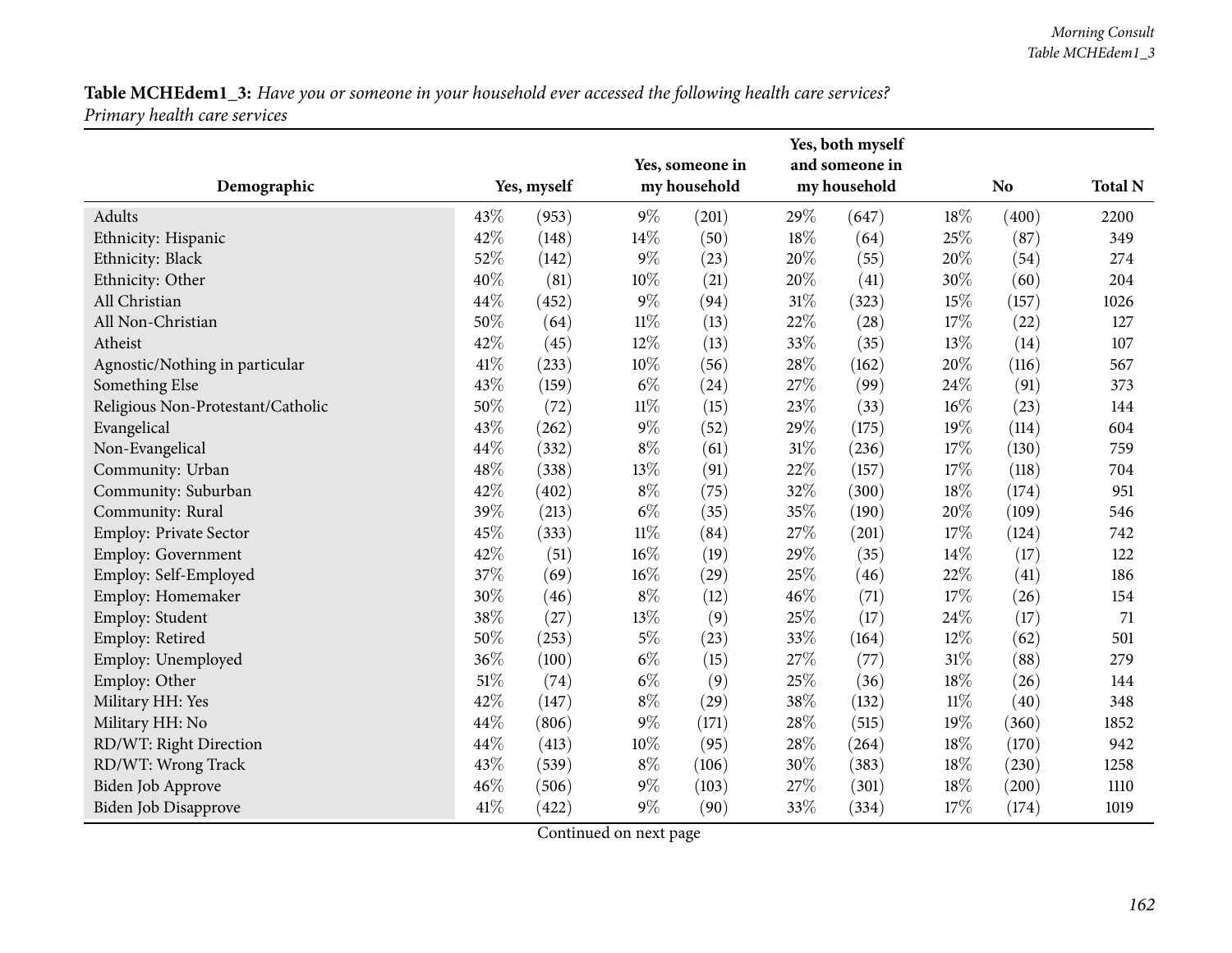| Demographic                          |        | Yes, myself |        | Yes, someone in<br>my household |        | Yes, both myself<br>and someone in<br>my household |      | <b>No</b> | <b>Total N</b> |
|--------------------------------------|--------|-------------|--------|---------------------------------|--------|----------------------------------------------------|------|-----------|----------------|
| Adults                               | 43%    | (953)       | $9\%$  | (201)                           | 29\%   | (647)                                              | 18%  | (400)     | 2200           |
| Biden Job Strongly Approve           | 47%    | (273)       | $11\%$ | (64)                            | 22%    | (129)                                              | 19%  | (111)     | 577            |
| Biden Job Somewhat Approve           | 44%    | (233)       | $7\%$  | (39)                            | 32%    | (172)                                              | 17%  | (89)      | 534            |
| Biden Job Somewhat Disapprove        | $41\%$ | (123)       | 14%    | (42)                            | 30%    | (91)                                               | 15%  | (46)      | 301            |
| <b>Biden Job Strongly Disapprove</b> | 42%    | (298)       | $7\%$  | (48)                            | 34%    | (243)                                              | 18%  | (128)     | 718            |
| Favorable of Biden                   | 46%    | (510)       | $9\%$  | (98)                            | 28%    | (307)                                              | 17%  | (184)     | 1099           |
| Unfavorable of Biden                 | 40%    | (405)       | $9\%$  | (89)                            | 32%    | (322)                                              | 19%  | (186)     | 1002           |
| Very Favorable of Biden              | 45%    | (272)       | 10%    | (63)                            | 24\%   | (146)                                              | 20%  | (119)     | 600            |
| Somewhat Favorable of Biden          | 48%    | (238)       | $7\%$  | (35)                            | 32%    | (161)                                              | 13\% | (65)      | 499            |
| Somewhat Unfavorable of Biden        | 38%    | (92)        | 14%    | (34)                            | 29%    | (71)                                               | 20%  | (48)      | 245            |
| Very Unfavorable of Biden            | 41\%   | (313)       | $7\%$  | (55)                            | 33%    | (252)                                              | 18%  | (138)     | 757            |
| #1 Issue: Economy                    | 44%    | (377)       | $9\%$  | (77)                            | 30%    | (259)                                              | 16%  | (139)     | 852            |
| #1 Issue: Security                   | 43%    | (122)       | $9\%$  | (25)                            | 29%    | (82)                                               | 19%  | (55)      | 284            |
| #1 Issue: Health Care                | 43%    | (118)       | $11\%$ | (31)                            | 26%    | (72)                                               | 20%  | (54)      | 275            |
| #1 Issue: Medicare / Social Security | 49%    | (139)       | $4\%$  | (11)                            | $31\%$ | (88)                                               | 16%  | (45)      | 282            |
| #1 Issue: Women's Issues             | 40%    | (58)        | 18%    | (26)                            | 28%    | (40)                                               | 15%  | (21)      | 144            |
| #1 Issue: Education                  | 38%    | (41)        | 9%     | (10)                            | 20%    | (21)                                               | 33%  | (36)      | 109            |
| #1 Issue: Energy                     | 37%    | (54)        | 10%    | (14)                            | 31%    | (46)                                               | 22%  | (33)      | 147            |
| #1 Issue: Other                      | 40%    | (43)        | $6\%$  | (7)                             | 37%    | (39)                                               | 16%  | (17)      | 107            |
| 2020 Vote: Joe Biden                 | 48%    | (508)       | 10%    | (105)                           | 28%    | (297)                                              | 15%  | (158)     | 1068           |
| 2020 Vote: Donald Trump              | 40%    | (291)       | $7\%$  | (53)                            | 34%    | (249)                                              | 18%  | (134)     | 726            |
| 2020 Vote: Other                     | 57%    | (31)        | 13%    | (7)                             | 20%    | (11)                                               | 10%  | (6)       | 55             |
| 2020 Vote: Didn't Vote               | 35%    | (122)       | 10%    | (36)                            | 26%    | (91)                                               | 29%  | (101)     | 350            |
| 2018 House Vote: Democrat            | 51%    | (406)       | $8\%$  | (65)                            | 26%    | (209)                                              | 15%  | (123)     | 803            |
| 2018 House Vote: Republican          | $41\%$ | (233)       | $8\%$  | (43)                            | 36%    | (204)                                              | 15%  | (84)      | 564            |
| 2016 Vote: Hillary Clinton           | 49%    | (355)       | $7\%$  | (52)                            | 28%    | (199)                                              | 16%  | (116)     | 723            |
| 2016 Vote: Donald Trump              | 42%    | (289)       | $8\%$  | (58)                            | 35%    | (238)                                              | 14%  | (96)      | 681            |
| 2016 Vote: Other                     | 53%    | (50)        | $7\%$  | (7)                             | 30%    | (28)                                               | 10%  | (9)       | 95             |
| 2016 Vote: Didn't Vote               | 37%    | (256)       | 12%    | (84)                            | 26%    | (182)                                              | 25%  | (178)     | 699            |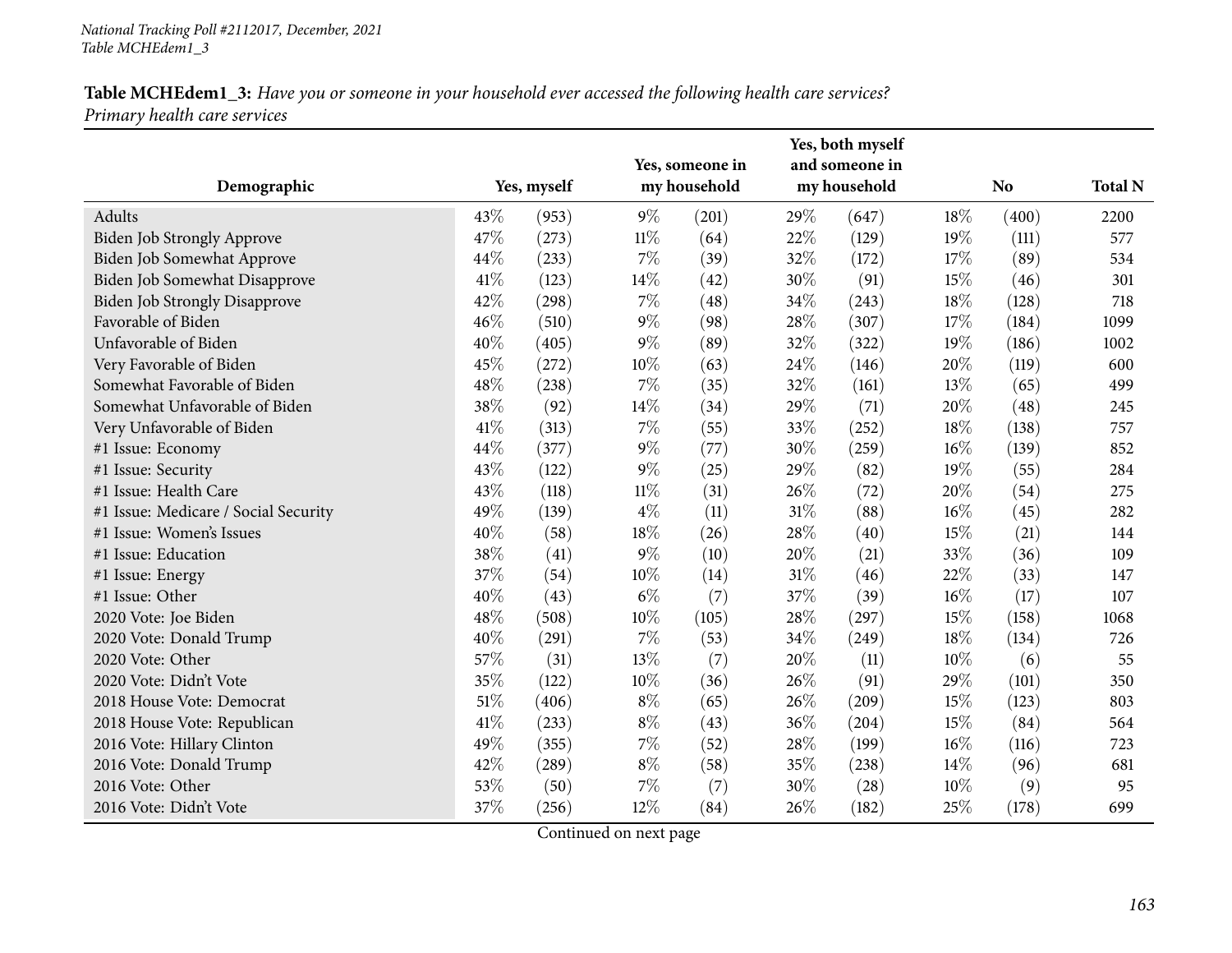|                                                  |        |             |        | Yes, someone in |        | Yes, both myself<br>and someone in |        |                |                |
|--------------------------------------------------|--------|-------------|--------|-----------------|--------|------------------------------------|--------|----------------|----------------|
| Demographic                                      |        | Yes, myself |        | my household    |        | my household                       |        | N <sub>0</sub> | <b>Total N</b> |
| Adults                                           | 43\%   | (953)       | $9\%$  | (201)           | 29\%   | (647)                              | 18\%   | (400)          | 2200           |
| Voted in 2014: Yes                               | 48\%   | (608)       | $7\%$  | (94)            | 30%    | (382)                              | $14\%$ | (179)          | 1263           |
| Voted in 2014: No                                | 37\%   | (345)       | $11\%$ | (106)           | 28\%   | (265)                              | 24\%   | (221)          | 937            |
| 4-Region: Northeast                              | 43\%   | (168)       | $9\%$  | (35)            | 30%    | (119)                              | 18\%   | (72)           | 394            |
| 4-Region: Midwest                                | 44\%   | (202)       | $9\%$  | (41)            | 32%    | (148)                              | 15\%   | (71)           | 462            |
| 4-Region: South                                  | 40%    | (331)       | $9\%$  | (72)            | 30%    | (251)                              | 21%    | (170)          | 824            |
| 4-Region: West                                   | 48%    | (251)       | $10\%$ | (52)            | 25\%   | (129)                              | 17%    | (88)           | 520            |
| Women of Reproductive Age                        | 36%    | (206)       | $10\%$ | (56)            | 32\%   | (183)                              | 23\%   | (131)          | 576            |
| Women Who Have Needed Abortion Services          | 63\%   | (76)        | $5\%$  | (6)             | 27\%   | (33)                               | $4\%$  | (5)            | 121            |
| Mothers                                          | $31\%$ | (100)       | $8\%$  | (25)            | 42%    | (136)                              | $19\%$ | (61)           | 322            |
| Fathers                                          | 40%    | (127)       | $16\%$ | (53)            | 27\%   | (88)                               | 17%    | (53)           | 321            |
| Insured                                          | $46\%$ | (889)       | $9\%$  | (170)           | $31\%$ | (597)                              | 15%    | (294)          | 1950           |
| Uninsured                                        | 26\%   | (64)        | $12\%$ | (30)            | 20\%   | (50)                               | $42\%$ | (106)          | 250            |
| Federal Government Responsible for Abortion Laws | 45%    | (351)       | $10\%$ | (77)            | 33\%   | (252)                              | $12\%$ | (93)           | 773            |
| State Governments Responsible for Abortion Laws  | 47\%   | (369)       | $10\%$ | (81)            | 28\%   | (220)                              | $15\%$ | (122)          | 791            |
| Abortion Should be Legal                         | 47\%   | (564)       | $10\%$ | (121)           | 29%    | (349)                              | $14\%$ | (168)          | 1201           |
| Abortion Should be Illegal                       | 42\%   | (318)       | $8\%$  | (65)            | 32\%   | (245)                              | 18%    | (135)          | 762            |

*Note:* Row proportions may total to larger than one-hundred percen<sup>t</sup> due to rounding. For more information visit [MorningConsultIntelligence.com](https://morningconsultintelligence.com).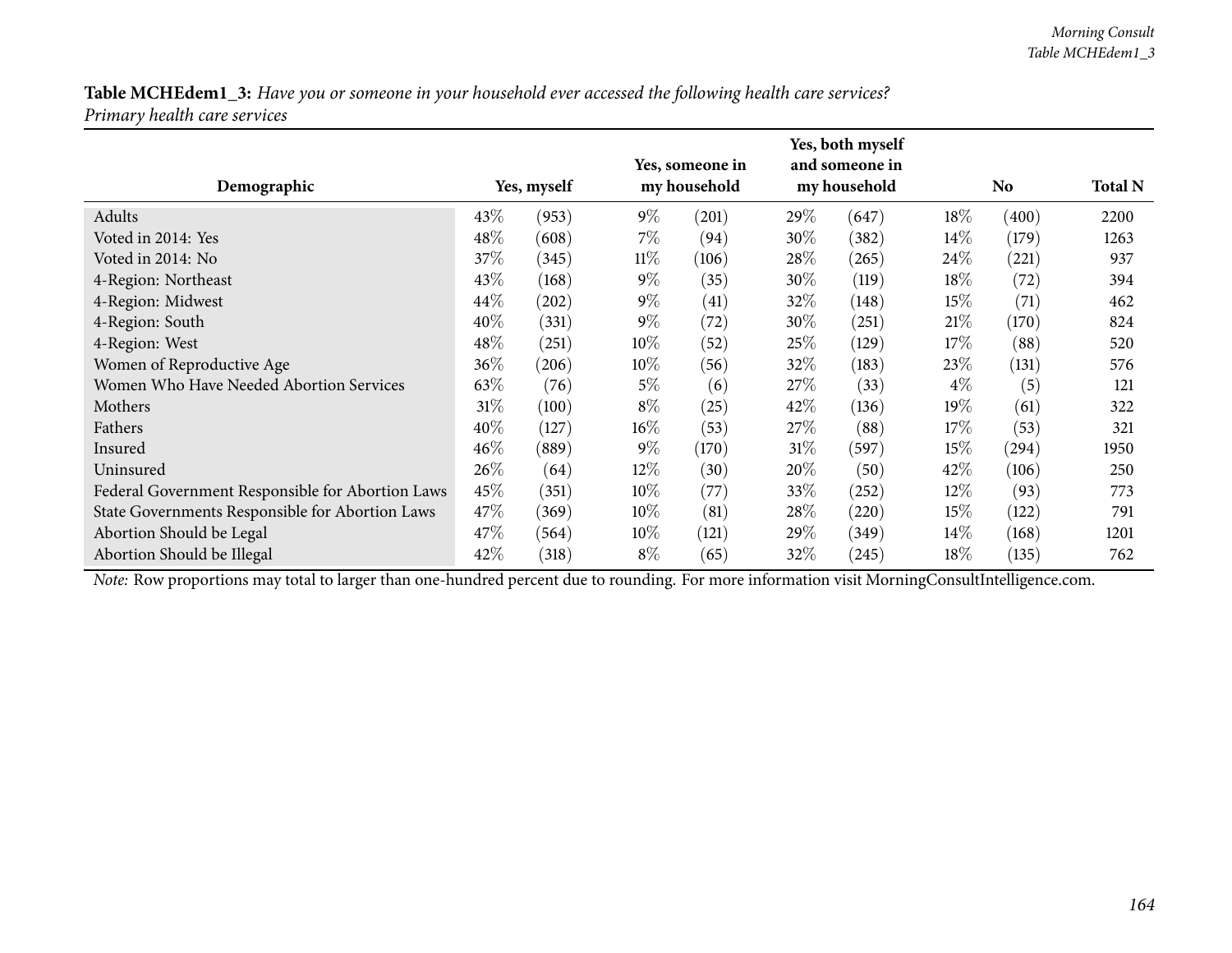| Demographic              |     | Yes, myself |        | Yes, someone in<br>my household |        | Yes, both myself<br>and someone in<br>my household |        | N <sub>o</sub> | <b>Total N</b> |
|--------------------------|-----|-------------|--------|---------------------------------|--------|----------------------------------------------------|--------|----------------|----------------|
| Adults                   | 31% | (672)       | 14%    | (309)                           | 19%    | (411)                                              | 37%    | (808)          | 2200           |
| Gender: Male             | 30% | (323)       | 15%    | (162)                           | 17%    | (176)                                              | 38%    | (401)          | 1062           |
| Gender: Female           | 31% | (349)       | 13%    | (147)                           | $21\%$ | (235)                                              | 36%    | (407)          | 1138           |
| Age: 18-34               | 28% | (185)       | 18%    | (120)                           | $18\%$ | (117)                                              | 36%    | (234)          | 655            |
| Age: 35-44               | 25% | (91)        | 12%    | (44)                            | 22%    | (80)                                               | 40%    | (143)          | 358            |
| Age: 45-64               | 32% | (239)       | $11\%$ | (86)                            | 20%    | (147)                                              | 37%    | (279)          | 751            |
| Age: 65+                 | 36% | (158)       | 14%    | (59)                            | 15%    | (67)                                               | 35%    | (152)          | 436            |
| GenZers: 1997-2012       | 23% | (46)        | 24%    | (48)                            | $16\%$ | (32)                                               | 37%    | (75)           | 200            |
| Millennials: 1981-1996   | 29% | (194)       | $16\%$ | (107)                           | 19%    | (129)                                              | 37%    | (250)          | 680            |
| GenXers: 1965-1980       | 30% | (168)       | $11\%$ | (62)                            | 22%    | (121)                                              | $37\%$ | (208)          | 558            |
| Baby Boomers: 1946-1964  | 35% | (226)       | $11\%$ | (74)                            | 18%    | (117)                                              | 36%    | (236)          | 653            |
| PID: Dem (no lean)       | 34% | (310)       | 15%    | (136)                           | 15%    | (142)                                              | 36%    | (333)          | 922            |
| PID: Ind (no lean)       | 28% | (180)       | 14%    | (90)                            | $21\%$ | (135)                                              | 37%    | (234)          | 638            |
| PID: Rep (no lean)       | 28% | (182)       | 13%    | (83)                            | $21\%$ | (134)                                              | 38%    | (241)          | 641            |
| PID/Gender: Dem Men      | 32% | (144)       | $16\%$ | (74)                            | 14%    | (61)                                               | 38%    | (169)          | 448            |
| PID/Gender: Dem Women    | 35% | (166)       | 13%    | (62)                            | 17%    | (81)                                               | 35%    | (164)          | 474            |
| PID/Gender: Ind Men      | 28% | (91)        | 15%    | (48)                            | 20%    | (66)                                               | 37%    | (121)          | 326            |
| PID/Gender: Ind Women    | 29% | (89)        | 13%    | (41)                            | 22%    | (69)                                               | 36%    | (112)          | 312            |
| PID/Gender: Rep Men      | 31% | (89)        | 14%    | (40)                            | 17%    | (49)                                               | 38%    | (110)          | 288            |
| PID/Gender: Rep Women    | 27% | (94)        | 12%    | (43)                            | 24\%   | (85)                                               | 37%    | (131)          | 353            |
| Ideo: Liberal (1-3)      | 38% | (235)       | 17%    | (104)                           | 19%    | (117)                                              | 27%    | (170)          | 627            |
| Ideo: Moderate (4)       | 27% | (203)       | 14%    | (106)                           | 18%    | (135)                                              | 41\%   | (313)          | 757            |
| Ideo: Conservative (5-7) | 32% | (213)       | 13%    | (84)                            | 19%    | (129)                                              | 37%    | (248)          | 675            |
| Educ: $<$ College        | 30% | (449)       | 13%    | (191)                           | 18%    | (280)                                              | 39%    | (593)          | 1512           |
| Educ: Bachelors degree   | 32% | (140)       | $16\%$ | (73)                            | $18\%$ | (81)                                               | 34%    | (150)          | 444            |
| Educ: Post-grad          | 34% | (83)        | 19%    | (45)                            | $21\%$ | (51)                                               | 27%    | (65)           | 244            |
| Income: Under 50k        | 32% | (394)       | $11\%$ | (133)                           | $17\%$ | (209)                                              | 40%    | (483)          | 1218           |
| Income: 50k-100k         | 29% | (193)       | 18%    | (117)                           | 19%    | (126)                                              | 34%    | (220)          | 656            |
| Income: 100k+            | 26% | (85)        | 18%    | (59)                            | 23%    | (76)                                               | 32%    | (106)          | 326            |
| Ethnicity: White         | 31% | (534)       | 14%    | (240)                           | 20%    | (339)                                              | 35%    | (608)          | 1722           |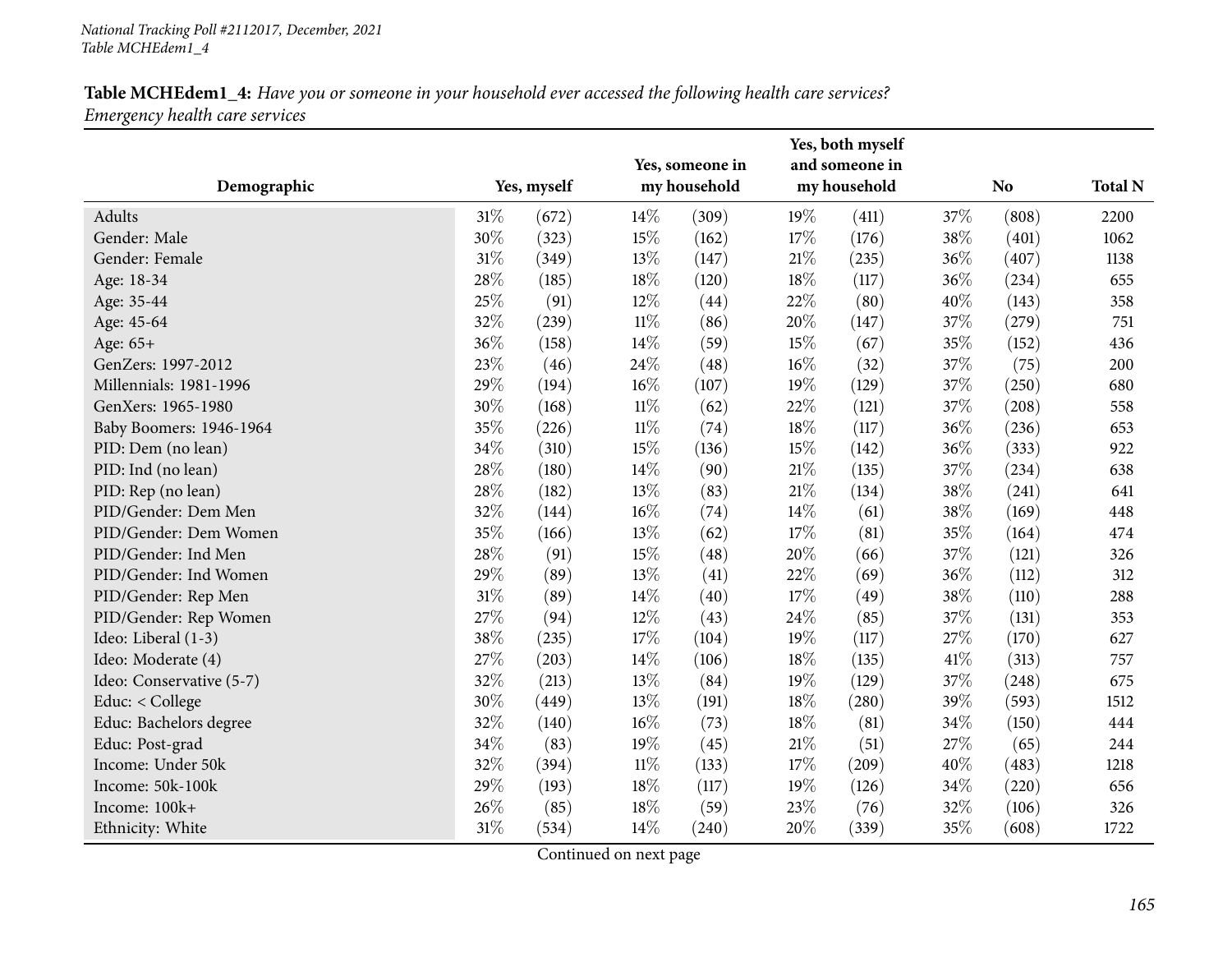| Demographic                       |     | Yes, myself |        | Yes, someone in<br>my household |        | Yes, both myself<br>and someone in<br>my household |        | N <sub>o</sub> | <b>Total N</b> |
|-----------------------------------|-----|-------------|--------|---------------------------------|--------|----------------------------------------------------|--------|----------------|----------------|
|                                   |     |             |        |                                 |        |                                                    |        |                |                |
| Adults                            | 31% | (672)       | 14\%   | (309)                           | 19%    | (411)                                              | 37%    | (808)          | 2200           |
| Ethnicity: Hispanic               | 28% | (97)        | 18%    | (62)                            | 15%    | (52)                                               | 40%    | (138)          | 349            |
| Ethnicity: Black                  | 35% | (95)        | 12%    | (32)                            | $16\%$ | (43)                                               | 38%    | (104)          | 274            |
| Ethnicity: Other                  | 21% | (43)        | 18%    | (36)                            | 14%    | (29)                                               | 47%    | (96)           | 204            |
| All Christian                     | 31% | (321)       | 15%    | (158)                           | 20%    | (204)                                              | 34%    | (344)          | 1026           |
| All Non-Christian                 | 35% | (44)        | 19%    | (24)                            | 12%    | (16)                                               | 33%    | (42)           | 127            |
| Atheist                           | 38% | (41)        | $21\%$ | (23)                            | 14\%   | (15)                                               | 27%    | (28)           | 107            |
| Agnostic/Nothing in particular    | 28% | (157)       | 12%    | (66)                            | 18%    | (101)                                              | 43%    | (243)          | 567            |
| Something Else                    | 29% | (109)       | $10\%$ | (38)                            | 20%    | (76)                                               | 40%    | (150)          | 373            |
| Religious Non-Protestant/Catholic | 35% | (50)        | 17%    | (25)                            | 14%    | (20)                                               | 34%    | (50)           | 144            |
| Evangelical                       | 32% | (192)       | 15%    | (90)                            | 20%    | (123)                                              | 33%    | (199)          | 604            |
| Non-Evangelical                   | 30% | (224)       | 13%    | (101)                           | 20%    | (149)                                              | 38%    | (285)          | 759            |
| Community: Urban                  | 34% | (241)       | $16\%$ | (112)                           | 14\%   | (99)                                               | 36%    | (252)          | 704            |
| Community: Suburban               | 29% | (278)       | 14%    | (134)                           | 20%    | (192)                                              | 36%    | (346)          | 951            |
| Community: Rural                  | 28% | (153)       | $11\%$ | (62)                            | 22%    | (119)                                              | 39%    | (211)          | 546            |
| Employ: Private Sector            | 31% | (227)       | 17%    | (127)                           | 19%    | (141)                                              | 33%    | (247)          | 742            |
| <b>Employ: Government</b>         | 27% | (33)        | 24%    | (29)                            | 18%    | (23)                                               | 31%    | (38)           | 122            |
| Employ: Self-Employed             | 29% | (54)        | 12%    | (23)                            | 22%    | (41)                                               | 37%    | (68)           | 186            |
| Employ: Homemaker                 | 18% | (28)        | $11\%$ | (18)                            | 35%    | (54)                                               | 35%    | (54)           | 154            |
| Employ: Student                   | 28% | (20)        | 26%    | (18)                            | 14\%   | (10)                                               | $31\%$ | (22)           | 71             |
| Employ: Retired                   | 38% | (190)       | 10%    | (51)                            | 15%    | (73)                                               | 37%    | (187)          | 501            |
| Employ: Unemployed                | 23% | (65)        | 10%    | (28)                            | $16\%$ | (44)                                               | $51\%$ | (143)          | 279            |
| Employ: Other                     | 38% | (55)        | 10%    | (15)                            | 18%    | (25)                                               | 34%    | (50)           | 144            |
| Military HH: Yes                  | 32% | (111)       | 15%    | (52)                            | 22%    | (76)                                               | $31\%$ | (108)          | 348            |
| Military HH: No                   | 30% | (561)       | 14%    | (257)                           | $18\%$ | (334)                                              | 38%    | (700)          | 1852           |
| RD/WT: Right Direction            | 32% | (302)       | 14%    | (134)                           | 19%    | (177)                                              | 35%    | (329)          | 942            |
| RD/WT: Wrong Track                | 29% | (371)       | 14%    | (174)                           | 19%    | (234)                                              | 38%    | (479)          | 1258           |
| Biden Job Approve                 | 32% | (355)       | 15%    | (166)                           | 17%    | (193)                                              | 36%    | (396)          | 1110           |
| Biden Job Disapprove              | 30% | (301)       | 13%    | (136)                           | 20%    | (203)                                              | 37%    | (379)          | 1019           |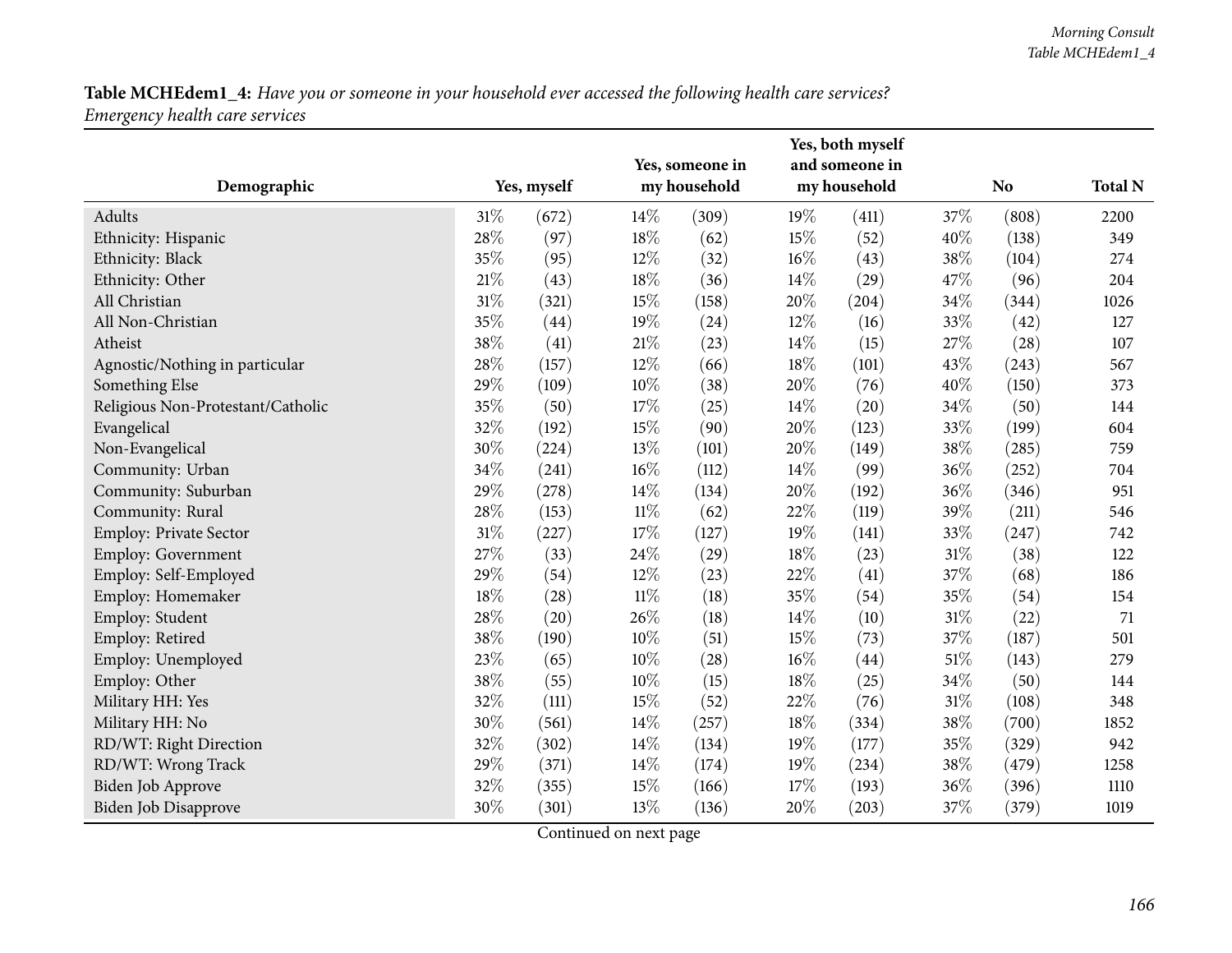|                                      |        |             |        | Yes, someone in |        | Yes, both myself<br>and someone in |        |           |                |
|--------------------------------------|--------|-------------|--------|-----------------|--------|------------------------------------|--------|-----------|----------------|
| Demographic                          |        | Yes, myself |        | my household    |        | my household                       |        | <b>No</b> | <b>Total N</b> |
| Adults                               | $31\%$ | (672)       | 14\%   | (309)           | 19%    | (411)                              | 37%    | (808)     | 2200           |
| Biden Job Strongly Approve           | 35%    | (205)       | 14%    | (78)            | 14%    | (78)                               | 37%    | (216)     | 577            |
| Biden Job Somewhat Approve           | 28%    | (151)       | 17%    | (88)            | 21%    | (115)                              | 34%    | (180)     | 534            |
| Biden Job Somewhat Disapprove        | 28\%   | (85)        | 18%    | (53)            | 20%    | (59)                               | 35%    | (105)     | 301            |
| <b>Biden Job Strongly Disapprove</b> | 30%    | (216)       | 12%    | (83)            | 20%    | (144)                              | 38%    | (274)     | 718            |
| Favorable of Biden                   | 33%    | (359)       | 15%    | (160)           | 17%    | (190)                              | 36%    | (391)     | 1099           |
| Unfavorable of Biden                 | 29%    | (294)       | 14%    | (136)           | 20%    | (203)                              | 37%    | (368)     | 1002           |
| Very Favorable of Biden              | 35%    | (211)       | 14\%   | (84)            | 14%    | (84)                               | 37%    | (221)     | 600            |
| Somewhat Favorable of Biden          | 30%    | (148)       | 15%    | (75)            | $21\%$ | (105)                              | 34%    | (170)     | 499            |
| Somewhat Unfavorable of Biden        | 26%    | (65)        | 20%    | (48)            | 21\%   | (51)                               | 33%    | (82)      | 245            |
| Very Unfavorable of Biden            | 30%    | (230)       | 12%    | (88)            | 20%    | (153)                              | 38%    | (287)     | 757            |
| #1 Issue: Economy                    | 30%    | (258)       | 13%    | (107)           | 20%    | (171)                              | 37%    | (315)     | 852            |
| #1 Issue: Security                   | 33%    | (94)        | 13%    | (36)            | 17%    | (48)                               | 37%    | (106)     | 284            |
| #1 Issue: Health Care                | 32%    | (89)        | 15%    | (41)            | 18%    | (50)                               | 35%    | (96)      | 275            |
| #1 Issue: Medicare / Social Security | 34%    | (96)        | $16\%$ | (44)            | 15%    | (43)                               | 35%    | (99)      | 282            |
| #1 Issue: Women's Issues             | 31\%   | (45)        | 20%    | (29)            | 18%    | (25)                               | 31%    | (45)      | 144            |
| #1 Issue: Education                  | $16\%$ | (17)        | 15%    | (16)            | 18%    | (20)                               | $51\%$ | (56)      | 109            |
| #1 Issue: Energy                     | 28%    | (41)        | 14\%   | (21)            | 22%    | (33)                               | 36%    | (52)      | 147            |
| #1 Issue: Other                      | $31\%$ | (33)        | 13%    | (14)            | 19%    | (21)                               | 37%    | (39)      | 107            |
| 2020 Vote: Joe Biden                 | 34\%   | (360)       | 15%    | (161)           | 18%    | (188)                              | 34%    | (359)     | 1068           |
| 2020 Vote: Donald Trump              | 29%    | (213)       | 13%    | (92)            | 20%    | (149)                              | 38%    | (273)     | 726            |
| 2020 Vote: Other                     | 41\%   | (23)        | 12%    | (6)             | 17%    | (9)                                | 30%    | (17)      | 55             |
| 2020 Vote: Didn't Vote               | 22%    | (77)        | 14%    | (49)            | 19%    | (65)                               | 45%    | (158)     | 350            |
| 2018 House Vote: Democrat            | 36%    | (290)       | 14%    | (114)           | 16%    | (129)                              | 34%    | (271)     | 803            |
| 2018 House Vote: Republican          | 30%    | (170)       | 12%    | (67)            | 20%    | (114)                              | 38%    | (213)     | 564            |
| 2016 Vote: Hillary Clinton           | 35%    | (256)       | 13%    | (91)            | 16%    | (118)                              | 36%    | (258)     | 723            |
| 2016 Vote: Donald Trump              | 32%    | (216)       | 13%    | (87)            | 20%    | (138)                              | 35%    | (240)     | 681            |
| 2016 Vote: Other                     | 36%    | (34)        | $9\%$  | (9)             | 24%    | (23)                               | 31%    | (29)      | 95             |
| 2016 Vote: Didn't Vote               | 24%    | (165)       | 17%    | (122)           | 19%    | (132)                              | 40%    | (280)     | 699            |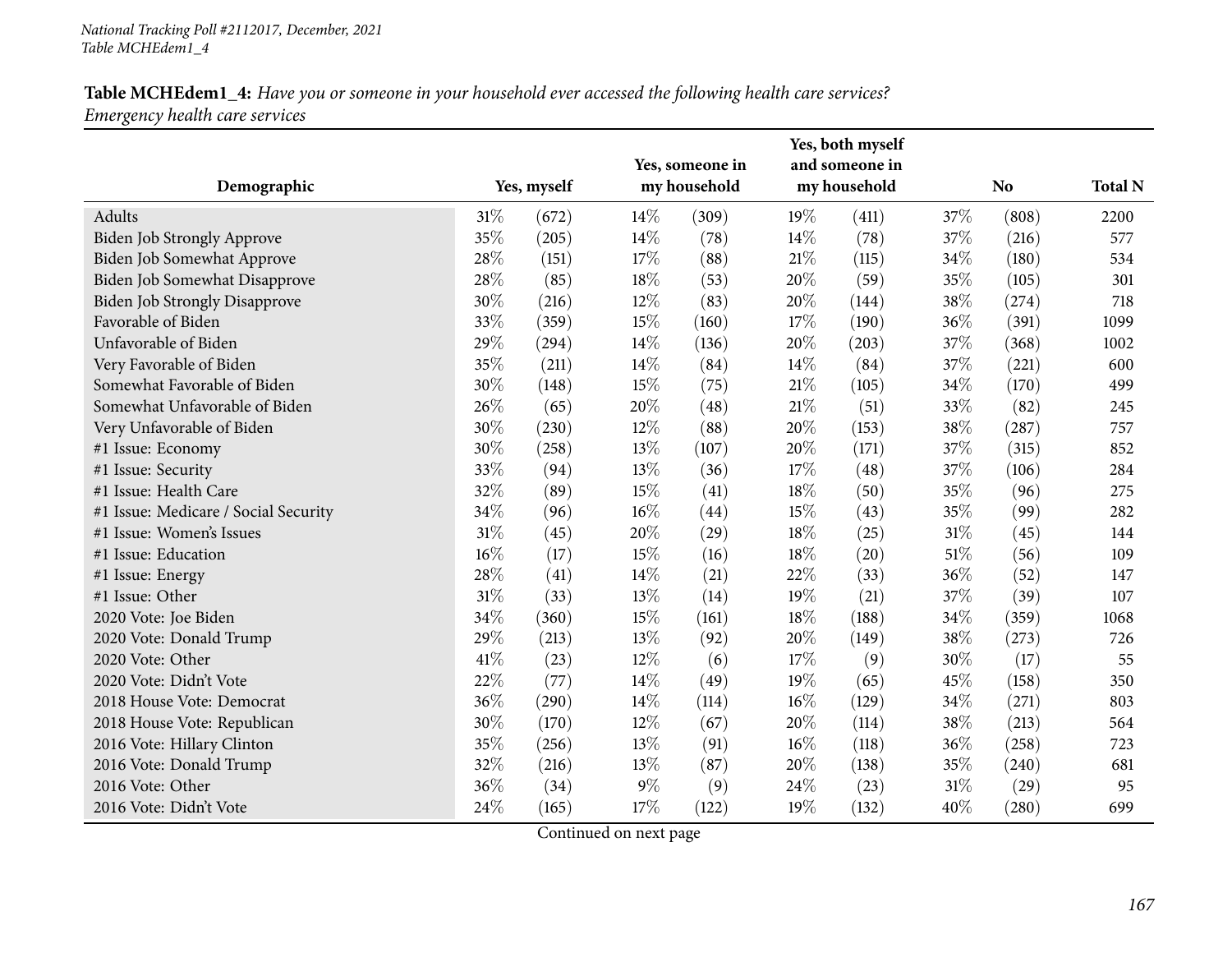| Demographic                                      |      | Yes, myself |        | Yes, someone in<br>my household |        | Yes, both myself<br>and someone in<br>my household |        | No    | <b>Total N</b> |
|--------------------------------------------------|------|-------------|--------|---------------------------------|--------|----------------------------------------------------|--------|-------|----------------|
| Adults                                           | 31%  | (672)       | $14\%$ | (309)                           | 19%    | (411)                                              | 37%    | (808) | 2200           |
| Voted in 2014: Yes                               | 34\% | (435)       | 13\%   | (168)                           | $18\%$ | (225)                                              | $34\%$ | (435) | 1263           |
| Voted in 2014: No                                | 25%  | (237)       | 15%    | (141)                           | 20%    | (186)                                              | 40%    | (373) | 937            |
| 4-Region: Northeast                              | 29%  | (112)       | $14\%$ | (54)                            | $18\%$ | (73)                                               | 39\%   | (155) | 394            |
| 4-Region: Midwest                                | 30%  | (138)       | 13\%   | (60)                            | 22\%   | (101)                                              | 35\%   | (164) | 462            |
| 4-Region: South                                  | 29%  | (240)       | $14\%$ | (116)                           | 20%    | (168)                                              | $36\%$ | (300) | 824            |
| 4-Region: West                                   | 35%  | (182)       | 15%    | (79)                            | 13\%   | (69)                                               | 37\%   | (190) | 520            |
| Women of Reproductive Age                        | 26%  | (147)       | $14\%$ | (80)                            | 24\%   | (139)                                              | $36\%$ | (210) | 576            |
| Women Who Have Needed Abortion Services          | 60%  | (73)        | $8\%$  | (9)                             | 20%    | (25)                                               | $12\%$ | (14)  | 121            |
| Mothers                                          | 23%  | (73)        | 13\%   | (43)                            | 32%    | (102)                                              | $32\%$ | (103) | 322            |
| Fathers                                          | 28%  | (90)        | 19%    | (60)                            | 22\%   | (71)                                               | 31%    | (100) | 321            |
| Insured                                          | 32%  | (630)       | $14\%$ | (277)                           | 19%    | (363)                                              | 35%    | (680) | 1950           |
| Uninsured                                        | 17%  | (43)        | $12\%$ | (31)                            | 19%    | (47)                                               | 51%    | (128) | 250            |
| Federal Government Responsible for Abortion Laws | 34\% | (266)       | 15%    | (113)                           | 22\%   | (173)                                              | 28\%   | (220) | 773            |
| State Governments Responsible for Abortion Laws  | 32%  | (250)       | 17%    | (131)                           | 17%    | (137)                                              | $34\%$ | (273) | 791            |
| Abortion Should be Legal                         | 34\% | (406)       | $16\%$ | (187)                           | $18\%$ | (220)                                              | 32%    | (388) | 1201           |
| Abortion Should be Illegal                       | 29%  | (221)       | $14\%$ | (104)                           | 21%    | (158)                                              | 37%    | (279) | 762            |

*Note:* Row proportions may total to larger than one-hundred percen<sup>t</sup> due to rounding. For more information visit [MorningConsultIntelligence.com](https://morningconsultintelligence.com).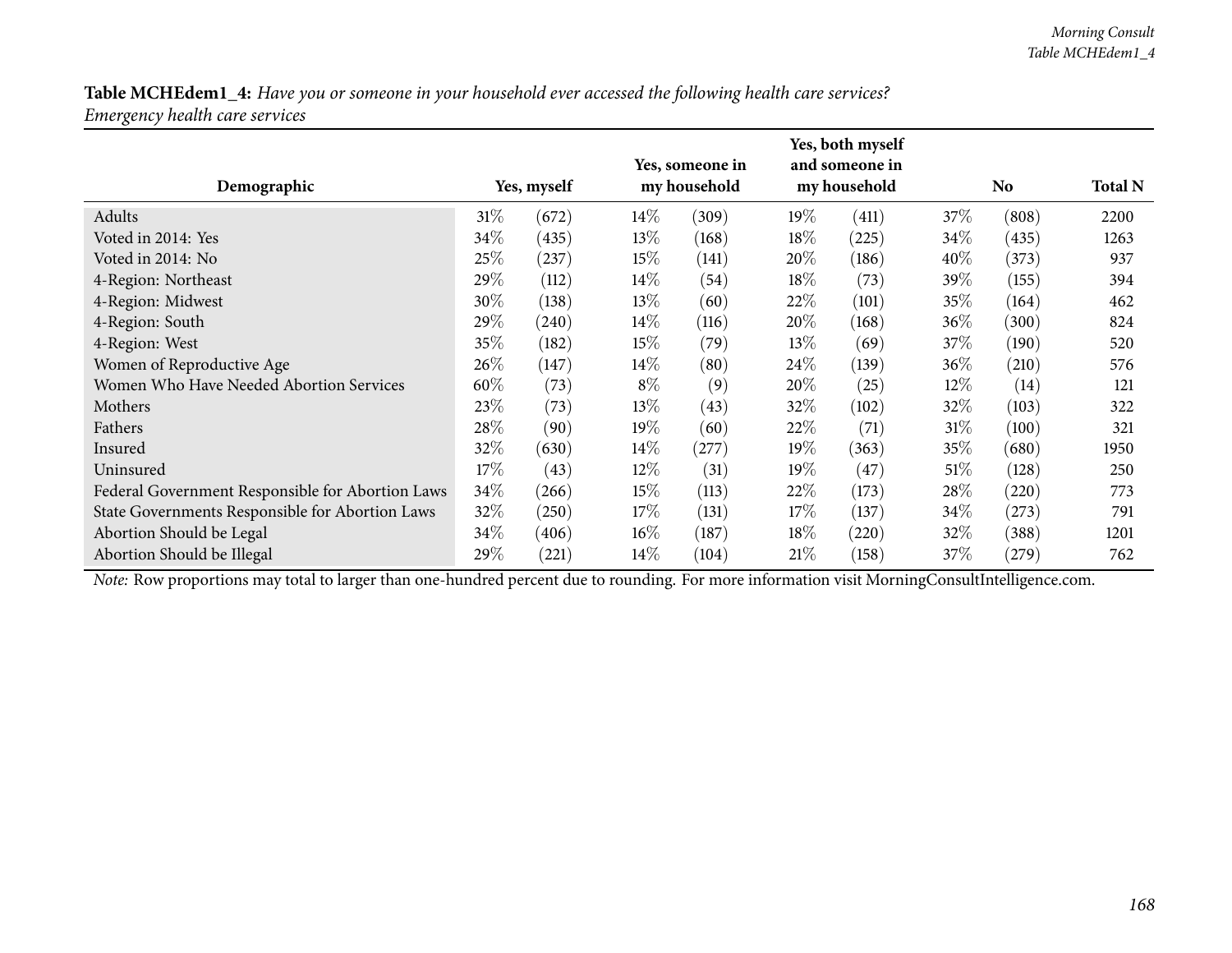|                          |        |             |        | Yes, someone in |       | Yes, both myself<br>and someone in |        |                |                |
|--------------------------|--------|-------------|--------|-----------------|-------|------------------------------------|--------|----------------|----------------|
| Demographic              |        | Yes, myself |        | my household    |       | my household                       |        | N <sub>o</sub> | <b>Total N</b> |
| Adults                   | 13%    | (297)       | $8\%$  | (179)           | $6\%$ | (134)                              | 72%    | (1590)         | 2200           |
| Gender: Male             | 17%    | (180)       | $11\%$ | (117)           | $7\%$ | (71)                               | 65%    | (694)          | 1062           |
| Gender: Female           | 10%    | (117)       | $5\%$  | (62)            | $6\%$ | (64)                               | 79%    | (896)          | 1138           |
| Age: 18-34               | 20%    | (134)       | 14%    | (91)            | $9\%$ | (56)                               | 57%    | (374)          | 655            |
| Age: 35-44               | 16%    | (59)        | $8\%$  | (30)            | $9\%$ | (34)                               | 66%    | (235)          | 358            |
| Age: 45-64               | $11\%$ | (83)        | $5\%$  | (40)            | $4\%$ | (29)                               | $80\%$ | (599)          | 751            |
| Age: 65+                 | 5%     | (21)        | $4\%$  | (18)            | $4\%$ | (15)                               | 88%    | (382)          | 436            |
| GenZers: 1997-2012       | 21\%   | (43)        | 13%    | (25)            | $9\%$ | (19)                               | 57%    | (113)          | 200            |
| Millennials: 1981-1996   | 19%    | (129)       | 13%    | (88)            | $8\%$ | (57)                               | 60%    | (406)          | 680            |
| GenXers: 1965-1980       | 13%    | (75)        | $6\%$  | (35)            | $6\%$ | (34)                               | 74%    | (415)          | 558            |
| Baby Boomers: 1946-1964  | $6\%$  | (42)        | $4\%$  | (25)            | $3\%$ | (18)                               | 87%    | (567)          | 653            |
| PID: Dem (no lean)       | 17%    | (153)       | 10%    | (89)            | $7\%$ | (61)                               | 67%    | (619)          | 922            |
| PID: Ind (no lean)       | 13%    | (80)        | $7\%$  | (42)            | $6\%$ | (38)                               | 75%    | (478)          | 638            |
| PID: Rep (no lean)       | 10%    | (63)        | $8\%$  | (48)            | $6\%$ | (35)                               | 77%    | (494)          | 641            |
| PID/Gender: Dem Men      | 19%    | (85)        | 14%    | (65)            | $7\%$ | (31)                               | 60%    | (267)          | 448            |
| PID/Gender: Dem Women    | 14%    | (68)        | $5\%$  | (24)            | $6\%$ | (29)                               | 74%    | (352)          | 474            |
| PID/Gender: Ind Men      | 19%    | (62)        | $8\%$  | (25)            | $5\%$ | (18)                               | 68%    | (222)          | 326            |
| PID/Gender: Ind Women    | $6\%$  | (18)        | $5\%$  | (17)            | 7%    | (20)                               | 82%    | (256)          | 312            |
| PID/Gender: Rep Men      | 12%    | (33)        | 10%    | (28)            | $7\%$ | (21)                               | $71\%$ | (206)          | 288            |
| PID/Gender: Rep Women    | 9%     | (30)        | $6\%$  | (20)            | $4\%$ | (14)                               | 82%    | (288)          | 353            |
| Ideo: Liberal (1-3)      | 15%    | (94)        | $11\%$ | (68)            | 7%    | (45)                               | 67%    | (420)          | 627            |
| Ideo: Moderate (4)       | 15%    | (113)       | 7%     | (56)            | $6\%$ | (46)                               | 72%    | (542)          | 757            |
| Ideo: Conservative (5-7) | $11\%$ | (78)        | $7\%$  | (46)            | $5\%$ | (36)                               | 76%    | (515)          | 675            |
| Educ: < College          | 13%    | (204)       | $7\%$  | (110)           | $5\%$ | (79)                               | 74%    | (1119)         | 1512           |
| Educ: Bachelors degree   | 12%    | (53)        | $9\%$  | (41)            | $7\%$ | (32)                               | $71\%$ | (317)          | 444            |
| Educ: Post-grad          | $16\%$ | (40)        | $11\%$ | (28)            | $9\%$ | (23)                               | 63%    | (154)          | 244            |
| Income: Under 50k        | 13%    | (161)       | $7\%$  | (82)            | $6\%$ | (71)                               | 74%    | (904)          | 1218           |
| Income: 50k-100k         | 13%    | (84)        | 10%    | (63)            | $6\%$ | (36)                               | 72%    | (473)          | 656            |
| Income: 100k+            | $16\%$ | (52)        | 10%    | (34)            | $8\%$ | (27)                               | 65%    | (213)          | 326            |
| Ethnicity: White         | 12%    | (205)       | $8\%$  | (136)           | $6\%$ | (95)                               | 75%    | (1285)         | 1722           |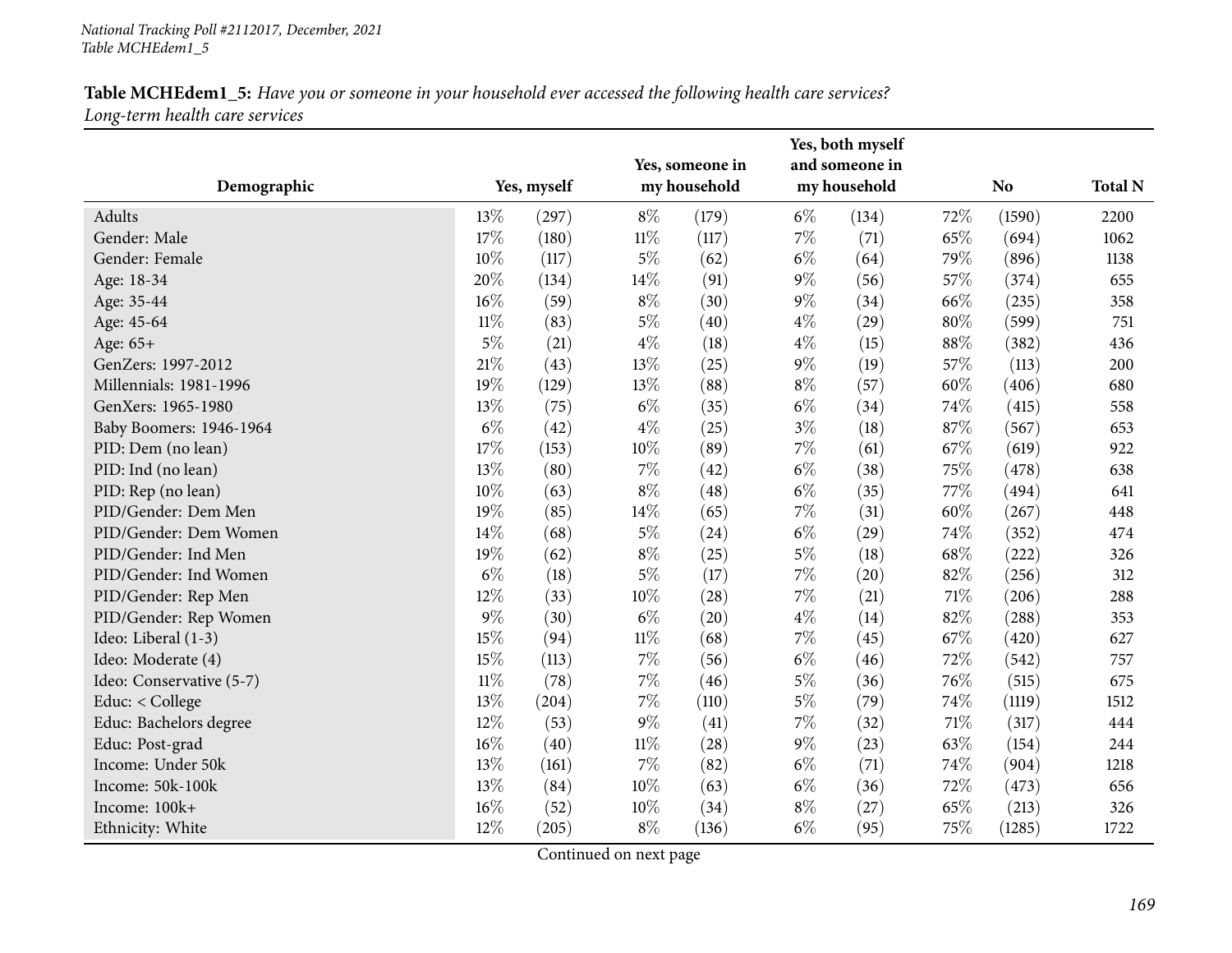| Demographic                       |        | Yes, myself |        | Yes, someone in<br>my household |       | Yes, both myself<br>and someone in<br>my household |        | N <sub>o</sub> | <b>Total N</b> |
|-----------------------------------|--------|-------------|--------|---------------------------------|-------|----------------------------------------------------|--------|----------------|----------------|
| Adults                            | 13%    | (297)       | $8\%$  | (179)                           | $6\%$ | (134)                                              | 72%    | (1590)         | 2200           |
| Ethnicity: Hispanic               | 18%    | (62)        | 15%    | (54)                            | $7\%$ | (23)                                               | 60%    | (210)          | 349            |
| Ethnicity: Black                  | 24%    | (67)        | $6\%$  | (18)                            | 10%   | (28)                                               | 59%    | (162)          | 274            |
| Ethnicity: Other                  | 12%    | (25)        | 12%    | (25)                            | $6\%$ | (12)                                               | 70%    | (142)          | 204            |
| All Christian                     | 12%    | (127)       | $8\%$  | (81)                            | $6\%$ | (62)                                               | 74%    | (757)          | 1026           |
| All Non-Christian                 | 16%    | (21)        | 16%    | (20)                            | $8\%$ | (10)                                               | 60%    | (76)           | 127            |
| Atheist                           | 17%    | (18)        | $8\%$  | (8)                             | $3\%$ | (3)                                                | 73%    | (78)           | 107            |
| Agnostic/Nothing in particular    | 10%    | (59)        | 7%     | (41)                            | $7\%$ | (37)                                               | 76\%   | (430)          | 567            |
| Something Else                    | 19%    | (72)        | $8\%$  | (29)                            | $6\%$ | (22)                                               | 67%    | (250)          | 373            |
| Religious Non-Protestant/Catholic | $16\%$ | (23)        | 15%    | (21)                            | $8\%$ | (11)                                               | 62%    | (89)           | 144            |
| Evangelical                       | $18\%$ | (110)       | $9\%$  | (52)                            | $7\%$ | (42)                                               | 66%    | (399)          | 604            |
| Non-Evangelical                   | $11\%$ | (80)        | $7\%$  | (52)                            | $5\%$ | (39)                                               | 77%    | (587)          | 759            |
| Community: Urban                  | 18%    | (125)       | 13%    | (90)                            | $7\%$ | (50)                                               | 62%    | (439)          | 704            |
| Community: Suburban               | $11\%$ | (106)       | 7%     | (64)                            | $5\%$ | (49)                                               | 77%    | (732)          | 951            |
| Community: Rural                  | 12%    | (65)        | $5\%$  | (25)                            | $7\%$ | (36)                                               | 77%    | (419)          | 546            |
| Employ: Private Sector            | 16%    | (119)       | 12%    | (86)                            | $8\%$ | (59)                                               | 64%    | (479)          | 742            |
| <b>Employ: Government</b>         | $11\%$ | (13)        | 15%    | (18)                            | 13%   | (16)                                               | 61\%   | (75)           | 122            |
| Employ: Self-Employed             | 16%    | (29)        | $10\%$ | (18)                            | $8\%$ | (14)                                               | 67%    | (123)          | 186            |
| Employ: Homemaker                 | $6\%$  | (10)        | $3\%$  | (5)                             | $4\%$ | (6)                                                | 87%    | (134)          | 154            |
| Employ: Student                   | 30%    | (21)        | $8\%$  | (6)                             | $8\%$ | (6)                                                | 54%    | (38)           | 71             |
| Employ: Retired                   | $8\%$  | (42)        | $3\%$  | (16)                            | $4\%$ | (18)                                               | 85%    | (425)          | 501            |
| Employ: Unemployed                | 9%     | (26)        | $6\%$  | (18)                            | $4\%$ | (10)                                               | 81%    | (226)          | 279            |
| Employ: Other                     | 25%    | (37)        | $8\%$  | (12)                            | $4\%$ | (6)                                                | 62%    | (90)           | 144            |
| Military HH: Yes                  | 14%    | (48)        | $9\%$  | (31)                            | $6\%$ | (22)                                               | $71\%$ | (247)          | 348            |
| Military HH: No                   | 13%    | (249)       | $8\%$  | (148)                           | $6\%$ | (112)                                              | 73%    | (1343)         | 1852           |
| RD/WT: Right Direction            | 17%    | (164)       | $11\%$ | (101)                           | $6\%$ | (59)                                               | 66%    | (619)          | 942            |
| RD/WT: Wrong Track                | $11\%$ | (133)       | $6\%$  | (78)                            | $6\%$ | (76)                                               | 77%    | (971)          | 1258           |
| Biden Job Approve                 | 16%    | (175)       | $9\%$  | (104)                           | $6\%$ | (69)                                               | 69%    | (762)          | 1110           |
| <b>Biden Job Disapprove</b>       | $11\%$ | (111)       | $7\%$  | (70)                            | $6\%$ | (60)                                               | 76%    | (778)          | 1019           |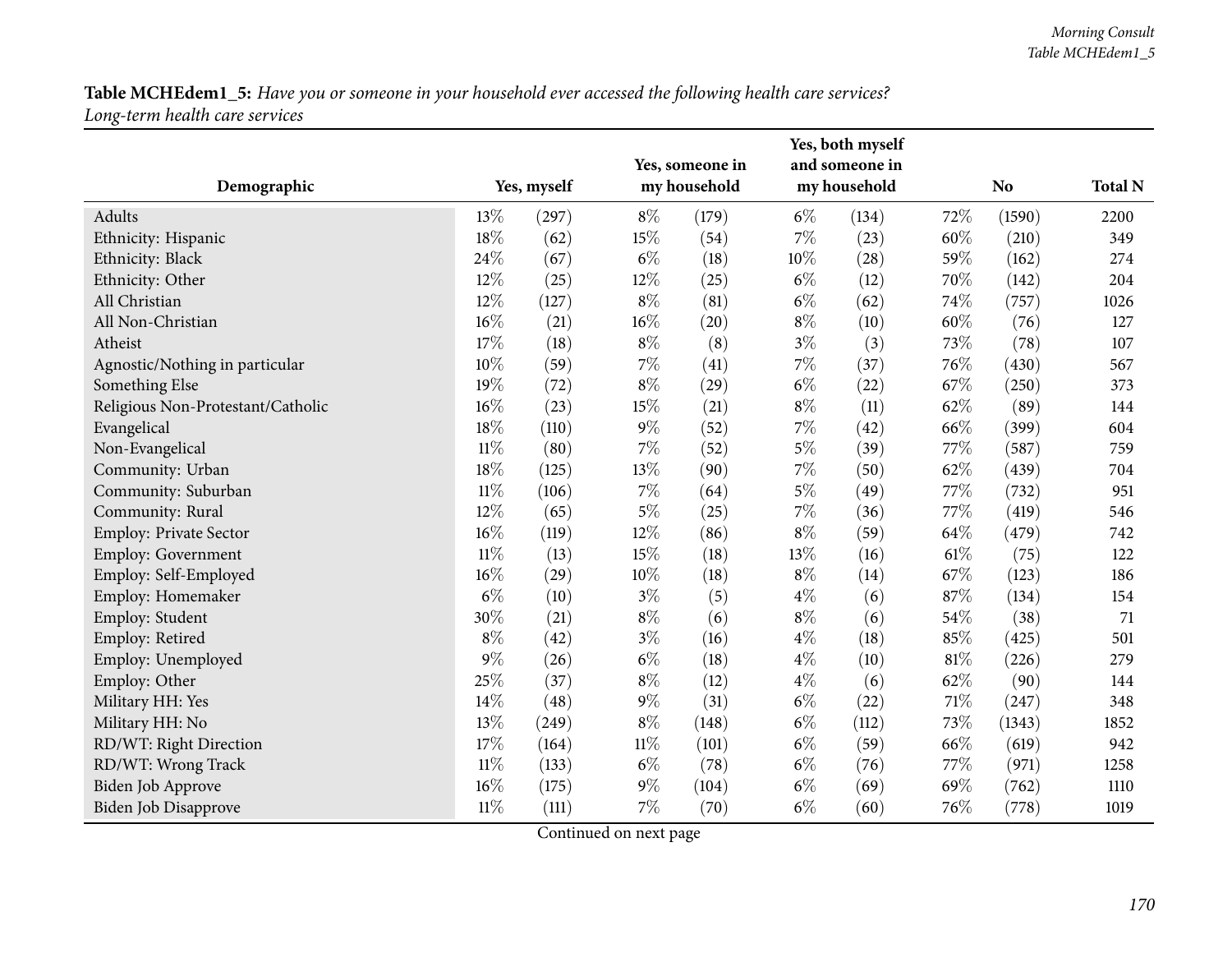| Demographic                          |        | Yes, myself |        | Yes, someone in<br>my household |       | Yes, both myself<br>and someone in<br>my household |      | <b>No</b> | <b>Total N</b> |
|--------------------------------------|--------|-------------|--------|---------------------------------|-------|----------------------------------------------------|------|-----------|----------------|
| Adults                               | 13%    | (297)       | $8\%$  | (179)                           | $6\%$ | (134)                                              | 72%  | (1590)    | 2200           |
| Biden Job Strongly Approve           | 19%    | (112)       | $10\%$ | (57)                            | $7\%$ | (39)                                               | 64%  | (368)     | 577            |
| Biden Job Somewhat Approve           | 12%    | (63)        | $9\%$  | (47)                            | $6\%$ | (30)                                               | 74%  | (394)     | 534            |
| Biden Job Somewhat Disapprove        | 13%    | (40)        | 12%    | (36)                            | $6\%$ | (17)                                               | 69%  | (208)     | 301            |
| <b>Biden Job Strongly Disapprove</b> | 10%    | (71)        | $5\%$  | (33)                            | $6\%$ | (43)                                               | 79%  | (570)     | 718            |
| Favorable of Biden                   | $16\%$ | (181)       | $9\%$  | (103)                           | $6\%$ | (71)                                               | 68%  | (744)     | 1099           |
| Unfavorable of Biden                 | 10%    | (99)        | $7\%$  | (69)                            | $6\%$ | (57)                                               | 78%  | (778)     | 1002           |
| Very Favorable of Biden              | 19%    | (113)       | 10%    | (58)                            | $8\%$ | (46)                                               | 64\% | (383)     | 600            |
| Somewhat Favorable of Biden          | 14\%   | (67)        | $9\%$  | (45)                            | $5\%$ | (26)                                               | 72%  | (361)     | 499            |
| Somewhat Unfavorable of Biden        | $11\%$ | (26)        | $11\%$ | (28)                            | $4\%$ | (10)                                               | 74%  | (181)     | 245            |
| Very Unfavorable of Biden            | 10%    | (73)        | $5\%$  | (41)                            | $6\%$ | (47)                                               | 79%  | (597)     | 757            |
| #1 Issue: Economy                    | 15%    | (125)       | $9\%$  | (73)                            | $7\%$ | (59)                                               | 70%  | (595)     | 852            |
| #1 Issue: Security                   | 10%    | (27)        | $8\%$  | (23)                            | $5\%$ | (15)                                               | 77%  | (219)     | 284            |
| #1 Issue: Health Care                | 17%    | (47)        | $11\%$ | (30)                            | $4\%$ | (11)                                               | 68%  | (188)     | 275            |
| #1 Issue: Medicare / Social Security | 12%    | (33)        | $6\%$  | (17)                            | $4\%$ | (11)                                               | 78%  | (221)     | 282            |
| #1 Issue: Women's Issues             | $16\%$ | (24)        | $9\%$  | (13)                            | $6\%$ | (8)                                                | 69%  | (100)     | 144            |
| #1 Issue: Education                  | 13%    | (15)        | 13%    | (15)                            | $8\%$ | (8)                                                | 66%  | (71)      | 109            |
| #1 Issue: Energy                     | 14%    | (20)        | $3\%$  | (4)                             | 12%   | (17)                                               | 72%  | (105)     | 147            |
| #1 Issue: Other                      | $6\%$  | (6)         | $5\%$  | (5)                             | $4\%$ | (5)                                                | 85%  | (91)      | 107            |
| 2020 Vote: Joe Biden                 | $16\%$ | (172)       | 10%    | (107)                           | 7%    | (70)                                               | 67\% | (719)     | 1068           |
| 2020 Vote: Donald Trump              | 10%    | (75)        | $6\%$  | (46)                            | $6\%$ | (40)                                               | 78%  | (565)     | 726            |
| 2020 Vote: Other                     | 28%    | (15)        | $1\%$  | (1)                             | $4\%$ | (2)                                                | 67%  | (37)      | 55             |
| 2020 Vote: Didn't Vote               | 10%    | (34)        | $7\%$  | (26)                            | $6\%$ | (22)                                               | 77%  | (268)     | 350            |
| 2018 House Vote: Democrat            | $16\%$ | (128)       | $9\%$  | (74)                            | $5\%$ | (44)                                               | 69%  | (557)     | 803            |
| 2018 House Vote: Republican          | 10%    | (54)        | $5\%$  | (30)                            | $5\%$ | (30)                                               | 80%  | (451)     | 564            |
| 2016 Vote: Hillary Clinton           | 15%    | (107)       | $9\%$  | (62)                            | $7\%$ | (48)                                               | 70%  | (505)     | 723            |
| 2016 Vote: Donald Trump              | $11\%$ | (76)        | $6\%$  | (39)                            | $5\%$ | (34)                                               | 78\% | (533)     | 681            |
| 2016 Vote: Other                     | 12%    | (12)        | $1\%$  | (1)                             | $6\%$ | (6)                                                | 80%  | (76)      | 95             |
| 2016 Vote: Didn't Vote               | 14%    | (101)       | $11\%$ | (77)                            | $7\%$ | (47)                                               | 68%  | (474)     | 699            |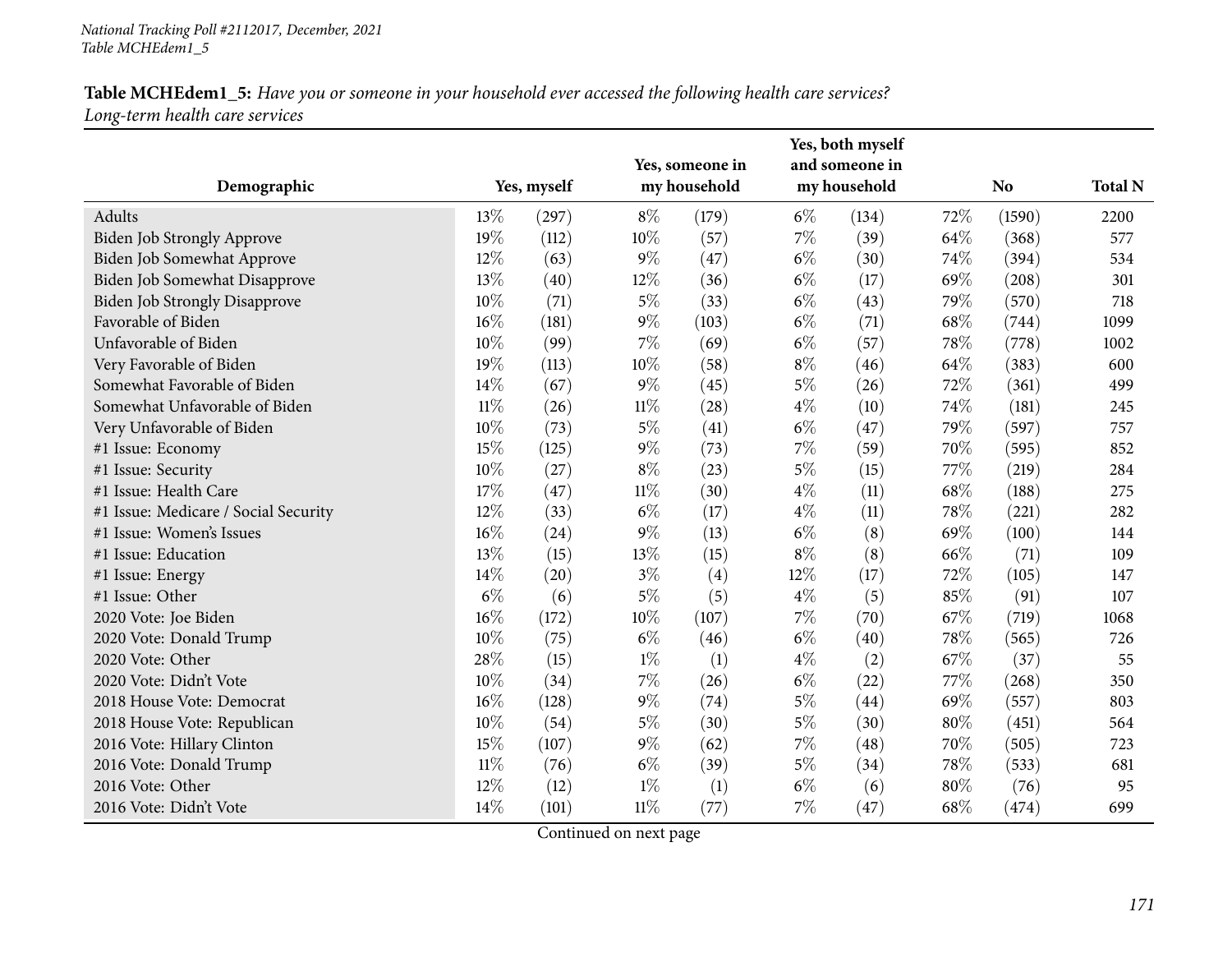| Demographic                                      |        | Yes, myself |        | Yes, someone in<br>my household |        | Yes, both myself<br>and someone in<br>my household |        | No     | <b>Total N</b> |
|--------------------------------------------------|--------|-------------|--------|---------------------------------|--------|----------------------------------------------------|--------|--------|----------------|
| Adults                                           | $13\%$ | (297)       | $8\%$  | (179)                           | $6\%$  | (134)                                              | $72\%$ | (1590) | 2200           |
| Voted in 2014: Yes                               | 14%    | (173)       | $7\%$  | (85)                            | $5\%$  | (63)                                               | 75\%   | (943)  | 1263           |
| Voted in 2014: No                                | 13%    | (124)       | $10\%$ | (94)                            | $8\%$  | (71)                                               | 69\%   | (647)  | 937            |
| 4-Region: Northeast                              | 13%    | (52)        | $8\%$  | (33)                            | $6\%$  | $^{(22)}$                                          | 73\%   | (286)  | 394            |
| 4-Region: Midwest                                | 15%    | (69)        | $5\%$  | (25)                            | $6\%$  | (27)                                               | 74%    | (341)  | 462            |
| 4-Region: South                                  | $12\%$ | (103)       | $10\%$ | (84)                            | $7\%$  | (57)                                               | 70\%   | (580)  | 824            |
| 4-Region: West                                   | 14%    | (73)        | $7\%$  | (36)                            | $5\%$  | (28)                                               | 74\%   | (383)  | 520            |
| Women of Reproductive Age                        | $14\%$ | (82)        | $8\%$  | (44)                            | $8\%$  | (46)                                               | 70\%   | (404)  | 576            |
| Women Who Have Needed Abortion Services          | 29%    | (35)        | $6\%$  | (7)                             | $6\%$  | $\left( 7\right)$                                  | $60\%$ | (72)   | 121            |
| Mothers                                          | 12%    | (38)        | $7\%$  | (23)                            | $7\%$  | (22)                                               | 74\%   | (239)  | 322            |
| Fathers                                          | 24%    | (78)        | 15%    | (50)                            | $14\%$ | (44)                                               | $46\%$ | (149)  | 321            |
| Insured                                          | $14\%$ | (274)       | $8\%$  | (161)                           | $6\%$  | (120)                                              | 72\%   | (1395) | 1950           |
| Uninsured                                        | $9\%$  | (22)        | $7\%$  | (18)                            | $6\%$  | $\left(14\right)$                                  | $78\%$ | (195)  | 250            |
| Federal Government Responsible for Abortion Laws | 13\%   | (99)        | $11\%$ | (81)                            | $6\%$  | (50)                                               | 70\%   | (543)  | 773            |
| State Governments Responsible for Abortion Laws  | 17%    | (136)       | $8\%$  | (64)                            | $7\%$  | (53)                                               | 68\%   | (537)  | 791            |
| Abortion Should be Legal                         | $14\%$ | (174)       | $9\%$  | (113)                           | $6\%$  | (69)                                               | 70\%   | (845)  | 1201           |
| Abortion Should be Illegal                       | $12\%$ | (92)        | $7\%$  | (55)                            | $7\%$  | (54)                                               | 73\%   | (560)  | 762            |

*Note:* Row proportions may total to larger than one-hundred percen<sup>t</sup> due to rounding. For more information visit [MorningConsultIntelligence.com](https://morningconsultintelligence.com).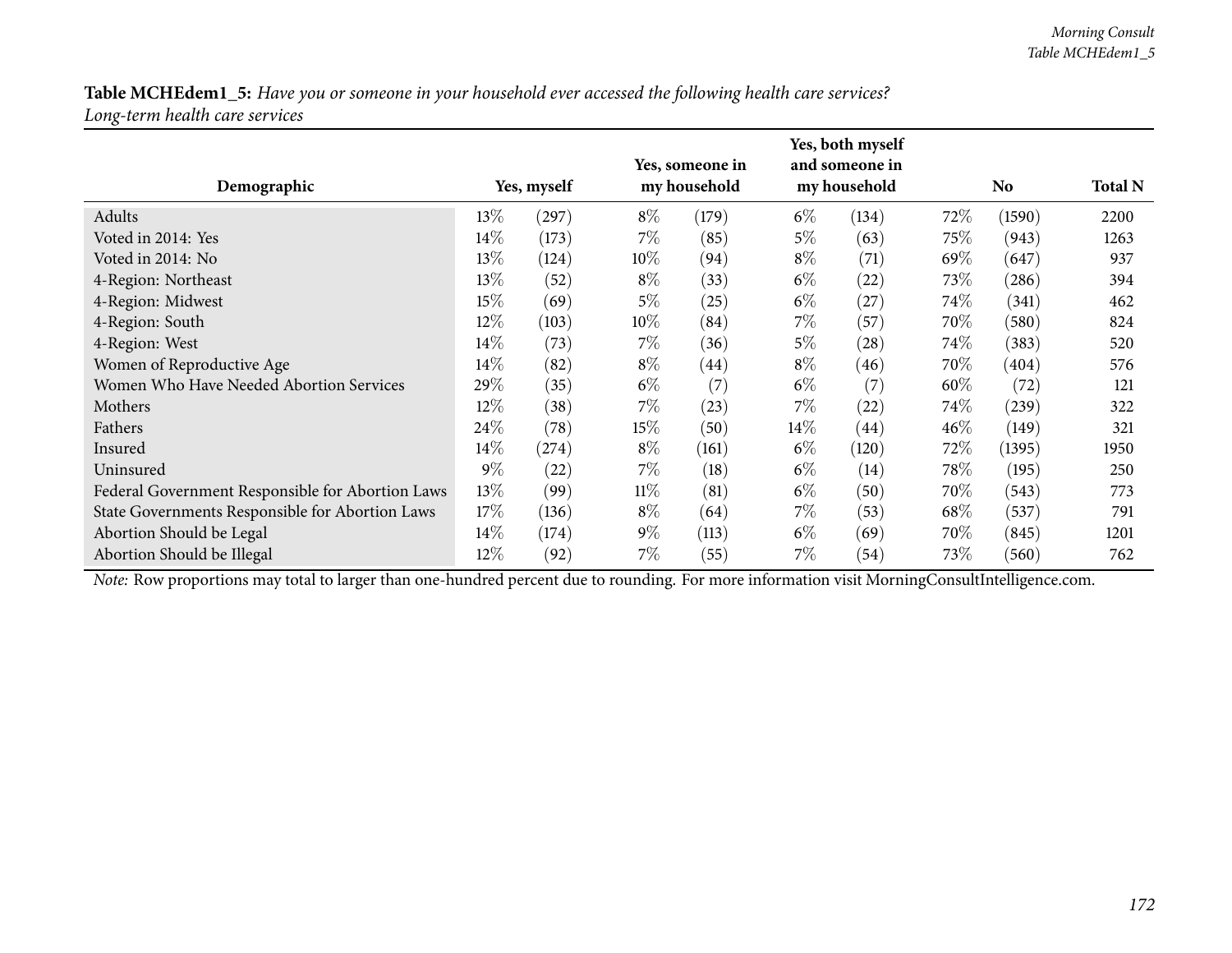| Demographic              |        | Yes, myself |        | Yes, someone in<br>my household |        | Yes, both myself<br>and someone in<br>my household |        | N <sub>o</sub> | <b>Total N</b> |
|--------------------------|--------|-------------|--------|---------------------------------|--------|----------------------------------------------------|--------|----------------|----------------|
| Adults                   | 24\%   | (531)       | $8\%$  | (173)                           | $9\%$  | (198)                                              | 59%    | (1298)         | 2200           |
| Gender: Male             | $21\%$ | (223)       | $9\%$  | (96)                            | $7\%$  | (78)                                               | 63%    | (664)          | 1062           |
| Gender: Female           | 27%    | (308)       | $7\%$  | (76)                            | $11\%$ | (120)                                              | 56%    | (634)          | 1138           |
| Age: 18-34               | 30%    | (197)       | 10%    | (69)                            | $14\%$ | (93)                                               | 45%    | (296)          | 655            |
| Age: 35-44               | 31%    | (111)       | $8\%$  | (27)                            | $11\%$ | (38)                                               | $51\%$ | (182)          | 358            |
| Age: 45-64               | 24%    | (179)       | $8\%$  | (59)                            | $7\%$  | (55)                                               | 61\%   | (459)          | 751            |
| Age: $65+$               | 10%    | (45)        | $4\%$  | (18)                            | $3\%$  | (13)                                               | 83%    | (360)          | 436            |
| GenZers: 1997-2012       | 27%    | (53)        | $8\%$  | (16)                            | $17\%$ | (35)                                               | 48%    | (96)           | 200            |
| Millennials: 1981-1996   | 32%    | (217)       | $11\%$ | (72)                            | $11\%$ | (76)                                               | 46%    | (315)          | 680            |
| GenXers: 1965-1980       | 27%    | (151)       | $6\%$  | (34)                            | $11\%$ | (59)                                               | 56%    | (314)          | 558            |
| Baby Boomers: 1946-1964  | $16\%$ | (105)       | $7\%$  | (47)                            | $4\%$  | (28)                                               | 72%    | (473)          | 653            |
| PID: Dem (no lean)       | 28\%   | (260)       | $8\%$  | (74)                            | 10%    | (92)                                               | 54%    | (495)          | 922            |
| PID: Ind (no lean)       | 24%    | (150)       | $7\%$  | (44)                            | $9\%$  | (57)                                               | 61\%   | (386)          | 638            |
| PID: Rep (no lean)       | 19%    | (121)       | $8\%$  | (54)                            | $8\%$  | (49)                                               | 65%    | (416)          | 641            |
| PID/Gender: Dem Men      | 25%    | (111)       | 10%    | (43)                            | $9\%$  | (38)                                               | 57%    | (256)          | 448            |
| PID/Gender: Dem Women    | $31\%$ | (149)       | $7\%$  | (31)                            | $11\%$ | (54)                                               | $51\%$ | (240)          | 474            |
| PID/Gender: Ind Men      | 21%    | (69)        | $8\%$  | (25)                            | $6\%$  | (21)                                               | 65%    | (212)          | 326            |
| PID/Gender: Ind Women    | 26%    | (81)        | $6\%$  | (20)                            | 12%    | (37)                                               | 56%    | (175)          | 312            |
| PID/Gender: Rep Men      | 15%    | (43)        | $10\%$ | (29)                            | $7\%$  | (19)                                               | 68%    | (197)          | 288            |
| PID/Gender: Rep Women    | 22%    | (78)        | $7\%$  | (25)                            | $8\%$  | (30)                                               | 62%    | (219)          | 353            |
| Ideo: Liberal (1-3)      | $31\%$ | (195)       | $9\%$  | (57)                            | $12\%$ | (77)                                               | 47%    | (297)          | 627            |
| Ideo: Moderate (4)       | 24%    | (180)       | $7\%$  | (55)                            | $8\%$  | (59)                                               | 61%    | (463)          | 757            |
| Ideo: Conservative (5-7) | 19%    | (130)       | 7%     | (48)                            | $7\%$  | (49)                                               | 66%    | (448)          | 675            |
| Educ: < College          | 24%    | (366)       | $7\%$  | (107)                           | $9\%$  | (138)                                              | 60%    | (901)          | 1512           |
| Educ: Bachelors degree   | 24%    | (105)       | $8\%$  | (35)                            | $8\%$  | (35)                                               | 61\%   | (269)          | 444            |
| Educ: Post-grad          | 25%    | (60)        | 12%    | (30)                            | $10\%$ | (25)                                               | 53%    | (129)          | 244            |
| Income: Under 50k        | 28\%   | (335)       | $6\%$  | (78)                            | $9\%$  | (107)                                              | 57%    | (698)          | 1218           |
| Income: 50k-100k         | 20%    | (130)       | $9\%$  | (59)                            | 10%    | (63)                                               | 62%    | (404)          | 656            |
| Income: 100k+            | 20%    | (67)        | $11\%$ | (36)                            | $9\%$  | (28)                                               | 60%    | (196)          | 326            |
| Ethnicity: White         | 24%    | (416)       | $8\%$  | (144)                           | $9\%$  | (161)                                              | 58\%   | (1001)         | 1722           |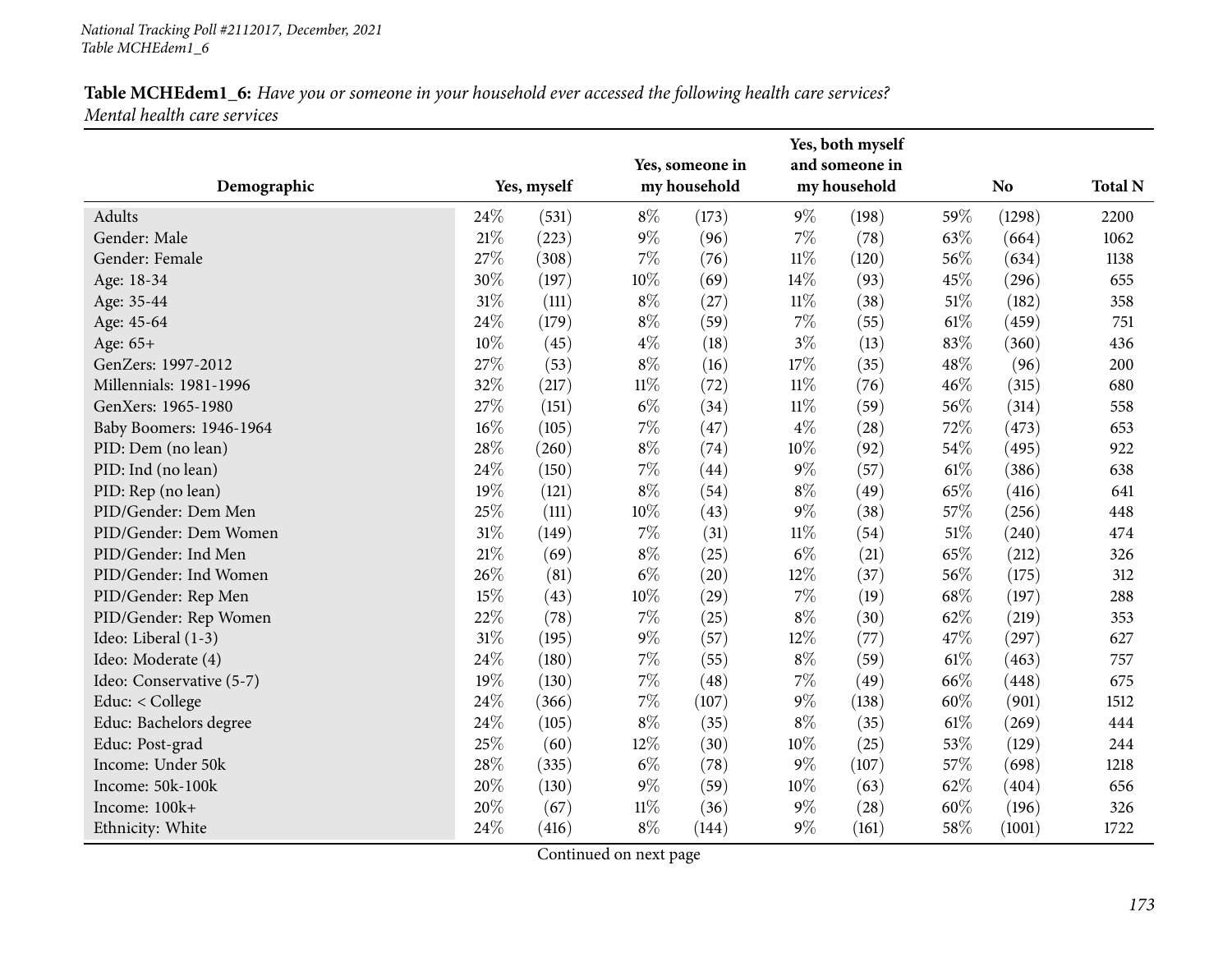| Demographic                       |        | Yes, myself |        | Yes, someone in<br>my household |        | Yes, both myself<br>and someone in<br>my household |        | <b>No</b> | <b>Total N</b> |
|-----------------------------------|--------|-------------|--------|---------------------------------|--------|----------------------------------------------------|--------|-----------|----------------|
| Adults                            | 24\%   | (531)       | $8\%$  | (173)                           | $9\%$  | (198)                                              | 59%    | (1298)    | 2200           |
| Ethnicity: Hispanic               | 30%    | (104)       | 10%    | (34)                            | 12%    | (40)                                               | 49%    | (172)     | 349            |
| Ethnicity: Black                  | $31\%$ | (84)        | $7\%$  | (20)                            | $7\%$  | (21)                                               | 55%    | (150)     | 274            |
| Ethnicity: Other                  | $16\%$ | (32)        | $4\%$  | (9)                             | $8\%$  | (17)                                               | 72%    | (147)     | 204            |
| All Christian                     | 22%    | (221)       | $9\%$  | (88)                            | $9\%$  | (88)                                               | 61\%   | (628)     | 1026           |
| All Non-Christian                 | 24%    | (31)        | 12%    | (15)                            | $6\%$  | (7)                                                | 58%    | (73)      | 127            |
| Atheist                           | 25%    | (27)        | $7\%$  | (8)                             | 13%    | (14)                                               | 54%    | (58)      | 107            |
| Agnostic/Nothing in particular    | 27%    | (153)       | $7\%$  | (40)                            | $11\%$ | (62)                                               | 55%    | (313)     | 567            |
| Something Else                    | 27%    | (99)        | $6\%$  | (22)                            | 7%     | (27)                                               | 60%    | (225)     | 373            |
| Religious Non-Protestant/Catholic | 25%    | (37)        | $11\%$ | (16)                            | $7\%$  | (9)                                                | 57%    | (82)      | 144            |
| Evangelical                       | 25%    | (152)       | $8\%$  | (48)                            | $7\%$  | (42)                                               | $60\%$ | (361)     | 604            |
| Non-Evangelical                   | $21\%$ | (159)       | $7\%$  | (56)                            | $9\%$  | (69)                                               | 63%    | (475)     | 759            |
| Community: Urban                  | 28\%   | (196)       | 10%    | (72)                            | $9\%$  | (64)                                               | 53%    | (371)     | 704            |
| Community: Suburban               | 21\%   | (202)       | $6\%$  | (61)                            | $9\%$  | (89)                                               | 63%    | (598)     | 951            |
| Community: Rural                  | 24\%   | (133)       | $7\%$  | (39)                            | $8\%$  | (46)                                               | 60%    | (328)     | 546            |
| Employ: Private Sector            | 26%    | (195)       | 10%    | (73)                            | $8\%$  | (62)                                               | 55%    | (412)     | 742            |
| <b>Employ: Government</b>         | 20%    | (25)        | 16%    | (20)                            | 10%    | (12)                                               | 53%    | (65)      | 122            |
| Employ: Self-Employed             | 22%    | (41)        | 12%    | (22)                            | 10%    | (19)                                               | 56%    | (104)     | 186            |
| Employ: Homemaker                 | 26%    | (41)        | $5\%$  | (7)                             | 12%    | (18)                                               | 57%    | (88)      | 154            |
| Employ: Student                   | 30%    | (21)        | $8\%$  | (6)                             | 15%    | (11)                                               | 47%    | (33)      | 71             |
| Employ: Retired                   | 15%    | (74)        | $4\%$  | (22)                            | $4\%$  | (22)                                               | 76%    | (383)     | 501            |
| Employ: Unemployed                | 32%    | (89)        | $3\%$  | (9)                             | 12%    | (32)                                               | 53%    | (149)     | 279            |
| Employ: Other                     | 31%    | (45)        | 10%    | (14)                            | 16%    | (22)                                               | 44%    | (63)      | 144            |
| Military HH: Yes                  | 20%    | (71)        | $11\%$ | (37)                            | $8\%$  | (29)                                               | $61\%$ | (211)     | 348            |
| Military HH: No                   | 25%    | (461)       | $7\%$  | (135)                           | $9\%$  | (169)                                              | 59%    | (1087)    | 1852           |
| RD/WT: Right Direction            | 27%    | (254)       | $8\%$  | (76)                            | $9\%$  | (86)                                               | 56%    | (526)     | 942            |
| RD/WT: Wrong Track                | 22%    | (277)       | $8\%$  | (97)                            | $9\%$  | (113)                                              | $61\%$ | (771)     | 1258           |
| Biden Job Approve                 | 27%    | (299)       | $8\%$  | (89)                            | $9\%$  | (103)                                              | 56%    | (620)     | 1110           |
| Biden Job Disapprove              | 22%    | (221)       | $7\%$  | (75)                            | $9\%$  | (87)                                               | 62%    | (636)     | 1019           |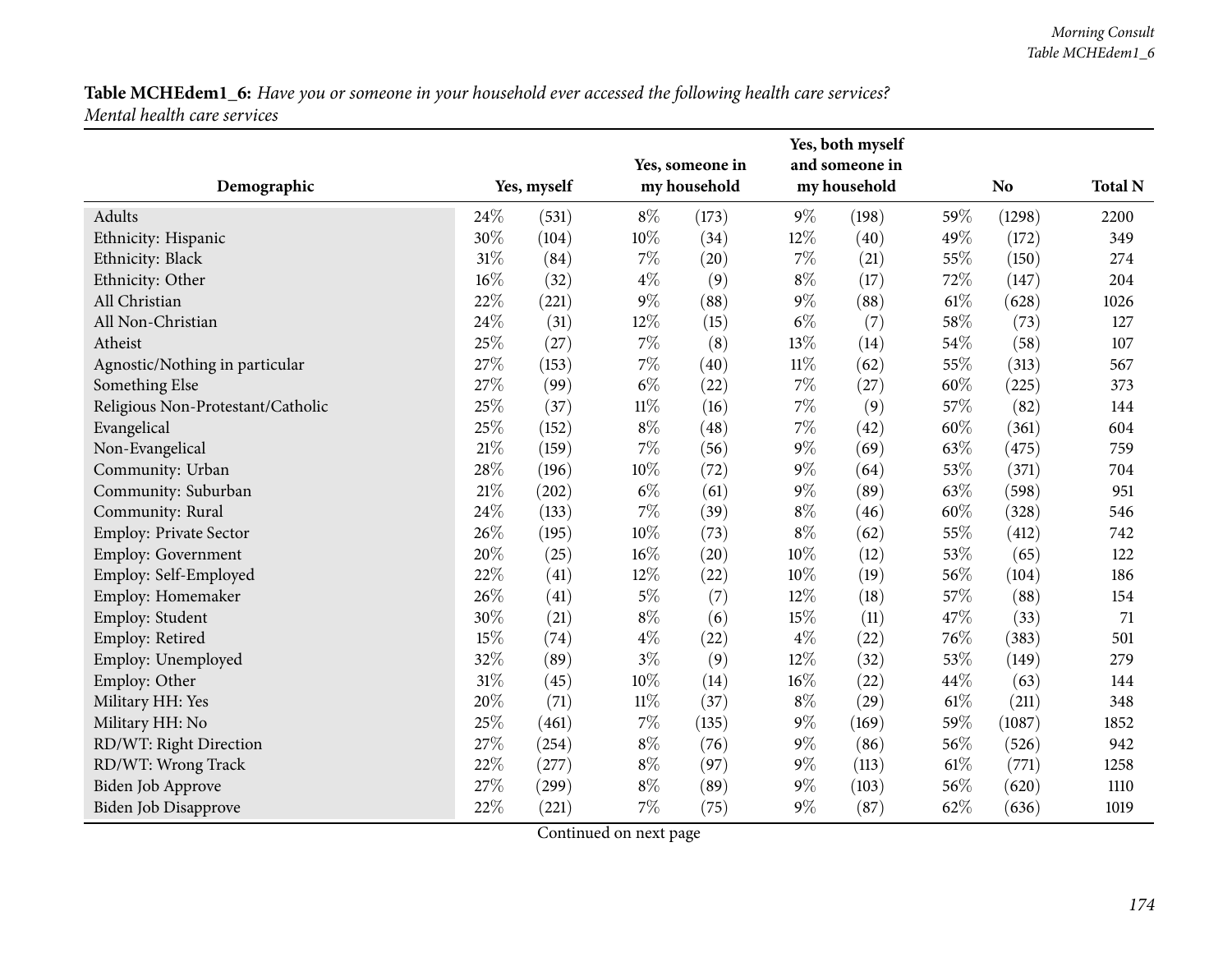| Demographic                          |        | Yes, myself |       | Yes, someone in<br>my household |        | Yes, both myself<br>and someone in<br>my household |     | <b>No</b> | <b>Total N</b> |
|--------------------------------------|--------|-------------|-------|---------------------------------|--------|----------------------------------------------------|-----|-----------|----------------|
| Adults                               | 24\%   | (531)       | $8\%$ | (173)                           | $9\%$  | (198)                                              | 59% | (1298)    | 2200           |
| Biden Job Strongly Approve           | 28%    | (162)       | 7%    | (41)                            | $9\%$  | (50)                                               | 56% | (324)     | 577            |
| Biden Job Somewhat Approve           | 26%    | (137)       | $9\%$ | (48)                            | 10%    | (53)                                               | 55% | (296)     | 534            |
| Biden Job Somewhat Disapprove        | 26%    | (79)        | $9\%$ | (28)                            | 10%    | (29)                                               | 55% | (166)     | 301            |
| <b>Biden Job Strongly Disapprove</b> | 20%    | (142)       | $7\%$ | (47)                            | $8\%$  | (58)                                               | 66% | (470)     | 718            |
| Favorable of Biden                   | 28%    | (304)       | $8\%$ | (89)                            | $9\%$  | (98)                                               | 55% | (608)     | 1099           |
| Unfavorable of Biden                 | $21\%$ | (207)       | 7%    | (73)                            | $9\%$  | (92)                                               | 63% | (630)     | 1002           |
| Very Favorable of Biden              | 27%    | (160)       | $7\%$ | (42)                            | $9\%$  | (54)                                               | 57% | (343)     | 600            |
| Somewhat Favorable of Biden          | 29%    | (144)       | $9\%$ | (46)                            | $9\%$  | (44)                                               | 53% | (265)     | 499            |
| Somewhat Unfavorable of Biden        | 25%    | (60)        | $9\%$ | (22)                            | $11\%$ | (26)                                               | 56% | (137)     | 245            |
| Very Unfavorable of Biden            | 19%    | (146)       | 7%    | (52)                            | $9\%$  | (66)                                               | 65% | (493)     | 757            |
| #1 Issue: Economy                    | 28\%   | (237)       | $7\%$ | (64)                            | $9\%$  | (75)                                               | 56% | (476)     | 852            |
| #1 Issue: Security                   | 15%    | (43)        | $6\%$ | (16)                            | $8\%$  | (23)                                               | 71% | (202)     | 284            |
| #1 Issue: Health Care                | 27%    | (75)        | $8\%$ | (22)                            | 10%    | (28)                                               | 54% | (150)     | 275            |
| #1 Issue: Medicare / Social Security | 22%    | (63)        | $6\%$ | (17)                            | $4\%$  | (12)                                               | 67% | (190)     | 282            |
| #1 Issue: Women's Issues             | 35%    | (50)        | $8\%$ | (11)                            | 17%    | (25)                                               | 40% | (57)      | 144            |
| #1 Issue: Education                  | 21%    | (23)        | 13%   | (14)                            | 13%    | (15)                                               | 52% | (57)      | 109            |
| #1 Issue: Energy                     | $16\%$ | (24)        | 14%   | (20)                            | $8\%$  | (12)                                               | 62% | (90)      | 147            |
| #1 Issue: Other                      | 14%    | (15)        | $8\%$ | (8)                             | $7\%$  | (7)                                                | 71% | (76)      | 107            |
| 2020 Vote: Joe Biden                 | 28\%   | (302)       | $9\%$ | (92)                            | 10%    | (103)                                              | 53% | (571)     | 1068           |
| 2020 Vote: Donald Trump              | 18%    | (133)       | $8\%$ | (60)                            | $8\%$  | (57)                                               | 66% | (476)     | 726            |
| 2020 Vote: Other                     | 35%    | (19)        | $7\%$ | (4)                             | 14%    | (8)                                                | 43% | (24)      | 55             |
| 2020 Vote: Didn't Vote               | 22%    | (77)        | $5\%$ | (16)                            | $9\%$  | (30)                                               | 65% | (226)     | 350            |
| 2018 House Vote: Democrat            | 28\%   | (226)       | $8\%$ | (63)                            | $8\%$  | (65)                                               | 56% | (449)     | 803            |
| 2018 House Vote: Republican          | 18%    | (100)       | $8\%$ | (43)                            | $6\%$  | (34)                                               | 69% | (387)     | 564            |
| 2016 Vote: Hillary Clinton           | 27%    | (196)       | $8\%$ | (57)                            | $9\%$  | (62)                                               | 56% | (408)     | 723            |
| 2016 Vote: Donald Trump              | 19%    | (126)       | $8\%$ | (54)                            | $7\%$  | (48)                                               | 66% | (453)     | 681            |
| 2016 Vote: Other                     | 30%    | (29)        | $6\%$ | (6)                             | $8\%$  | (8)                                                | 55% | (52)      | 95             |
| 2016 Vote: Didn't Vote               | 26%    | (179)       | $8\%$ | (56)                            | 12%    | (81)                                               | 55% | (384)     | 699            |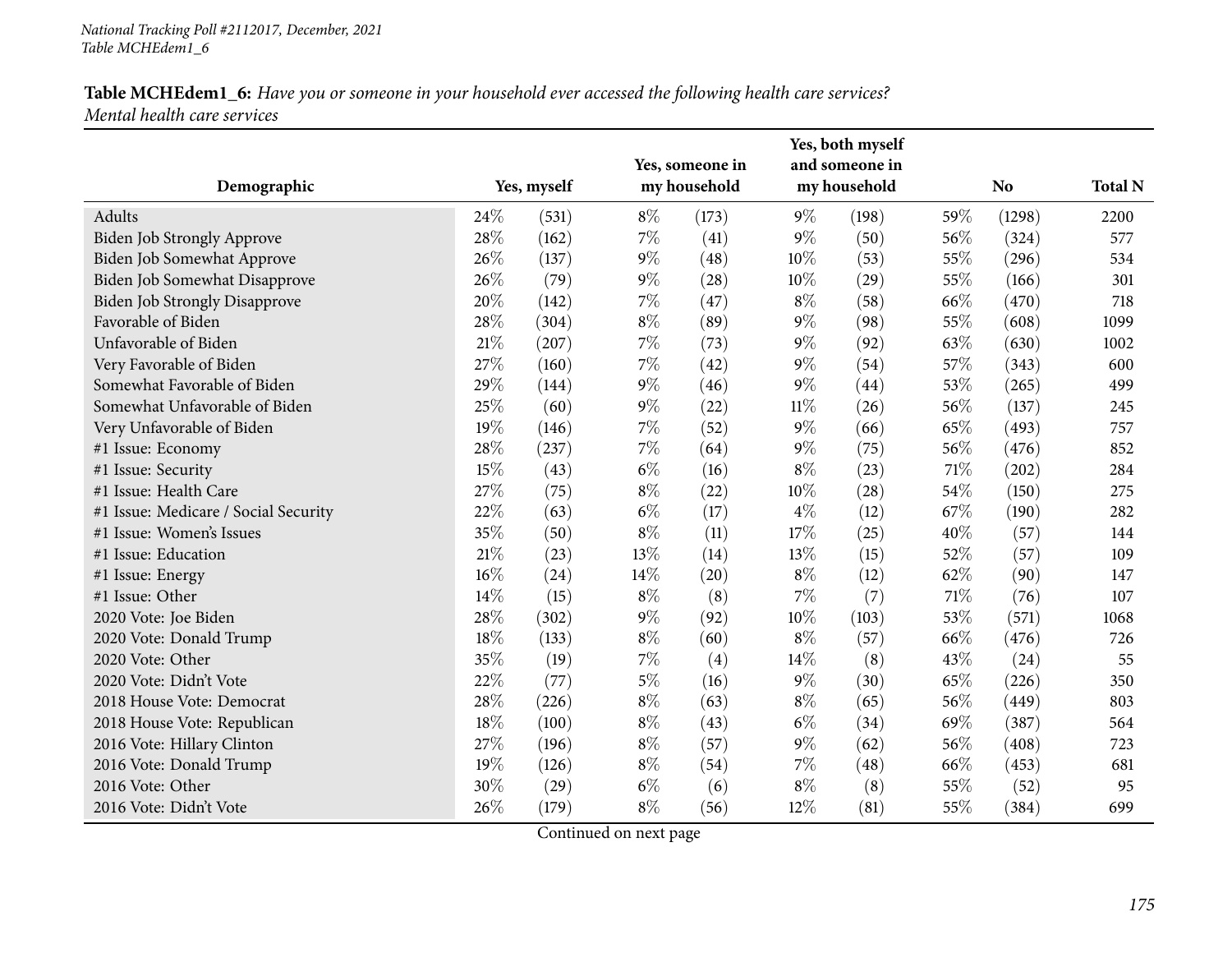| Demographic                                      |        | Yes, myself |       | Yes, someone in<br>my household |        | Yes, both myself<br>and someone in<br>my household |        | <b>No</b> | <b>Total N</b> |
|--------------------------------------------------|--------|-------------|-------|---------------------------------|--------|----------------------------------------------------|--------|-----------|----------------|
| Adults                                           | 24\%   | (531)       | $8\%$ | (173)                           | $9\%$  | (198)                                              | $59\%$ | (1298)    | 2200           |
| Voted in 2014: Yes                               | 24\%   |             | $8\%$ |                                 | $7\%$  |                                                    |        |           |                |
|                                                  |        | (306)       |       | (99)                            |        | (83)                                               | $61\%$ | (775)     | 1263           |
| Voted in 2014: No                                | 24\%   | (226)       | $8\%$ | (73)                            | $12\%$ | (115)                                              | $56\%$ | (523)     | 937            |
| 4-Region: Northeast                              | 25%    | (100)       | $7\%$ | $\left( 28\right)$              | $11\%$ | (42)                                               | 57\%   | (223)     | 394            |
| 4-Region: Midwest                                | 24\%   | (112)       | $7\%$ | (33)                            | $10\%$ | (44)                                               | $59\%$ | (273)     | 462            |
| 4-Region: South                                  | 23%    | (188)       | $8\%$ | (69)                            | 10%    | (80)                                               | $59\%$ | (488)     | 824            |
| 4-Region: West                                   | 25%    | (131)       | $8\%$ | (43)                            | $6\%$  | (32)                                               | $60\%$ | (314)     | 520            |
| Women of Reproductive Age                        | 33%    | (191)       | $7\%$ | (42)                            | $16\%$ | (92)                                               | 44%    | (251)     | 576            |
| Women Who Have Needed Abortion Services          | $56\%$ | (68)        | $4\%$ | (5)                             | 13\%   | (16)                                               | $26\%$ | (32)      | 121            |
| Mothers                                          | 27\%   | (88)        | $9\%$ | (30)                            | $15\%$ | (49)                                               | 48\%   | (155)     | 322            |
| Fathers                                          | 27\%   | (88)        | 15%   | $\left( 48\right)$              | $11\%$ | (36)                                               | 47%    | (149)     | 321            |
| Insured                                          | 25%    | (488)       | $8\%$ | (155)                           | $9\%$  | (178)                                              | 58\%   | (1130)    | 1950           |
| Uninsured                                        | 17%    | (43)        | $7\%$ | (18)                            | $8\%$  | (21)                                               | 67\%   | (168)     | 250            |
| Federal Government Responsible for Abortion Laws | 28%    | (214)       | $9\%$ | (66)                            | $12\%$ | (90)                                               | 52\%   | (403)     | 773            |
| State Governments Responsible for Abortion Laws  | 24\%   | (194)       | $7\%$ | (56)                            | $8\%$  | (67)                                               | $60\%$ | (474)     | 791            |
| Abortion Should be Legal                         | 27\%   | (322)       | $9\%$ | (104)                           | $10\%$ | (122)                                              | $54\%$ | (652)     | 1201           |
| Abortion Should be Illegal                       | 21%    | (162)       | $7\%$ | (54)                            | $8\%$  | (63)                                               | 64\%   | (484)     | 762            |

*Note:* Row proportions may total to larger than one-hundred percen<sup>t</sup> due to rounding. For more information visit [MorningConsultIntelligence.com](https://morningconsultintelligence.com).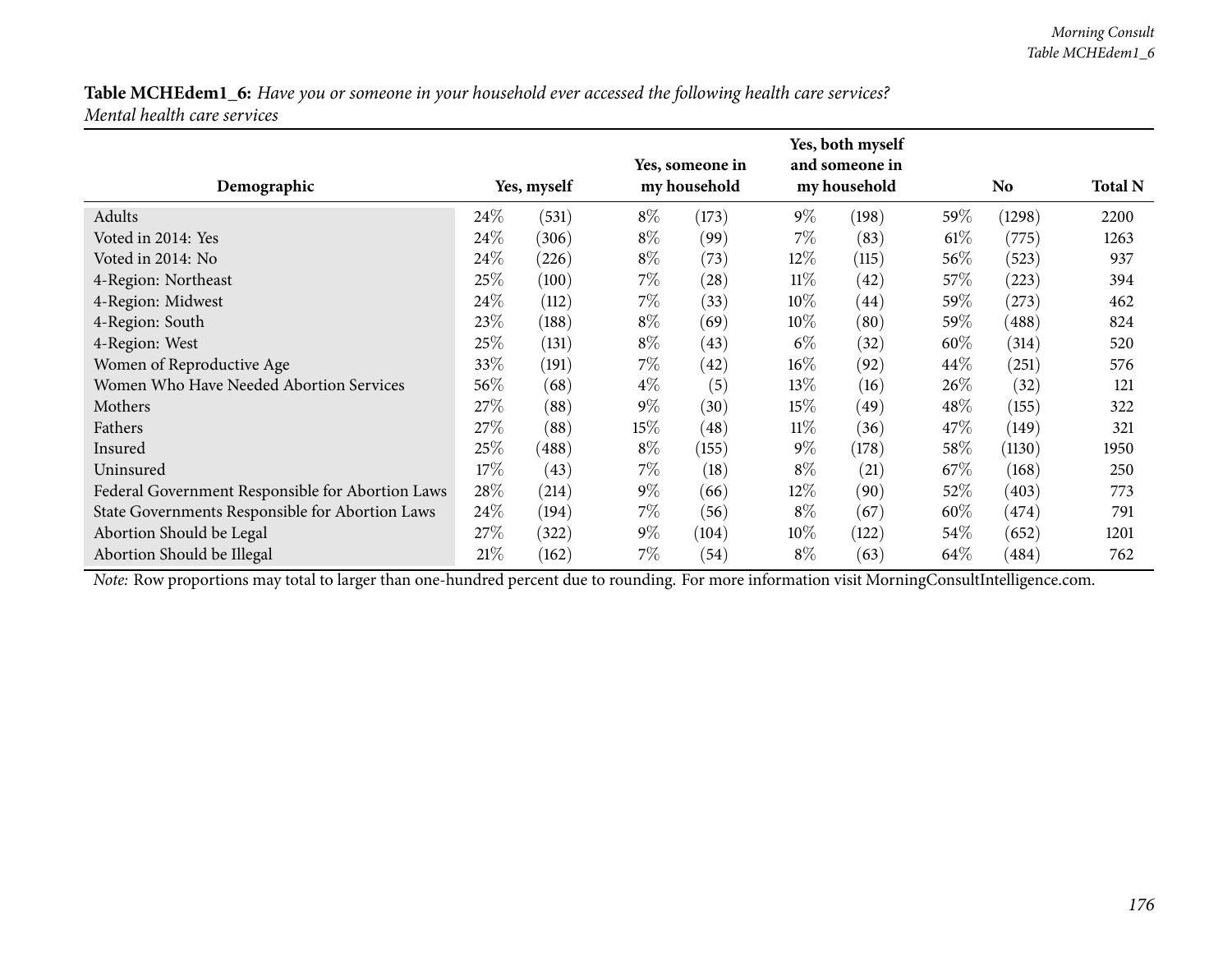# **Respondent Demographics Summary**

| Demographic       | Group                                                                                                                                                            | Frequency                                      | Percentage                                |
|-------------------|------------------------------------------------------------------------------------------------------------------------------------------------------------------|------------------------------------------------|-------------------------------------------|
| xdemAll           | Adults                                                                                                                                                           | 2200                                           | 100%                                      |
| xdemGender        | Gender: Male<br>Gender: Female<br>$\overline{N}$                                                                                                                 | 1062<br>1138<br>2200                           | 48\%<br>52%                               |
| age               | Age: 18-34<br>Age: 35-44<br>Age: 45-64<br>Age: 65+<br>$\boldsymbol{N}$                                                                                           | 655<br>358<br>751<br>436<br>2200               | $30\%$<br>$16\%$<br>34%<br>20%            |
| demAgeGeneration  | GenZers: 1997-2012<br>Millennials: 1981-1996<br>GenXers: 1965-1980<br>Baby Boomers: 1946-1964<br>$\boldsymbol{N}$                                                | 200<br>680<br>558<br>653<br>2091               | $9\%$<br>31%<br>25\%<br>30%               |
| xpid <sub>3</sub> | PID: Dem (no lean)<br>PID: Ind (no lean)<br>PID: Rep (no lean)<br>$\overline{N}$                                                                                 | 922<br>638<br>641<br>2200                      | 42%<br>29%<br>29%                         |
| xpidGender        | PID/Gender: Dem Men<br>PID/Gender: Dem Women<br>PID/Gender: Ind Men<br>PID/Gender: Ind Women<br>PID/Gender: Rep Men<br>PID/Gender: Rep Women<br>$\boldsymbol{N}$ | 448<br>474<br>326<br>312<br>288<br>353<br>2200 | 20%<br>22%<br>15%<br>14%<br>13%<br>$16\%$ |
| xdemIdeo3         | Ideo: Liberal (1-3)<br>Ideo: Moderate (4)<br>Ideo: Conservative (5-7)<br>$\boldsymbol{N}$                                                                        | 627<br>757<br>675<br>2058                      | 28\%<br>34%<br>31%                        |
| xeduc3            | Educ: < College<br>Educ: Bachelors degree<br>Educ: Post-grad<br>$\boldsymbol{N}$                                                                                 | 1512<br>444<br>244<br>2200                     | 69%<br>20%<br>11%                         |

#### **Summary Statistics of Survey Respondent Demographics**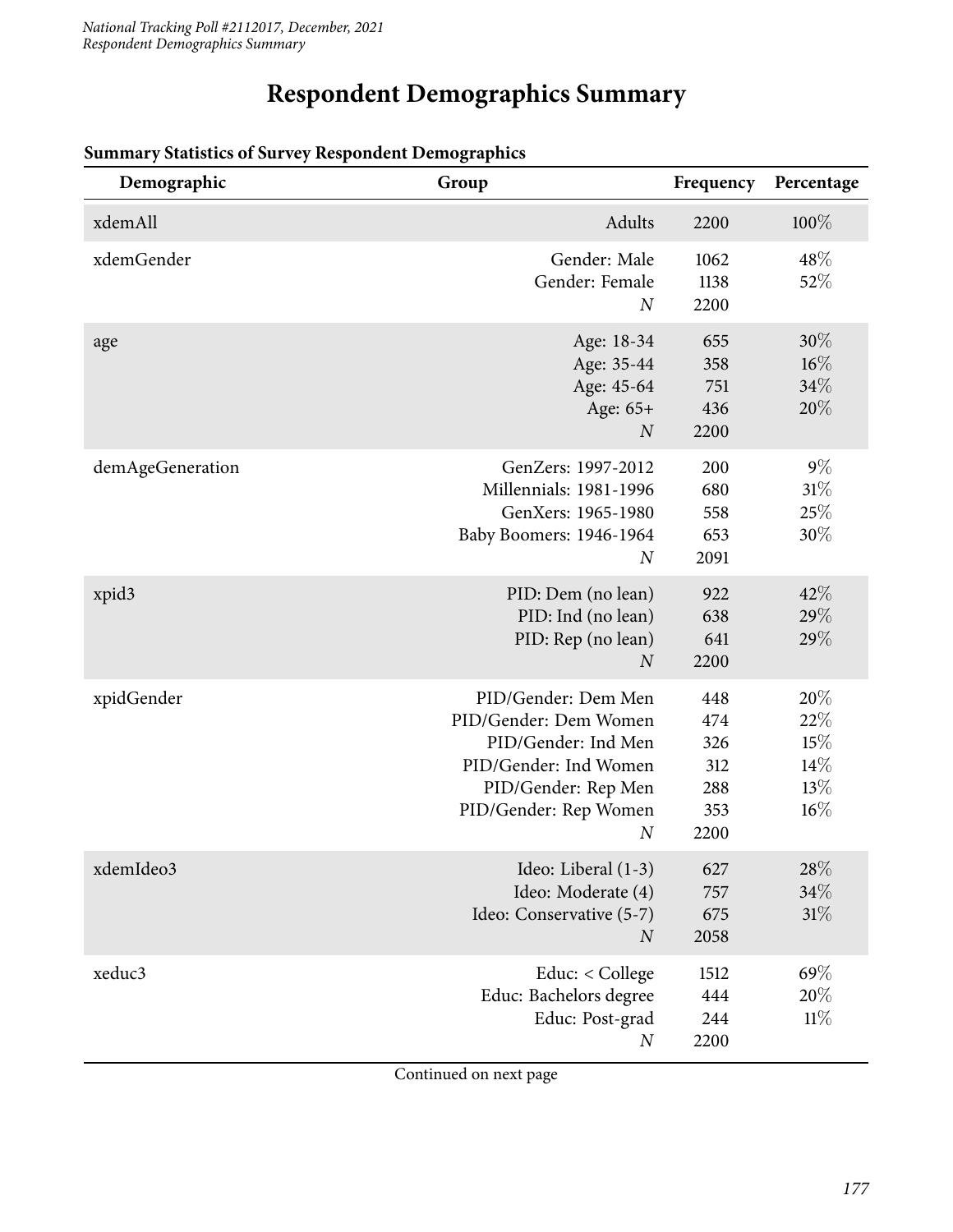| Demographic    | Group                                                                                                                                                                                                     | Frequency                                                   | Percentage                                                        |
|----------------|-----------------------------------------------------------------------------------------------------------------------------------------------------------------------------------------------------------|-------------------------------------------------------------|-------------------------------------------------------------------|
| xdemInc3       | Income: Under 50k<br>Income: 50k-100k<br>Income: 100k+<br>$\boldsymbol{N}$                                                                                                                                | 1218<br>656<br>326<br>2200                                  | 55\%<br>30%<br>15%                                                |
| xdemWhite      | Ethnicity: White                                                                                                                                                                                          | 1722                                                        | 78%                                                               |
| xdemHispBin    | Ethnicity: Hispanic                                                                                                                                                                                       | 349                                                         | $16\%$                                                            |
| demBlackBin    | Ethnicity: Black                                                                                                                                                                                          | 274                                                         | $12\%$                                                            |
| demRaceOther   | Ethnicity: Other                                                                                                                                                                                          | 204                                                         | $9\%$                                                             |
| xdemReligion   | All Christian<br>All Non-Christian<br>Atheist<br>Agnostic/Nothing in particular<br>Something Else<br>$\boldsymbol{N}$                                                                                     | 1026<br>127<br>107<br>567<br>373<br>2200                    | 47\%<br>$6\%$<br>$5\%$<br>26%<br>17%                              |
| xdemReligOther | Religious Non-Protestant/Catholic                                                                                                                                                                         | 144                                                         | 7%                                                                |
| xdemEvang      | Evangelical<br>Non-Evangelical<br>$\boldsymbol{N}$                                                                                                                                                        | 604<br>759<br>1363                                          | 27%<br>35%                                                        |
| xdemUsr        | Community: Urban<br>Community: Suburban<br>Community: Rural<br>$\boldsymbol{N}$                                                                                                                           | 704<br>951<br>546<br>2200                                   | 32%<br>43%<br>25%                                                 |
| xdemEmploy     | <b>Employ: Private Sector</b><br><b>Employ: Government</b><br>Employ: Self-Employed<br>Employ: Homemaker<br>Employ: Student<br>Employ: Retired<br>Employ: Unemployed<br>Employ: Other<br>$\boldsymbol{N}$ | 742<br>122<br>186<br>154<br>71<br>501<br>279<br>144<br>2200 | 34%<br>$6\%$<br>$8\%$<br>$7\%$<br>$3\%$<br>$23\%$<br>13%<br>$7\%$ |
| xdemMilHH1     | Military HH: Yes<br>Military HH: No<br>$\boldsymbol{N}$                                                                                                                                                   | 348<br>1852<br>2200                                         | $16\%$<br>84%                                                     |

## **Summary Statistics of Survey Respondent Demographics**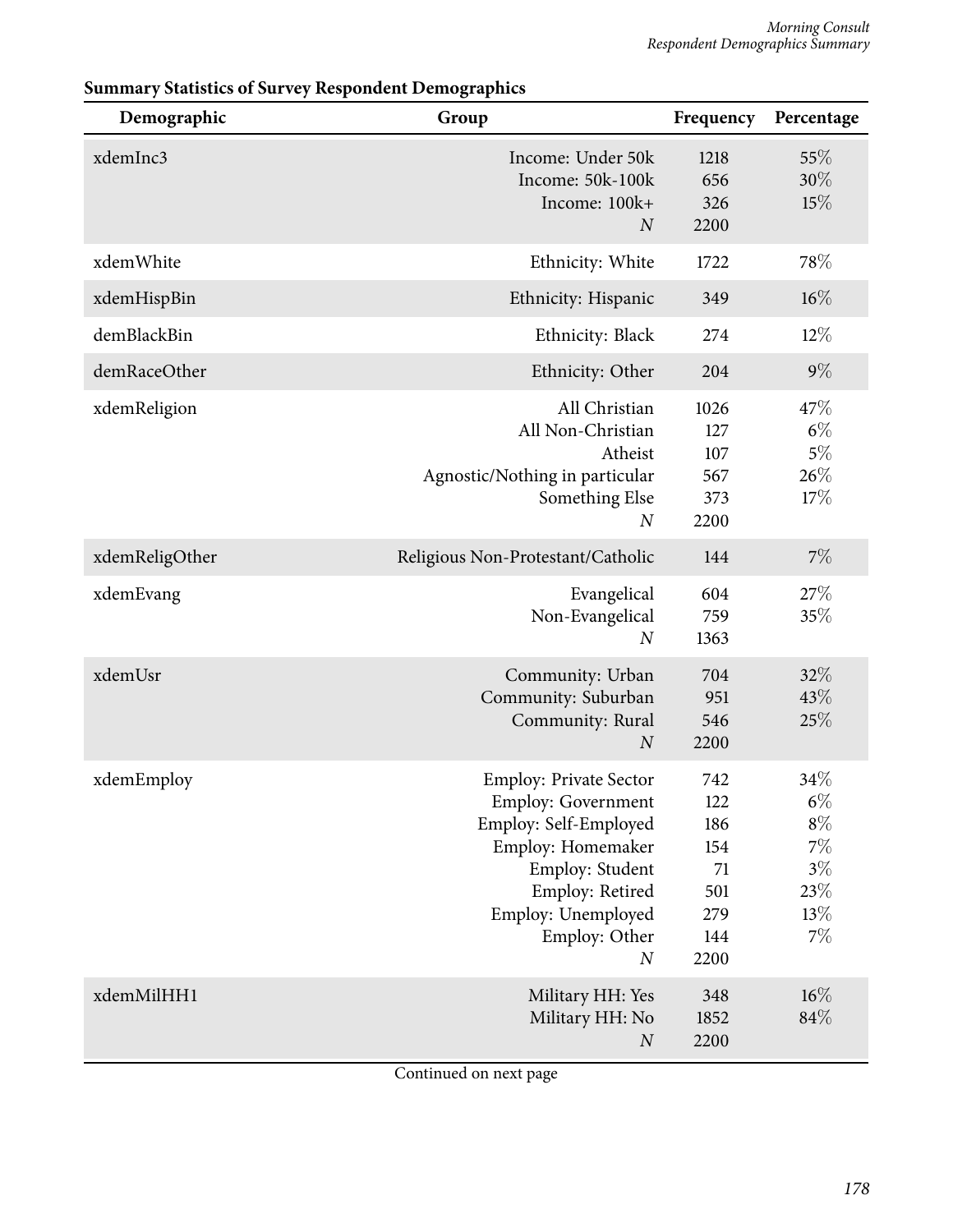| Demographic       | Group                                                                                                                                                                                                                  | Frequency                                                    | Percentage                                             |
|-------------------|------------------------------------------------------------------------------------------------------------------------------------------------------------------------------------------------------------------------|--------------------------------------------------------------|--------------------------------------------------------|
| xnrl              | RD/WT: Right Direction<br>RD/WT: Wrong Track<br>$\overline{N}$                                                                                                                                                         | 942<br>1258<br>2200                                          | 43%<br>57%                                             |
| xdemBidenApprove  | Biden Job Approve<br>Biden Job Disapprove<br>$\boldsymbol{N}$                                                                                                                                                          | 1110<br>1019<br>2130                                         | $50\%$<br>46%                                          |
| xdemBidenApprove2 | <b>Biden Job Strongly Approve</b><br>Biden Job Somewhat Approve<br>Biden Job Somewhat Disapprove<br><b>Biden Job Strongly Disapprove</b><br>$\boldsymbol{N}$                                                           | 577<br>534<br>301<br>718<br>2130                             | 26%<br>24%<br>14%<br>33%                               |
| xdemBidenFav      | Favorable of Biden<br>Unfavorable of Biden<br>$\overline{N}$                                                                                                                                                           | 1099<br>1002<br>2101                                         | $50\%$<br>46%                                          |
| xdemBidenFavFull  | Very Favorable of Biden<br>Somewhat Favorable of Biden<br>Somewhat Unfavorable of Biden<br>Very Unfavorable of Biden<br>$\boldsymbol{N}$                                                                               | 600<br>499<br>245<br>757<br>2101                             | 27%<br>23\%<br>$11\%$<br>34%                           |
| xnr3              | #1 Issue: Economy<br>#1 Issue: Security<br>#1 Issue: Health Care<br>#1 Issue: Medicare / Social Security<br>#1 Issue: Women's Issues<br>#1 Issue: Education<br>#1 Issue: Energy<br>#1 Issue: Other<br>$\boldsymbol{N}$ | 852<br>284<br>275<br>282<br>144<br>109<br>147<br>107<br>2200 | 39%<br>13%<br>13%<br>13%<br>7%<br>$5\%$<br>$7\%$<br>5% |
| xsubVote20O       | 2020 Vote: Joe Biden<br>2020 Vote: Donald Trump<br>2020 Vote: Other<br>2020 Vote: Didn't Vote<br>$\overline{N}$                                                                                                        | 1068<br>726<br>55<br>350<br>2198                             | 49%<br>33\%<br>$2\%$<br>16%                            |
| xsubVote18O       | 2018 House Vote: Democrat<br>2018 House Vote: Republican<br>2018 House Vote: Someone else<br>$\overline{N}$                                                                                                            | 803<br>564<br>41<br>1409                                     | 37%<br>26%<br>$2\%$                                    |

## **Summary Statistics of Survey Respondent Demographics**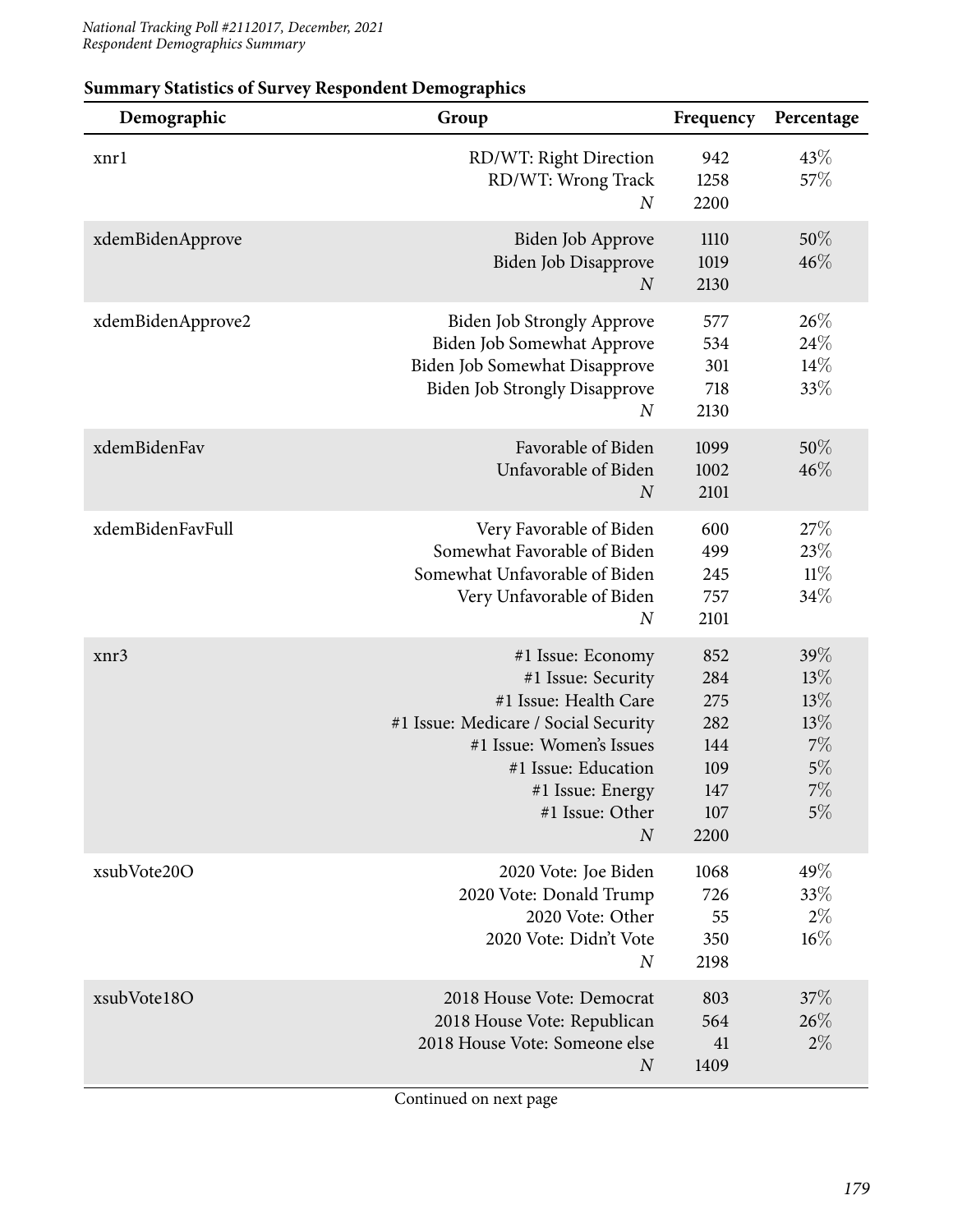| Demographic | Group                                                                                                                   | Frequency                        | Percentage                 |
|-------------|-------------------------------------------------------------------------------------------------------------------------|----------------------------------|----------------------------|
| xsubVote16O | 2016 Vote: Hillary Clinton<br>2016 Vote: Donald Trump<br>2016 Vote: Other<br>2016 Vote: Didn't Vote<br>$\boldsymbol{N}$ | 723<br>681<br>95<br>699<br>2198  | 33%<br>31%<br>$4\%$<br>32% |
| xsubVote14O | Voted in 2014: Yes<br>Voted in 2014: No<br>$\boldsymbol{N}$                                                             | 1263<br>937<br>2200              | 57%<br>43%                 |
| xreg4       | 4-Region: Northeast<br>4-Region: Midwest<br>4-Region: South<br>4-Region: West<br>$\overline{N}$                         | 394<br>462<br>824<br>520<br>2200 | 18%<br>21%<br>37%<br>24\%  |
| MCHExdem1   | Women of Reproductive Age                                                                                               | 576                              | 26\%                       |
| MCHExdem2   | Women Who Have Needed Abortion Services                                                                                 | 121                              | $5\%$                      |
| MCHExdem3   | Mothers                                                                                                                 | 322                              | 15%                        |
| MCHExdem4   | Fathers                                                                                                                 | 321                              | 15%                        |
| MCHExdem5   | Insured<br>Uninsured<br>N                                                                                               | 1950<br>250<br>2200              | 89%<br>$11\%$              |
| MCHExdem6   | Federal Government Responsible for Abortion Laws<br>State Governments Responsible for Abortion Laws<br>$\overline{N}$   | 773<br>791<br>1564               | 35%<br>36%                 |
| MCHExdem7   | Abortion Should be Legal<br>Abortion Should be Illegal<br>$\overline{N}$                                                | 1201<br>762<br>1963              | 55%<br>35%                 |

## **Summary Statistics of Survey Respondent Demographics**

*Note:* Group proportions may total to larger than one-hundred percent due to rounding. All statistics are calculated with demographic post-stratification weights applied.